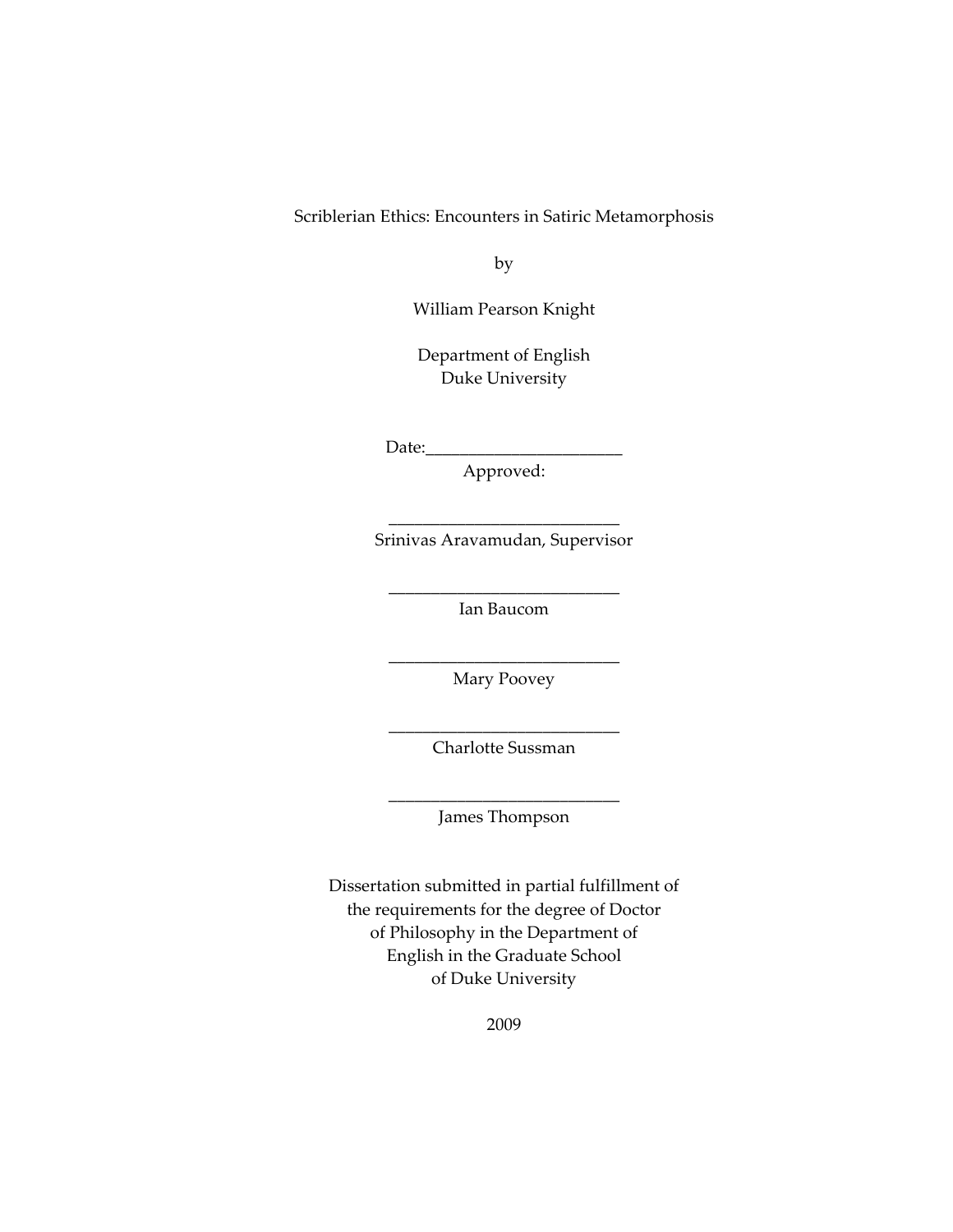#### **ABSTRACT**

Scriblerian Ethics: Encounters in Satiric Metamorphosis

by

William Pearson Knight

Department of English Duke University

Date:

Approved:

\_\_\_\_\_\_\_\_\_\_\_\_\_\_\_\_\_\_\_\_\_\_\_\_\_\_\_ Srinivas Aravamudan, Supervisor

\_\_\_\_\_\_\_\_\_\_\_\_\_\_\_\_\_\_\_\_\_\_\_\_\_\_\_ Ian Baucom

\_\_\_\_\_\_\_\_\_\_\_\_\_\_\_\_\_\_\_\_\_\_\_\_\_\_\_ Mary Poovey

\_\_\_\_\_\_\_\_\_\_\_\_\_\_\_\_\_\_\_\_\_\_\_\_\_\_\_ Charlotte Sussman

\_\_\_\_\_\_\_\_\_\_\_\_\_\_\_\_\_\_\_\_\_\_\_\_\_\_\_ James Thompson

An abstract of a dissertation submitted in partial fulfillment of the requirements for the degree of Doctor of Philosophy in the Department of English in the Graduate School of Duke University

2009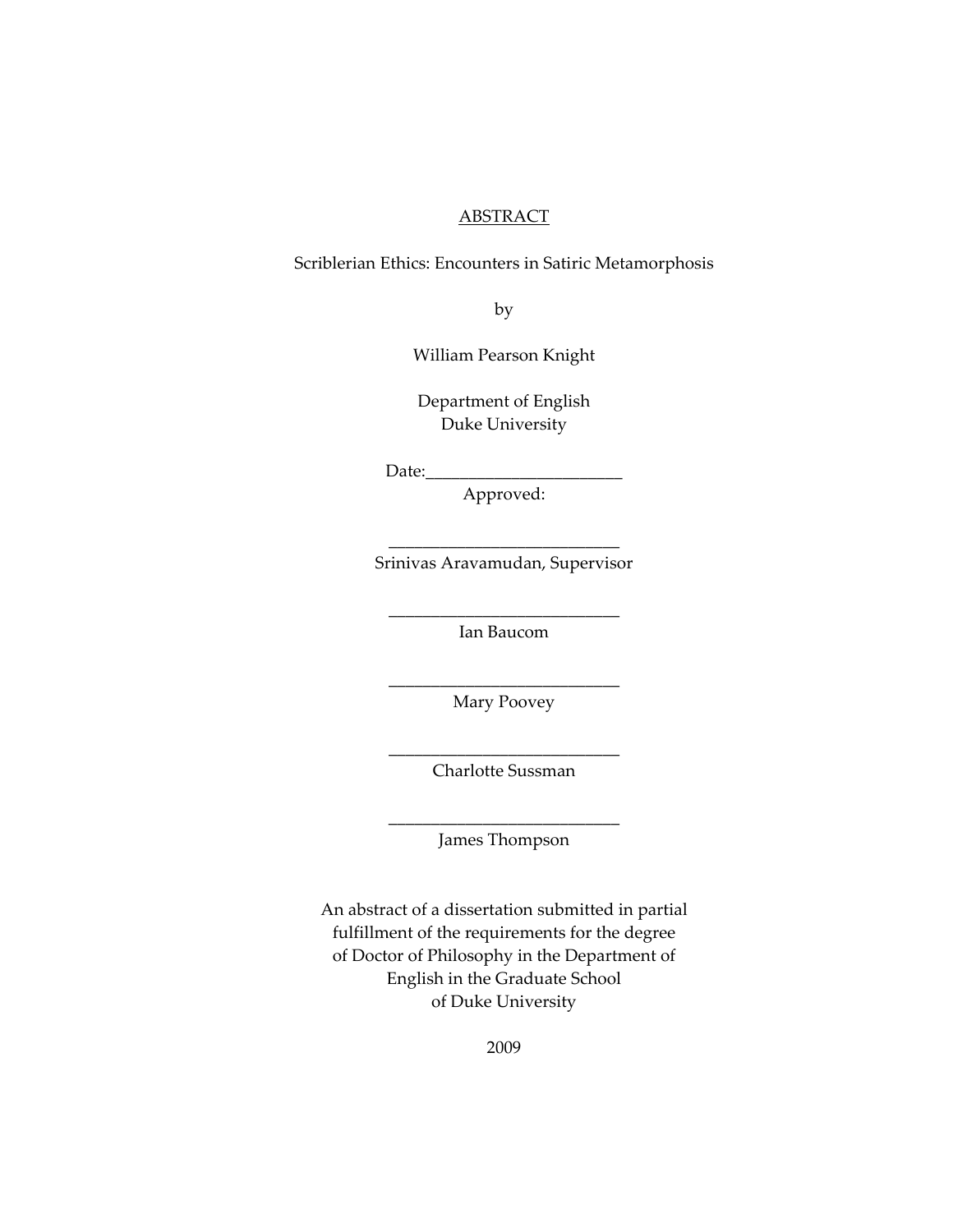Copyright by William Pearson Knight 2009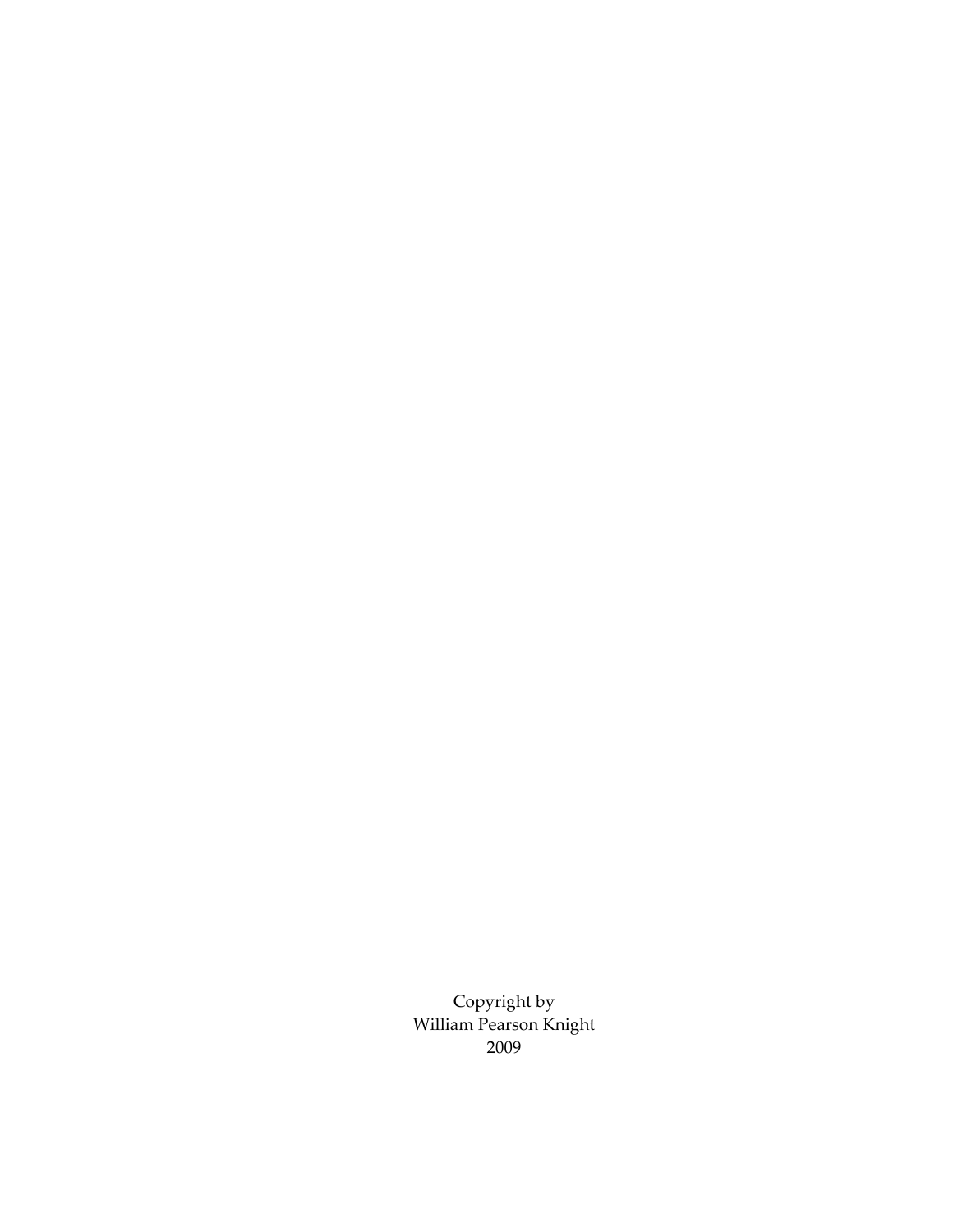### <span id="page-3-0"></span>**Abstract**

"Scriblerian Ethics" proposes that the aesthetic and ethical standpoint of the writings of the Scriblerians (Pope, Swift, Gay, Arbuthnot, Oxford, Parnell) can be better understood through an attunement to their orientation towards the Longinian sublime and to the metamorphic poetics of Ovid. The project holds the negative and critical features of the group's writing in abeyance, as it attempts to account for the positive, phenomenological concepts and features of Scriblerian satiric and non-satiric writing. The intensities and affiliations of Scriblerian writing that emerge from this study gesture aesthetically and ethically beyond historical subjectivity to an opening to alterity and difference. This opening or hope for the achievement ethical dimension of writing is divulged as the intimate motivation of the literary or aesthetic components that accompany the negative, referential, and critical features of Scriblerian writing.

Examining closely the major writings of Pope and Swift in conjunction with the collaborative writings of the Scriblerus club, the project describes the concern with temporality that emerges from Longinian and Ovidan influence; the Scriblerian reflexivity that culminates in a highly virtual aesthetics; and the ethical elaboration of an orientation toward hospitality that emerges from this temporal and virtual aesthetic orientation. A "Scriblerian ethics" is an affinity for a hospitality not yet achieved in political, economic, and cultural life. Finally, the project analyzes throughout its readings of Scriblerian writing the violence that nevertheless accompanies Scriblerian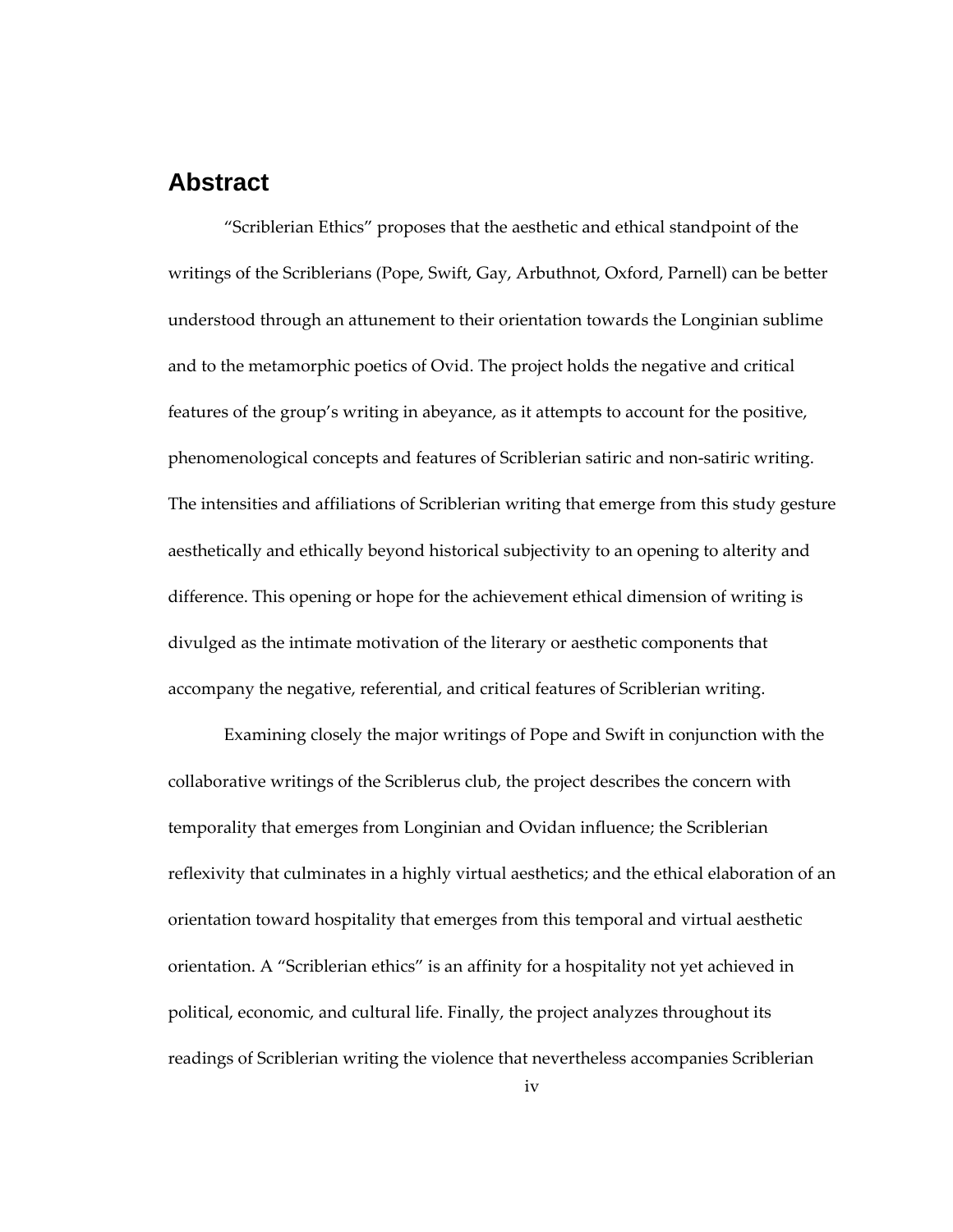aesthetics, examining the figures of modernity, criticism, and sexual violence (rape) that permeate Scriblerian texts as barriers or resistances to the achievement of an ethical orientation to alterity.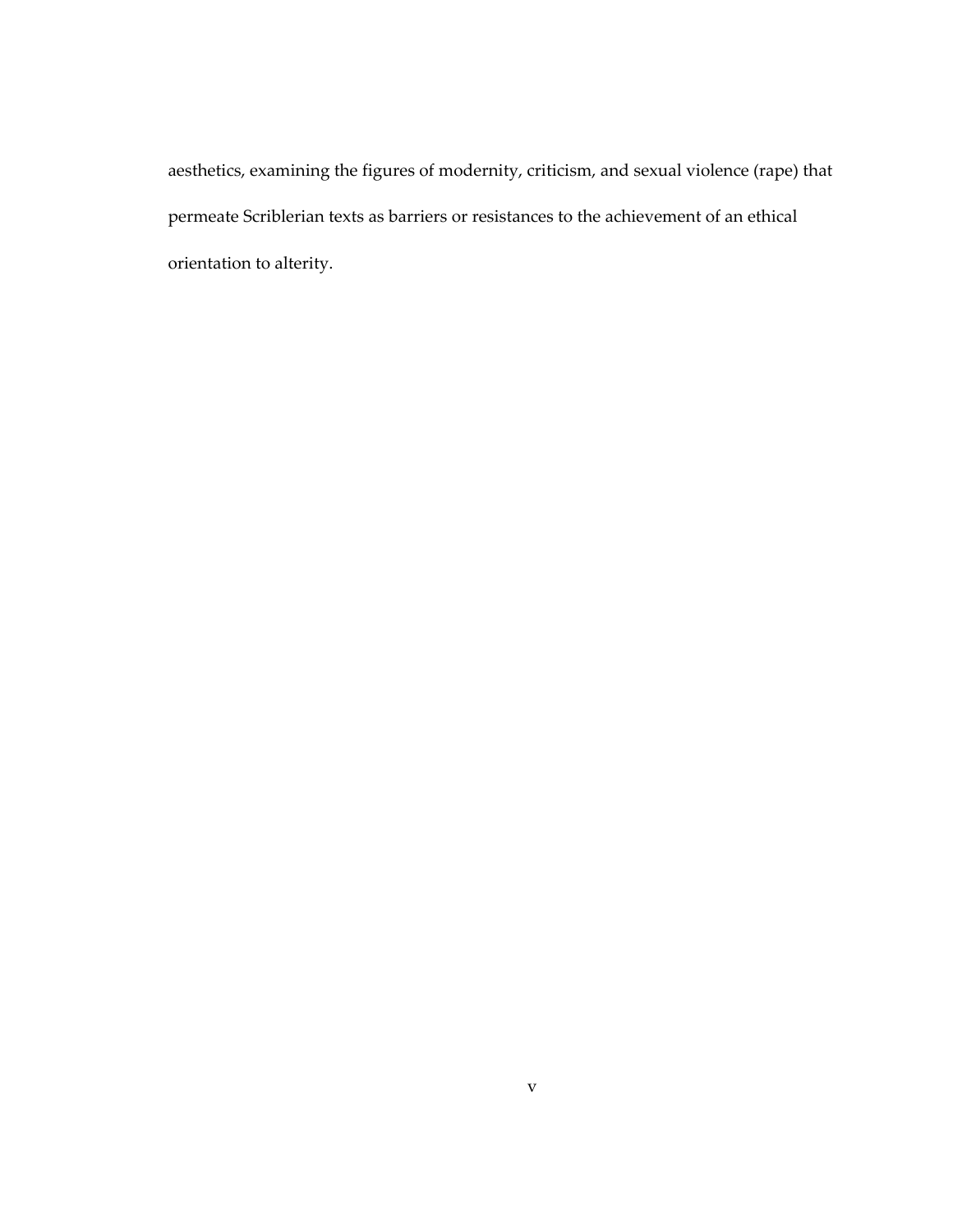# **Contents**

| 2. The Longinian Sublime, Scriblerian Repetition, and the Openness of Writing1       |
|--------------------------------------------------------------------------------------|
|                                                                                      |
|                                                                                      |
|                                                                                      |
| 2.3. Boileau, Scriblerus, and Longinus: Faith as Auspicious Repetition51             |
|                                                                                      |
| 3. Metamorphosis, Virtuality, Occasion: The Scriblerian Carmen Perpetuum 85          |
|                                                                                      |
|                                                                                      |
|                                                                                      |
|                                                                                      |
| 4. Pe(s)ts and Hosts: Gulliver's Travels and the Satiric Critique of Hospitality 180 |
|                                                                                      |
|                                                                                      |
| 209                                                                                  |
| 218                                                                                  |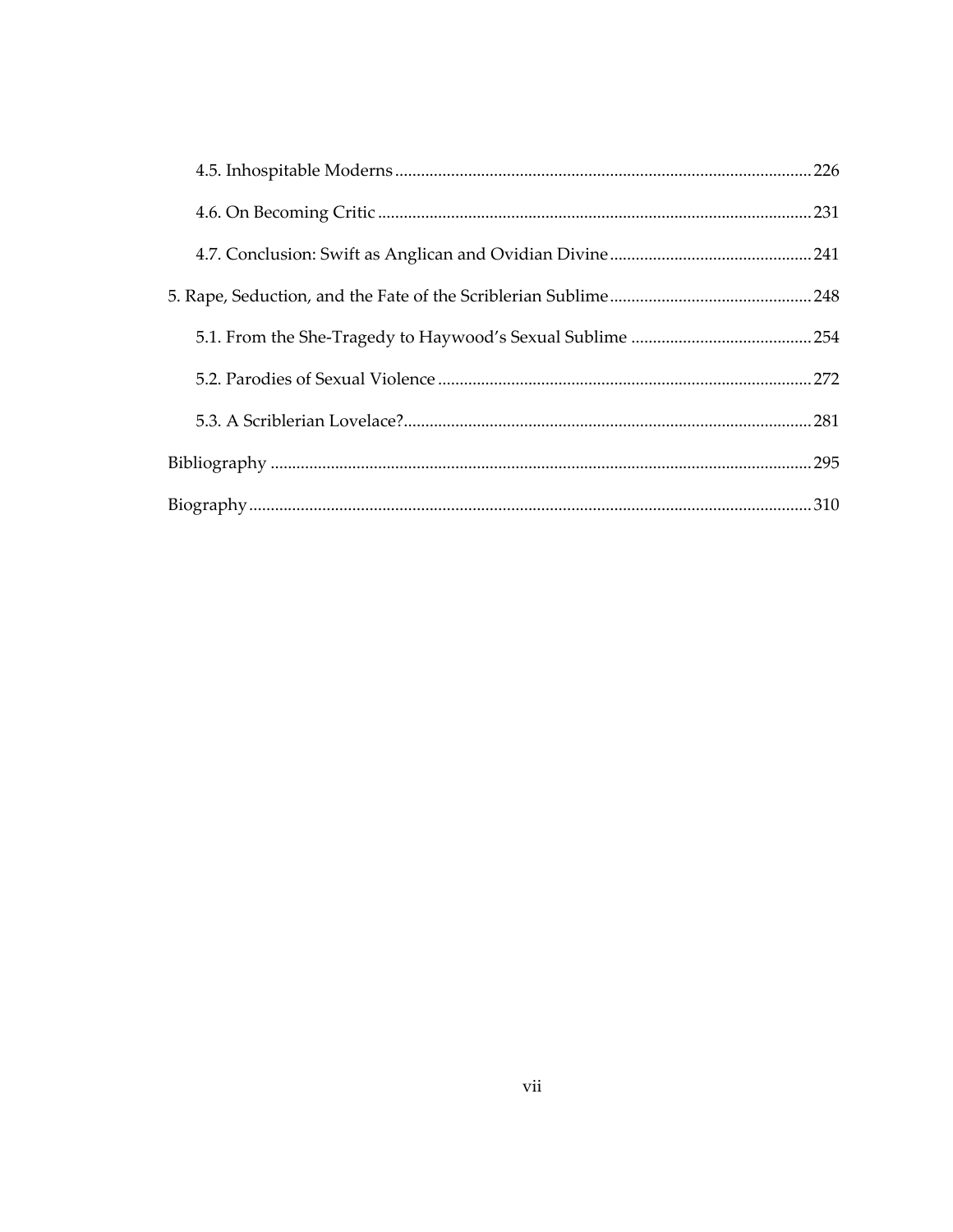# <span id="page-7-0"></span>**Acknowledgements**

My debts are many, and it is beyond the power of a few gestures to serve as even the beginnings of a repayment. There is an infinite obligation at work in every word that I write, and to account for this economy of debt does not indicate that I believe that this obligation might ever be exorcised. I can only chronicle these entanglements here, with no supposition that this is a movement towards transcendence. My committee has been patient and encouraging. I thank deeply Srinivas Aravamudan, Charlotte Sussman, Ian Baucom, James Thompson, and Mary Poovey for their intellectual energies and their willingness to donate themselves to the service of the formation of this project. At times only the mere imitation of their exemplary activity as scholars has been enough to serve to inspire progress or to help to reform my thought or my scholarly method. My other intellectual debts have been numerous. Some of the individuals towards whom I feel an immense gratitude include: Kevin J. H. Dettmar, Margaret Ferguson, Michael Hardt, Trent Hill, Alessa Johns, Neil Larsen, Lee Morrissey, David Simpson, Clifford Siskin, and Blake Stimson. I also owe deep obligation to the camaraderie and engagement of Max Brzezinski, Nathan Hensley, and Tony Jarrells, who read and responded more than generously to drafts of these chapters. I thank my parents, Robert and Lila Knight, for years of patience, kindness, and love. I also thank Linda Lawing for providing the newly unsettling impetus and affection that have underwritten my own most intense selfquestioning and engagement with thought for the past three years. My deepest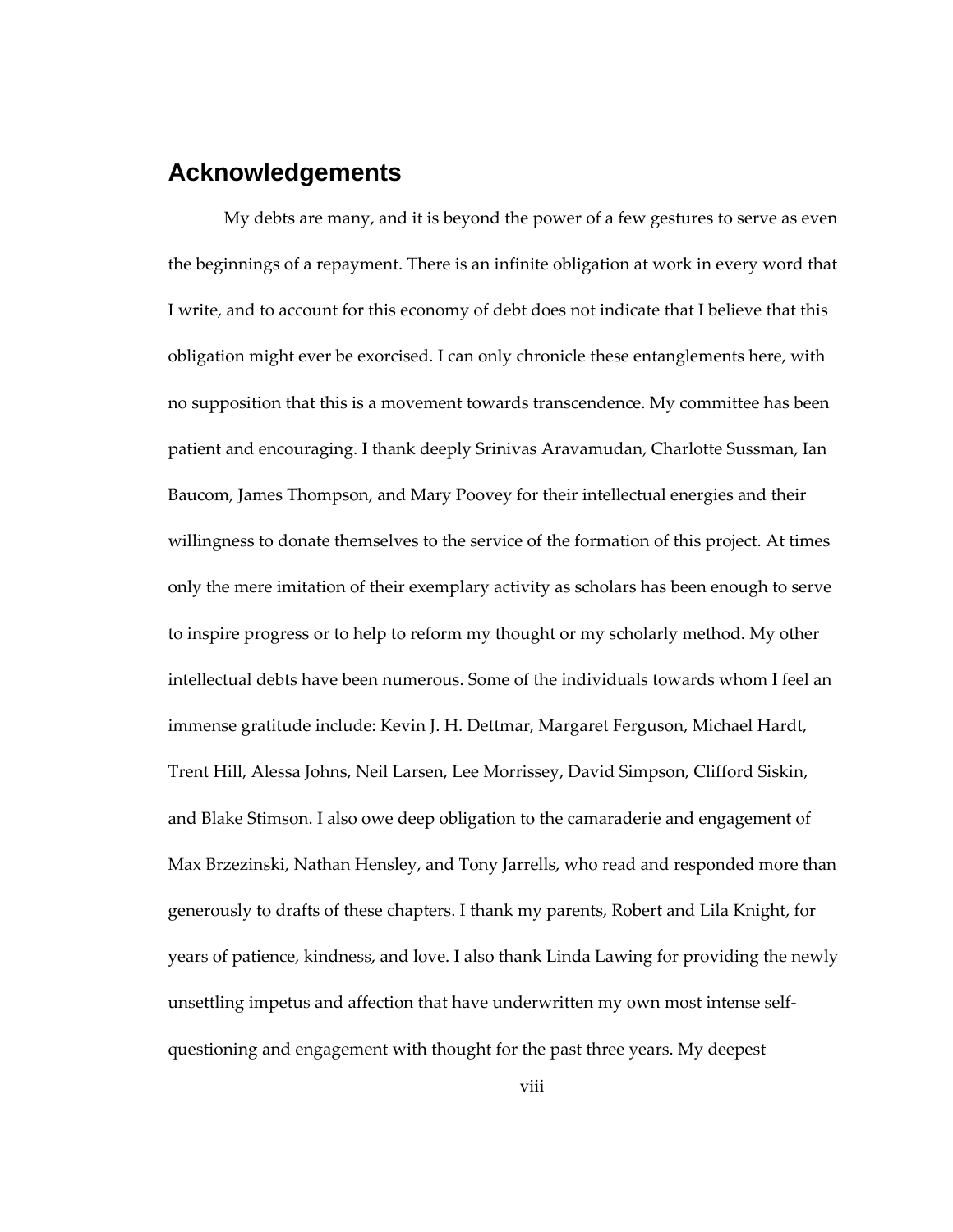expression of inexpressible obligation must be directed to Sarah Lincoln, with whom I have been immeasurably fortunate to have established friendship, love, intellectual conversation, and family life that exceed in every way my expectations and my definitions of the limits of those terms. The transports of our life together have been the inspiration for every element of this project.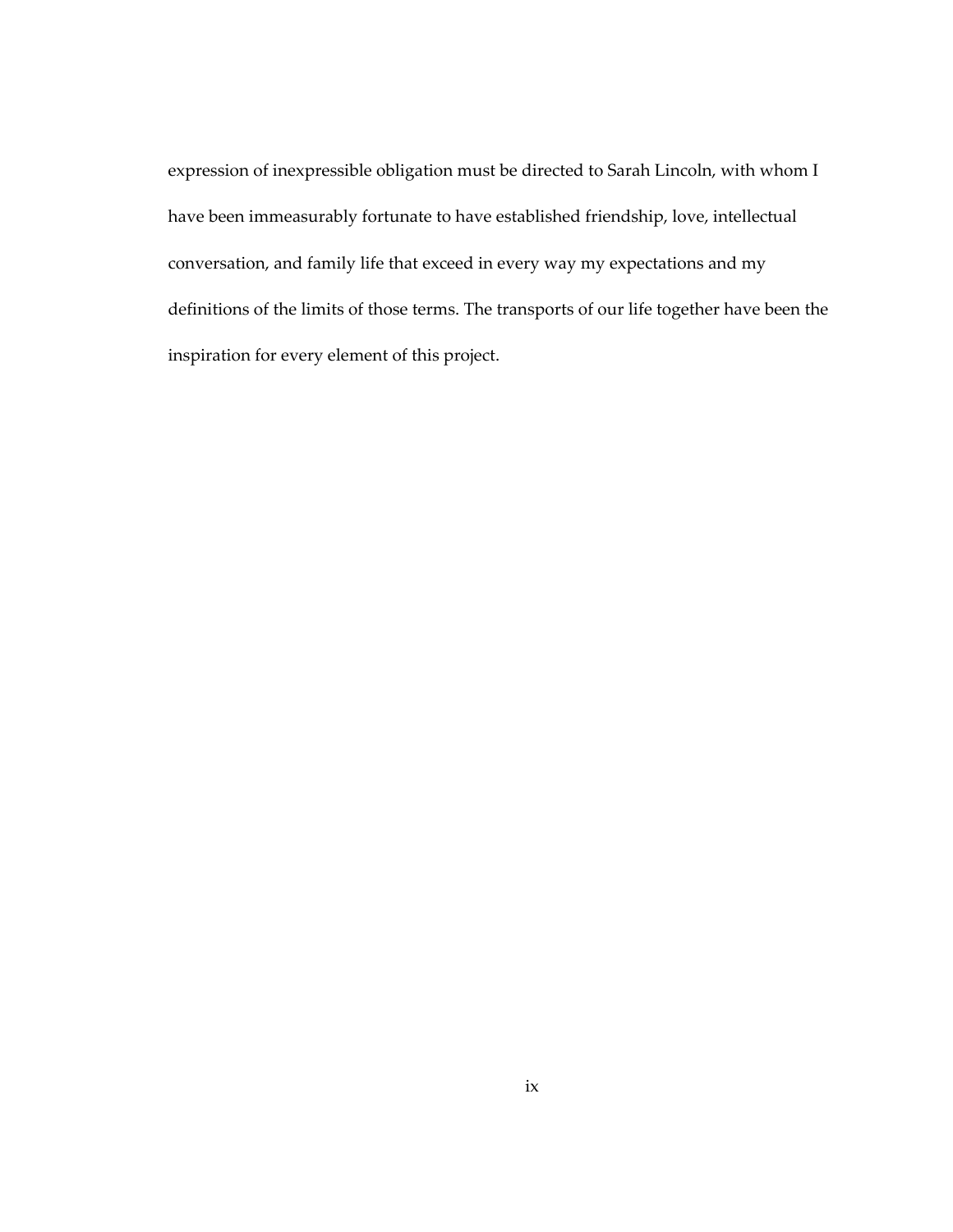## <span id="page-9-0"></span>**1. Introduction**

1

We need a new vocabulary for literary satire. It is not that the old set of concepts and interpretive frameworks is wrong, or to be dismissed, but that it largely treats one aspect of literary satirical aesthetics—its negativity. The view from this literary *via negativa* is that satire is primarily a form of critique directed at what it reveals to be shameful objective practices that demand reform, a mode of writing that establishes its own identity and function only in negation. This account of literary satire provides an opening for us to understand its very historical basis, an opportunity for literary historians to trace the origins of and causal relations between the satiric critique's references to the world. Numerous critics have expressed the ultimate insufficiency of the purely historicist focus on satiric negativity. But what has failed to come into view for the great examples and periods of literary satire is the question of what *remains*: what does the act of satire *do* other than negate, critique, reject, or shame? In one sense, this is a question of the literary character of the satiric act, a difficult question that should be asked of all literary production, as proposed most recently by the work in aesthetic ethics of Derek Attridge.[1](#page-9-1) What makes satire literary, fictional, poetic, and oriented

<span id="page-9-1"></span><sup>1</sup> See Derek Attridge. *The Singularity of Literature* (London: Routledge, 2004).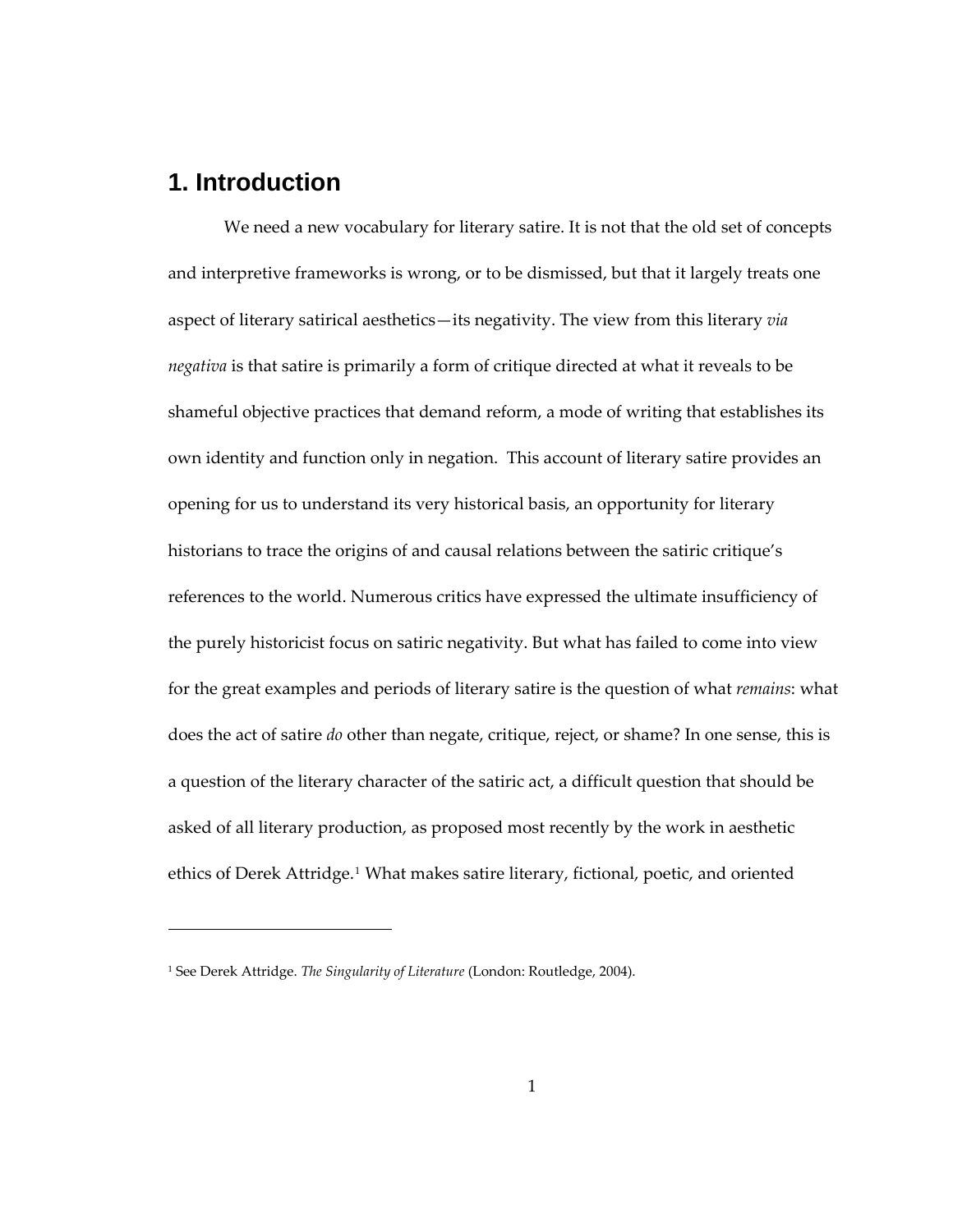towards an ethics, rather than something closer in affinity to agonistic, essaystic critique? Does satire have an ethical and aesthetic way of being in the world that might be articulated in distinction or in difference from the negativities that have been the dominant concern of the body of work of its critics?

Critical reflections on this question have invoked, quite rightly, the ambivalence of satiric personae, and the satiric investment in literary tradition. The best critics of these satiric features have illuminated the many difficulties of describing the positive features of satiric writing. But in general, the critical tendency is for accounts of satire's aesthetic and ethical features to dwell briefly on a phenomenological account before returning or converting this phenomenology to the necessities and disciplinarily determining limits of literary history. To recover a vocabulary with which we might turn from the disciplinary critical knowledge that has come to define satire for us, and toward those positive features of its performance, its way of being in the world, that have been inadequately articulated, we must return to this phenomenology with the renewed position that there is something to be gained by avoiding the quick reduction of satiric purpose to oppositions within the disciplinary knowledges of economic, political, or literary history. We must have a kind of patience that this too-disciplinary account of satire makes quite difficult for us to have.

The Scriblerians are one of the great case studies in this investigation of literary satire. The group, which usually is held to consist of Pope, Swift, Gay, Arbuthnot,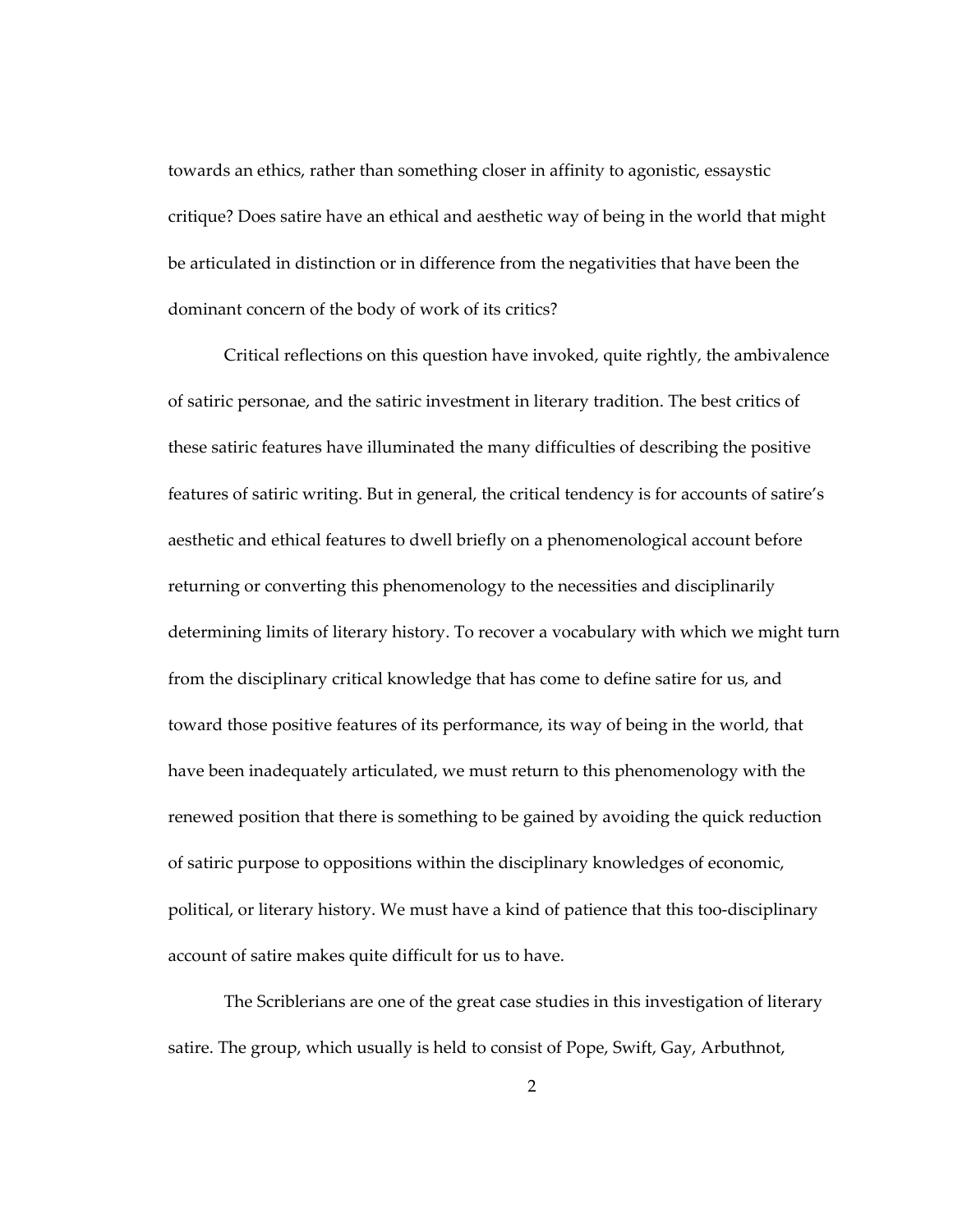Harley (Oxford), and Parnell, delineates a coherent period of satiric production anchored by a fairly consistent set of literary and political allegories. The writing of the group has come to represent the quintessence of Augustanism and Neo-Classicism as we have come to know these terms. Situating Scriblerian satire against "moderns" in literary production, Whigs in politics, and the emerging market economy of credit in economics, critics depict a body of literary output that for nearly the first half of the eighteenth century situated itself like no other production in opposition to the modern scene.

But with Scriblerian satire, as with many other periodized satiric or politically principled literary movements, the writers' rejection of modernity is overwhelmingly taken to exhaust the writing's reason for being. Having produced no straightforward or programmatically coherent literary manifesto, the Scriblerians (and satire more generally) are usually understood as politically and aesthetically reactionary, nostalgic for an unrecoverable past or seeking to bask in the fame that a proudly contentious but ultimately sterile anti-modern stance brings with it. In what follows I renew the project of articulating a phenomenology of Scriblerian satire first undertaken by Robert C. Elliot and Fredric Bogel, and more recently by Laura Brown and James Noggle. The accounts of Scriblerian satire that follow are an attempt to bring forward a vocabulary with which to discuss the aesthetic and ethical designs of the writing of the Scriblerians without quickly explicitating these features into an account of the negativity of the historical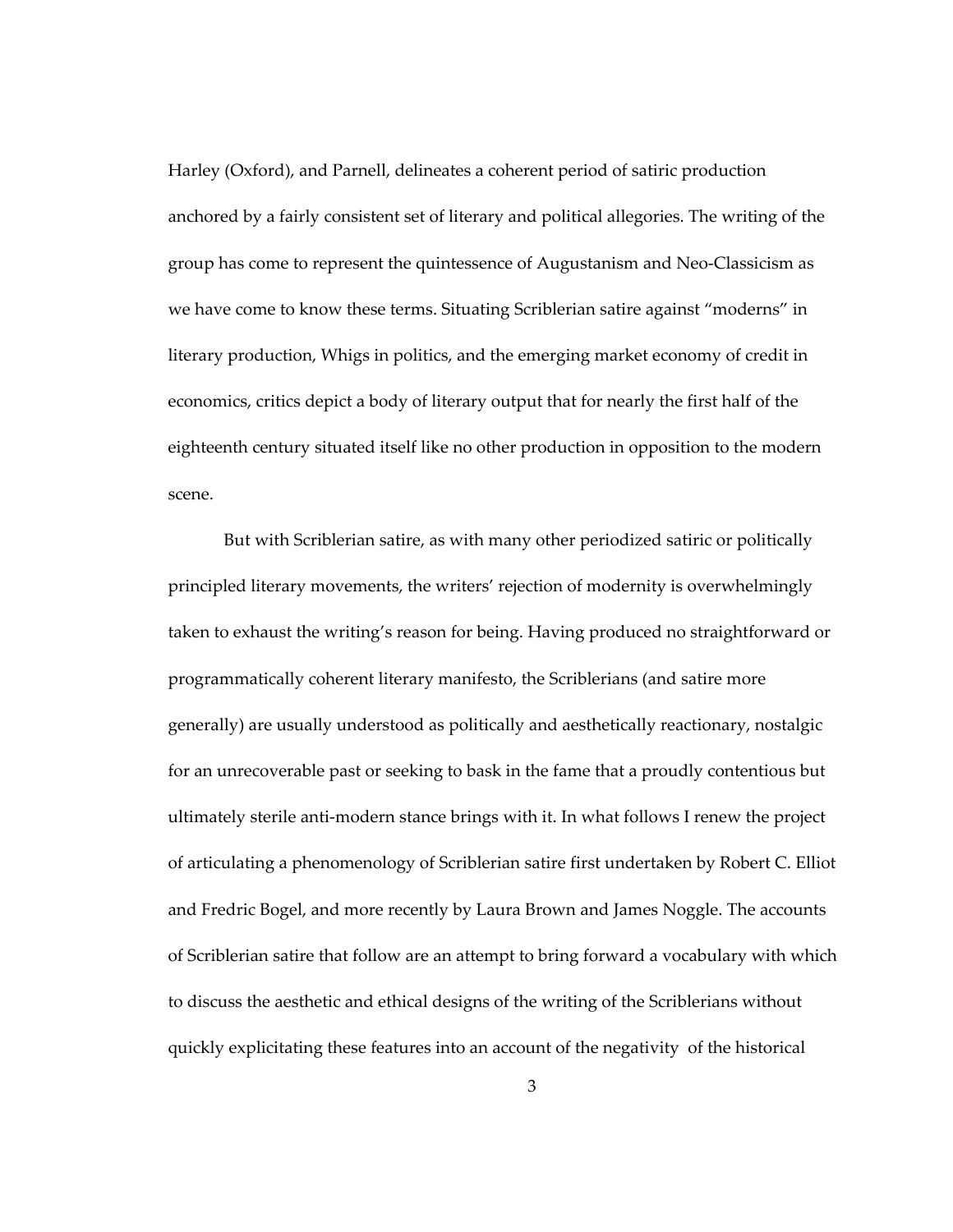critique also present in the works. If Scriblerian satire performs an act of literary production in distinction from its act of criticism, it is only possible to revive the terms and stakes of this performance *on its own terms* if the negations of satire are put on hold, if historical reference and agon are not taken as the limits of the significance and effect of the satiric act. To recover a new vocabulary with which to understand satire, we must commit ourselves quite seriously to a phenomenological account of satire that attends to this writing as a set of performances, as ethical and aesthetic gestures, acts that may move in contrary motion to ineluctable modernity, but which nevertheless move with such a motion—such force and affect—that they deserve attention and description.

So if this is a project that begins to further a phenomenological analysis of the Scriblerians, it does not do so out of a belief that this phenomenology is the truth of their writing in *opposition* to biography, political history, economic history, or the features of the emerging literary marketplace. A focus on the autonomy of the aesthetic acts of satire would be to misunderstand the way in which the Scriblerians themselves understood the role of aesthetics. Rather than an array of autonomous disciplinary pathways that might act on each other only through mediation, aesthetics and those other features of modernity that would later (and for us) become disciplines are *entangled* here in the writing of the Scriblerians, inseparable and not disciplinarily differentiated. A phenomenology of Scriblerian writing will not therefore find in isolation purely aesthetic or ethical impulses, adrift in a kind of clear medium of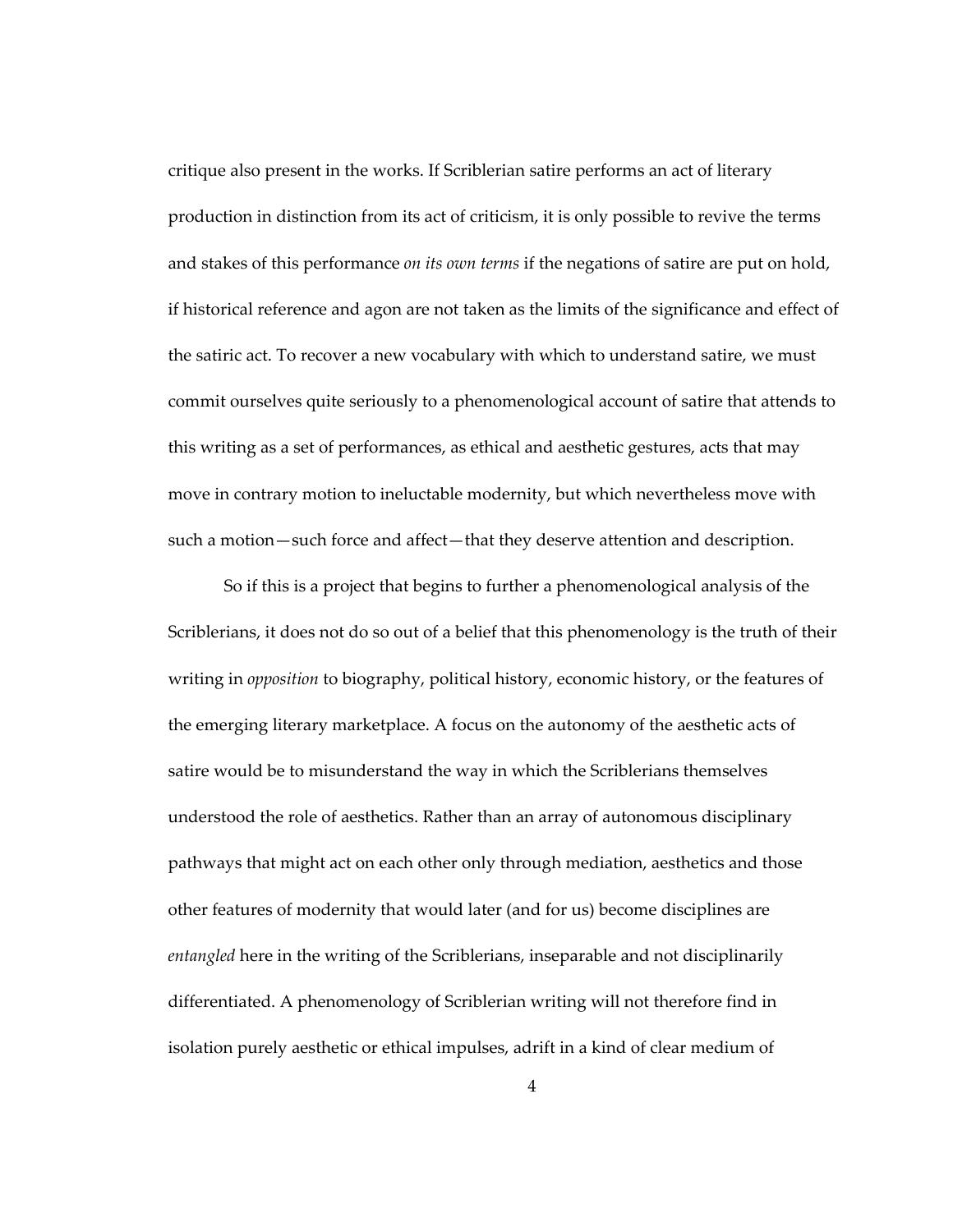philosophical universalism. Aesthetics and ethics and their articulation in satire are, perhaps paradoxically, thoroughly tied to modernity, whose advent and ascendency much Scriblerian critique is concerned to describe and attack. A phenomenological account must therefore preserve the role of the modern as a rhetorical presence—a trope—in order to allow the aesthetic and ethical features of Scriblerian writing to emerge with any clarity at all. In what follows, I hold in abeyance much of the historical detail of the Scriblerian critique of modernity while preserving its effects of rhetorical force, its presence as a crucial feature of their performance of aesthetic and ethical difference or alterity.

What follows is a phenomenology of Scriblerian writing that has no faith in phenomenology's access to presence: what this way of reading allows us with regard to the Scriblerians is a glimpse at the only articulations of aesthetics and ethics in their work, which is to say, articulations that are thoroughly entangled and inseparable from other articulations that often make clarity on this matter impossible. And indeed, the Scriblerians themselves write within a set of literary, political, and philosophical traditions that demand that true ethical foundations must elude representation in order to have profound force and effect in the world. As inheritors of skepticism, a secularizing iconoclasm (shared even by Pope, whose Catholicism is well known), and as critics of the emerging disciplinarity of modernity, the Scriblerians shared an opposition toward a reified or doctrinaire program of aesthetic or ethical philosophy.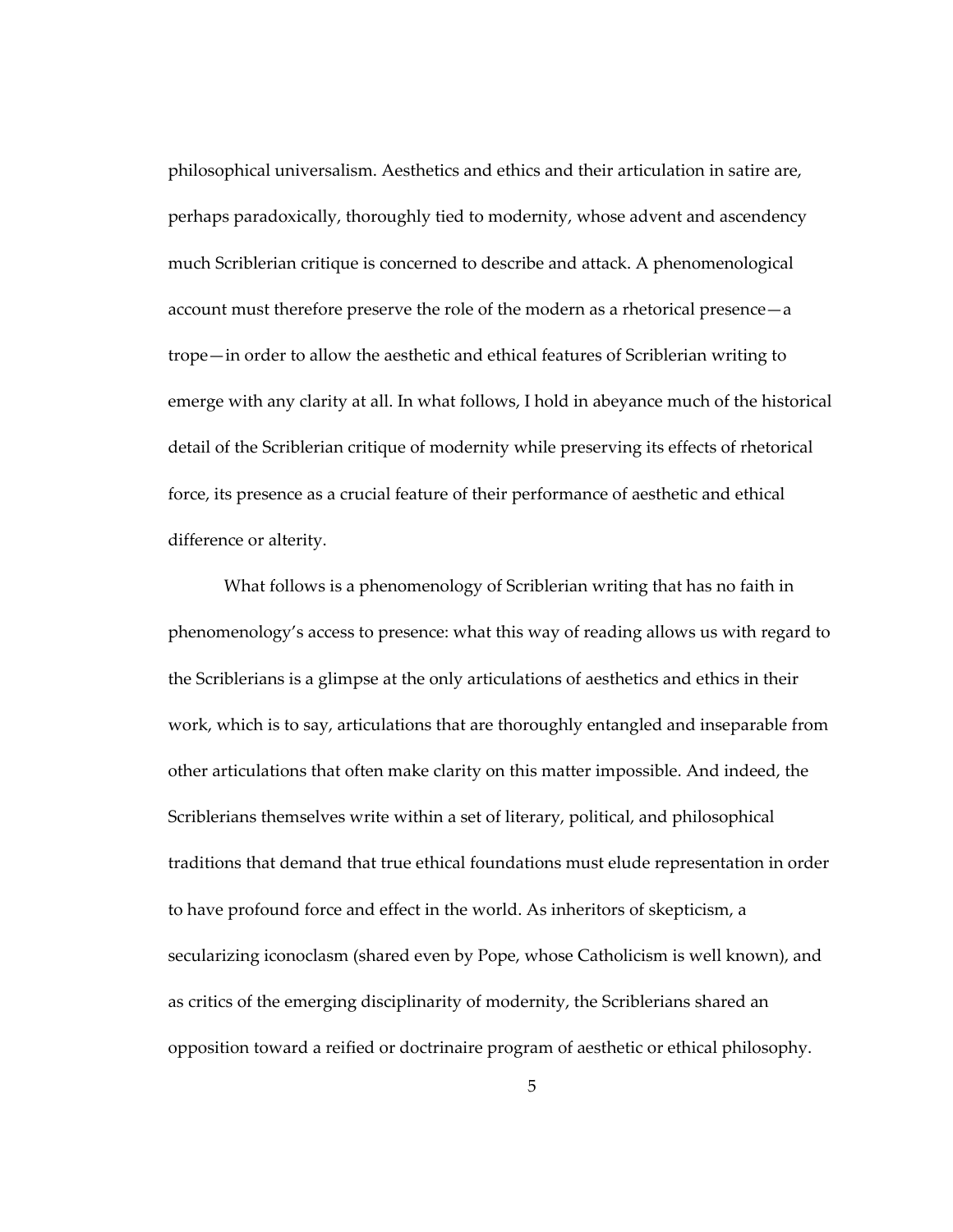<span id="page-14-0"></span>Rather, what a more phenomenological approach allows us to glimpse is that their writing is a performative counteraction of what they did not like in modern life. Their writing, in its attunements, its energies, and its rhetorical forces, orients the reader toward both a negative experience of modernity—one that can be articulated quite well as a matter of critique—and towards the act of satire or Scriblerian writing itself. Not only does Scriblerian writing forego an elaboration of its own most positive features for the sake of simply performing itself, but it notoriously, more often than not, takes itself and the occasion of its production as its very concern. Scriblerian writing is highly reflexive, intensely concerned with the act of writing and reading, and constantly attends to this encounter in both its features of form and content. It is here, in the encounter between writer, reader, and text, that Scriblerian writing unfolds a set of powerful aesthetic concerns and an ethics of alterity that would preserve the very openness and transformative potential of encounter at the moment of this textual conjunction as the only basis for an aesthetic ethics.

#### *1.1. Scriblerian Modernity*

What is the modernity depicted by the Scriblerians? One way to begin to elaborate it is to examine the critique of knowledge that they began to articulate both individually and as a coterie. Based on their group productions beginning in 1715, their chief complaint is that learning had begun to be abused. Or, one should say, given that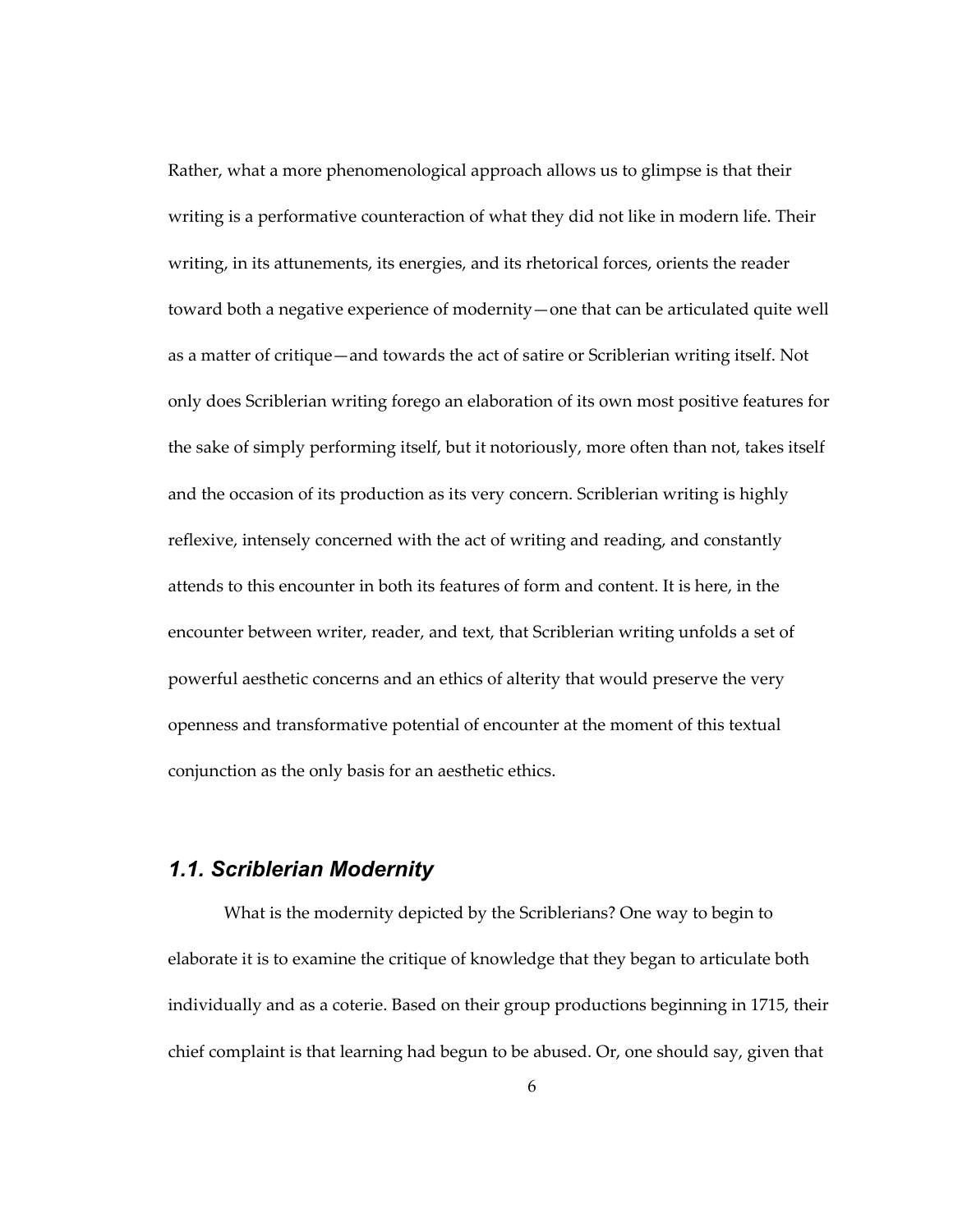this complaint is itself a repetition, it had begun to be abused *again*. The pedants were back. From the perspective of the righteous, those who considered themselves defenders of culture, this wasn't the first time that academics, scholars, theologians or scientists had threatened the success of humanism by flaunting the dogmatic improprieties of pedantry. According to their critics, pedants had been cropping up for centuries—we can look back to Dryden, Cervantes, Erasmus, Rabelais, or even glance as far back as Lucian, for accounts of modern learning taken to objectionable extremes. Every tipping point into so-called modernity has brought with it a plague of what has been exposed as a pedantic enthusiasm, perhaps in penance for the excesses of knowledge and hubris that abound at the arrival of the modern, or as anxiety for the ramifications of a revolutionary spirit. And so it was in 1715—in fact, abuse of learning had reached such a pitch that even *virtual* men were beginning to appear whose pedantic enthusiasm enabled them to dogmatically cite the ancient documents of wisdom and write zealous criticism with more fervor than real men. Or, just the opposite, virtual critics who could remain wisely aloof, satirizing by means of reflection and judgment, helping their readers find their way to reasonable refinement in a complicated culture. Mr. Spectator and his contingent of varied wits are one example of the latter type of virtual man, a modern fiction in which the figure of the audience is the recipient of the gift of advice embedded in responses to the satiric fictions of "real" letters and essays offered by fictional readers. But more thoroughly virtual, rather than fictional, is the figure of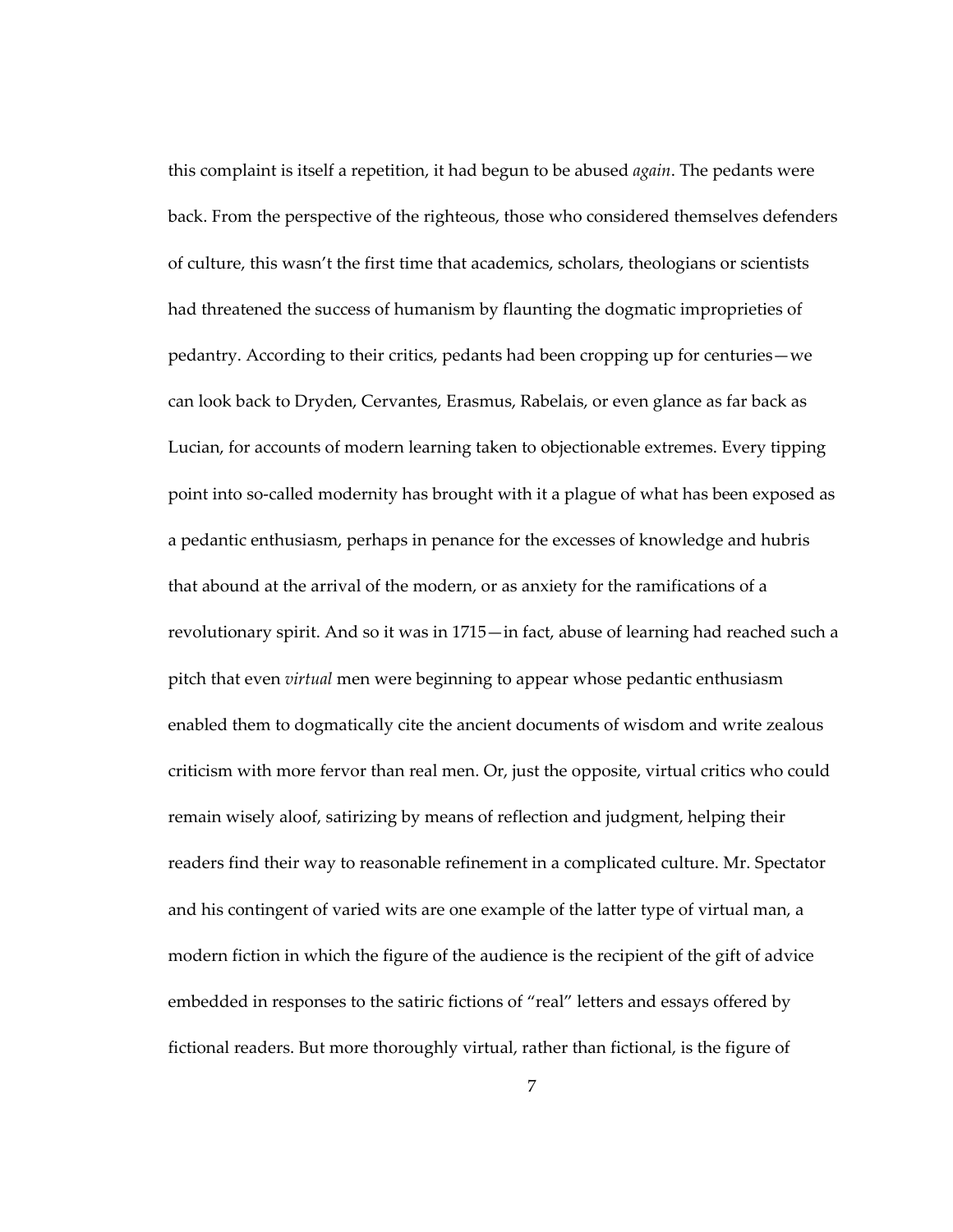Martinus Scriblerus as developed by Swift, Pope, Arbuthnot, Gay, and their collaborators. Emerging from what these satirists represent as the cusp or precipice of modernity, Scriblerus operates as a personification of the crisis of modernity itself, a figure for the "zero point" that bridges the gap between the image of a past now becoming eclipsed by an emerging future.<sup>[2](#page-16-0)</sup>

*The Spectator* is satiric and often indirect in its aims, caught up as it is within these distancing maneuvers of virtuality and pseudonym. But *The Spectator*, according to its own statements and its methods, also has its eye on reform, and this ejects its concerns from what might otherwise be a completely embedded recursion in virtuality, indicating time and again that there are cultural intentions at work that seek to produce their specified reforms among the periodical's readership. That other virtual man, exemplified by Martinus Scriblerus, born in 1715 as the *homonculus* of the Scriblerus club, is much more disconcerting in his relation to modernity and to reality. His (and Cornelius, his father's) abuse of learning is unrepentant—he is, like Quixote with his romances, fully enmeshed in his superficial and dogmatic approach to the apparatus of

<span id="page-16-0"></span><sup>2</sup> By "zero point" I have in mind Rose A. Zimbardo's excellent analysis of the skepticism and satire of Rochester and his moment in *At Zero Point: Discourse, Culture and Satire in Restoration England* (Lexington: University Press of Kentucky, 1998).While I find Zimbardo's argument about the importance of Rochester as symptomatic poet of modernity compelling, I find the Scriblerian emphasis on virtuality and intensity to indicate a further winnowing of the elements of Rochester's metaphysics—especially with regard to his conception of bodies and sexuality.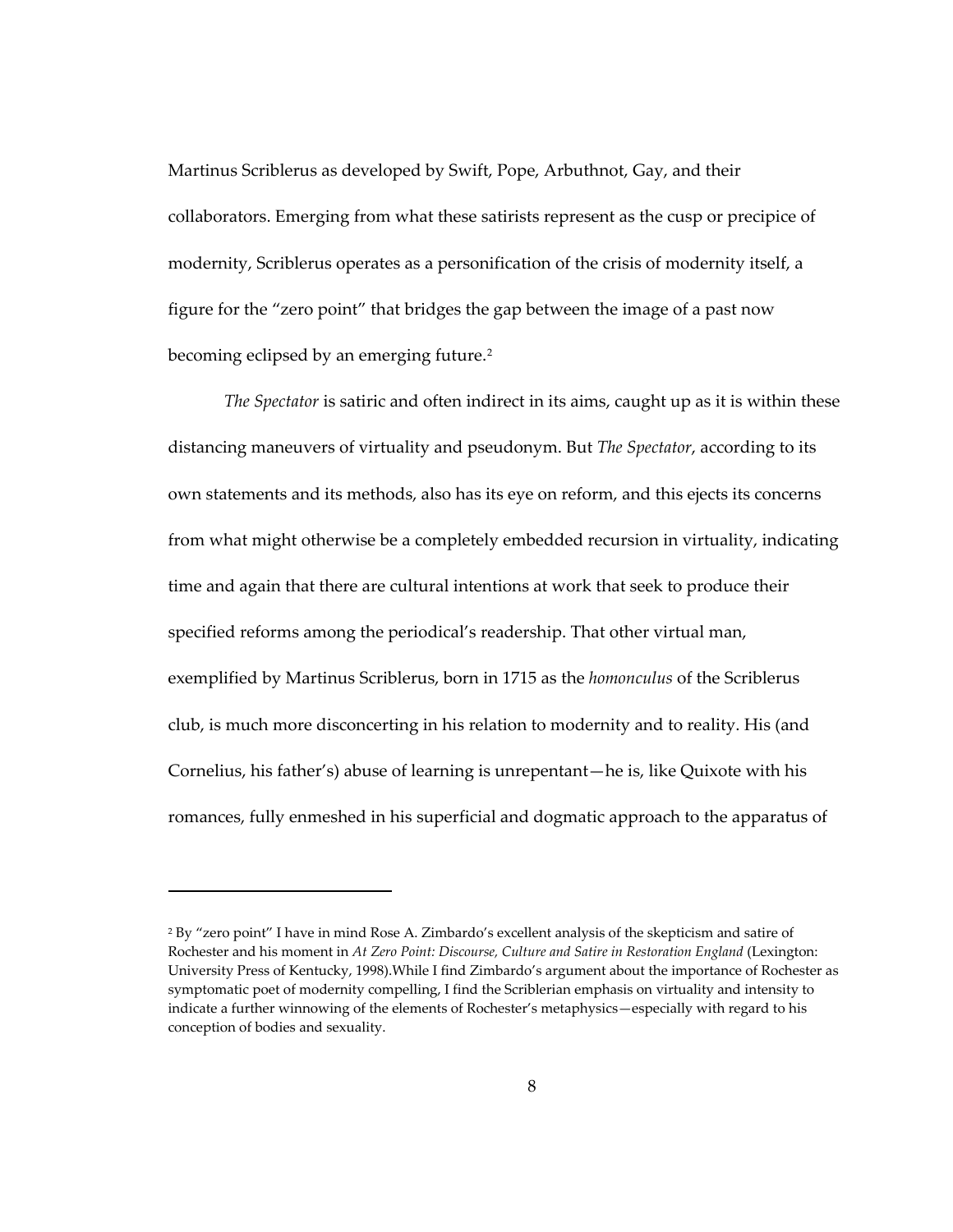scholarly tradition—apparently for its own sake.<sup>[3](#page-17-0)</sup> He is a virtual man whose only concern is that virtuality, which is to say, the recursive relations of writer to writing, reader to reading, and the emergent properties of those collaborations. Far more than Mr. Spectator, Martin Scriblerus is the figure of a humanity that now considers subjectivity as *itself* an emergent property of the acts of reading and writing performed by (or, more accurately, forming through performance) individuals, even if that subjective construction is being simultaneously "satirized" by its Scriblerian embodiment.

I will ultimately argue here and throughout the chapters that follow that the Scriblerian form of satire, despite its affinity for ridiculing virtual pedants, is an aesthetic practice that attempts to perform a virtualized and virtualizing subjectivity in contrast or in distinction to forms of identity and selfhood represented by emerging literary forms (such as the novel) that establish individuality as a role *opposed* to virtuality. Scriblerus, and the satire of the Scriblerians in general, performs the emergence of subjectivity as virtual effect, denying through this continually ongoing depiction of process (the core of the Scriblerian satiric aesthetic) that individuality, or the role of the subject as such, is

1

<span id="page-17-0"></span><sup>&</sup>lt;sup>3</sup> We should consider Isaac Bickerstaff to be a preliminary draft of Scriblerus, who seems to have remained "alive" for the group until the very end, unlike Bickerstaff, who was abandoned by Swift after he had served his purpose and taken up later by Steele in humorous reference to the crisis produced by Bickerstaff's initial appearance. See George P. Mayhew. "Swift's Bickerstaff Hoax as an April Fools' Joke." *Modern Philology* 61.4 (1964).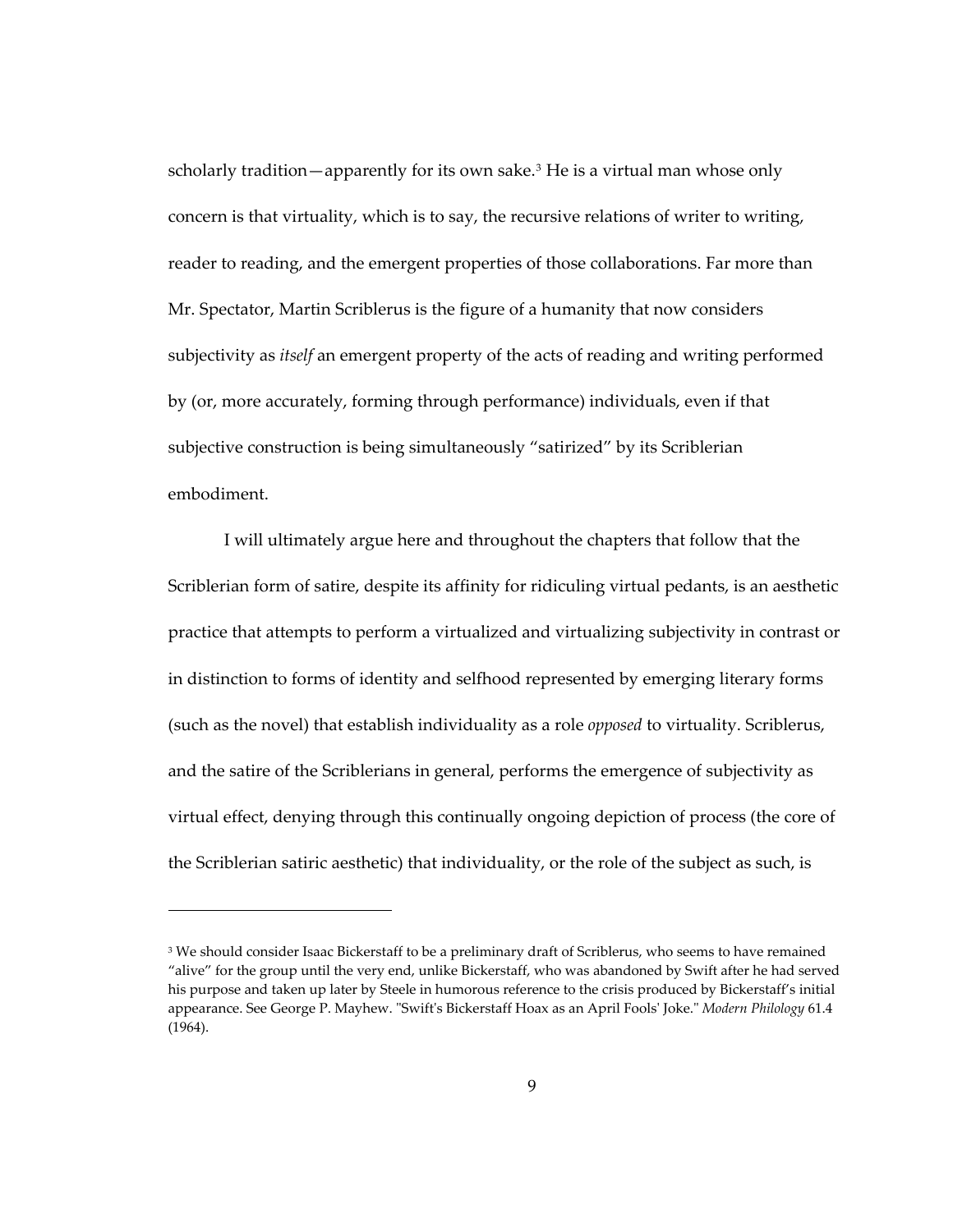something that preexists the entanglement of activity with the world that surrounds it. In his contrast to Mr. Spectator, Martinus Scriblerus offers a thoroughly performative individual identity, emphasizing through this performance the implications of the metaphysical presence of the individual subject in Whig satire, or in the emerging personal and characterological narratives of the novel. Modernity has reached its cusp, its zero point, because, for the Scriblerians, individuality has become *formed* rather than *performed*, offering the individual as a set of thoroughly historical results that could be traced by way of narrative. Martinus Scriblerus embodies both a thoroughly "modern" selfhood, in which all elements of the construction of individual character can be calculated and made the subject of psychological or historical inquiry, *and* the satire of such an individuality. This satiric element, which itself operates as performance rather than explicit critique, enacts the way in which despite this modern calculability, a rampant set of uncontrolled features and actions continually bursts the seams of the modern self, reasserting again and again the irreducibility and the incalculability of performance. We are offered, through the rhetorical and aesthetic features of Scriblerian satire, a glimpse at a subjectivity that only exists *beyond* identity, in the entangled interaction between self and world.[4](#page-18-0)

<span id="page-18-0"></span><sup>4</sup> Here, for lack of a vocabulary with which to explain the Scriblerian satiric gesture, I am forced to look to Heidegger, whose conceptions of being-in-the-world, thrownness, and entanglement are, in my opinion, repetitions of the very concerns expressed against the figure of modernity by the Scriblerians in the early eighteenth century. I am not attempting to reduce the Scriblerians to a Heideggerian theoretical position (a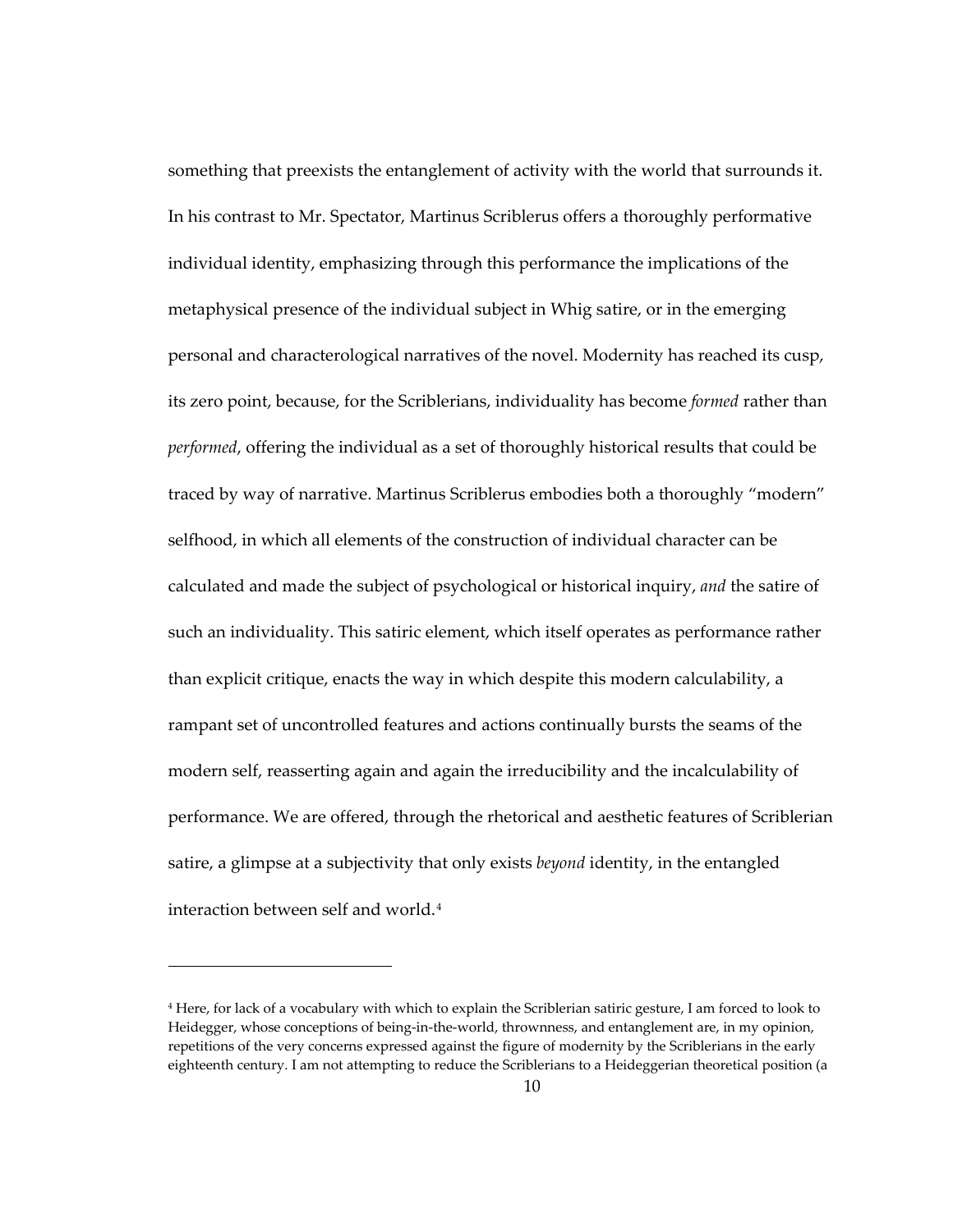This conjunction and contrast, Scriblerus and modernity, are my concern here, and my goal is to elaborate, without becoming reductive, what it is that enables the elusiveness and power of the Scriblerian satiric aesthetic. From our literary-historical position, it is striking to note that the Scriblerians' body of work has, far more than its Whig satirical contemporaries, become canonized as literature—and indeed, was in some ways the very *model* of literary discourse and literary canon that nevertheless emerged *avant la lettre*, before the existence of the varying institutions that we think of as Literature.<sup>[5](#page-19-0)</sup> Why and how can satire as such occupy such a prominent place within the emergence of a national (i.e. British) literary canon?

Scriblerian satire poses difficulties for these considerations, operating in opposition to the more reform- and critique-minded satires of the enthusiastically

prospect of application that would be thoroughly opposed to Heidegger's writing in any case, and would effectively reinscribe within it everything it opposes). Rather, I am proposing again, as with the repetitions of pedantry with which I started the chapter, a repetitious upswelling of an opposition to "modernity" that stages at the level of the individual self a rejection of the modern in favor of that which the modern has effaced. It is not nostalgia, however, because, as I hope to explain, within the terms of this conflict, nostalgia is a feature of "modernity." The satiric subjectivity is opposed ultimately to both "ancients" and "moderns." See in any case Martin Heidegger and Joan Stambaugh. *Being and Time: A Translation of Sein Und Zeit* (Albany, NY: State University of New York Press, 1996), especially (for "entanglement"), 164ff.

<span id="page-19-0"></span><sup>5</sup> Whether this canonization is deserved or not is here irrelevant—the Scriblerians model of writing fit well enough with the historical negotiation of the institution of Literature to find its niche. For a critique of the construction of the literary canon through an exclusion of Whig aesthetics, see Abigail Williams. *Poetry and the Creation of a Whig Literary Culture 1681-1714.* Oxford ; New York: Oxford University Press, 2005.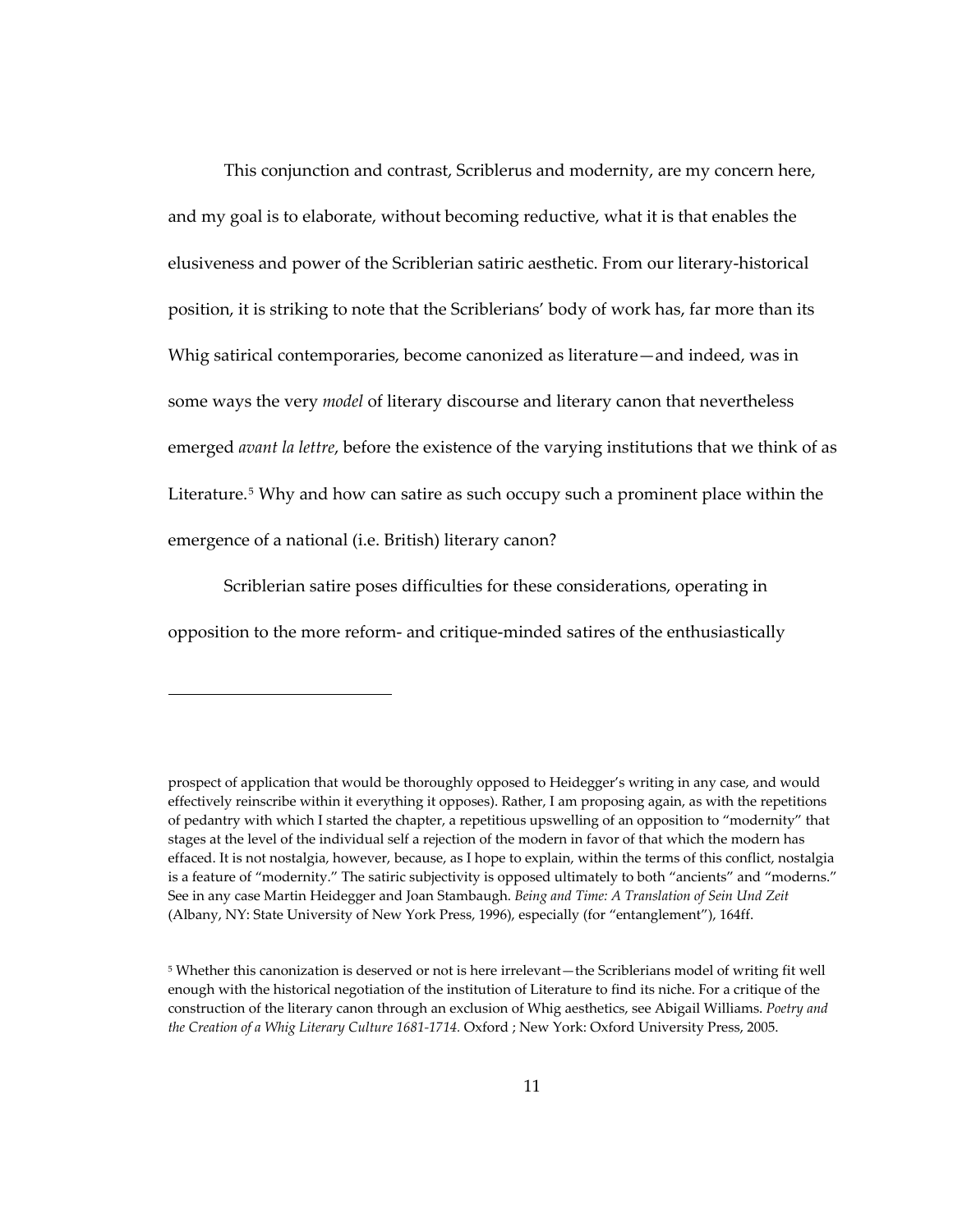modern Whigs. Indeed, many common-sense definitions of satire effectively avoid dealing with the constitutive ambivalences of the Scriblerians—proposing rather that satire seeks to communicate and bring into the world a set of corrections or reforms, and that it is thus engaged in negating the decadent elements of culture in the name of a proper morality or purity—a socially-minded literature, like much of that produced during the period (satiric or not), a literature concerned with the problem of value. And indeed, the satires of the Scriblerians are full of reference to figures whose function in the text seems to be precisely this kind of critique.<sup>[6](#page-20-0)</sup> But an exclusive focus on the referentiality of Scriblerian satire, taken as a way of grounding the writing in contemporary and "real" concerns, would utterly disable the text from the perspective of our own understanding of literary aesthetics. Instead I propose that the massive regime of references and citations that populate Scriblerian texts are mobilized in order to bring attention to contemporaneity as such—to the problems of temporality in the construction of the self. Despite the dogmatic and pedantic way in which Scriblerus engages texts, his aims are made to miscarry by the recurrence of his overflowing virtuality, a effervescence that recurs in many guises in Scriblerian satire—some ridiculous, but some far more dignified and eminent. And this referentiality, rather than

<span id="page-20-0"></span><sup>6</sup> As for "reference," see Margaret Anne Doody. who notes that on the surface, "English Augustan poets" appear to "draw on the world, the 'real' world." *The Daring Muse : Augustan Poetry Reconsidered*. New York: Cambridge University Press, 1985), 119.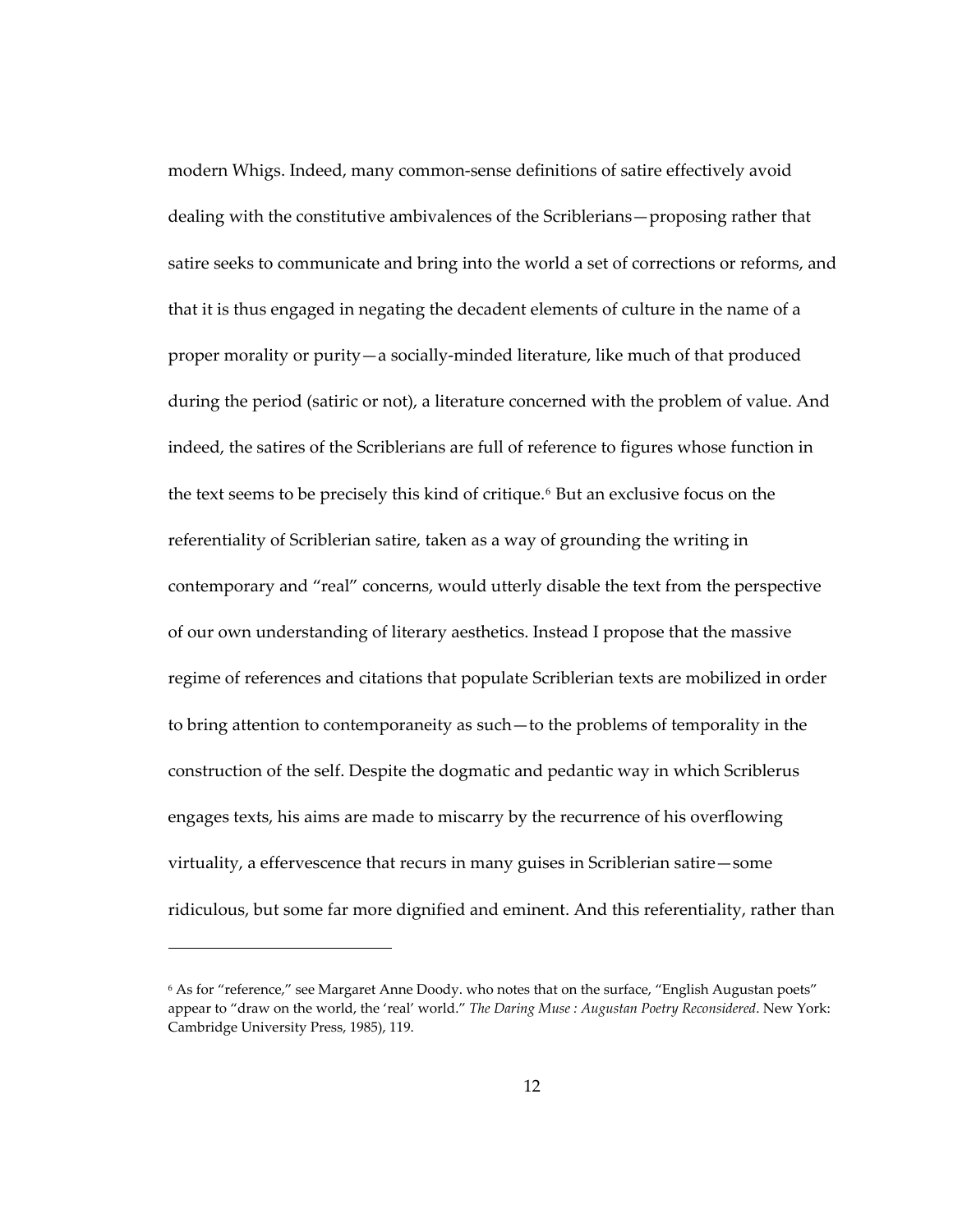working to redirect us to an empirical assessment of the world of writing, reinscribes the power of the present moment so that it can only be accessed through writing, and as a matter of writing—writing that comments on writing.

Despite its engagement with reference to "reality," Scriblerian satire performs again and again the proposition that reality is primarily virtual—an effect of practices of writing—and that the only reform that might be produced from within this mode of satire is one that is in its essence precisely Scriblerian—which is to say, *of writing*, or, misdirected toward an external realm, "scribbling," one of the inauthentic versions of that act. The literary character of much of the reference is a strategy of containment (of the practices of "scribbling") that exposes the limits of the new literary marketplace and the surrounding sphere of financialization. But it is also a strategy that enacts performance of "proper" literary encounters and exchanges even as it represents those that fail to operate in this way. The performative nature of the satire, in which the positive element refuses to speak its name (almost never even mentioning the word satire, much less any other methodological label), is the Scriblerian assertion of a skeptical aesthetics that holds out hope for an ineffable yet unrepresentable possibility only available in encounter, in the various nexuses of literature.

We can agree with Reuben Brower's classic analysis of Pope's writing as a "poetry of allusion," but we must modify the concept of allusion by thinking of Freud's use of the word in a pertinent text for satire, *The Joke and its Relation to the Unconscious.*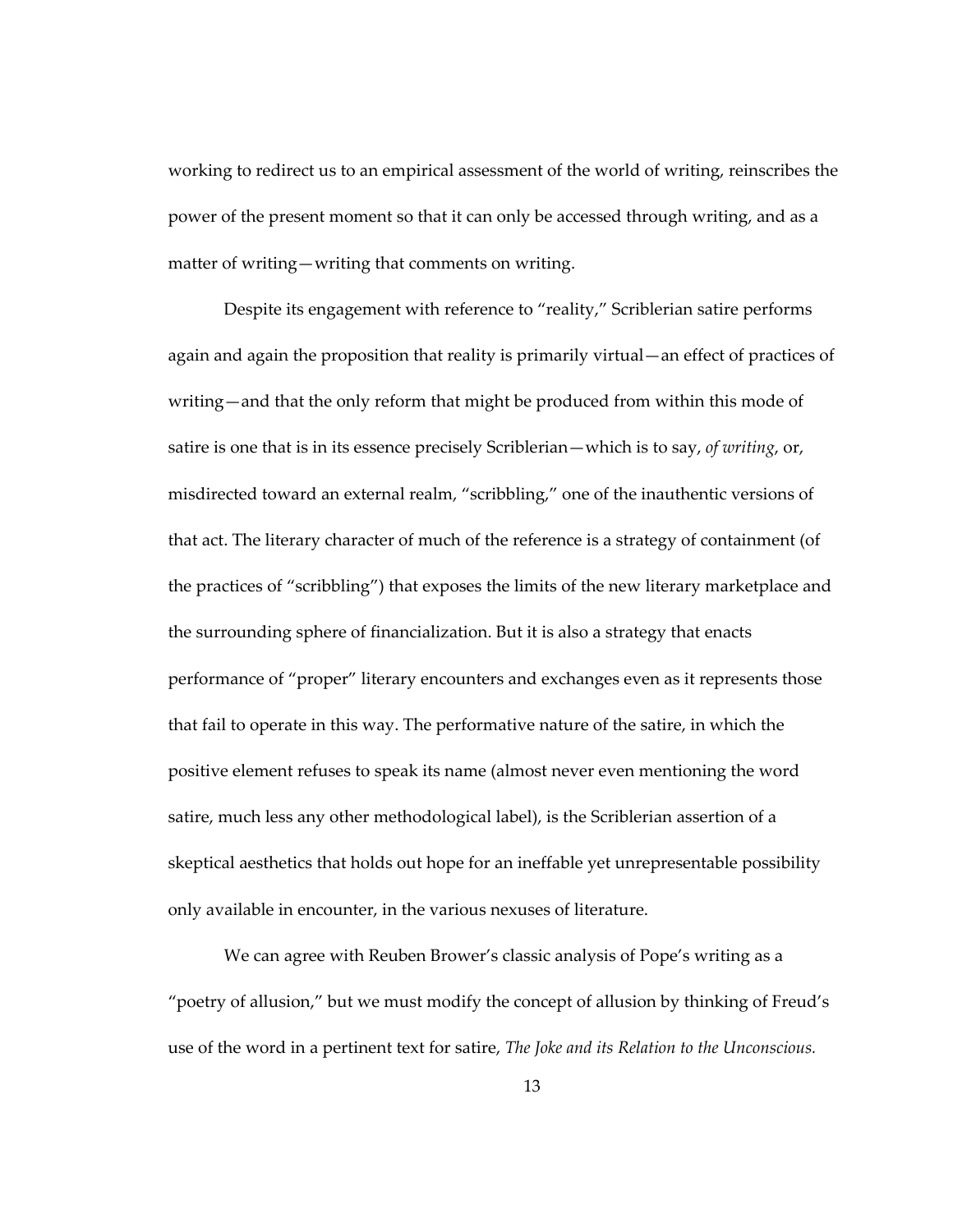For Freud, allusion [*Anspielung*] (in the joke, but also more broadly) is both a matter of presence—a pointer to another thought, word, or text that can *in effect* (i.e. virtually) make it present. But the effect of presence produced by allusion is predicated, for Freud, on a skillfully concealed absence. He proposes that "[i]n fact, in every allusion something is being omitted, that is, the train of thought leading to the allusion. It depends only on which is the more obvious—the gap in the wording of the allusion or the substitute which partly fills the gap."[7](#page-22-0)

But Scriblerian writing, as we will see, plays on and in this "gap" without giving away the effective aspects of allusion. The missing *process*—in other words, the production of the literary text, the process of authorship—is still concealed. But this concealment bears up more than the regime of referential allusion to a canon of classical or contemporary literary references. Allusion in Scriblerian writing offers the sacrifice and excision of the *technē* of literary authorship (Freud's omitted "train of thought") for the sake of the relentless appearance of encounter, of reference. What is unique to Scriblerian writing is both its thorough saturation with allusion, and the way in which it enables allusion to operate as *encounter*—rather than as a scheme of stabilizing

1

<span id="page-22-0"></span><sup>7</sup> Sigmund Freud. *The Joke and Its Relation to the Unconscious*. trans. Joyce Crick (New York: Penguin Books, 2003), 65. Cited as "Joke" in the text hereafter. For Brower, see *Alexander Pope: The Poetry of Allusion* (Oxford: The Clarendon Press, 1959). My theory of the allusiveness of Scriberian writing does not dismiss the excellent work done by Brower, but rather seeks to explain its importance, and the vital place of allusion in the satiric and other writing of Pope, Swift and their circle.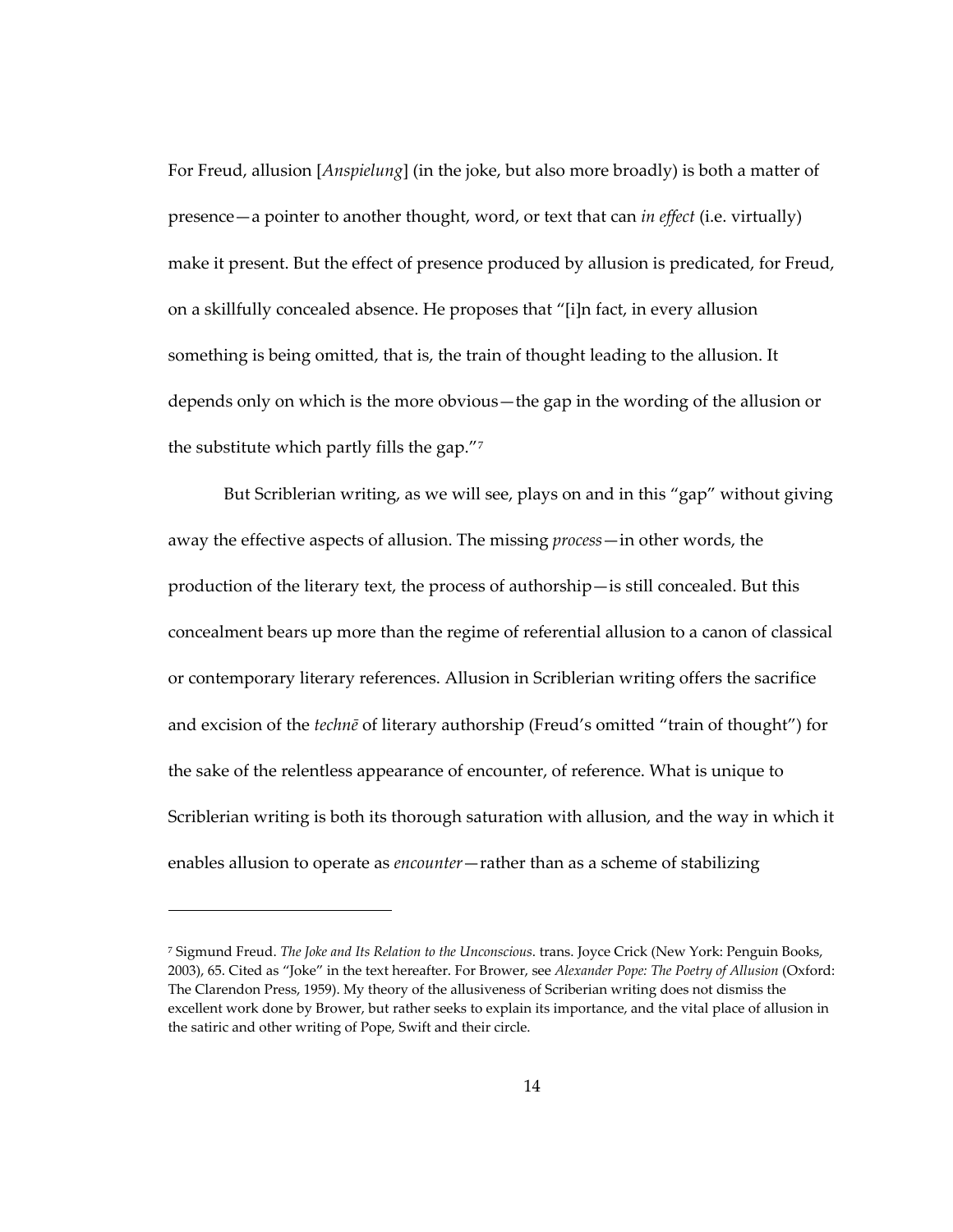genealogical reference—by way of an attention to the rhetorical techniques of sublimity, which, as they followed from Longinus, emphasized the strategies of temporallyoriented heightening and intensification. The poetry of allusion is, in the hands of the Scriblerians, a poetics that agrees with Freud that allusion operates as a deferral, because, after all, "when the technique is dismantled, the joke is spoiled" (*Joke* 61). But this deferral is staged in the form of a positive textual construction—equivalent, in some ways, to the construction of the joke, for Freud. The satiric text is not a text oriented to deferral *per se*, but to the performance of a kind of diffèrantial textuality that will *allow the deferral to persist*—that will, through the mobilization of metamorphic reference, prevent the emergence of the true origin of the text, whether this would take the form of its argument, its motivation, or the author's intention.

This allusive recursion that entangles the world of discourse with the world that it references is figured again and again in Scriblerian satire. This consistent concern with the problem of strategy in engaging the world results in repeated evocations of other figures, as well, figurations of difference that are recursive in the same way: tropes of *autopoietic* processes or practices which the Scriblerians repeatedly mobilize as ancillary but necessary elements in their satiric aesthetic. As I treat throughout what follows, the figures of Ovidian metamorphoses, the figure of woman, and the figure of modernity itself are offered by the Scriblerians as an engagement with the prospect of realms of human practice that, despite entanglements, have become largely autonomous and self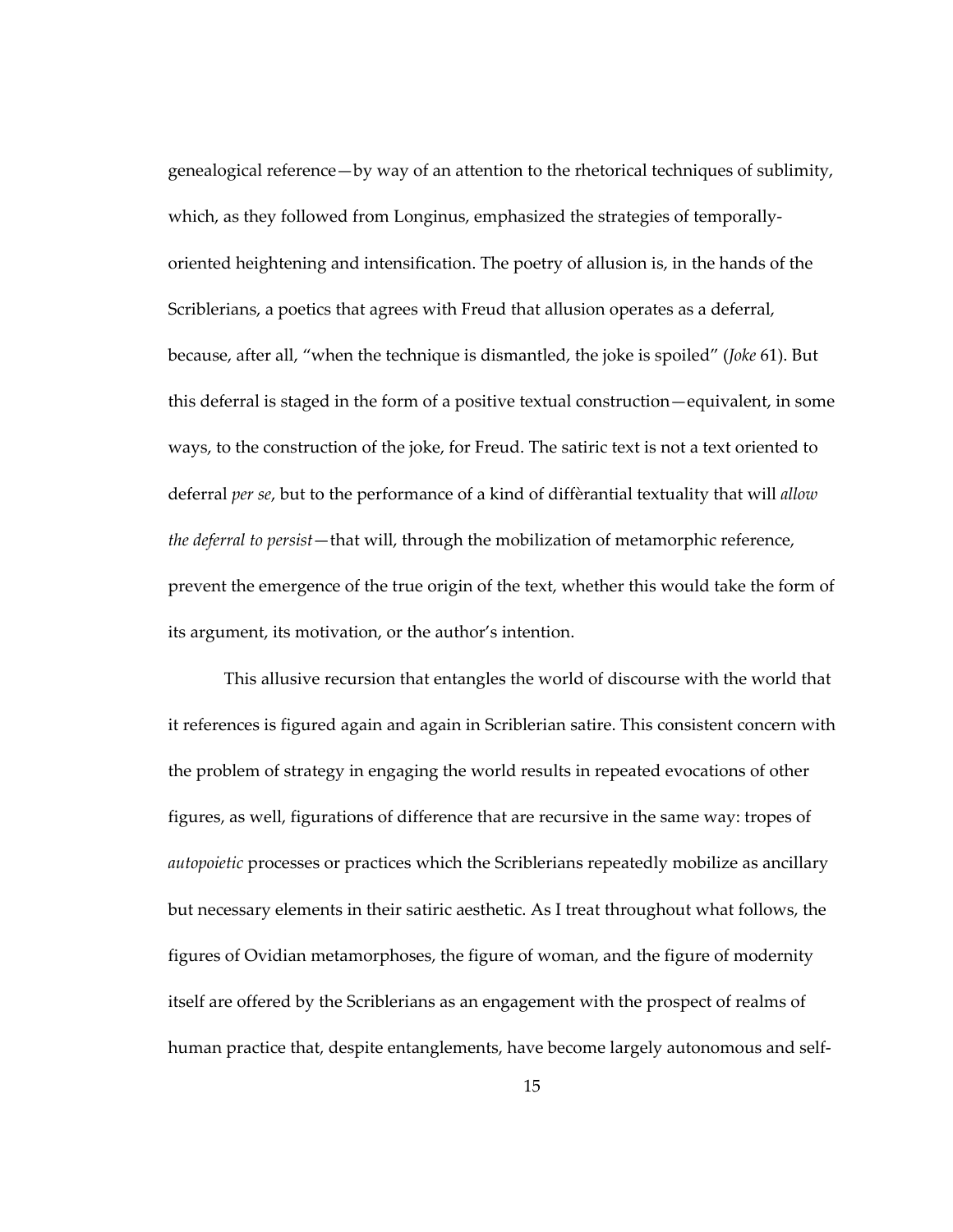generating. While it could be said, from the perspective of literary history, that Scriblerus and the satire of the Scriblerians represent an intermediate stage between the thorough entwinement of art and poetry with other practices or with ritual (i.e. the expectation of mixed function as norm) and the separation of art from other social practices into a realm of relative autonomy, it must also be added that the aesthetics of the Scriblerians is thoroughly opposed to the very aesthetic autonomy that it appropriates in order to perform its satiric "point."

Many critics have focused on the conservative elements in Scriblerian satire—the labels "Tory satire" and "Augustan satire" are the two major examples of names for their writing that suggest political, historical and moral affiliations—and to be sure, these descriptions are accurate in many ways. While I will begin to revise these political judgments here, I don't wish to remake the Scriblerians into misunderstood aesthetic heroes in order to radicalize eighteenth-century studies. But despite its very real affiliations with conservative ideals, Scriblerian satire's distance or difference from social life is not motivated primarily by classicism, nostalgia, or misogyny, even though these are ways that these writers often figure major facets of their concern. Rather, the Scriblerians' concern resides primarily at the level of poetics, asserting that it is a concern with the very scene of the conjunction of language with writing and reading subjects that is at the root of the complex political imbrications of their satire. The poetic act is the kernel of the social, or a competing version of it, for the Scriblerians.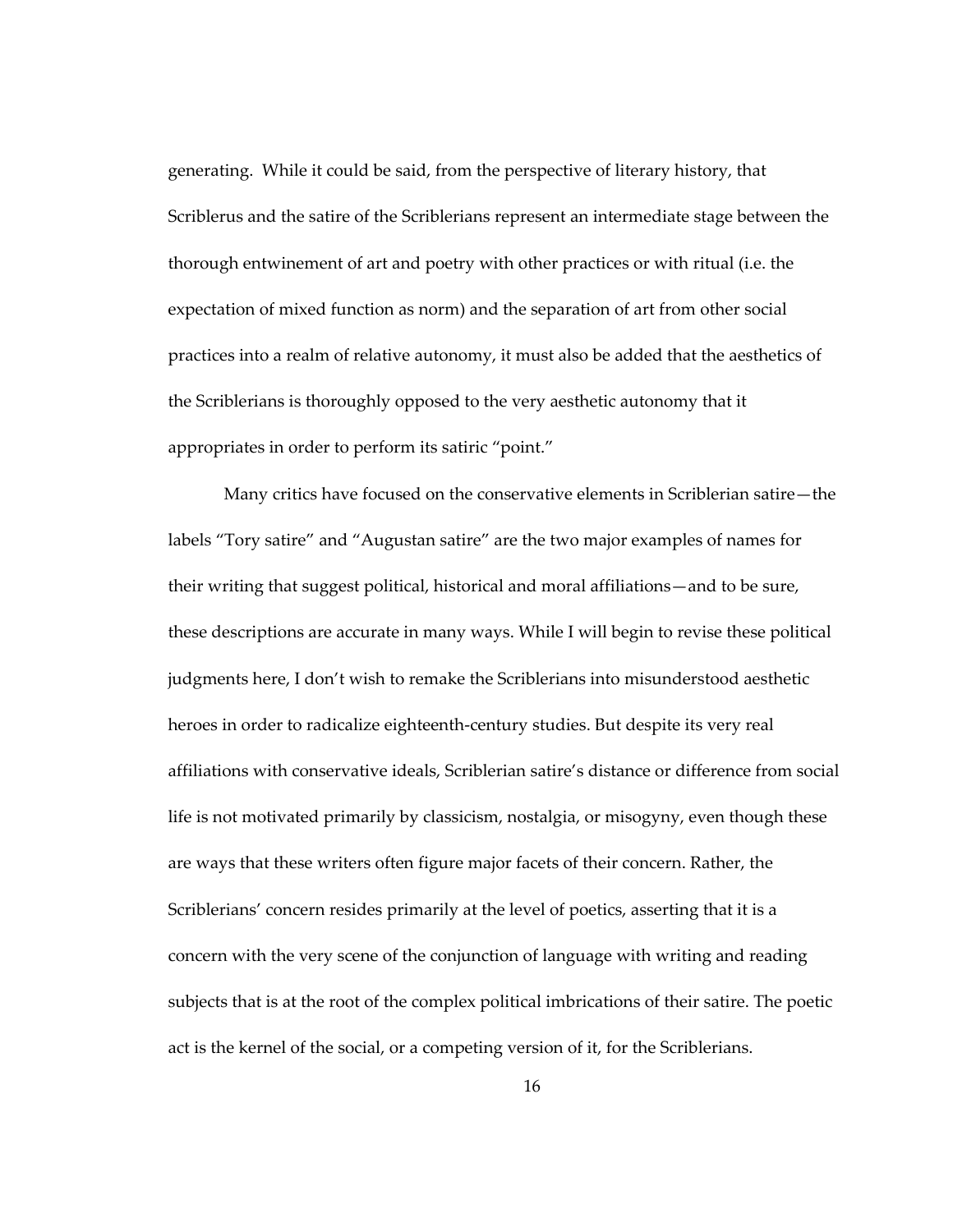Rather than engaging in a critique of social practices in order to change those practices, Scriblerian satire focuses its critique at the very conjunction of language and the subject. At stake is the possibility of poetic practice itself—not a pure poiesis free from the determinations of the modern, but of a thoroughly entangled poetics in which the various practical fetishes of the contemporary aesthetic moment can be shown to be insufficient. Accompanying and always threatening poetic practice are the fetishizations of pedants, dogmatists, scribblers, dunces, false wits, critics, publishers, poets laureate and, quite often, the general onward press of decadent humanity. In the chapters that follow, I will excavate these elements of the Scriblerian critique, elements which work to make the poetic act both autonomous from *and* fundamental to everything from the figures of politics, to beauty, to the city of London itself that occur in the poetry.

To most properly explain the concerns with identity, entanglement, poetics, and language that energized Scriblerian writing, I will begin by examining a contemporary neo-classical influence that helped germinate the Scriblerians' satiric aesthetic. Thus I propose in the first chapter that the acidic ambivalence with which Scriblerian satire greets the world is present in their texts as an internalization of the principles of the Second Sophistic poetics of Longinus that became highly popular in French and English letters in the late seventeenth century. Not at all the manual for rhetorical technique as it has been considered by many, Longinus' *Peri Hypsous* (most often translated into English as *On the Sublime*) works to deny rational analysis of the poetic act, and to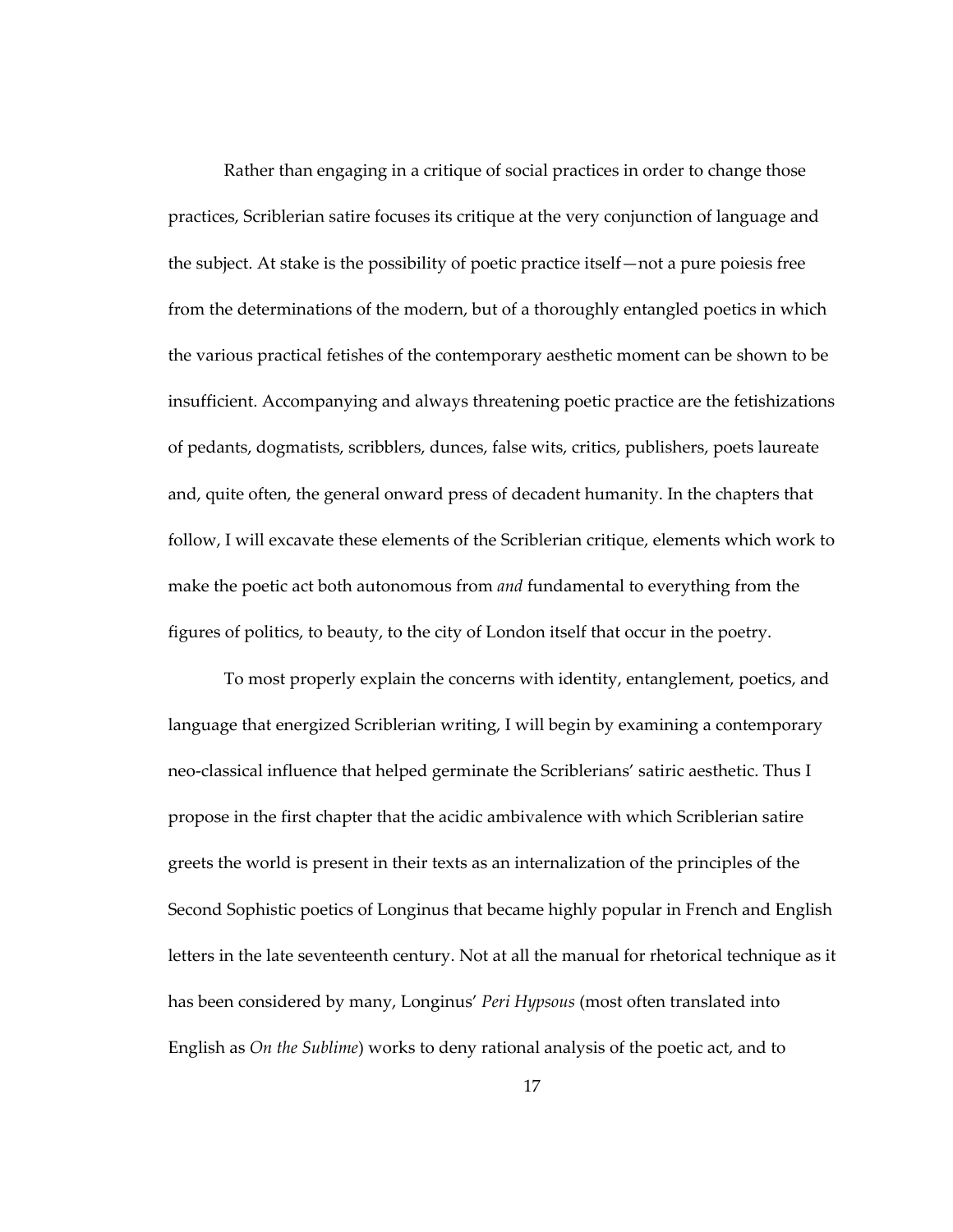situate the fundamental element of this act at the very moment of encounter, the instant at which the non-linguistic feature of writing takes the shapeless form (a figure of ineffability) of an opening to the sublime affect or transport that can be exchanged between writer and reader. For the Scriblerians, satire stimulates an imagined but situated crisis in the world, a crisis that locates this power not in any reality objectified by satire, but in that entanglement performed by the satire that actively resists reduction to either the objective situation or a subjective knowledge of the world. Instead, the power of writing emerges from the preservation of sublime possibility within the act itself, preserving the possibility that such an act can exert a rhetorical force that is not extractible in the form of a pure reason or cognition, and which asserts that the ineffable transport available through the literary act is the proper way in which the subject can be formed as an immersed and entangled social being in the world.

The Scriblerian critique of modernity asserts that the feature of subjective and communicative excess that properly grounds subjectivity will disappear as poetics and its sublimity are remade in the image of knowledge. I operate largely from within the implicit position that, despite some reservations about seamlessly identifying "our" modernity with that of these prophetic utterances, in the birth of the institutional form of canonical literature, the prophetic concerns of the Scriblerians proved largely correct, and their role within the Literary canon has required the diminution of their satire's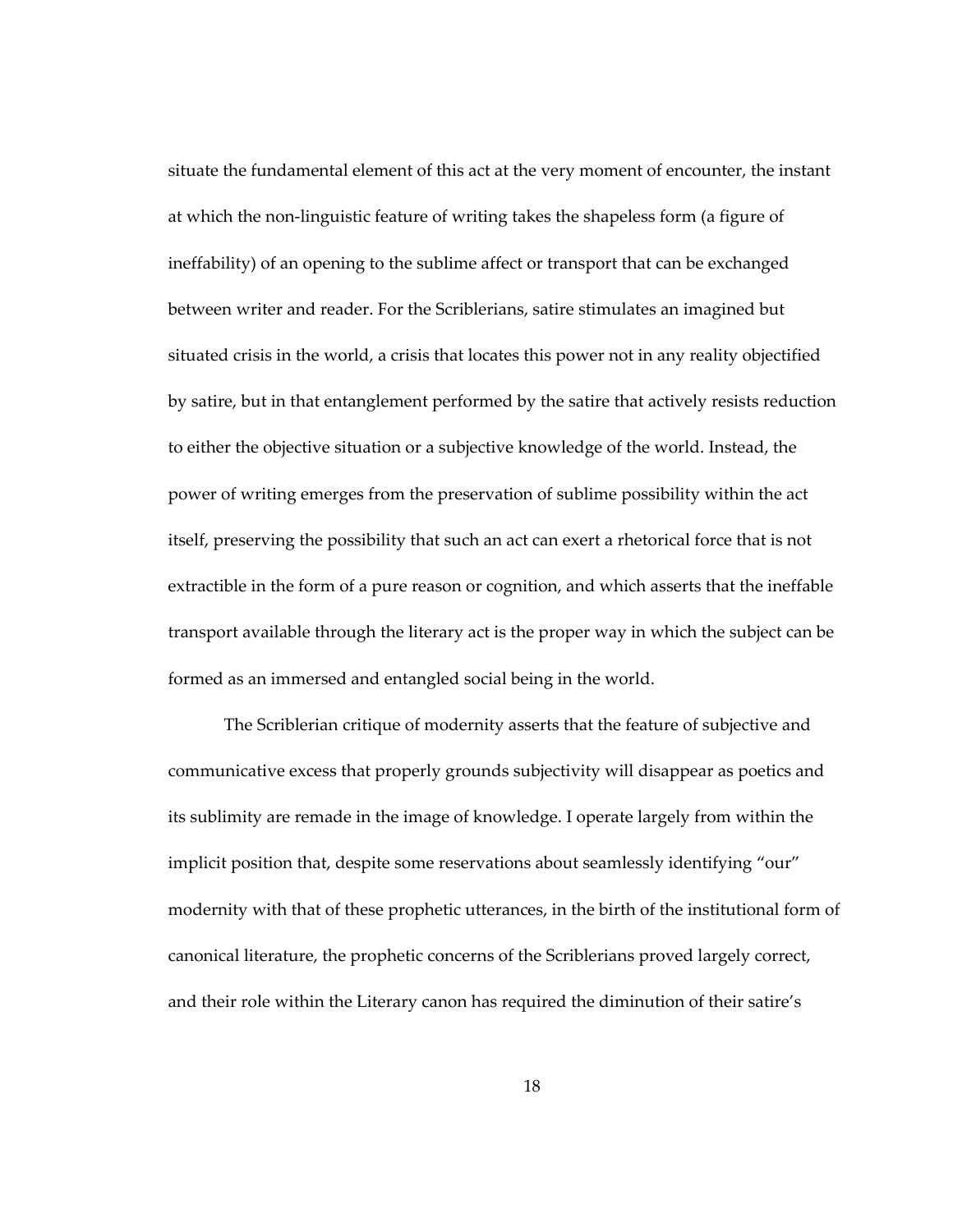<span id="page-27-0"></span>poetic concerns, which no longer resonate with the relevance they once had, in order to reinscribe them within the institutional functions of that discourse.

#### *1.2. Outline of Topics*

In Chapter One, I connect the imitative, neoclassical aesthetics of translation described so well by critics such as Howard D. Weinbrot with the performative, antiprescriptive notions of imitation found in Longinus' *Peri Hypsous*—*On the Sublime*. I argue that Scriblerian imitation is a generic behavior that attempts to achieve the imitative access to sublimity described by Longinus. Scriblerian writing makes prominent use of the rhetorical temporality of *kairos* celebrated in *Peri Hypsous*, organizing itself in part as a production of heightened occasion—satire as the moment of intervention or decision in which the modern crisis must be faced. Reading Swift's *Battle of the Books*, Pope's *Essay on Criticism*, and the Scriblerian *Peri Bathous*, I examine the Scriblerian confrontation with modernity as the production of a rhetorical, Longinian sublimity, a sublimity that recurs as a vital component of all Scriblerian writing.

This aesthetic devotion to sublimity is also an ethical devotion to the destabilization of subjectivity and aesthetic encounter described by Longinus as a crucial feature of a sublime aesthetics. Aesthetic transport is, for the Scriblerians, the ethical component of writing in which the radical difference possible in an encounter between reader and text is preserved. An aesthetics of sublime transport is an aesthetics devoted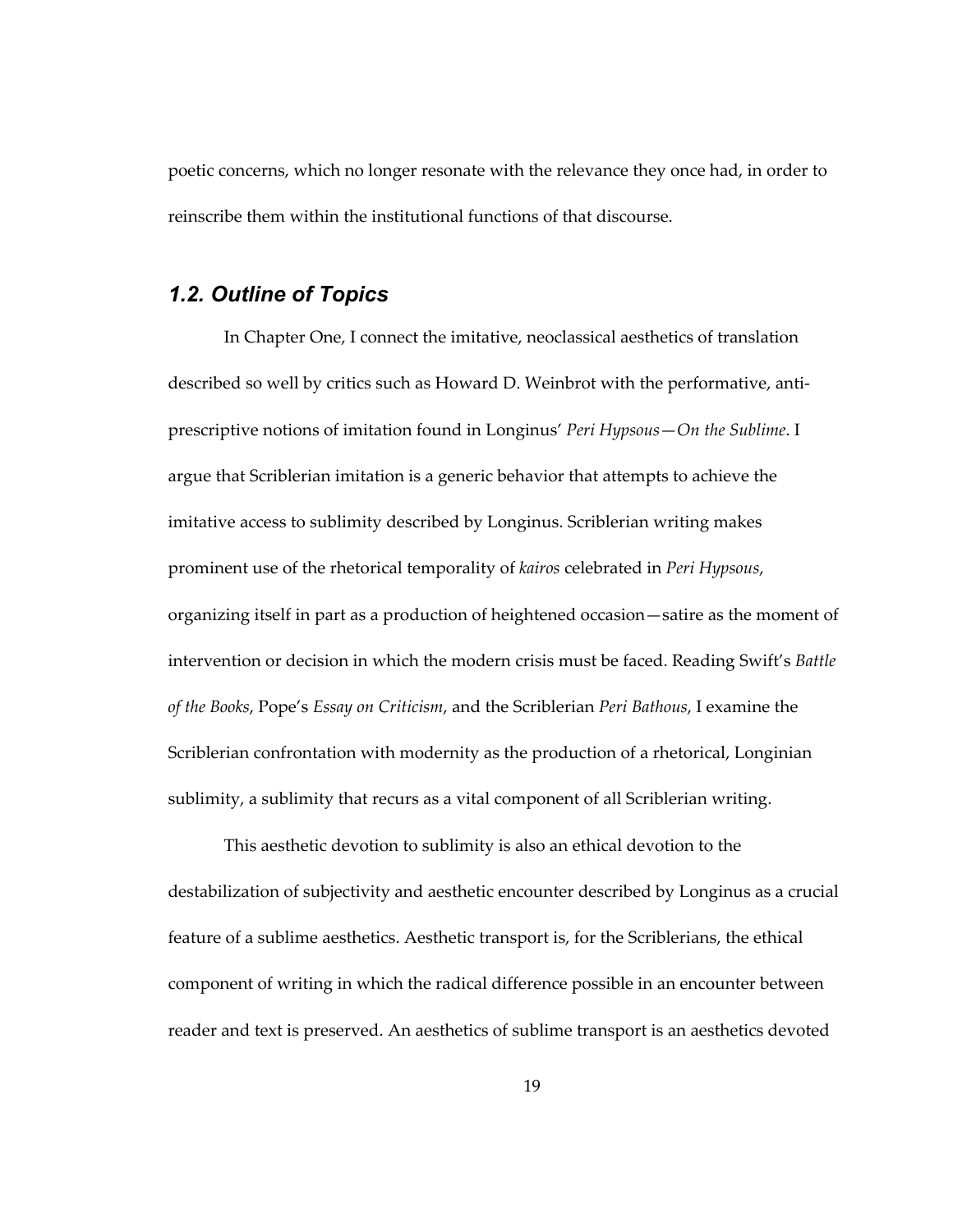to openness in an encounter with alterity. Modernity is figured in Scriblerian writing as that set of forces that closes down and instrumentalizes these aesthetic and ethical possibilities, reducing experience of alterity to the Dulness of the cultural same. The Scriblerians perform a dedicated opposition to this feature of modernity, both criticizing its anti-sublimity and foreclosure of transport, and enacting opposite modes of intensity and temporality that attempt to preserve the possibility of a Longinian aesthetic ethics in the early eighteenth century.

This account of an aesthetics of sublime imitation first travels through Roland Barthes' theoretical account of the "Death of the Author," proposing that Scriblerian writing, especially in its dedication to the sublime, proleptically echoes Barthes' depiction of a moment when intention and writing are delinked. Barthes' perspective might be said to be shared by the Scriblerians because their writing, and their aesthetic commitments, are in my reading proto-phenomenological in their method and their orientation. Scriblerian writing is reflexively aware of how the act of writing generates its "world" in the moment of encounter between writer, language, and, in a deferred moment, reader. Its ethical commitments are directed toward a critique of subjectivity that would reorient the notion of the subject to one of textual encounter as well. Beginning with Barthes allows us to see how critics who read the Scriblerians in entirely biographical or historical terms miss these phenomenological components of their writing. In the name of translating their approach to textuality solely into the production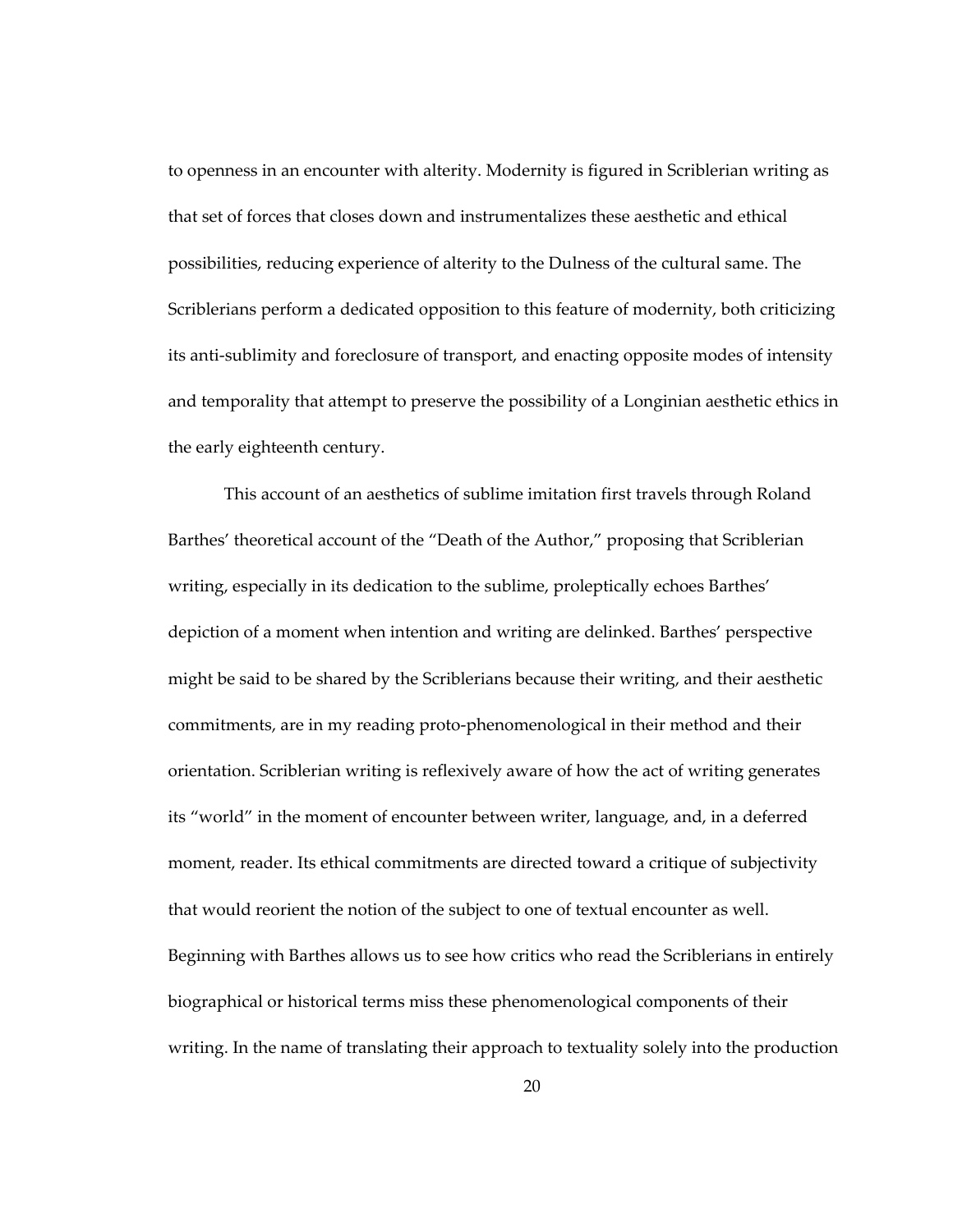of knowledge and the specificity of historical negation and critique, critics not attuned to the performative and phenomenological orientation of the Scriblerians perform a significant violence of reduction to their texts.

In the second chapter, I add a further temporal dimension to the Scriblerians' Longinian aesthetics by elaborating the ways in which the repetition of an attention to Ovidian metamorphoses produces a set of emergent aesthetic and ethical features in their writing. Ovidian repetitions and transformations allow the articulation of virtual textuality, embodied for the Scriblerians in the figure of Martinus Scriblerus; in their thoroughly reflexive concern with the act of writing, and of textuality itself as the topic of their writing; and in their concerns for the ways in which aesthetic energies and intensities might be brought into being through a repetition and redoubling of the experiences of sublimity as *kairos* and transport. I illustrate the ways in which this Ovidian dimension of Scriblerian aesthetics opposes a classical, Aristotelian theory of *anagnorisis* (recognition) in plot that recuperates aesthetic intensities for a textual economy that culminates in moral education and catharsis. Performing in opposition to this a recurrent set of metamorphic transformations, and the consequent refusal of recognition and catharsis, Scriblerian writing dedicates itself to an aesthetics of sublimity by repeatedly, metamorphically, transforming access to this sublimity, in a translational and transitional chain without end.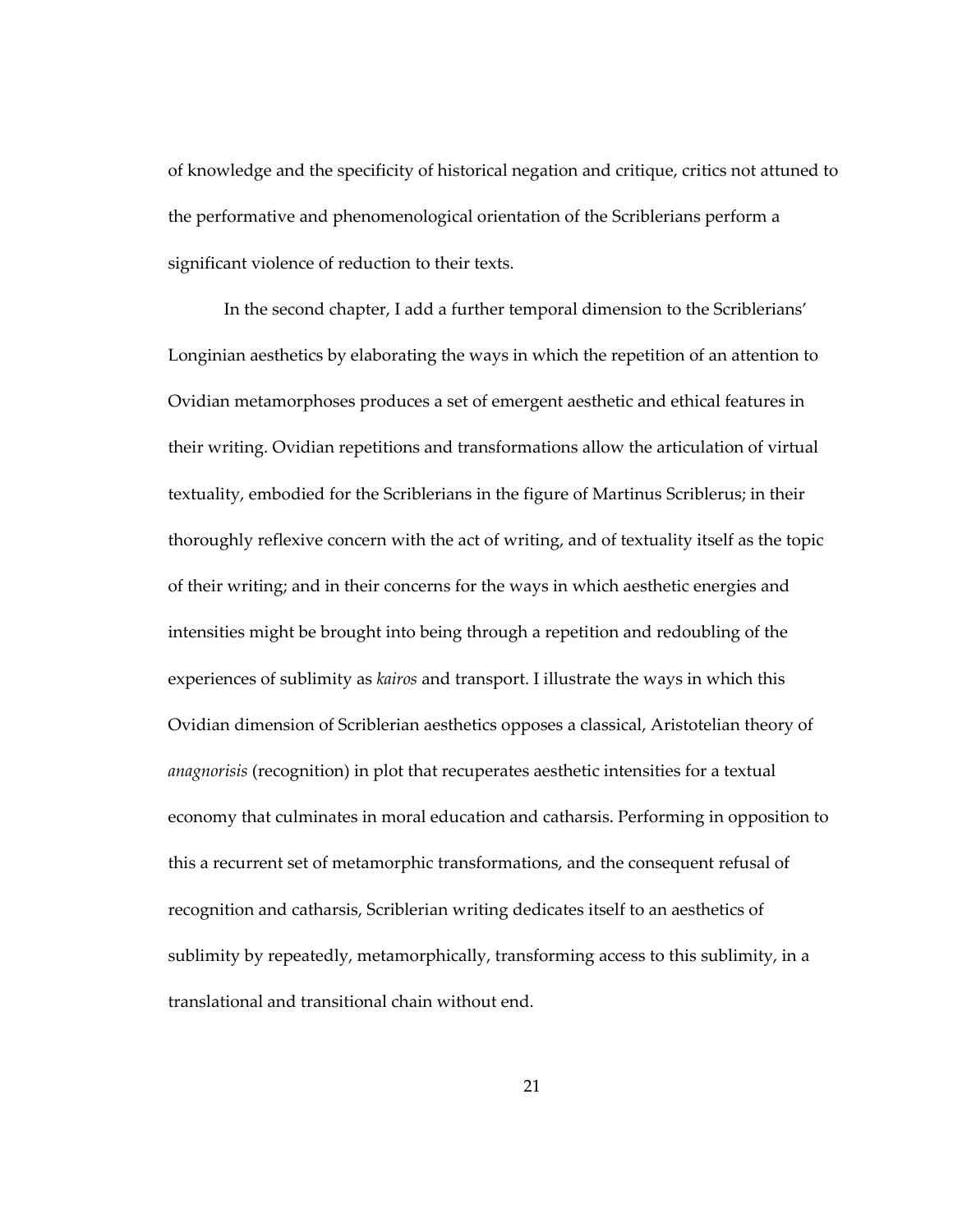In this chapter, I undertake an extended reading of Pope's *The Rape of the Lock*, emphasizing the ways in which Ovidian metamorphosis adds a second dimension to Longinian sublimity, producing a poetic and satiric attention to an emergent virtuality within the intensities of social life. These performances of metamorphic sublimity contrast with the features of a modernity that the poem, and Scriblerian poetics more generally, figures rhetorically as a moment of the impending *end* to all such transformative sublimity. *The Rape of the Lock* is satirical, but it is also a very concerted and serious examination of what it might mean to bring into social encounter the transporting and transforming intensities of the sublime; it is also a critique of the ways in which the contemporary moment of modernity was, in its aesthetic orientation, opposed to this transformative sublimity.

Our approach to the description of the Longinian and Ovidian dimensions of Scriblerian writing allows us to produce a reading, in Chapter 3, of the most canonical and resonant text of Scriblerian satire, Swift's *Gulliver's Travels*. Here, when attention to the text's reflexive Scriblerian methods is allowed to dominate our focus, what emerges is a quasi-allegorical questioning of the role of satire itself in relation to other modes of writing, and in relation to the discourses of power, politics, economics, and philosophy. *Gulliver's Travels* is concerned with the character progress of Scriblerian aesthetics itself through the temptations and resistances posed by the scene of modernity. Because this long meditation on the place of satire is concerned with a relation between writing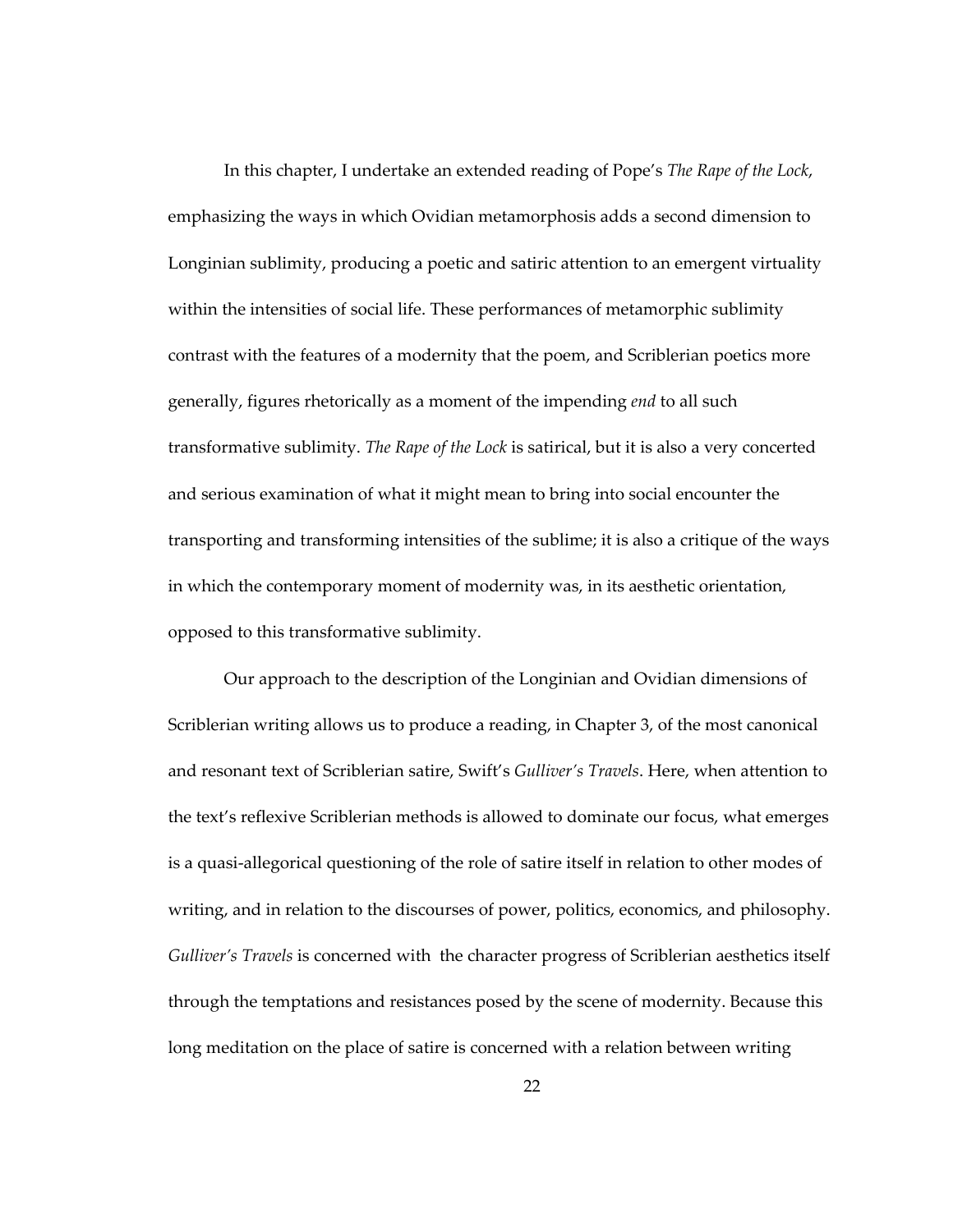practice and an enveloping social milieu, we find the problems of the progress of satire configured as difficulties and questions of hospitality. The concern of *Gulliver's Travels* for the hospitable relationship between writing and its others travels along a sweeping gradient, allowing readers of Swift's text to consider the phenomena of hospitality in a range of settings, from strictly specific historical context to the most abstract and dehistoricized of encounters between self and other. *Gulliver's Travels* is a meditation on British political, economic, and colonial history, and it is a meditation on the aesthetic and ethical features of subjectivity in these contexts; this range of consideration of the permutations of these encounters takes place on the phenomenological terrain of hospitality.

Finally, our concern with the Scriblerian attention to encounter through emphasis on reflexivity, virtuality, sublimity, and hospitality allows us, or rather, begs us to ask the question of the role of violence in this persistent set of aesthetic investigations. Turning to the question of sexual violence and its narration, Chapter 4 examines the relationship between the ways in which encounters of violent or threatening sexuality are narrated and the effects of this narration on the Scriblerian aesthetic ethics we have thus far described. I examine here three general tendencies or categories in the figuration and narration of these encounters of violent or threatening sexuality in the Augustan moment: the "she-tragedy" of Nicholas Rowe, the scandalous novel of "amorous intrigue" of Eliza Haywood, and the critique of these prior forms of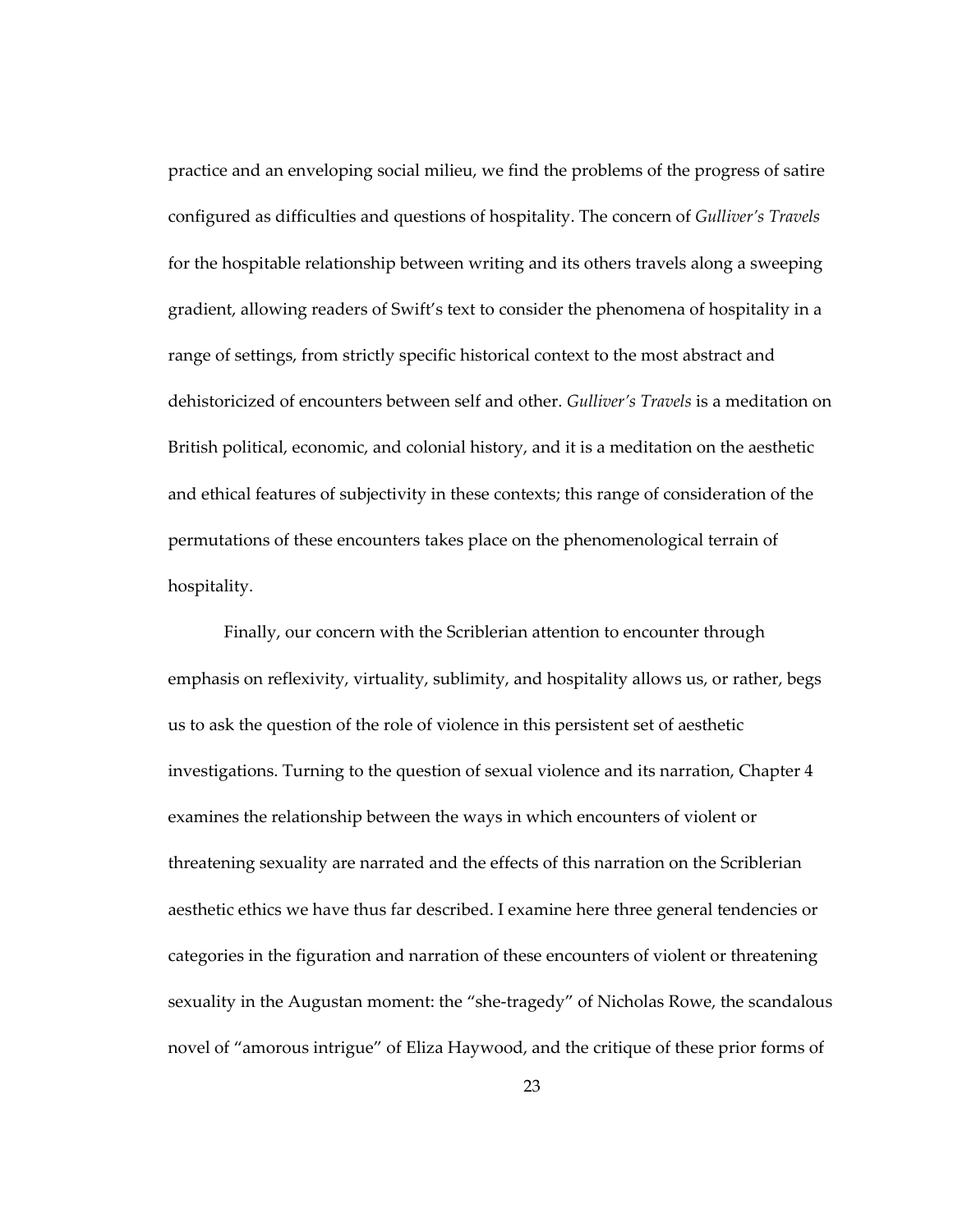sexualized narration that culminates in Samuel Richardson's masterpiece *Clarissa*. This comparison allows us to further articulate the Scriblerian figure of impending modernity as one of sexualized violence, as an encounter of rape or seduction that, in its ramifications for the subject, instrumentalizes or fetishizes troublingly hypostatized features of the self. Scriblerian restaging of these encounters attempts to re-emphasize the necessity for an aesthetics and ethics that would emerge from a Longinian sublime while differing from the "amorous" version of sublimity promoted by Haywood. *Clarissa* is both an extension of the Scriblerian concern with these narrative encounters and a repudiation of the sublime Scriblerian and Longinian aesthetics, and I bring this forth by reading the text in conjunction with a work of aesthetic theory addressed originally to Richardson, Edward Young's *Conjectures on Original Composition*.

Throughout this study I am deeply indebted to three works that situate themselves as interventions in phenomenological philosophy. It is my deepest regret that I could not make this survey of Scriblerian aesthetics into a simultaneous investigation of the problems of phenomenology, including its articulation as the question of Being, the question of the other, and the question of violence. Nevertheless, Martin Heidegger's *Being and Time*, Emmanuel Levinas' *Totality and Infinity* and Jacques Derrida's "Violence and Metaphysics" all stand prominently behind my thought as I've begun to address what I see to be largely an eighteenth-century aesthetic intervention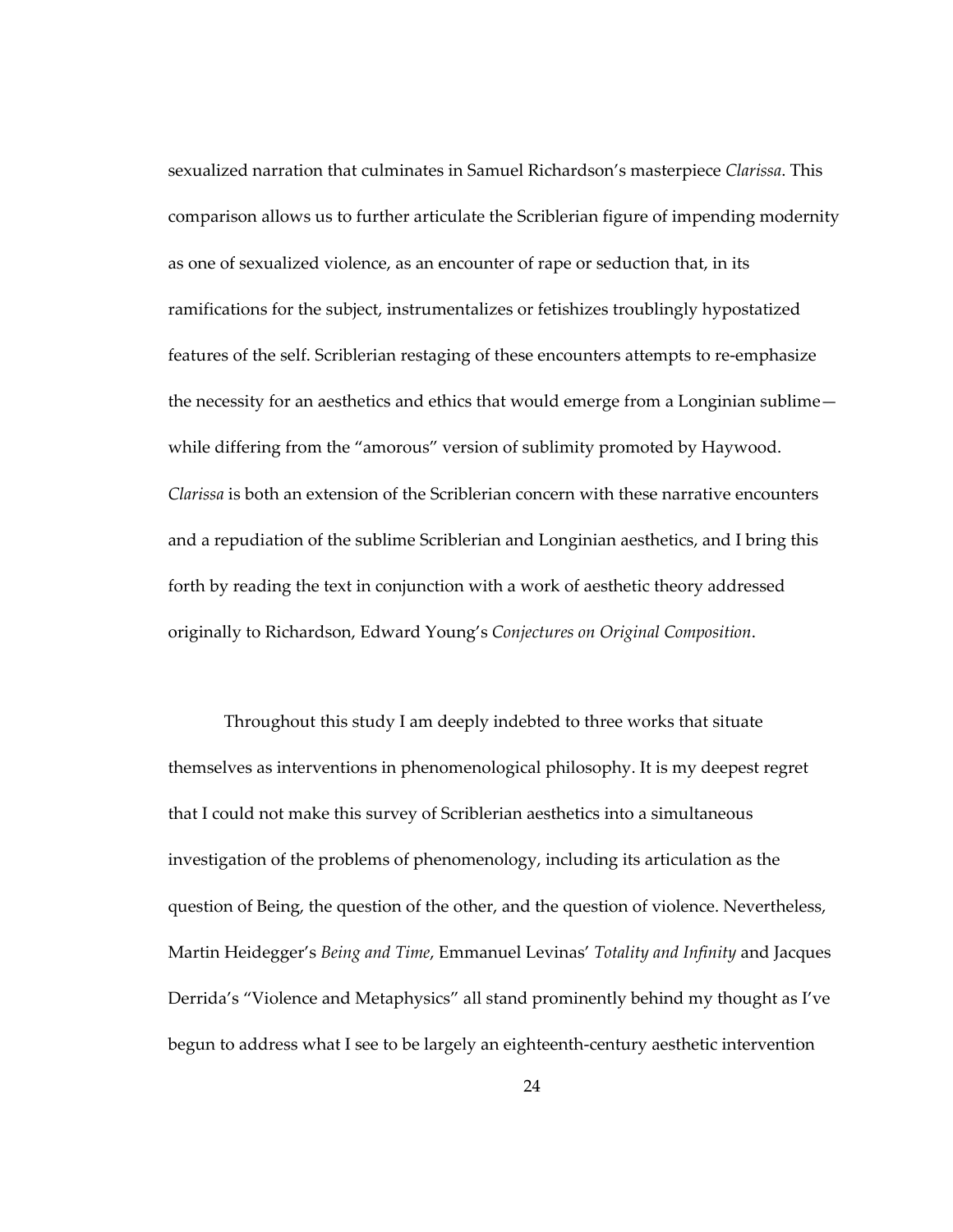that articulates some of the very same concerns brought into philosophy by these later thinkers.[8](#page-33-0) My debt to these works demands far more articulation than it has received here, but the demand of a literary-historical thesis has prevented the elaboration of the philosophical component of these questions. That will necessarily be the work of a later date. What I have been able to produce is an articulation of aesthetic phenomenology inspired by these theoretical works without relying on their concepts as rigid determinations. Concerned to practice something akin to what Theodor Adorno calls "immanent critique,"[9](#page-33-1) I have tried to allow the texts themselves to articulate the pathways and limitations of their own conceptualization, whether in content or form, of the possibilities of an aesthetic ethics, even as I have been aware that my own conceptual limitations inevitably come to bear determinately on every word that I write. As with the phenomenological biases of the writing I have undertaken to describe in literary historical terms here, what I have performed is this entanglement rather than its transcendence or idealist supersession.

<span id="page-33-0"></span><sup>8</sup> Martin Heidegger. *Being and Time*. *A Translation of* Sein und Zeit*.*Trans. Joan Stambaugh (Albany, NY: SUNY Press, 1996); Emmanuel Levinas. *Totality and Infinity: An Essay on Exteriority*. Trans. Alphonso Lingis (Pittsburgh: Duquesne University Press, 1969); "Violence and Metaphysics" in Jacques Derrida. *Writing and Difference*. Trans. Alan Bass (Chicago: University of Chicago Press, 1978), 97-192.

<span id="page-33-1"></span><sup>9</sup> See for example Theodor W Adorno. *Negative Dialectics*. Trans. E.B. Ashton (New York: Continuum, 1974), 30, where Adorno articulates what immanent critique might mean in terms of Hegelian idealism.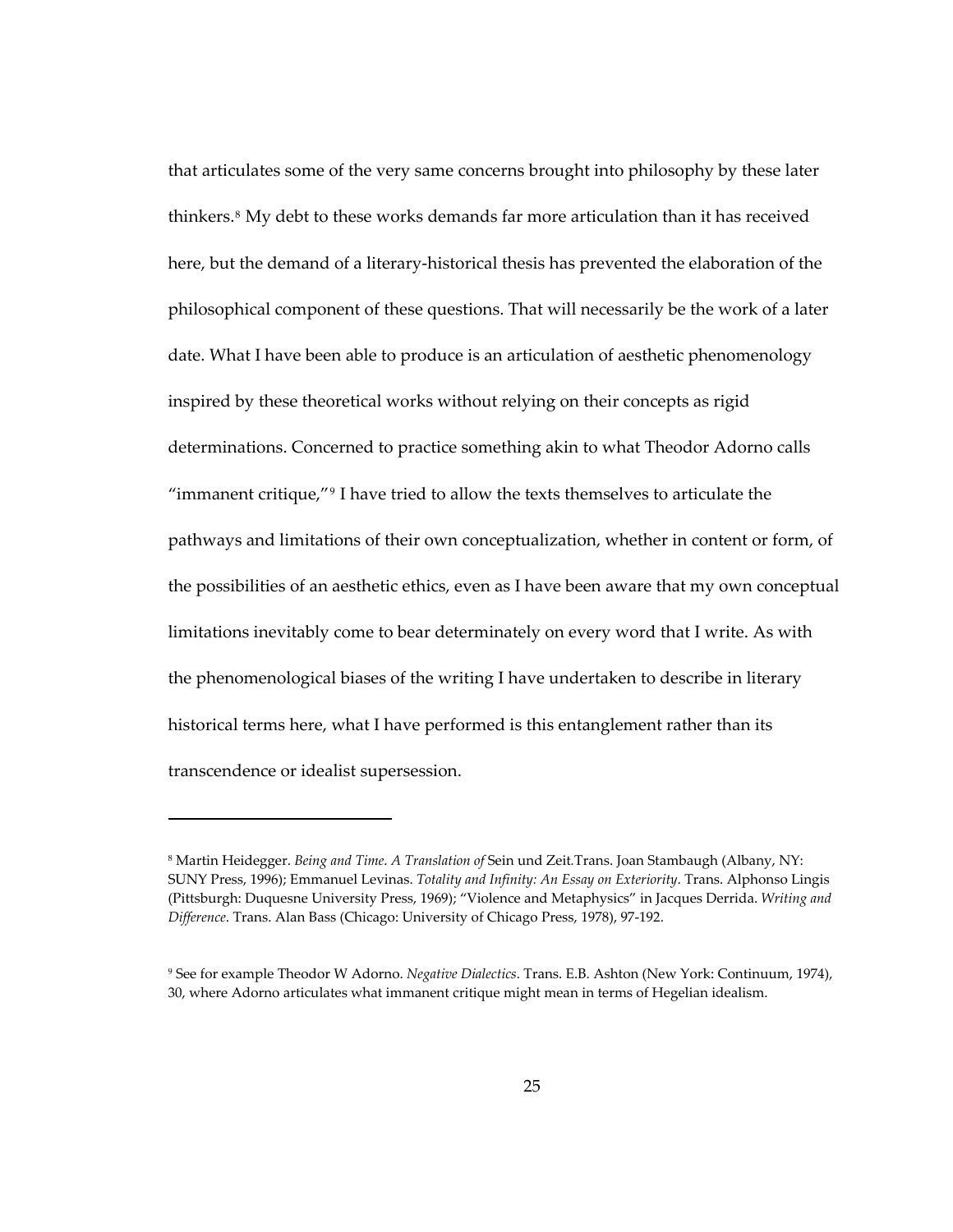# <span id="page-34-0"></span>**2. The Longinian Sublime, Scriblerian Repetition, and the Openness of Writing**

#### *2.1. Scriblerus, Still-Born*

-

We can begin with a suitably *modern* moment: the death of the author. Was it an event? Even those who might say that the rhetorical problem of intentional fallacy comes to the field of criticism at a particular moment sound uncertain about giving it a truly historical or temporal status—for Barthes, even, it seems to have always already happened, both the basic feature of an emergent modernity and that which signals the continuity of the *longue duree*.[1](#page-34-1) But whatever its historical status, whether it is a structural feature or an event, a noun or a verb, its elaboration as a concept within the vocabulary of criticism indicates a change in the perception of the past. Barthes observes that the loss of faith in intention and biography in our own time has been engaged differently in other moments and other writing, and that this engagement is neither primary nor secondary, but in fact takes place at the site of the mingling of writing and methodology—literature and criticism, authorship and parasitism, creation and response, are "now" (in the "modern" moment) brought together in one act of writing.

<span id="page-34-1"></span><sup>1</sup> Roland Barthes. *Image, Music, Text.* trans. Stephen Heath (New York: Hill and Wang, 1977), 142-8. See also William K. Wimsatt. *The Verbal Icon; Studies in the Meaning of Poetry.* ([Lexington]: University of Kentucky Press, 1954), 3-20.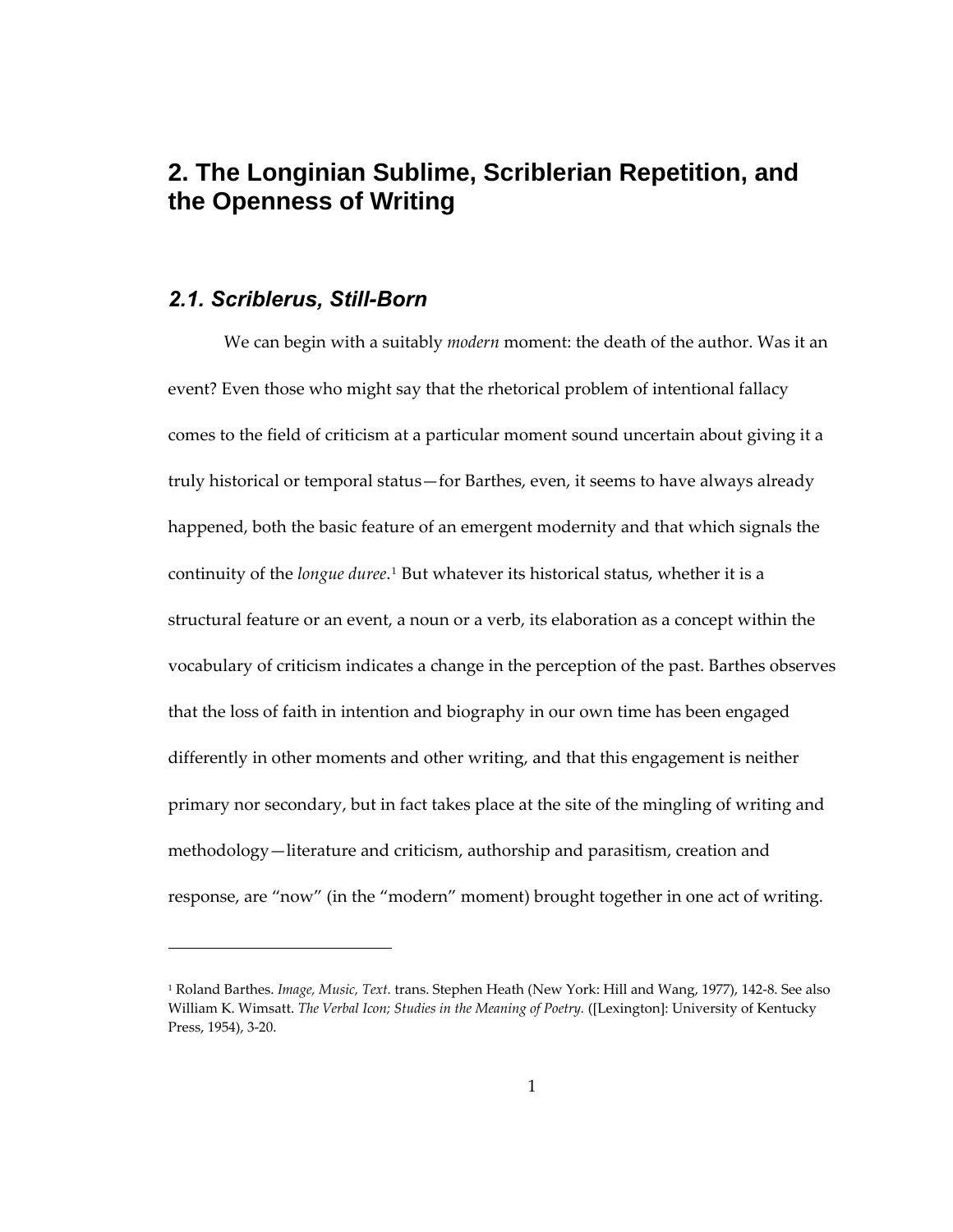Barthes' description of the shifting engagement with authorship is presented to us as an epochally modern moment—it is Mallarmé, in Barthes' account, who "was doubtless the first to see and to foresee in its full extent the necessity to substitute language itself for the person who until then had been supposed to be its owner" (143). If the death of the author is the beginning of the epoch when a kind of writing emerges in which "language alone acts," "performs," and not "oneself" (143) in a modern scene of writing in which the will of the author has been historicized into myth, then it is fitting that this small essay has been interpreted by at least one critic as a Swiftian satire that ridicules the tendencies of the very modernity it announces. For, as I will argue throughout this dissertation, Swift and his methodological allies the Scriblerians were practitioners of a kind of satire whose concerns were indeed the way in which language could be said to perform its own self-animation[.2](#page-35-0) Writing what in itself might be understood as a secondorder rewriting of Swift's *A Modest Proposal*, J.C. Carlier depicts "The Death of the Author" as a deliberately hyperbolic satirization of the New Critics' tendency to make the intentional fallacy into a fetish. $3$  In short, by finding in the essay the willing trace of

<span id="page-35-0"></span><sup>&</sup>lt;sup>2</sup> For more direct commentary on the work of Swift, see especially Chapter 3, where I deal at length with *Gulliver's Travels* as an extended meditation on the nature of satire itself and its situation as textual practice between parasitism and hospitality.

<span id="page-35-1"></span><sup>&</sup>lt;sup>3</sup> Carlier writes: "Just as Swift's narrators would carry a satirised idea from the starting point of plausibility to a climax of derangement, so the fictional narrator created by Barthes is characterised as one whose dementia breaks through the initially plausible guise." J. C. Carlier. "Roland Barthes's Resurrection of the Author and Redemption of Biography." *The Cambridge Quarterly* 29.4 (2000) , 388.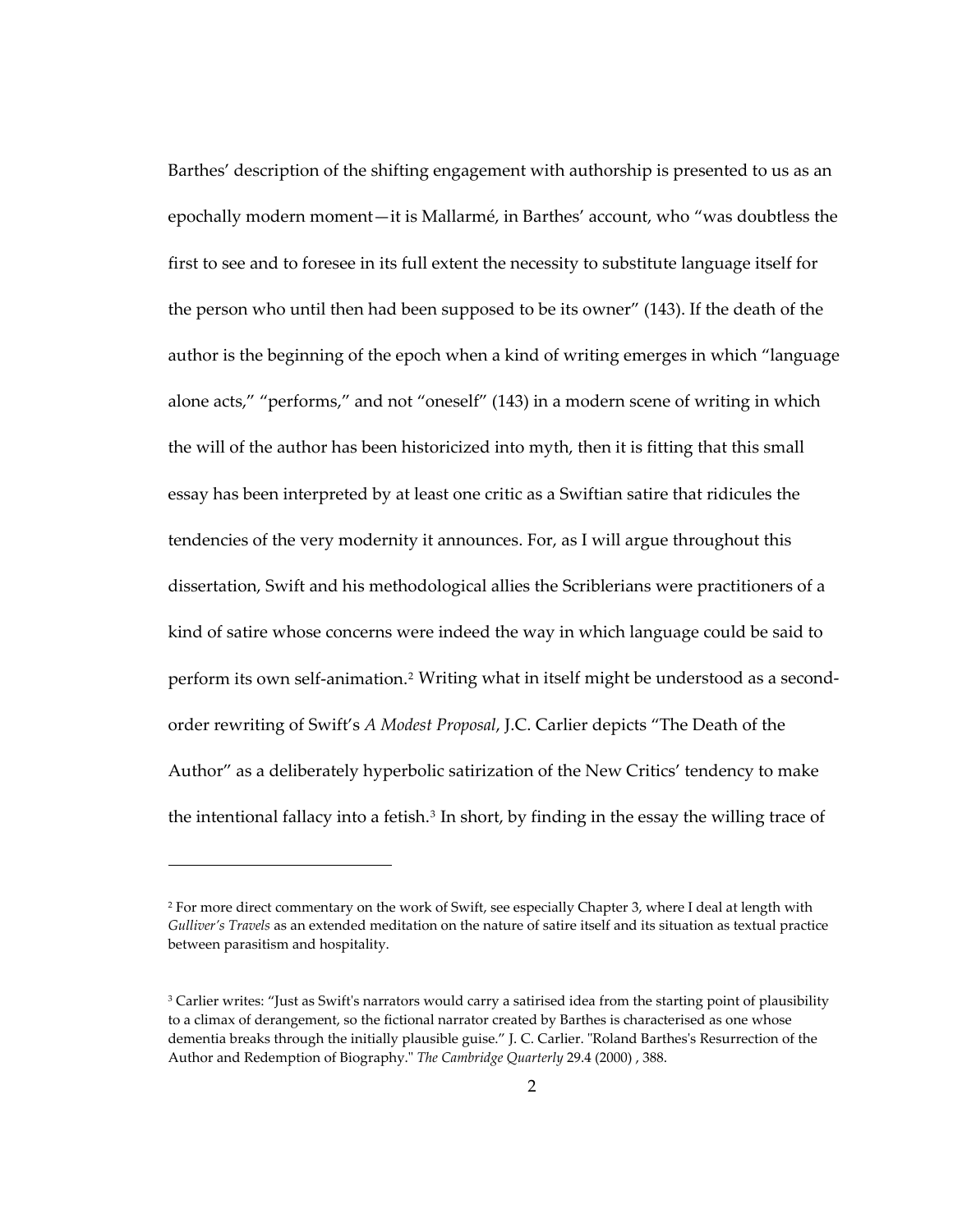the man who signed the name Barthes, Carlier proposes that we refuse to abandon a commitment to the intentions that provide occasion for the text, even if the "outside" to which these intentions direct us, or in which they reside, is never certain. And in reintroducing intention in order to identify the text as satire, Carlier is asserting that satire counters the modern moment of the death of the author by reinscribing reference, by refusing to allow the deterritorialization of the social function of criticism, and by preserving the "real" as a possible origin or foundation of the field of the textual.

Carlier's text stages the old satiric form of the paradox, offering incommensurate interpretive aporia in the place of certain truth.<sup>[4](#page-36-0)</sup> By asserting his thesis through a series of tautological restatements, Carlier argues that the two modes of reading Barthes' essay are fundamentally opposed, and that no argument can be offered by the literal readership that would refute or synthesize the difference of the two readings, leaving us with the need for a generic understanding that would bridge this gap—a service performed by the paradoxical function of satire. Carlier claims that "literal" readers who believe in the text as a mimetic analysis of the field of writing are trapped in their textuality by their inability to claim that Barthes *didn't* intend his text as satire (or to

<span id="page-36-0"></span><sup>4</sup> Dustin Griffin writes of the term paradox that "as late as Johnson it carried within it the notion of a challenge to 'received opinion,' as para-dox challenges ortho-dox." Rather than a mere duality, however, the older form of paradox flirted with absurdity. See Dustin Griffin. *Satire: A Critical Reintroduction* (Lexington: The University Press of Kentucky, 1994), 53 and ff.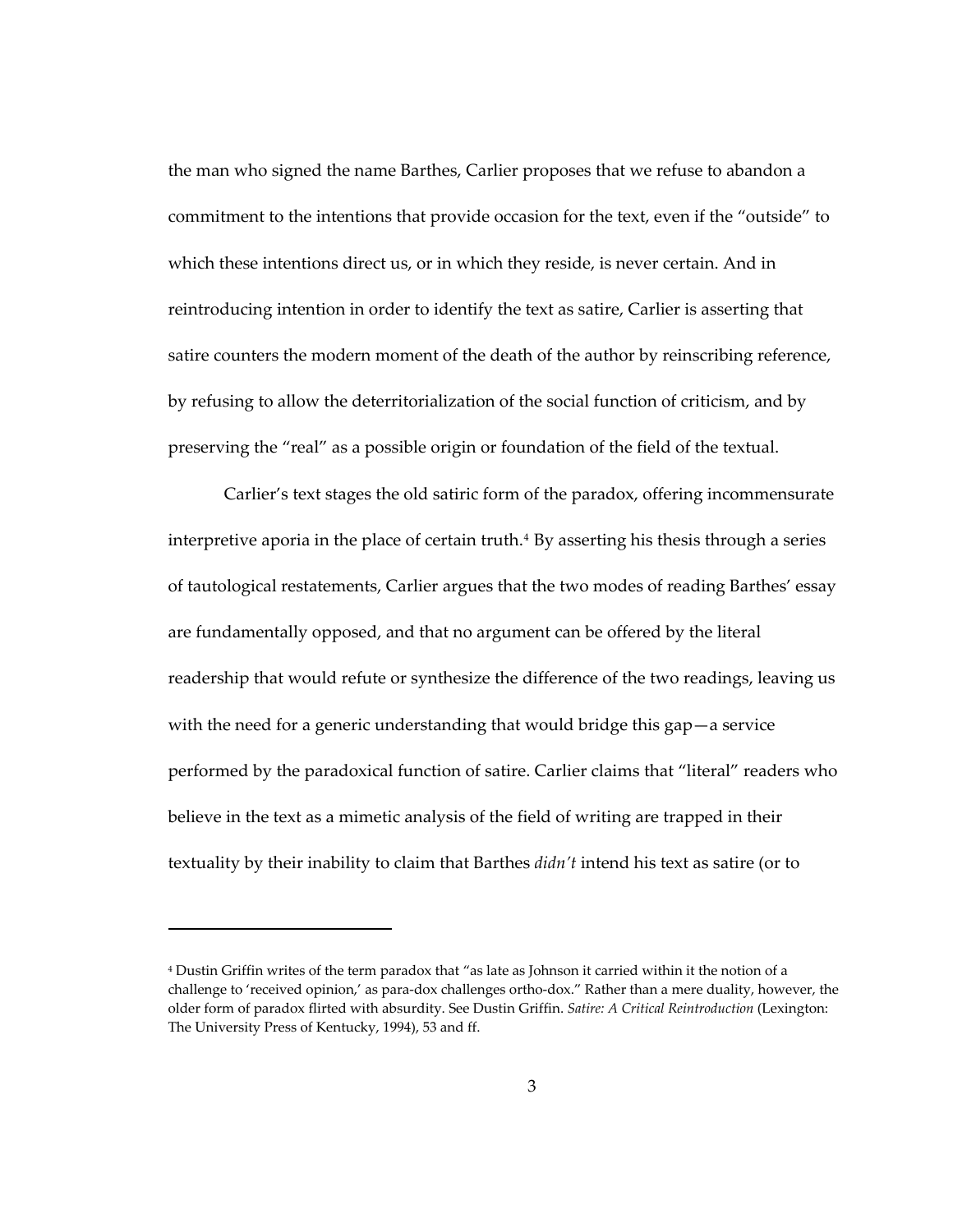make any claim of intention at all). Thus, postmodern literary critics are so devoted to their philosophy (significantly linked, Carlier hints, by Paul de Man to Nazism) that they can't take a joke, especially when the joke's on them.

But Carlier here makes several assumptions about the role of satire in Barthes' essay and more generally—assumptions that have been taken for granted by many others; assumptions that I will continue to query and explore throughout the course of what follows. Perhaps most notably, he assumes that in depicting the "death of the author," Barthes offers a statement of truth about objective reality. At question is the issue of whether Barthes' ideas of language (beginning with his account of the "death" itself) will allow his essay to make claims about an extra-textual world at all. I propose that unlike the objectively realist function of satire envisioned by Carlier, Barthes' text does indeed share an affinity with a Swiftian mode of writing, in which access to the world is extravagantly performed as only available through the world as figure, as an effect of its presence in texts, making the notion of satire's corrective function impossible to correlate with the world outside of its bounds.<sup>[5](#page-37-0)</sup>

In Barthes' account, the crucial experience of the author's death occurs at the very moment of writing as encounter, the act of writing or of reading in which texts are

<span id="page-37-0"></span><sup>5</sup> Here I again offer Dustin Griffin, who outlines a history of critical approaches to the moral standpoint of satire, noting that the "conventional" view(s) of satire has avoided taking seriously its own refusal to offer serious and productive moral foundations or judgments. See *Satire: A Critical Reintroduction*, 35-9 and ff.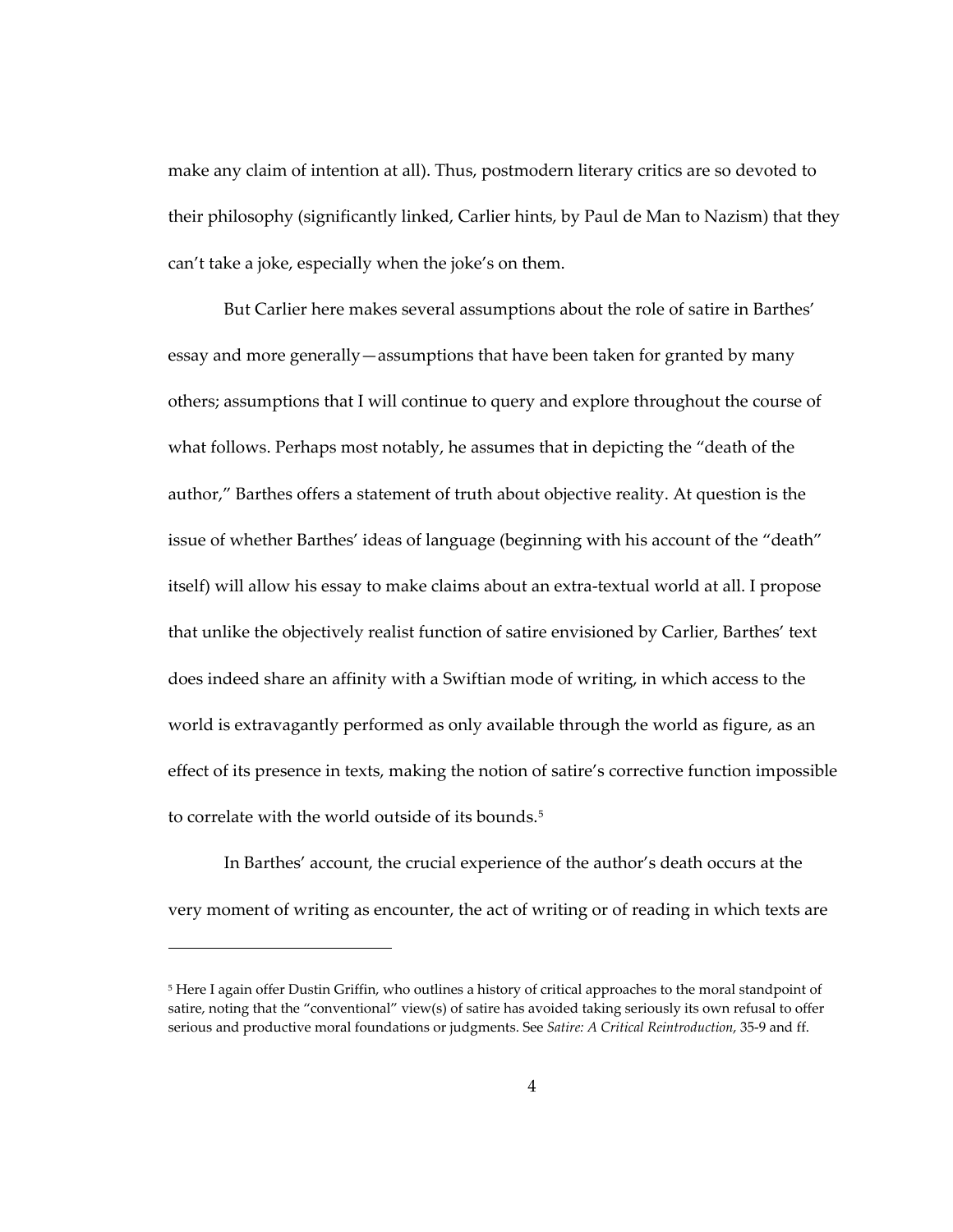constituted and language performs its eruption into subjectivity—"[l]inguistically, the author is never more than the instance writing" (145). The key linguistic elements of the encounter are understood by Barthes as performatives, and as such have the quality of self-reference that makes the concept of an "exterior" to language largely irrelevant.<sup>[6](#page-38-0)</sup> This is Barthes' most direct identification of modernity as such—it is the epoch in which writing becomes only able to enact itself and its reference performatively, or in which we are only able to understand writing by means of its performative functions. In this mode of reading, truth becomes itself a product of performative linguistic acts whose very trace of externality in the form of reference is itself the citation of a prior performance of that trace. "Truth," in this sense, is neither mimetic reflection nor firm materiality, except as these are modes of engagement with the act of writing.

Building on his assertion of satire's grounding in objective realism, Carlier also assumes that Swiftian satirical writing is a mode of critique whose intention is to produce a distinction between proper and improper interpretive schemes.[7](#page-38-1) In Barthes'

<span id="page-38-0"></span><sup>6</sup> For the most relevant and cogent discussion of "performative" as I use it here, see "Signature Event Context" in Jacques Derrida. *Limited Inc.* (Evanston, IL: Northwestern University Press, 1988), 1-24, as well as Judith Butler. *Bodies That Matter: On the Discursive Limits of "Sex"* (New York: Routledge, 1993), 1-57.

<span id="page-38-1"></span> $\frac{7}{2}$  "Critique" is something of an anachronism when applied to Swift—the term (as noun, as I use it here) is traced by the *OED* to Addison, for whom it represented something of a genre or mode, similar to the Whig mode of satire that Addison helped to generate. Use of it in a more abstract sense was not common until sometime much later in the century. It was, however, present in French in the preceding century as a version of the word "critic". Addison and critique will appear later in this chapter. "Critic" and "criticism" were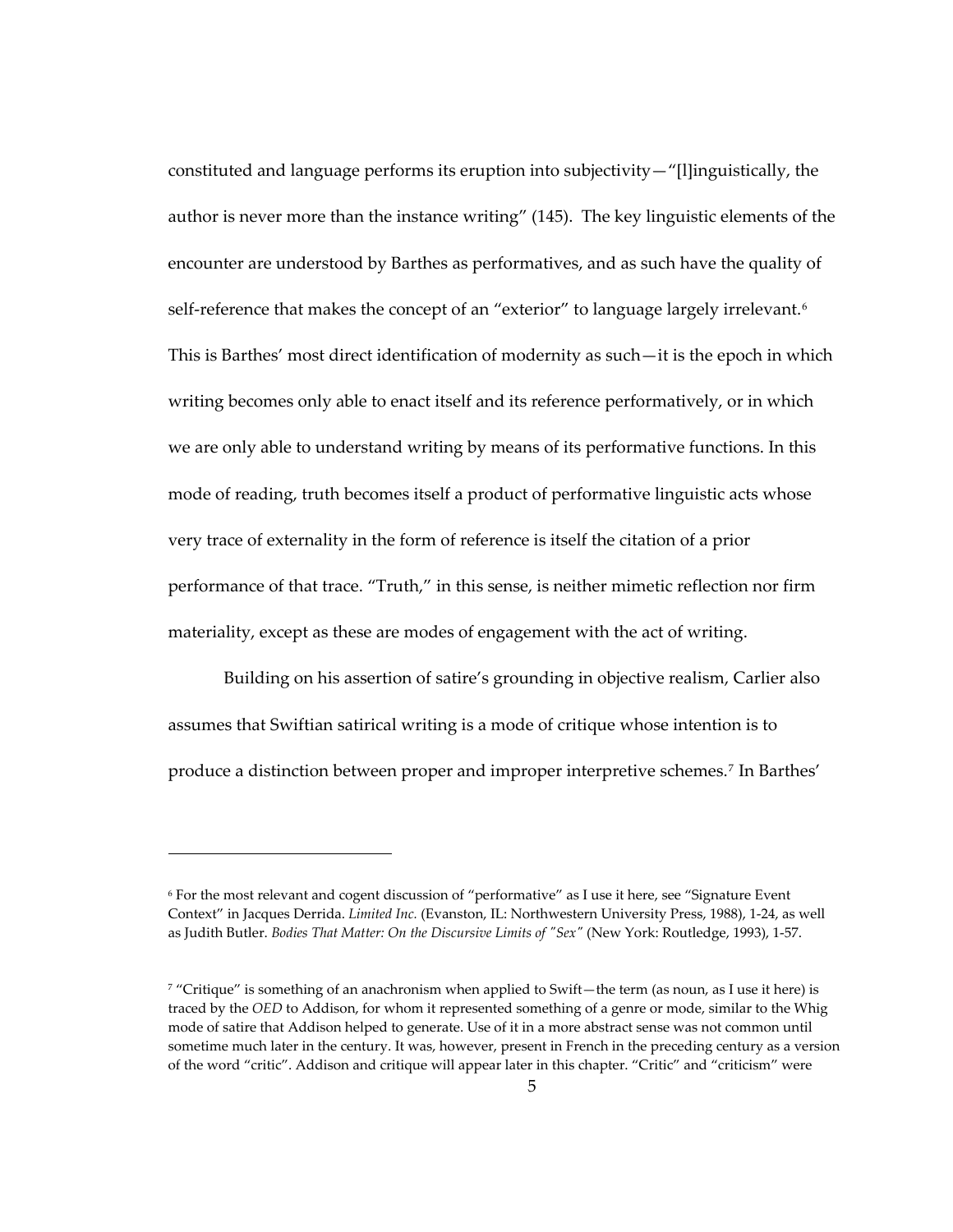rewriting of Swift, satire is "the litmus test of critical and theoretical competence. Those who take it literally are the unperceptive who fail, automatically, that test. Those who take it ironically and recognise a work of fine satiric fiction are those who pass the test; and arguably they alone fully appreciate the merits of the author, Roland Barthes" (393). "Full appreciat[ion]" (or rather, experience of the human presence that supports the writing) is only available to those who can move beyond textuality to be "redeemed" by satire's faith in reference and truth. Literalists who fail to read this text satirically are rendered fully impotent by this satiric redemption, unable to make an intervention that would counter the claim that the text is satire and its object is truth. "Swiftian" satire, in the implicit elements of Carlier's argument, thus defends us from the death of the author by avowing this very death hyperbolically and then by isolating this phenomenon within the nihilistic and, most importantly, now mute, realm of the aesthetic—which is to say, the mode of reading that could allow for the complete fissure between text and its origin. Carlier proposes that we remember satire as we read Barthes—it will remind us of our faith in literature's "purchase on reality" by means of a reinstitution of reference and a reclamation of the truth from the jaws of voracious textuality.

1

both more closely aligned with the role of an expert in the judgment of taste (and the performance or citation of that role) than in the confrontation and negation that these terms indicate today.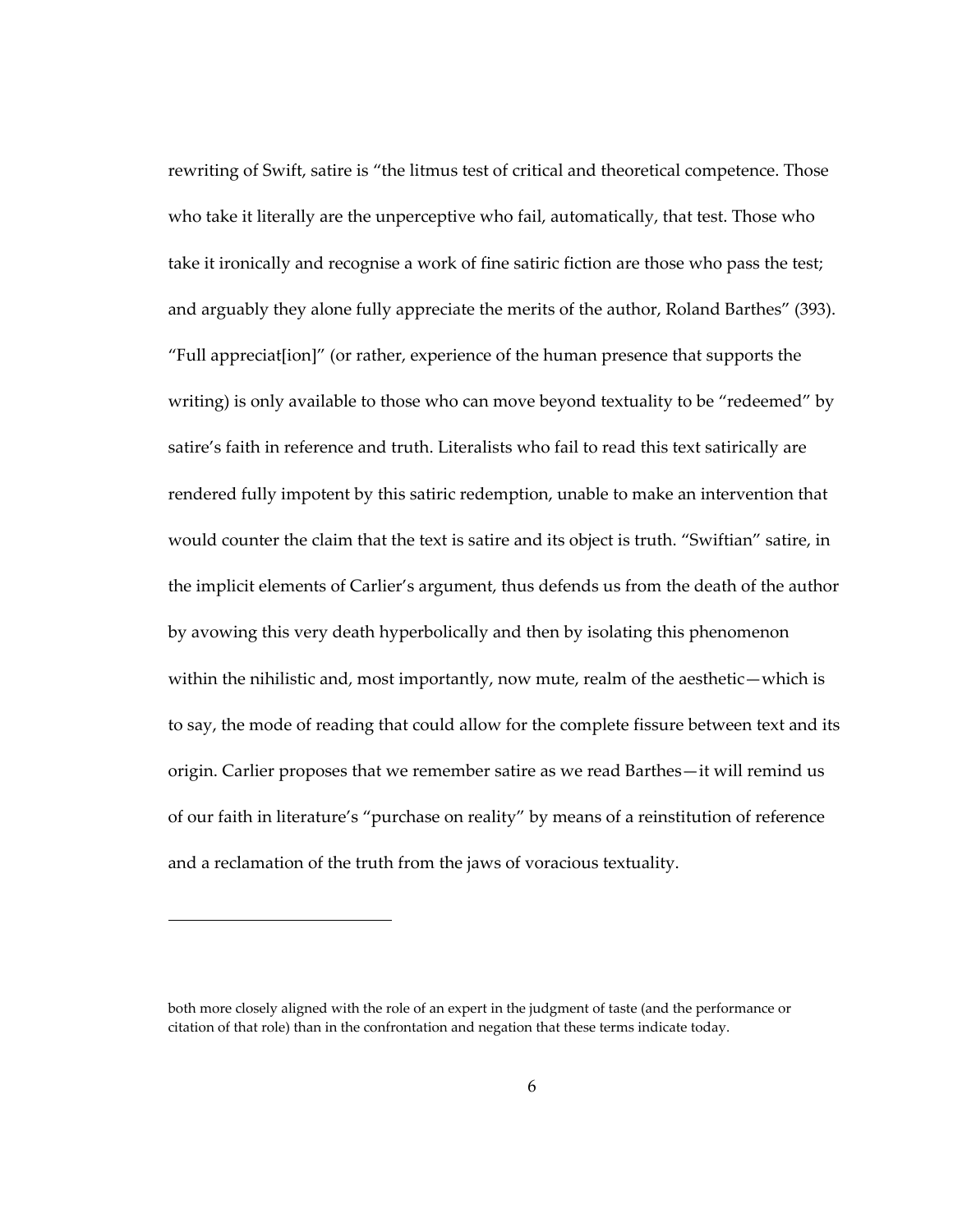This is perhaps one of the more reactionary versions of the critique of the "ideology of the aesthetic" that both conservative and critical literary scholars have performed in the wake of the emergence of French post-structuralism.<sup>[8](#page-40-0)</sup> In this account satire is itself properly a mode of literature whose powerful reclamation of intention allows us to access the author and thus to witness the very act of resistance or protest being performed by the satirist, and to escape from and quarantine the fetishistic aesthetic ideology that threatens the function of criticism with irrelevance. Through its dogmatic identification with satire as critique, Carlier's essay is itself open to the interpretation that it is itself satirical, and that it is satirically taking the general adherence to biographical humanism to its "climax of derangement." In its rereading of Barthes, Carlier's essay asserts that it has successfully established that the conflation of subjectivity with language becomes irrelevant to an extra-textual reality that should be seen as the real reward of critical practice, and that such an "outside" to aesthetic solipsism exists in his very essay, in the form of the absolute distinction between the aesthetic ("literal") reading of Barthes and the satirical. Because both sides cannot communicate with each other, Carlier can assure us that the aesthetic realm and its theoretical allies (the "ex-Nazis") produce a real phenomenon whose claims about

<span id="page-40-0"></span><sup>8</sup> See, of course, Terry Eagleton. *The Ideology of the Aesthetic* (Cambridge, MA: Basil Blackwell, 1990).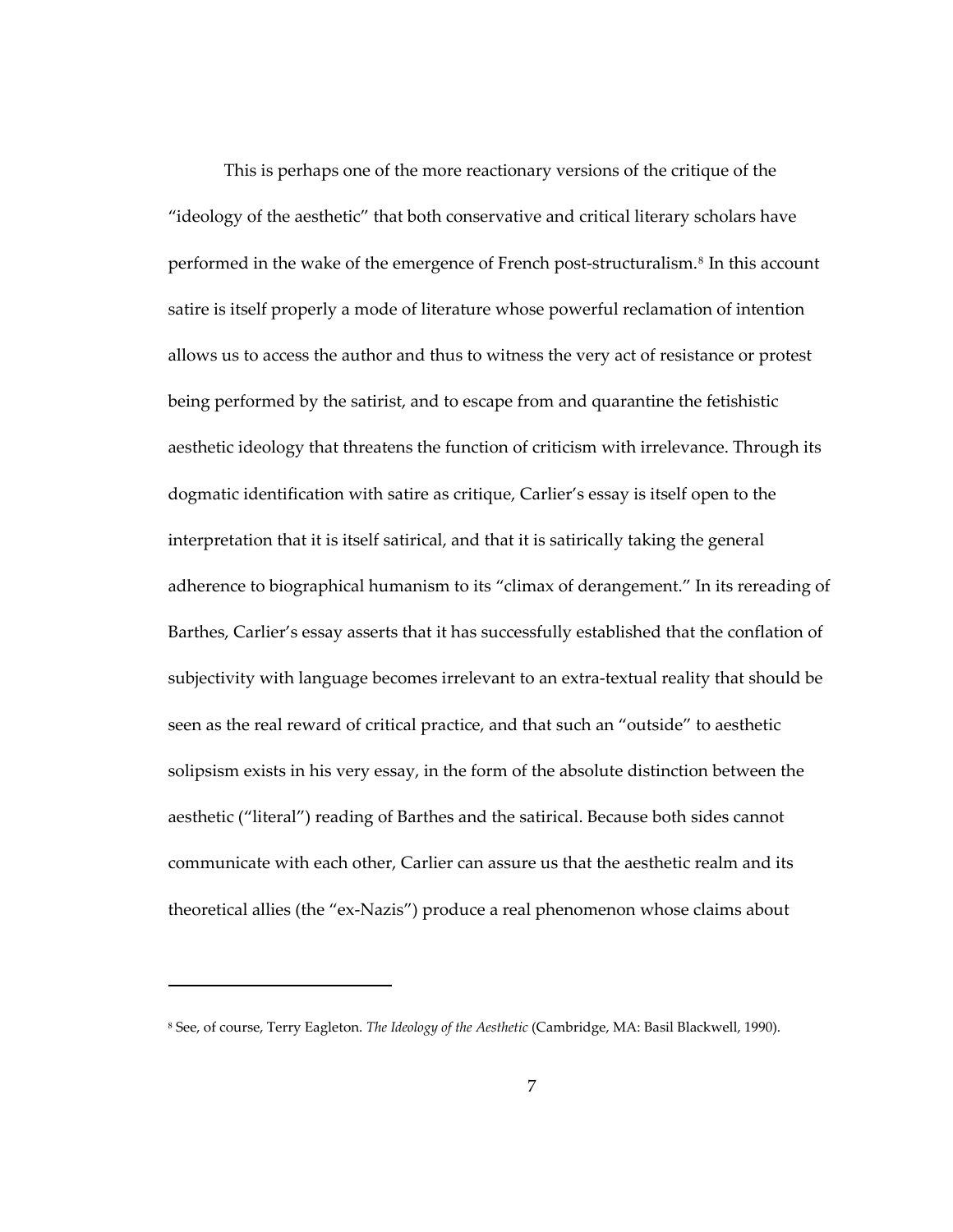writing are dangerous and anti-democratic.<sup>[9](#page-41-0)</sup> But a reading of Carlier's "resurrection" of the author by means of the notion of "Swiftian" satire (opening this to the broader category "Scriblerian") that I want to depict in this chapter opens the possibility that these claims are themselves satiric overinflations that ridicule the dogmatic aspect of the pragmatic reaction directed at any perceptibly impractical or non-realist form of writing. What emerges from considering the possibility that Carlier himself is not "serious" is a notion of satire that moves us back away from the objective relevance and reference that animates his critique at its "climax of derangement." A satirical reading of the essay also allows us to consider, for instance, the way those who defend the reality of the author do so through textual evidence whose references point only back to other texts.

From this recursively textual reading, is Carlier's ultimate point (that is, the resting place that his argument allows us) then that satire is only "aesthetic"—only concerned with texts and textuality, despite its fervent claims for reference and for a stance of critical opposition? We can read the text satirically because we don't know what the author intended—we are encouraged by certain textual codes of argumentative logic to read it in a "literal" manner, but there are reasons to doubt, many of which pertain to the essence of writing as described by Barthes. After all, encouragement might

<span id="page-41-0"></span><sup>9</sup> Carlier: "As is well known, although some theoretical writings have had a liberating tendency, antidemocratic and anti-rationalistic rhetoric has been a recurrent feature of many theoretical works published in recent decades" (391).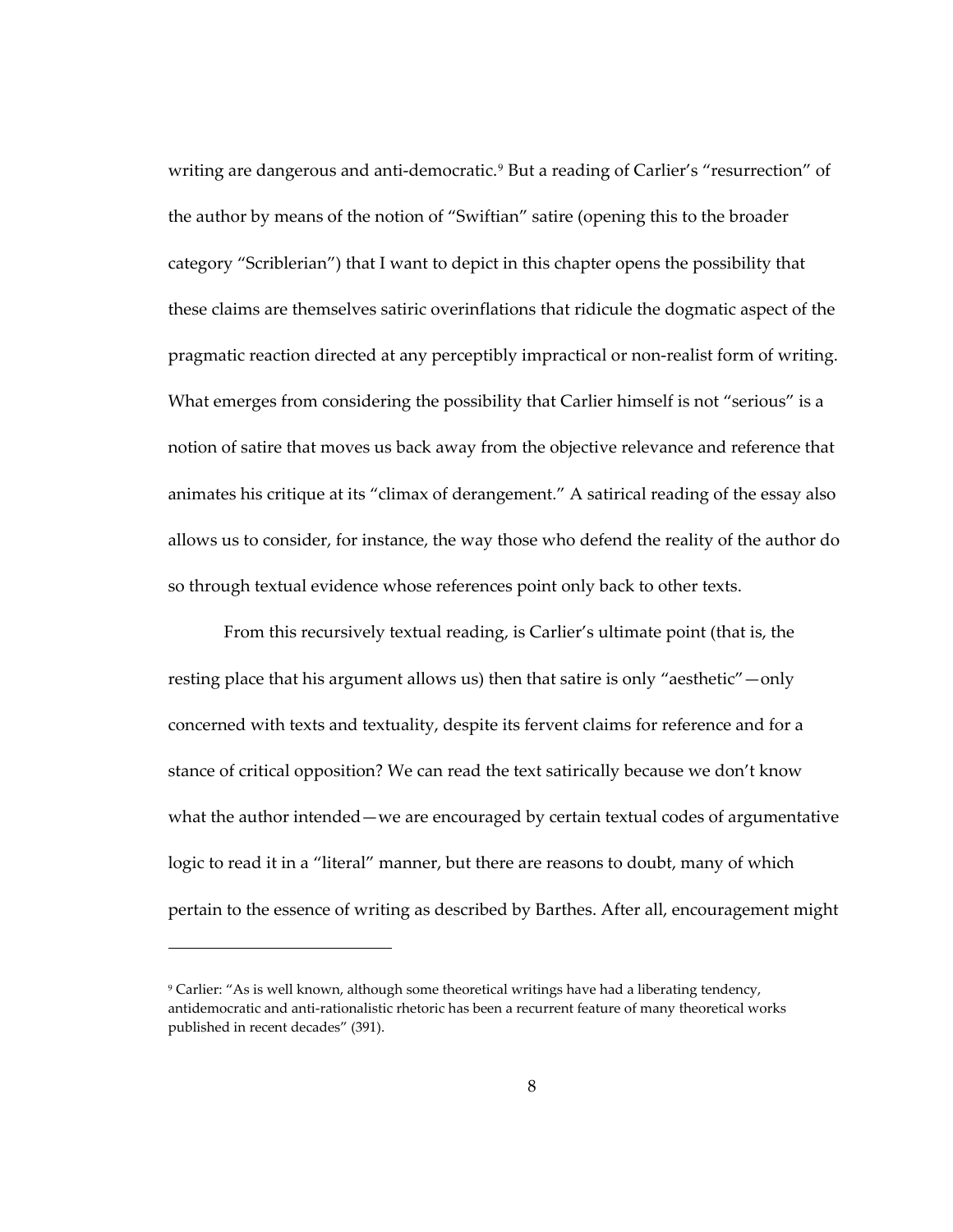itself function as part of the satire, and the satirical text invites us to consider this through its militant construction of a duality of opposed positions that prop up reality by performing only further textual reference. From this reading, Carlier's essay about Barthes' rewriting of Swift can be seen to be itself a rewriting of Barthes' rewriting of Swift that ridicules the idea that ridicule is something that escapes or resides prior to textuality. In this ridiculous abyss, Barthes' evaluation of the figure of modernity is lost or blurred. If we apply the practice of reading satirically to Carlier's depiction of Barthes we find ourselves suddenly unsure what to make of the latter's notion of "modernity." The meaning of the term or figure of the modern is sublimated into a term that is irretrievably "textual," for which significance (interpretation) is no longer operative from the profound to the sublime by way of the proliferation of satire. The modern, when echoing within the satirical chain of reference, changes in its function as vehicle of satirical effect from that which is invested with the particular content of the changes between one epoch and another, to that which, no longer a vessel of content, functions rhetorically to make possible the critical orientation of the satiric text by the indication of epochality in an abstract and formal sense. The modern is precisely the effect of writing as such, as described by Barthes, the production of the very occasion of writing and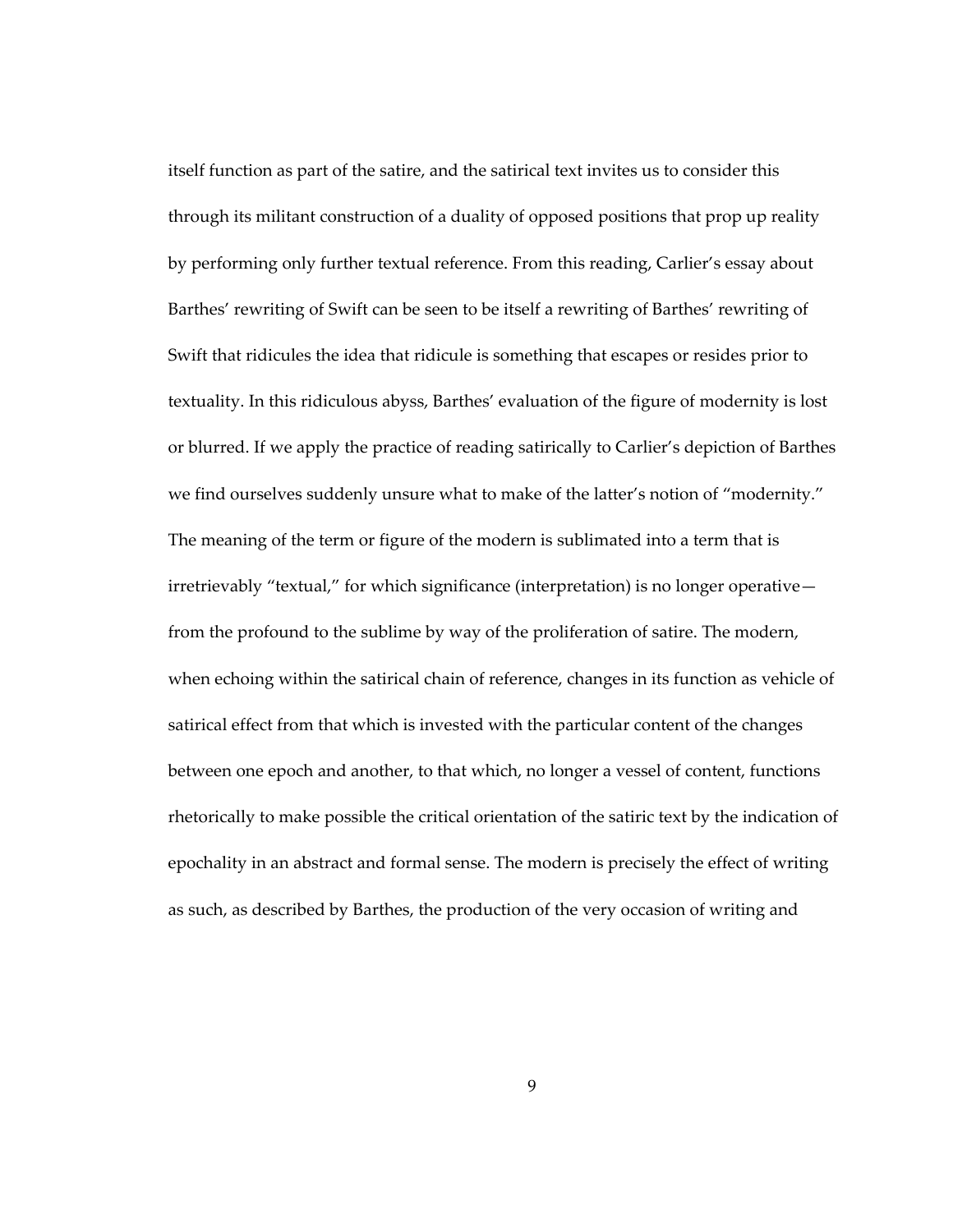reading, the performance of a *raison d'etre* for the encounter that occurs at the site of text  $-$ "the instance writing" (145).<sup>10</sup>

Reading Carlier's essay as satire (despite the declared intentions of the figure of the author in the text) allows us to see the way in which satire's defense of reference against aesthetic indifference is hardly a certain thing. If choosing to read Barthes literally means damnation to the hell of skepticism or aesthetic autonomy, while satiric faithfulness to the figure of the author preserves a legitimate function for literature, then it is satire itself which proves to be the figure that has always already chosen for us, and which makes the choice into the figure of an *epoch*, a boundary across which passage can be traced. Carlier's approach to Barthes allows us to see that the figure of the real that resists textuality is as much *an effect of* textuality as such as it is external to it. It is the materiality of language—its engagement, as form, with something other than meaning, rhetorical rather than epistemological, that satire gestures towards. And it does so by way of the figure of satirical modernity, which tells us that we have already decided, and that we are always deciding, but that, within writing, decision is never available to us as a truth or falsehood, as a process of knowledge or logic. Nevertheless, we must decide, and it is on the terrain of this necessity that satire encamps.

1

<span id="page-43-0"></span><sup>10</sup> I will return repeatedly in what follows to a consideration of the rhetorical production of the instant of writing—the occasion, the propitious moment, or *kairos* (to use Longinus' term) of the text's production.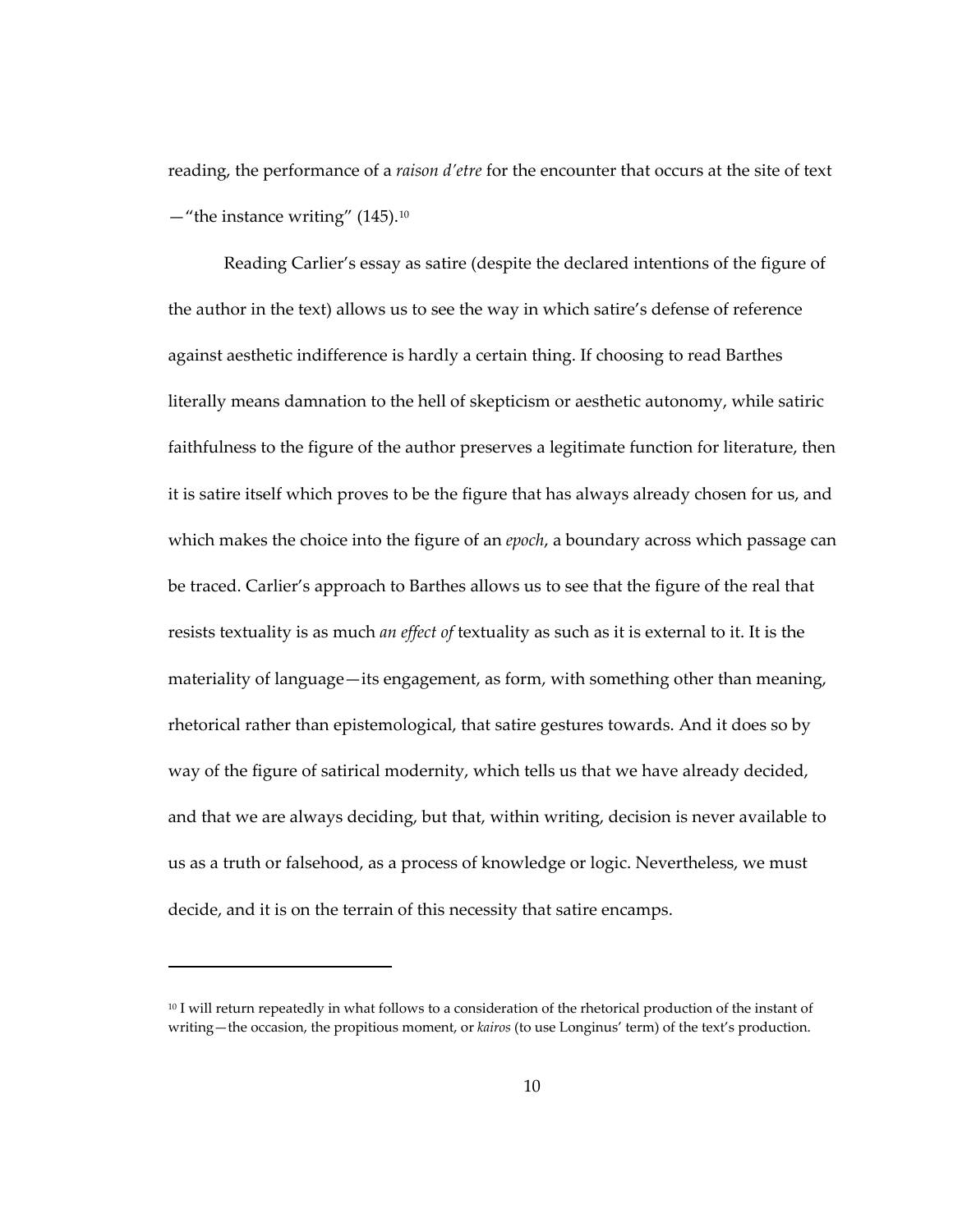## *2.2. Swift's Battle and Scriblerian Agon*

Mobilized or encamped, "usefully" critical or "uselessly" aesthetic, Swiftian satire is clearly armed in its confrontation with a modernity, and it is tempting to see the militaristic features of Swift's intervention into the *Querelle des Ancients et Modernes* as proof that satire is equivalent to critique in its most negating sense. But as I have suggested, the war machine of satire seems to produce unintended results when it is read as condemning aesthetic irrelevance in order to reorient writing towards the figure of an object of critique, and to ground writing in an originary intention. Mobilizing Swift on our own, we might consider his most militaristic text in its satiric engagements, and, importantly, its own performance of the death of the author. A consideration of *A Full and True Account of the Battel Fought Last Friday Between the Antient and Modern Books* (1704) will allow us to reconsider the "Swiftian" attitude toward authorship and modernity, and to propose that these elements of satire are in fact oriented towards something other than conflict, a satiric disorientation that in effect figures the function of the bifurcating poles of critique and poetics within a Real that founds and exceeds these practices. Satire may figure both aesthetic irrelevance and practical critique, but it does so in the unspeakable name of an ineffability that haunts the entire oeuvre of those who practice it, in its "Swiftian" form.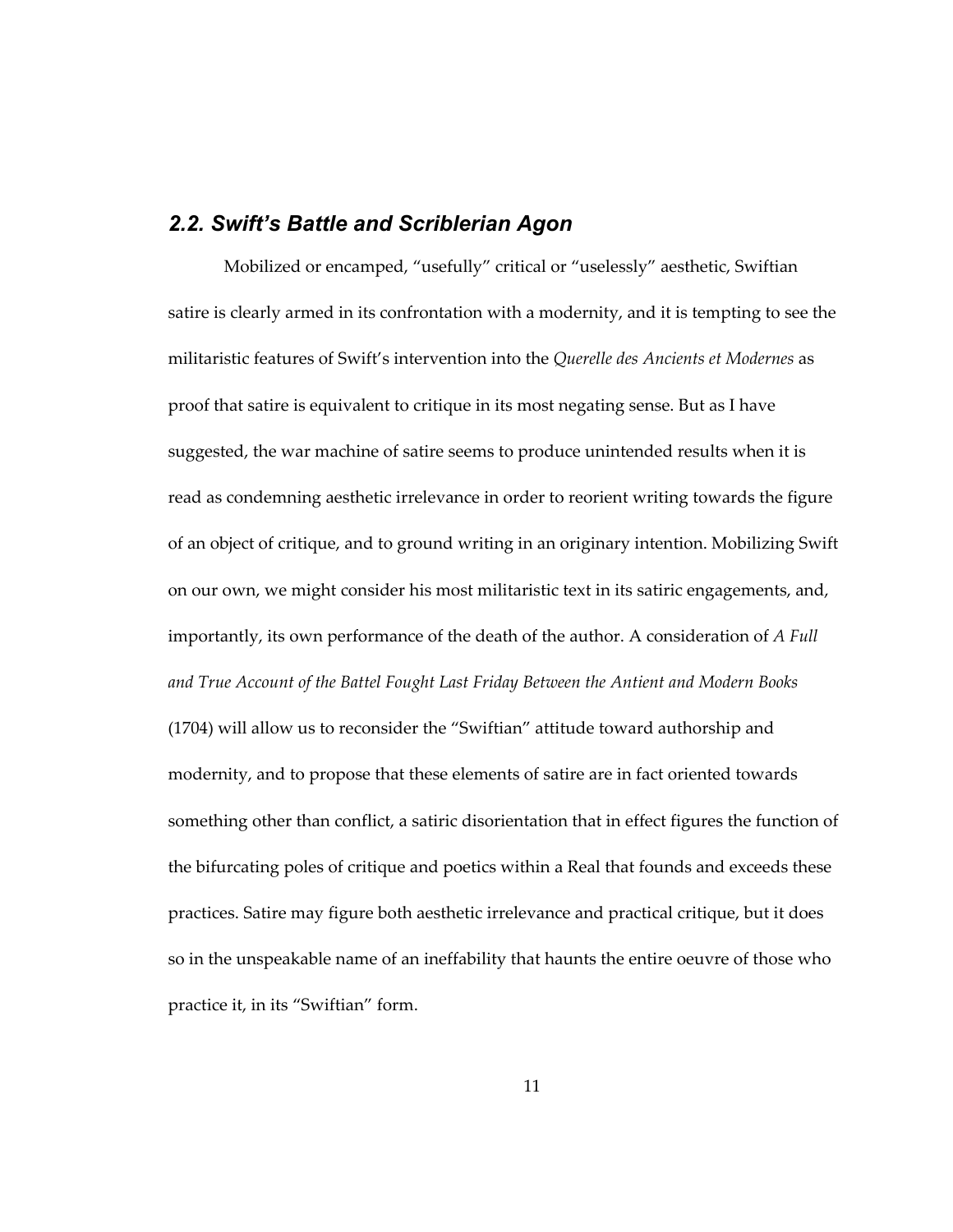Like "critique" and "aesthetic," the death of the author is an anachronistic concept when applied to Swift's moment—what we think of as the author had not properly come into being in this moment before copyright and between patronage and the proliferation of publishing firms.[11](#page-45-0) Likewise, authorship was not bound to disciplinary definition, a situation indicated by the wide array of generic forms produced by many writers of the moment (Defoe is perhaps the greatest example, but an exemplary list must include Swift himself). But the relationship between satire and authorship—even in the case of ancient satires by Juvenal and Horace—is clearly one that troubles the notion that a reader can reconstruct the intention of the figure who originates and signs the text, and thus ground interpretation in a personal and extratextual orientation towards the elements made significant by a narrative or a poem. Satire's general, transhistorical tendency to undermine reference, and because of this, any stable definition of its own situation within fictionality and critique, has been identified by many critics to many different ends.<sup>[12](#page-45-1)</sup> And the dislocation of the figure of the author is one of the features of that mode of writing we call "literary," especially in

<span id="page-45-0"></span><sup>11</sup> The standard geneaological account of this is of course Foucault's. See Michel Foucault. *The Foucault Reader.* ed. Paul Rabinow 1st ed. (New York: Pantheon Books, 1984), 101-120.

<span id="page-45-1"></span> $12$  W.B. Carnochan notes that "[e]veryone agrees that satire resists definition," and Charles A. Knight's recent account of satiric indirection and indefinition is perhaps the most transhistorical of the bunch. See W. B. Carnochan. "Swift's Tale: On Satire, Negation, and the Uses of Irony." *Eighteenth-Century Studies* 5.1 (1971) and Charles A. Knight. *The Literature of Satire* (Cambridge ; New York: Cambridge University Press, 2004).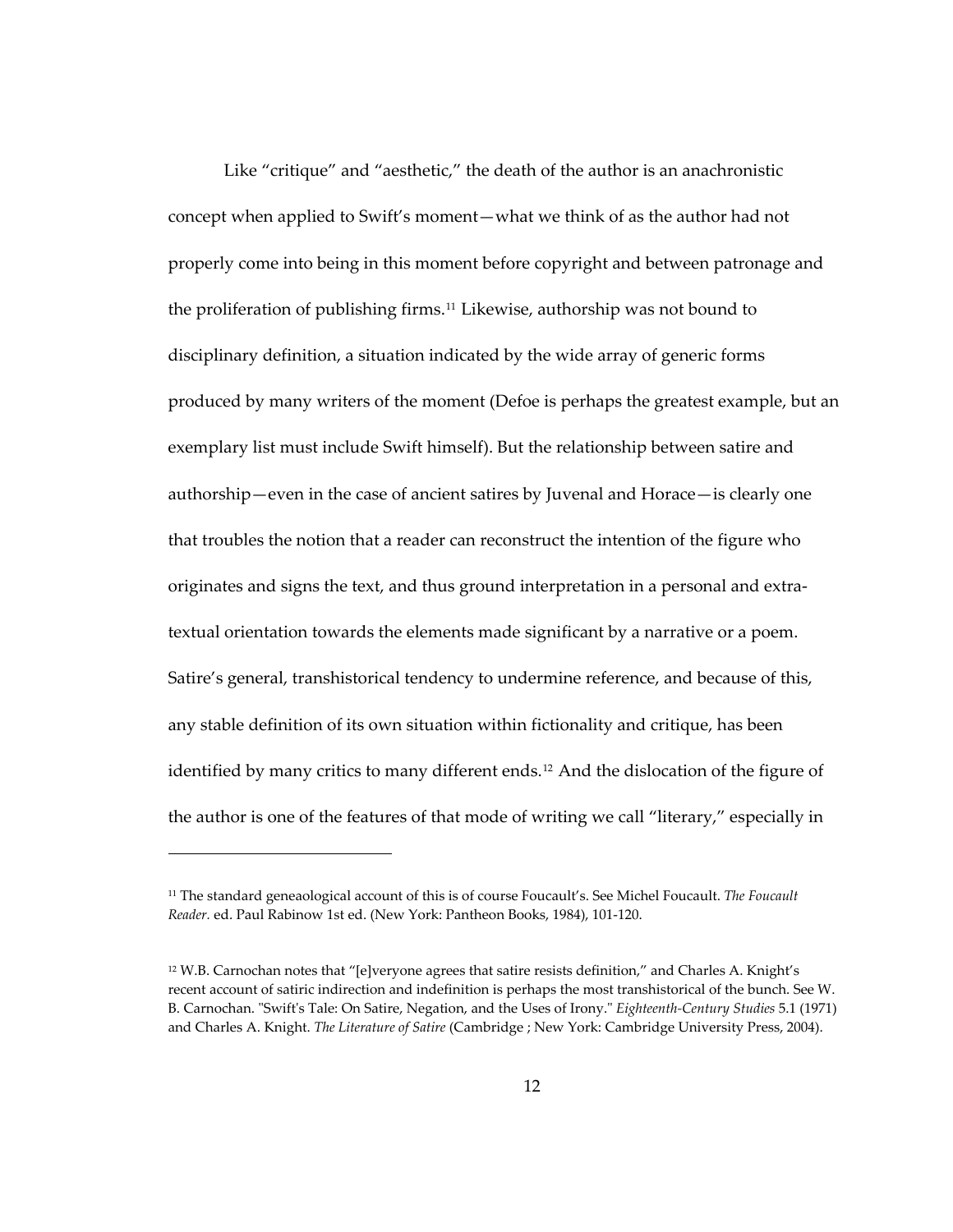its conjunction with the later institutionalization and disciplining of the literary field. But with regard to the mode of satire specific to the moment I am examining, there is a textual concern with knowledge as it emerges from writing, a concern that concentrates the difficulty represented by an unrevealed authorial identity by making of the text a mirror in whose surface "[b]eholders do generally discover every body's face but their Own."[13](#page-46-0)

The failure of recognition in the mirror of satire can be credited to satiric textuality: what the text mirrors is itself another mirror, mirrored in the act of mirroring, and what lies "outside" is an effect of exteriority that emerges from this emplacement. What has been identified in various ways as Scriblerian satire is a mode, I will argue, in which reference is reduplicated and intensified so that the applicability of satiric "ridicule" to external figures is lost in the abyss of the mirror doubled. Allen G. Wood casts the difficulty in terms of just such a doubling of satire's attribution of its actions to objects, which produces what he considers an inextricable mixture of elements peculiar to the satire of the period, another anachronism to explain this death of the author prior to the event of his/her birth. Of Boileau's satire, he proposes "[g]iven the paradigm of a basic satiric utterance, such as 'I satirize Chapelain,' the referent for this 'I' may appear

1

<span id="page-46-0"></span><sup>13</sup> Jonathan Swift. *The Writings of Jonathan Swift: Authoritative Texts, Backgrounds, Criticism.* eds. R. A. Greenberg and W. B. Piper. (New York: Norton, 1973), 375.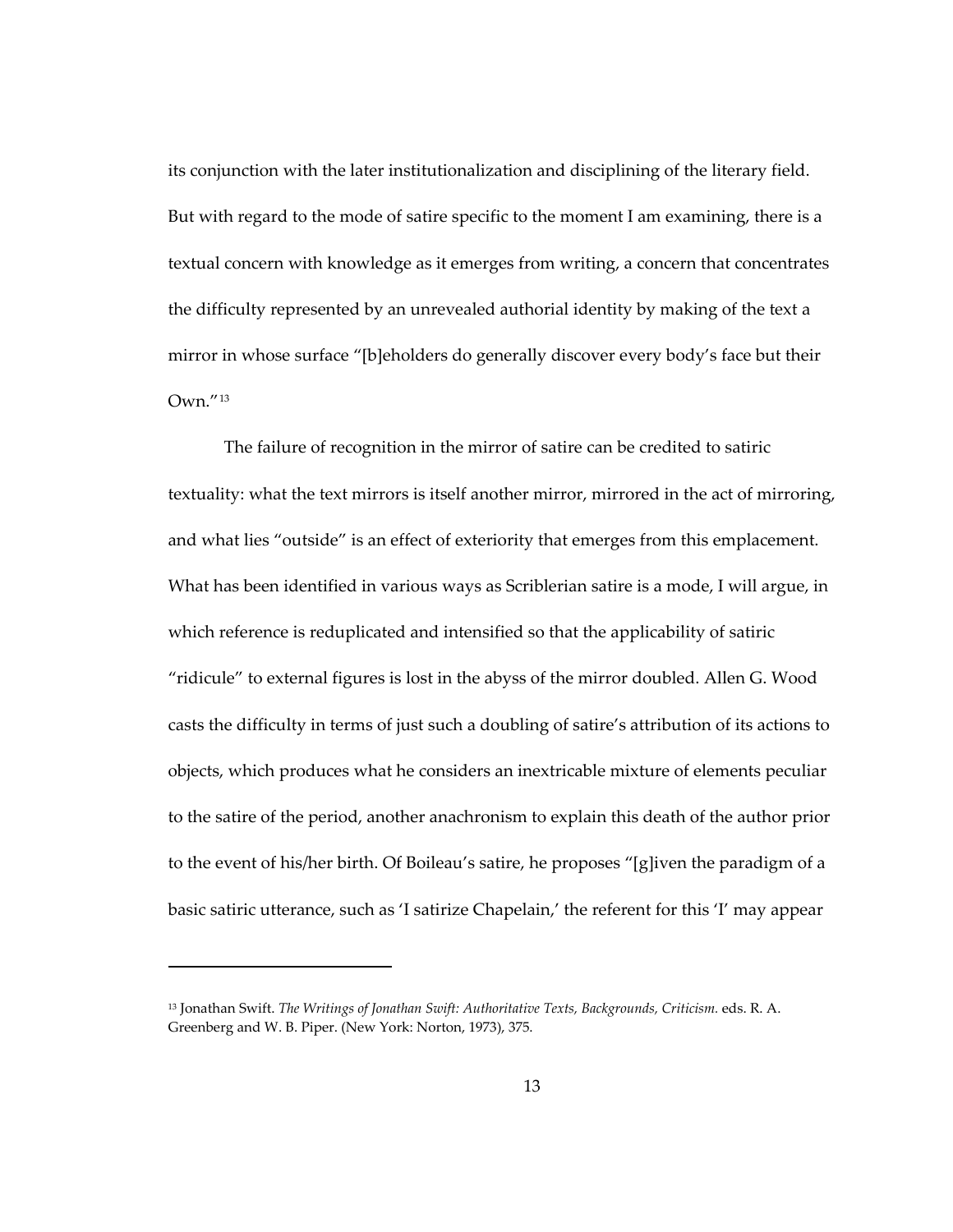to be 'I, Boileau,' but it is actually the poetic fiction, the self referential 'I, persona."<sup>[14](#page-47-0)</sup> "I" will return later to Boileau, to whom Swift's satire is connected in important ways, as well as this question of the proper *grammar* of satire. Here, however, Wood is identifying the distinguishing feature of what he calls "literary satire," which is to say, satire whose scheme of reference to a world is enabled by the very fractures and dislocations that undermine the stability of the various figurations of the external situation. The persona is the figure who is all reflective surface, the subject of the world in which (for those who share the paranoia of Carlier) mirrors block the exits and uncouth hordes of sociopathic writers have run amok. "Literary satire" animates the self-reflexive fiction in which self is all reflection, providing in the outward orientation to the world the effect of a motivation towards satiric ridicule, the persona or narrator's deep concern with mimetic truth. The intensive mirroring involved proves motivation or intention to exist only as a mirrored reflection of a reflection, something that carries the trace of reference and the "real" with it like a talisman, only to live out the confrontation with this "real" within a set of encounters and conflicts that are both intensified and severed from reality by the repetitions that animate the space of satire.

<span id="page-47-0"></span><sup>14</sup>Allen G. Wood. *Literary Satire and Theory: A Study of Horace, Boileau, and Pope.* (New York: Garland, 1985), 22.The concept of "persona" gathered much critical attention to the problem of satiric authorship in the 1950s and 60s. The classic documents in this regard are Maynard Mack's "The Muse of Satire" *Yale Review* XLI (1951), 80-92, and Robert C. Elliott's *The Literary Persona* (Chicago: University of Chicago Press, 1982).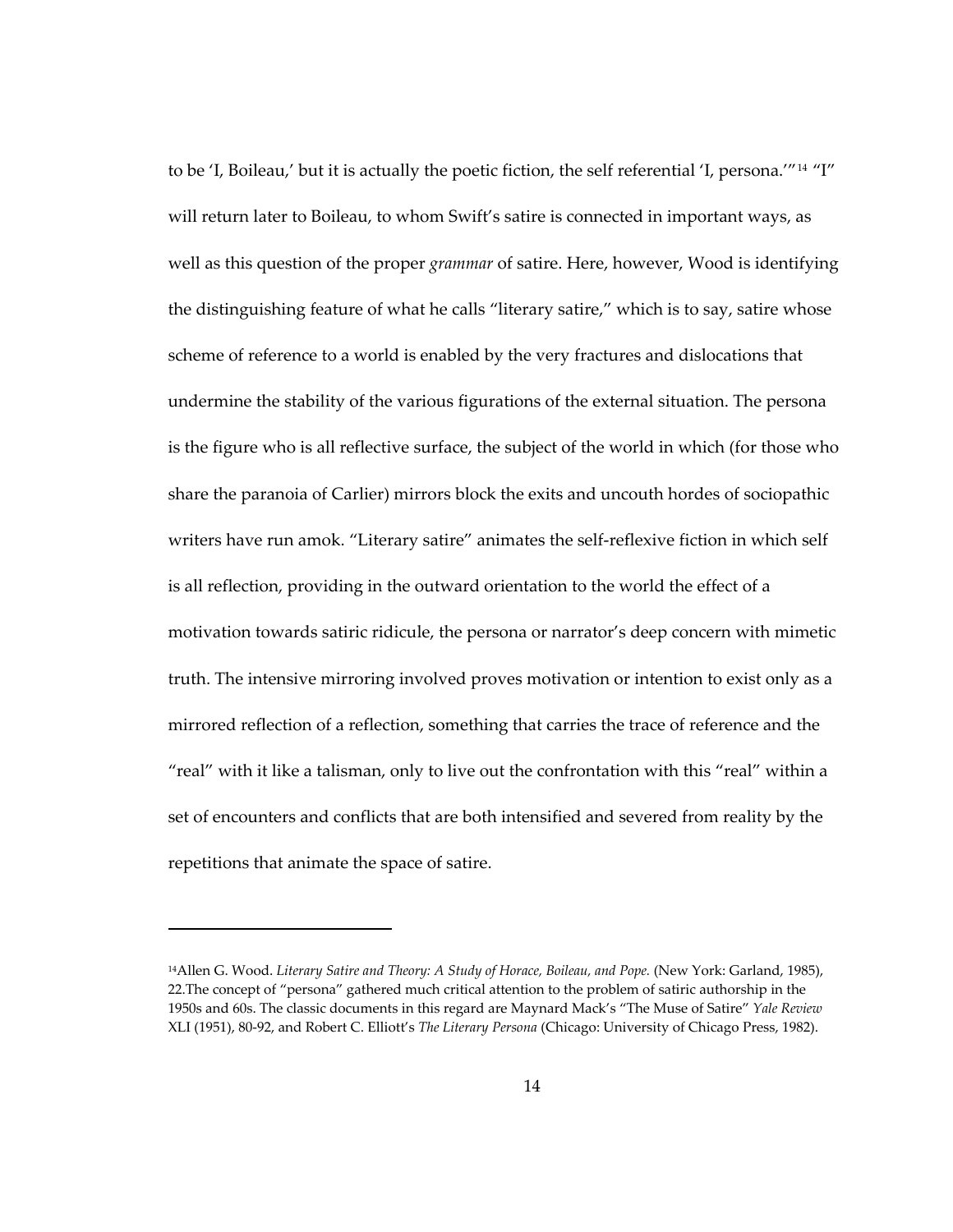In the opening moments of his brief text on books that fight, Swift is proleptically performing Barthes' modern authorial obituary by suggesting that the death of the author is motivated by commodification (a feature which *prima facie* seems to prevent any extrication of the literary from the other textual field of money and exchange, and thus, preventing the emergence of an originating figure whose intentions are knowable and rational), and so, by claiming that a modern moment or crux has emerged within the realm of writing, making satire possible by figuring as analytically explicit but, in an existential or practical sense, thoroughly *implicit* the connection between writers and the marketing and economic afterlife of their work. The figure of modernity or epochality is not new in Swift's time as an element of critique or nostalgia, but I will argue that in this moment the modern is being used to assert or perform the ambivalence of both critique *and* nostalgia by means of the satiric emphasis on relationships that are implicit, entangled, inseparable, even as they are becoming posited as extricable, the products of "explicitation." By the term "implicit," I am referring to both the contemporary (seventeenth- and early eighteenth-century) definition of the term as well as the notion of "explicitation" offered by Michael McKeon in *The Secret History of Domesticity*. The binary implicit/explicit that I use with regard to Swift's text is not precisely the same as McKeon's dialectical notion of explicitation in that McKeon's term describes what appears to the historian as the emergence of practices that, through self-commentary, reinforce and institutionalize themselves (Habermas' "Bourgeois public sphere" is the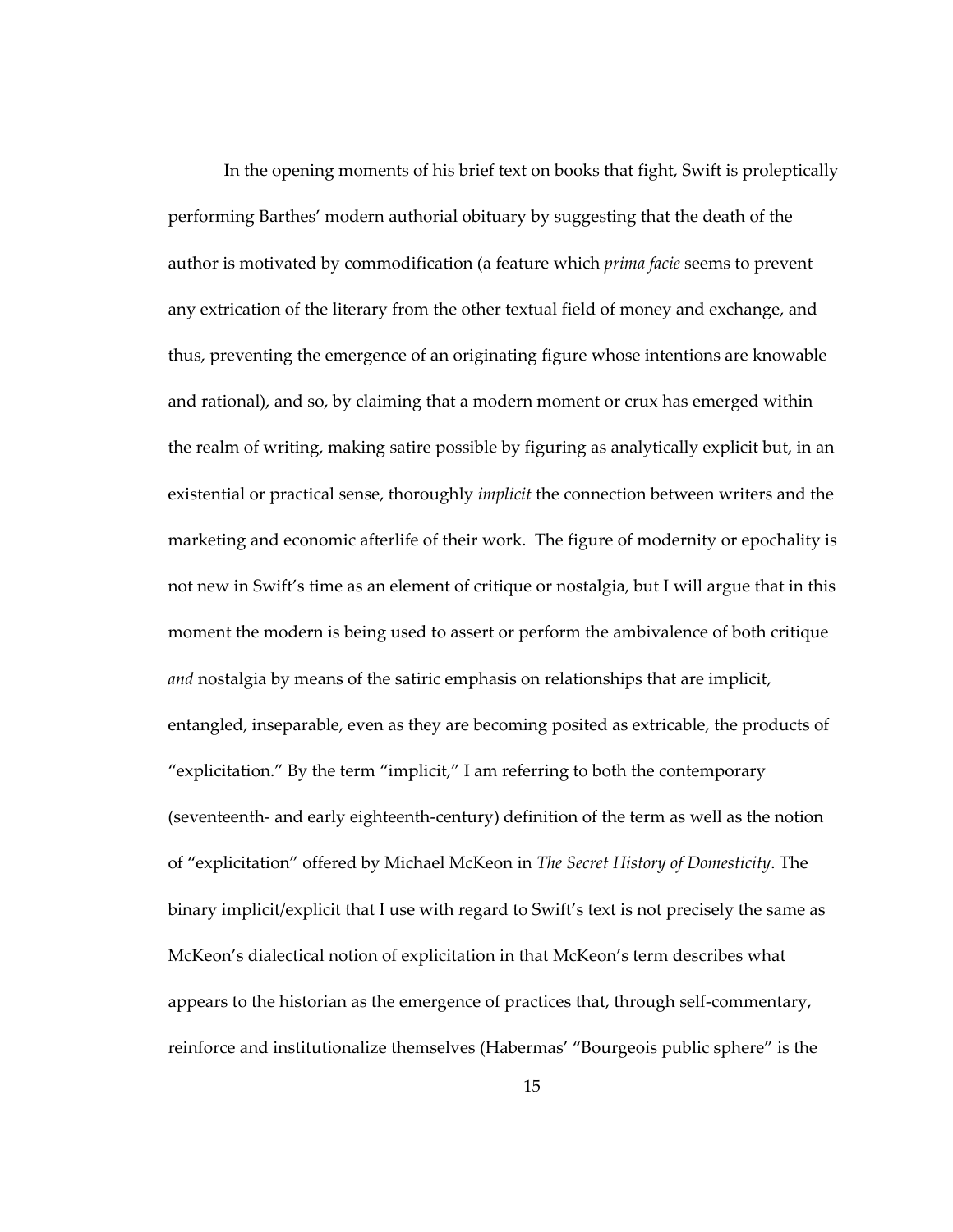exemplar) by becoming formative of and formed by discourse. The key difference here is that in what I will identify here as Scriblerian satire, what is being mobilized as neither figure nor knowledge but as that which cannot be made explicit is not subject to the necessity of a historical transformation of latent to surface or implicit to explicit, and nor is my goal here to depict it within such a narrative of revelation. The terms of the binary I will attempt to divulge from satire, while similar to each other in etymology, are mobilized as if they were truly *opposite*, which is to say, absolute antitheses, unrelated to each other both practically and conceptually. In the mode in which I am describing the concepts "implicit" and "explicit" as they pertain to satiric writing, I propose that neither is able to articulate by means of a relation of negation to some configuration of the other term. The result is that what is "implicit" as figured by Scriblerian satire is only mobilized as a positive performance of aesthetic or existential practice, not as "critique" of the explicitations brought to view by the bright light of modernity.[15](#page-49-0) To bolster this method by which I wish to correct the dogmatically dialectical account offered by McKeon, the notion of implicit in the period in question refers to a movement by which identifiably distinct phenomena resist articulation within that distinction. Implicit in the

<span id="page-49-0"></span><sup>15</sup> See Michael McKeon. "Parsing Habermas's 'Bourgeois Public Sphere.'" *Criticism*. 46 no. 2 (2004) 273-77. See also Michael McKeon. *The Secret History of Domesticity: Public, Private, and the Division of Knowledge* (Baltimore: Johns Hopkins University Press, 2005), xxv-xxvi.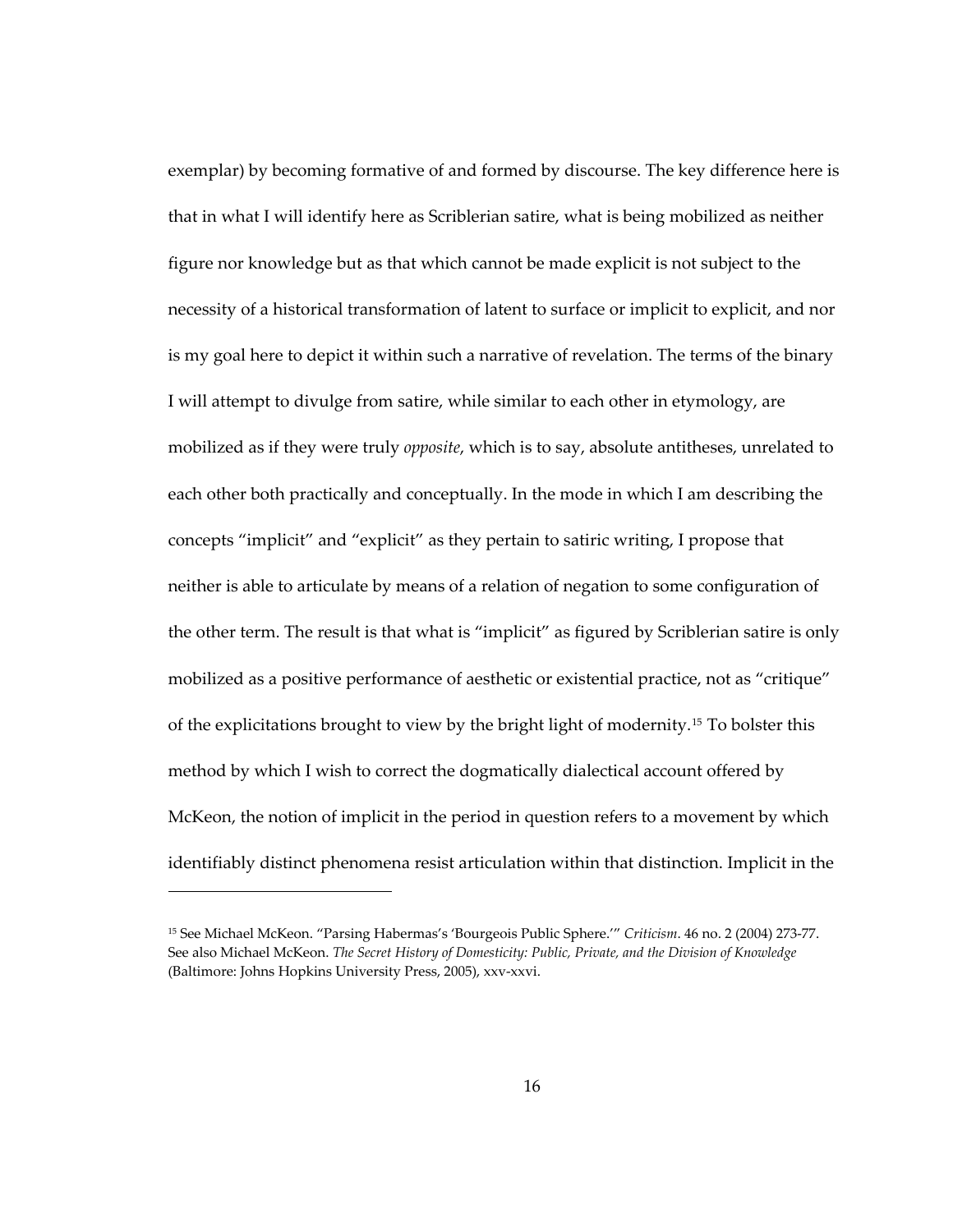word "implicit," according to the *OED,* was a move in *contretemps* to any modern emergence of explicit disciplinary distinctions. The *OED* notes that the term in the seventeenth century meant "entangled, entwined, folded or twisted together" (*OED*) and it I argue in what follows that this entangling, enfolding, and twisting are precisely the most "aesthetic" of the maneuvers of satire, providing it with a mode of positive expression that eludes the explicitating results of critique. In Scriblerian satire, social elements become engaged in a way that produces an inextricable and indissoluble mixture. This entwinement is the occasion for a third element or determination whose relation to the others, as we will see, is not a negation but a gesture towards something unentanglable, something that escapes this duality and its apparatus of entanglement or capture.

The author is, for Swift's *Battel*, a battleground on which the question of which mode of understanding—implicit or "explicitated"—will remain legitimate. But this concern with the way we conceive of the figure of the author is also a request for us to concern ourselves primarily with what we have come to think of as textuality, which is to say, the intersection between print and its field of effects in the world, the way that text is embedded in extratextual practice. Swift's *Battel* makes clear to the text's readers that the war of the ancients and moderns is concerned with the implications of these positions in their textual terms, which is also to say that Swift identifies this quarrel as taking place in a space separated from (but also, importantly, inextricable from) "real"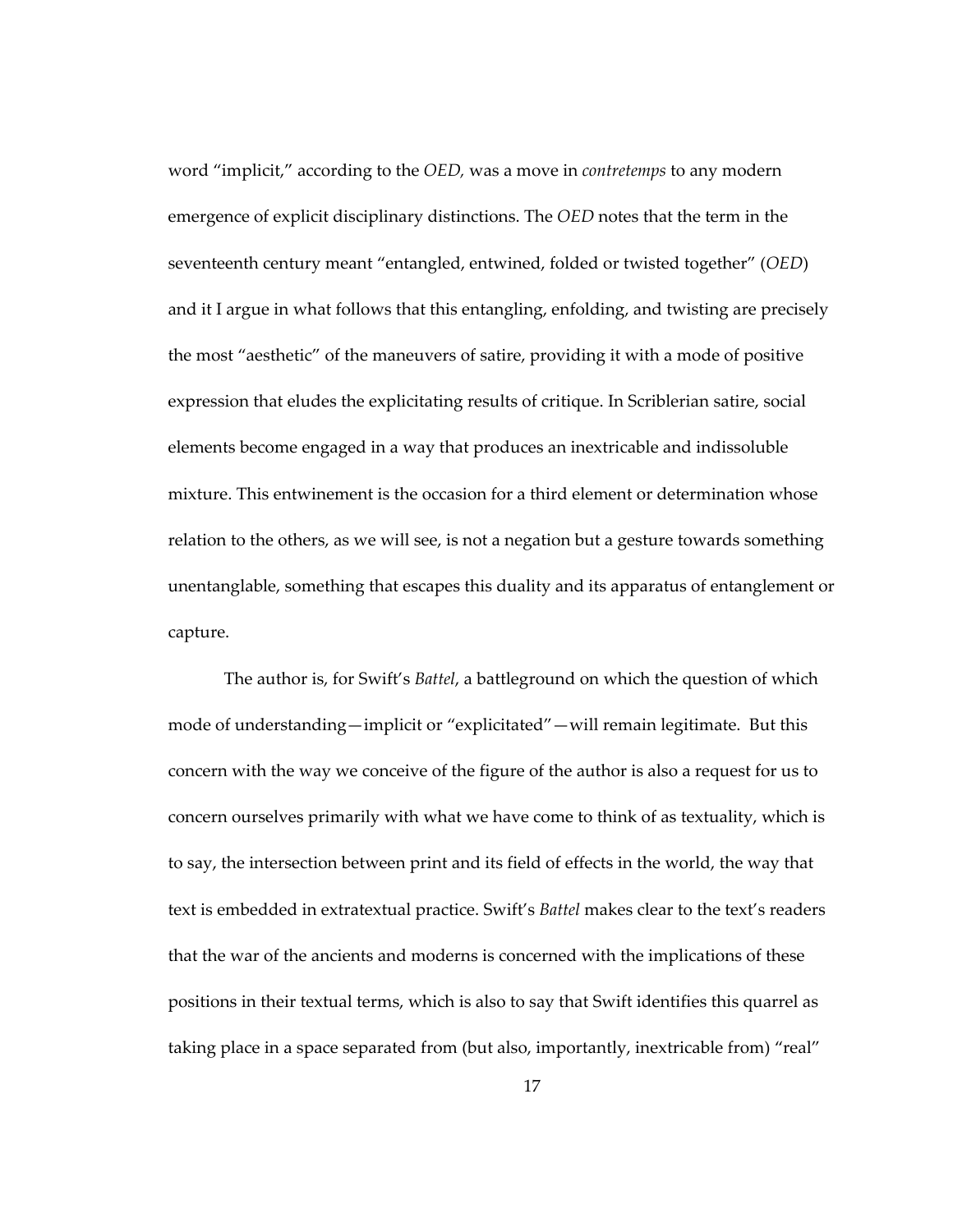warfare and opposition—by analogy a space compared to versions of material battle as such, but despite entanglement in the figure of real war and violence, a separate space in which conflict takes place as an encounter between texts within a library within a text. This textually doubled space is both the apparently physical space of the King's library, the most overtly textual of material institutions that serves as a template to contain, organize and limit printed and authorized works, and print's own containment of meaning, form, and feeling "within" its situation in those works. The injunction, ostensibly provided by the Bookseller (who, according to the 1710 edition is "John Nutt"), "warn[s] the Reader, to beware of applying to Persons what is here meant, only of Books in the most literal Sense. So, when Virgil is mentioned, we are not to understand the Person of a famous Poet, call'd by that Name, but only certain Sheets of Paper, bound up in Leather, containing in Print, the Works of said Poet, and so of the rest" (BB 374).[16](#page-51-0) The bookseller obviously has a lot to lose if legal authorities were to see Swift's work as an egregious act of slander (although on the surface this threat is attenuated by dashes of anonymity within the names of the living "moderns" who might be seen as ridiculed by the *Battel*). So, perhaps this distance between persons and "Books in the most literal sense" is just a matter of self-interest on the part of the figure

<span id="page-51-0"></span><sup>&</sup>lt;sup>16</sup> Of the curious case of another Scriblerian, Alexander Pope, the practices of censorship, and the name of his publisher, "Anne Dodd," see Jody Greene. *The Trouble with Ownership : Literary Property and Authorial Liability in England, 1660-1730* (Philadelphia: University of Pennsylvania Press, 2005), 150-194.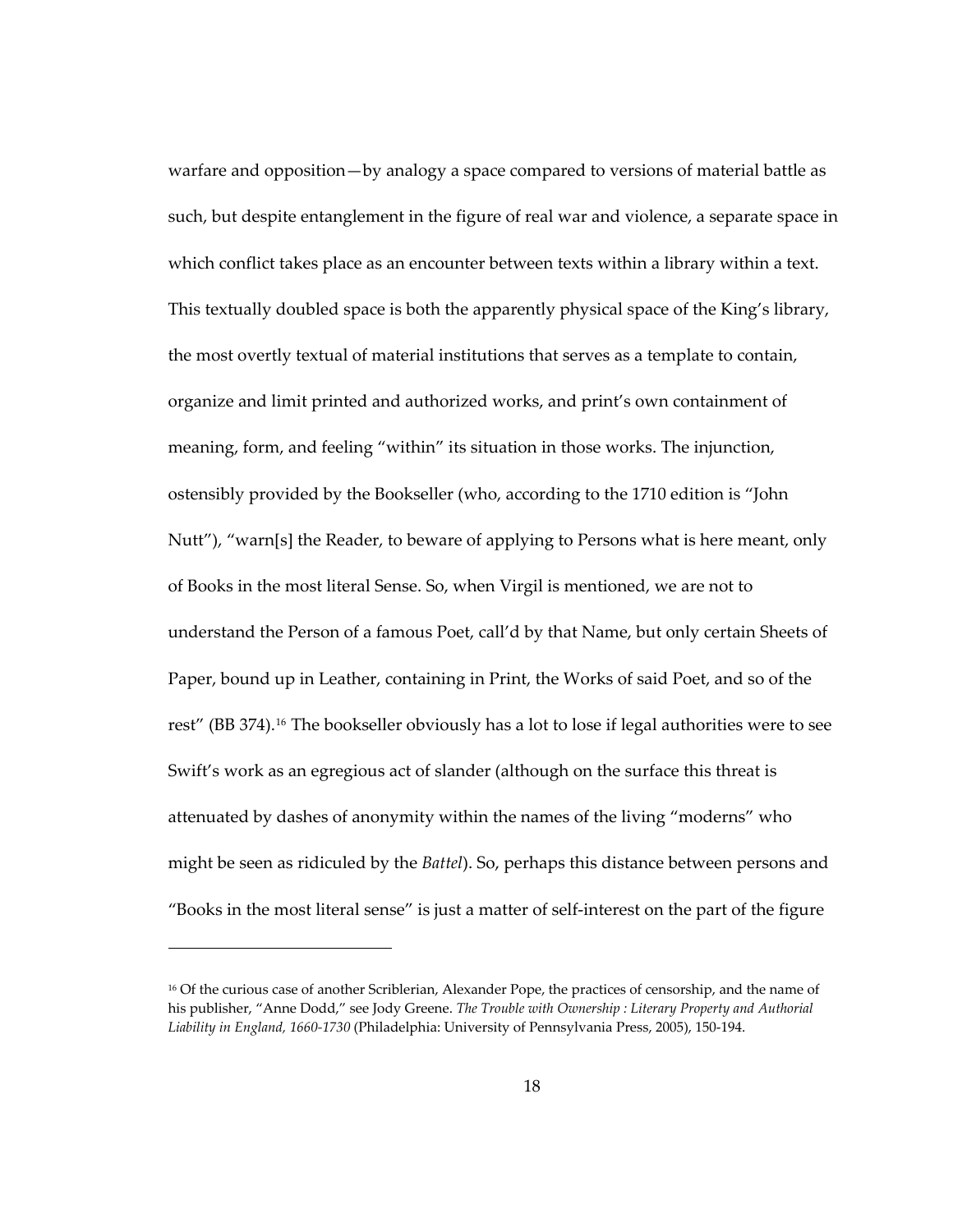of the bookseller Nutt, or Swift. But the reader is drawn into a consideration, nevertheless, of the way in which this conflict does take place within books (and other print), and suddenly reading becomes an act by which we at least attend to the distinction between the competitions of authorship and a person involved in a fight. For the sake of poor Nutt, or because there is no direct route out of the textual containers presented to us, we are to at least hold a need for biography in abeyance, and consider the actions of the figures in the *Battel* to be features of textuality rather than authorial intention.

As a corollary to this at least hypothetical disconnection between author and textuality, the works of important writers ancient and modern that undertake a war among themselves are not motivated here by a figurative playing out of a necessary and structural Bloomian anxiety of influence in which all authors are forced to confront legacy through an Oedipal struggle with their precursors. While the *Battel* supports Bloom's dialectic of literary production in a general way, it does so while gesturing toward a revision of the figure of necessity within this version of influence.<sup>[17](#page-52-0)</sup> Swift notes at the text's beginning that this state of war is not the result of writing or tradition but of a perception of scarcity, and it matters not "whether Real, or in Opinion" (BB 376). War

1

<span id="page-52-0"></span><sup>17</sup> See Harold Bloom. *The Anxiety of Influence : A Theory of Poetry.* 2nd ed. (New York: Oxford University Press, 1997).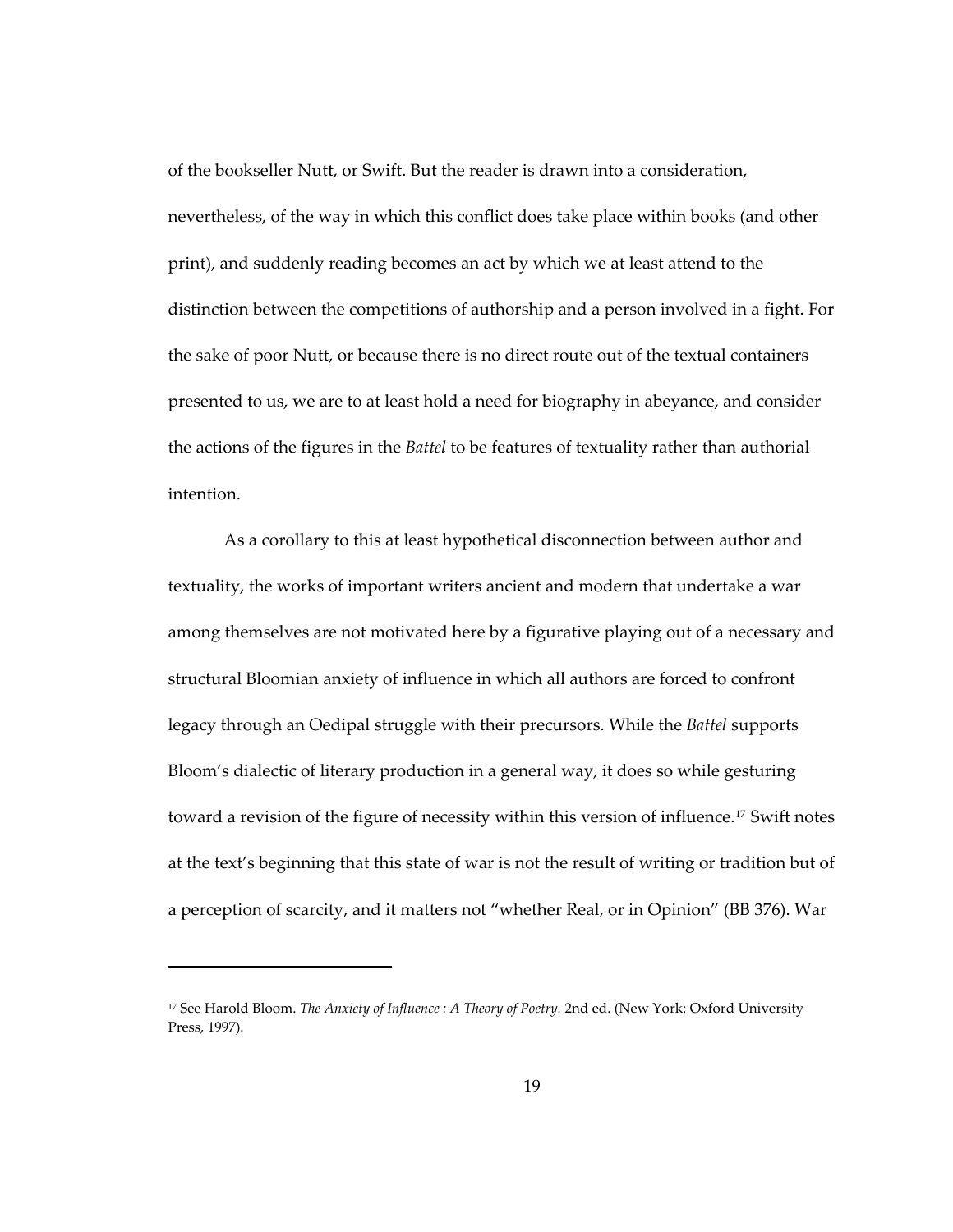is depicted as always possible in a political system in which wealth is distributed haphazardly, but it is not the only possibility within political discourse, provided that some other (figurative or real) relation can be put in its place. Likewise, the ancients and moderns are engaged in a colonial rather than familial relationship—the ancients are stunned by the advances of "a Colony, whom they had admitted out of their own Free Grace, to so near a Neighbourhood. …[A]s to their own seat, they were *Aborigines* of it" (BB 377). Struggle here is more of a return of the repressed—the ancients, who had, as colonizers, brought the moderns into civilized discourse, are surprised by the uncanny claims to power made by those very subjects whose subjectivity was a product of their very submission to the ancients. The labor of the moderns has brought them a vision of independence, however, and the perception that a relation of deference to antiquity is a form of servitude antithetical to subjective sovereignty has provoked the revolution.

Further troubling the figure of influence and confrontation, perhaps the most prominent feature of the narrative is the digression in which "a material Accident fell out" (BB 381). Rather than falling with the accident (the confrontation between a "wand'ring bee" and a sedentary spider) into a world of material war, we move away from the clash of books to focus our attention on a fabular encounter between animals in the "highest corner" of a window. The spider is wrapped up in defense—the "*Modern* way of Fortification" is depicted as that in which the individual sits at the middle of a series of layers of protection from the exterior world. The bee, not comprehending the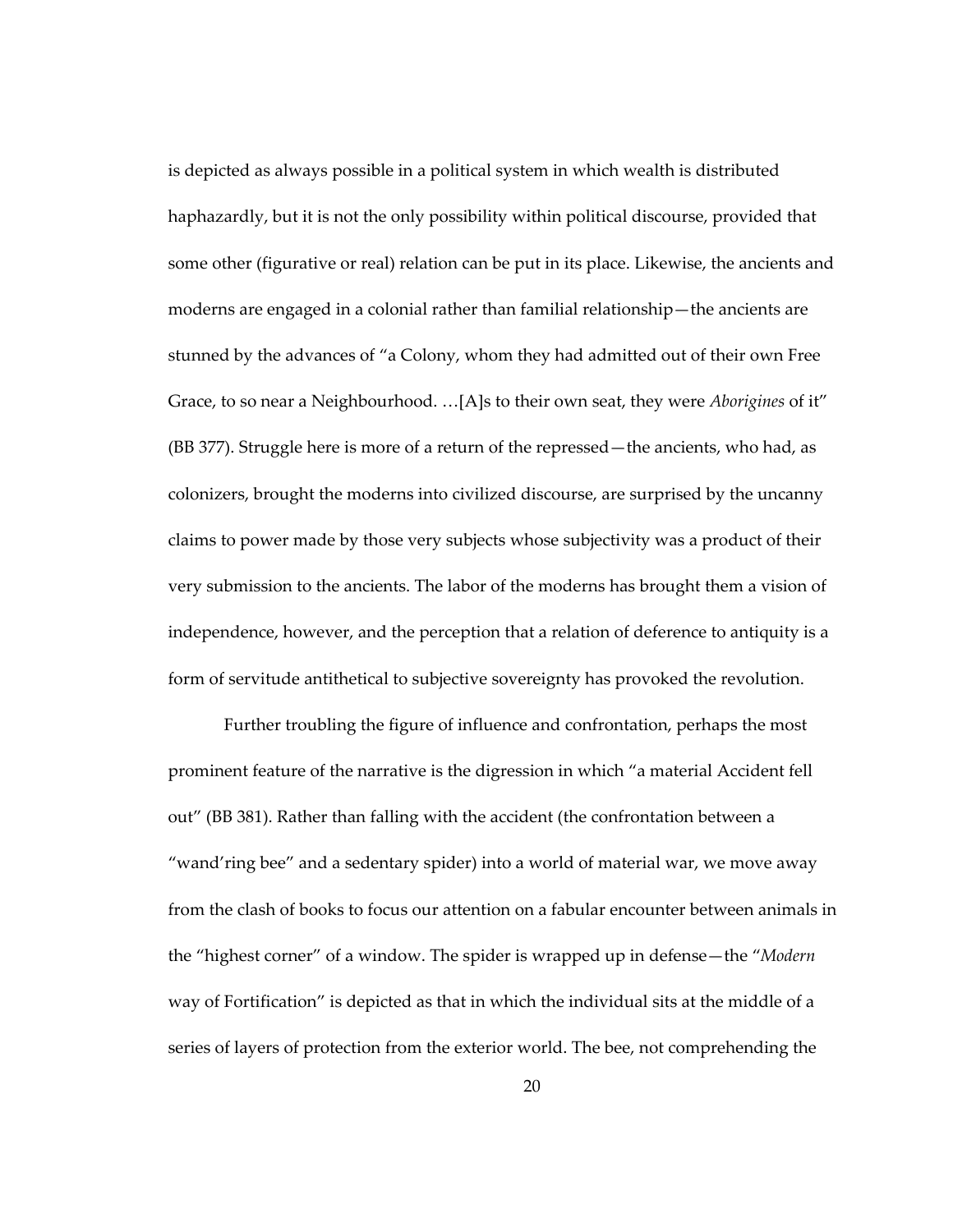personal stakes behind this system of defenses, flies aimlessly through the maze of structures until he has ripped holes in them (they are, after all, only spider's silk). The spider, greatly angered by the damage to his personal apparatus, swears in trite and coarse ways at the fly, whose freedom of movement and purpose seem to work as an insult to his antagonist. The spider is clearly the more troubled of the two in this confrontation, and the text offers the repeated indication in the text that it is above all *self* that concerns the spider, whether it is a claim that the self is engaged in tradition or an anger that displays an absolute self-importance. The self-inflation of the spider ("till he was ready to burst") and the rhetoric of prideful identity that it cites allows him to produce a version of the English republican praise of landed property over less stable and structured forms of capital. In what seems to be a repetition of a critique of financialization or deterritorialization as "dangerous supplement," the bee's "Livelihood is a universal Plunder upon Nature" and through this financial piracy he fails in his ethical obligations to the law of property by gleaning like "a Freebooter over Fields and Gardens." The bee depicts the spider's self-concern as based on nothing but itself, a recursive "feeding and engendering on it self" that "turns all into Excrement and Venom" (383). The Scriblerians' connection of gender with these repulsive effluvia will return repeatedly in my look at their writing (and gender, here, is epidemic in its uncontrolled transformative tendency), and will be the topic of later discussion. But here, the bee, whose micturitions are characterized as much sweeter and the product of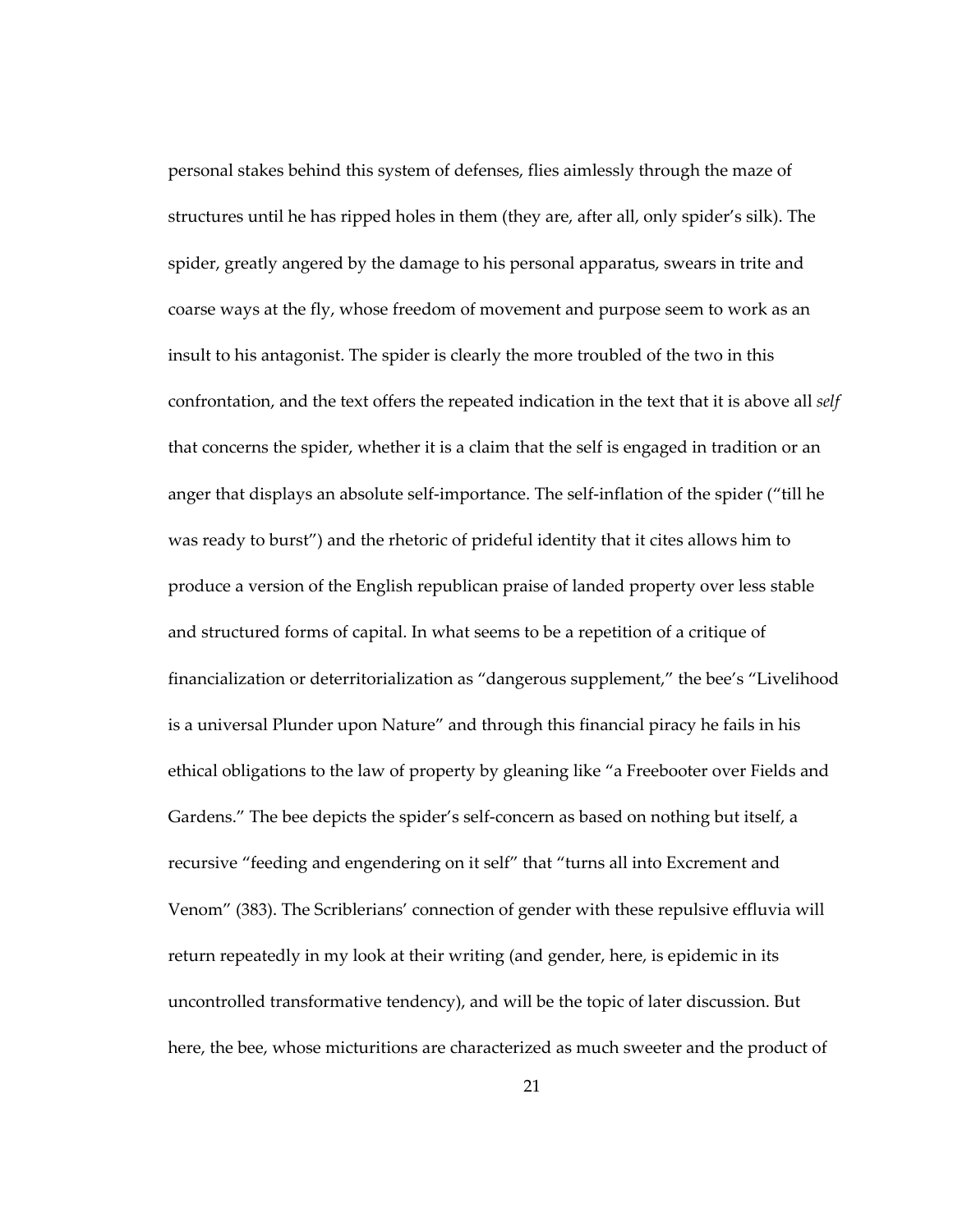extensive mobility in both labor and psychological disposition, is finally not patient enough to wait out another recurrence of self-inflation, and he leaves "the *Spider* like an Orator, collected in himself and just prepared to burst out" (BB 383).

Down below, Aesop describes much of all of this on his own—he provides the commentary that stands in for any other reactions that might have been offered by the other books. As witness whose impulse is to reinscribe the exchange of declamation between the two animals into an interpretation that gestures toward practicality, Aesop is imitating his "own" textual model embodied in the widely read and published *Fables*, the bulk of which provide narrative accounts and moral synopses of the meeting of just such anthropomorphized animal pairs as the spider and the bee. The oratorical encounter of the pair up in the window is ready-made for Aesop to provide the summary moral that favors the ancients as the figure of the bee. In this role, he is also serving as literary critic, working the elements of the event into an interpretive structure that translates the depictions of models of identity into forms of writing. The spider, representing the moderns, is only fit to produce "*Wrangling and Satyr*" while the bee represents the simple but pure elements of the ancients' production, "*our Flights and our Language*." The latter pair is refigured into an experience of consumption rather than production, aligning the ancients with the humanized features of honey, "sweetness and light" (BB 384-5). But criticism, which in this case is an interpretive and hierarchizing act, is also the quintessential behavior of the moderns: Momus is their patron and his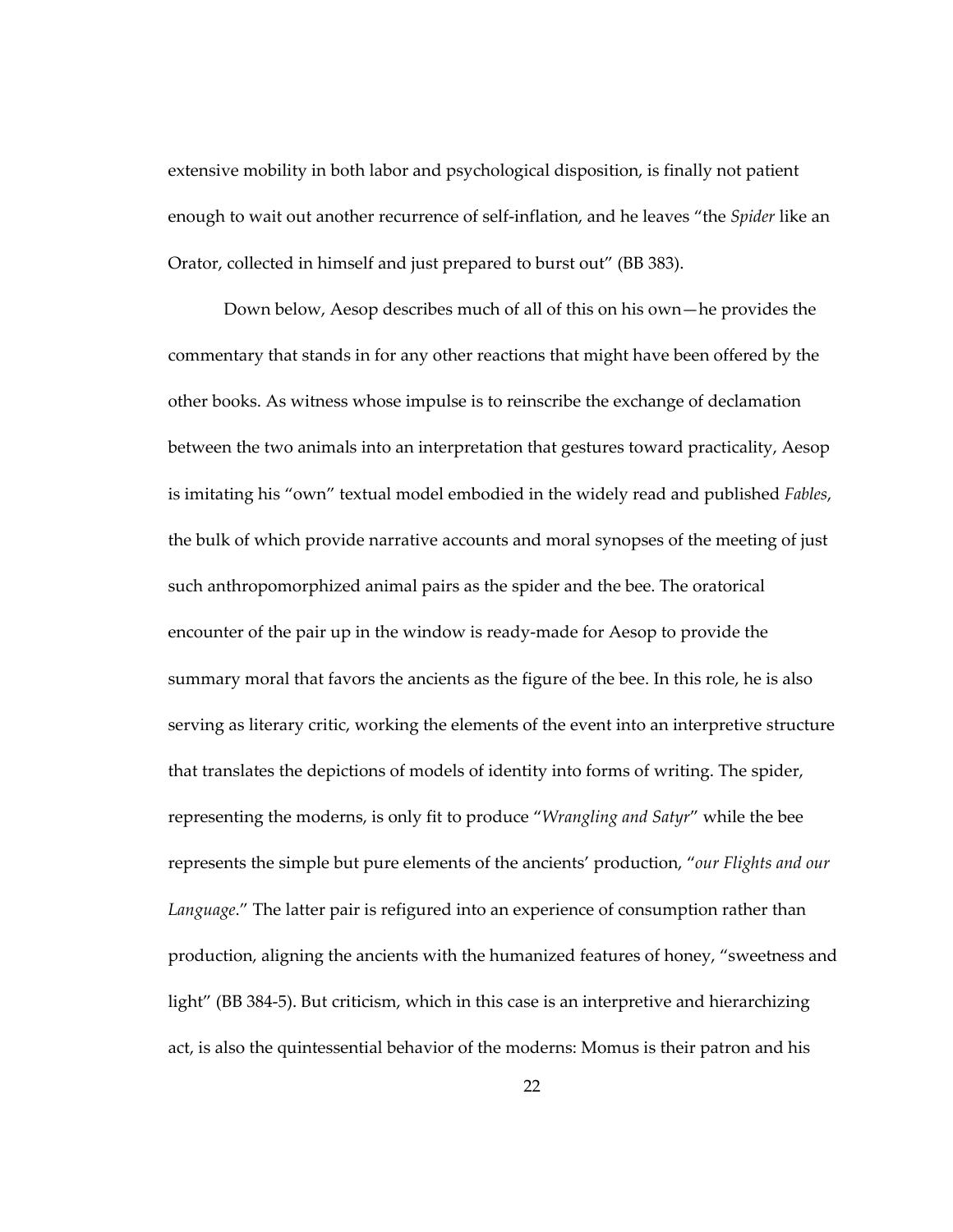entreaty to the goddess Criticism (who prefigures Pope's Dulness) produces a grotesque intervention with her son Wotton that is apparently designed to protect him. Indeed, criticism is the act that creates the self-importance of modern texts—the goddess observes that "*Coffee-house Wits instinct by Me, can correct an Author's Style, and display his minutest Errors, without understanding a Syllable of his Matter, or his Language*" (387). The difference between Aesop and the critics is that the degree of self-investment in the interpretive act is far greater in the latter—unwilling to bend toward the text in any gesture of submission, the moderns are those who seek to negate the authority of tradition in order to promote their own advantage in the economy of writing through acts of criticism.

With this, we are back at the fact that two sides are at war here in Swift's short text. The war is one that is made possible by—indeed, its entire justification is a theory of—critical method. This "just war" theory provided by the moderns is one that provides a rationale for a dialectical relationship between texts that fetishizes the production of difference and distance in the form of the necessary conflict between the ancient and the modern.<sup>[18](#page-56-0)</sup> Scarcity—the scarcity of the space available for the texts of the

<span id="page-56-0"></span><sup>&</sup>lt;sup>18</sup> Ironically, we might note that Just War theory can be traced back to the ancients, particularly Cicero and Augustine, so that the rationale for justice through agon here is itself borrowed, its traces effaced by the moderns who wish to justify their claims. See John Langan. "The Elements of St. Augustine's Just War Theory." *The Journal of Religious Ethics* 12.1 (1984): 19-38, and Alex Bellamy. *Just Wars: from Cicero to Iraq* (Cambridge: Polity Press, 2006), 18-29.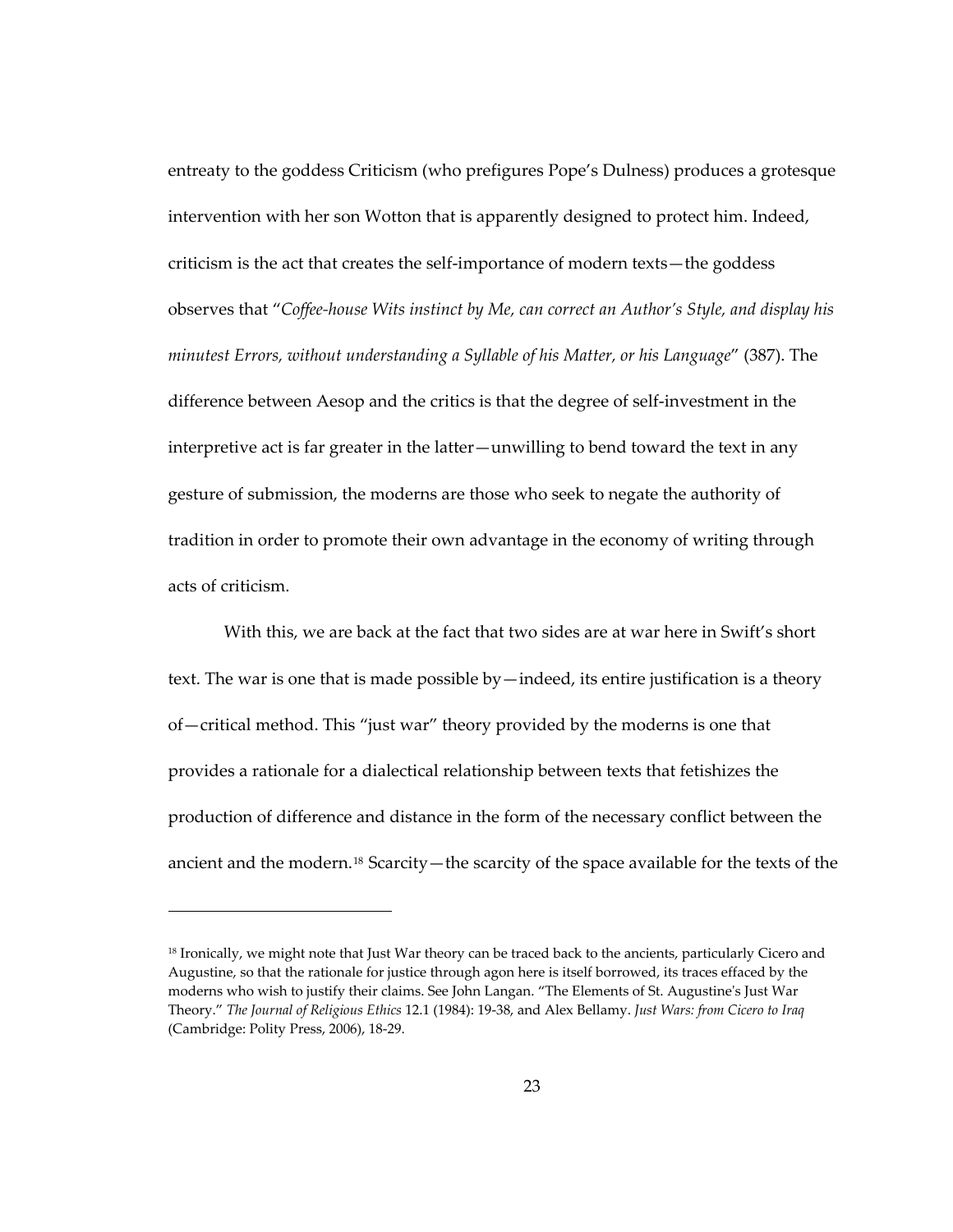moderns to hold prominence in the realm of writing (figured here as the two-tiered top of Mount Parnassus)—demands that tradition be understood as a canonizing process whose agonistic features make modern writing into an act that has internalized the necessity of war as its self-justification. As a contrast to this, the ancients propose an understanding of tradition that would result in an absolutist, colonial hierarchy, with the lesser position (the moderns) unable to deny the authority of the master ancients, whose priority is seen as performed in every moment of the moderns' written production. This rigidly hierarchical version of tradition is then translated ideologically by Aesop and those who speak for the ancients into the figure of "sweetness and light." The incommensurability of these two positions means that, in spite of Swift's indication that war is a state of exception within literary production, the figure of scarcity is always being generated within the colonial hierarchy promoted by the ancients and those who side with them. This scarcity devolves constantly into war, which serves as a general orientation in Swift's text toward the history of repetitions of the *Querelle*. Both sides are complicit in an addiction to warfare that comes to dominate the scene of writing, so that, under the *aegis* of this scarcity, writing has become for both sides motivated solely by the production of a position within a struggle that only serves to eternally reinscribe that struggle as that which is always being engaged in the very moment of writing.

That we have no way of determining the winner of the *Battel* is likewise as much a structural feature of this yoking of writing and war as it is a result of the self-conscious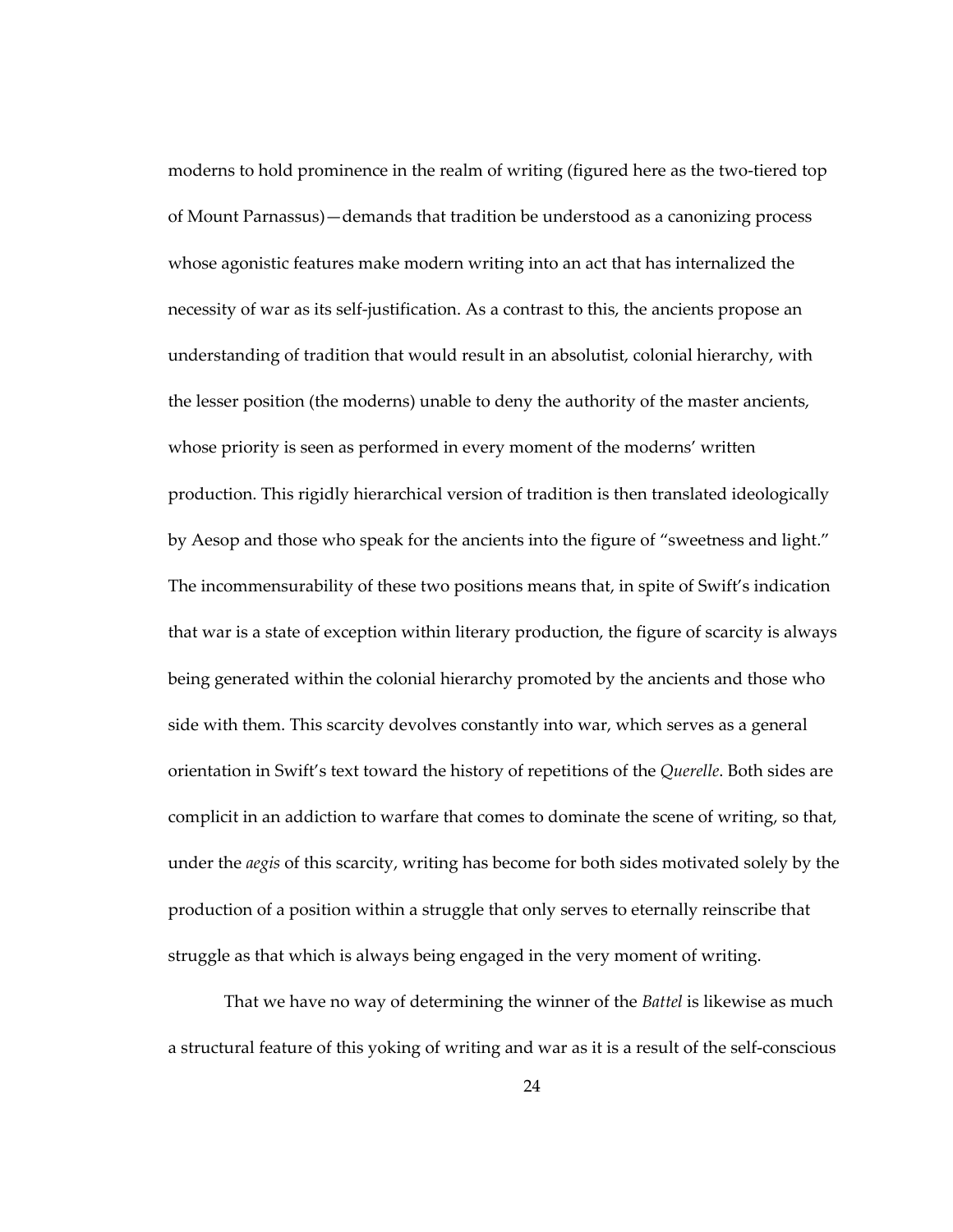exploration of the difference between print and manuscript technologies embodied in the gaps and hiatuses in the text. The winner's trophy is authority within writing (a place atop Parnassus, with a scenic view), and no matter what the outcome, both sides will be engaged in the anxiety produced by authority as comparative figure. There are many deaths depicted within this war, and it is not at all clear from its role in the text how death allows us to think through the encounters between the two sides, whether figuratively (in the sense of the larger *Querelle*) or literally (within the text). The death of these books is a stark element—while the reader will certainly not be concerned that real lives are being lost, the violence that colors the scene of Pindar's slaying of Oldham is shocking—a reference to the bloody images of war in *The Illiad*, to be sure, but these serve here also as a reinforcement of the violence of the conjunction of writing and aggression that has provided the occasion for the war. The power of the images of violence, citations of Homer's depictions of war, emerges from this citation to function as a jarring contrast to the more light-hearted tone of much of Swift's text. Death is a gesture to another space—that of an end or culmination (despite its citation of a prior moment in Homer) that the text itself is unable to provide, or perhaps that of a metaphysical outside—but this other space serves *as* exterior to the struggle taking place in the narrative. The end of the document, just before it leaves off with another performance of the manuscript's insufficiency and its translation into the medium of print, bids goodbye to the "beloved, loving pair" of friends, Bentley and Wotton, after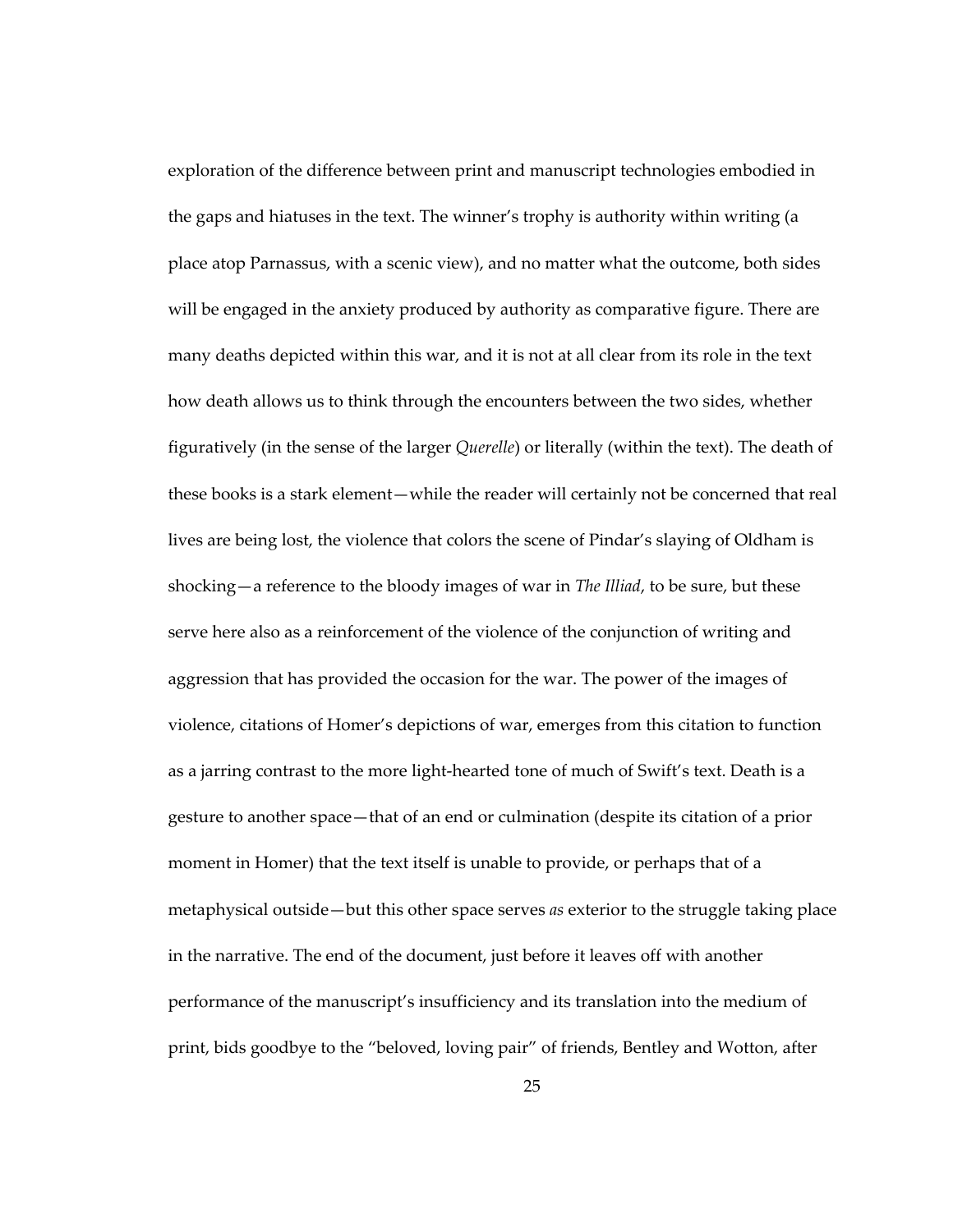they are horribly skewered by Boyle. The prospect of textual immortality is paraded here with some irony: Bentley and Wotton, it is claimed (this will be repeated by Pope in the *Dunciad*) have access to an afterlife ("immortal shall you be") through the "Wit and Eloquence" of the narrator. The outside of the Battel is that afterlife of writing in which more writing is produced, in which writing itself can function as the impetus for more writing, but this increase of "life" happens outside of the narrative account here. As blazing with sarcasm as the final moments of the account seem, the *Battel* nevertheless indicates that there may be, in futurity, another way for texts to bind themselves to each other so that both fame and friendship can be achieved without the production of death.

This other space, or more precisely the possibility of an other spatio-temporal mode of the relation the act of writing might hold to the written text—here, gestured to as an outside of the text (and, by extension, difference from warlike writerly agon)—is that which Swift's satire, and later, Scriblerian satire, are engaged in producing. This production is not presented as a coherently codified project, or as a partisan position against another way of writing (or of politics or culture). The other space represented here hypothetically as the afterlife of the moderns is performed as what we might call *the implicit* within the text of the satire. This is not a performance of a mode of figuration or a scheme of reference. The text of the satire produces a set of gestures that indicate that, as component to the text's depiction of two warring parties, an element remains which effectively and decisively prevents a reading of the text that can situate itself as an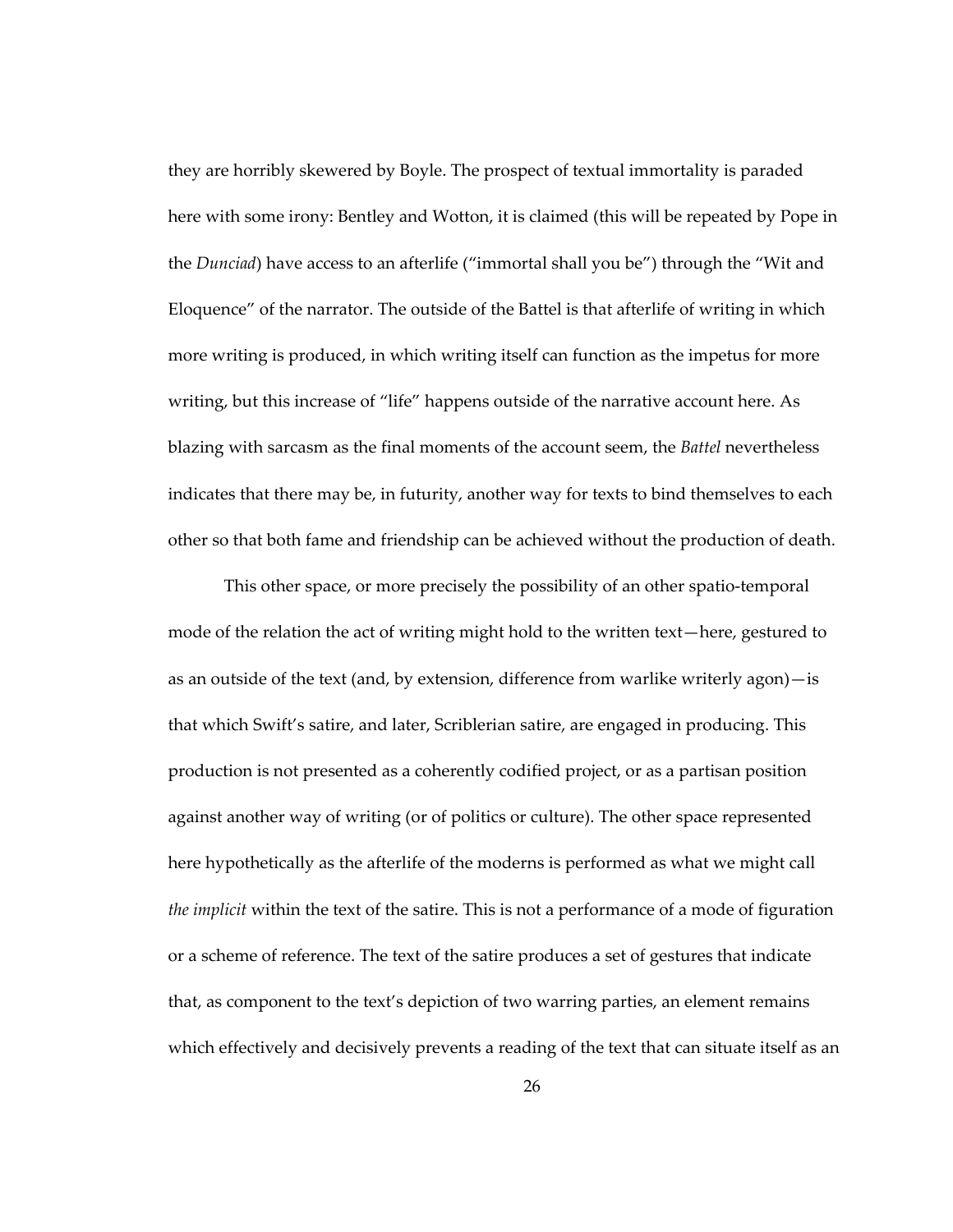*interpretation* of the text's "position" with regard to the events and figures it portrays. This element of the implicit is caught up in every aspect of the text, so that we might say that the features of satire that are commonly identified as fundamental to the genre (indirection, critique, conservatism) are performed at the same time that it performs gestures in a direction different from these tendencies. The implicit is inextricably tied up with the representation of critique in a text like *The Battel of the Books*—the fact of an implicit concern, or an implicit position, is constantly the concern of the text, even as it generates one explicit reference after another. The frustrating element of satire for many critics is that this feature prevents the "goal" of Swift's satiric writings from becoming evident, or produces an endless series of claims by critics to know or understand the orientation of satire's critique, because Swift's texts themselves preserve this repetition of implicit gesture to the very end. In the *Battel*, the unwillingness to make explicit what it is that energizes the text is what we are left with at the conclusion, when an account of the battle's outcome is exhibited as the asterisked representation of fragmentary manuscript transmission and we are left with the phrase "*Desunt caetera.*"[19](#page-60-0) The terms of

<span id="page-60-0"></span> $19$  As reference to a typical editorial comment within a scholarly edition or other printed citation of interrupted or incomplete manuscripts, this comment is a gesture back to textuality itself, which is to say, an attention to the text as artifact whose historicity has a significant effect on what can be communicated to the reader. It also foregrounds the fact that print here is itself a reference to a "prior" technological form, and this act of repetition (of adherence to the prior technology and its claims to encapsulate the scene of writing). As a reference to John Donne's 1633 poem "Resurrection, Imperfect," whose text is followed by the same phrase, the *Battel* is a citation of unfinished resurrection (perhaps here to be applied to Wotton and Bentley—a mock heroic application, to be sure) that postpones closure of the narrative field and promises a return, whether this is of the fame of the critics mentioned, or of the reconciliation of the two sides in some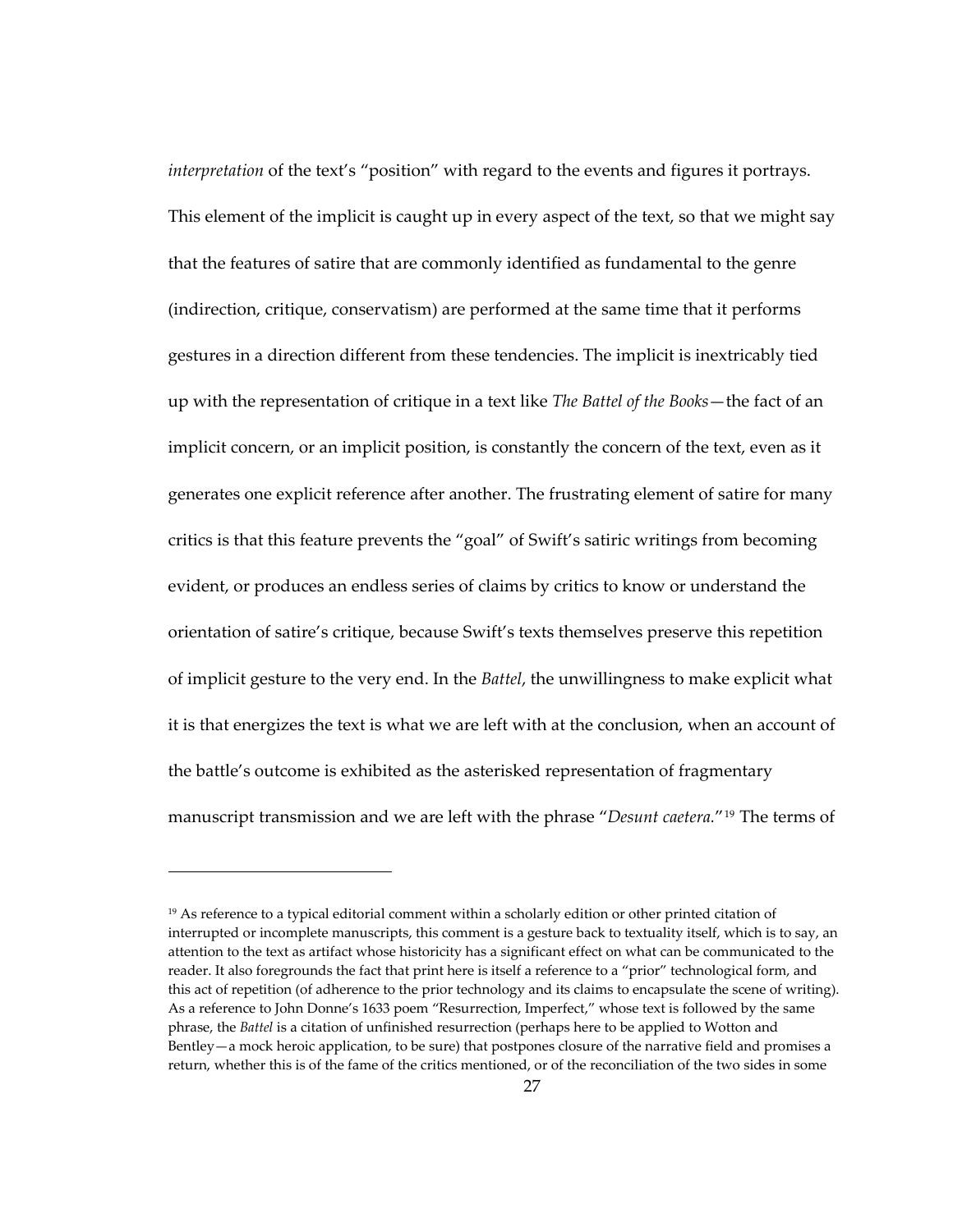this phrase only reinforce the gesture toward the implicit, so that if "the rest is lacking" we feel that there *is* (yet cannot be sure of) a final valence of the uncertain terms "rest" and "lacking," words whose application fail to bring into explicit light the nature of the final commentary at the end of this satiric work.

The confrontation between the spider and the bee similarly holds the gesture towards an implicit purpose or orientation, even as it refuses to allow any explicit account to exhaust its role in the text. Aesop's reading of this event as a rendition of the two sides in the war that demands his commentary as critic and writer of fables cannot be trustworthy for us—even though the account clearly considers the foibles of the ancients to be less serious than those of the moderns, Aesop's interpretations are too self-centered to avoid the pitfalls of the spider's solipsistic worldview. This reading of the fabular encounter fails to serve as the "truth" of the matter for the text, just as the perspectives offered by Momus or Criticism themselves fail to be truthful about the power of criticism. The text refuses to affirm these representative accounts by allowing them to either have clear and necessary effects on the outcome, or by sanctioning them

1

future of the text. See Ruth E. Falk. "Donne's Resurrection, Imperfect." *Explicator* 17 (1958), Item 24. While in Donne's poem the resurrection is not depicted as occurring on the terrain of textuality, in Swift's piece the incompletion is entirely of the text, and if it is pointed to the resurrection of the two critics, indicates a future reconciliation of the body and soul of texts.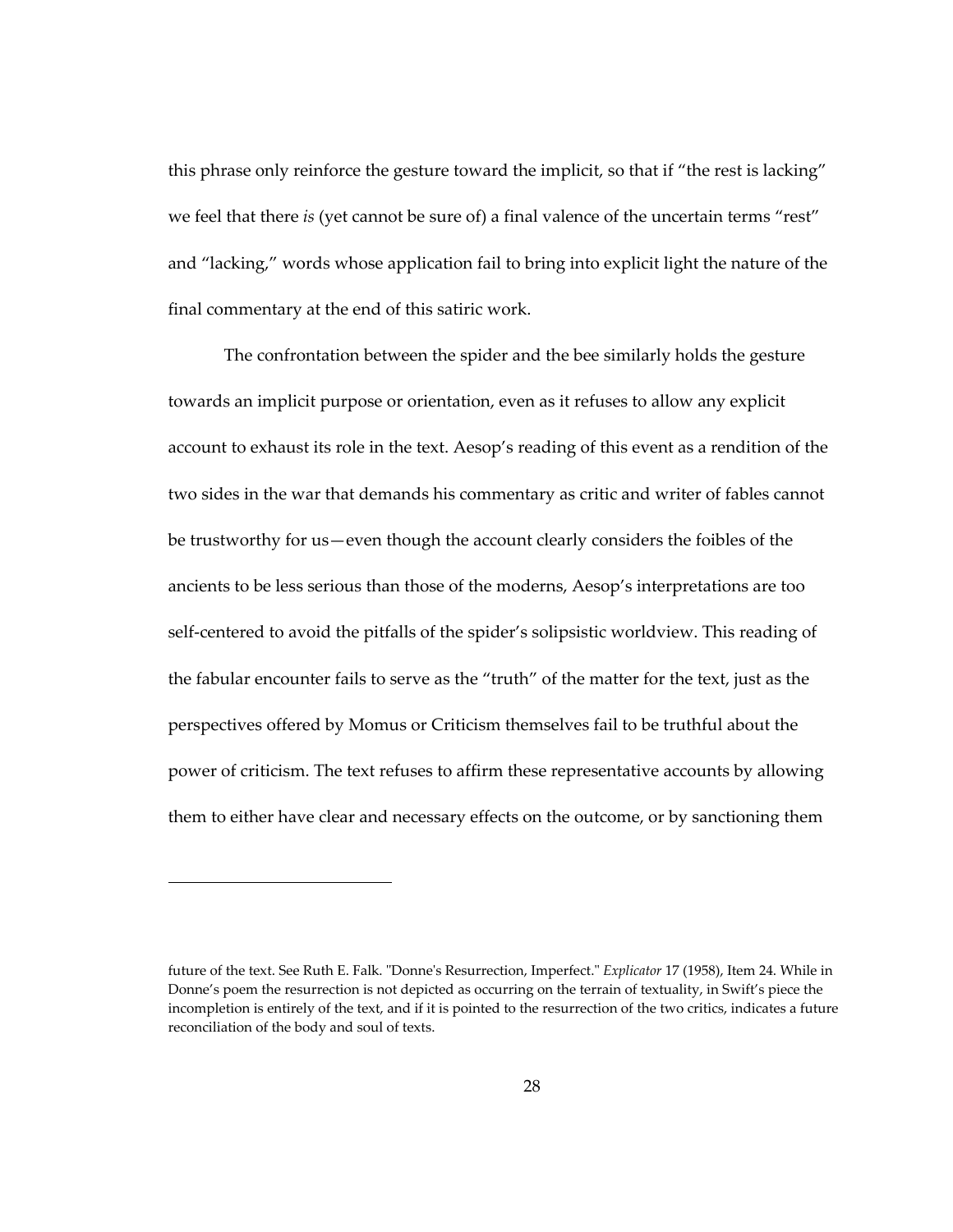through the power of the narrator. The narrator's own claim to provide a "full impartial Account" of the fighting will not allow any intervention on behalf of either side's way of seeing the world without undermining the very rationale for documenting the occurrence in the first place. The "implicit" orientation of the narrator is thus presented as being either irrelevant or inscrutable—a repetition of the "death of the author" performed by the dissociation of authors from texts insisted on by John Nutt in the Preface. To extricate a coherent "message," "meaning" or authorial intention from this compounded set of unrevealed and unrevealable implicits gestured toward by the text would be presumptuous. And while these problems of knowledge are presented by many kinds of texts, it is Scriblerian satire that self-consciously proliferates them in the favor of gestures toward the implicit.

If this is to be a historical narrative, then I must apologize for having produced Martinus Scriblerus anachronistically in conjunction with a text that predates him. Swift's early satires precede his friendship with Pope by at least eight years.<sup>[20](#page-62-0)</sup> Their later collaboration (beginning 1715) as the pseudonymous and Quixotic Martinus Scriblerus will come into being as an embodiment of satiric textuality in the figure of an author-Martinus Scriblerus is born as a living embodiment of the death of the author. I have

<span id="page-62-0"></span><sup>20</sup> Alexander Pope, John Arbuthnot and Charles Kerby-Miller. *Memoirs of the Extraordinary Life, Works, and Discoveries of Martinus Scriblerus.* (New Haven,: Published for Wellesley College by Yale University Press, 1950), 20.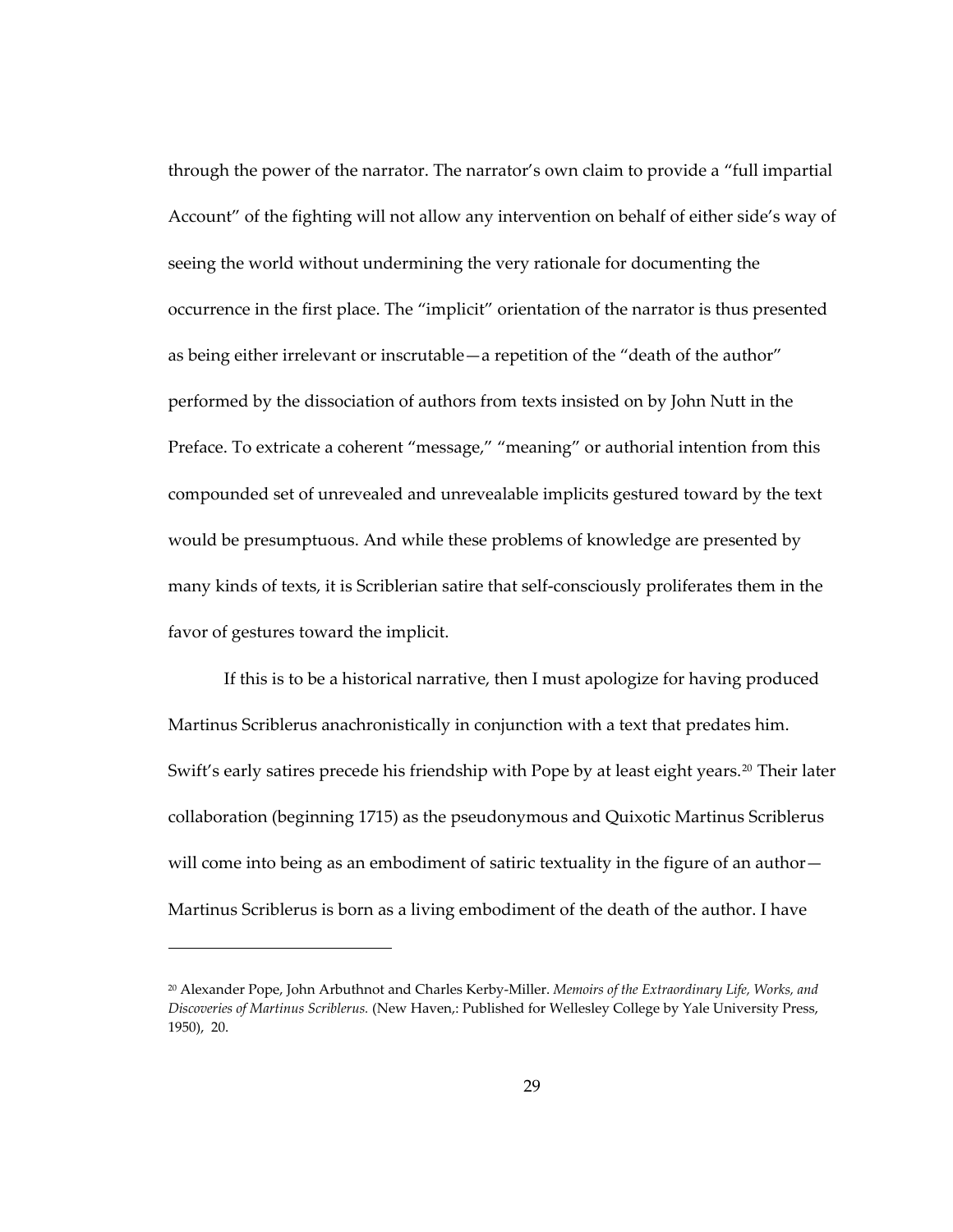called Swift's satire Scriblerian because the features of the concern with language and with writing of the later group of Scriblerian satirists (including Swift) are consistent with those in Swift's early work (even if these concerns do not exhaust this work). I find promising Charles Kirby-Miller's suggestion that many of the works that were put out under the individual names of the men involved with Scriblerus (Swift, Pope, Gay, Parnell, and Harley) should be understood as intimately related with that group, and indeed, find their origin there. This feature that I have identified so far as the "implicit"

will actually have to be given another name to more fully describe its function for Scriblerian writing. Its other name for this period as that which indicates the implicit is the sublime, a category that preexisted Swift's writing and that was a significant influence on the entire field of imaginative and rhetorical writing in the late seventeenth and the entirety of the eighteenth century. This element, as that which is present as an implicit concern throughout the Scriblerians' work, enables the production of a mode of writing (Scriblerian satire) that, from the perspective of our canon, dominated the literary scene in England during the 1710s-1740s. While even the name "sublime" will fail to maintain itself in relation to the implicit feature of Scriblerian textuality, it is nevertheless a particular version of this concept—that of the Longinian sublime as introduced to England by the writings of Boileau—that serves to enable Scriblerus to write. Ultimately, the word "sublime" becomes distanced, "explicitated," in the course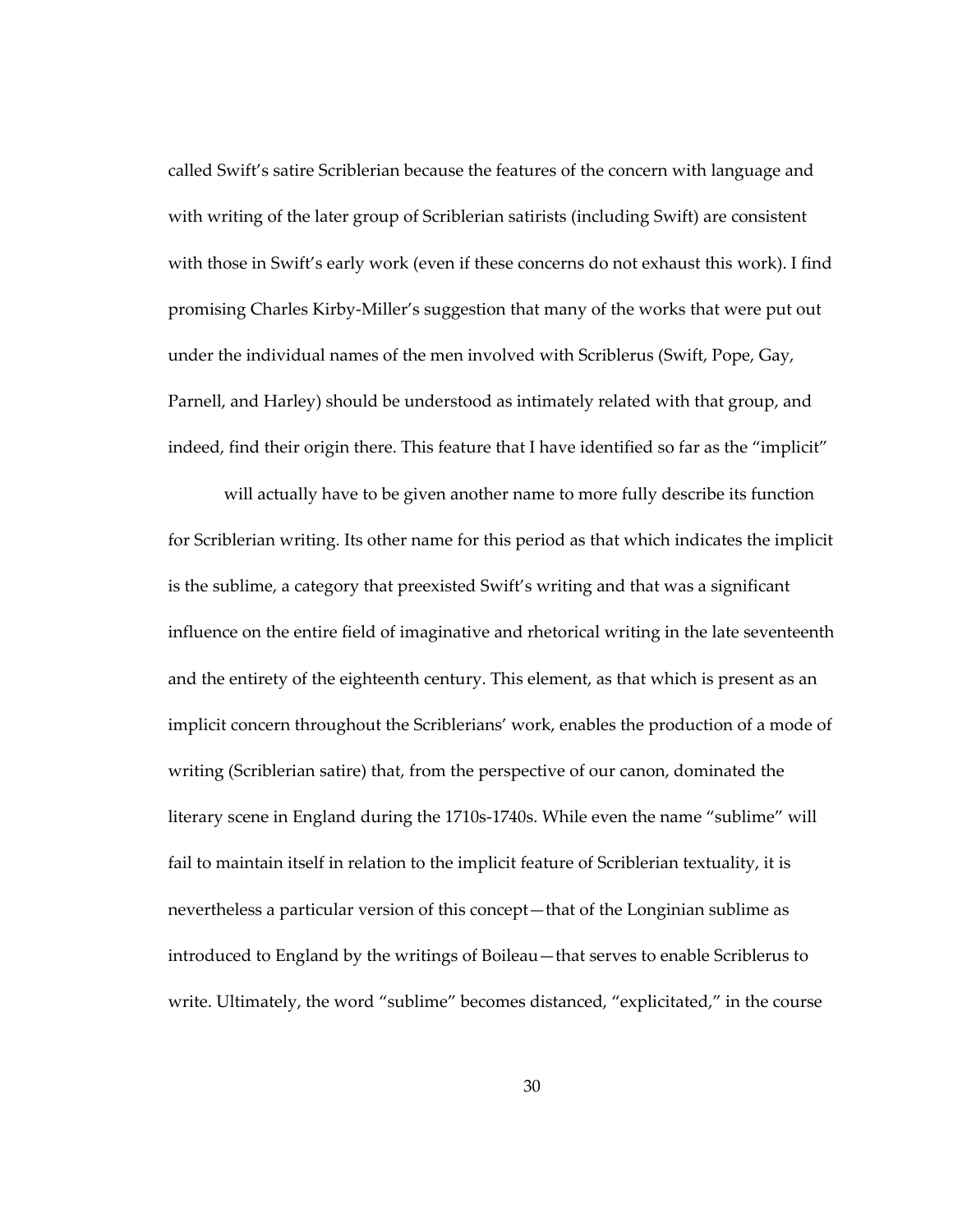of the development of "aesthetics" during the century.[21](#page-64-0) In the period from roughly 1674 to 1745, however, the Boilevian-Longinian sublime as promoted by the Scriblerians funds the presence in their writing of a gesture to the implicit that enables the birth and life of Scriblerus, which is to say the *raison d'etre* of the mode of poetics contained in Scriblerian satire.

## *2.3. The Sublime and Imitative Aesthetics after Boileau*

Peter de Bolla and James Noggle offer discerning analyses of the role of the sublime within the aesthetic developments of the British eighteenth century.<sup>[22](#page-64-1)</sup> Both writers depict the emergence of the sublime as a thoroughly modern phenomenon—de Bolla with the emergence of the "autonomous subject" within the widening scope and cultural authority of the "discourse of the sublime," and Noggle with his look at the further elaboration in the modern moment of Cartesian (or Pyrrhonian) skepticism in the form of a conflicted Augustan aesthetics. Importantly, however, despite Noggle's close and discerning attention to Augustan writing (especially Pope) and de Bolla's

<span id="page-64-0"></span><sup>&</sup>lt;sup>21</sup> For an excellent brief account of this process of explicitation and discursive travel of the "discourse of the sublime," see the "Introduction" to Andrew Ashfield and Peter de Bolla, eds. *The Sublime: A Reader in British Eighteenth-Century Aesthetic Theory* (Cambridge: Cambridge University Press, 1996), 1-16.

<span id="page-64-1"></span><sup>22</sup> See Peter De Bolla. *The Discourse of the Sublime : Readings in History, Aesthetics, and the Subject.* (New York, : Basil Blackwell, 1989), ch 1-3, and James Noggle. *The Skeptical Sublime : Aesthetic Ideology in Pope and the Tory Satirists.* (Oxford ; New York: Oxford University Press, 2001), introduction and ch 1-2.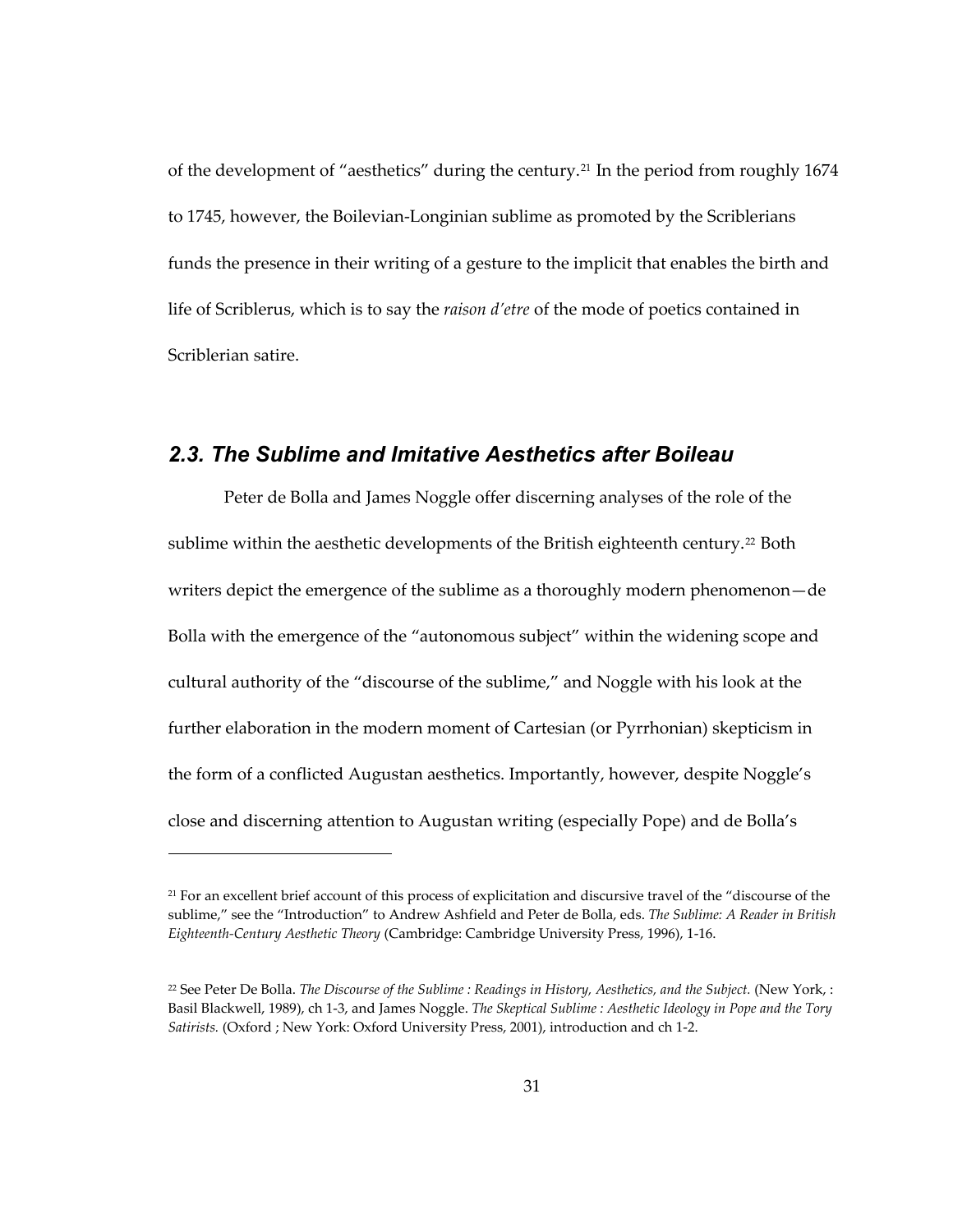artful depiction of the autonomous subject emerging as an artifact of the aesthetic encounter with sublime excess, both writers offer a relative dismissal of the Longinian sublime as a well-meaning but only half-formed precursor to the later fulfillment of the aesthetic ideology in the philosophy of Burke and Kant.[23](#page-65-0) Noggle's work offers as its historical analysis the claim that, for Augustan writers, the sublime is an accessory to a (borrowed) skepticism that, taken to its logical ends, fails to fully pursue its project of metaphysical critique and ultimately falls back (within the gesture of the denial of this very failure) on an authoritative notion of truth or reality. The sublime in this formulation is primarily the same notion of sublimity held by the Whigs—Shaftesbury, Addison, and ultimately, Burke.

There are crucial differences, however, between the "Whig sublime" and the "Tory sublime," differences that Noggle's account dismisses as covered within the category of skepticism. While I will agree that skepticism is a vital and philosophically motivating feature of the Augustans' appropriation of the Longinian sublime, I will argue that it is a *fidelity* to the latter concept which operates as a new development both within the realm of skeptical thought and within that field of behavior that we now call

<span id="page-65-0"></span><sup>&</sup>lt;sup>23</sup> Because of the genuine critical acumen of these two works, however, I cannot reduce their claims to the simple construction of a *telos* for the sublime in the eighteenth century. The sublime as it is depicted in Longinus is not, however, given the attention it deserves that would allow its real and important differences to emerge. This is to some extent briefly corrected in the "Introduction" to Ashfield and de Bolla's reader, a fact that seems almost consciously motivated by the relative neglect of Longinus in de Bolla's earlier monograph on the sublime.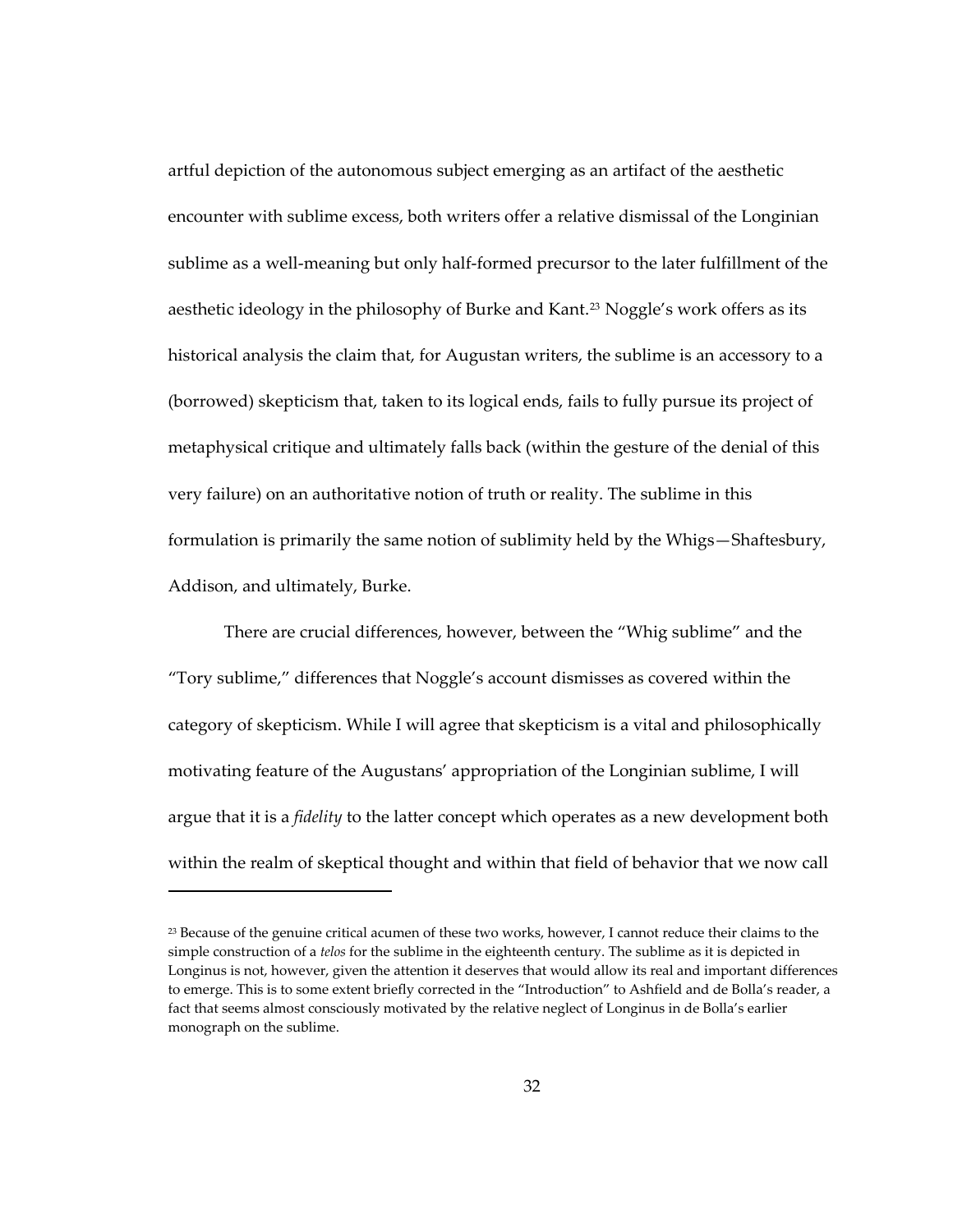aesthetics. The Augustans' aesthetic adherence to that element and practice made available through Longinus transforms the negative features of skeptical doubt not, *pace*  Noggle, into the abyss of nihilism (contradicted at the brink by the poets' lingering will for order), but into the source of a simulacral aesthetic philosophy that can effectively *turn its back* on the necessity of a foundation in truth (a pattern that I will explain further, below) in the gesture to, if not the name of, the implicit presence of the sublime. This process introduces an enactment of subjectivity that establishes itself on a claim that subjectivity as such does not depend on the interpellation of authority or law, or on the underwriting power of metaphysical reference. The aesthetic feature that emerges from the Augustan satirists' reading of Boileau's Longinus as the radical critique *par excellence*  of the prevailing metaphysics of writing is that of the *indifference* of Augustan satire, a mode of "aesthetic" orientation that offers as its primary feature a proliferating scheme of "reference," but which eliminates the mimetic or practical application of that reference toward reforming effects that would exceed the text in order to preserve a more intense orientation to a sublime ineffability within the scene of satiric textuality itself. That embodiment of poetics invoked into life in the figure of Scriblerus and made text in Scriblerian poetics is driven by a devotion to a set of poetic gestures that disenfranchise the explicit and adhere to the presence of the implicit sublimity of the act of writing. This devotion, repeated over and over again in the texts of the Scriblerians as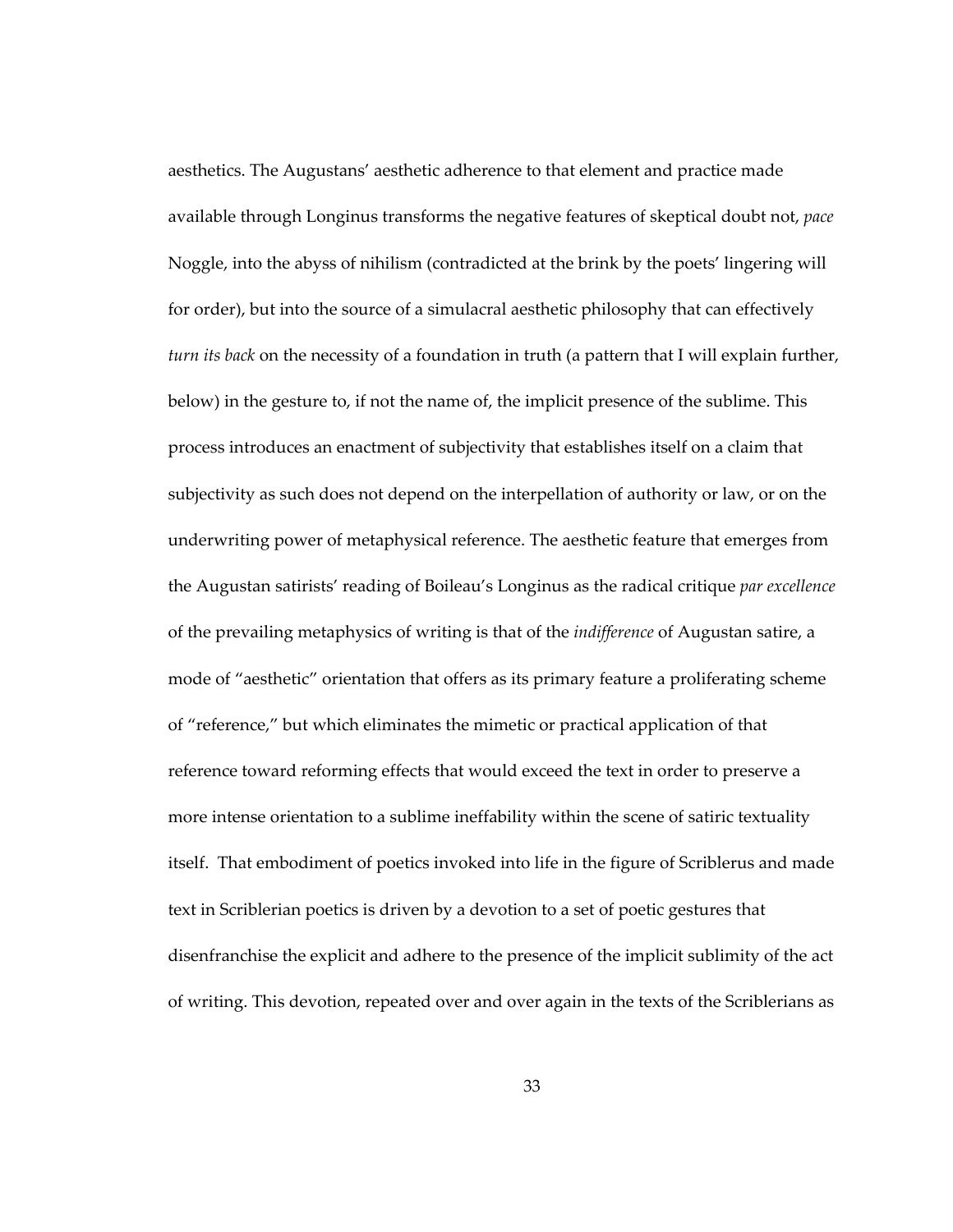textual gesture, is the feature of their satire *par excellence*, producing a repetition of faith wedded not to truth but to the implicit sublimity of satire.

The intensification of the acts of translation and repetition in England after the works of Longinus and Boileau points to the treatise *Peri Hupsous* as a significant event in the scene of late seventeenth- and early eighteenth-century writing, an event that enables those who attune themselves to it to figure an emerging modernity as that which takes a step too far, a *faux pas* followed by a fall away from an already fallen language. In one sense, this might be understood as a feature of that well-narrated phenomenon we've come to know as "neoclassicism," but it is as much a reaction to or an entirely different mode of neoclassicism from that which had *already* come to dominate English culture. The commitment to the enactment of the mode of writing depicted by Longinus and his devotees allows the opening of a space in which indifference can be made legible, a space from which a gesture toward *différance* might be performed. Scriblerian satire performs this gesture, recites this commitment, and offers a critique of aesthetic production that performs what it asserts is the only possible poetics, reenacting translation and imitation again and again as the opening to subjectivity as such—the subjectivity that emerges through an experience of and a devotion to sublimity in writing. This theatrics of commitment within the coterie of the Scriblerian satirists establishes both the figure of an impending or arriving modernity (emerging as the return of an uncanny and monstrous repressed possibility from within the heart of the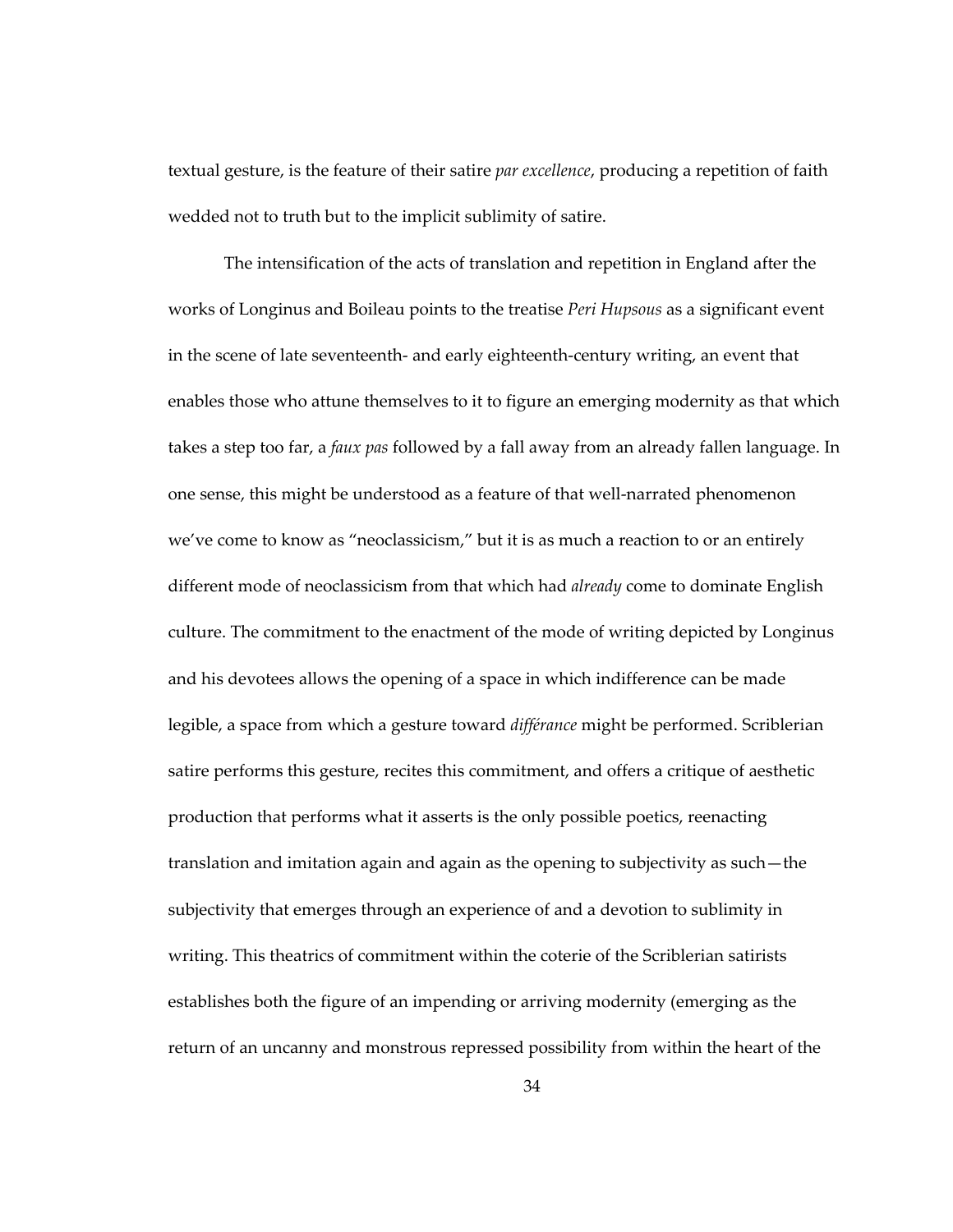practice of poetics) and offers as modernity's excluded "other" the practices of a poetics of imitation and translation in the form of satire, a (re)enactment of a thoroughly antimodern position—not opposed to the modern, but different from, yet entangled with it. The repetition of Scriblerian satiric practice performs this entanglement—the *implicit* again and again, all the while repeating the citation of a gesture to that which can become neither implicit nor explicit, a gesture towards a line of flight figured in part by the Longinian notion of the sublime. The sublime becomes possible through the very poetic repetition and citation that asserts the existence of the unentangled as a fleeting and extralinguistic element—modernity—fundamentally different from the features I have been calling implicit and explicit.

De Bolla's description of the development of notions of the sublime indicates that an increasing systematicity pervades its function within the politics of the self, a narrative that situates the sublime within the greater emergence of notions of the autonomy of the aesthetic realm in the eighteenth century. In de Bolla's account, the sublime becomes more able to both produce and control itself by means of its enabling of a subject who has become intimately tied to the practice of aesthetic consumption—a process of subjectification via addiction. I will argue, in effect adding a chapter to the beginning stages of de Bolla's account, that the concern with the Longinian sublime as performed by the Scriblerians and, to a lesser extent, their predecessors (especially Dryden and Rochester), is indeed similarly concerned with the production of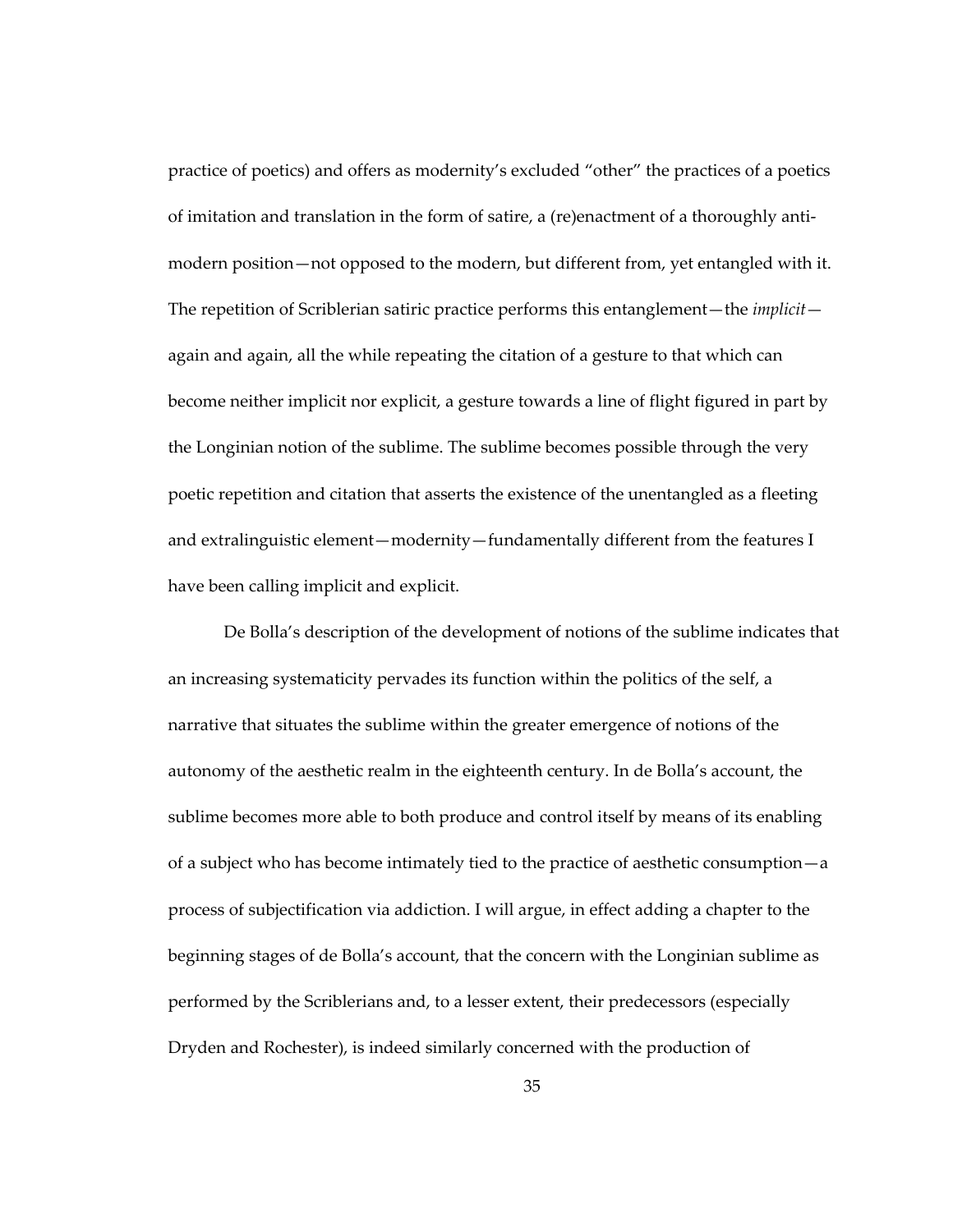subjectivity as are the later Kantian and Burkean sublimes. This subjectivity is, however, neither individual nor consuming, but is instead depicted as emerging immanently from the affective force and energy of language, which is posited by the Scriblerians as an *a priori* system of disciplinary control *avant la lettre*, a material basis for social cohesion that is made obsolete by an emerging virtuality. This virtuality and its acolyte social features (in the field of economy, paper money and credit; in the field of poetics, an increase in attention to the "new" and to the modern as such, freed from its moorings in "antiquity") coalesce for the Scriblerians into a set of practices that in effect threaten the field of the social with (what will ultimately be *The Dunciad*'s) entropic denouement, destroying the affective features of Longinian poetics that serve as a last line of defense against a rampant modernity and, perversely, create both the possibility of that defense, and the very figure of modernity towards which this defense must suggest not its opposition but its (in)difference.<sup>[24](#page-69-0)</sup> What is produced, both in the figure of modernity and in the figure of Scriblerian aesthetics, is the very possibility of thinking otherwise, of proposing a mode of poetics that has always already been lost, yet which remains in this moment of an experience of its loss as the last trace of sublimity in the face of the Dulness of modernity. The affective power of writing is dead: long live the affective power of writing!

1

<span id="page-69-0"></span><sup>&</sup>lt;sup>24</sup> I will discuss this virtuality in Chapter 2, elaborating the ways in which Scriblerian writing attempts to articulate a negative, modern virtuality, and to embody or perform an alternative, metamorphic virtuality.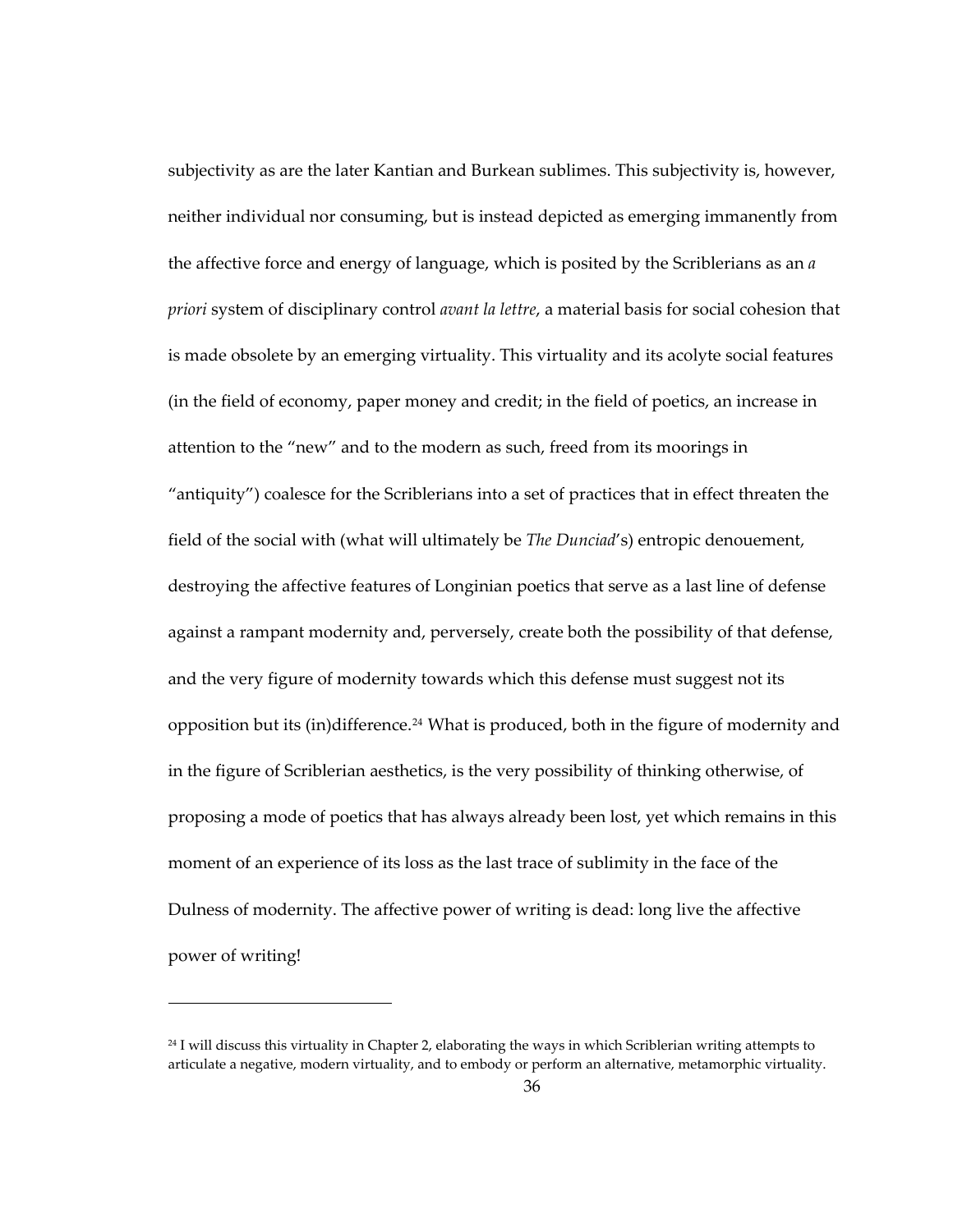I should make it clear that what is at stake in this discussion is not the nostalgic reclamation of a long-lost notion of the aesthetic subject that might revolutionize modern critical theory in that anachronistic way described by Gilles Deleuze as "taking an author from behind."[25](#page-70-0) While this practice is often striking in its results, there is first a genealogy to be traced that will establish a set of clearer connections between the Scriblerian appropriation of Longinus and its relationship to one of the most important aesthetic practices of the eighteenth century: the institution and discipline of literature itself. Christian Thorne, to whose depiction of the Scriblerian critique of the public sphere I am indebted, asks, "what ultimately is a publishing that is not public if not the literary? When, in other words, is a public artifact not public? When it is aesthetic."<sup>[26](#page-70-1)</sup> The Scriblerians and their sublime proto-aesthetic practice are, for Thorne, oriented

1

<span id="page-70-0"></span><sup>25</sup> Gilles Deleuze. *Negotiations, 1972-1990.* European Perspectives (New York: Columbia University Press, 1995), 6. And in denying this, I am, of course, endorsing it as well—but with an interpretive difference, which is to say a concern that the way this "perverse" Deleuzian mode of reading is typically understood is as critique of staid and formulaic models of approaches to the text. Instead, we can more usefully think of this textual sodomy as productive of an other kind of offspring—the monstrous as return of the repressed. But this return as the return of a mode of thinking *otherwise*, whose relation to normative reading practices is not wholly one of negation, but of an indifference that is vital to the very possibility of thought. This is not quite the Kantian indifference required by the act of aesthetic judgment—as I will indicate, Kant's notion of the subject does away with important elements of the aesthetic subjectivity made possible by Scriblerus and Longinus (in particular, the engagement of the writing and speaking individual in the very process of the genesis of subjectivity, something that, for Kant, has been transferred to the responsibility of the *a priori*). For Deleuze, thought must not become trapped by negation in a dialectic of critique, but must produce practices that exist in indifference to the metaphysical elements of dialectical thought.

<span id="page-70-1"></span><sup>26</sup> Christian Thorne. "Thumbing Our Nose at the Public Sphere: Satire, the Market, and the Invention of Literature." *PMLA* 116.3 (2001), 540.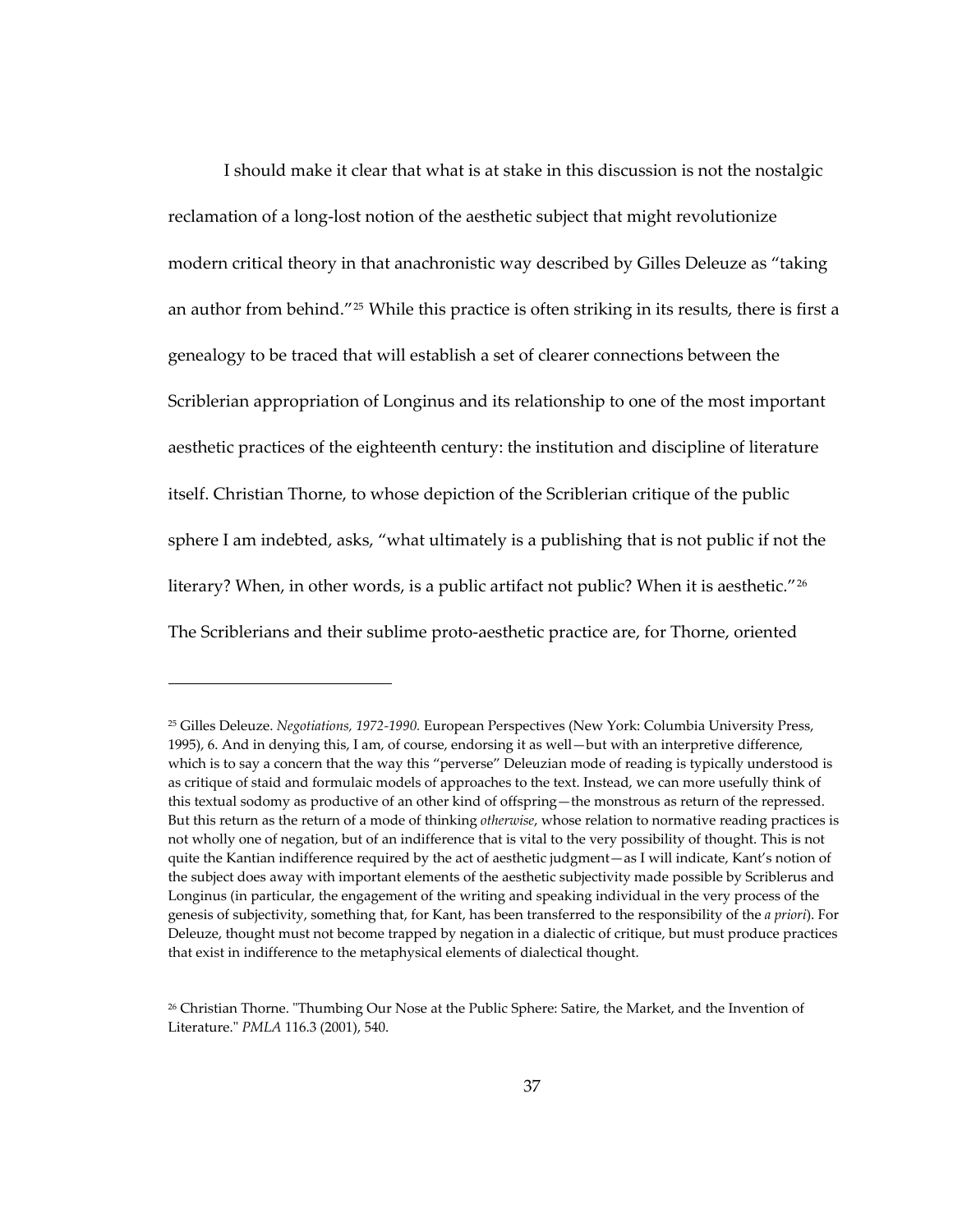towards the difficult act of critique of that which they identify as "public," and as "modern," even as they find themselves inexorably caught in the very practices they ridicule. But while Thorne sees "immanent critique" where many critics have seen "paradox" (538-9), I would further dissent from this tendency by arguing that Scriblerian satire is, rather than only engaged in what we think of as *critique*, in fact an aesthetic of *transformation* or *revaluation* in which that which has become or is becoming "modern" (the public sphere, writing, love, gender, nation) is dis- and refigured within the practice of poetics by the figure of metamorphosis.<sup>[27](#page-71-0)</sup> Scriblerian satire attempts to remain faithful to the possibility of poetry by first defining the features of modernity and then subjecting these features to a transformation (a transfiguration) in which they are imbued with sublime energy, even as this transformation is typically depicted as not resulting in an accompanying transformation of the social field. Rather than understanding itself as trapped in a "dilemma" of "hypocrisy" (Thorne 538), Scriblerian satire understands its poetic acts as performing the destabilizing (yet enabling) practices of imitation, transformation, and resubjectification, thus creating a sublime intervention that, rather than negating, shrugs its shoulders towards (turns its back on) or perhaps laughs ambivalently at the modern that it figures and refigures. It is this act itself—the act of Scriblerian satire—that depicts itself as producing an autonomous space of

<span id="page-71-0"></span><sup>27</sup> The topic of Chapter 2.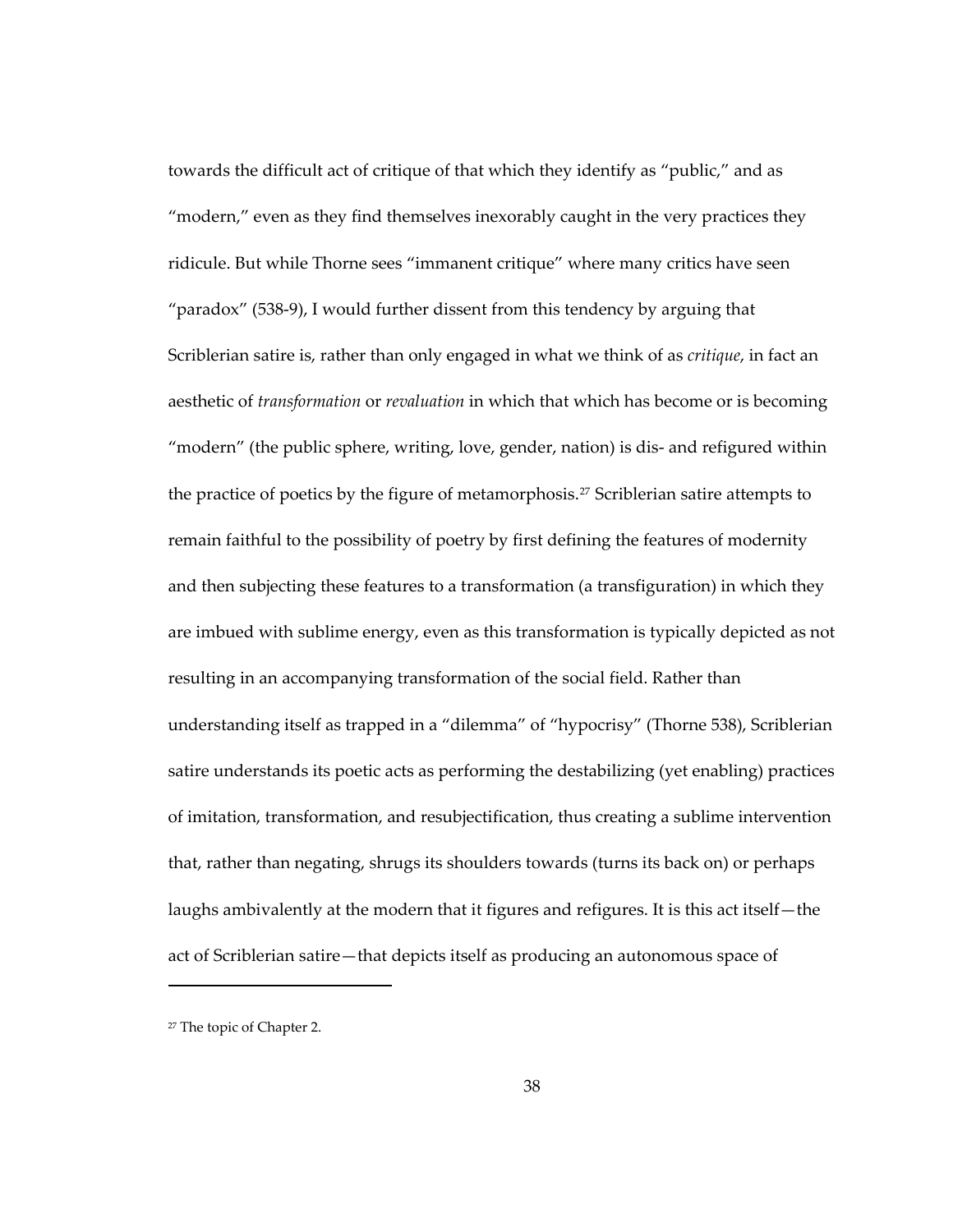difference, one from which a subject might emerge whose allegiances are not to the world but to the *text*, which is to say, to the performance of a specific mode of textuality that allows the notions of difference, excess and autonomy to persist, in the despite of those "modern" notions of text that would make this poetic subjectivity impossible.

Pope's hagiography of Longinus in *An Essay on Criticism* is a fine example of the way in which the Scriblerian poet performs this kind of figurative de- and recathexis. Pope's depiction of the "Critick" with a "Poet's Fire" is imbued at first glance with the sublimity of powerful legal authority: "An ardent *Judge*, who Zealous in his Trust,/With Warmth gives Sentence, yet is always *Just"*.<sup>[28](#page-72-0)</sup> What has typically been observed as a truly sublime statement of praise is of course the imitation of Boileau that follows, as the poet exclaims that Longinus "*Is himself* that great *Sublime* he draws" (l. 680). This imitation is an attribution of sublimity that might in one sense be described as a feature of individual essence or personality (Longinus "*is*" sublime) credited to a historical and authorial subject. But this is not the properly sublime sense of this statement, and for Pope's poem to also faithfully enact the Longinian sublime, the sentence has to take on a new valence. Longinus *is* the sublime he draws, not in the sense of an adjectival attribution taking the verb *to be* as the agent of metonymic linkage of a supplemental

<span id="page-72-0"></span><sup>28 &</sup>quot;An Essay on Criticism." In Alexander Pope and John Everett Butt, *Poems.* (New Haven,: Yale University Press, 1963), 143.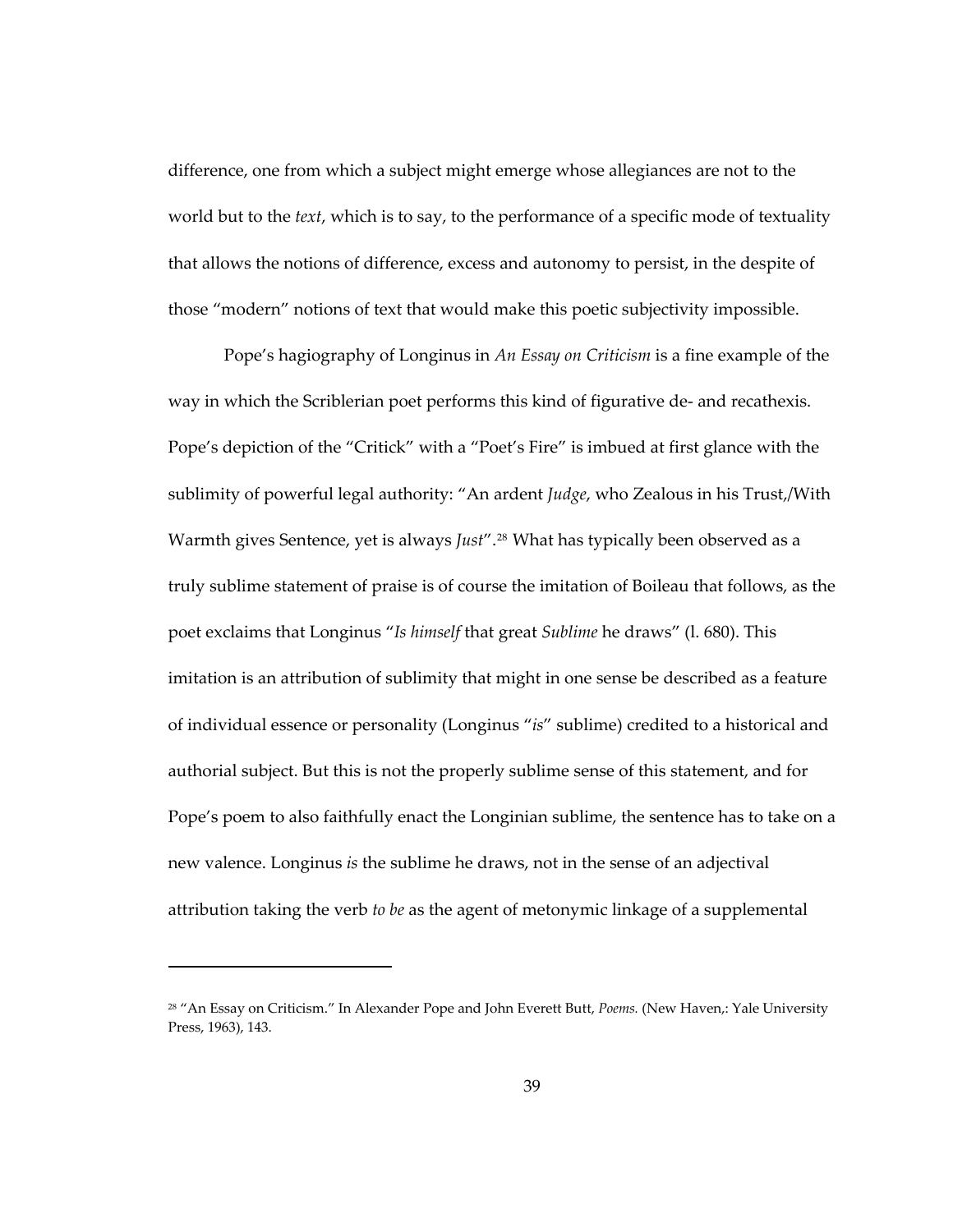feature to a position of subjectivity, but in the sense that *Longinus comes into being as aesthetic subject by the act of drawing the sublime*. The "ardent judge" Longinus thus becomes a subject ("is") by performing the sublime act of criticism, which is not, as it had become for the "moderns" of Pope's day, an act of judgment evaluating adherence to rules. Here, it is a matter of criticism that operates by way of "Poet's fire," whose primary act is to "With *Warmth* give Sentence"—not, that is, in the sense of a judge who acts enthusiastically or affectionately in the duty of his judgment (nor one who acts with objective distance to this office), but rather, with warmth that *is* the sentence that Longinus confers, warmth that serves as integral, entwined element of that judgment, not as an adjectival or ornamental feature of the act. The laws of such a judge are not and cannot be separated from the production of the sublime, in which there are two aspects of *example* at work strengthening the laws. The most obvious, that Longinus provides his own writing as the strongest example of the sublime in his depiction of the laws (and in his acts of judgment), is perhaps the most accessible interpretation. But a reader invested in the mode of thought offered by Longinus would be tempted to understand "example" as, once again, the very act of law, so that law itself is only truly available for Longinian aesthetics by means of example.<sup>[29](#page-73-0)</sup> The judgment of the true critic

<span id="page-73-0"></span><sup>29</sup> Indeed, the *Oxford English Dictionary* cites a definition of *example* that, while now archaic, was used as recently as 1700 to indicate "a precedent appealed to, to justify or authorize any course of action." The distinction of precedent from origin is crucial here—the act of reference in the former resists something of the metaphysical denotation of the latter.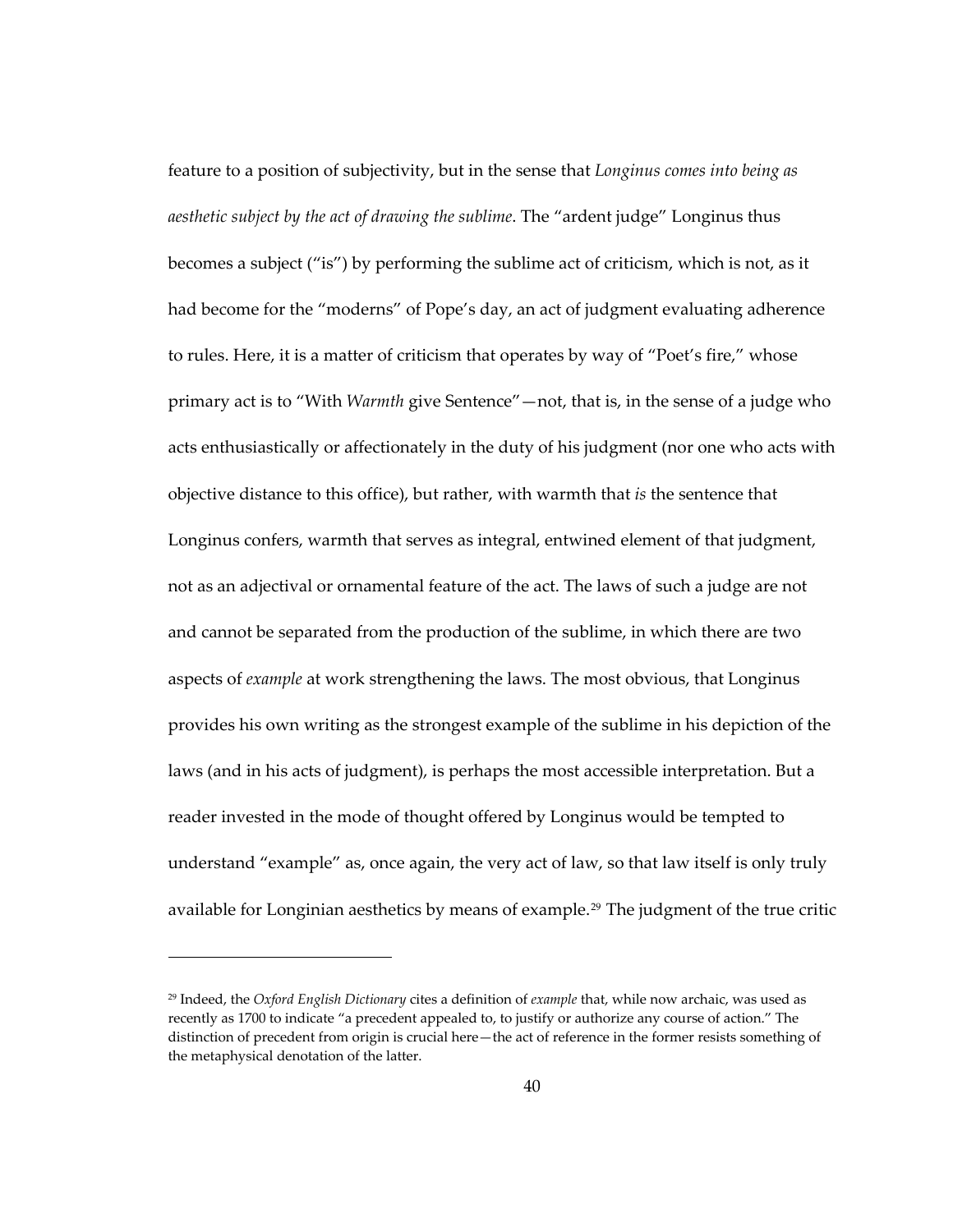is produced by an offering of affective warmth (itself embodied in poetic language) by means of the comparison of a poetic work to examples, whose methods of the production of "poetic fire" are, in that comparison, *performed* by the "ardent," "zealous" arbiter as a bringing into being of a critic's subjectivity. Only the faithful can come into being as a sublime subject, and only through adherence to the act of imitation and citation of example can zealous and ardent faith be expressed. Other modes of criticism become either rule-bound or dangerously radical by comparison—they literally have no place within this mode of poetics and subjectivity that engages the implicit within the text by performing textual example in order to bring the act of criticism to life.

And just as Longinian critical subjectivity occurs in "An Essay on Criticism" as the staging of sublimity as imitative practice, poetic subjectivity after the seventeenthcentury translation of Longinus into French (from the Greek) by Nicolas Boileau-Despreaux became similarly invested in imitation and its variants (translation, paraphrase, association of ideas), and in fact produced a significant shift in the conception of imitation available for writers in the last quarter of the seventeenth century. The genre of the Imitation emerges in the Restoration in a newly secularized opening to poetic production, one that has been typically identified by literary historians by means of its most basic figurative feature: reference to a Roman or Greek past rather than a present poetic mode (resulting in the label "neoclassicism"). Howard Weinbrot traces the origin of this genre to the mid-century, and to the roots that might indeed be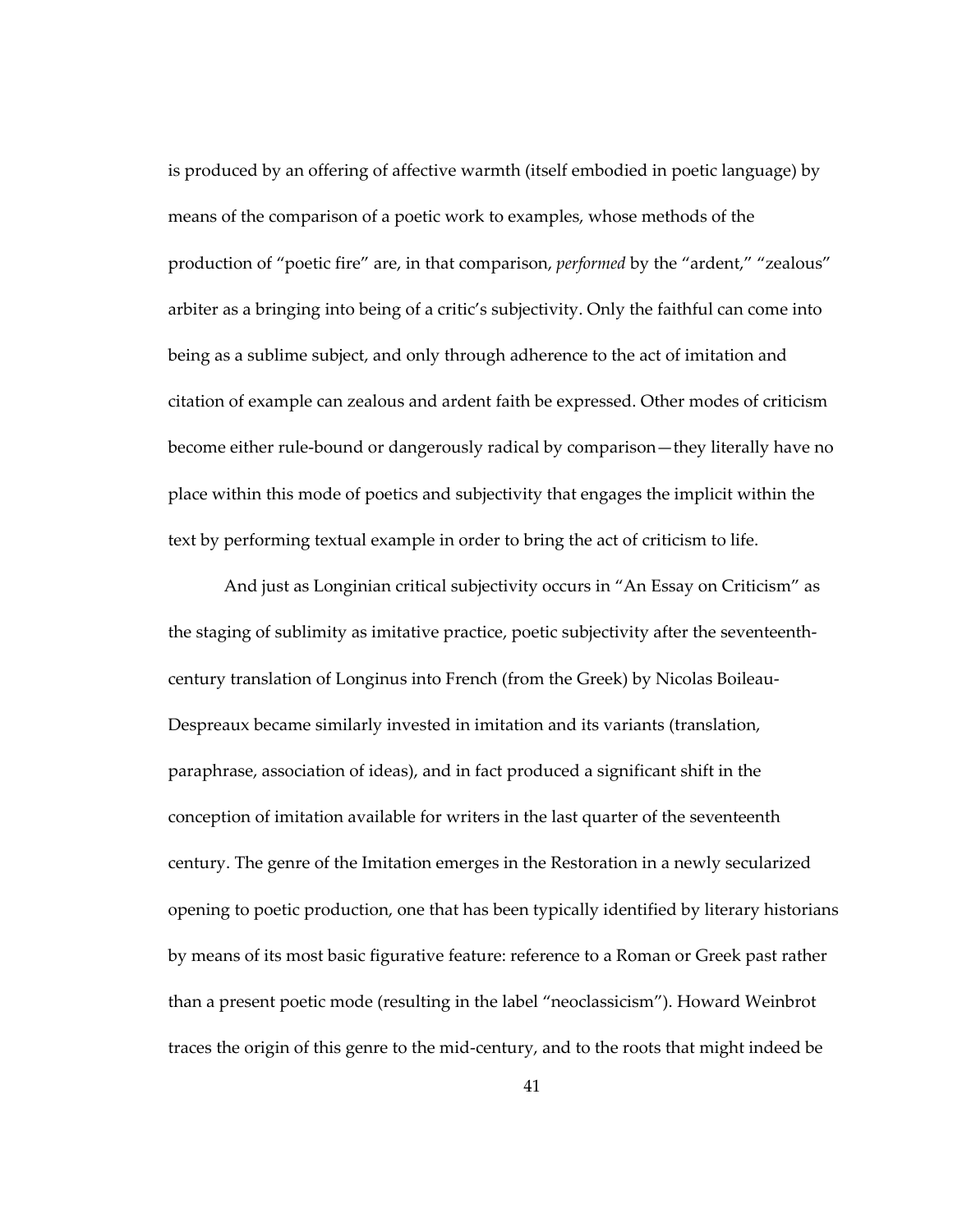called properly neoclassical: "the Imitation sprang from the theory of free translation made popular by Denham and Cowley and reinforced by Horace's famous demand not to translate word for word."<sup>[30](#page-75-0)</sup> According to Weinbrot, Denham and Cowley were proponents of the metaphor of providing English "dress" or "clothes" for ancient models, a notion of translation-as-imitation whose explicit concern with depicting the figural garments of modernity (as such) seems to be shared by later seventeenth century and Augustan writers. Harold F. Brooks notes that "[i]n opposition to the literalism of [Ben] Jonson and his followers, Cowley contended that translators ought 'to supply the lost Excellencies of another *Language* with new ones in their own'. This method, he went on to suggest, might be given the name of *Imitating* if that of *Translating* were refused it."[31](#page-75-1) The notion of "Excellencies" points toward a sublime aesthetic of translation, and both Denham and Cowley were interested in ensuring that the qualities of sublime poetics they felt were present in a devotion to classical texts could be communicated to their contemporary moment. The willing lapse of mid-century notions of translation and imitation into a looser, Horatian correspondence is motivated, in other words, by an

<span id="page-75-0"></span><sup>30</sup> Howard D. Weinbrot. "Translation and Parody: Towards the Genealogy of the Augustan Imitation." *ELH*  33.4 (1966), 446-7.

<span id="page-75-1"></span><sup>31</sup> Harold F. Brooks. "The 'Imitation' in English Poetry, Especially in Formal Satire, before the Age of Pope." *The Review of English Studies* 25.98 (1949), 127.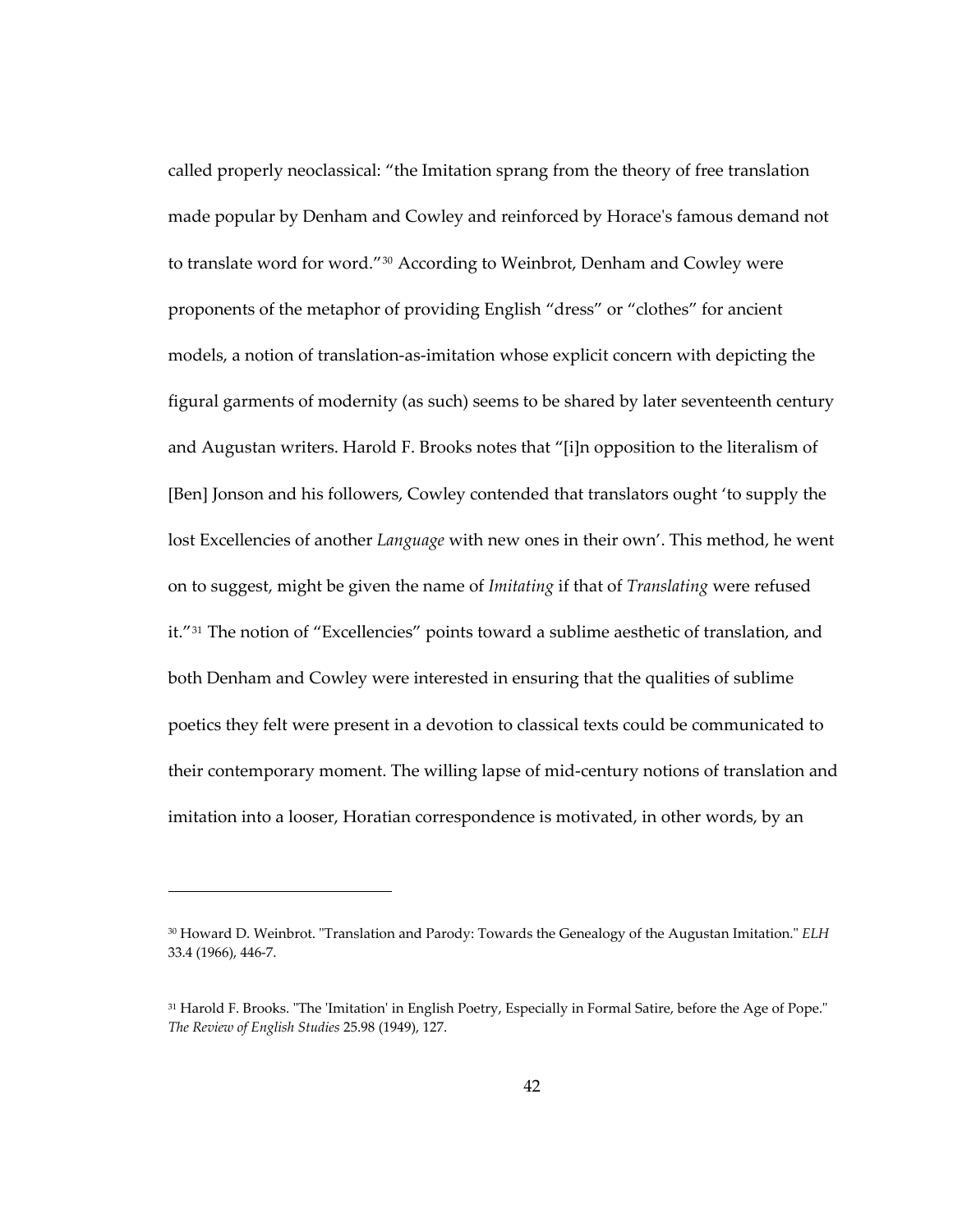imitative practice that gives close attention to the production in one language of the "Excellencies" of another.[32](#page-76-0)

Walter Benjamin's essay on "The Task of the Translator" deals provocatively with this question of the function of linguistic "Excellencies," offering a set of theoretical complications that can provide us with some conceptual perspective on the seventeenthcentury mode of translation that I am beginning to depict here. Benjamin writes that "[o]nly if the sense of a linguistic creation may be equated with that of the information it conveys does some ultimate, decisive element remain beyond all communication—quite close and yet infinitely remote, concealed or distinguishable, fragmented or powerful."[33](#page-76-1) If the seventeenth century shift towards an acceptance of "loose" translation that depicts the ornaments ("dress") or poetic achievement ("Excellencies") of language as the proper substance of translation, then it would seem through Benjamin's formulation that perhaps what has actually been taken up in the move away from literality is a concern with accuracy of meaning—with a conveyance of the thought "behind" the language

<span id="page-76-0"></span><sup>&</sup>lt;sup>32</sup> "But indeed, from the time of Oldham and Rochester, imitation became one of the fashionable forms of composition. Sedley, Congreve, Rowe, Tickell, Duke, John Hughes, Fenton, Yalden, 'knowing Walsh', and many named and unnamed contributors to the Miscellanies, all tried their hands at the imitation of an ode, epode, or epistle of Horace or an epigram of Martial, an elegy of Ovid or Tibullus, or a pastoral of Theocritus or Virgil" (Brooks 138).

<span id="page-76-1"></span><sup>33</sup> Walter Benjamin. "The Task of the Translator" in *Selected Writings*, *Vol. 1* (Cambridge, Mass.: Belknap Press, 1996), 260.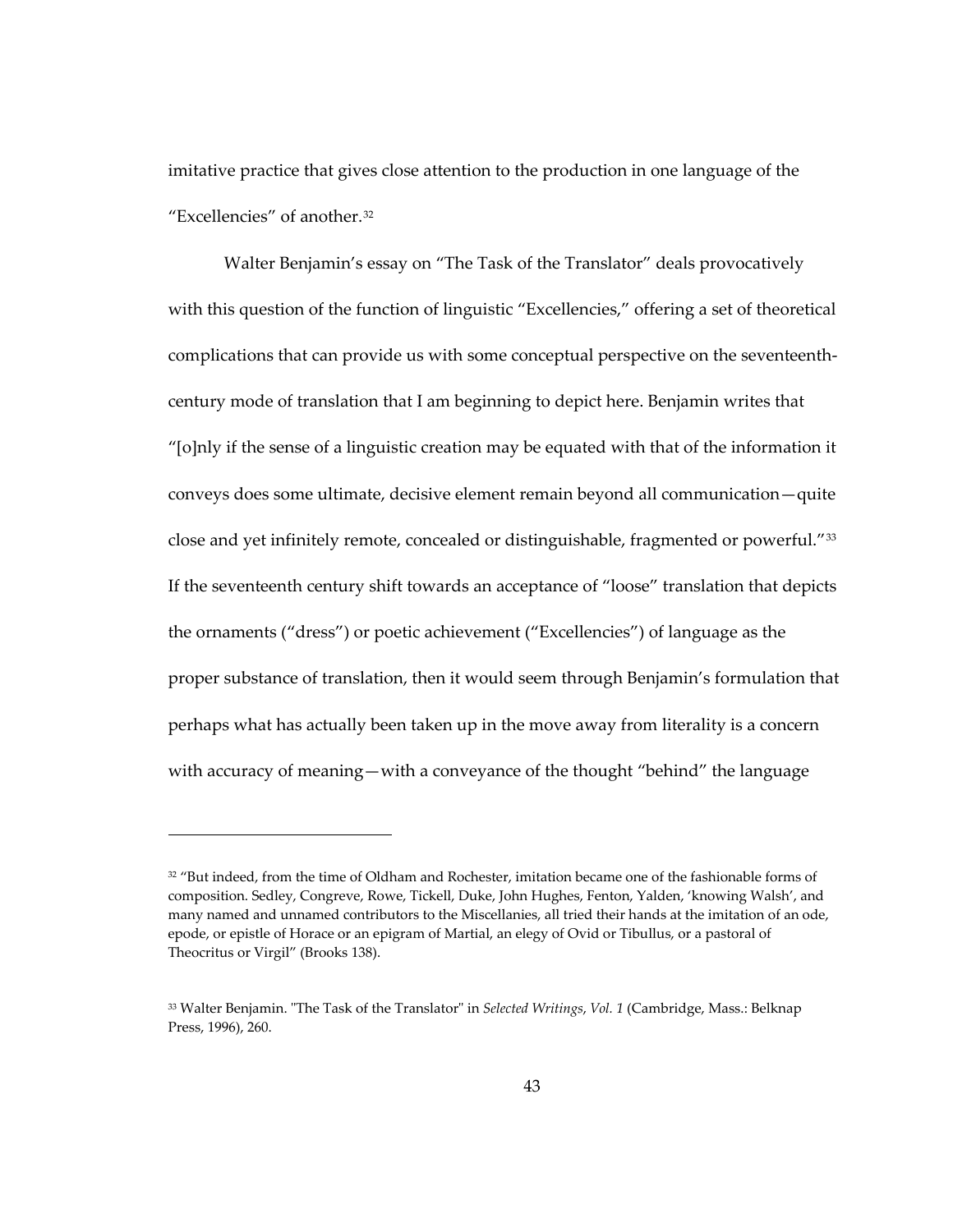rather than the language itself. However, Benajmin's depiction of the supersensible element within "linguistic creation" would seem to indicate that as form is abandoned (i.e. as "loose" translations concern themselves more explicitly with the communication of meaning rather than formal accuracy or imitation), what is hidden by and within language remains even more firmly so—the "pure language" that exists as the "truth" of language itself remains silenced by the particularities of individual statements that point to particular contexts, events, or significances. The concern with ontic existents prevents the uncovering of the effect of the ontological as such—the somewhat Heideggerian "translation" of Benjamin's thought in the way that I've put it here would seem to indicate via analogy that human being finds its truth in language in its "pure" (es)sense, and that this truth of language is experienced as existing only in the act of translation (and, in this existence, only "present" as a figure of absence or loss), which is the linguistic act *par excellence.*[34](#page-77-0) Only in the act of a translation does language ultimately resist the either-or shift into form or content (what Paul de Man will call in a discussion

<span id="page-77-0"></span><sup>&</sup>lt;sup>34</sup> "All suprahistorical kinship between languages consists in this: in every one of them as a whole, one and the same thing is meant. Yet this one thing is achievable not by any single language but only by the totality of their intentions supplementing one another: the pure language" (Benjamin 257). This claim for the relationship between totality and truth through experience of translation is a difference between Benjamin and the Scriblerians, a difference in the rendition of translation as an explicit concern with language itself and its relation to Being. For the Scriblerians and to some extent those who precede them, the truth content of translation is not engaged with totality or knowledge, but with less perspectival elements that are inextricable from the elements of the text that figure themselves as truth or knowledge.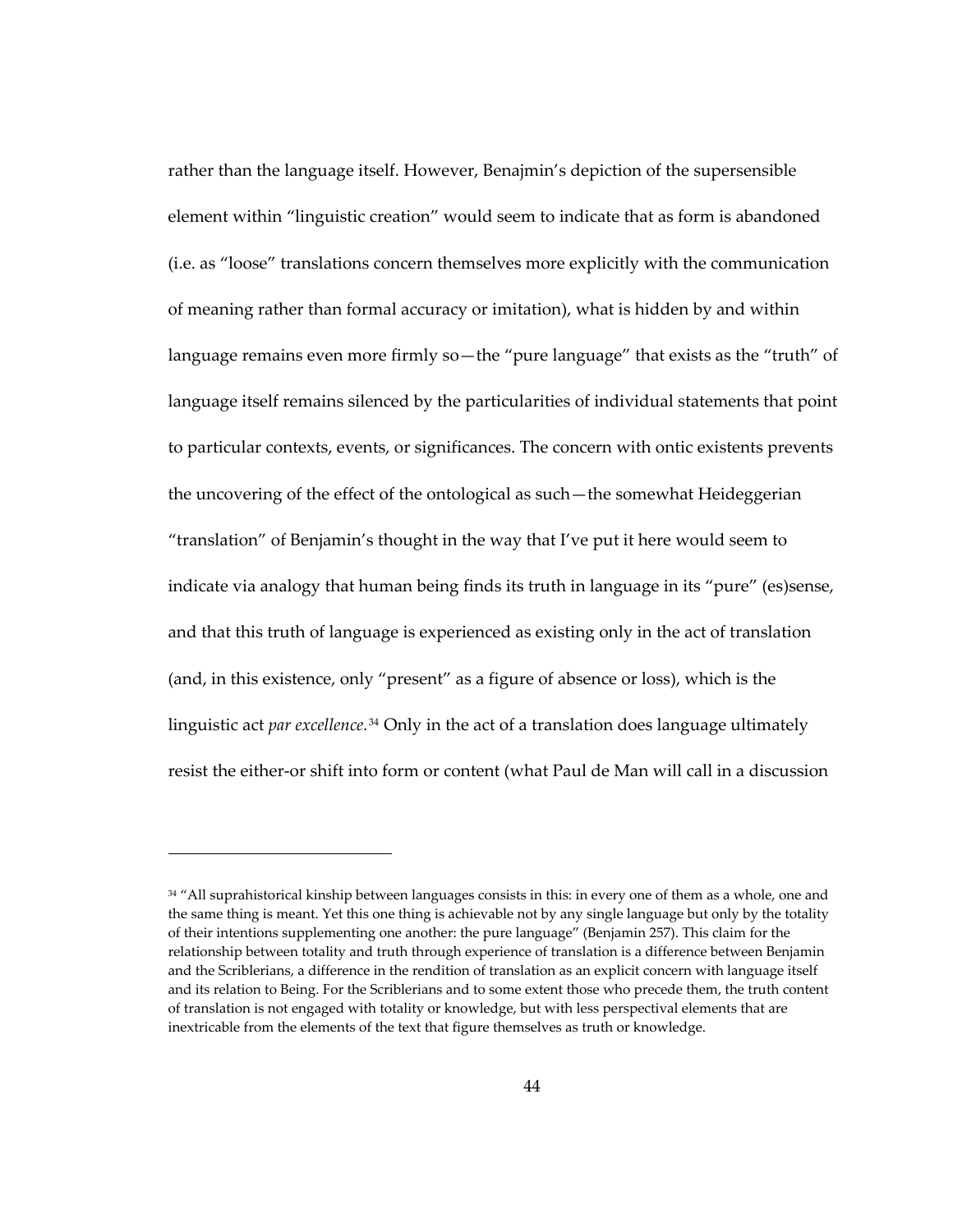of Benjamin the interpretive modes of "poetics" and "hermeneutics")<sup>[35](#page-78-0)</sup>, and this resistance is, for Benjamin, a productive act—it is the trace of the "pure language" that holds the meaning of language as such (yet which is not at all delimited or contained in the particularities of specific languages), simultaneously hidden within and produced by the experience of translation. In terms of the seventeenth century, the changing concerns of translators and theory about translation do produce a tendency for translators to side themselves with the priority of meaning, a move away from a preoccupation with the literal elements of syntax and grammar and with fidelity of formal accuracy in translating these. But these late seventeenth century translators do not exchange content for form—it is not that "meaning" is the alternative to literality or form. As we will see, it is neither form nor content that emerges as the "task" in the late seventeenth century. More and more, it is translation itself which is targeted as the proper emergent phenomenon of translation, an act that is, when performed in this reflexive manner, allows a corresponding performance of the entanglement of form and content (and, as ineffable accompaniment of this entanglement, the sublime).

<span id="page-78-0"></span><sup>35</sup> Paul de Man. "'Conclusions': Walter Benjamin's 'The Task of the Translator'" in Paul De Man. *The Resistance to Theory.* Theory and History of Literature ; V. 33 (Minneapolis: University of Minnesota Press, 1986), 88. Dryden, in his writing on translation, stresses features that underline the way Benjamin's essay produces a disjunction, an abyss, between the two modes, offering something less transcendent than a messianic conception of historical and linguistic change. What emerges in de Man's reading of Benjamin is an uncanny notion—that of language itself as the fundamental register or model of the "inhuman"—that which can be situated in absolute indifference to (rather than opposition to) the category of human. I will return to this below.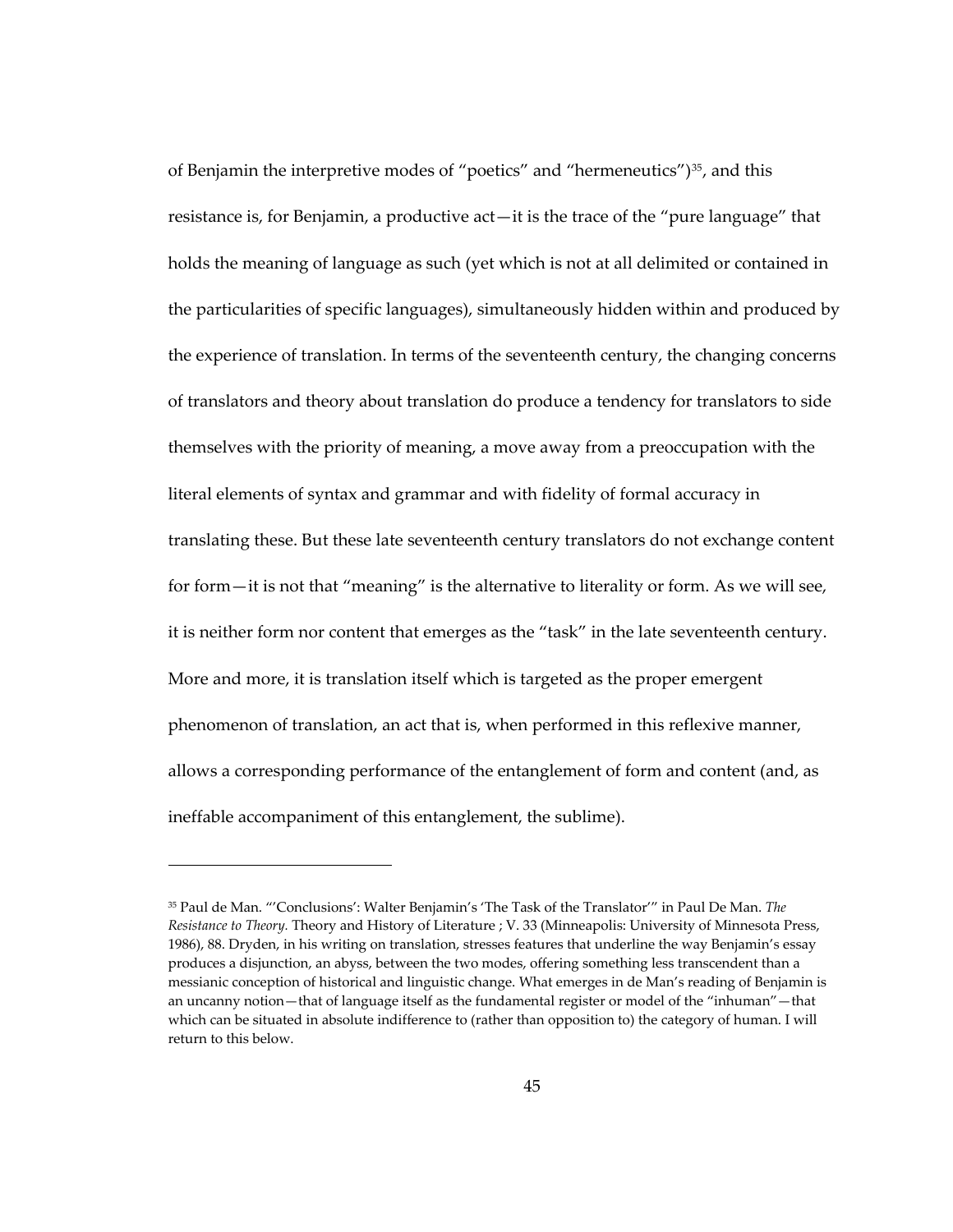I will provide a few examples that should move us toward a more complete explanation of this reflexive attention to repetition within translation. Tanya Caldwell observes that, as a signal of this epochal moment in English translation practice, "Denham's translation theory…first formulates the…notion of a 'transfusion' of poetical spirit."[36](#page-79-0) In his essay on the translation of the second book of Virgil's *Aeneid*, Denham observes that there are

certain Graces and Happinesses peculiar to every Language, which gives life and energy to the words; and whosoever offers at Verbal Translation, shall have the misfortune of that young Traveller, who lost his own language abroad, and brought home no other instead of it: for the grace of the Latine will be lost by being turned into English words; and the grace of the English, by being turned into the Latine Phrase.<sup>[37](#page-79-1)</sup>

There is certainly in the Denham of the 1630s-1650s something of a precursor of what we will see in Boileau's Longinus of the 1670s. Here we find, in the briefest of narrative moments, the sublimely chilling possibility of a "young Traveller" who could uncannily lose his own language while in a foreign land and have absolutely no

<span id="page-79-0"></span><sup>36</sup> Tanya Caldwell. "John Dryden and John Denham." *Texas Studies in Literature and Language* 46.1 (2004), 51.

<span id="page-79-1"></span><sup>37</sup> Virgil and John Denham. *The Destruction of Troy; an Essay Upon the Second Book of Virgils Aeneis, Written in the Year, 1636.* [8], 28 p. vols. (London: Printed for Humphrey Moseley ...,, 1656), iii. Cited in Caldwell (52).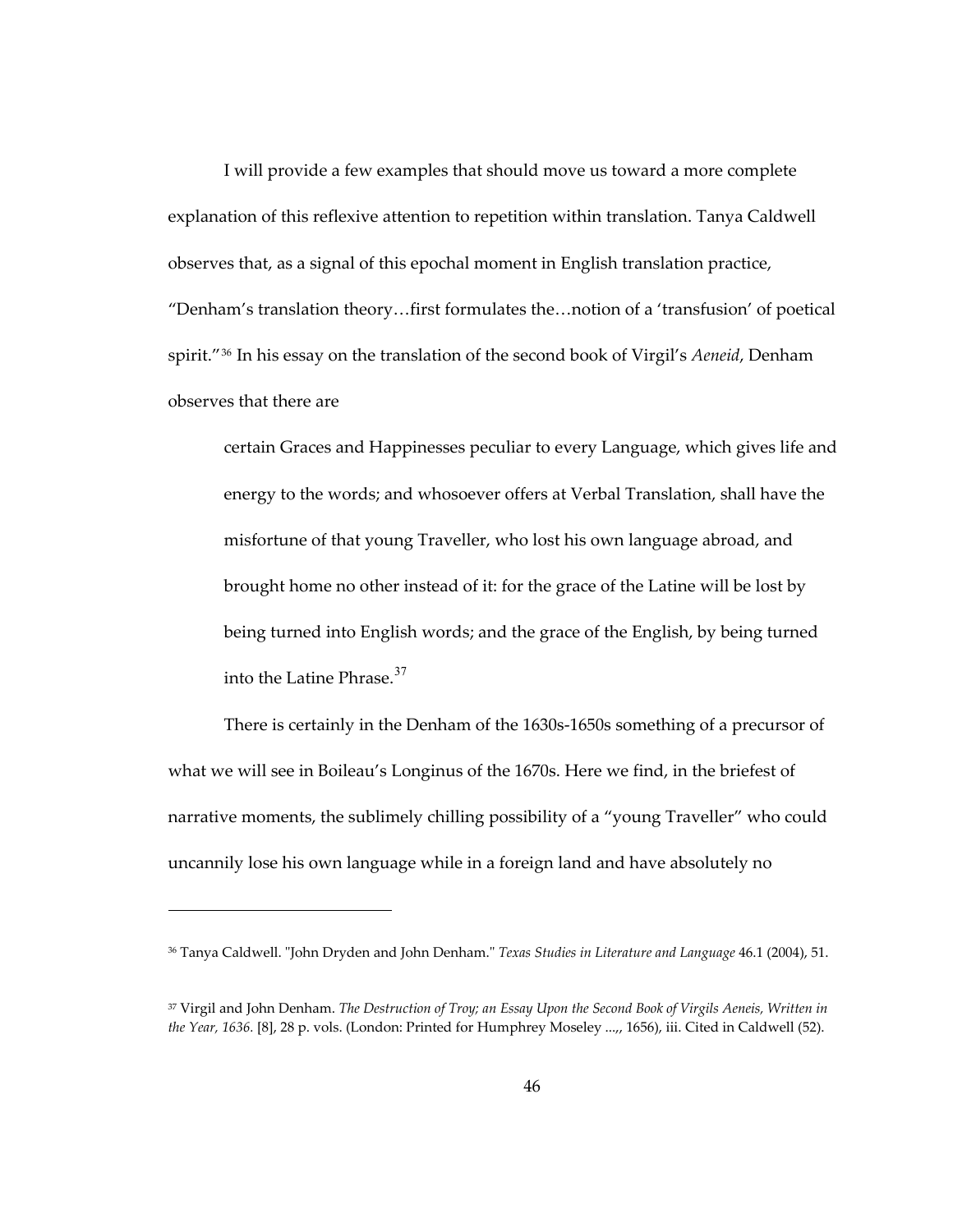recourse to communication—the horrific exile of absolute linguistic abjection. This is compounded by the fact that our traveler does not "bring home" another language indicating that experiencing a foreign tongue in a way that resembles "Verbal Translation" (i.e. literality) alone will not allow it to remain in the mind. The situation of virtual aphasia is not produced, in Denham's theory, by means of a loss of access to words. It is not the meaning or content that is primarily of concern here, especially in the sense of content that Benjamin offers, which is that content is equivalent to information. But nor is it the form, in abstraction from the content—the grammar and structure of linguistic production are equally disqualified by this vignette. In 1656 Cowley calls the result of literal translation "Raving," and this connection between the comportment of madness and the experience of a literal translation indicates that metaphrase has become an untenable solution. $38$  It is the "life and energy" produced by "Grace" that allows access to language in this comparison, so that the literal translation's failure to attend to these elementary features produces the equivalent of the traveler who cannot *remember* or *learn* a language. Affect and energy are the components of the bond between language and the mind, and these are threatened by both an overly literal and an overly hermeneutic approach to translation, prompting translation following Denham to begin to concern itself primarily with the production of "impression."

<span id="page-80-0"></span><sup>38</sup> Cowley is cited by Maurice O'Sullivan Jr.. "Running Division on the Groundwork: Dryden's Theory of Translation." *Neophilologus* 64.1 (1980), 147.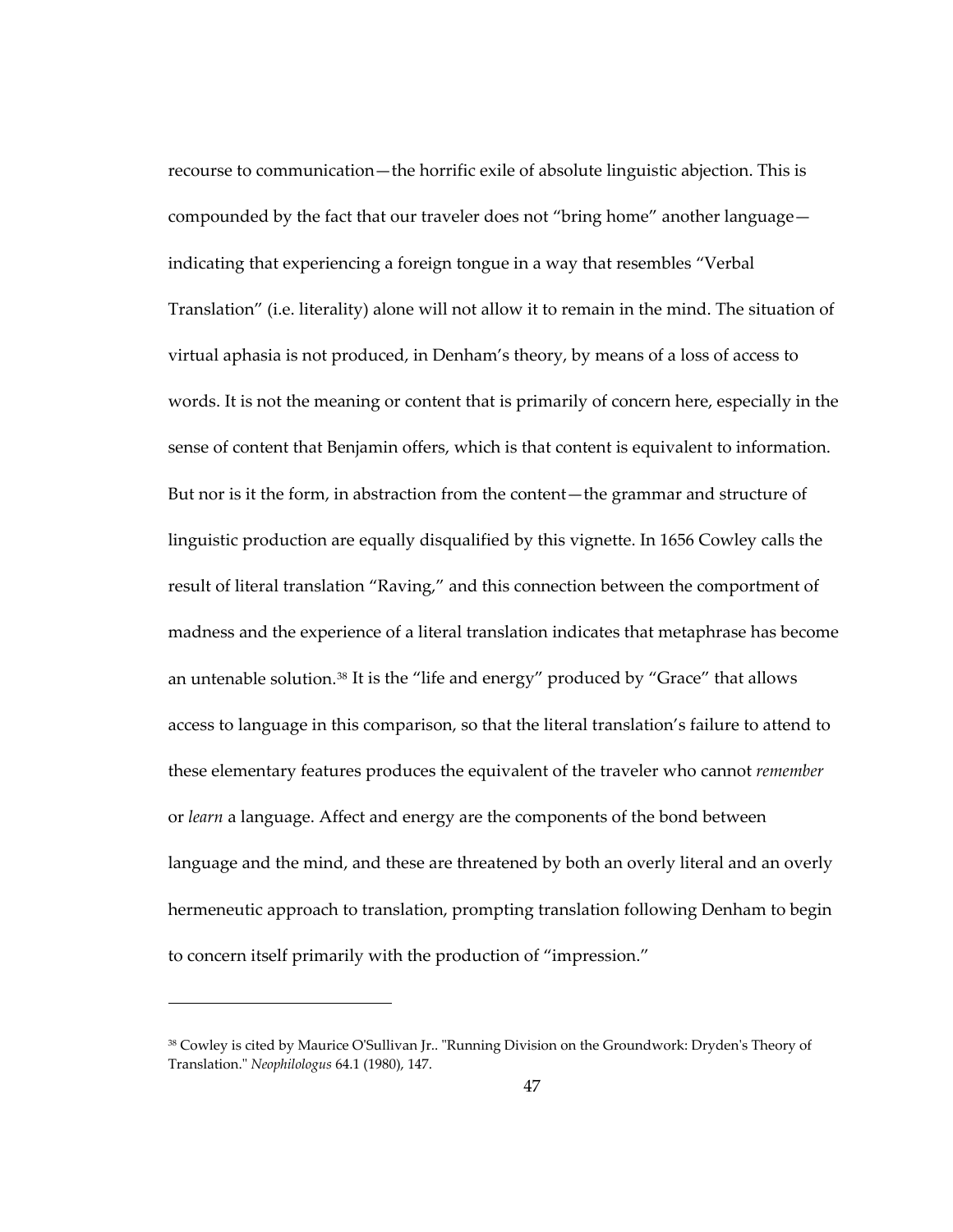While John Dryden did not wholly accept the translation theory enacted by Denham and Cowley, his writerly practice does preserve the mode or genre of "Imitation" suggested by Cowley even as Dryden asserts that translation might be poorly served by a reduction to this idea. As depicted by Maurice O'Sullivan, Jr., Dryden considered his plays to participate in the genre of Imitation as described by Cowley, and his translations to offer something more mimetic, more authentic (and thus more faithful to style and poetic form). The distinction made here between Dryden's imitations and his translations, however, points to a very important slippage that Dryden introduces within his appropriation of Denham's and Cowley's theories. Dryden's "imitations" are not at all the kind of productions proposed by the earlier poets, but preserve the name of that category in order to make use of its credentials. Easily visible here is a Platonic distinction within Dryden's assignment to himself of the various tasks of writing. As O'Sullivan, Jr. notes, "[i]t is emulation, not imitation, which Dryden is striving for in his plays. His goal is the representation of nature rather than of Shakespeare" (149).<sup>[39](#page-81-0)</sup> The concept of nature, attempted linguistically in the act of translation, is an ideal that should be worshipped in the expression of a translator's

<span id="page-81-0"></span><sup>39</sup> O'Sullivan, Jr. compares this to Pope in the *Essay on Criticism*, who argues "that nature, and especially its rules, can best be studied through great works of literature" (158n.16). There is a difficult conflation in this statement between the notion that nature can be studied and the notion that it can be imitated. And with respect to Dryden, it is worth noting that his understanding of imitation is that it partakes of a Platonic idealism in order to imitate an abstract notion of writing—one that does not exist in any iteration, only in an ideal form (or in the notion of potential that accompanies this kind of Platonism).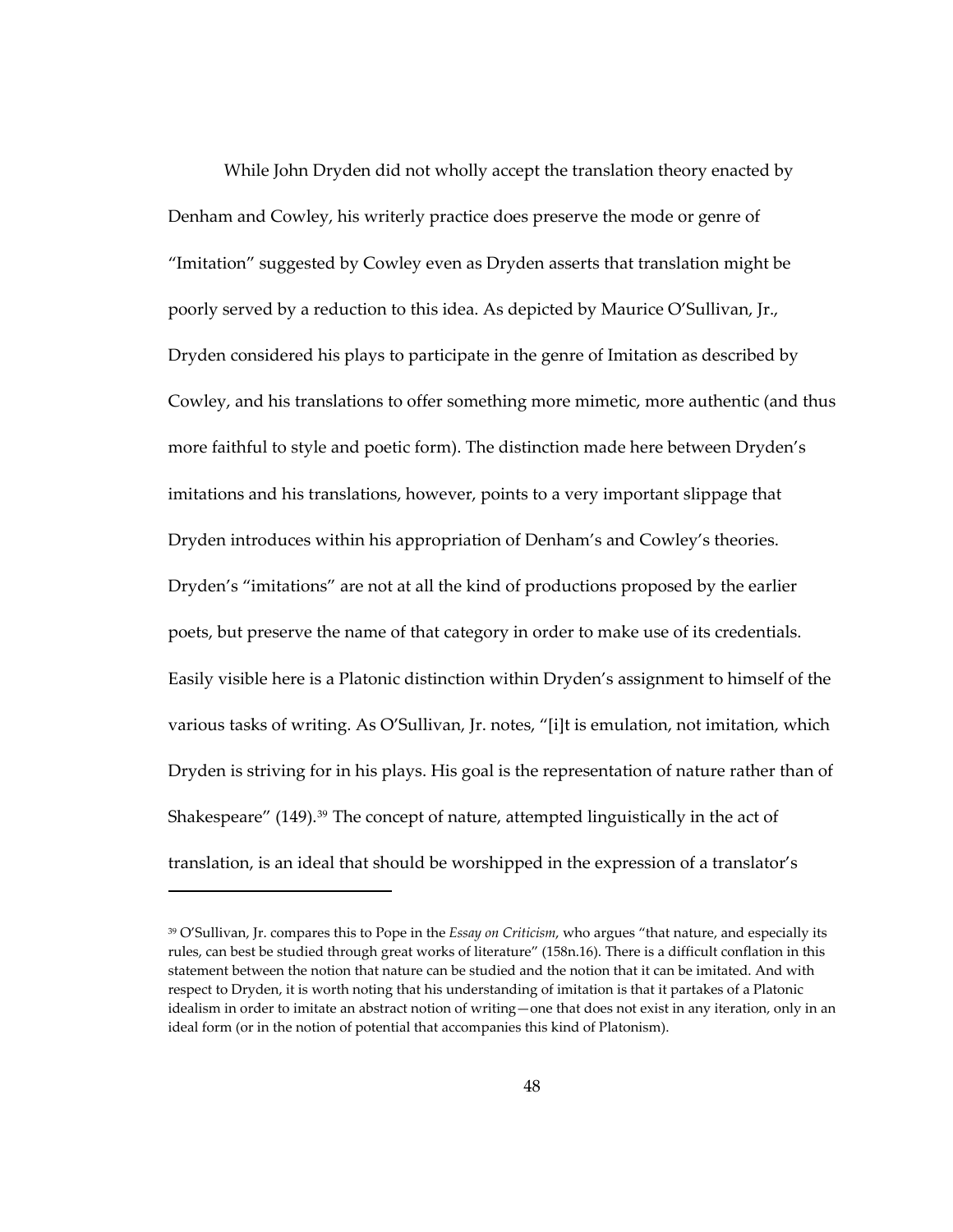concern with accuracy to it. Likewise, Dryden's translations proper are "attempts to introduce readers to inaccessible authors" (149)—a primarily pedagogical or hermeneutic concern. There is, in this formulation, the image of a "natural" narrative of tragic consequence (the ideal *Antony and Cleopatra*, in this case) remaining aloof regally on an ethereal throne, rejecting earthly copies of its perfection by asserting over and over again the very sovereignty of that perfection. Likewise, a communication of the ideal essence of ancient (or other) authors is the motivating feature in the act of translation, a concern with accuracy and truth as these might become accessible to modern readers. O'Sullivan sees Dryden's form of Imitation as a variant of the imitative practice of Denham and Cowley, but he makes this connection by mistaking Dryden's adherence to formal idealism for a rough equivalent to the notion of loose translation introduced by Dryden's poetic predecessors that distances itself from an allegiance to both information (hermeneutics) and style (poetics). In this case, however, it seems as though Dryden has appropriated the distinctly un-Platonic modes of Imitation offered especially by Cowley, and silently converted them (through a series of denials of this very act of conversion) into a set of practices that, first, undermine the very difference that these practices propose as a fundamental feature of the translational act of reference (i.e. into a kind of Platonic idealism), and second, exchange their concern with energy, affect and mood for a concern with accuracy, information, and exposure to the historical importance that persists residually in the works of ancient authors.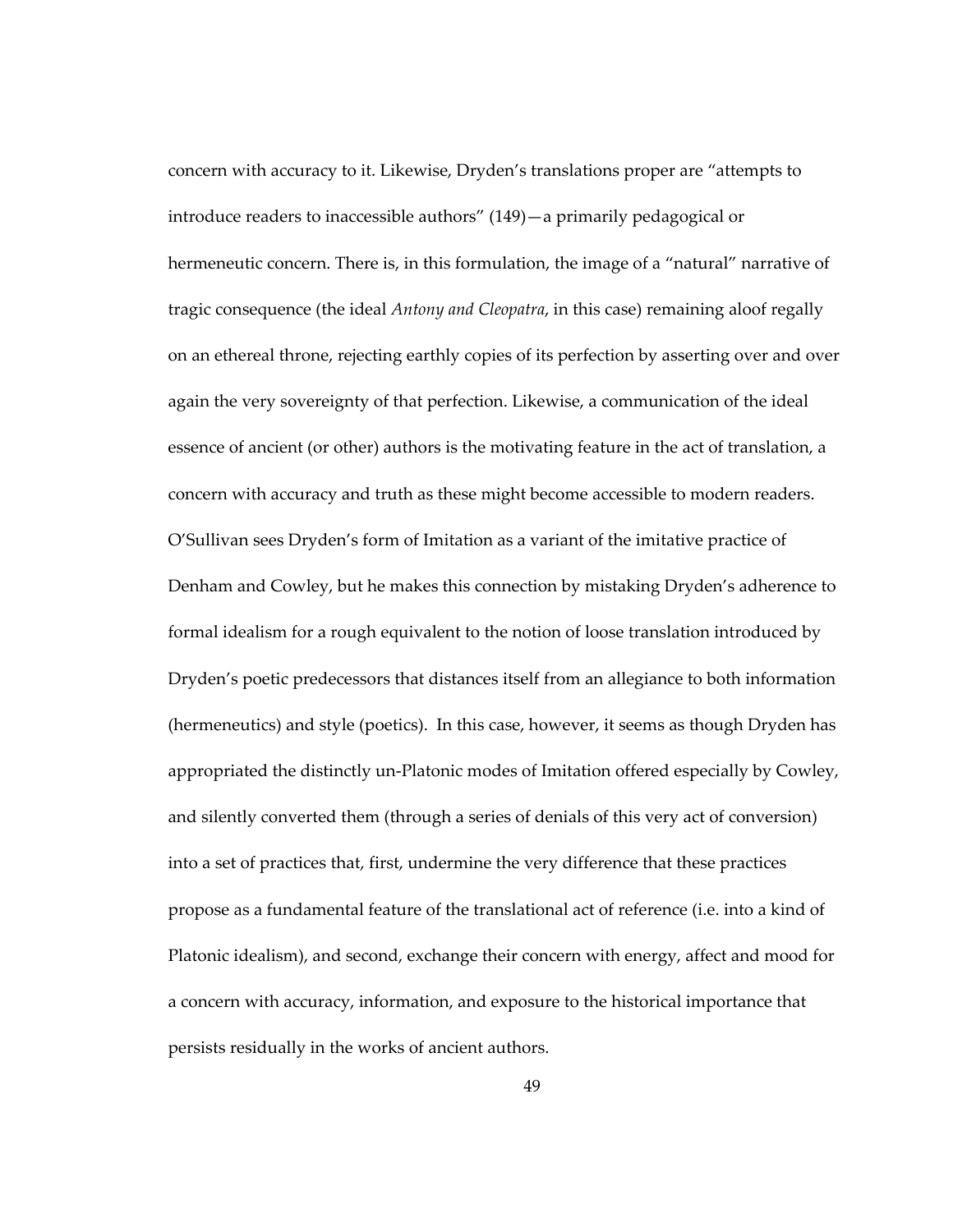Given the emergence of English practices of loose translation (or its companion Imitation), Boileau's translation of Longinus might not be said to offer a completely revolutionary notion of imitation-as-translation when it appeared in 1674. But those features that later writers would attribute as originating in Denham and Cowley were given high visibility by the new Longinus, and strengthened by a sublime amplification of the theories of creative imitation that the treatise on the sublime offered in its redoubled attention to that process. Boileau's French translation of Longinus' *Peri Hypsous* was accompanied in the same published volume by his imitation of Horace's *Ars Poetica*, which performs the type of imitation proposed and repeated within the treatise on the sublime. Dryden's own development of notions of imitation within poetics seems to have occurred just prior to the publication of Boileau's aesthetic works, and is therefore most likely to be influenced by largely English trends. But Dryden's relation to imitation was certainly brought into crisis by the further intensification of Denham and Cowley's concepts offered by Boileau's Longinus.[40](#page-83-0) Robert Hume observes that critics have typically divided Dryden's work "roughly into two parts: a dramatic period 1663-80 and a satire and translation period 1680-1700" (Hume 307). It is this division that is the sign of Boileau's influence—regardless of the way in which Denham

<span id="page-83-0"></span><sup>40</sup> See Robert D. Hume. "Dryden on Creation: 'Imagination' in the Later Criticism." *The Review of English Studies* 21.83 (1970), 295-314, for information about Dryden's development of notions of "ideal imitation" in 1670 and afterward.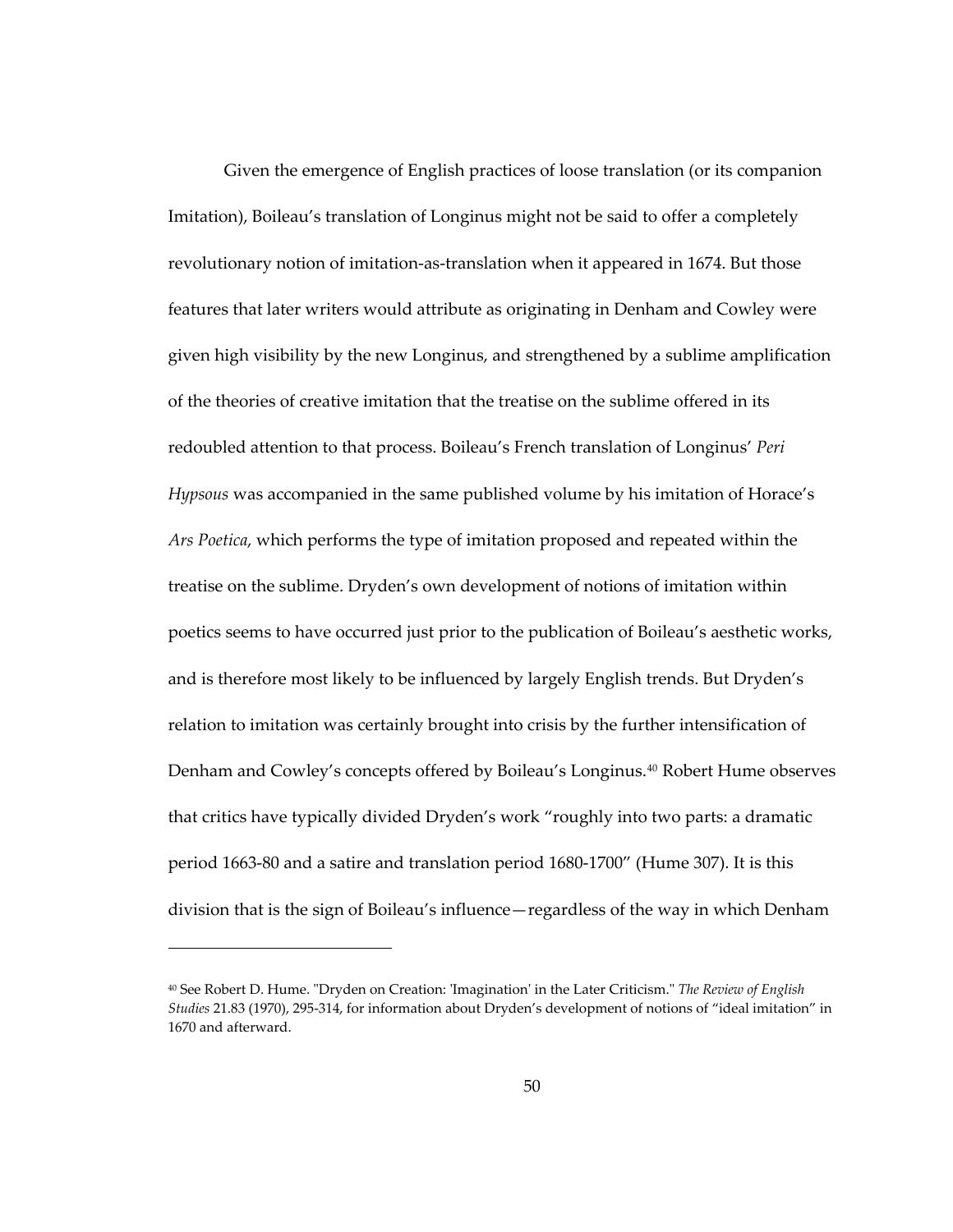and Cowley had provided Longinian notions for a poetics of the 1660s, the reinforcement provided by Boileau of ideas of "creative" imitation and translation allowed Dryden to shift his focus not in the realm of translation *per se*, but in that of poetic genres, from dramatic poetry to satire. Hume lists translation as the other major component of this latter period, but I will argue that, for Dryden (and this pattern will return in the work of the Scriblerians), this shift to satire *is* a shift to translation, and to Longinian Imitation, even if satire and Imitation are not explicitly made identical in Dryden's own poetic theory. After Dryden, satire is, for a period (that of the Scriblerians) the genre *of* translation, and in this role Scriblerian satire emerges from Cowley's "Imitation" as well as Longinus' sublime.

## *2.3. Boileau , Scriblerus, and Longinus: Faith as Auspicious Repetition*

Boileau's own *Satires* were published in 1666, at a time when he had apparently begun (perhaps with the help of his brother, a classicist) the translation of Longinus.<sup>[1](#page-84-0)</sup> And while they are in some ways quite traditional (i.e. largely reiterations of the concerns of the classical models), Boileau's *Satires* do bear a significant trace of the Sophistic model of rhetoric proposed by Longinus' *Peri Hypsous*, which is to say, an emphasis not on achieving truth through satiric critique (i.e. of producing access to a

<span id="page-84-0"></span><sup>1</sup> See Jules Brody, *Boileau and Longinus* (Geneva: E. Droz, 1958), 12ff.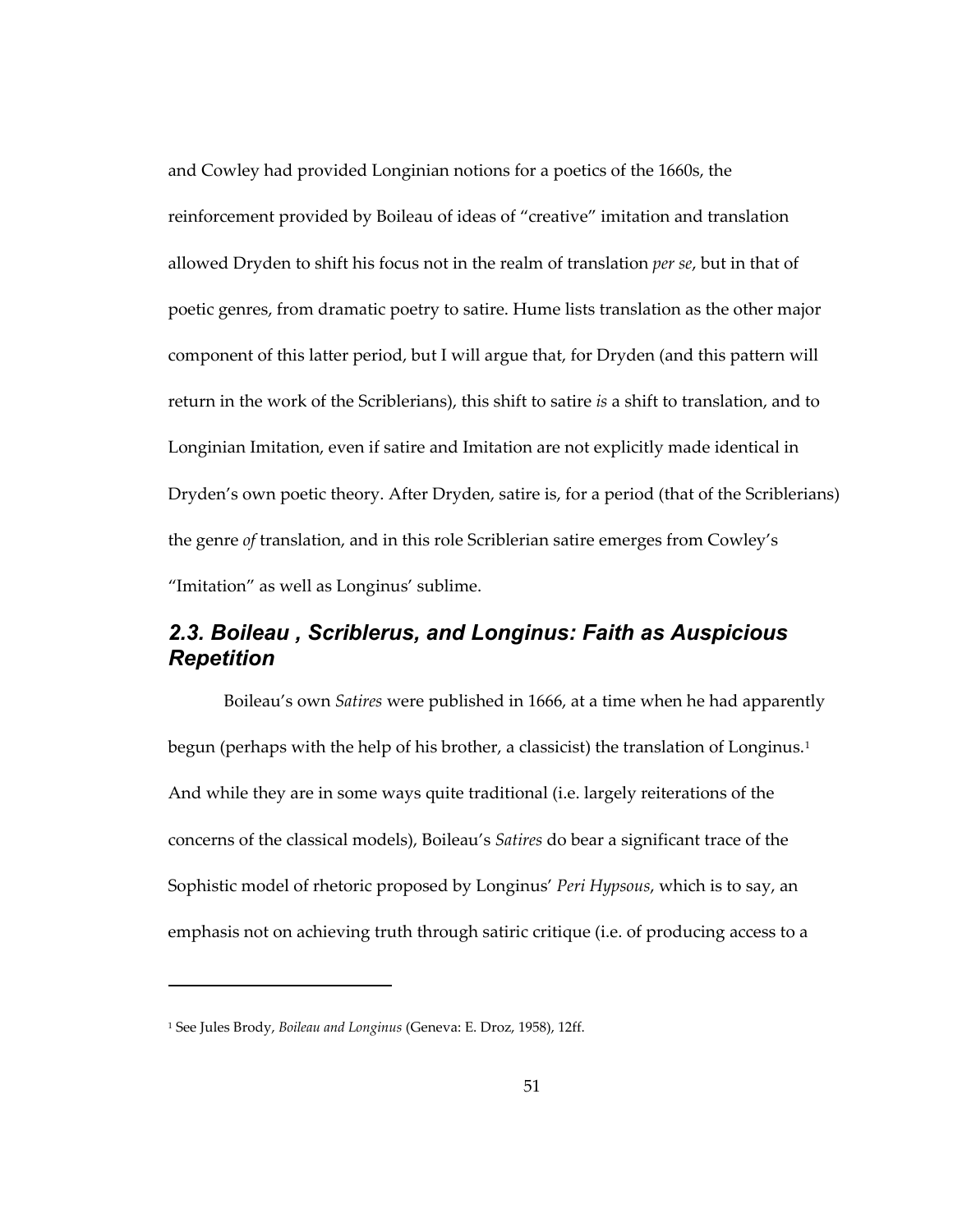dialectical account of reality), but on the achievement above all of the *effects* of truth within the act of poetic inscription. The satires are all reworkings of previous satiric models—especially Juvenal, but also Horace and Petronius (whose *Satyricon* was translated into French before its 1694 translation by Burnaby into English—see the preface to Burnaby's edition). They largely deal with experiences of rejection, disgust, revulsion, especially with regard to wide swaths of the social field (as in "Satire I," a rewriting of Juvenal's indictment of the city). As perhaps a sign of his times (and of his particular interests), Boileau's satires are far more concerned than Juvenal's with the role of poet, and with the act of writing, so that characters such as Damon in "Satire I" are primarily concerned not with the city's objectively alienating features, but the conjunction between an aspiring and idealistic poet and the city's power of reinscribing all writing endeavors within a cheap and corrupt scene of sycophantism.

As a counter to the proliferation of bad writing, Boileau's satires (and his *Discours du Roy*, published with them) offer a positive model in the figure of Moliere, whose appearance (or in one case, failure to appear) in the poems offers the figure of the poet the opportunity to bear witness to a figure of poetic production who embodies the sublime.<sup>[2](#page-85-0)</sup> Moliere is figured here as a figure towards whom the satiric protagonist must

<span id="page-85-0"></span><sup>2</sup> Robert T. Corum Jr. writes that in the "Satire II," the speaker, "in the guise of an aspiring initiate, …humbly entreats the sainted Moliere to teach him how to discover this core of harmony that is *la rime*. Not unlike divine grace, rhyme appears to be sent from a mysterious external power. … That the speaker has been coerced into becoming a "Rimeur" implies more than simply his ambition to exercise the poet's craft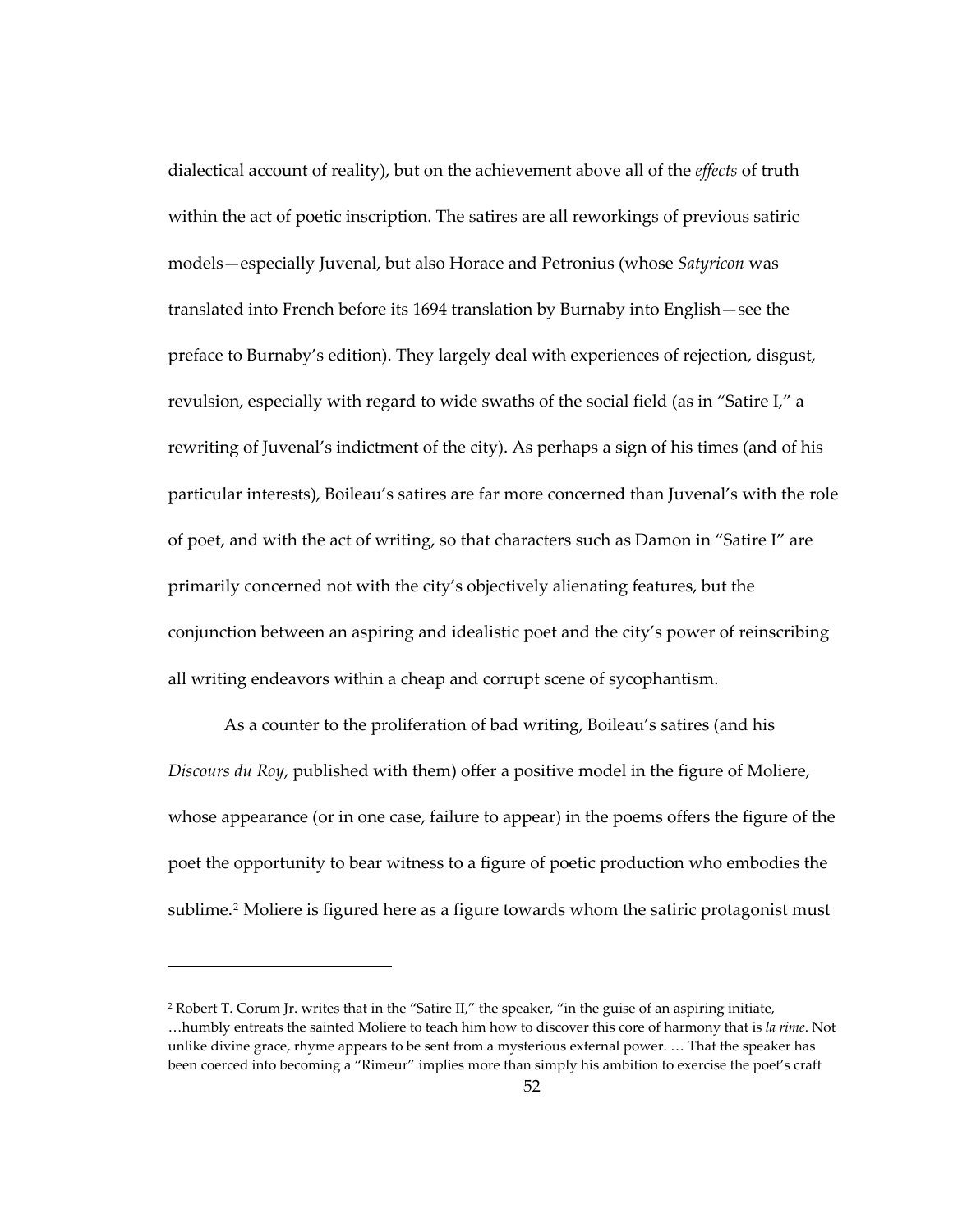look for an opportunity for imitation—a moment in which to seize the essence of sublimity. This is heightened in Robert T. Corum's "integrative reading" of the *Satires* as a cumulative text—a simple gesture which opens the possibility of interpreting the various forms of concern with writing and poetics (and the various metaphors, such as eating, that reinforce more overt questions of writing) as a more unified set of concerns that exceeds specific satiric moments and elaborates a fascination with writing in general. The effect of Boileau's satiric repetition of crises of writing highlights the general attention to the concerns about poetics that emerge in Boileau's Longinus.

We might, then, see Boileau as already (through his own engagement with classical texts and with writers of his own moment) concerned with the concepts that emerge from Longinus as the fundamental questions of poetics. But Jules Brody's reading of Boileau's relation to Longinus suspects something more powerful for the poet, something that would parallel the speaker's devotion to the figure of Moliere throughout the *Satires*. Brody proposes that the "translation must be regarded as 'an act

with less travail. The quest for *rime* extends beyond the realm of the aesthetic to encompass social and moral considerations as well. Satirical poets…continually scrutinize and subsequently castigate their morally and intellectually dull environment in order to juxtapose to this world the higher realm of *rime* and the *raison* that might illuminate the obscurities and incoherences everywhere around them." Robert T. Corum. *Reading Boileau : An Integrative Study of the Early Satires.* Purdue Studies in Romance Literatures ; V. 15 (West Lafayette, Ind.: Purdue University Press, 1998), 28.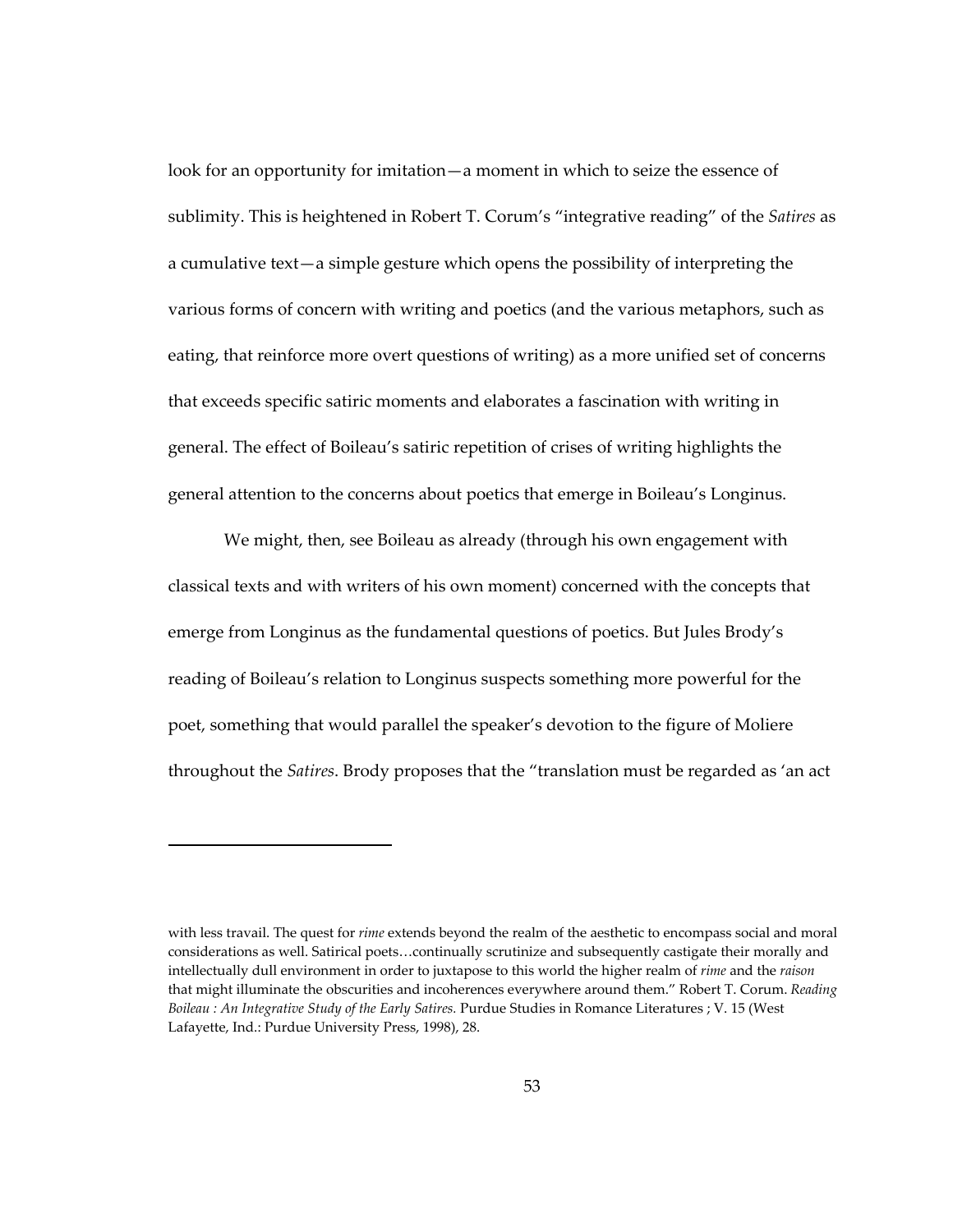of faith and adherence.'"[3](#page-87-0) He is perhaps the only historian of Boileau and the seventeenth century to put it in these terms (which are the repetition of those of the Italian critic Aldo Scaglione, translated for us) and I think that his proposal offers a very powerful way to read Boileau's relationship to poetics and to Longinus. Brody continues by noting that "If it was not apparent—as it surely should have been—that the turning to Longinus by a man who was never to translate anything else again bespeaks a predilection, then the translation's strategy and spirit can leave no doubt" (Brody 24).

This lone act of translation in the middle of the production of texts such as the *Satires* and the *Art Poetique* (1674) and *Le Lutrin* (also 1674) serves as an indication that in a fundamental way, the translation of Longinus fits in with the other poetic production of Boileau during this period, so that the poet can propose that they are essentially of a piece—the same type of poetic act. *Le Lutrin*, a mock-heroic rendition of the *querelle des anciens et des modernes*, was to offer an opening to poetic repetition in the form of Swift's *Battel of the Books* and Pope's *The Rape of the Lock* (as well as Garth's *The Dispensary*), and allows us to see Boileau's moment of translation as a part of a larger concern with a historicization of poetry, and (as with all those concerned with the ancients and moderns) with the establishment of epochal difference. Boileau's "act of faith and adherence," however, was an intervention that itself embodied a relation to antiquity

<span id="page-87-0"></span><sup>3</sup> Brody, 24.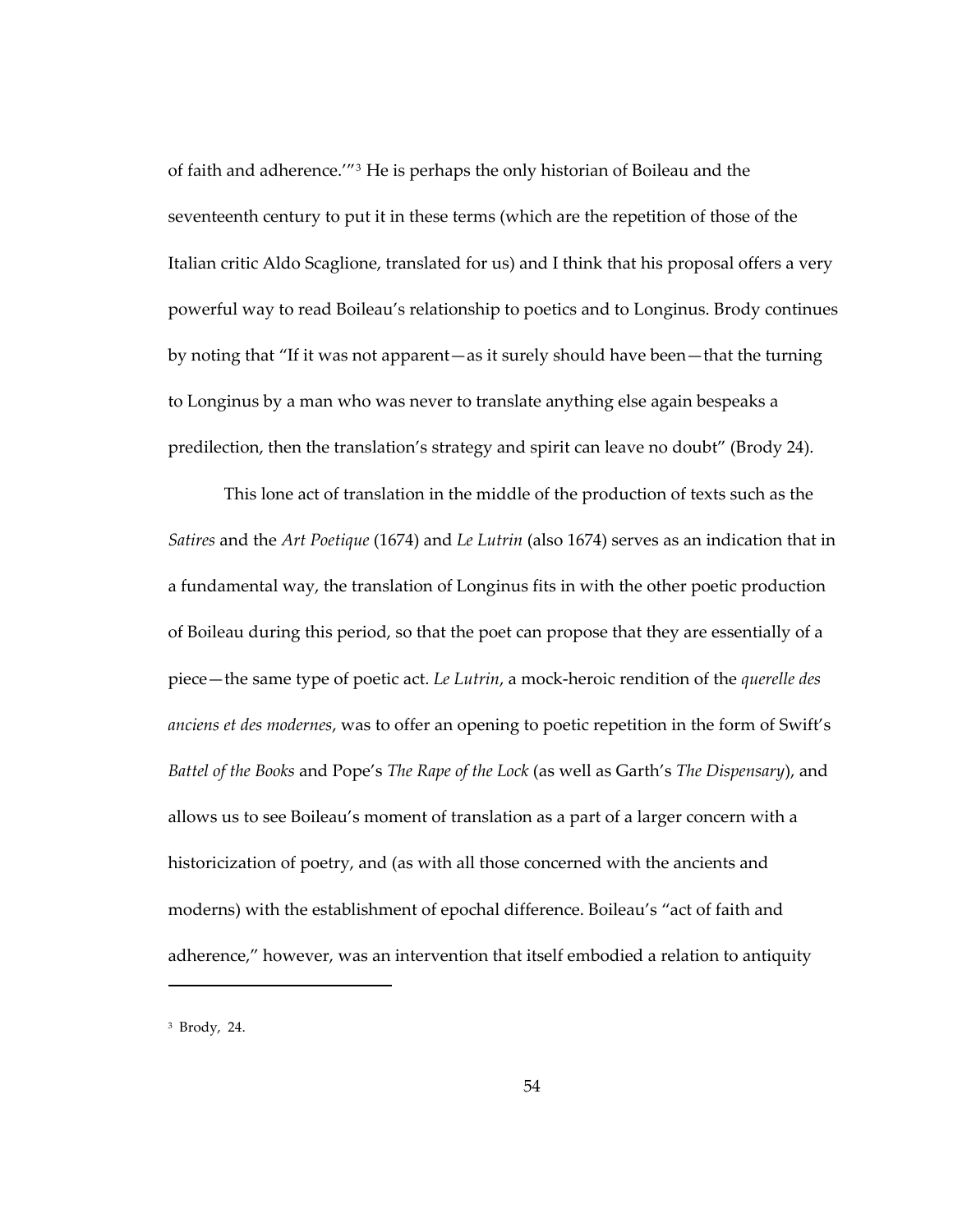and modernity, establishing faith and adherence to a poetics of imitation that effectively resists the simple question of historical truth asked unceasingly by much of the combatants of the *querelle* in their expression of a concern with literary quality (which epoch is "superior"? Which wins?). Rather than arguing that one can observe two alternatives and decide with a look toward authoritative historical narration that one of the two represents either a progression or a regression,<sup>[4](#page-88-0)</sup> Boileau's Longinus depicts a project of repetition in which models of sublimity are referenced through rewriting and reworking, and in which the "modern" is refuted not by history (and a narrative of influence) but by its tendency to claim a disconnection from the act of repetition. The modern as that which is "new" is a kind of poetic production that, indeed, Boileau may be willing to admit *as* truly "new"—neither Boileau nor the later Scriblerians will doubt that "original composition," to put it in Edward Young's terms, exists.<sup>5</sup> But the Boilevian "new" that we see here differs from the "new" of those who favor the moderns. It is a

<span id="page-88-0"></span><sup>4</sup> There are other historical narratives possible within the *Querrelle*, as indicated by J M. Levine's *The Battle of the Books : History and Literature in the Augustan Age.* (Ithaca, N.Y.: Cornell University Press, 1991). See especially Ch 4 (121-148). But my larger point here is that the relation to antiquity offered by Boileau is not a narrative but a mode of repetition that in fact does not consider narratives of historical progression to be a productive way for the poet to relate to texts, whether ancient or modern.

<span id="page-88-1"></span><sup>5</sup> See Edward Young. *Conjectures on Original Composition. In a Letter to the Author of Sir Charles Grandison. By Edward Young.* (Dublin: printed for P. Wilson, 1759). As I will ultimately suggest (Chapter 4), Young's arguments coupled with Burke's sublime make the 1750s seem like the period for the emergence of a set of literary theories that replaces Longinus nearly completely in the writings of the time.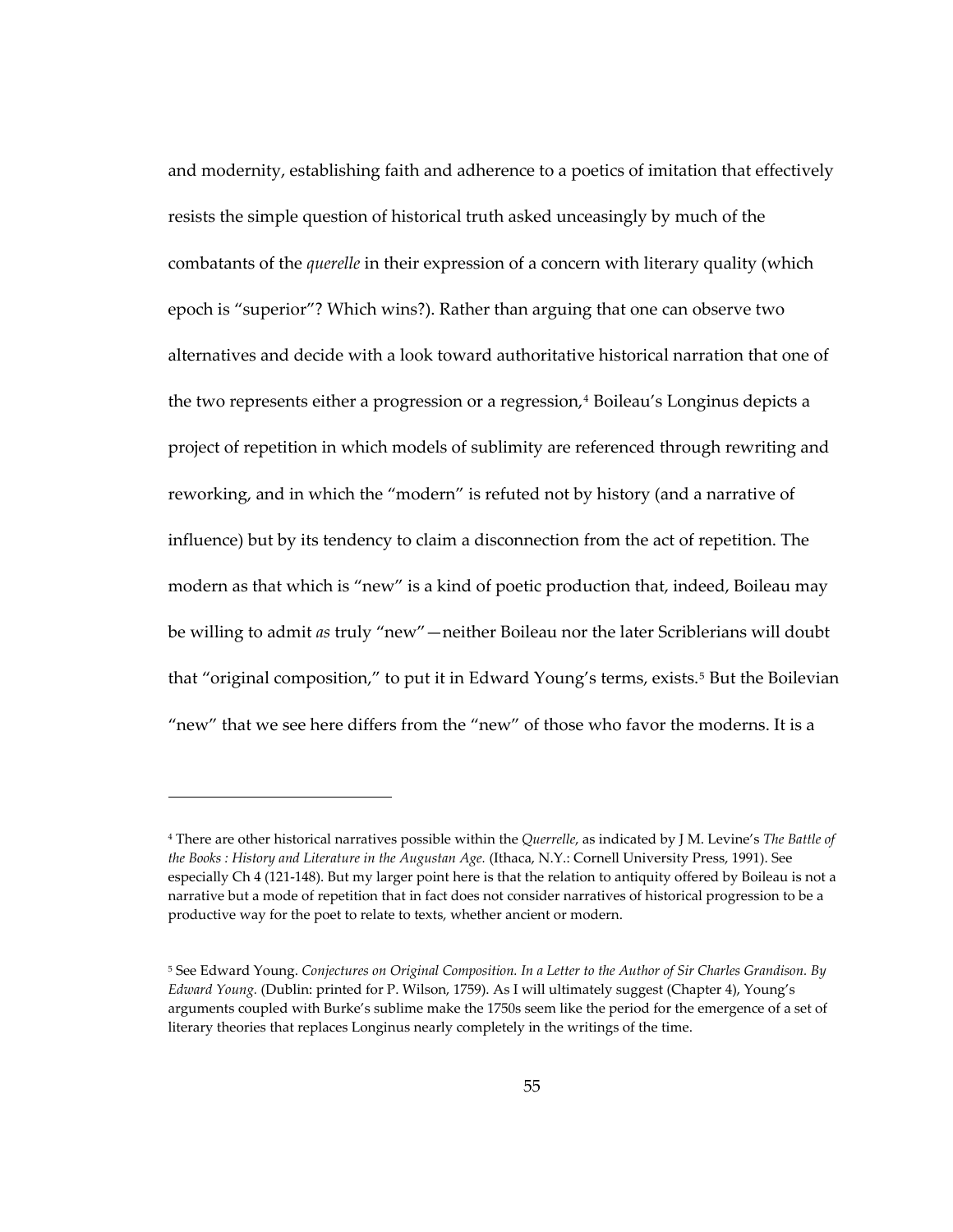new that, yes, has emerged within poetic practice in his time—an epochal change that has allowed the very awareness of a *Querelle* to emerge.

But in the emergence of such possibility comes, for Boileau, the foreclosure of a relation to the faithfulness that he enacts in the act of translation—not a faithfulness to the accurate reproduction of texts, but a faithfulness to the act of faithfulness itself, which is, for Boileau (and for Longinus) an endangered mode of access to poetic sublimity, an endangerment that cannot be directly expressed as the truth of the present moment without likewise participating in the process of endangerment. Without faith and adherence as active components in the process of writing, the very foundation for the poetic sublime, which is to say, repetition, is relieved of its importance, and writing becomes "modern." The sublime is the register, in Boileau's translative poetic liturgy, of a mode of affective relation to writing that is fundamentally opposite to the modern not opposite as in a relation of negative particularity (the "negation of the negation"), but opposite in its *different* particularity, that which is *in*different in the sense of its absence of relation.[6](#page-89-0) Boileau's act of faith is an adherence *to* faith itself, a redoubling of the relation of adherence, that only serves as a "critique" of the modern in that it

1

<span id="page-89-0"></span><sup>6</sup> This is one of the dangers of the sophists, for Plato—those anti-philosophers who threaten the regime of truth and property by producing stand-ins for these figures that have no common structural features with them, in spite of whatever resemblance might exist. In Boileau, a different rendition of the moment of writing is being generated that can take the place of definitions of writing that rely on figures animated by the *logos*. See Plato. *Plato's Parmenides.* trans. R. E. Allen (Minneapolis: University of Minnesota Press, 1983).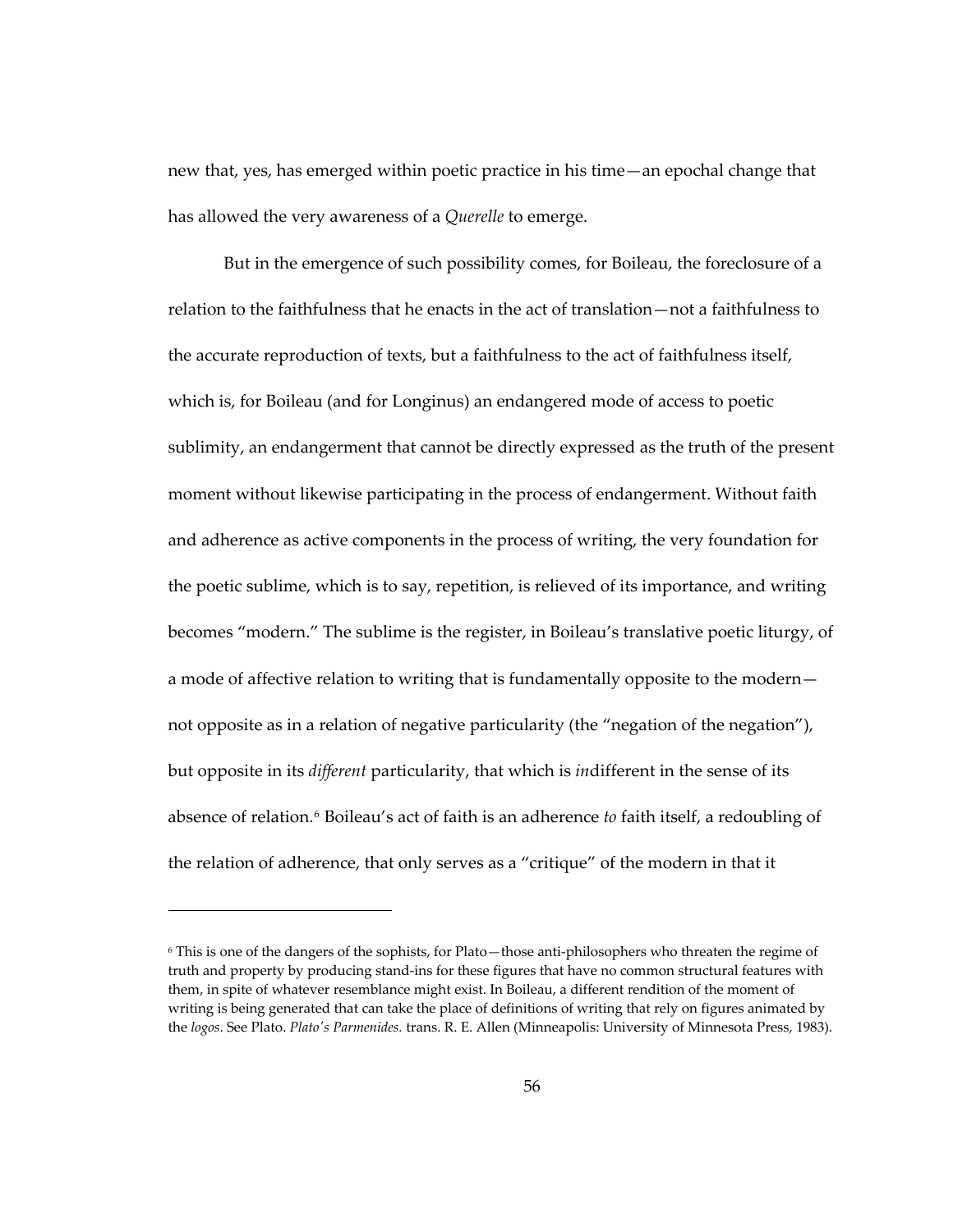performs a incommensurable difference from that modernity. His concern with writing in the *Satires* is a concern with the possibility of a world in which faithful repetition has itself been cast out into the rural wilderness, a world in which Moliere's promised appearance at a grotesque feast turns out to be a ruse in order to keep captive those for whom poetics is an act of faith. The faithful adherent is vulnerable, in "Satire III," to manipulation (despite his absolute revulsion at all of the "new" that surrounds him), and this is certainly one of the difficulties of faith. The modern is the corrupt scene from which temptation emerges, and the poet, if he is to remain productive of sublime affect within his work, must resist this temptation, and adhere to a repetitive poetic practice that allows the "new" to develop only within the context of faith.

It was perhaps something of this faith that motivated the post-Boileau Dryden in the 1680s when he was engaged in producing an extensive corpus of translations that had become more of the imitiative than the emulative variety. Stuart Gillespie describes the moment in which Dryden's desire to translate coincided with both the desire to publish translations on the part of Jacob Tonson, and the desire to consume translations on the part of the public.[7](#page-90-0) The *Miscellanies* and other translations of important classical texts (Plutarch's *Lives*, Virgil's *Aeneid*, Ovid's *Epistles*, and many others) that resulted

1

<span id="page-90-0"></span><sup>7</sup> Stuart Gillespie. "The Early Years of the Dryden-Tonson Partnership: The Background to Their Composite Translations and Miscellanies of the 1680s." *Restoration* 12 (1988), 10-19.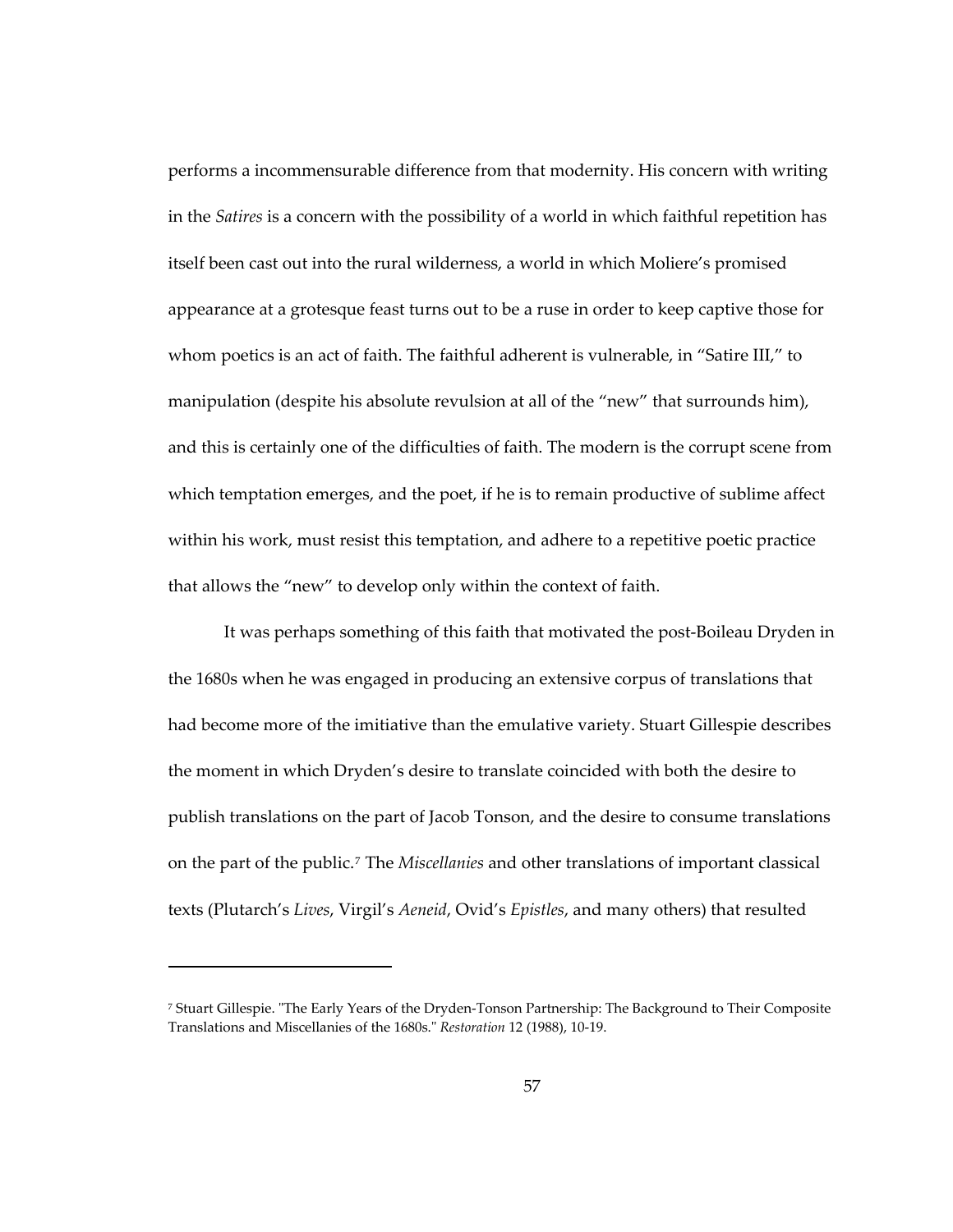from this coincidence of desires was perhaps as opportunistic as it was faithful. But the commitment to translation on the part of Dryden and the growing coterie of translators employed by Tonson indicates an increasing dedication, whether related to Boileau directly or not, to the act of translation as a repetition that brings into being a sense of *project* (at this time the Earl of Roscommon produced a crucial *Essay on Translated Verse* as well as the foundation of a translating "academy" in which principles of translation could be brought into practice<sup>[8](#page-91-0)</sup>). The group that emerges around Dryden in this period—those engaged in Roscommon's academy as well as those employed by Tonson to translate classical texts (and there was some overlap in these groups—see Gillespie 14-15)—represents a concerted engagement with translation practice as such, in which a coterie worked in varying combinations (especially in the popular *Miscellanies* of classical verse published by Tonson largely under Dryden's supervision) engaged in a repetitive literary practice that differed substantially from the "wretched scribblers"[9](#page-91-1) whose translations simultaneously fetishized and made a mockery of imitative repetition by their use of paraphrase and literal translation. Gillespie notes that Tonson himself, trying his hand at poetry, writes in the preface to Creech's translation of

<span id="page-91-0"></span><sup>8</sup> See Gillespie 14, as well as Carl Niemeyer. "The Earl of Roscommon's Academy." *Modern Language Notes*  49.7 (1934).

<span id="page-91-1"></span><sup>9</sup> Dryden's term from the *Life of Lucian*, cited by Gillespie 10.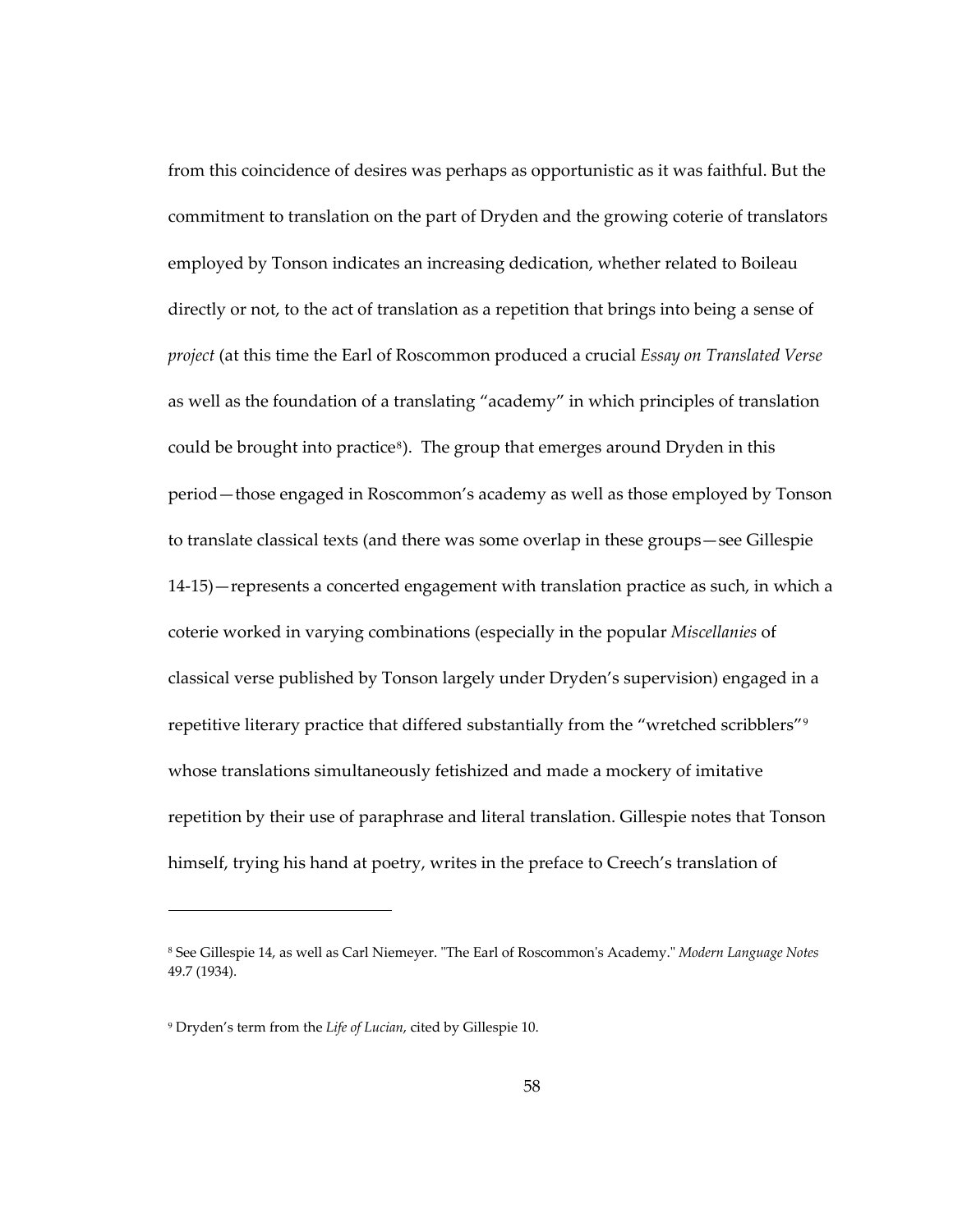Lucretius that "Horace we have in Paraphrastick dress,/(They who enlarge his Poems, make 'em less)" (Gillespie 13), and the "overlapping circles" that seem to have orbited Dryden in the 1680s were engaged in producing translation that did not "less[en]" the works through fetishization—dogmatic adherence to one of the extremes of translation. The fetish of the literal is, in Dryden and Roscommon's ideas of translation, a foreclosure on sublimity, which exists as it does in Boileau's Longinus as a possibility of poetic judgment—what Longinus calls the *kairos* of the moment of encounter, in which the power of language to achieve affective results is available within an act of decision on the part of the poet. The translating coteries of the 1680s were convinced that translation itself was an embodiment of the essence of the poetic act, which is to say, the opening of poetic writing to the *kairos* of judgment, an emergent opportunity for an act of decison that could neither exist in the face of the absolutely "new" of the modern or the literalistic adherence to the ancient in "Paraphrastick" translation.

To further describe the genre of Imitation, I must cite W.K. Wimsatt, who, citing Austin Warren's work as that which we all must by now have learned to repeat, observes that the Imitation in the Augustan period is a well known phenomenon that can be preserved "[i]f only we keep reiterating the compensating principle that the escape from models *was* freedom, *was* expression, *was* fun, only so long as the models were preserved and were present as fields of reference for the realization of new meanings. An imitation of a classic model is always a reference *to* and only thus a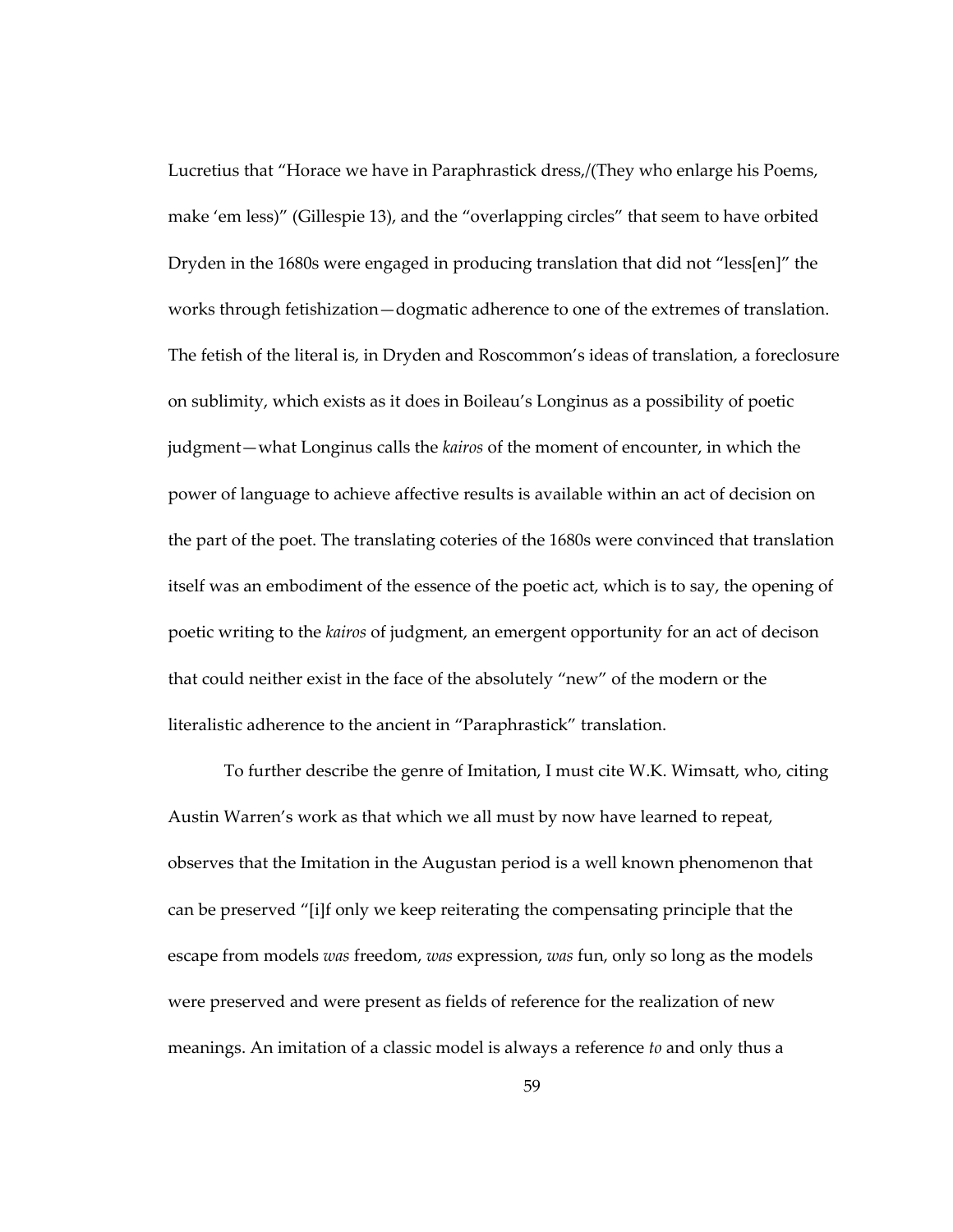departure *from* the model."[10](#page-93-0) Wimsatt provides an explanation of the genre of Imitation that coincides with the one I am assembling here, an act of citation that opens up an occasion of difference, a finding of something idiosyncratic within the same—with the exception that Wimsatt's "freedom" needs to be made into a euphemism for another concept, a concept that is the opposite of the naïve claims of freedom often attributed to an autonomous realm of aesthetics. It is not negative freedom that results from imitative repetition in writing, for Boileau and, later, the Scriblerians—this kind of freedom would be not much more than a sad illusion if it were claimed by those who adhere to the act of imitation. Freedom is a fundamentally ideological concept, and applying it to the poetic act invites a critical reading that spots the way in which this term seeks to intervene in the interest of literary conservatism or another more directly political end, something like the Kantian freedom provided by the moral law that establishes duty as the only viably valuable behavior for rational creatures.

The Boilevian rendition of Longinus, and the genre of Imitation in its more Boilevian tendencies, indicate that there is an affective and forceful phenomenon that can emerge from the acts of reading and writing. The sublime presented in 1674 is that

<span id="page-93-0"></span><sup>10</sup> William K. Wimsatt. "Imitation as Freedom, 1717-1798." *New Literary History* 1.2 (1970), 218. Of Austin Warren, Wimsatt writes, "[t]he idea that burlesque and imitation were Augustan avenues of departure from the solemn moods and constricting genre norms of the tradition, and thus of escape into a large, free realm of poetic creation, was expounded about twenty years ago by Austin Warren. I assume it as a demonstrated or at least as a persuasively argued and now more or less commonly received principle, which we can invoke to advantage" (217-8).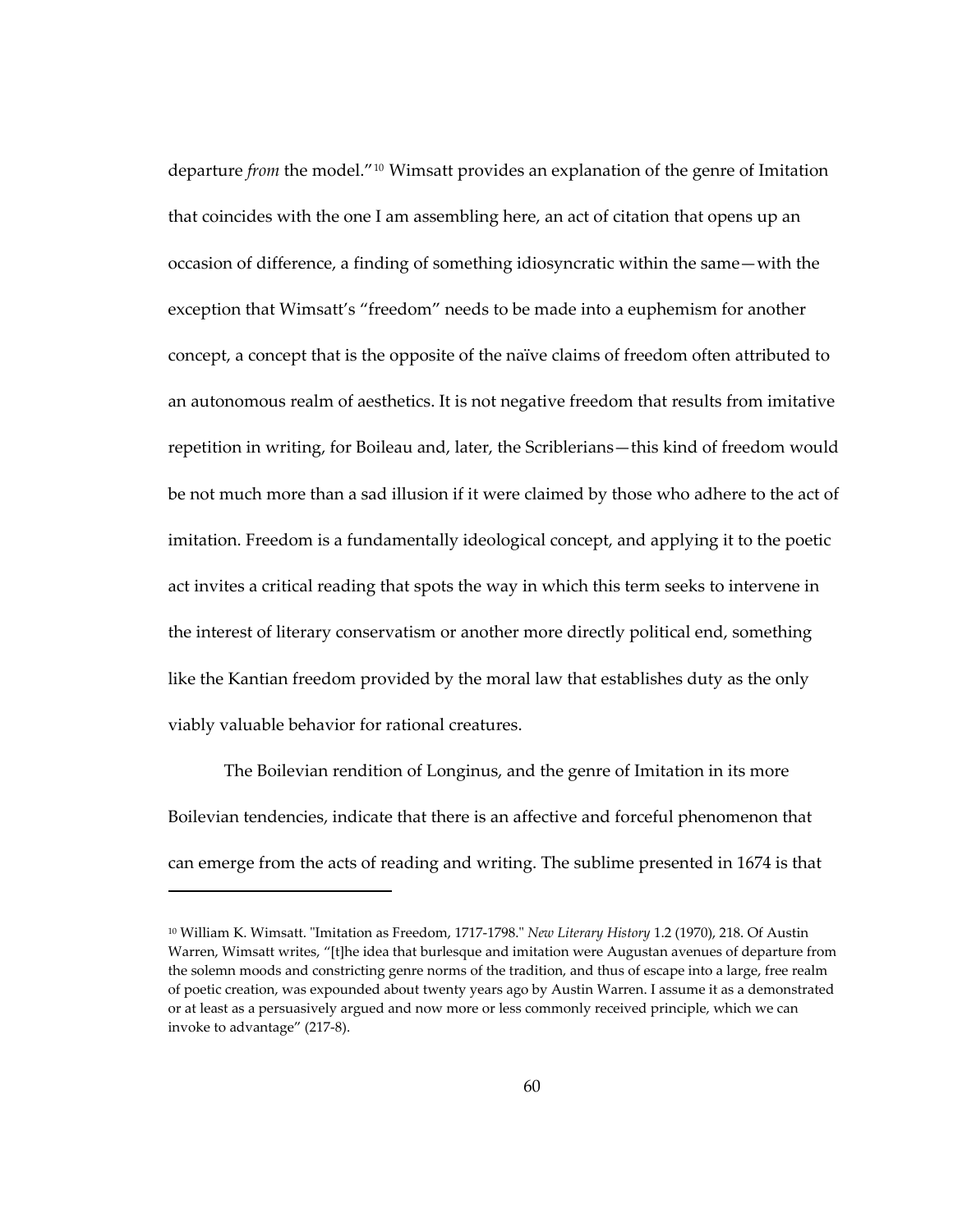feature of language that is both entangled, entwined, implicit to the linguistic act, and, in spite of being caught up in this act, in its nature fundamentally non-linguistic and productive of difference—indeed, it is the only proper pathway to difference, the only way that sublimity's cohabitation with sameness can be materialized effectively. It is certainly an uncanny production, although this will become more the case after the demise of Scriblerian satire, when the sublime becomes more closely aligned with the uncanny and the figure of the return of the repressed.[11](#page-94-0) The sublime for Boileau and for the Scriblerians is not an escape from language, knowledge, or the *logos*, and it is not quite the return of something which served in its repression to establish the regime of normality. It is implicit with, and different from, the *logos*, and can, according to Boileau, be recruited to perform work that is affective, bodily, material, and transformative. The sublime in this account is that feature of poetics that enables poetry, makes it function as excess, gives it its special status. But it is also precarious—if the function of the linguistic act is given over to the *logos*, which is to say, order, logic, reason, knowledge, then in Boileau's depiction this occludes the sublimity of language, and makes the linguistic act into a production of that overwhelming dullness with which Pope later, the last Scriblerian faithfully culminating Boileau's concern, closes off the era of the sublime.

1

<span id="page-94-0"></span><sup>11</sup> For Freud's theory of *das unheimlich*, see Sigmund Freud. *The Uncanny.* Penguin Classics (London ; New York: Penguin Books, 2003), 121ff.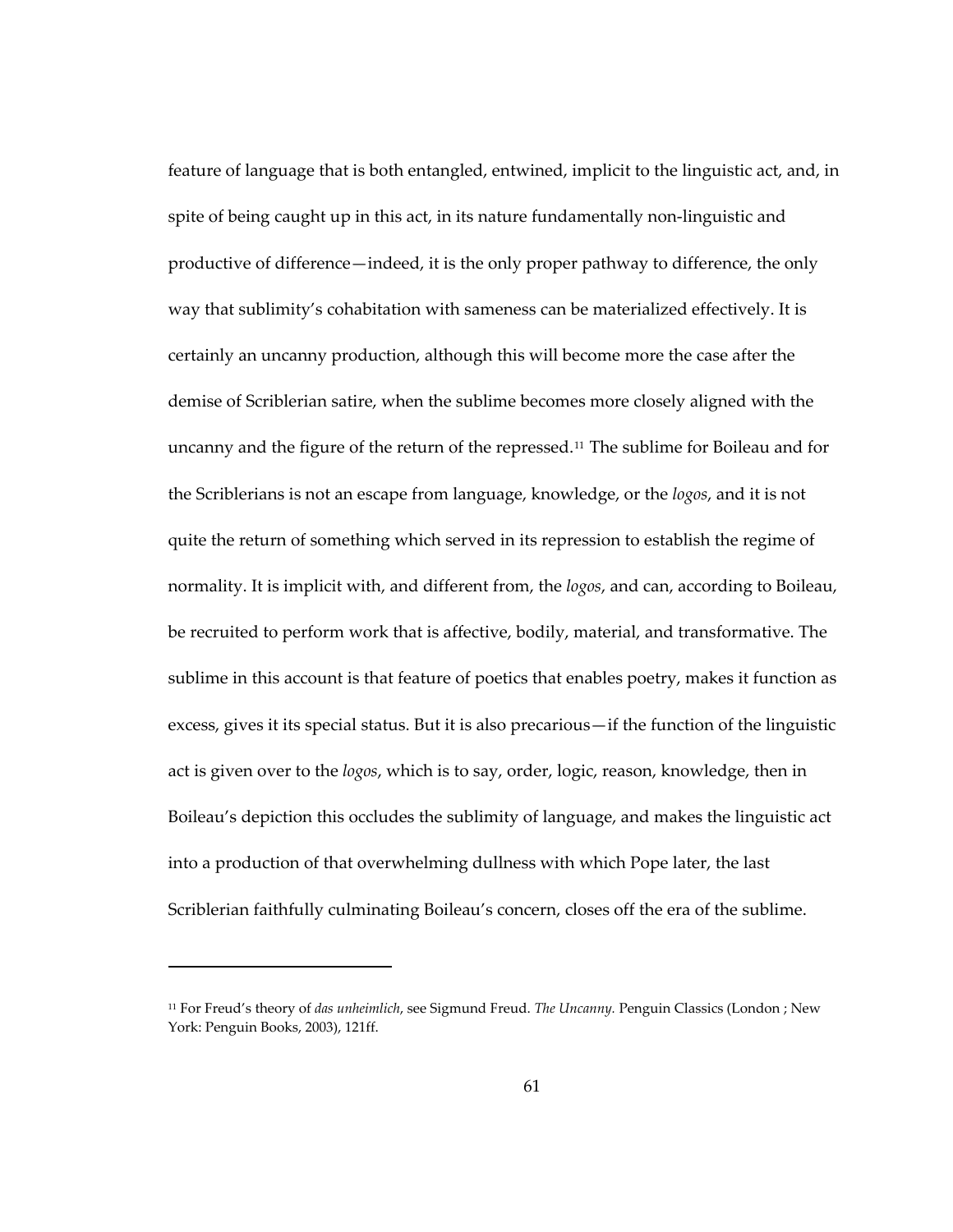In *Peri Hypsous,* (*Traité du Sublime*) as translated by Boileau, Longinus' concern with presenting sublimity takes the form of repeated exemplary performances by textual example. It is a periphrastic elaboration of the poetic sublime that, as both Pope and Boileau say, claims in its own construction to participate in the same sublimity as the examples it provides.[12](#page-95-0) Nowhere does Longinus attempt to provide a schematic account of the rules of the sublime—his descriptions of the sublime are repeated gestures toward that ineffable element that Boileau repeatedly refers to with the vagueness of the empty adjective "une certaine"—an ineffable feature of writing that exists within the very moment of the act, and is not available as a rule or as example that would fully govern the act of writing. Barbara Warnick proposes that Boileau stresses this ineffability, creating a mystery where there was none. "Whereas Longinus sought to demystify sublimity by giving examples and showing how its effects were achieved, Boileau sought to envelop the Sublime in an aura of mystery and ineffability so that it was discernible only to a man of taste—the classical critic instantiated in Boileau himself."[13](#page-95-1)

<span id="page-95-0"></span> $12$  Boileau writes of Longinus that "He would not commit the same Fault he laid to the Charge of Cecilius, who, says he, wrote of the Sublime in a Low Stile; for when he treats of the Beauties of Elocution, he makes use of all its Graces; he often employs the Figure he teaches, and in talking of the Sublime, is himself most Sublime." Nicolas Boileau-Despreaux. *The Works of Monsieur Boileau, Made English from the Last Paris Edition, by Several Hands. To Which Is Prefix'd His Life, Written to Joseph Addision, Esq; by Mr. Des Maizeaux. And Some Account of This Translation by N. Rowe, Esq.* (London: printed for E. Sanger, and E. Curll, 1712) , 2.

<span id="page-95-1"></span><sup>13</sup> Barbara Warnick. "The Bolevian Sublime in Eighteenth-Century British Rhetorical Theory." *Rhetorica* 8.4 (1990), 352-3.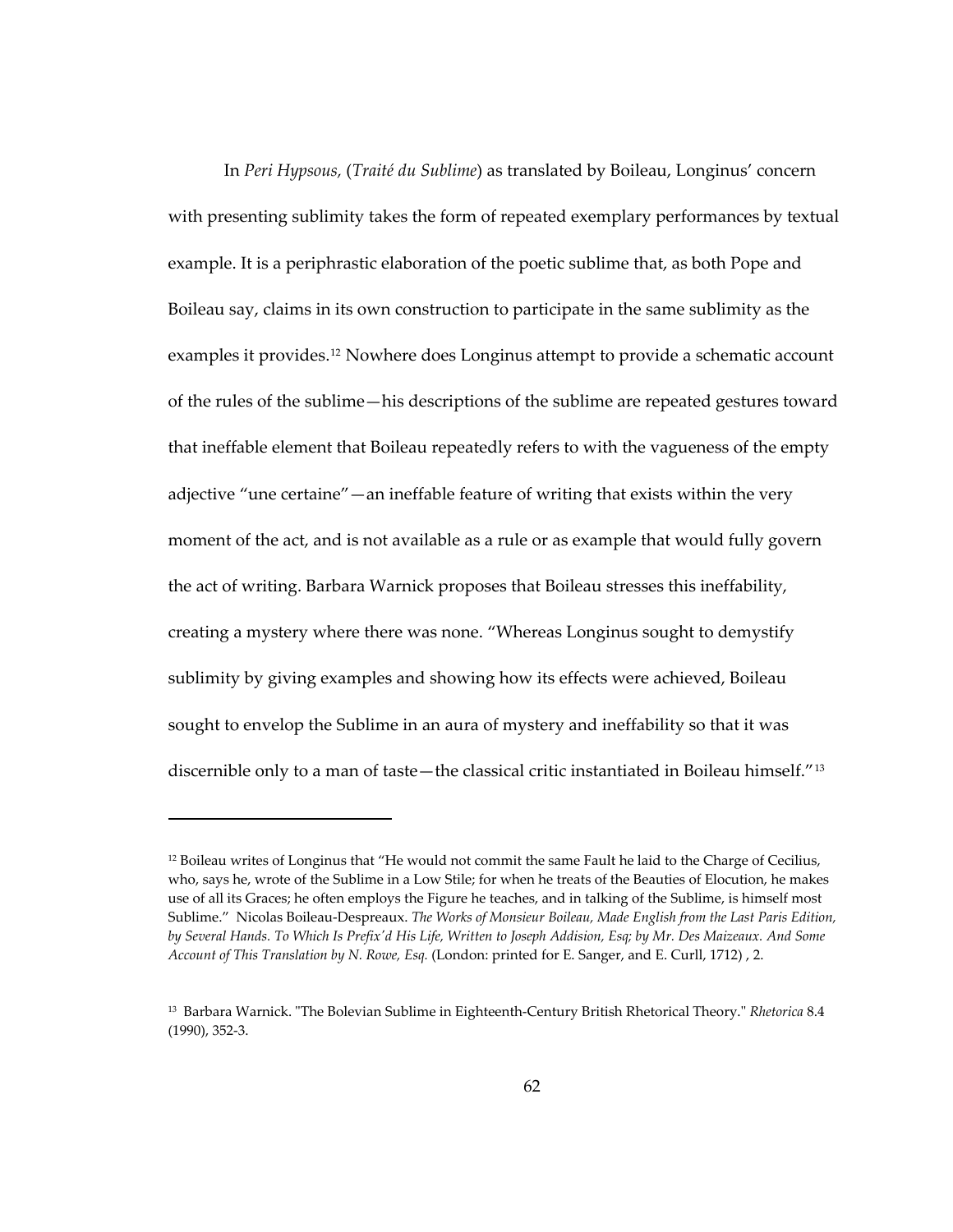While Warnick's account of Boileau's tendencies is instructive, it is not clear that Longinus sought to provide a schematic of poetics that would encourage democratic access, just as it is unclear that the particular type of mystery stressed in Boileau's "une certaine" and the larger emphasis on ineffability are motivated by elitism or self-interest. The elitism of satire *is* a significant part of the satires of Boileau and his followers. And while there is no doubt that a rudimentary version of class warfare governed concerns about writing and access during the period, I would argue that Boileau's Longinus proposes an elitist poetics as the only possible poetics—elitism as one of the essential elements of poetics. This elitism is an attitude toward textuality before it is an engagement with an empirical problem, so that when Dryden, Swift, Pope and Johnson repeat Juvenal's satire of the city, the pernicious effects of the masses are an end result of a hypostasis and proliferation of the relationship to language that closes down the possibility of sublime poetics, rather than the other way around. The only chain of causality that seems to emerge from Boileau and the Scriblerians is that from writing outward to the world, even if these worldly effects are not absolutely determined or unmediated by other factors. This "mysticism" encouraged by Boileau is indeed a significant feature of the theory of the sublime here, although differently so than it will be later for Burke. In a sense, it is a matter of deferring expectation: the categories of sublime poetics depicted here seem on the surface to be analytical categories—divisions of the sublime into modes or into its affective orientation—but each is ultimately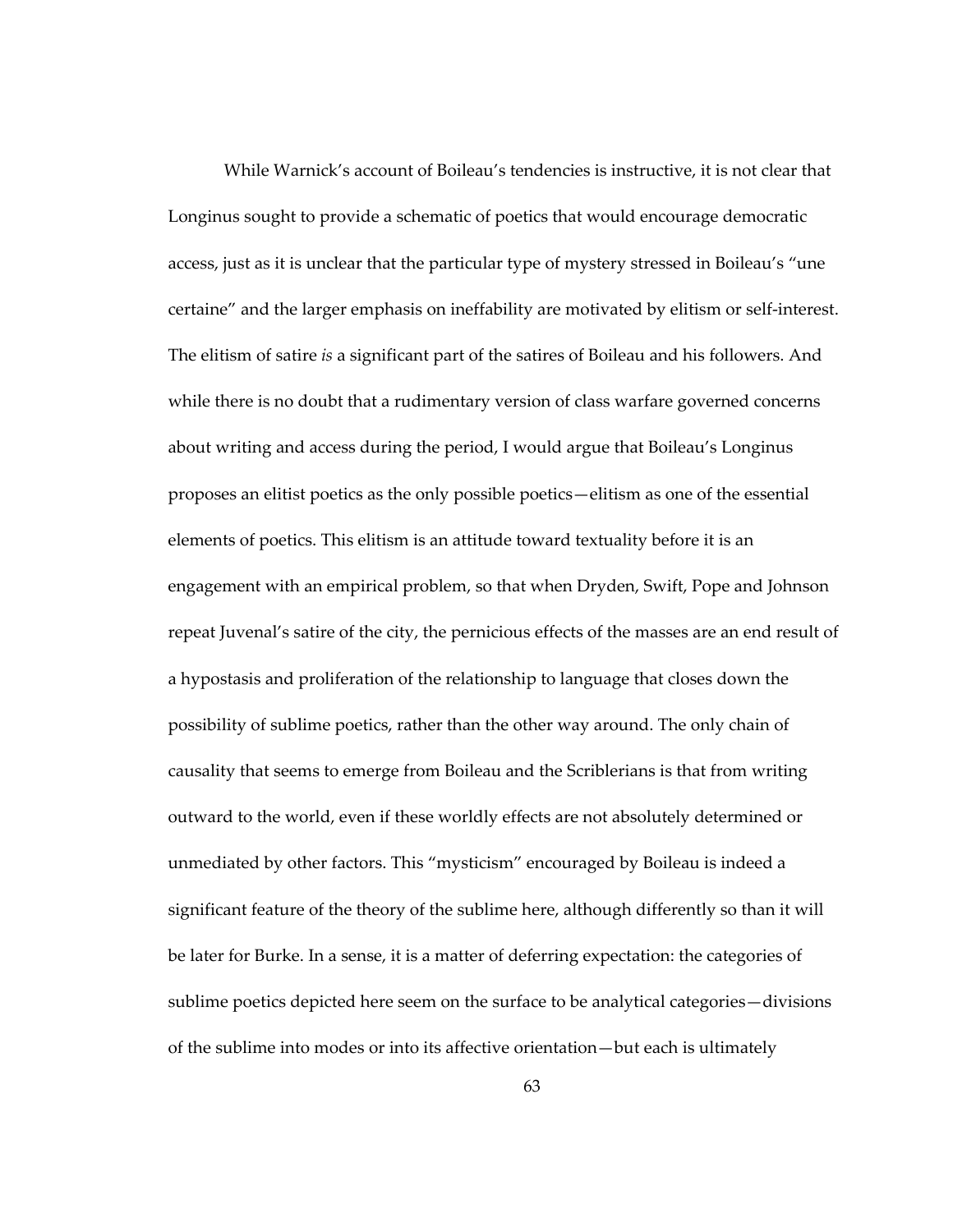oriented toward an enactment of the encounter of the writer with the act of writing, a moment made possible only by the imitative relation to past example.

These exemplary illustrations are performances of sublimity that require a kind of mediation on the part of the theorist that *testifies*, that claims to work as witness to the sublimity of the text. In performing this testimony, the critic provides the imperative to repeat the production of the sublime: to imitate, and in this imitation, to exceed the linguistic elements of this act in the name language's implicit self-transcendence. The textual examples are themselves not the "object" of the study—it is the relationship between the descriptive account written by Longinus and the textual examples from the already "classical" antiquity of Attic Greece that emerges as the prominent feature of the *Traité*. Much as with Corum's reading of the *Satires,* the elements function as a periphrastic performance, in their repetition around the text's central figure (Boileau's term is "*circonduction*," a neologism) an intensification of the gesture towards the sublime. The procedure of periphrase here is as much concerned with the very act of repetition itself as it is providing a variety of images—or, rather, both repetition and variety contribute to the same result because variety is only a repetitive act within the treatise. Michael Edwards comments on the significance of Boileau's attention to periphrasis in the *Traité du Sublime*, noting that Boileau revised Longinus' depiction of periphrasis as "a risky business,...more so than any of the other figures." In Boileau's translation, this warning issued by Longinus becomes a claim that periphrase is like no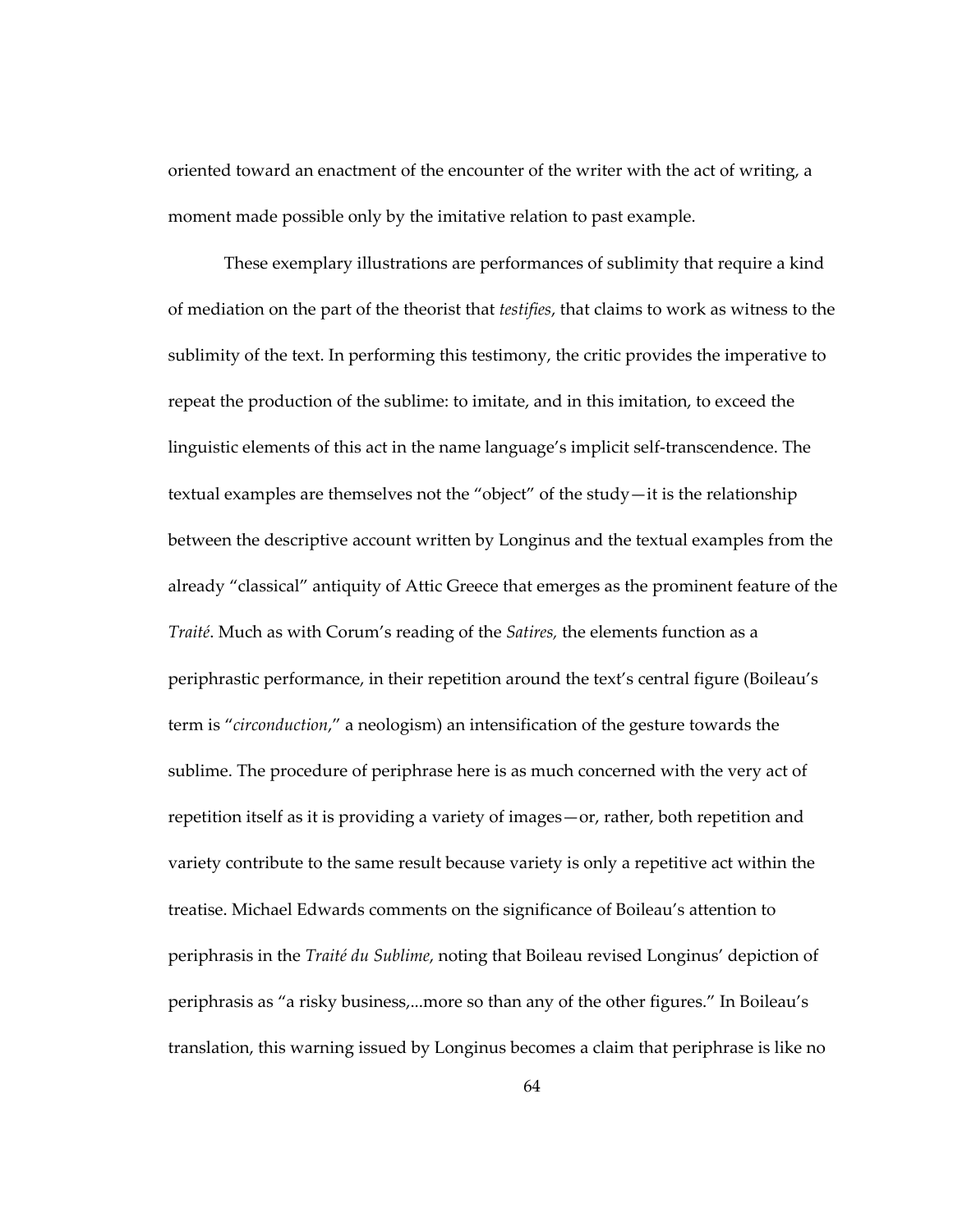other figure in its support of the sublime.[14](#page-98-0) Repetition itself—imitation--produces the possibility of recuperating the act of writing within the testimony to writing as event, so that the poetic act is a witness to the existence of that which cannot speak, but continually inheres as the vital feature of the moment of writing.[15](#page-98-1) It is simultaneously a revelation and a concealment: this is no doubt responsible for the "mystification" that, for Warnick, restricts access to poetics—the sublime's devotion to that which cannot become explicit.

Longinus represents this moment of revealed concealment with the term *kairos*, a term of the Sophists which has a complicated history of interpretation in the West.[16](#page-98-2) *Kairos* is a conjunction of temporality and propriety, so that most often it seems to indicate a moment at which an intervention can be made, a moment that can be seized in order to provide the proper word, the proper supplement. As noted by William Race, there is an indication of exchange in the term—the "proper amount" to be paid or

<span id="page-98-0"></span><sup>14</sup> Michael Edwards. "A Meaning for Mock-Heroic." *The Yearbook of English Studies* 15 (1985), 53.

<span id="page-98-1"></span><sup>&</sup>lt;sup>15</sup> For the recuperation of this term as that which can engage the Holocaust in its difficult (non)articulation, see Giorgio Agamben. *Remnants of Auschwitz : The Witness and the Archive*, trans. Daniel Heller-Roazen*.* (New York: Zone Books, 1999). For his theory of fidelity and event that corresponds very effectively with the adherence to the poetic sublime, see Alain Badiou. *Ethics : An Essay on the Understanding of Evil.* trans. Peter Hallward (London ; New York: Verso, 2001).

<span id="page-98-2"></span><sup>16</sup> See Brody 40-42; See also James Kinneavy. "Kairos: A Neglected Concept in Classical Rhetoric" in Jean Dietz Moss, ed. *Rhetoric and Praxis : The Contribution of Classical Rhetoric to Practical Reasoning* (Washington, D.C.: Catholic University of America Press, 1986).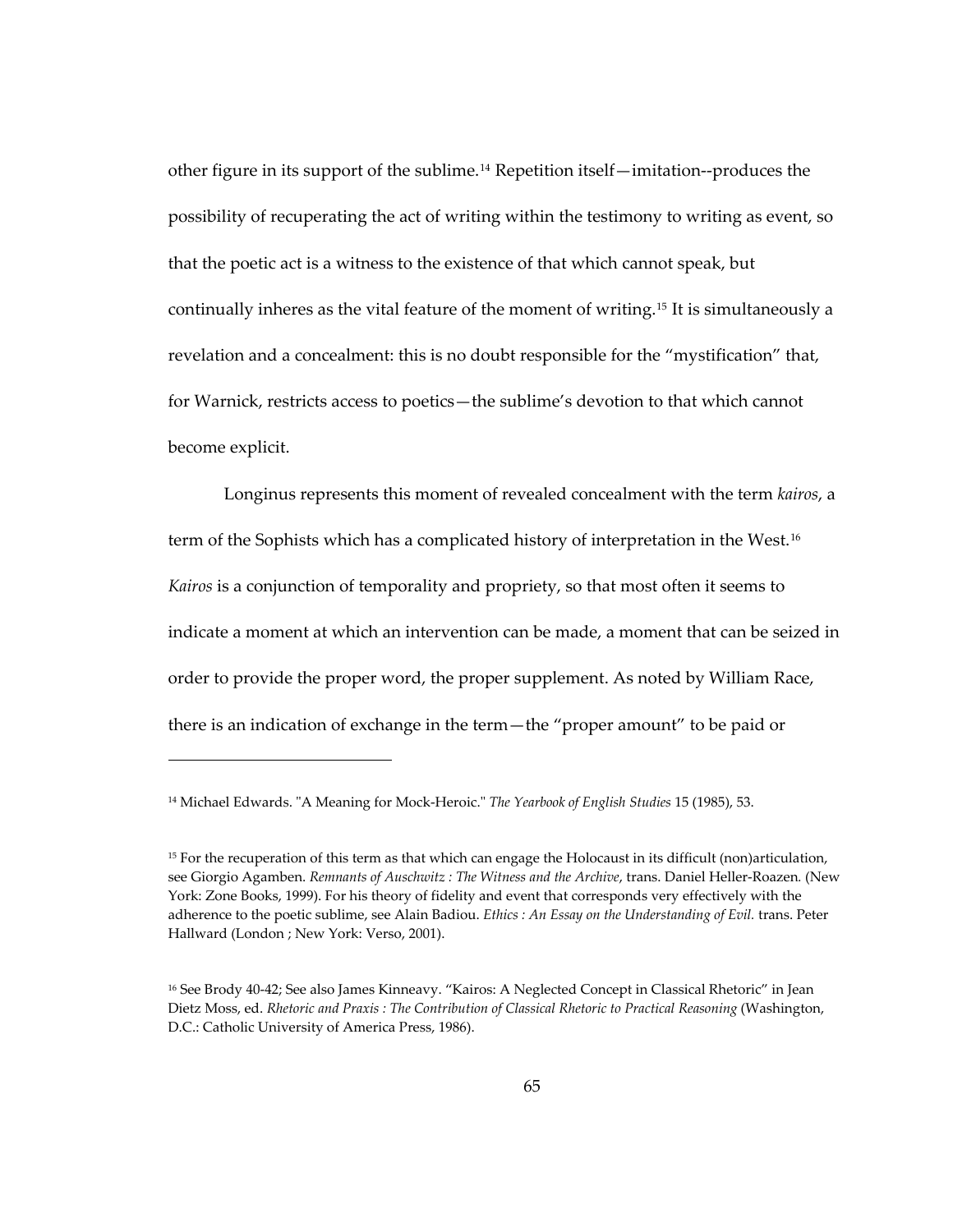exchanged (198-9). And the element of propriety gestures towards a normativity, a correctness, so that it would seem that the "moment" indicated by *kairos* offers a limited response within the margins of the proper.[17](#page-99-0)

Brought to contemporary attention by the theology of Paul Tillich, who highlights its importance as fully temporal concept, *kairos* has become an important figure for composition and rhetorical studies, especially with regard to the opening to context that it produces at the point of linguistic action.[18](#page-99-1) Tillich proposes what seems to be a Longinian or Sophistic version of the concept translated into a broader realm of extra-linguistic action. "A moment of time, an event, deserves the name of Kairos, fullness of time in the precise sense, if it can be regarded in its relation to the Unconditioned, if it speaks of the Unconditioned, and if to speak of it is at the same time to speak of the Unconditioned…. [T]rue knowledge is knowledge born of the Kairos, that is, of the fate of the time, of the point at which time is disturbed by eternity" (Tillich 173). The "fullness" experienced by the writer or poet: the moment in which choice of figure, word, strategy or emphasis can bear witness to that element of what Tillich calls

<span id="page-99-0"></span> $17$  Contrary to nearly every other recent rendition of the term, W. Race attempts to deemphasize these temporal aspects in order to stress its normative and conservative power. See William H. Race. "The Word Kairos in Greek Drama." *Transactions of the American Philological Association* 111 (1981).

<span id="page-99-1"></span><sup>18</sup> Paul Tillich, N. A. Rasetzki and Elsa L. Talmey. *The Interpretation of History.* (New York: C. Scribner's sons;, 1936). James Kinneavy's work deserves the credit for making *kairos* available to its secular application in composition and rhetorical studies in the last 20 years.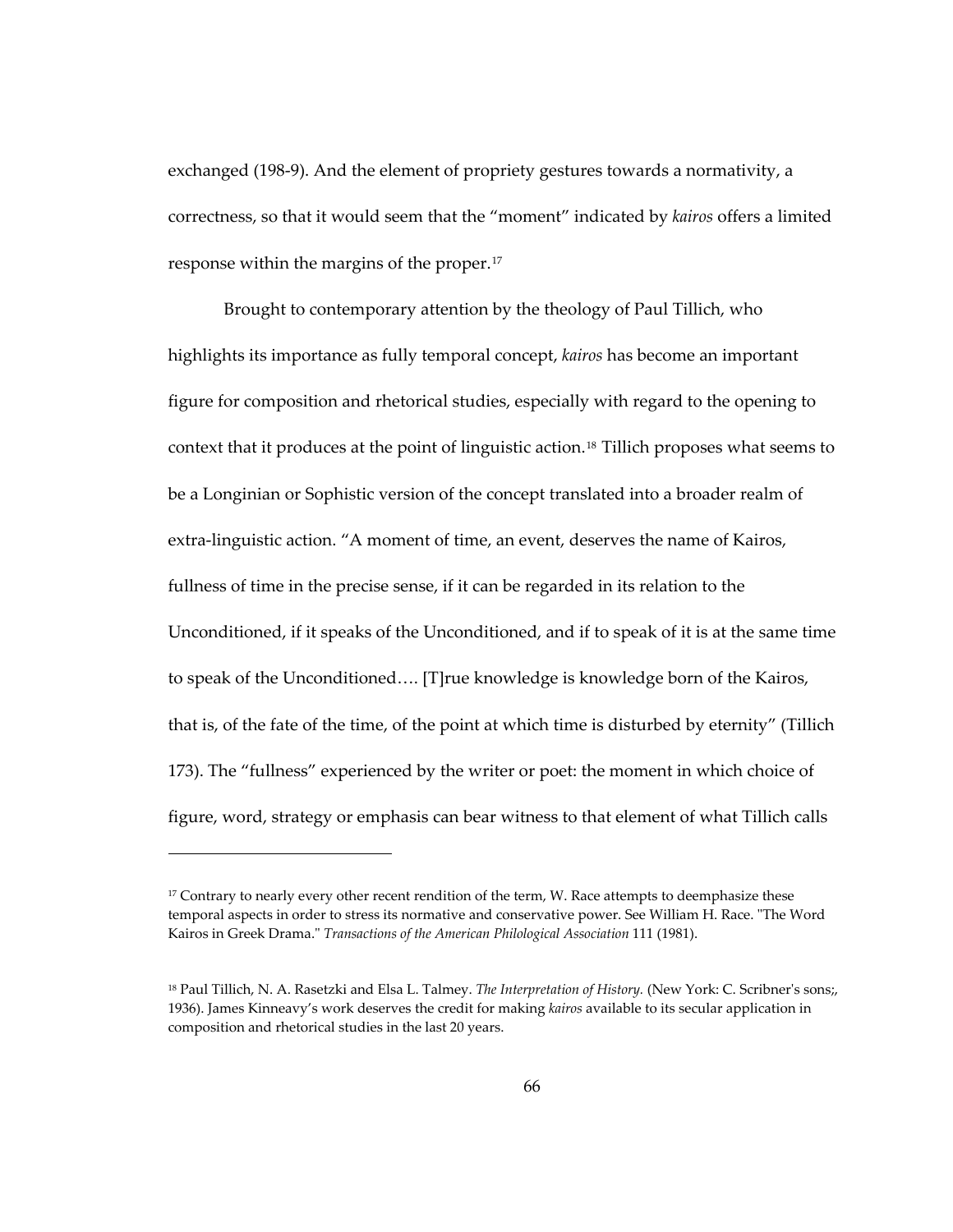fate (or the Unconditioned) but we might call the *implicit*. The Unconditioned is that which can fund the opening within the conditional of the life of the moment—an element, in Longinus' repetitions of this concept, of the non-linguistic always possible within language.[19](#page-100-0) It is the experience of the moment of writing *as* significant, as *a moment*, which is to say, a fleeting instant in which an \pening to decision has arrived the possibility exists *now* for the proper decision, the proper response, and this is the impetus to rise to the challenge. For Tillich this concept comes most likely through its genealogical development in St. Paul, Kierkegaard and Heidegger.[20](#page-100-1) The *kairos* for Longinus is not something that occurs objectively, but is that in which the rhetor or poet is engaged in creating. It is the only "proper" scene of poetics, and is that which, for Longinus, makes poetics as such a different linguistic performance from that of other forms of writing. In the *Traité du Sublime*, the engagement with the Unconditioned element of language that occurs in the *kairos* of writing allows an opening to poetics to be cited in the act of writing. It is this citation of the full moment, the decision itself, fixed within a context but not determined by that context, which produces, in Longinus, the sublime. The sublime event of writing is the inauguration in the writing subject of an

<span id="page-100-0"></span> $19$  This is also analyzable within the Lacanian analytic, with the Unconditioned as the Real, as productive of the lack expressed from within the symbolic for the *objet a*. See Slavoj Zizek. *The Puppet and the Dwarf : The Perverse Core of Christianity.* Short Circuits (Cambridge, Mass.: MIT Press, 2003).

<span id="page-100-1"></span><sup>20</sup> See also Zizek, 134ff.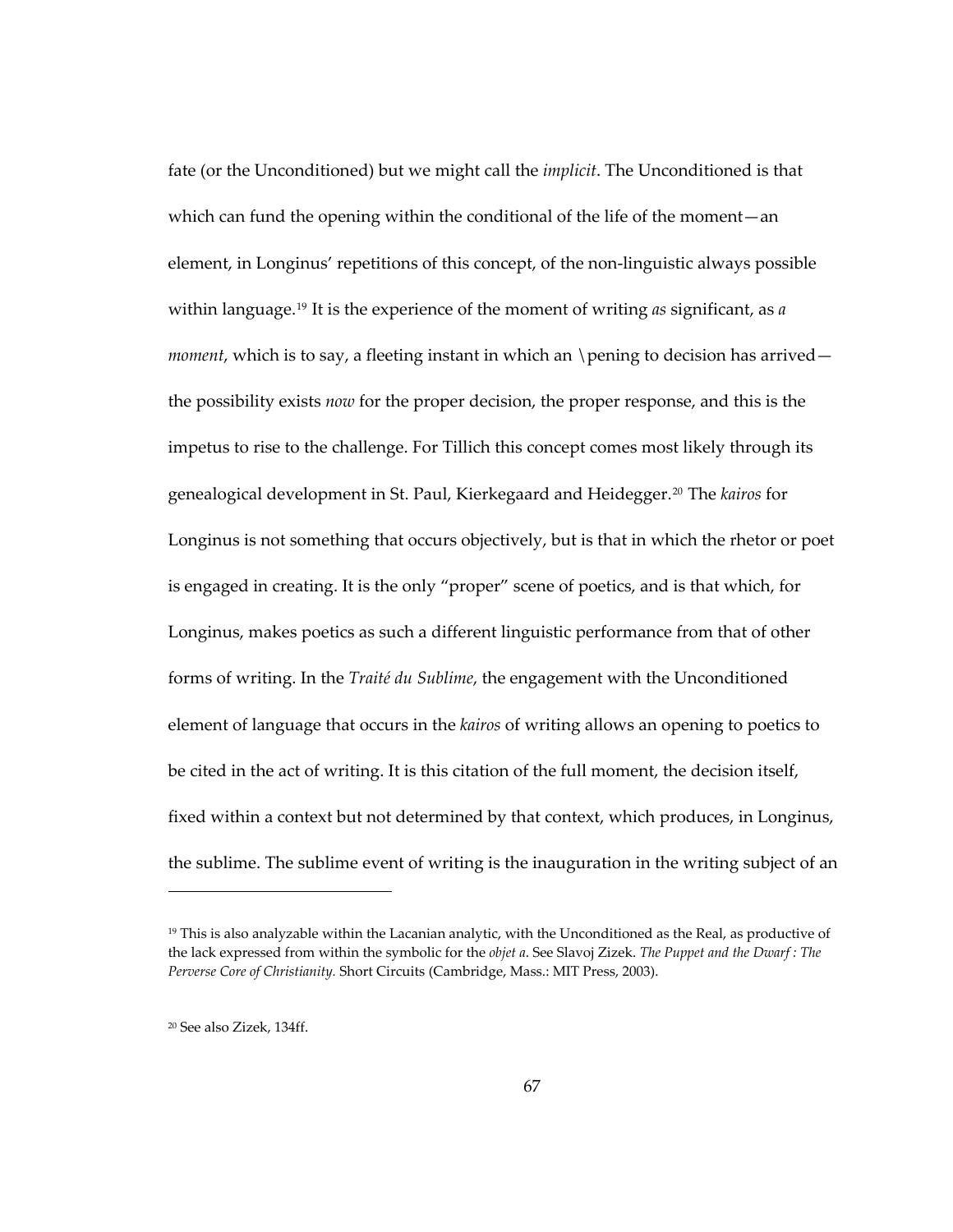experience of transport, and this transport is experienced in a formal sense as truth—as the truth of language that language itself hides.

I will now examine some of these trends in Longinus' treatise, in Rowe's translation of Boileau in the 1712 *Works*.[21](#page-101-0) The depictions there of *kairos* are later targeted by the Scriblerian coterie in the other major work given *prima facie* attribution to Martinus Scriblerus, *Peri Bathous, or, The Art of Sinking in Poetry* (1728). Looking finally at this Scriblerian treatise on the "profound" will bring us back to the theme of the modern scene of writing. It is precisely the poetic production of *kairos* that adherents to this sublime represent as endangered by modern dogmatism in writing, and this endangerment is made into apocalyptic apotheosis in Pope's final *Dunciad*, which this perspective on the Scriblerians allows us to re-read in these terms of *kairos* and *logos* as a critique of the aesthetics of modernity.

<span id="page-101-0"></span><sup>&</sup>lt;sup>21</sup> Other than the feature of his timeliness, and his general affinity with Scriblerian poetics, I have no special affinity for Rowe—I deal with his tragedy *The Fair Penitent* briefly in Chapter 4, but as translator he holds no special place in this development. It would be just as relevant to use Smith's or Welsted's translations. I have removed the italicization but preserved the capitalization from Rowe's translation.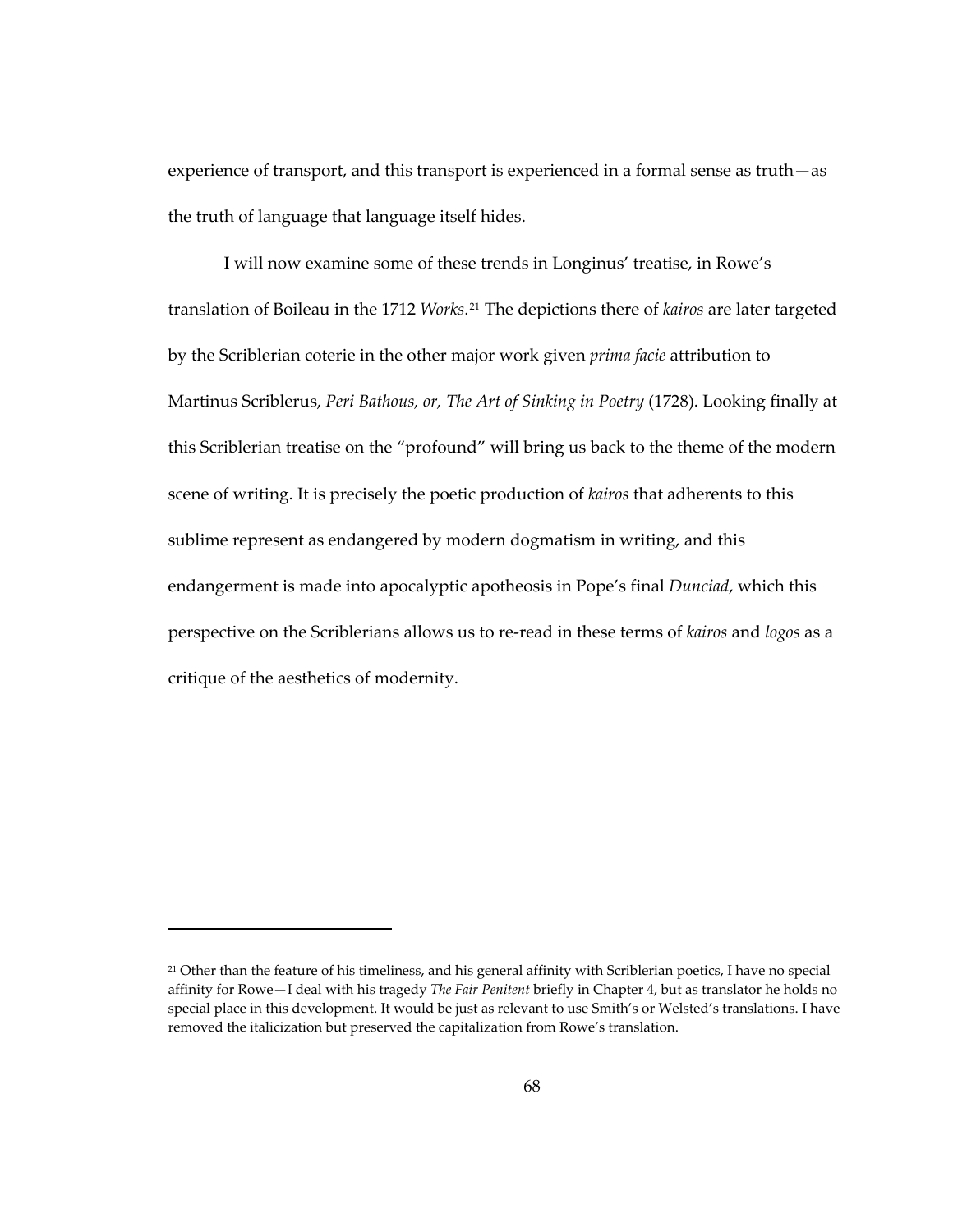## *2.4. Scriblerus, Anti-Poet*

"Stile is divided by the Rhetoricians into the Proper and the Figured. Of the Figur'd we have already treated, and the Proper is what our Authors have nothing to do with."

– Scriblerus, *Peri Bathous* 

The act of testimony performed by Longinus and Boileau is, as I offer above, an act of revelation (providing the gesture that engages that which cannot speak) and an act of concealment (positing the implicit feature of language as a non-linguistic element that cannot be named). This is demonstrated by what seems at first to be an ambivalence towards whether the sublime can be accessed by prescription. Longinus/Boileau/Rowe conveys that the most important goal for any person who writes "consists in shewing how and by what Means the Thing taught is to be acquir'd" (12). But this "how and what Means" is not the *technē* of the sublime; it is not the acquisition of knowledge that will allow sublimity to be engaged as a skillful performance. Rather, the "how and what means" is, perversely, the path to concealment itself. True sublimity resides in the ability to place *technē* under erasure in the moment of writing. If this is not performed well, then it seems as though one has tried too hard, or has had too much personally at stake. Longinus observes that the sublime is the way to prevent the jarring revelation that in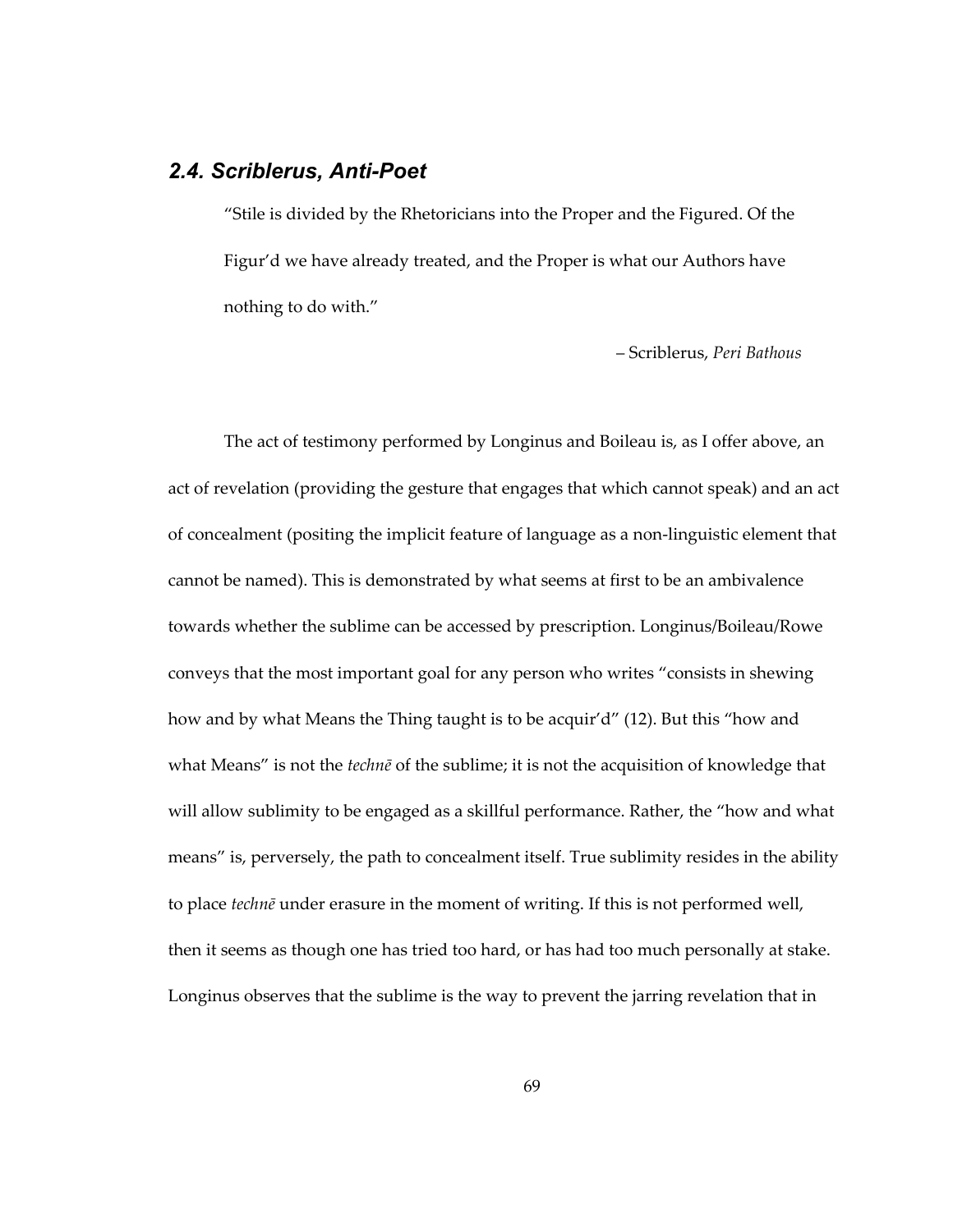writing, one pursues a goal or gain. "The Sublime is a wonderful Help to Figures," he writes, in that it does not allow them to be associated with technique.

'[T]is certain that those Discourses, wherein Figures are us'd alone [without the aid of the sublime] are suspected of themselves to be Designing, Artificial, and Deceitful; especially when they are spoken before a Sovereign Judge; and above all, if that Judge is a Great Lord, as a Tyrant, a King, or a General of an Army: For he conceives within himself an Indignation against the Orator, and cannot bear to hear a Vile Rhetorician pretend to deceive him like a Child, with gross Devices (48).

One effect of the sublime within writing is, then, to hide any use of *technē*, whether this *technē* is actually present in the act or not—either way, the sublime provides cover for intention and manipulative technique.[22](#page-103-0) The sublime and its counterpart the "Pathetick" are that which makes the art of writing into something impossible to describe—an ineffable craft that can only be performed within imitative reference to prior performances. They "enter thro' their Natural Affinity to the Emotions of the Soul, or because of their Lustre, appear more, and seem to touch our

<span id="page-103-0"></span> $22$  Michel Deguy observes of the Longinian sublime, "[t]he height of art consists in dissimulating one's artifices, in covering up one's twists and turns, in rendering nonapparent one's figures, one's unacknowledgeable ruses: the fire of the sublime, founding all of its components, transports the listeners (readers) into *ekstasis*, to the point where they see nothing but fire." See Deguy. "The Discourse of Exaltation: Contribution to a Rereading of Pseudo-Longinus." trans. Jeffrey S. Librett in *The Sublime: A Reader in British Eighteenth-Century Aesthetic Theory* (Cambridge: Cambridge University Press, 1996).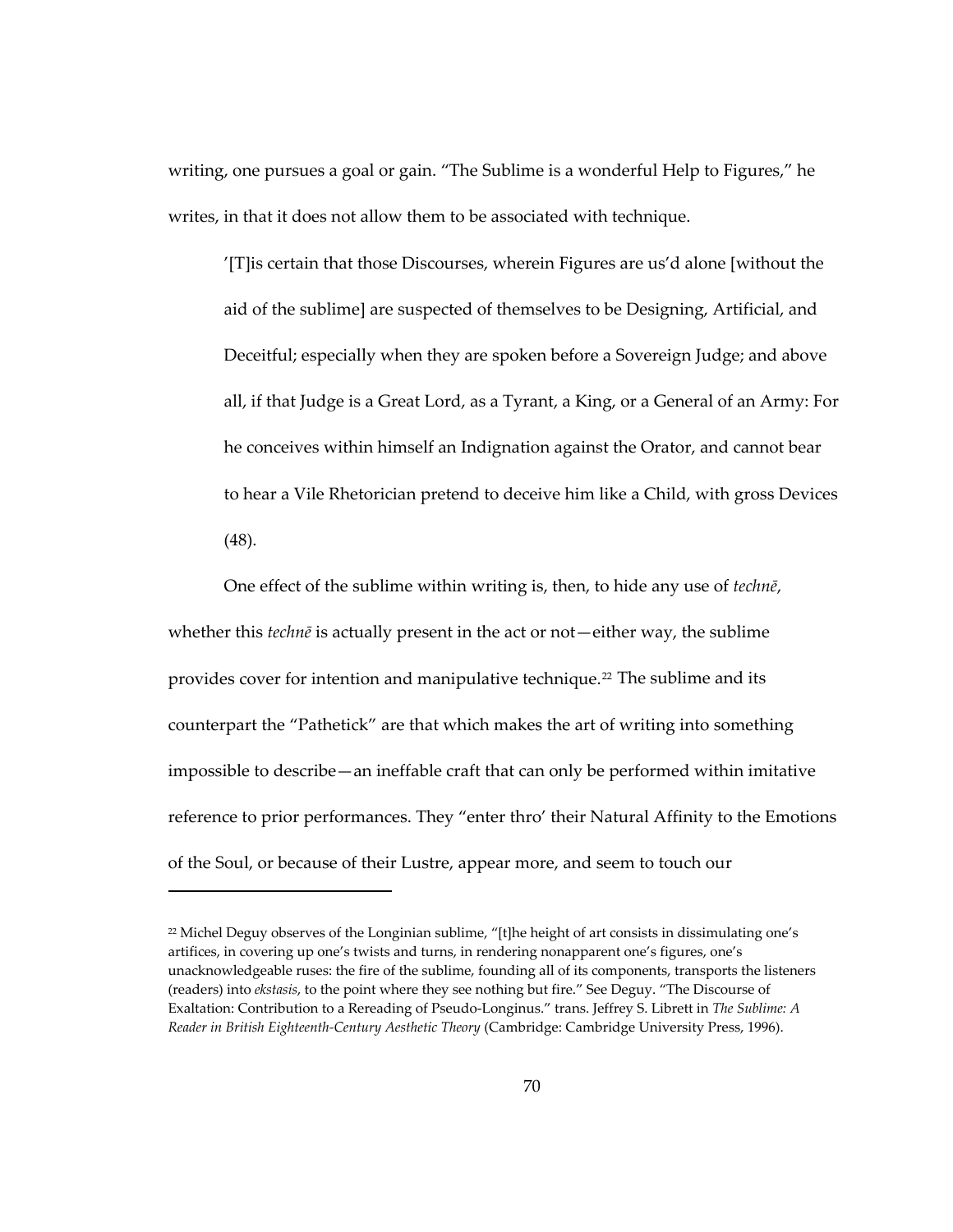Understanding nearer than the Figures, the Art of which they hide; and serve as a Cover for them" (49). This periphrastic explanation fails to provide a mechanism for how all of this works—precisely its point, producing the artless concealment that enables the sublime. This cannot be a conscious dissembling, though—the conscious or overt dissembling of artlessness is just another show of art or *technē*, and would still need the supplement of the sublime in order to escape being trapped in the realm of intention and calculation. It may be that artfulness is present to the writer, but it is also that which is erased in writing that engages the sublime, and thus has no knowable effect at the very moment of writing. The "Pathetick has never more Effect than when the Orator [writer] does not seem to have studied it, and it looks as if it was produc'd only by the Occasion it self" (50). This occasion, the apparition of *kairos* within the act of writing, is that which can obscure the element of corruption that has been introduced into writing by *technē*. If the sense of occasion can be produced, if it can be made to dominate the scene of writing, then the scope of temporal consciousness is transformed, from that of chronological time (*chronos*) to that of the full moment that seeks to birth writing as an event (*kairos*).<sup>[23](#page-104-0)</sup>

<span id="page-104-0"></span><sup>23</sup> Of chronological time within this contrast, John E. Smith writes, "[t]ime, in the *chronos* sense, permits, as the term implies, a chronology to be constructed, and therefore a chronicle of events which forms the initial material for the writing of history. But considering no more than the facts of process, of measuring time elapsed and the 'before' and 'after' of events, leaves us without the purpose, the significance and the evaluating interest which are the necessary ingredients both of historical action and of historical interpretation." John E. Smith. "Time, Times, and the 'Right Time', Chronos and Kairos." *The Monist* 53.1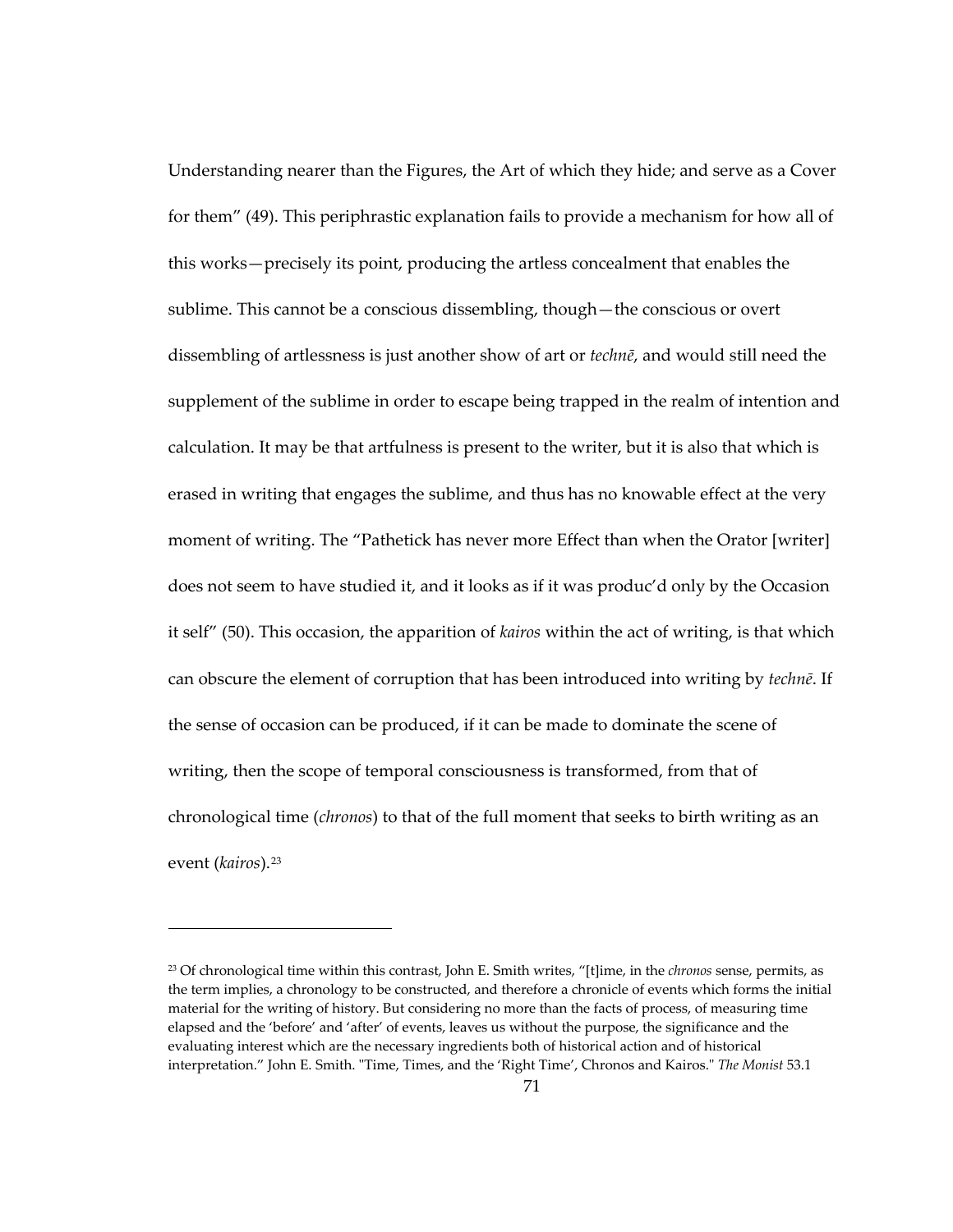Where does this temporal consciousness reside, though—is this the writer or the reader whose awareness of the possible corruption of writing is put in abeyance by the experience of sublimity? It is more than this, I would argue, and this feature also stands as an important facet of Martinus Scriblerus' relation to the sublime. While there is certainly a concern with effect, so that the *object* of writing, the reader, is depicted as variously transported or made suspicious by the rhetor's attempts, there is also a repeated engagement with the writer's own experience *as* reader. Regardless of whether the writer has studied the use of figures, and thus acquired a *technē*, he or she will engage textual example in the act of producing the sublime, thereby repeating the scene of a prior moment of *kairos* experienced by the reader who is now a writer. Textual example serves to both deflect attention to the art of writing that can be learned through study, and toward the way in which the act of writing is a repetition of a prior moment of sublimity, a moment being testified to by the present scene.

In this testimony the "power" of the sublime is applied to as an already existing moment of transport in which subjectivity was experienced differently—this reference to

1

<sup>(1969), 2.</sup> The "purpose" emerges as opportunity, as moment *of* purpose rather than a moment whose purpose or meaning arrives objectively for the individual. This feeling, as I will suggest, is a component of individuality as such, offering a model of subjectivity that opposes itself to the factual/historical model dependent on *chronos*.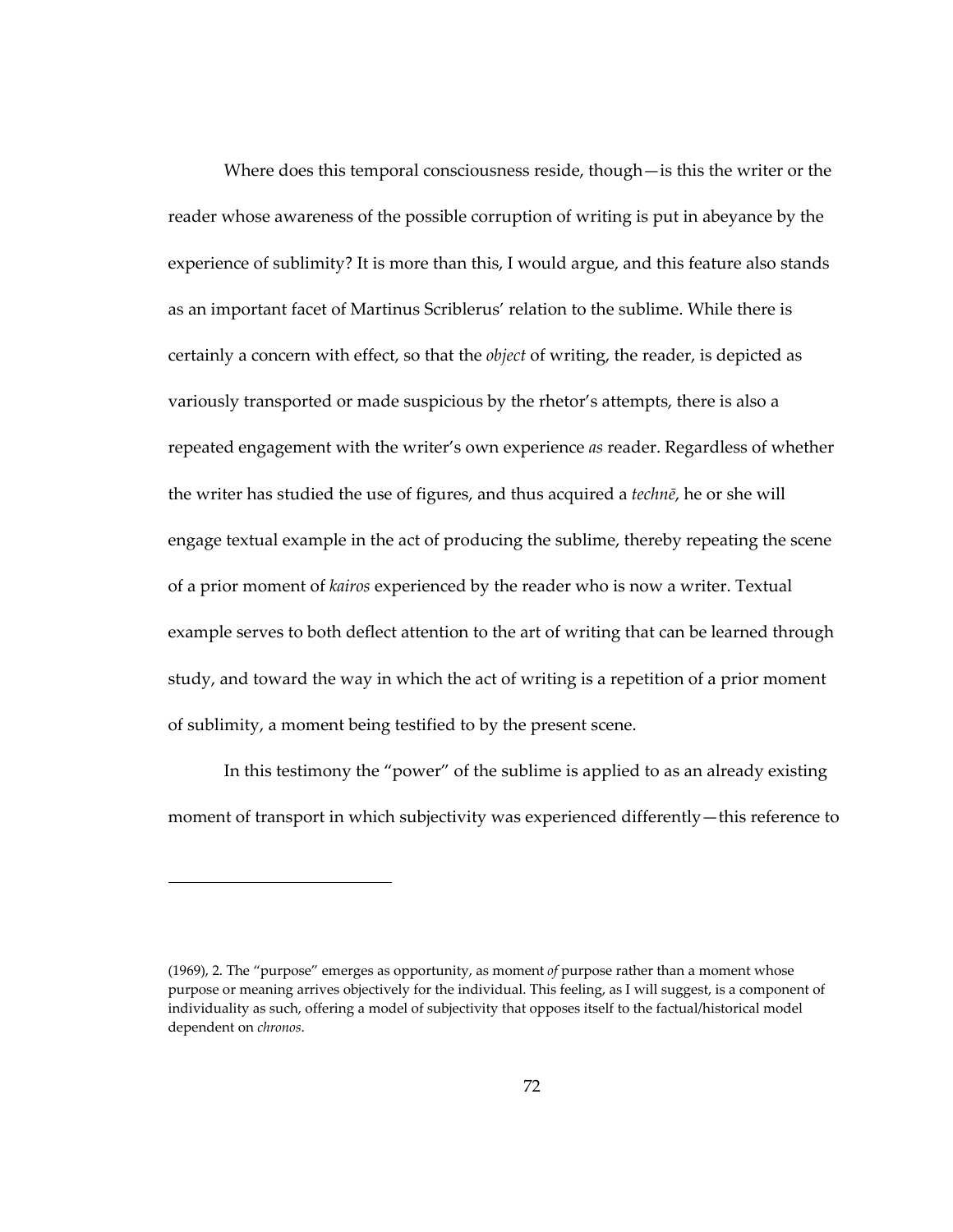a prior act is itself that which, if taken up by the individual, produces a different conception of subjectivity. The subject that can emerge in the sublime act of writing is the subject whose engagements with the implicit sublimity of language (and thus to subjective "excess") allow the possibility of an ongoing recurrence, as long as this use of the sublime can avoid a kind of addictive relation in which the writer is tempted to make a fetish of those features in textual example which may have produced the original transport. Sublimity requires "une certaine" restraint, which is to say the ability to "guide one's self with prudence" (14). It is an engagement of prudence, or the conviction that *kairos* emerges in the act of writing, the moment in which it is prudent to act, and to act prudently; imitative reference to prior moments of prudent action is, in this poetics, the way to allow one's own prudence to take shape. It is in one sense an enthusiasm: "these great Beauties which we meet with in the Works of the Ancients, are like so many Sacred Springs, from whence arise those happy Vapours which infuse themselves into the Souls of their Imitators, and animate those very Minds with a Warmth they never receiv'd from Nature; so that they are at the Instant [*kairos*], as it were ravish'd and transported by another's Enthusiasm" (38).

At the same time, it is a mode of combat, an anxiety of influence, as it were, whose motivation to the sublime is driven by "A Noble Jealousy" (38, citing Hesiod). This combat, however, does not involve maintaining rigid self-definition, as with our earlier examination of the moderns in Swift's *Battel*, in which jealousy or perceived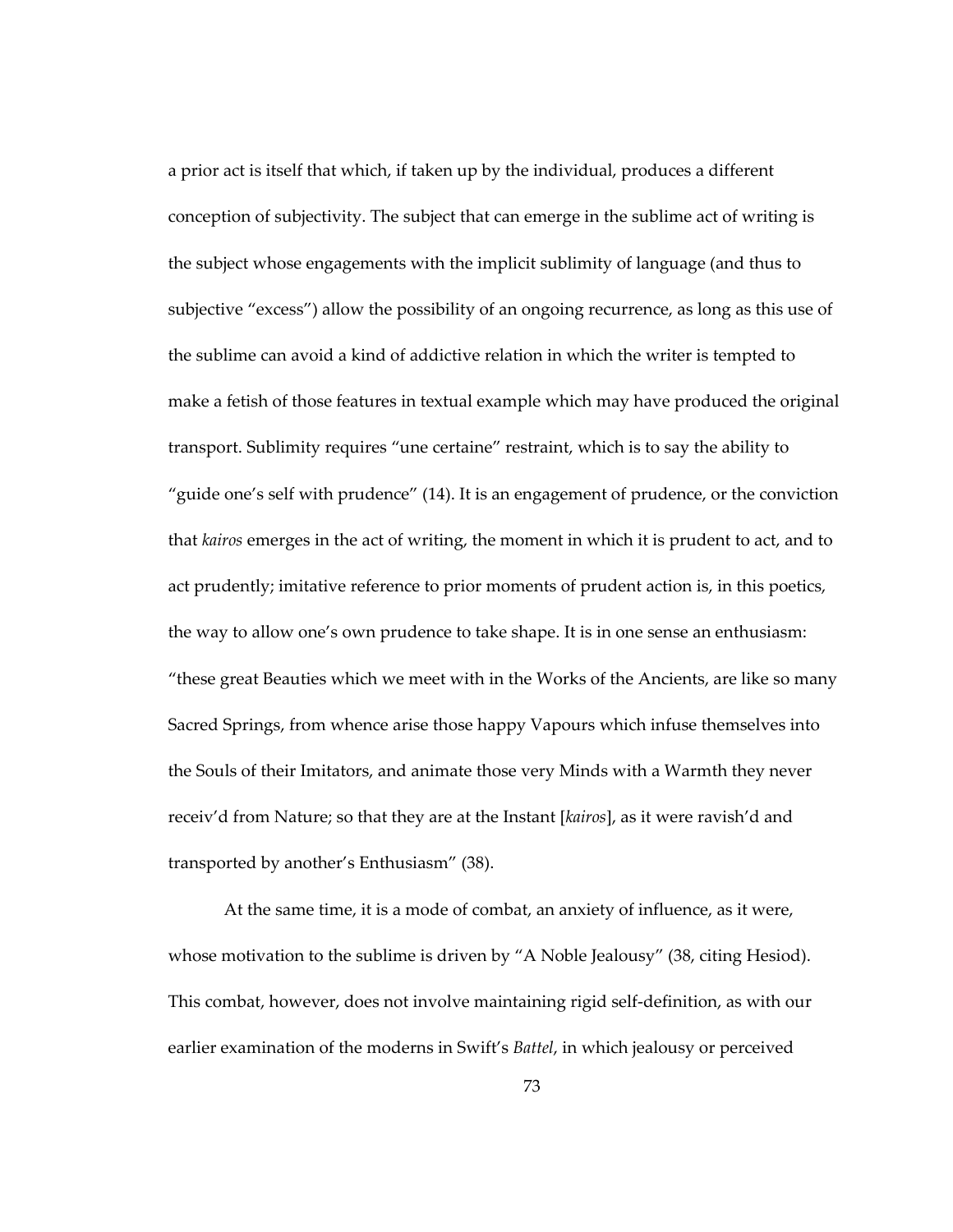scarcity was based on a refusal of imitation as a valid task. Here, for Longinus, the metaphor of combat is just another periphrastic way of, as Jonathan Lamb says, not letting the cat out of the bag. The depiction of aggression is one mode of sublime affect that can emerge from the imitative testimony to prior sublimities, especially if those prior examples help to produce a moment of action whose proper engagement is to fight. But it after all depends on the situation, and it is perhaps just as likely that the sublime is experienced as a shared intimacy, a direct theophany of soul to soul within the act of imitation. Regardless of the metaphor, it is the production of propriety that counts, the formal evocation of the moment of writing as that in which there is an opportunity to choose the proper figure, the proper word, or to imitate properly. This encounter with writing is not normative in its content, but the propriety at work is formally normative in the sense that it is itself the experience of a faithful repetition of what has been, through the act of reading, engaged as another's faithful repetition of a prior act. There are moments of "origin" in Longinus' account—Demosthenes is exemplary here as the case of one for whom imitation was *not* the proper engagement with *kairos*. Through his seemingly natural sublimity, "he has outdone the most Famous Orators in all Ages; leaving 'em as it were, confounded and dazl'd with his Thunders and Lightnings: For in those Parts of Oratory, wherein he excels, he is so much above 'em, that he sufficiently makes amends for those Parts, wherein he was wanting" (72). As *sui generis* orator, Demosthenes is the great example who proves the rule here. While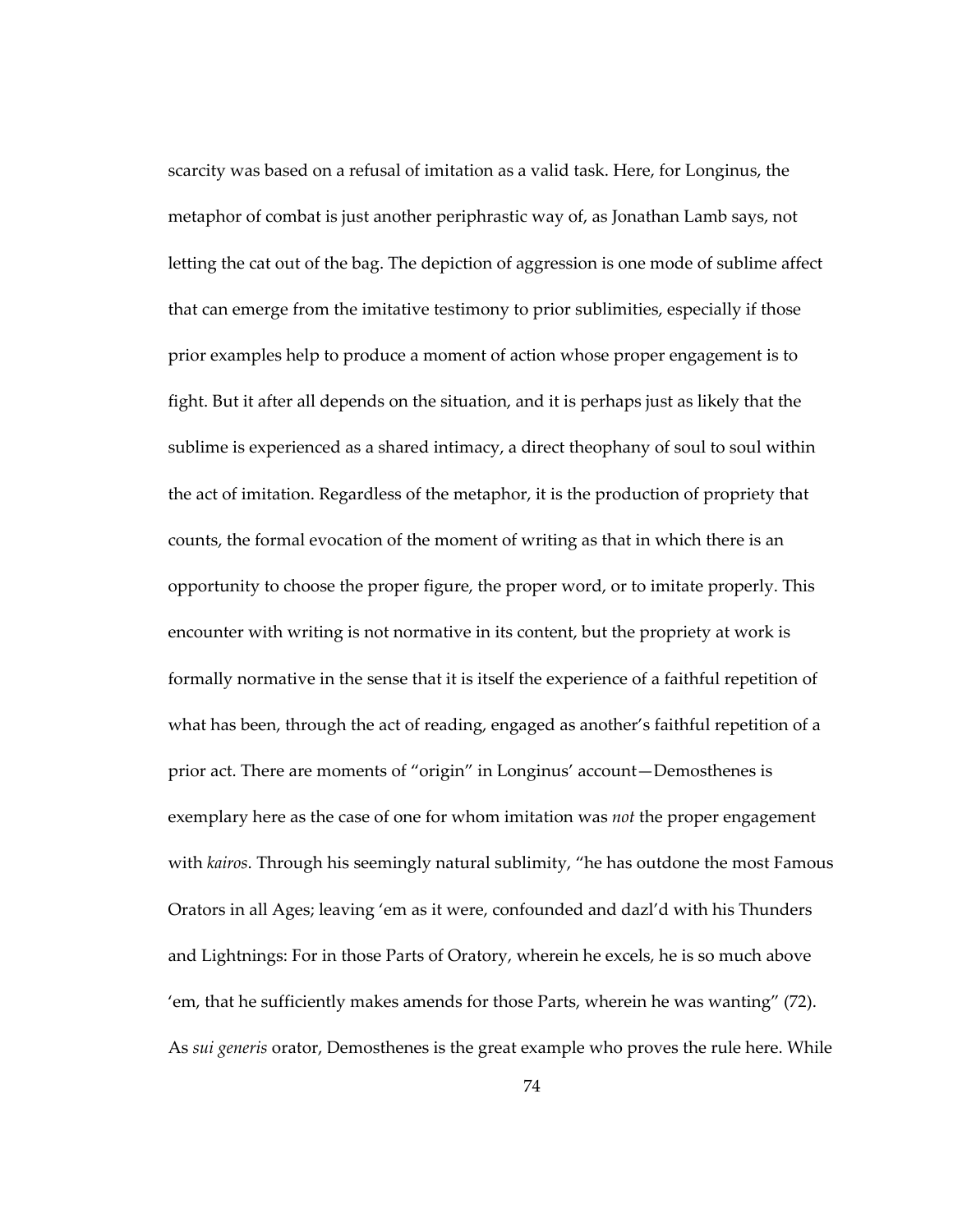Homer is the figure whose origins are lost in the absence of textual predecessors (and not mentioned as important), Demosthenes stands out as an origin in order to indicate that his own works are responses to a *kairos* for which the proper act was origination. When necessary, one must create in order to preserve an opening to imitative sublimity.

Scriblerus is not depicted as an *autopoeitic* origin of himself, of course—rather, his origins indicate a hyperbolic extension of citation to its more absurd extremities, so that in the *Memoirs* we are overwhelmed with his birth from out of scholarly textual reference. The coterie relationship from which Scriblerus arises as an emergent and virtual figure is also not original—it is certainly a citation of and an alternative to Addison's various clubs, and it is also a citation of the fabled coterie of friends depicted in La Fontaine's *Les Amours de Psyché* (1669), which begins: "Four Friends, whose Acquaintance began by the Muses [*par le Parnasse*], form'd a kind of Society, which I shou'd call academical, had their Number been greater, or had Letters been as much their Object as Pleasure. The first Rule they prescrib'd to themselves, was, to banish Disputations of a regular kind, and all that might have the Air of an academical Conference."[24](#page-108-0) This society of those who would eliminate academic dogma from French

<span id="page-108-0"></span><sup>24</sup> Jean de La Fontaine. *The Loves of Cupid and Psyche; in Verse and Prose. From the French of La Fontaine, ... To Which Are Prefix'd, a Version of the Same Story, from the Latin of Apuleius. With a New Life of La Fontaine, Extracted from a Great Variety of Authors. The Whole Illustrated with Notes. By Mr. Lockman.* (London: printed for H. Chapelle, 1744), 107.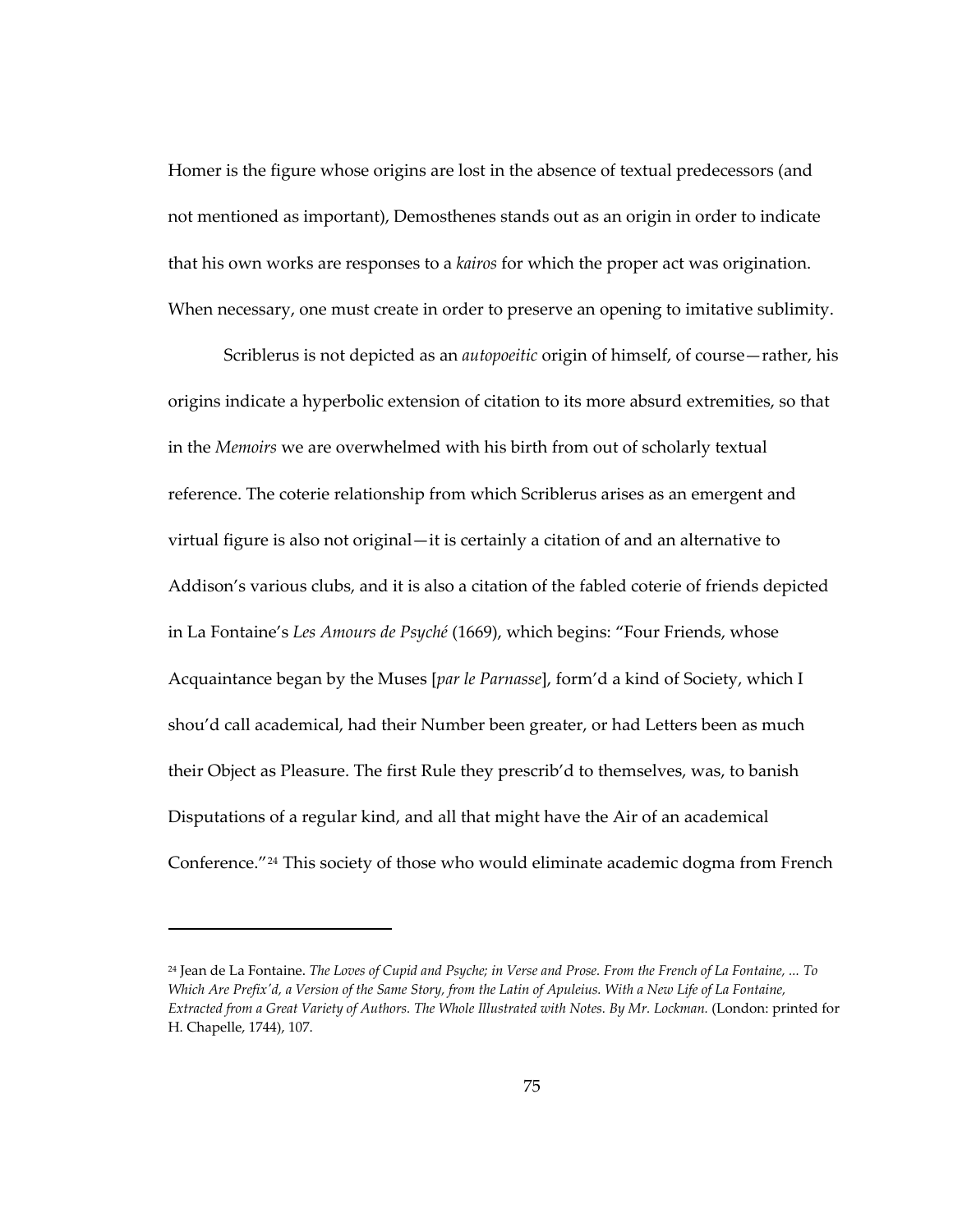letters was known as "Les Amis de Psyché" and was rumored to have consisted of La Fontaine, Racine, Moliere, and Boileau. Jean Demeure has written extensively in the early part of the previous century on these rumours, and has found the coterie to be "unlocatable" [*introuvable*], the product of literary speculation that hid a romantically wishful revisioning of the authors' relationships.<sup>[25](#page-109-0)</sup> And I must add to any list of possible influences of Scriblerus the "friendship" that presides over the work of Katherine Philips and the coterie she was driven to constantly generate and mourn in her poetry.<sup>[26](#page-109-1)</sup>

Scriblerus is also an engagement with, a citation of, the critique of modernity, and as such, is a figure whose existence is the sign of a break or a transformation that has made vital differences distinguishable. As a product of "friends," Scriblerus serves to anchor a relationship dedicated to the conjunction between one kind of poetic act (Pope's original plan was to publish the "works of the unlearned," which is to say, the Scriblerian satire of both common sense and the abuse of learning) and the bonds

<span id="page-109-0"></span><sup>25</sup> Philip Wadsworth summarizes Demeure's findings with perhaps a notable *joie d'assertion*: he "conclusively disproved the long-persisting legend of a classical school, according to which Racine, Boileau, La Fontaine, and Moliere worked together intimately as a literary group, discussing their artistic problems as they strolled together in the gardens of Versailles; unlike the romantics, French classical authors worked independently, without benefit of coalitions or manifestoes." Philip A. Wadsworth. "New Views of French Classicism, in Relation to the Baroque." *The French Review* 25.3 (1952), 173.

<span id="page-109-1"></span><sup>26</sup> See most recently Paul Trolander and Zeynep Tenger. "Katherine Philips and Coterie Critical Practices." *Eighteenth-Century Studies* 37.3 (2004).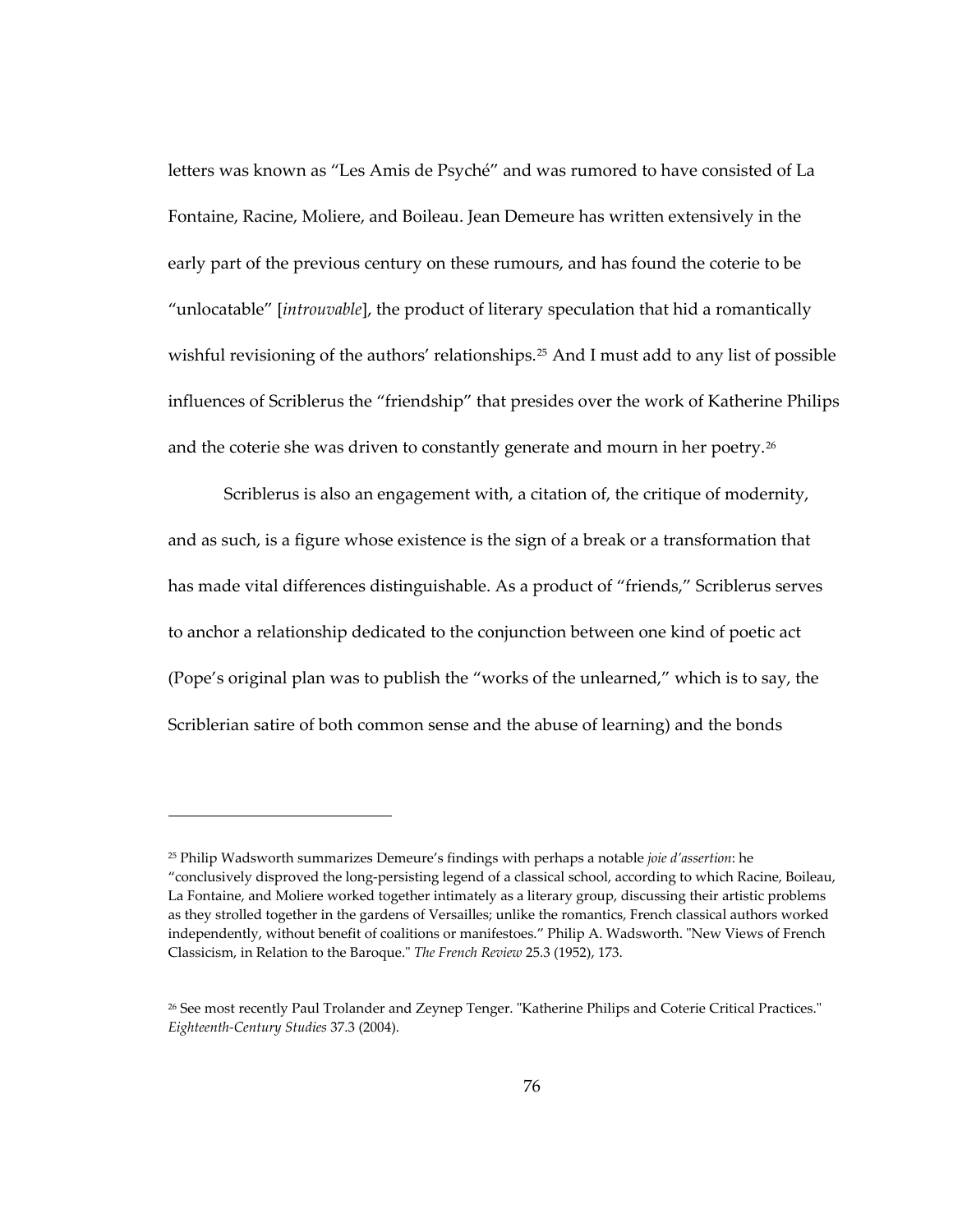between individuals who were devoted to it.<sup>[27](#page-110-0)</sup> Patricia Bruckmann notes that "the Scriblerian sense of the club as a driving force, out to reform, gave a power to their rhetoric and certain kinds of predictable limits" (15). As I have stressed, reform starts with what is figured by the Scriblerians as a crisis in poetics. Out of this perception emerged a friendship, and out of what is exhibited as a concern with friendship in its relation to writing emerged the figure of Scriblerus. These social relations are extrapolated in other ways by the group—in Pope's various innovations in publishing practice, for instance, or in Swift's intervention in the Drapier coinage, or in the attitudes toward social bonds in Gay's poetry. The social features of the linguistic concern travel outward from the figure of Scriblerus, extending by the vehicle of satire to cover much of the social terrain. This extension is possible because Scriblerian satiric writing engages itself constantly with producing the *kairos* of an impending or recently achieved modernity—this engagement with the modern is at the same time an engagement with sublimity that exposes other, less timely, forms of writing as similarly connected to the corruption, decadence, filth, and dogmatism of the modernity the Scriblerians depict.

The *Peri Bathous* is the place to look for the most direct evidence of this confrontation on the linguistic level. The text, ostensibly a parody of Longinus, is a

<span id="page-110-0"></span><sup>27</sup> See Patricia C. Brückmann. *A Manner of Correspondence: A Study of the Scriblerus Club.* (McGill Queens Univ Pr, 1997), 3.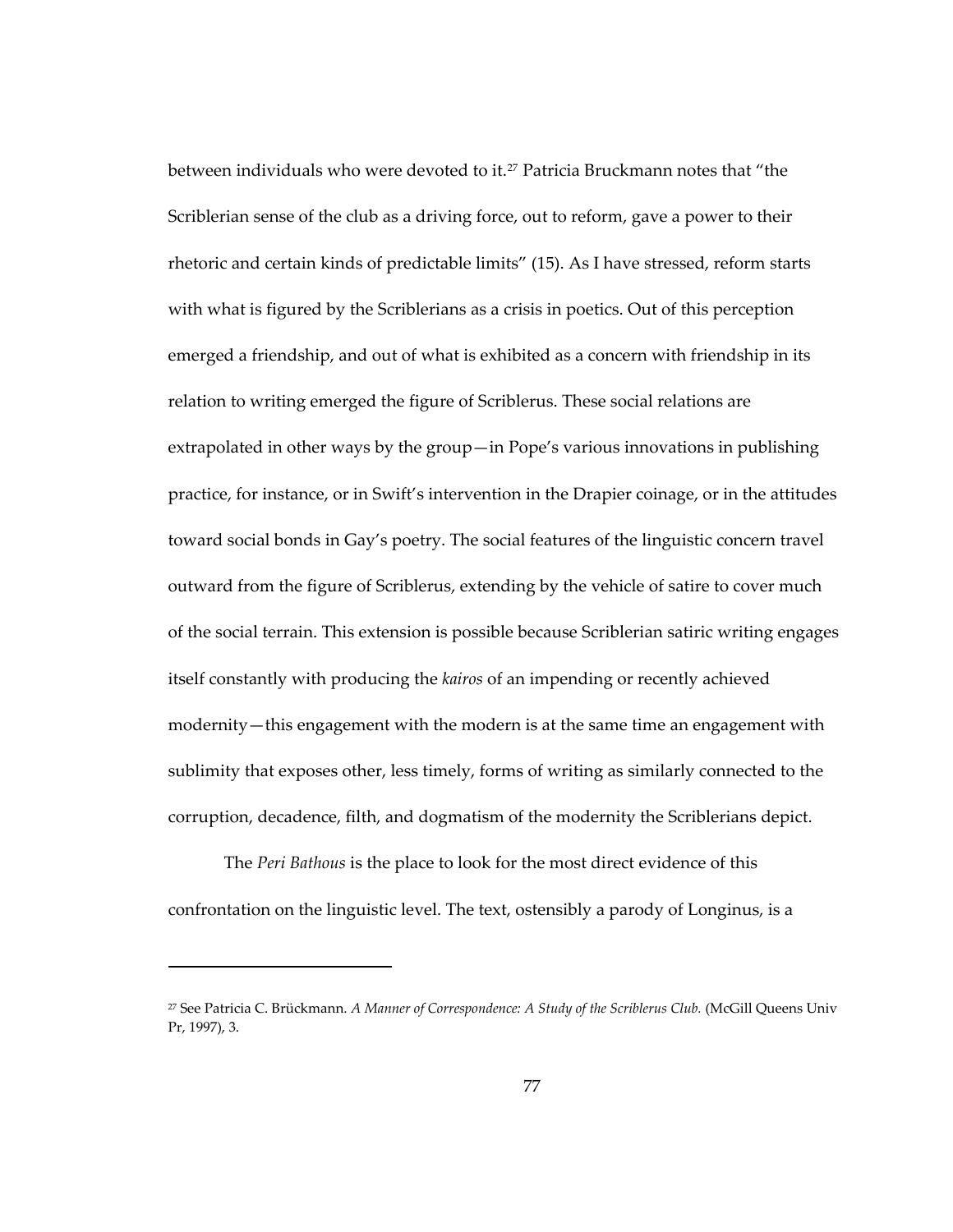treatise on a mode of poetics that would make the language of poetry available to common readers, to those who fail to attain the sublime heights of poetic citation of ancient models (something that became a less satirical concern later in the century). The treatise is a repetition of Swift's *Battel*, and begins with the author (Scriblerus, although it was printed as a joint production of Swift and Pope in the 1728 *Miscellanies*) explaining that the goal of the moderns should be that of "leveling" the ancients so their high Parnassus would be accessible to more "reasonable" writers.[28](#page-111-0) The sheer numbers of the moderns (a reiteration of Swift's earlier distinction) indicates that the pressure to level the mountain is going to become, very soon, overwhelming. Here comes modernity. Instead of a fight, what Scriblerus wants for his moderns is a treatise that will lead to an essentially leveling poetics, a counterweight to Longinus. The concerns attributed to the "wiser" of the moderns are "Profit or Gain; in order to acquire which, 'tis necessary to procure Applause, by administring Pleasure to the Reader: from whence it follows demonstrably, that their Productions must be suited to the present Taste" (89). This pleasure, if nothing else, is a mirror image of that communicable feature of the sublime that inheres in its repetition. The profit-minded poets of the bathos are fundamentally

<span id="page-111-0"></span><sup>28</sup> Jonathan Swift and Alexander Pope. *Miscellanies in Prose and Verse in Two Volumes. By Jonathan Swift, D.D. And Alexander Pope, Esq; to Which Is Added, a Poem Written on the North-Window of the Deanary-House of St. Patrick's, Dublin.* The second edition. ed. vol. 2 ([Dublin]: London printed, and re-printed in Dublin, by and for Sam. Fairbrother, 1728), 86.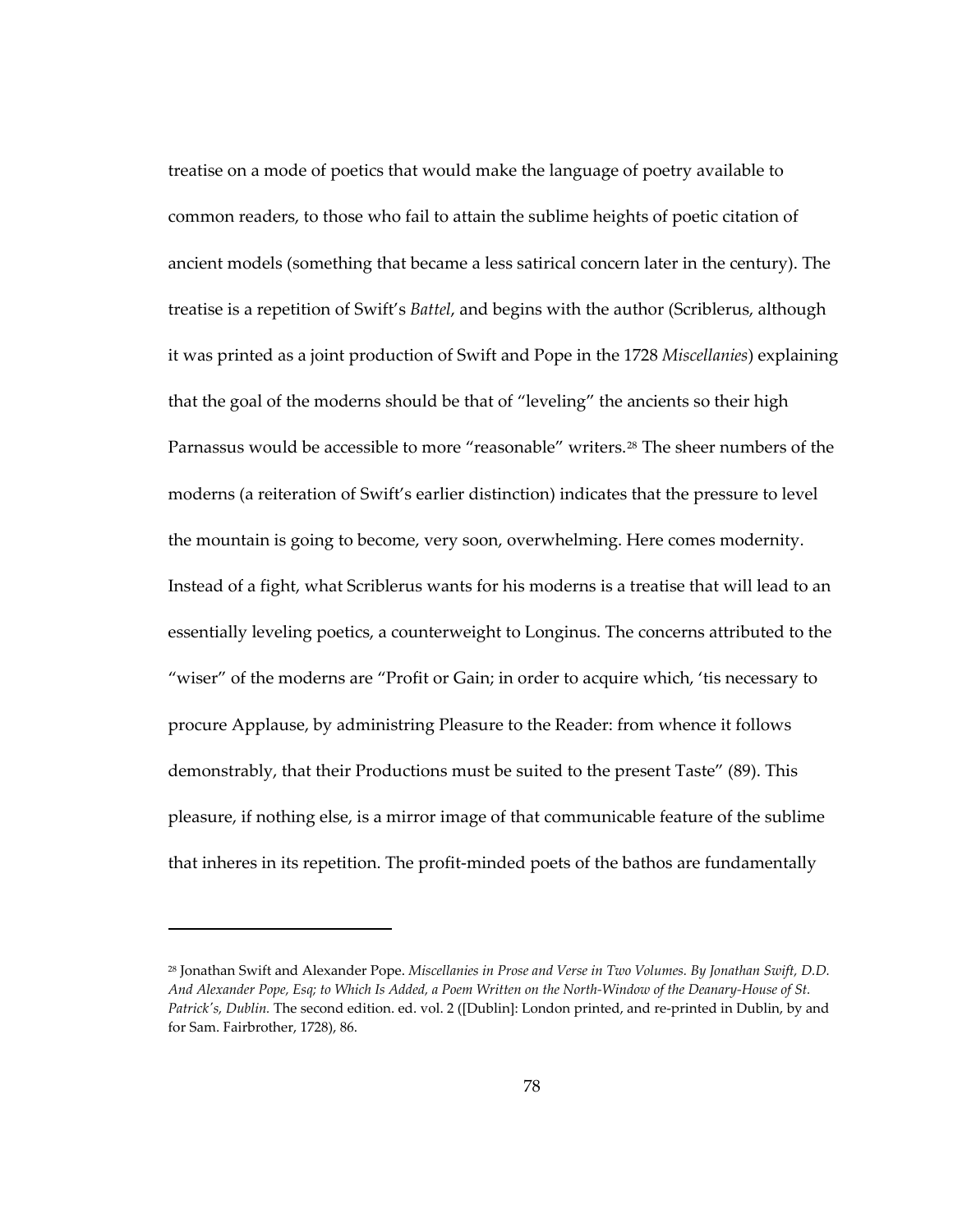opposed to their opposites in that they are engaged in an accumulative project—the *chronos* of profit contains here the relation to the reader, so that all such pleasure communicated will be recouped in the name of profit—and unabashedly so (this is, after all, no secret trades manual, but a guide to making poetry "common").

*Peri Bathous* is in effect a guide to the many ways within writing that the opening to *kairos* valued by Longinus can be prevented. Above all else, its depiction of the moderns' project is a handbook for preventing the appearance of a crucial moment, an opening to an event that might be seized by writers in the name of that opening. Here, what is seized is the moment of modernity's groundswell, providing the great occasion for Scriblerus to write his treatise. But the treatise repeatedly disclaims the production of *kairos*, providing instance after instance of ways to prevent it. Poetry is "of dangerous consequence to the state" if suppressed and censored, so it should be set free to be deprived of the *kairos* of the moment of explosion that comes from suppression. Common sense (93) serves to eliminate the possibility of a poet achieving excellence, and thus of providing strong example and indicating the legitimacy of greatness. Mixture of styles, genres, and figures is useful to the moderns in its ability to confound reference and make devotion to imitative writing impossible (93). The act of "chusing and separating such Circumstances in a Description as illustrate or elevate the Subject" (103) must be disallowed and countermanded by a "prolixity" of description so that "Choice and Distinction" become impossible within the moment of reading.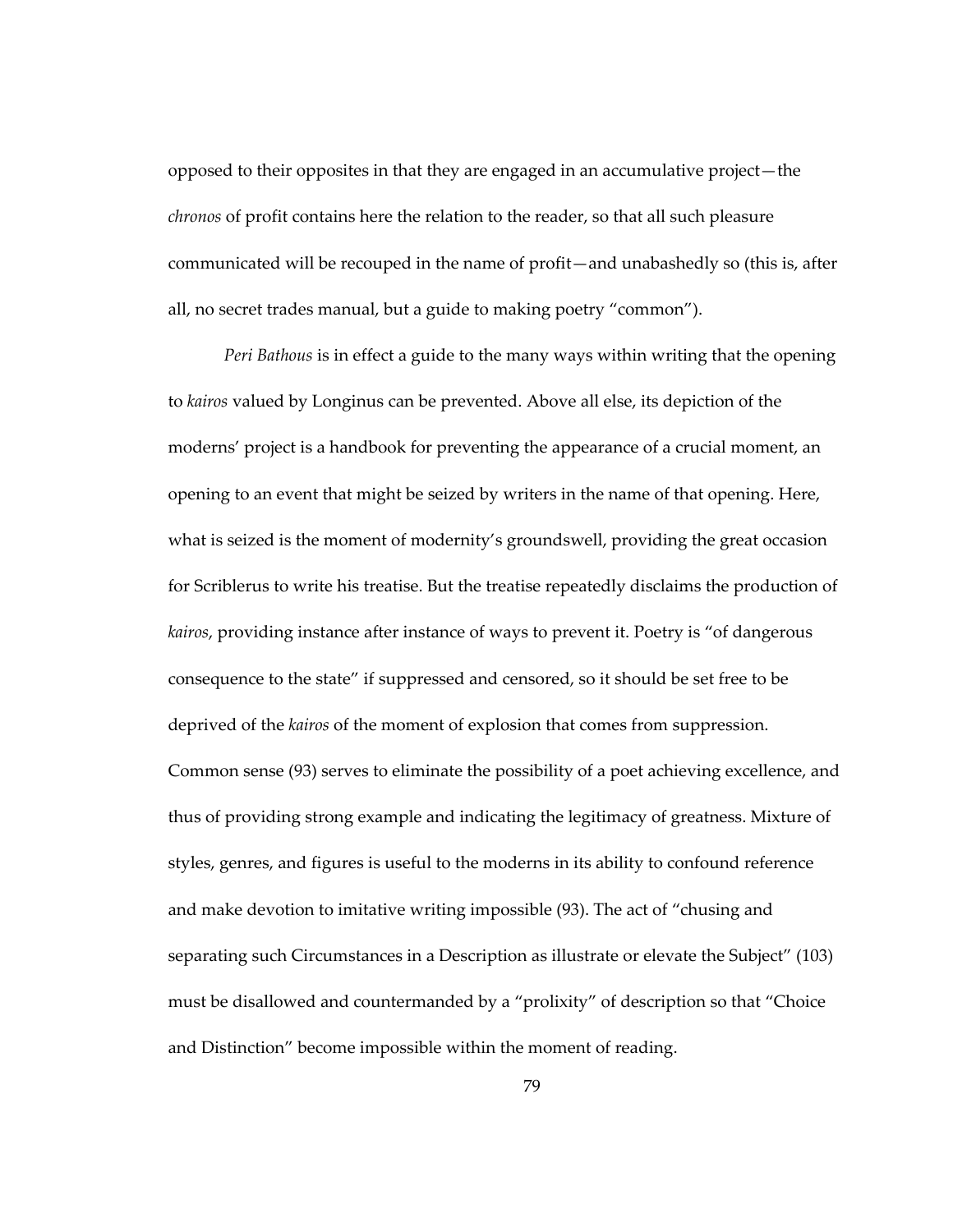The mode of imitation proposed by the treatise (for it must deal with this idea in some parodic way) can operate in either of two ways: "the First is when we force to our own Purposes the Thoughts of others; The Second consists in copying the Imperfections, or Blemishes of celebrated Authors" (108). This is hardly subtle, but it reminds us that imitation for the moderns is a difficult idea to fit within the insistence on the "new," or on the autonomy of the modern. This focus on innovation is, here (and in Swift's *Battel*) the antithesis of *kairos*, so that the modern vision is that of a world in which the new is produced without occasion, without propriety—as a reflex or habit that removes any experience of temporality other than the chronological (that of progression). "The true Genius," we are told, "rarely fails" when faced with "such occasions" as are associated with sublime poetics—rarely fails, that is, to provide "Points, Conceits, and Proper Similes" to "avoid throwing themselves or their Readers into any indecent Transports" (109). Here, *kairos* is allowed, as long as it is used to conceal itself—as long as what results is the erasure of *kairos*, and the accompanying prominence of *technē*. This theme continues, and is generally essential to the Scriblerian tract's response to Longinus. Writing's genius must be made *explicit*, and the artfulness must be staged in order to reveal the writer's particular knowledge of such "rules." Figures should "refer exactly the Mold in which they were form'd, in all its Inequalities, Cavities, Obliquities, odd Crannies, and Distortions" (109-10). The particularities that emerge from this figural revelation are not concerned to produce variety as much as they are designed to display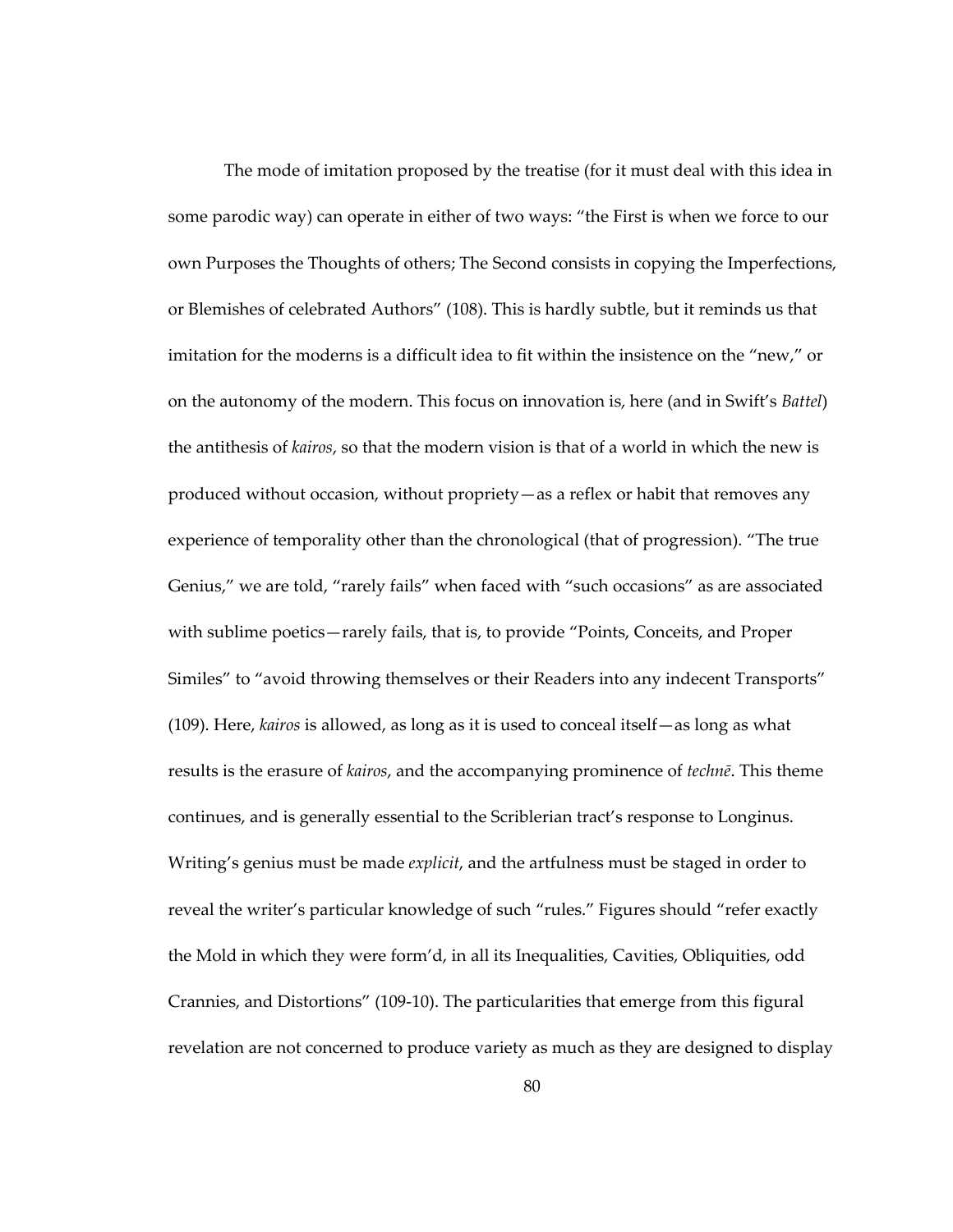an excess of attention to the art of writing. Writing must become meta-writing if it is to attain the ultimate bathos that will nullify the writing act.

This is repeated, of course, in the *Dunciad*'s great paratextual apparatus, a virtuoso performance of the age's critics (Bentley, Wotton, Dennis, et al.) and their supplementation of text with prescriptive commentary. Like the "mist" of obscurity that a truly bathetic writer will wrap around "Thought" (114), paratext serves to obscure the text's ability to claim for itself the intervention into a moment, the saying of the proper words—the possibility of writing as event. The *Dunciad Variorum* is an achievement like none other in the field of textual containment, in the performance of dogmatic critical technique. The later four-book *Dunciad*, which still preserves the paratext, is oriented toward slightly different goals, and might be said to exceed the bathetic forces of modernity in its vision of apocalypse—a truly sublime performance to end all sublime performances. To avoid anti-climax here, however, which is one of the most effective bathetic maneuvers ("where the second line drops quite short of the first, than which nothing creates greater Surprize" (115)), I will return to my concerns at the beginning of this discussion, which will now appear different in the light of this discussion of temporality: now it is time to conclude by reinserting this rhetorical conception of sublimity into the discussion of "implicitation," skepticism, and the question of the nature of the "aesthetic" autonomy proposed by the Scriblerians.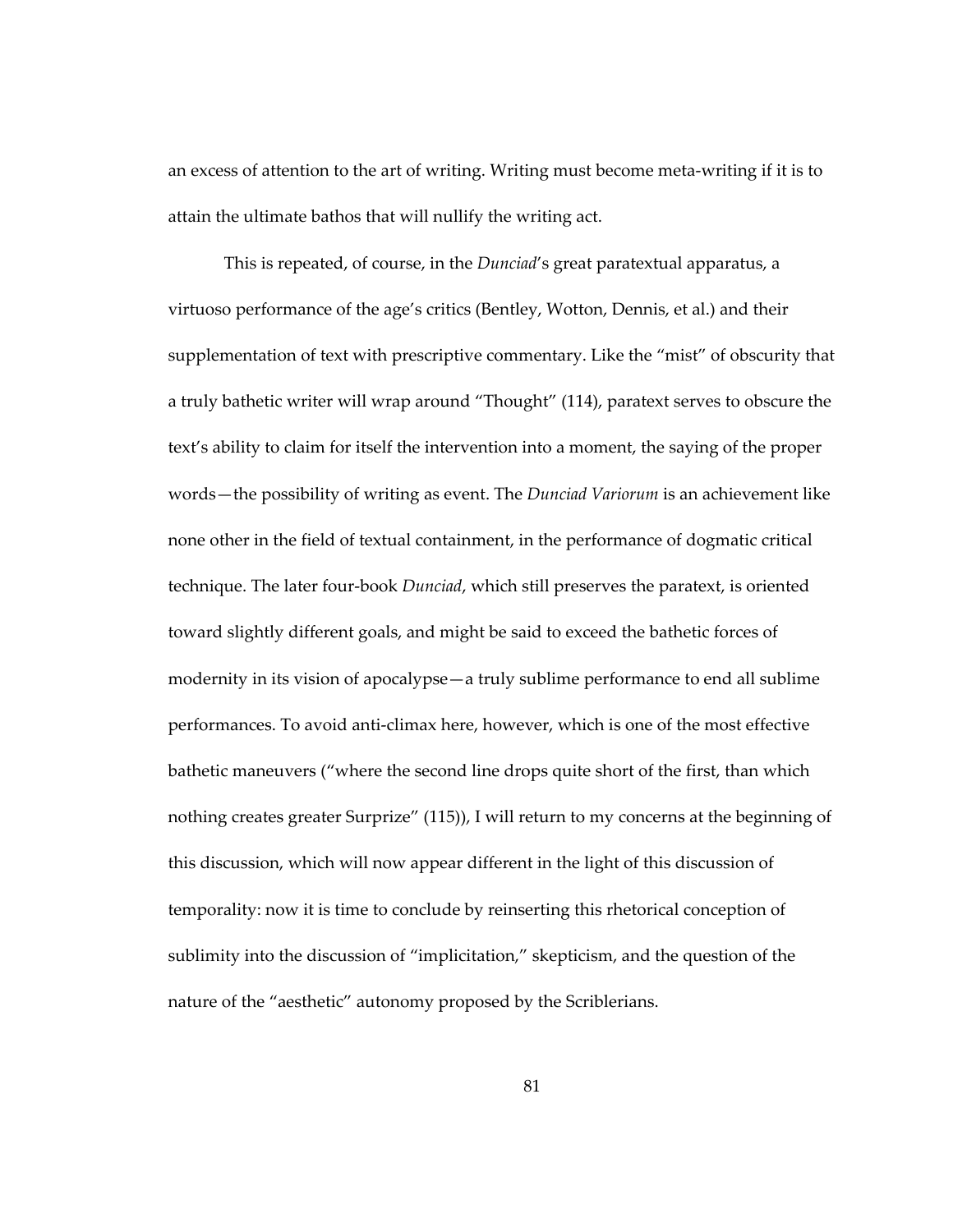Noggle's *Skeptical Sublime* deserves much more extensive treatment, ultimately, and I think that the emendation of the narrative with a serious consideration of the Longinian sublime and what it supplies to "Tory satire" is an appropriate way to pay homage to and extend his work. Roland Barthes, in a lecture in May of 1978 that has recently been published in a volume called *The Neutral*, provides an excellent distinction between skepticism and sophism that might help us to distinguish between the Pyrrhonism and Longinian Sophistry of the Scriblerians' moment. Both sophists and skeptics are engaged with *kairos*, in Barthes' account: "Both cases are about a modification of the temporality of discourse; normal, rhetorical temporality: heavy, coated, compacted temporality, logical consistency of the 'development'…. However:

- a. Temporality of the Sophist discourse by jolts, zigzags, catches: hunting for the "right moment." The tension thus is continuous, lengthy lookout  $\rightarrow$ discourse of mastery: the "right moment" = weapon of power: today we should say: political swell.
- b. Temporality of the skeptic discourse (behavior): there are times to mark time: times of the *tacet*, of the blank  $\rightarrow$  it is all about undoing the time of the system, about putting moments of flight in it, about preventing the system from taking. The virtual system of Skepticism, if it could manage never to

82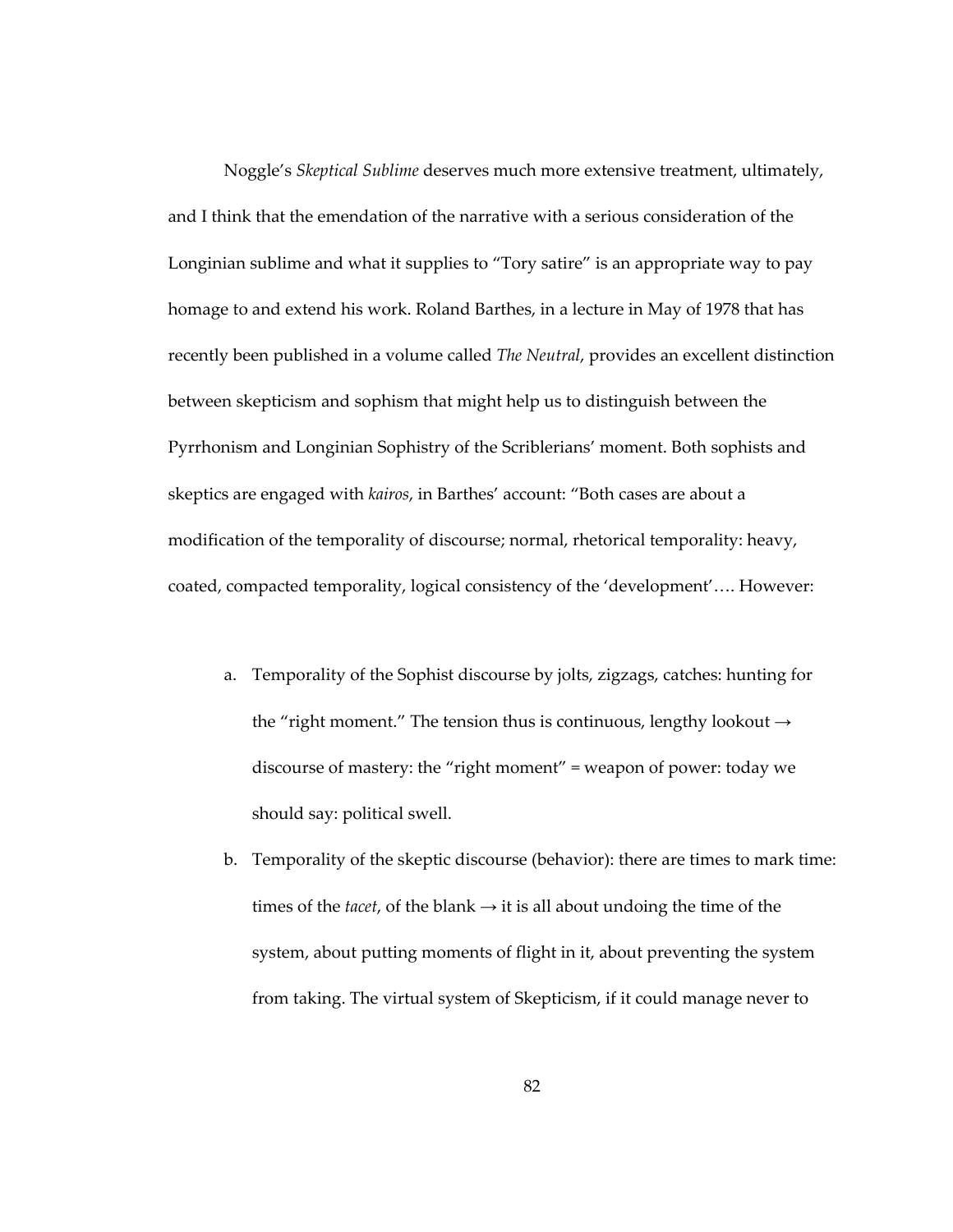stop uttering contingency (conjuncture), would be the device for undoing mastery, for a-power.<sup>29</sup>

There are elements of both at work in the Scriblerians' project: as Noggle senses, however, there are ways in which Scriblerian satire is unable and unwilling to resort to absolute negation. There *is* a faith in writing as that which can enable subjectivity, as that which can produce an experience of excess that, were it not a category of *logos*, we could call truth. Let us call it sophistic truth—the insistence that truth takes place only in powerful moments of transport. The "right moment" is above all what the Scriblerians wanted to preserve—not their particular historical moment, but the ability to produce the sophistic "jolt" that enables *kairos* and makes writing into a "weapon of power." It is possible that this might mean, in other times, "political swell," but for the Scriblerus club the swell was already threatened with its absolute indistinction—the leveling masses of the bathetic were any day going to overrun the prominence of Parnassus, and do away with the "elitism" of the Longinian sublime. The skeptical "Moments of flight" are certainly an aspect of Scriblerian writing, perhaps most strongly in Pope's *The Rape of the Lock* and Swift's *Travels*. But this flight is far less common than a reinscription of

<sup>29</sup> Roland Barthes. *The Neutral : Lecture Course at the College De France (1977-1978).* trans. Rosalind E. Krauss and Dennis Hollier. European Perspectives (New York: Columbia University Press, 2005), 170.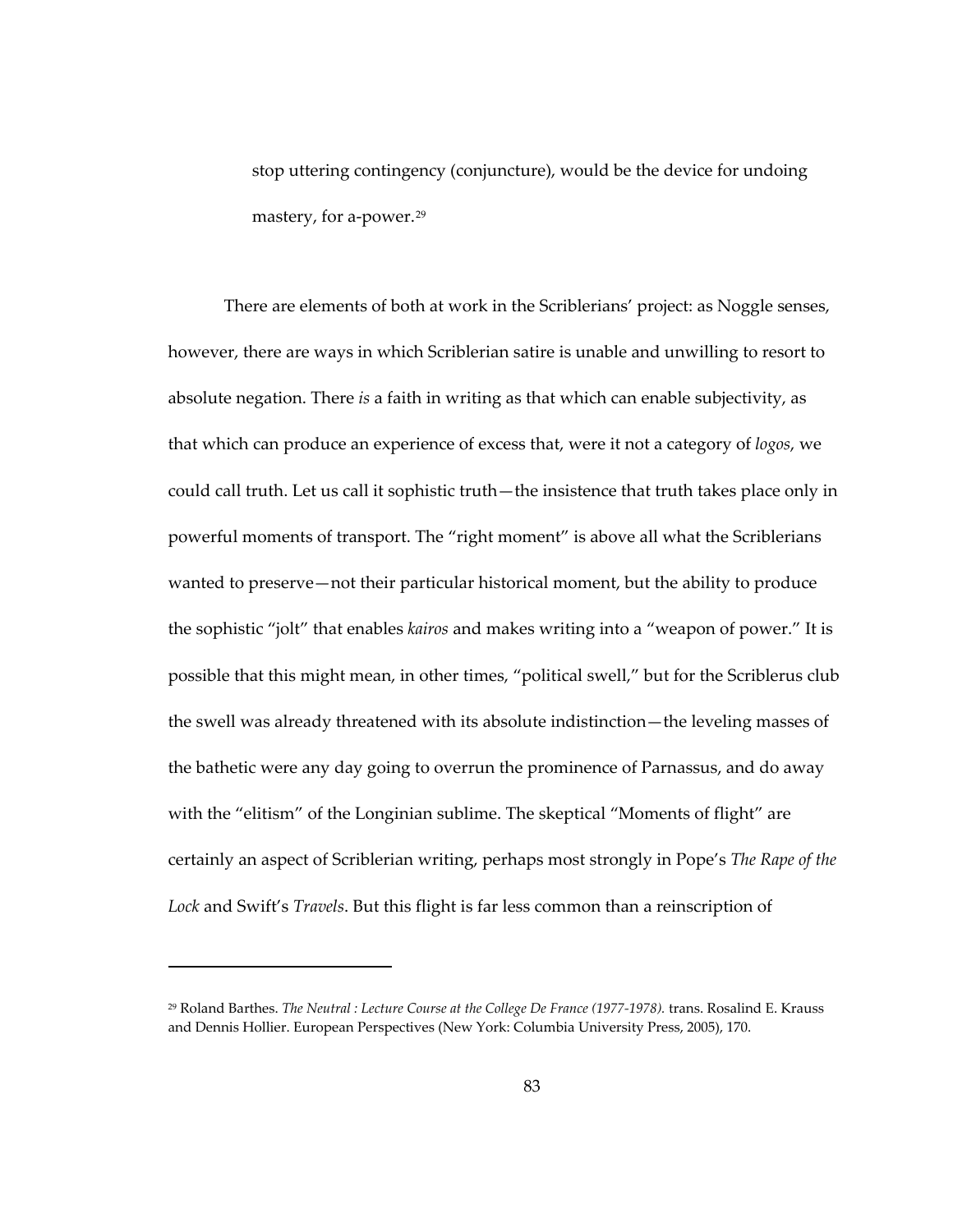commitment in their writing: a commitment above all else to being able to powerfully show that now is the right time, and to offer the possibility that, in this fleeting moment, the adherence to example, to friendship, and to the intensity of moment itself (momentousness) can preserve that implicit feature of language that enables the openness and hope of the *kairos* of writing.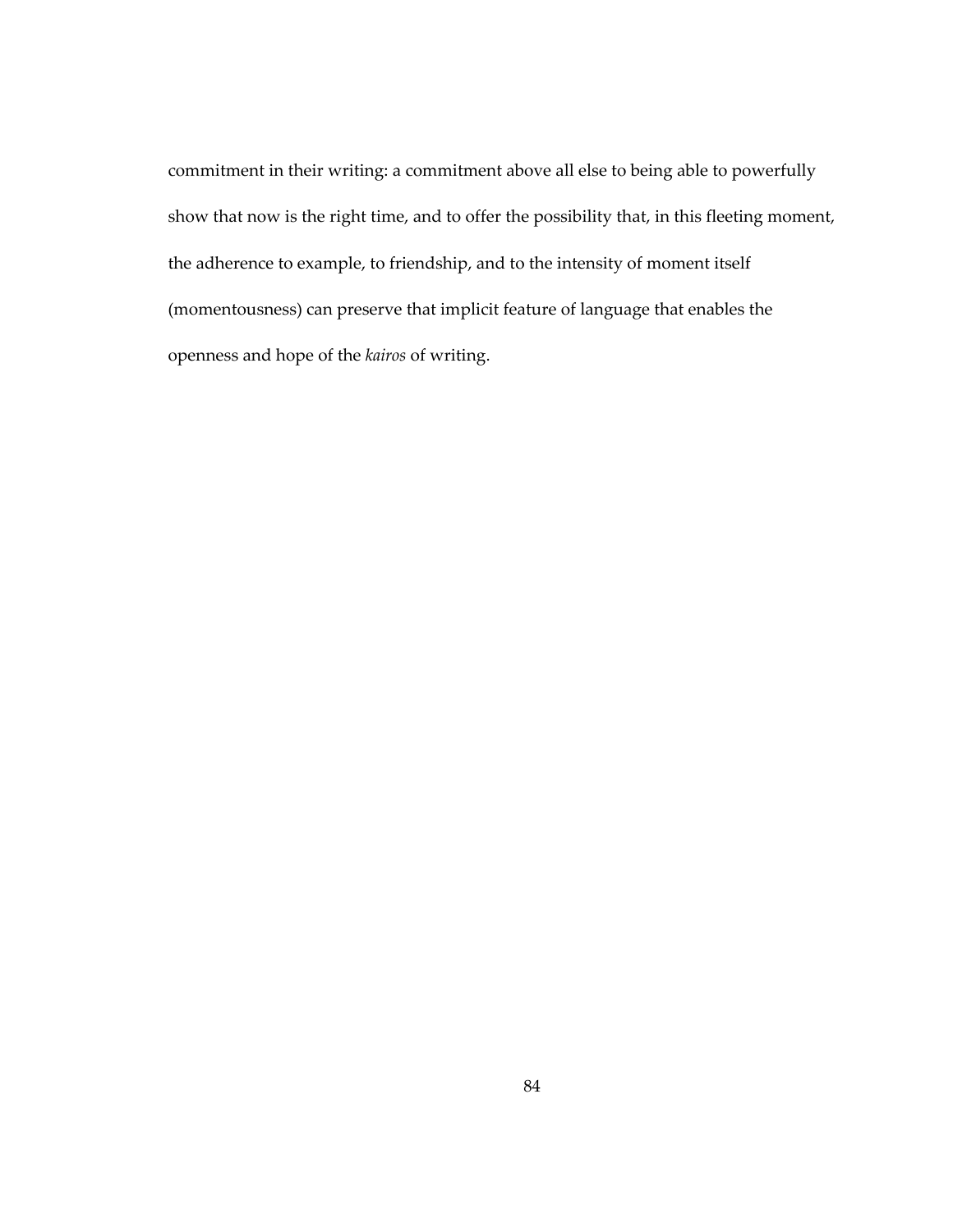## **3. Metamorphosis, Virtuality, Occasion: The Scriblerian**  *Carmen Perpetuum*

Scriblerian satire is a product of a sublime aesthetic repetition, but there is a further set of influences and poetic commonalities that need to be divulged in order to make sense of the *repetition of the repetitions*, the way in which Scriblerian satire is recursively engaged in its own reproduction. In what follows I will deal with a prominent neoclassical poetic partner in the kind of recursive repetition that animates Scriblerian poetry—Ovid's *Metamorphoses*. The Scriblerian appropriation of Ovid contributed significantly to the way in which their writing could gesture toward the possibility of an ethics, while simultaneously deferring the identification of the basis of ethical judgment. The rhetorical force of Scriblerian satire is bolstered by its use of Ovidian metamorphosis, and it is this rhetorical force that brings with it a manifestation of the texts' concern with the problem of a literary ethics.

The conjunction of energies in Scriblerian satire repeats the energies that were being directed in the preceding generation towards the translation of Ovid, making the conjunction of efforts in the "club" a renewal of the energies of the kinds of collaboration that went into translation in the late seventeenth century. The Scriblerian appropriation of Ovid works on several levels to gather the energies of Ovid towards the purposes of literary writing. And belatedly so—the publication, in 1717, of the successful "coterie"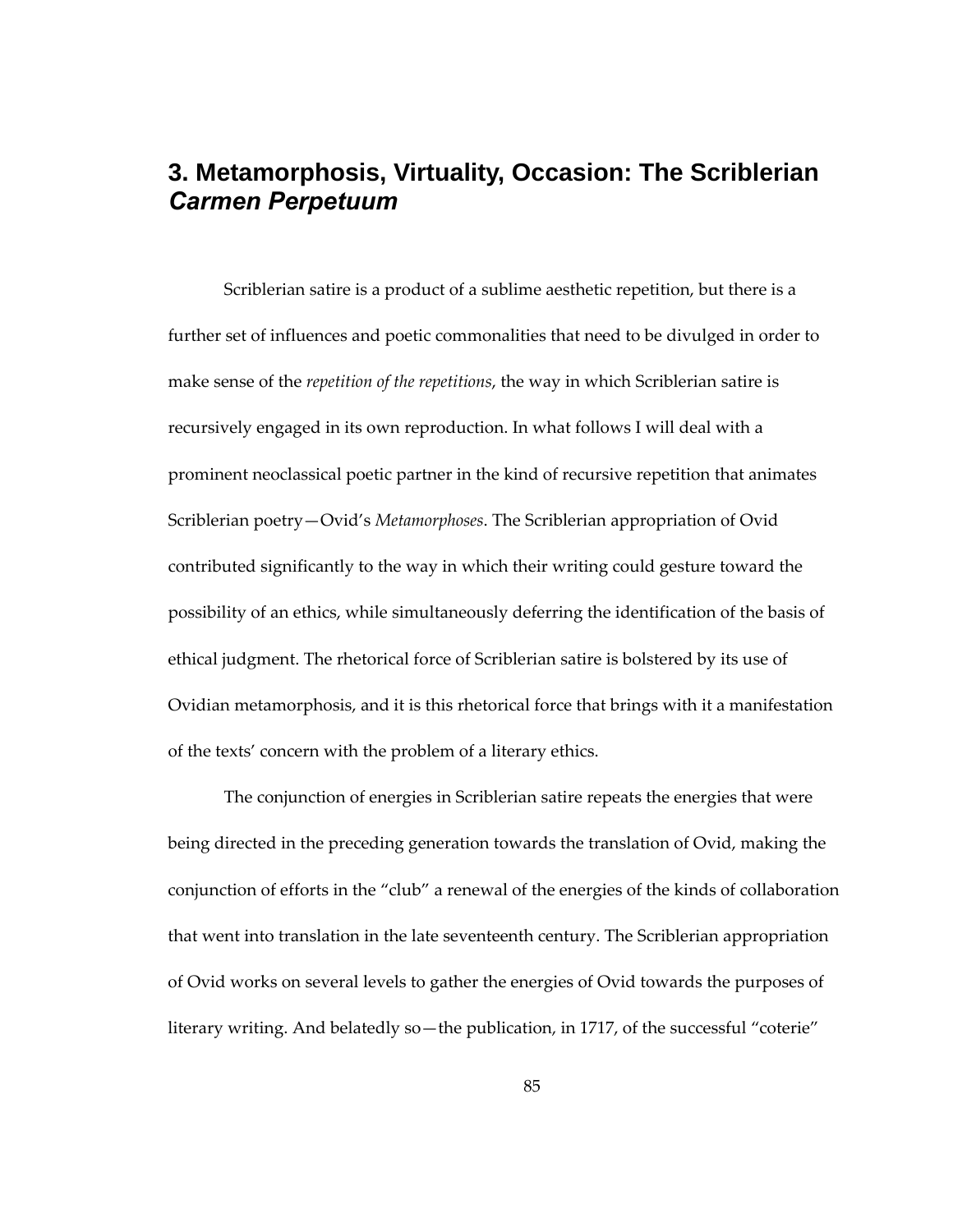translation of Ovid's *Metamorphoses* by Jacob Tonson (edited by Samuel Garth) marked what was in effect the *end* of an era of Ovid's relevance for English poetics.[1](#page-119-0) For centuries perhaps the dominant source for ancient mythological imagery, as well as an important emblem of the way in which pagan mythology could be made to bear Christian moral fruit, Ovid's *Metamorphoses* had begun to see its influence wane significantly. Above all, what had begun to seem ill-fitted for the times was the way in which Ovid's long poem had for so long seemed to demand allegorical interpretations. Richard Hardin charts this decline: while "[m]any Englishmen before the Restoration read Ovid's *Metamorphoses* exactly as it had been read in the Middle Ages," the period around the turn of the eighteenth century saw the allegorical mode of reading Ovid fall out of favor.[2](#page-119-1) The method of interpreting the myth-laden poem according to a moral economy favorable to Christian authority (known in France as *Ovide moralisé*) had, by the time Dryden translated over 7000 lines of Ovid into English couplets in the late 17<sup>th</sup> century, become an unfavorable method of bringing the ancient culture of Augustan

<span id="page-119-0"></span> $1$  This translation is, in fact, still in print today, a successful performance of Ovid by our own standards. See Ovid. *Metamorphoses*. trans. John Dryden and others. ed. Sir Samuel Garth. Hertfordshire: Wordsworth's Classics of Literature, 1998. Hereafter cited in the text as "Garth's Ovid."

<span id="page-119-1"></span><sup>2</sup> Hardin notes that "[b]y 1700 cultivated Englishmen had grown weary of reading the *Metamorphoses* with one finger on the learned notes of Mr. Sandys. Accustomed to seeing things in the light of reason, they had no taste for shadowy and inexplicit allegories." Richard F. Hardin. "Ovid in Seventeenth-Century England" *Comparative Literature* 24:1 (1972), 50-1. For an account of the decline of the genre of allegory at the end of the seventeenth century, see Maureen Quilligan. *The Language of Allegory: Defining the Genre* (Ithaca: Cornell University Press, 1979), esp. 20ff and 53-58.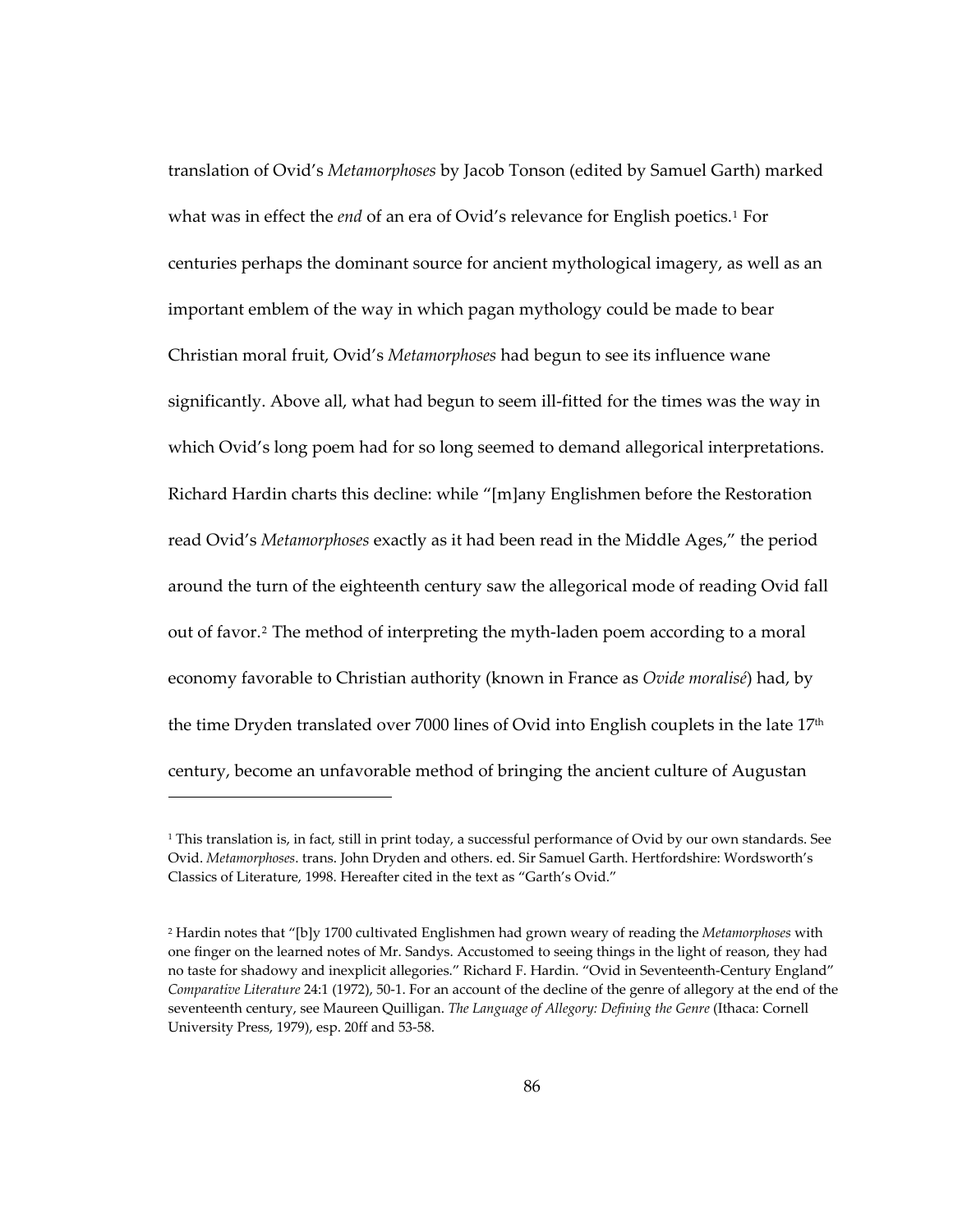Rome into contact with Augustan England.[3](#page-120-0) Almost simultaneously, the *Metamorphoses* could apparently no longer be read as allegory, but more broadly, it could in a sense no longer be read *in general*.[4](#page-120-1) The Tonson-Garth edition was the last great gasp of a centuries-long literary tradition in which the poem's many tales had been intimately intertwined with religious, literary, and court cultures. Scriblerian writing is, in its gathering and redeployment of Ovid, an echo of this last gasp.

The text of this coterie translation itself was the product of an intergenerational assemblage of translations by a variety of writers who were, as Garth's "Preface" suggests, brought together as much as a monument to the work of Dryden as they were to Ovid, and this span of a generation produces a text that is not completely unified in its attitude toward allegory. The project was a kind of memorial to Dryden's expressed ambition of producing a complete translation of the *Metamorphoses*, and a repetition of the publication of a similar coterie translation of Ovid's *Epistles* to which Dryden contributed as a living translator in 1680. During Dryden's lifetime his translations of

<span id="page-120-0"></span><sup>3</sup> For Dryden's numbers, see Hardin, 53. For the *Ovide moralisé,* see John Livingston Lowes. "Chaucer and the *Ovide Moralisé*" *PMLA* 33:2 (1918), 302ff. There is a French manuscript of this moralized version of the poem, but the practice in general of recuperating the poem morally was widespread. Sandys' translation (1632) of the *Metamorphoses* summarizes the episodes of the poem using moral allegory in its "Preface."

<span id="page-120-1"></span><sup>4</sup> This occurred in England as well as the European continent—but the latter saw Ovid's popularity remain high until the 19<sup>th</sup> century (Hardin 57-8). Garth Tissol notes of the Tonson-Garth edition that "[D]uring the period of this translation's eclipse, Ovid's fortunes in general suffered." "Introduction" to *Ovid's Metamorphoses*. trans Dryden et. al. (Hertfordshire: Wordsworth Classics, 1998), xxix.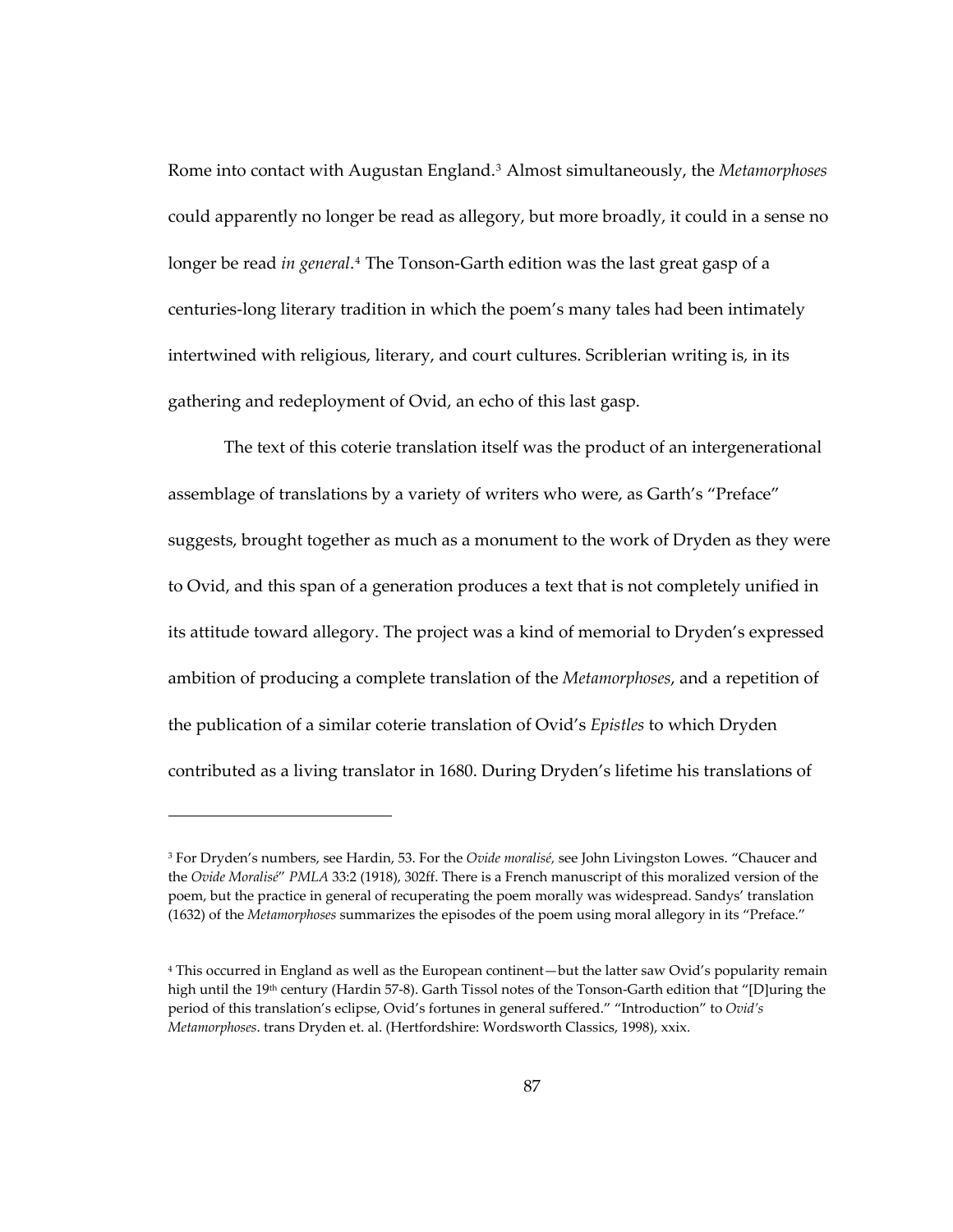elements of the *Metamorphoses* were published either in miscellanies or in his *Fables Ancient and Modern* (1700), although these were apparently under serious design of republication within the larger project of retranslating the entire poem.[5](#page-121-0) Dryden's own tendencies with respect to the allegorical interpretation of the poems are ambivalent. He often expresses a desire to read the poems with an eye toward their use in moral instruction.<sup>[6](#page-121-1)</sup> But the translations he produced remain generally indifferent to allegorization. Tonson and Garth were able to mobilize the work of many young poets, as well as the already-prominent Joseph Addison, to produce a translation that seems to have had as its occasion a dedication to the work of Dryden, and the possibility of giving Dryden's *Ovid* a new life in a new form.[7](#page-121-2) The Tonson/Garth translation is not free of

-

<span id="page-121-2"></span>7 Hopkins lists that "[t]he contributors were: Joseph Addison, Alexander Catcott, William Congreve, Samuel

<span id="page-121-0"></span><sup>5</sup> For a synopsis of the late seventeenth century Tonson/Dryden "team" or "coterie" translations, see Dustin Griffin. "The Social World of Authorship 1660-1714" in John Richetti, ed. *The Cambridge History of English Literature, 1660-1780* (Cambridge: Cambridge University Press, 2005), 41. For Dryden's corpus of Ovidian translations and their publication history, see David Hopkins. "Dryden and the Garth-Tonson *Metamorphoses*" *The Review of English Studies* 153 (1988), 70-72.

<span id="page-121-1"></span><sup>6</sup> In the "Preface to the Fables" he offers extensive rationalization for his choice of translations, and only at the piece's end turns to a moral conclusion: "I have endeavoured to choose such fables, both ancient and modern, as contain in each of them some instructive moral." However, these morals are to remain inarticulate because of the distasteful nature of the task of recounting them. "I could prove [them] by induction, but the way is tedious." "Preface to the Fables" in *The Critical and Miscellaneous Prose Works*. III (London: H. Baldwin and Son, 1800), 596.

Croxall, John Dryden, Laurence Eusden, Samuel Garth, John Gay, Stephen Harvey, Arthur Maynwaring, John Ozell, Alexander Pope, Nicholas Rowe, Temple Stanyan, William Stonestreet, Nahum Tate, Thomas Vernon, [and] Leonard Welsted" (64n2).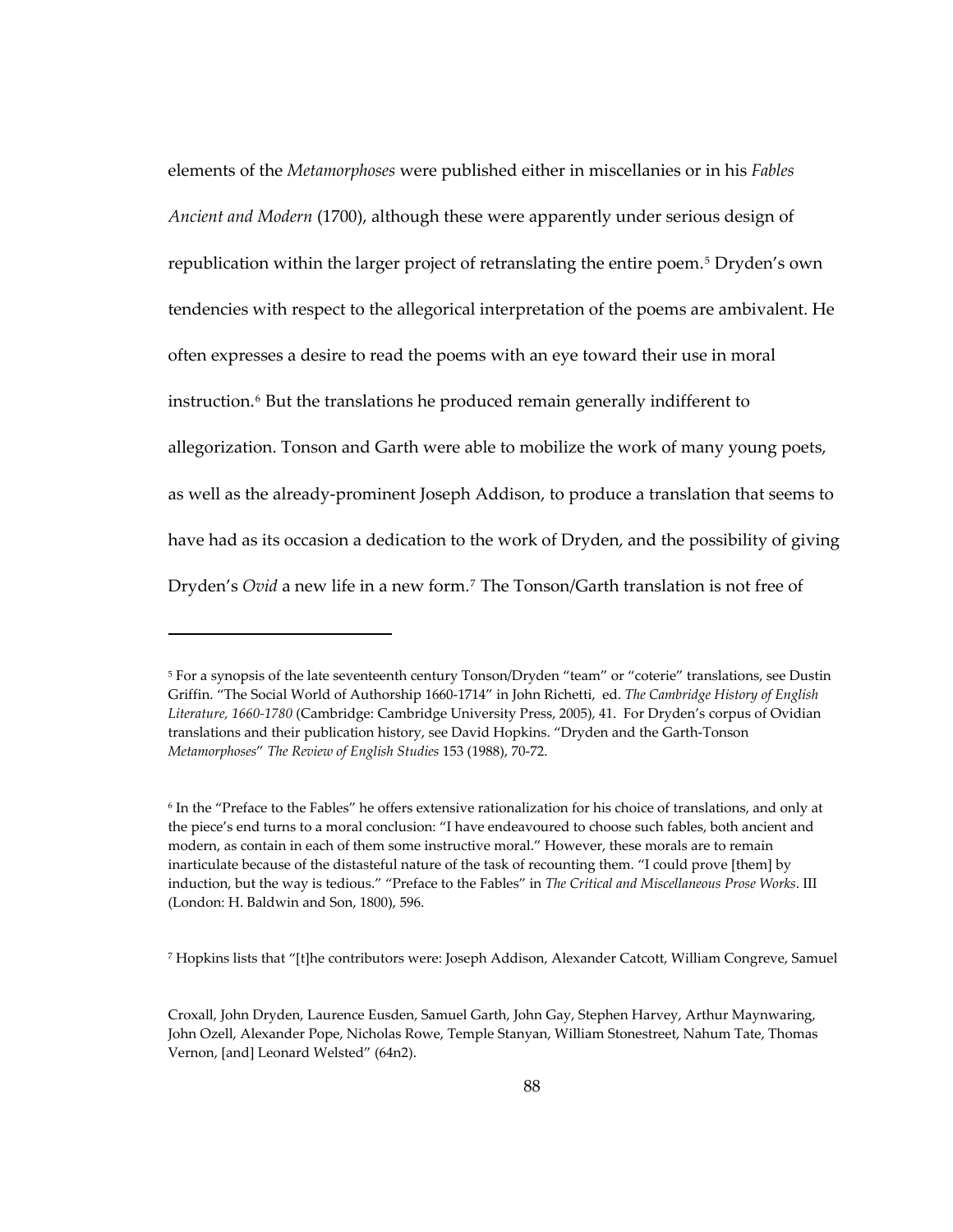moralization, but its tendency to allegorize or moralize the events of the text is far reduced from editions of the 17th century such as Sandys', and Garth's attempts at proving the moral worth of the poem seem at times almost half-hearted.

As a sign of Ovid's waning canonization, Hardin notes that parodies of the poem had begun to appear in the late 17<sup>th</sup> century—the most prominent of these Alexander Radcliffe's often bawdy *Ovid Travestie* (1680) which went through three editions by 1696 (Hardin 52-3). Indeed, Addison also experienced a loss of fervor toward the exiled Roman poet: his "Notes on Ovid's *Metamorphoses"* expresses approval for the poem, but refuses to welcome allegorical readings of the text. Hardin recounts that by a 1711 *Spectator* essay, Addison is far more critical of Ovid for what he sees as "mixed wit"—a tendency to promote wit, imagination, and language play for its own sake, without respecting their proper limits (Hardin 54-5). Indeed, Pope, a contributor to the translation project, also rendered it ridiculous in a satirical jab: his light "Sandys' Ghost" (1717) proposes that through Tonson and Garth's amassed translating corps,

to poor Ovid shall befall

A strange metamorphosis.

A metamorphosis more strange Than all his books can vapour; "To what (quoth 'squire) shall Ovid change?"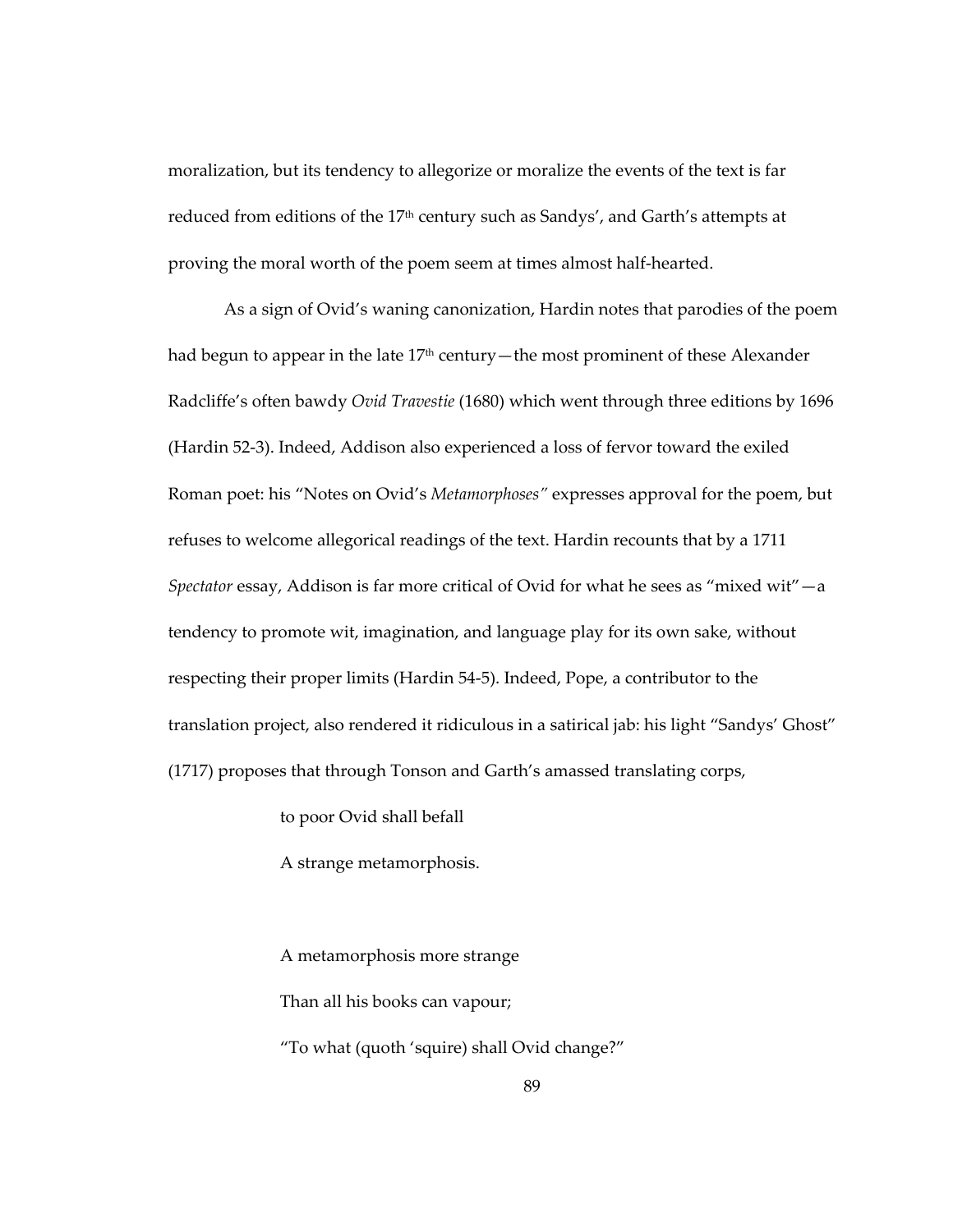Quoth Sandys: "To waste paper."[8](#page-123-0)

But what Pope taketh away with one hand, he giveth with the other: as contributor to Garth's project, Pope also, during this period, was writing his most overtly Ovidian poetry, as well as becoming engaged in the Scriblerus club, which animated itself with Ovidian transformations and energies. But Pope, and, of this translation coterie, John Gay, whose *Fables* would reinvest Aesop with Ovidian and satirical concerns, are the exceptions. The Scriblerians were untimely in what seems to have been their own increasing poetic investment in Ovid and the *Metamorphoses* given the general diminishment of Ovid's importance throughout the century. In what follows, I will attempt to evoke the aesthetic stakes of the Scriblerian taste for Ovid. Using two of Pope's most overtly Ovidian poems, I will begin to show that Ovidian metamorphosis is more than a trope—it is a consistent poetic concern within the writing of Pope and the other Scriblerians. In this moment when Ovidian metamorphosis becomes largely no longer legible as allegory, it transforms for the Scriblerians into an implicit element of poetic methodology that broadly and intensely breathes life into their writing.

<span id="page-123-0"></span><sup>8</sup> *The Twickenham Edition of the Poems of Alexander Pope*. *Vol 6: Minor Poems.* ed. John Butt et al. (London, 1939- 67), VI. 174. Cited in Hopkins 65.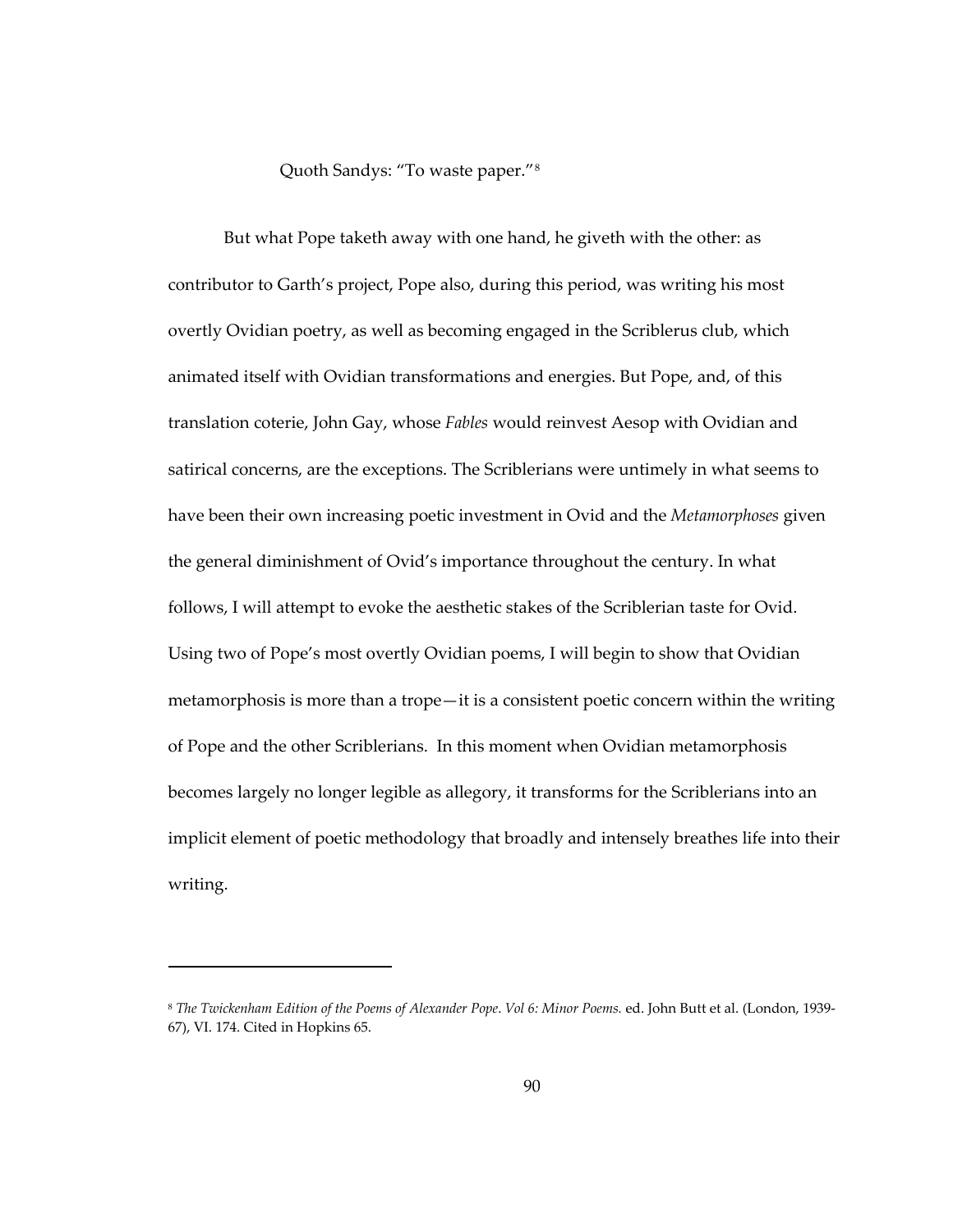Among the many literary clubs that grew out of the coffee-house culture of the emerging "public sphere," the Scriblerus club was the most intensely bonded to its purposes, and this intensity can be charted in the way the Scriblerian concerns remain central in the satire of its members to the end of their lives. As with the individual works of Pope, Swift, Gay, Arbuthnot, Harley, and Parnell, the Scriblerians were engaged with neoclassical imitation and translation that found its most powerful conception of repetition in Longinus' treatise on the sublime. But while it is tempting to understand the Longinian sublimity accessible through translation as the master trope that could represent the "aesthetic" of the Scriblerians, we could ask the question of whether translation could be understood as a figure for *all* literary production, a metaphor too general to offer any discriminatory power. And even within our period, as a figure for phenomena of practice of change, it can be metaphorically extended to so many elements within Scriblerian writing that, like ideology, once we start to look for it, translative figures of transformation could be said to be everywhere. Instead of seeing the ubiquitous presence of translation and associated tropes as a disabling phenomenon, however—one that cheapens or dilutes the figure of translation—we need to consider the way the repetition of these figures work: how, in Clifford Siskin's terms, "more is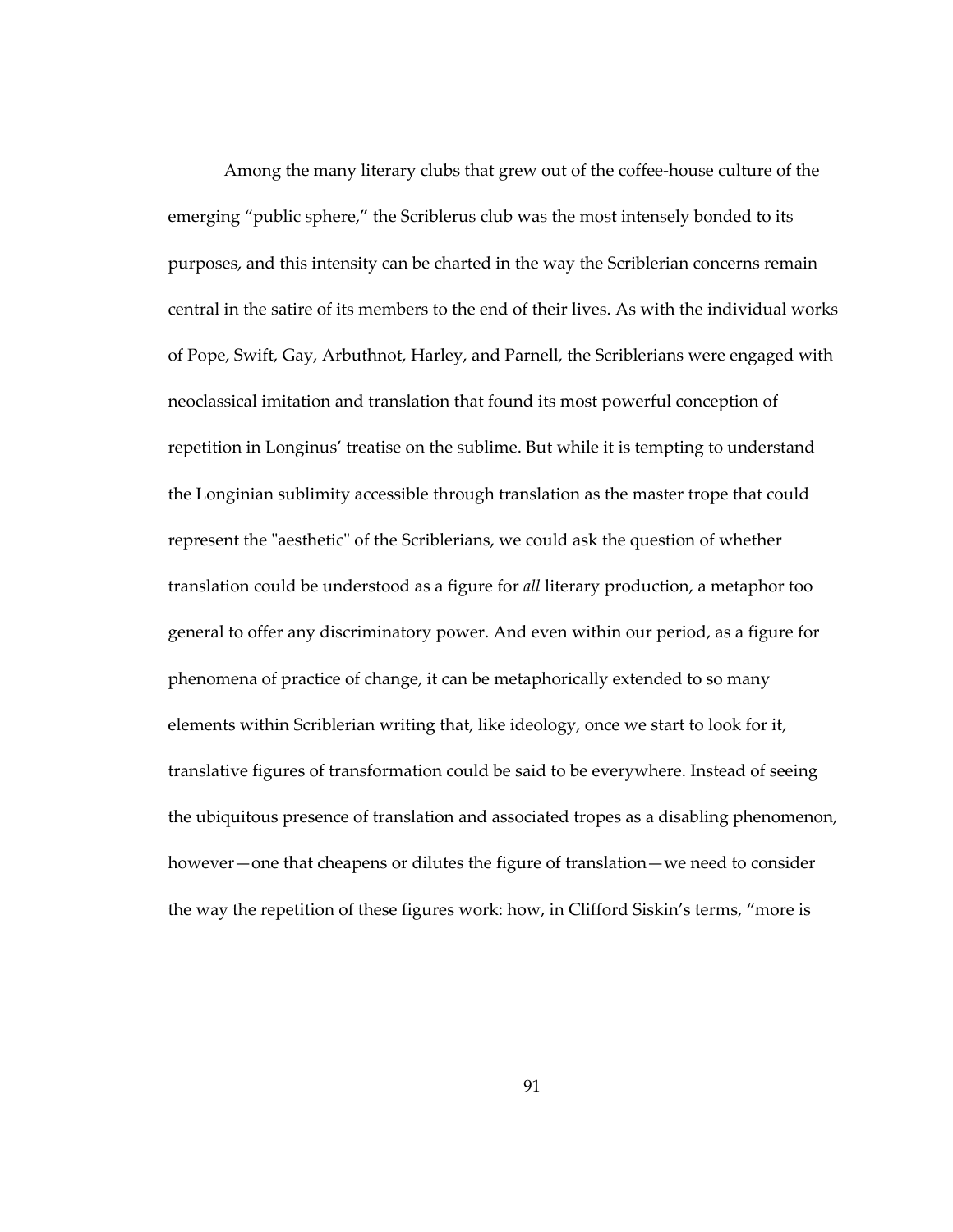different."[9](#page-125-0) We must ask, in other words, how the repetition of translation works to create a *literature*.

One way to begin to understand this repetition is to note that the generic features that link Scriblerian satire so strongly to translation and imitation are productive of so many publications—so many books, broadsides, and pamphlets. Satire allows for the production, through its devotion to imitative practices, of more publications, the objective textual embodiments of whatever occasions, intentions, ideals, norms, and motivations may have engaged their writers to action. These texts can be understood as instances of the repetitions that help to bring into being a genre, but it is difficult not to feel a bit guilty about the anachronistic definition that makes up such a category. What we think of as a repetition of generic features coalesces for us by way of a narrative *nachtraglichkeit*—a retrospective rendering that allows individual texts to submit to a static figure that nevertheless operates as a placeholder for the dynamic processes, practices, changes, but above all, identiies. My concern here is that it is Scriblerian satire in particular that is poorly served by this generic method of reading. To read these texts with a stable understanding of their generic operations would be ignoring the way in which Scriblerian satire identifies its imitative and translative procedures as arising from

<span id="page-125-0"></span><sup>9</sup> For Siskin's literary-sociological attention to emergence through repetition, see "More is Different: Literary Change in the Mid- and Late-Eighteenth Century" in John J. Richetti, ed. *The Cambridge History of English Literature, 1660-1780* (New York: Cambridge University Press, 2005)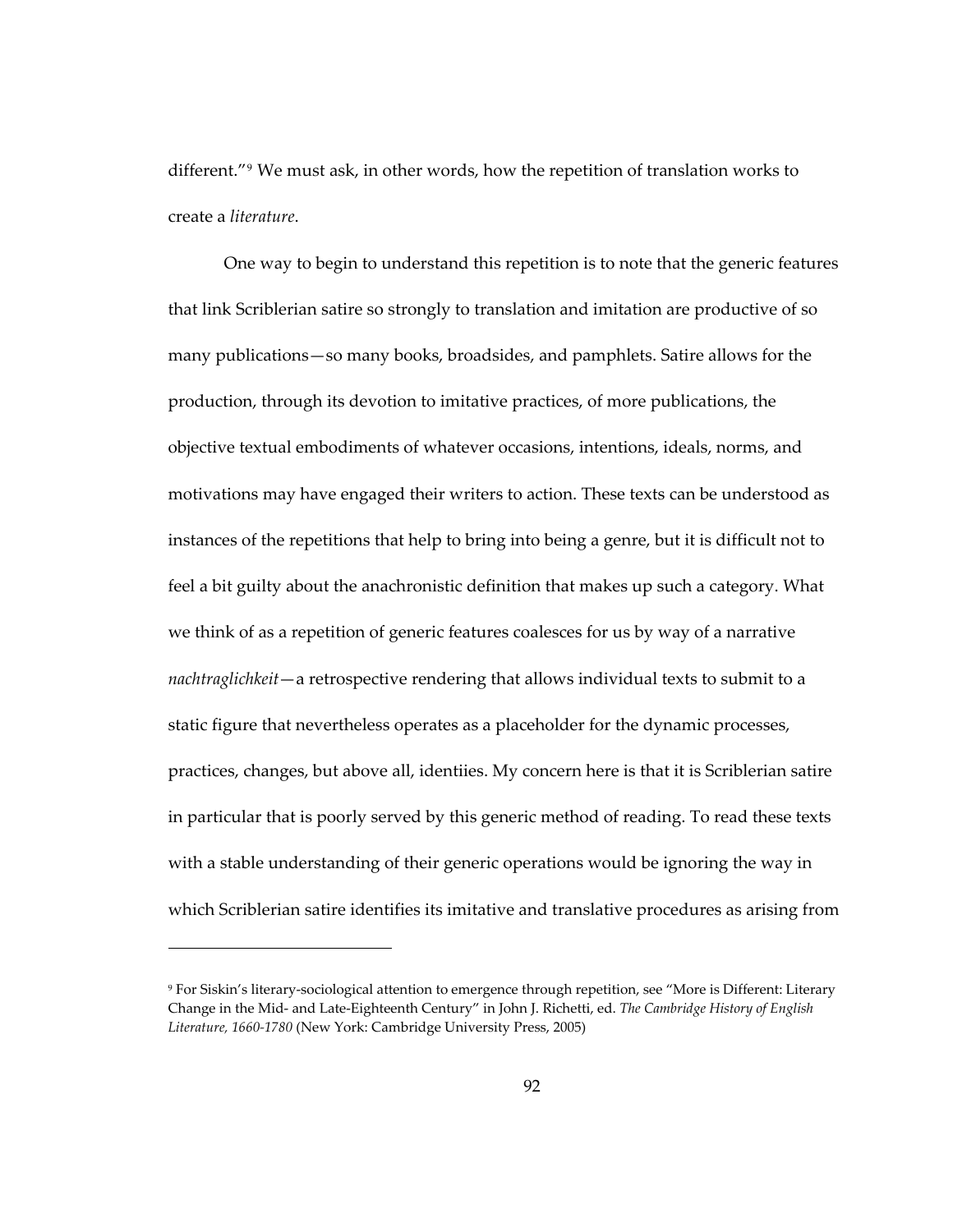a radically unique and disjunctive occasion, a *kairos* or powerful moment of transformation in the midst of everyday life.<sup>[10](#page-126-0)</sup> Scriblerian satire proposes, through its repetition of this performance of *kairos*, that each literary production is both thoroughly imitative and yet engaged in the unique qualities of a highly particularized intervention in social life. And these rhetorically empowered occasions are given their life—repeated, and transformed—by the Scriblerian appropriation of Ovid's *Metamorphoses*.

In this chapter, I will turn from my first chapter's encapsulation of text within the narrative unveiling of a practice of genre to a close reading of several prominent textual examples, in order to allow the texts themselves to speak to us about the occasions of their imitative literary practice. What we will find is that the transformation from individuated intervention to an opening onto process is precisely the type of "translation" with which the Scriblerians' writing concerns itself most, and which it ultimately depicts as a crucial countermeasure to the crisis of modernity. Scriblerian satire is thoroughly invested in renewing or imbuing genre with the intensity of an occasion and in imbuing such occasions with aesthetic and rhetorical life.

<span id="page-126-0"></span><sup>10</sup> See Chapter 1 for a discussion of this Longinian term.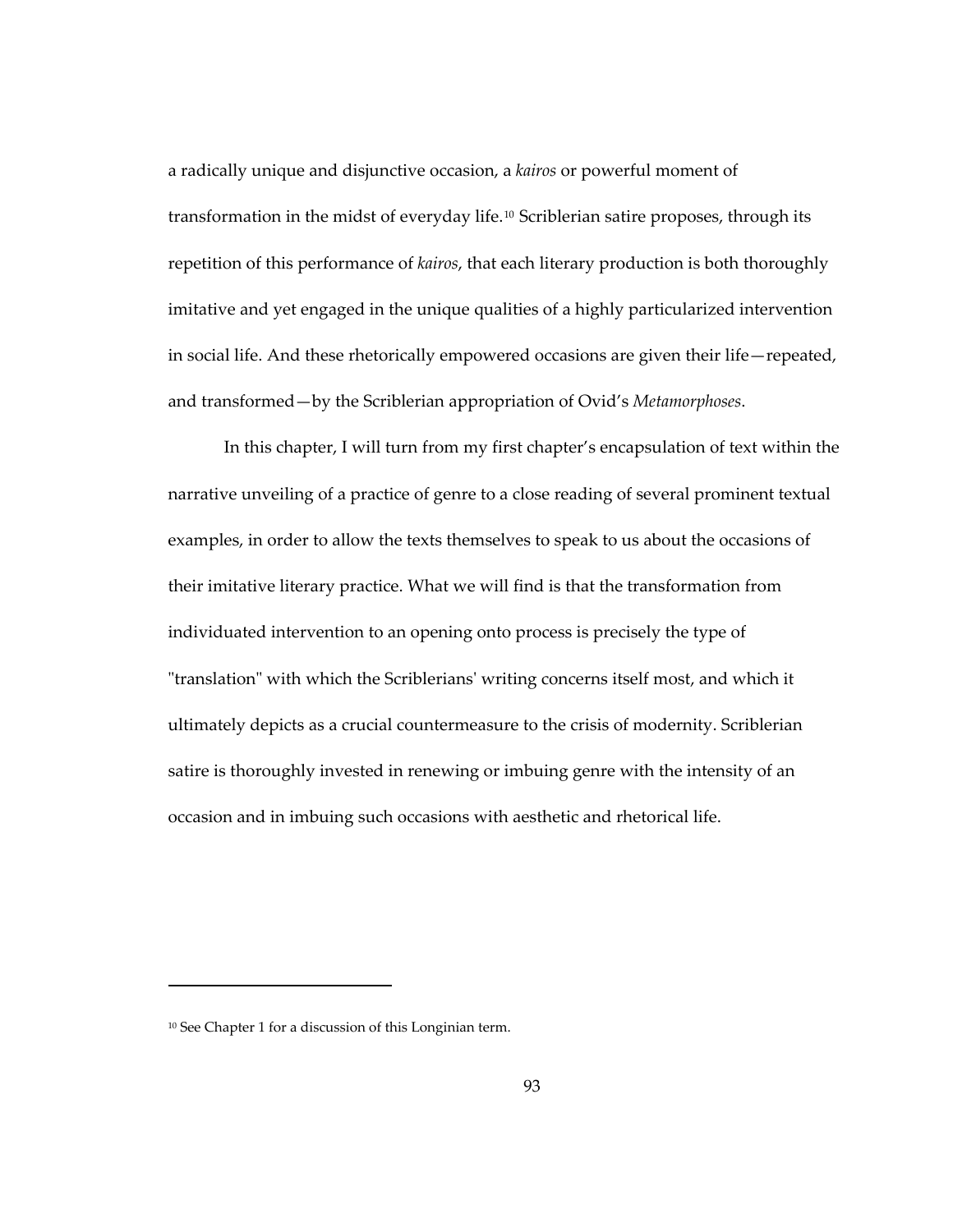## *3.1. Ovid and Scriblerus[11](#page-127-0)*

-

Just as Longinus' treatise preserves an opening to an encounter with/in language by means of performative examples that are also always failures at becoming what we would call a "theory," Ovid's song without end (*carmen perpetuum*) refuses a totalizing conception of what metamorphosis is, or how it works. The *carmen perpetuum* given form as a poetic project by Ovid in the *Metamorphoses* is one whose depictions of transformations can be understood to persist or continue infinitely, extending as projections beyond even the boundaries of the text.[12](#page-127-1) Despite his affinity for the poet, Dryden thought Ovid went too far in this textual exuberance: "he never knew how to give over when he had done well; but continually varying the same sense an hundred ways, and taking up in another place what he had more than enough inculcated before, he sometimes cloys his readers, instead of satisfying them."[13](#page-127-2) For the Scriblerians, Ovid

<span id="page-127-0"></span><sup>&</sup>lt;sup>11</sup> So much credit for my perspective on the Scriblerians' interest in Ovid should be given to Ellen Shearer's massive and cornucopian dissertation of this very title. Shearer's work opens up a multitude of possible avenues for investigation, and her excellent thesis deserves attention. See Ellen Shearer. *Ovid and Scriblerus: An Exploration of Techniques and Themes from the Metamorphoses of Ovid in the Works of Pope, Swift, Gay, Arbuthnot, and Parnell* (Ottawa: National Library of Canada, 1981)

<span id="page-127-1"></span><sup>&</sup>lt;sup>12</sup> Margaret Anne Doody observes that within Ovid's poetic movement, "[t]here is no reason for stopping; there never is a boundary quite to any story, as we almost immediately leap over to (or are entangled in) yet another story. We cannot say anything is incomplete, but there seems no stopping point." M.A. Doody. *The Daring Muse*. (New York: Cambridge University Press, 1985), 86. Hereafter cited in the text as "Doody."

<span id="page-127-2"></span><sup>13</sup> John Dryden. "Preface to the Translation of Ovid's Epistles" (1680) in *The Critical and Miscellaneous Prose Works*. III (London: H. Baldwin and Son, 1800), 11.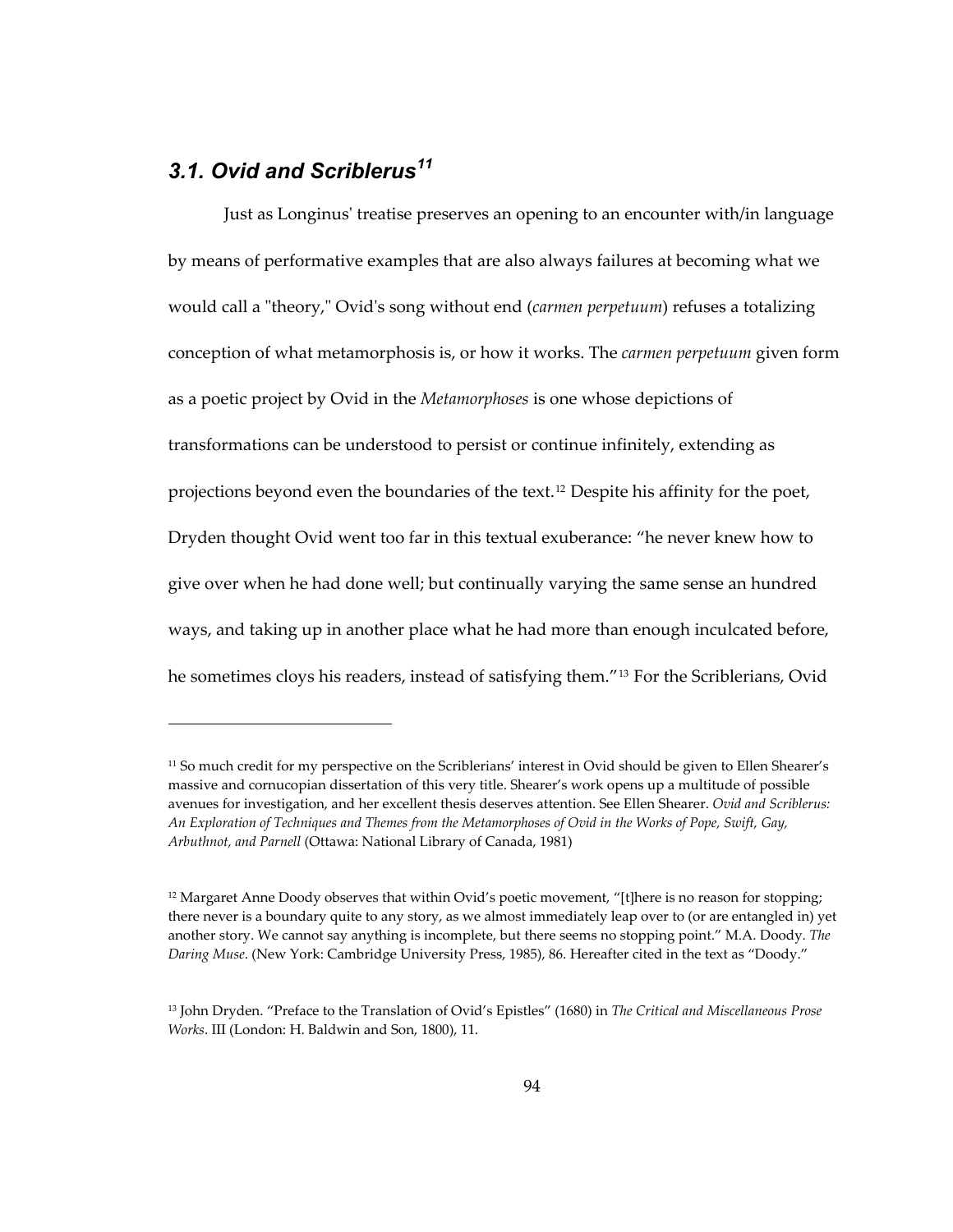represented no such surfeit: Scriblerian satire translates, imitates, refers to, and rewrites Ovidian poetics, heightening the stakes of metamorphic performance by wrapping it tightly in the fabric of social satire. The Scriblerian satirists are engaged in rewriting Ovid, in performing metamorphosis, as a way of arguing that the mode of writing embodied in the "perpetual song" is unsupported by the emerging textual practices of modernity. Perceiving the advance of a particular moment of literary modernity, the Scriblerians perform their Longinian and Ovidian satires elegiacally, as witnesses to that which modernity will make obsolete.

Again and again, what is staged in Scriblerian satire is the moment of Ovidian metamorphosis, brought into the form of satiric and poetic occasion. What we can on one level identify as a Longinian encounter is also, in its orientation toward the sweep of repetition, an Ovidian episode—these features of influence comprise the two basic dimensions of Scriblerian writing. With regard to the temporality of these literary metamorphoses, Mikhail Bakhtin identified the episodic form of repetition as a falling away from the totality represented in the work of Hesiod:

They are metamorphoses only in the narrower sense of the word, changes that are deployed in a series lacking any internal unity. Each such metamorphosis suffices unto itself and constitutes in itself a closed, poetic whole….Time breaks

95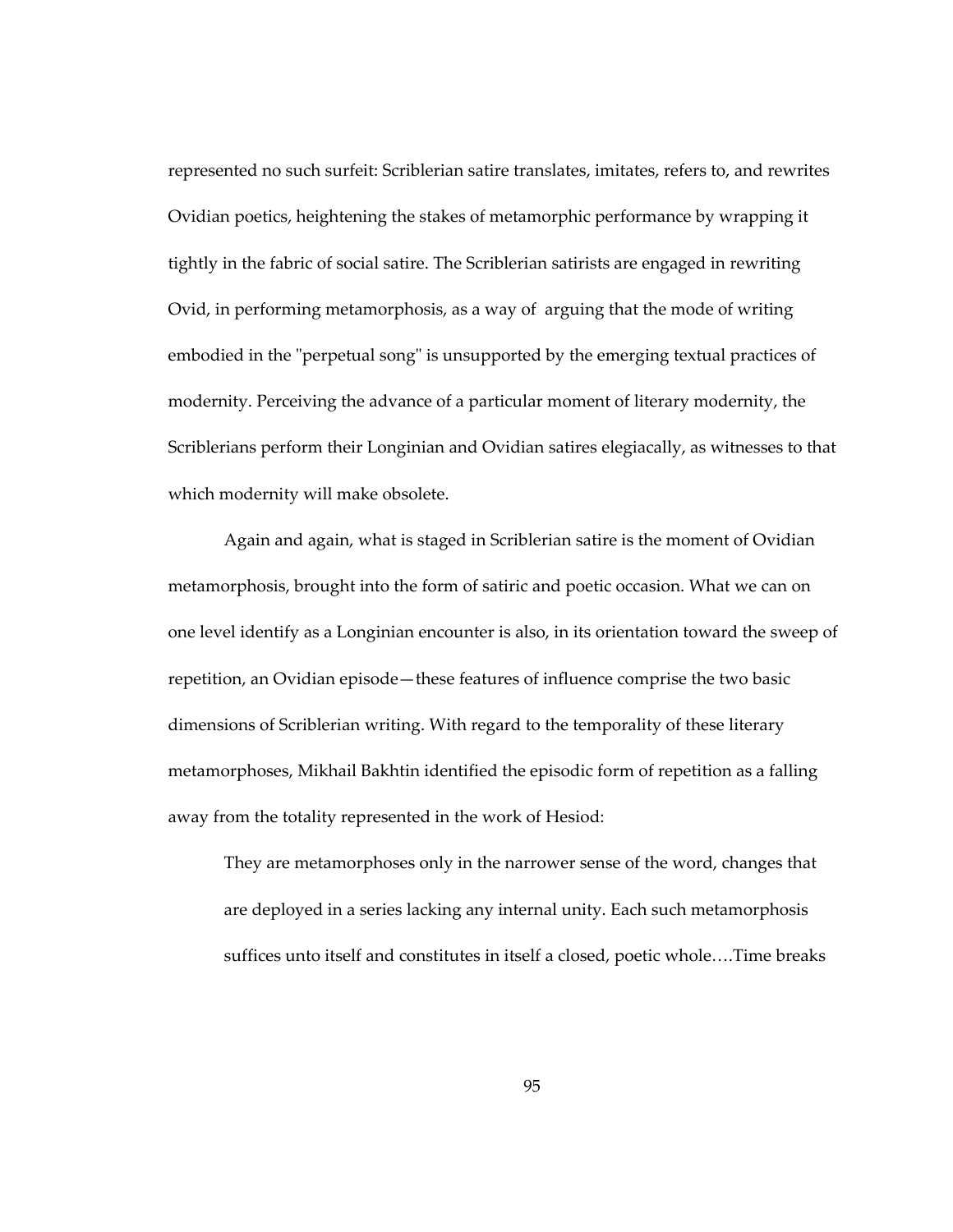down into isolated, self-sufficient temporal segments that mechanically arrange themselves into no more than single sequences.[14](#page-129-0)

While the move from the totalizing perspective of Hesiod is important for historicizing the *Metamorphoses* in its context, the reinsertion of Ovid's poem into the neoclassicism of the early  $18<sup>th</sup>$  century makes use of its representations of temporality in different ways. The importance of the episodic temporality of the *Metamorphoses* is not that it represents a fall away from an integration of short and long durations in a narrative totality, but that it represents a temporality that seems to self-consciously *resist* a totalizing sweep of chronological perspective that would incorporate episodes into a broadly developmental narrative. Episodes are themselves the objects of aesthetic concern for Pope, Swift, and the other Scriblerians—but it is important to note that it is the *Metamorphoses*' ability to link and proliferate episodes in a non-totalizing manner that the Scriblerians adopt as a crucial element of their aesthetic concerns. In Ovid, the transformation that links without totalizing necessarily takes many forms, and involves many different types of protagonist. There can be no one "type" of metamorphosis. There are various moments of fissure, of encounter between nature, humans, gods, that result in changes that are significant, but significant in an irreducible multiplicity of

<span id="page-129-0"></span><sup>14</sup> Mikhail Bakhtin. "Forms of Time and of the Chronotope in the Novel." in *The Dialogic Imagination.*  (Austin: University of Texas Press, 1982), 114.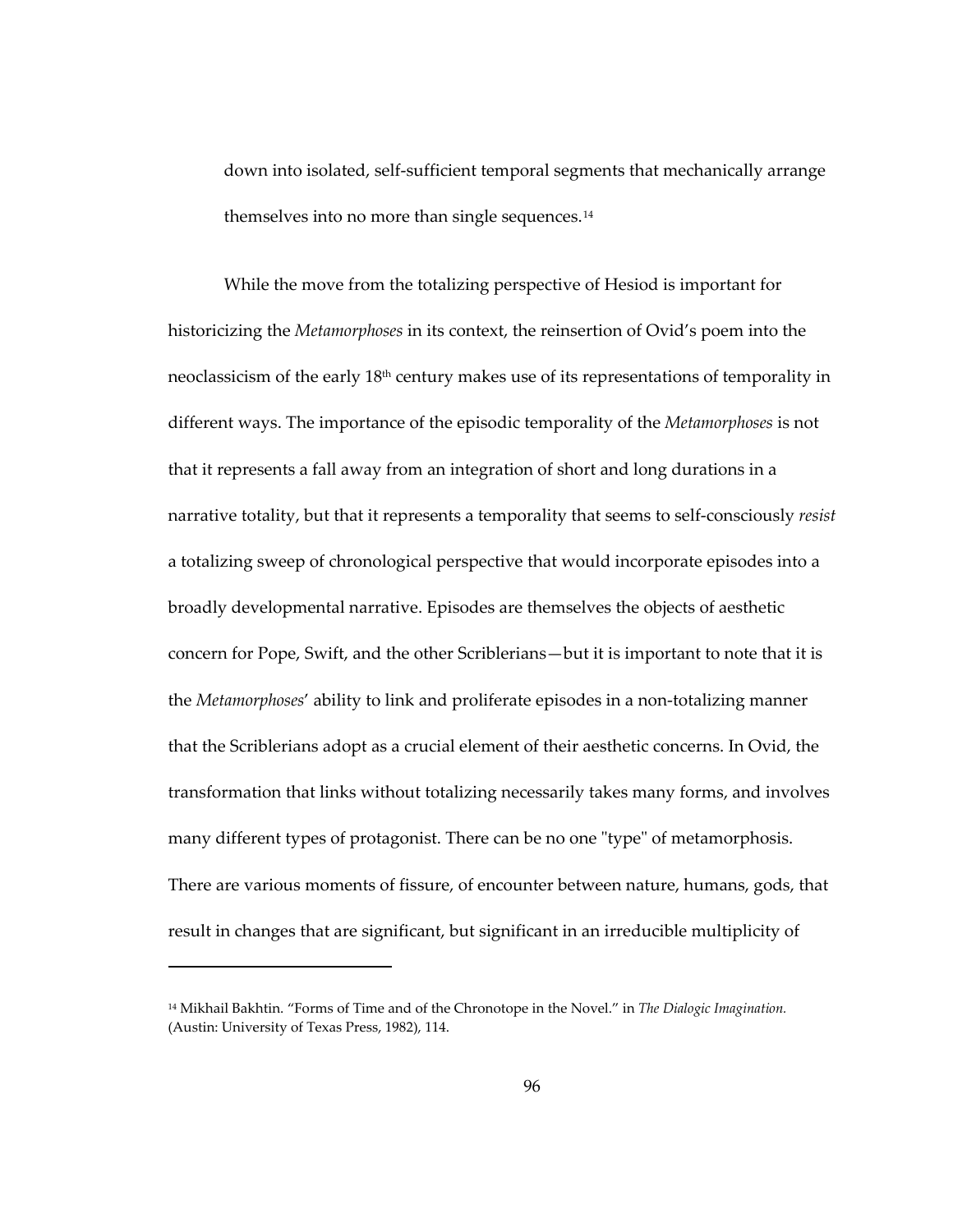ways. In Ovid, these encounters are the climactic features of a varied series of tales, but they also provide an opening to the links between the tales, so that the transformations depicted are not typically end-points. These transformations within plot and action that move the reader along in an unlimited chain of events are also the crucial substance of that plot and action, so that it is not possible to distinguish between episode and transition with any certainty or definition. Perhaps we can attribute this to the philosophy invoked by the speech of Pythagoras near the poem's end, a Heraclitean doctrine of flux, transmigration, and metempsychosis that proposes a world of neverending change.[15](#page-130-0) But the poem does not allow even this to serve as a climax, treating this doctrinal revelation as just one narrative event, one moment that results in change. Neither Ovid nor the Scriblerians are willing to promote a simple doctrine of flux to a supreme place as the philosophical raison-d'etre or truth of poetics.

I will argue that the Scriblerians are deeply concerned to allow transformative encounters to take place in an Ovidian manner, in which episodes of change are themselves either related as transitional tales that refuse to coalesce into a unifying textual goal, or become caught within the satiric operations in which an ostensibly limited and coherent topic (such as Pope's *Windsor-Forest*, his Essays *on Man* and

<span id="page-130-0"></span><sup>15</sup> For the ironic and satirical elements of Ovid's treatment of Pythagoras that also enable us to refuse his presence in the poem an encapsulating or totalizing effect, see John F. Miller. "The Memories of Ovid's Pythagoras." *Mnemosyne* XLVII Facs. 4 (1994), 473-487.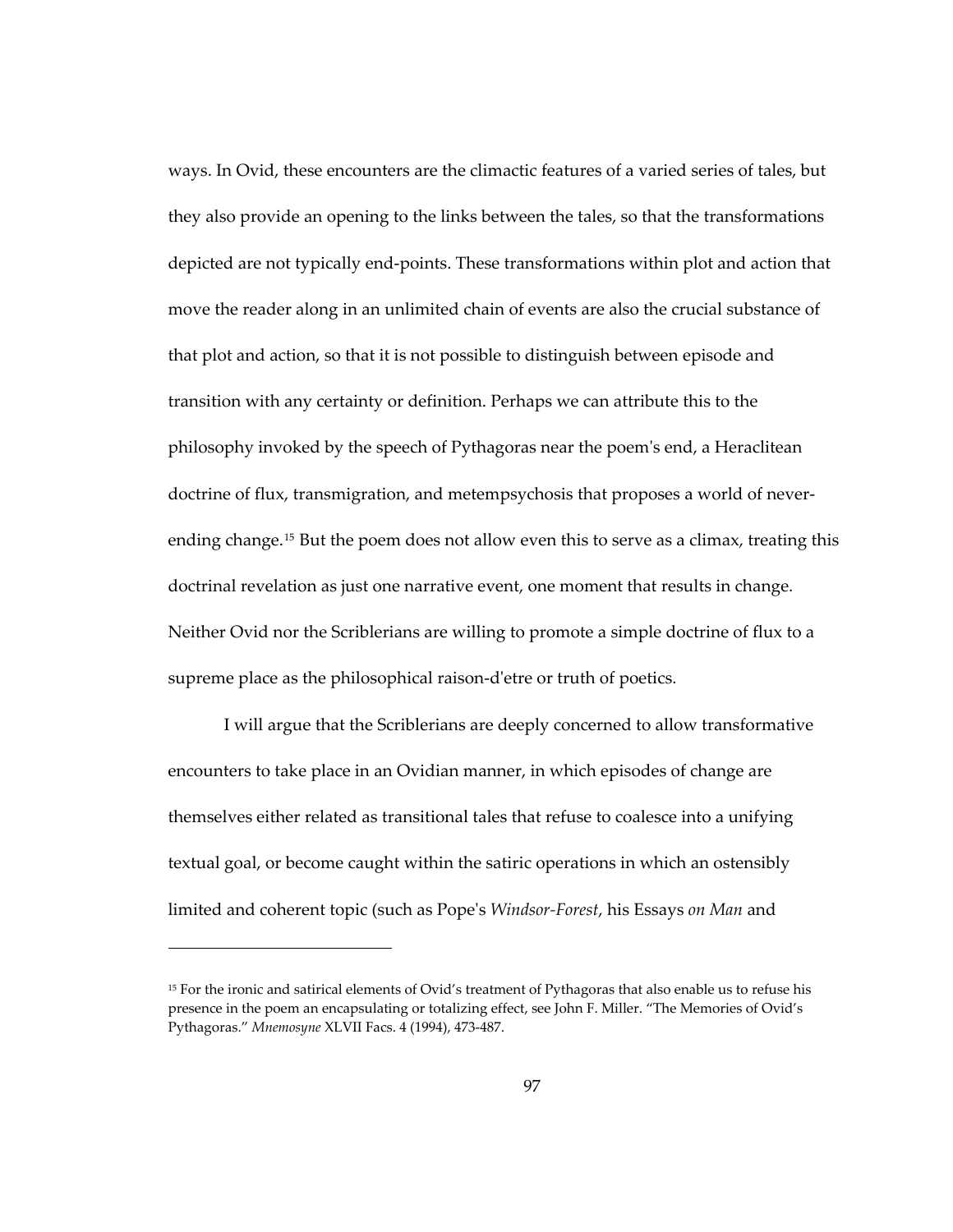*Criticism*, or Swift's "A Modest Proposal") is metamorphosed beyond the containment of topic, performing both the ridiculousness of the dogmatic belief in the coherence of a broad theorization of the subject at hand, and the impossibility of taking this very ridicule to be the truth of the matter.[16](#page-131-0) Ovidian Metamorphosis is performed in these works as the antithesis to all dogmatic relations to language, producing a sense of shifting groundlessness, a world of experience that seeks to postpone truth, something like what James Noggle has aptly called the "Skeptical Sublime."[17](#page-131-1)

Through this logic, a summary statement of the radically unsettling power of metamorphosis for Scriblerian satire is, then, not enough—its particular interventions have to be engaged. If, in other words, we are to avoid the same kind of metaphysics of truth and certainty that the Scriblerians refuse, we cannot simply propose that

<span id="page-131-0"></span><sup>16</sup> Max Byrd defends an attention to metamorphosis in early-C18 satire by admitting that "The subject of universal change is universal" but adding that "what distinguishes Augustan variations on the theme is the tension produced by placing the idea of uncontrollable, irrational change in the context of specific systems of order." I will focus on this specificity here, and argue that, for these writers, "tension" is not the only affective product of being caught in flux. See "Pope and Metamorphosis: Three Notes." *Modern Philology* 85: 4 (May, 1988), 447.

<span id="page-131-1"></span><sup>17</sup> See Noggle, *The Skeptical Sublime*. Margaret Anne Doody (*ibid*) also proposes that metamorphoses, for the "Augustans," are produced for their own sake, or for the sake of a program that exceeds the moralistic:

In Augustan poetry we frequently watch vivid changes from state to state in which neither condition can be seen as preferable. Sometimes (but relatively rarely), alteration is decidedly for the better. More frequently it is in some sense for the worse. But the observation of changes can often mean watching protean change for its own sake, seeing a process which has energies in motion rather than upward (or even downward) progression (150).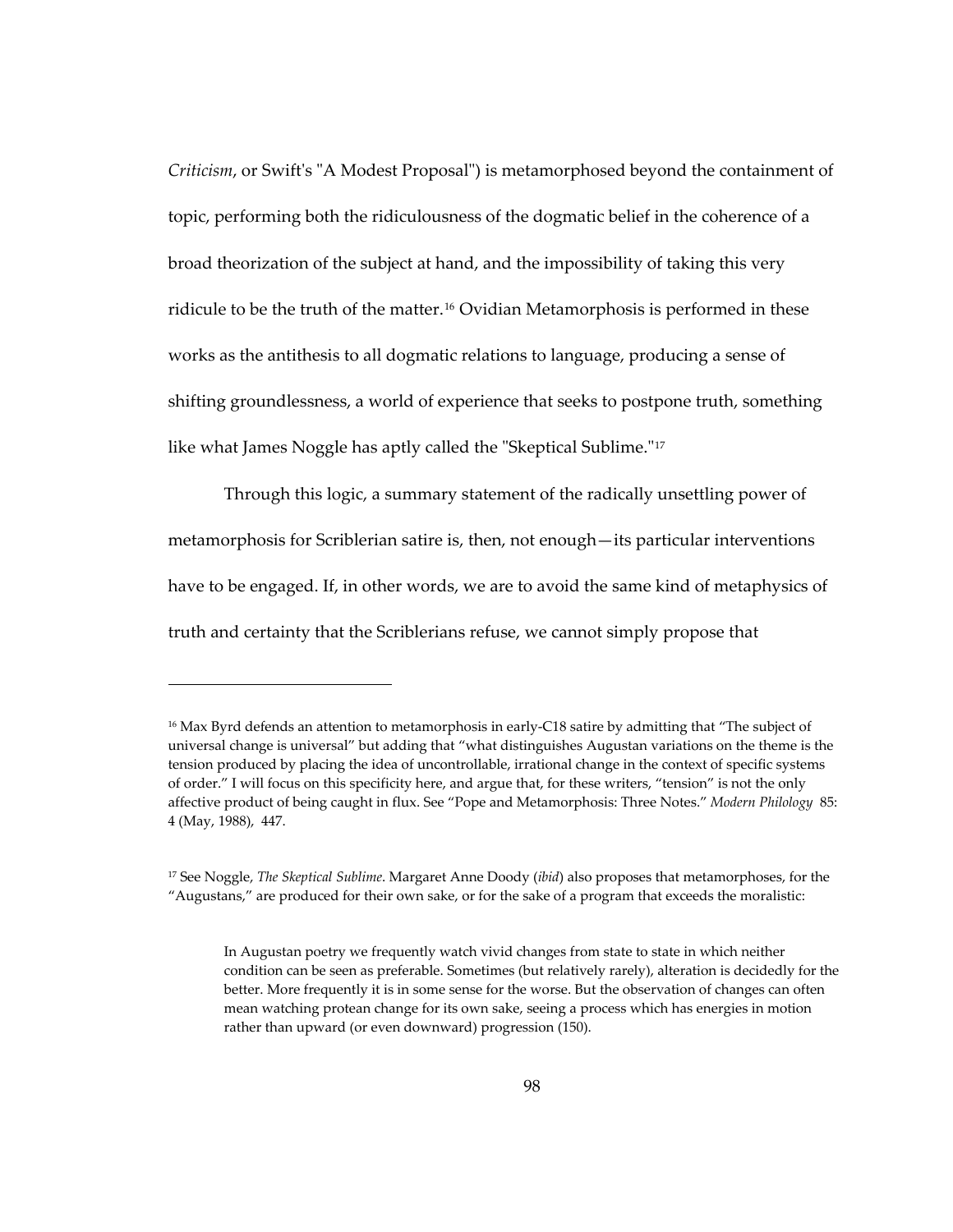Scriblerians are proponents of a skeptical sublime that stops just short of nihilism, and consider that to be the fact of the matter. Scriblerian writings all concern themselves with particular instances in which language is engaged in ways that are stifling, restrictive, or metaphysically assertive. The performance of "satire" when it occurs is the performance of an encounter with these relations with language that attempt what Jonathan Lamb, in discussing the Socratic and Hegelian dialectics, calls "the practice of mastery."[18](#page-132-0) Scriblerian satire is a performance, in difference, or indifference, to as many ultimate determinations as it can fend off, and indeed it seeks to make the reduction of language to a masterful utility impossible through performance—to perform that impossibility. This is what separates the Scriblerians from the Whig satirists of their time such as Garth, Addison and Steele—the figure of social reform is held up by the Whig satirists as the useful purpose of satire. For the Scriblerians, this progressive sensibility is a deadening prospect for language, contributing as much to the encroaching Dulness which in the 1743 Dunciad—the Scriblerians' final literary statement—apocalyptically transforms all of reality in its own image.

This distinction is the crucial one: to understand the role that metamorphosis plays in Scriblerian satire, we have to consider how even "allies" like Garth are depicted, in the Dunciad, as contributing to the reign of Dulness. The progressive model of reform

<span id="page-132-0"></span><sup>18</sup> See Lamb's excellent "Longinus, the Dialectic, and the Practice of Mastery." *ELH* 60, no. 3 (1993), 545-567.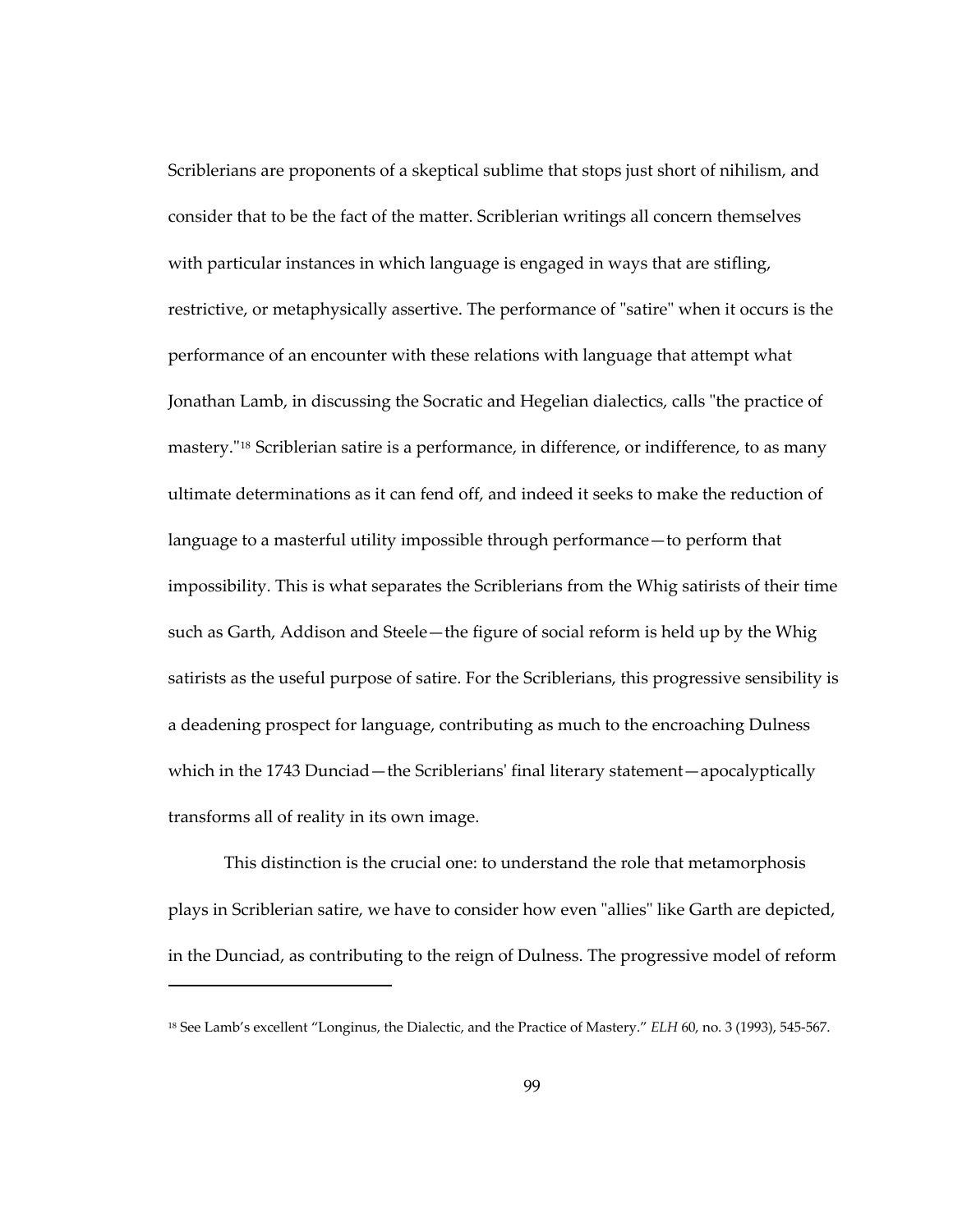and of the utility of cultural education provided by Addison and Steele's Spectator is ultimately not acceptable to the Scriblerians. The models of temporality and self that validate reformist satire presume a dogmatic assertion of cultural content, the structure of identity, and a notion of progressive mastery with regard to language. In the face of these possibilities, Scriblerian satire performs multiple temporalities, refusing to participate fully in the progression of narrative or the accumulation of historicism. The Scriblerians cite, rewrite, and transform Ovidian metamorphoses into engagements with what they depict as a difficult modernity that threatens the very possibility of satire, of the transporting encounter depicted by the Longinian *hypsous*, and of difference in its most unsettling senses. Scriblerian satire stages all of this concern at the site at which humans produce language, which is to say, the scenes of reading and writing. The definitive dedicated Scriblerian act is the performance of a satire that refuses what it sees as the modern version of the possibilities for writing, and performs an entirely different alternative, linguistic encounter in proliferating series that allow the conjunction of subject and language to be experienced in flux, in the act of metamorphosis, and indeed, as metamorphosis itself. These encounters must always be renewed, restless performances of a complete entanglement between subject and language that seek to hold at bay what Michael McKeon in *The Secret History of Domesticity* labels as the great process of historical modernity—an "explicitation" or process of revelation that cumulatively, dialectically, encounters entanglements and metamorphic flux and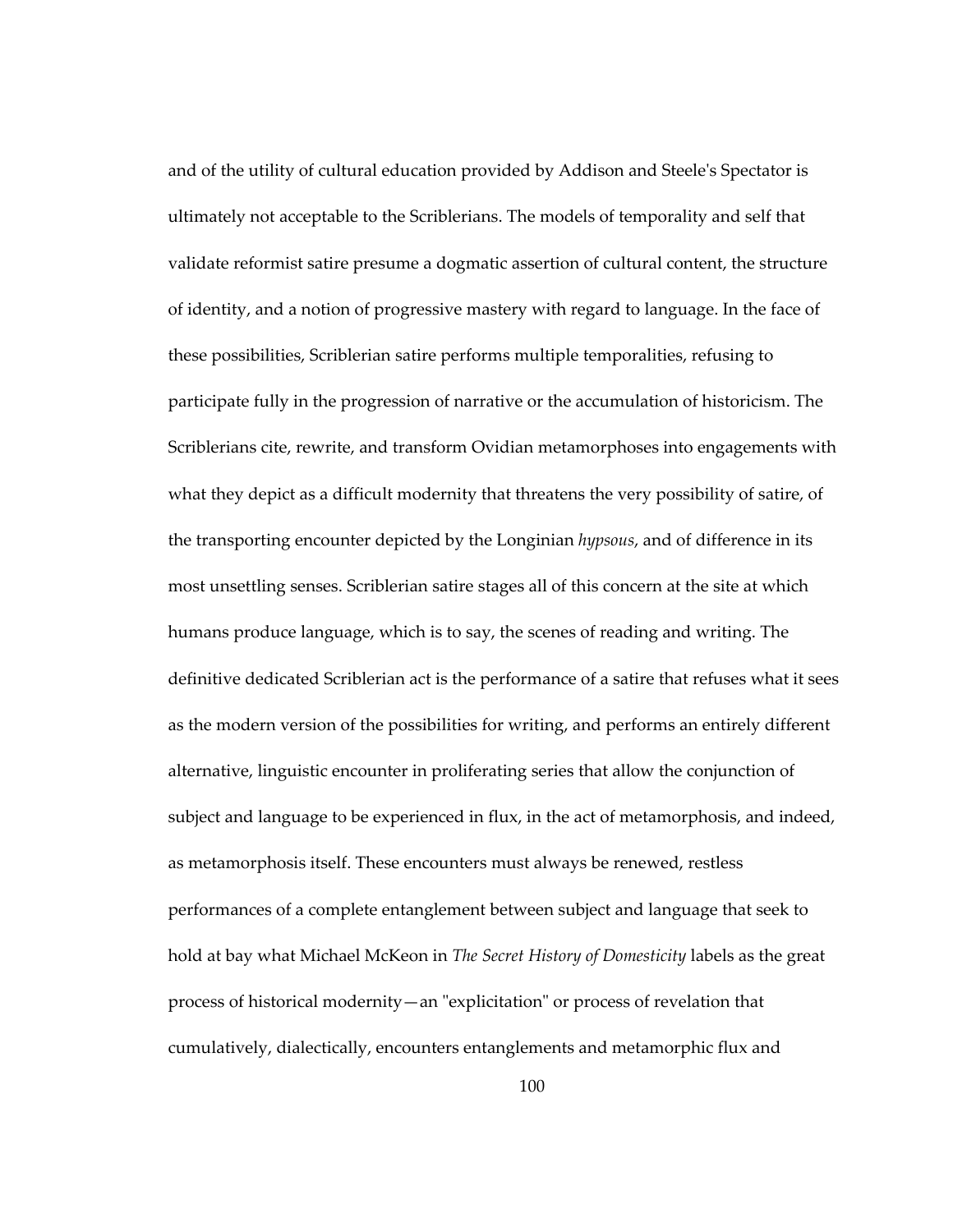hypostatizes them into a form which exposes both language and subjects to a Geist-like will to epistemology.

These assertions aside, it still remains to show how, among a host of classical influences and schemes of reference, Ovid might be isolated as something like a privileged influence. . Pope's Homer was certainly of major significance among the period's translations of classical work; the satires of Horace and Juvenal are clearly of well-analyzed influence; and the imitations of Virgil produced by so many Augustan writers clearly indicate that Virgilian poetics was the site of a large share of imitative desire during the period. But alongside these unassailable genealogical observations, the presence of Ovid's *Metamorphoses* is, like the literary treatise by Longinus, one of methodology as much as it is one of reference. And while Dryden had produced significant portions of Ovid translations late in his career, the Scriblerians feature a set of poetic concerns that match those of Ovid in *distinction* from those of Virgil and Homer. While Virgil and Homer are hardly antithetical to Scriblerian writing,<sup>[19](#page-134-0)</sup> Ovid offers a commentary and revision of the epic that the Scriblerians reproduce in their satire. Indeed, Scriblerian satire can be said to be as predominantly *Ovidian* as it is Menippean, Juvenalian, or Horatian.

1

<span id="page-134-0"></span><sup>19</sup> And indeed, Laura Brown, in *Fables of Modernity*, sees Virgil as the emblematic figure for the generic mode by which Augustan literature addresses the modern. See Brown. *Fables of Modernity: Literature and Culture in the English Eighteenth Century* (Ithaca, N.Y: Cornell University Press, 2001)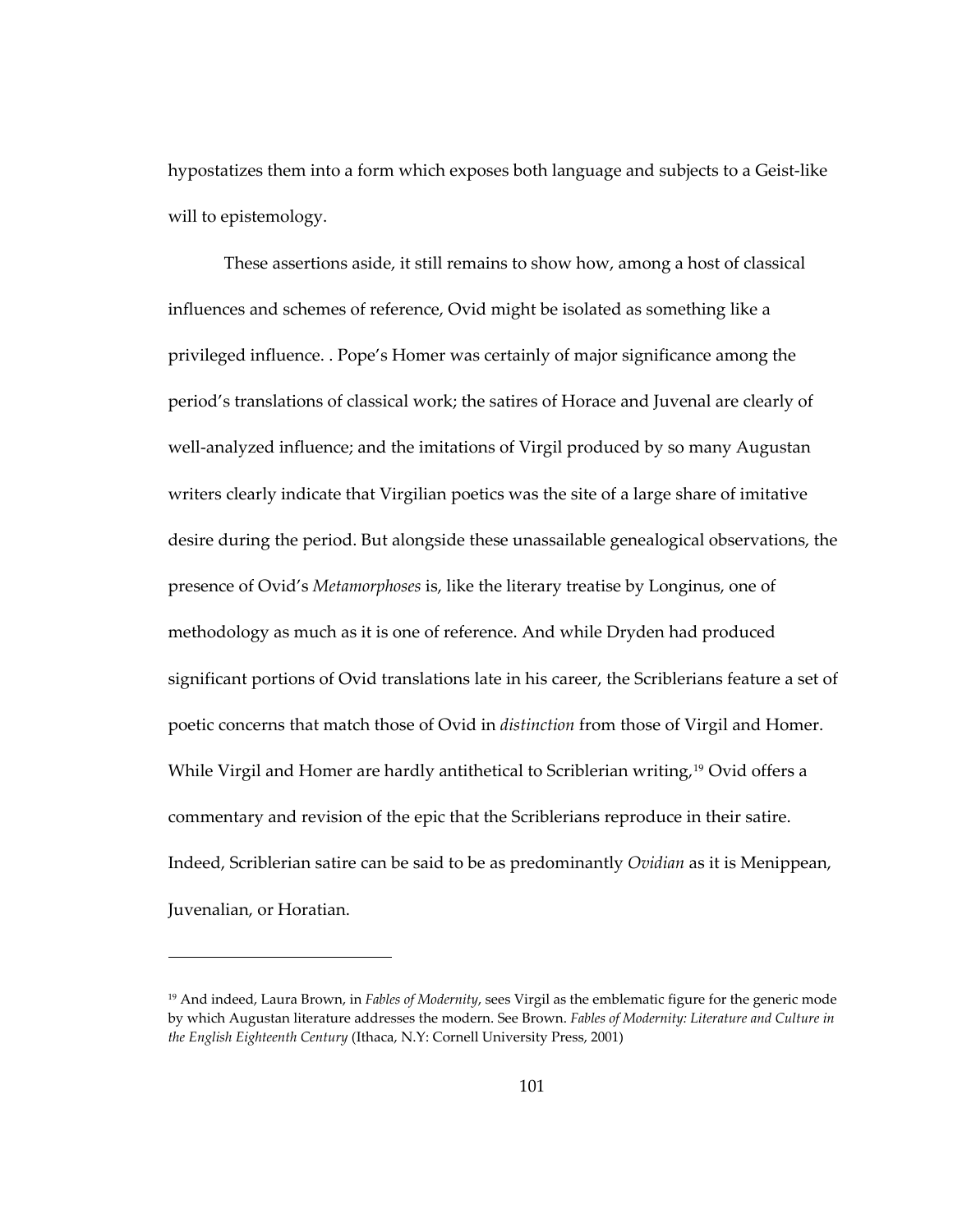The poetry of Ovid was in its own way a staging of imitative practice, and Ovid's near contemporary Virgil was the concern of much of his successor's revision of prior models. Ovid's text has been classified in various different conjunctions with the epic, but above all else it produces a radically multiple set of ironies directed at the Virgilian epic form that both pay homage to and largely unsettle the features of the genre. Genre in Ovid's *Metamorphoses* is tied to epic concerns, but wanders along the length of that tether to such an extent that generic labels become difficult. Joseph B. Solodow observes that through the "playfulness" the poem directs toward its models, it "is comprehensive … not only of time and subject, but also of literary genres, and this too becomes a principle of organization.["20](#page-135-0) As an imitation of Virgil, the *Metamorphoses* is concerned with the language of its predecessors as well—the methods of etymological "play" that help to shape Ovid's poem are complex and integral to its structure. J.J. O'Hara's analysis of the importance of Ovid's linguistic treatment of Virgil asserts that a proliferation of puns, explicit development of only-implicit Virgilian references, and a constant etymological attention to Greek origin of Latin words provide the *Metamorphoses* with a shifting linguistic methodology that parallels its treatment of

 $\overline{a}$ 

<span id="page-135-0"></span><sup>20</sup> Solodow, Joseph B. *The World of Ovid's Metamorphoses* (Chapel Hill: Univ of North Carolina Press, 1988), 25.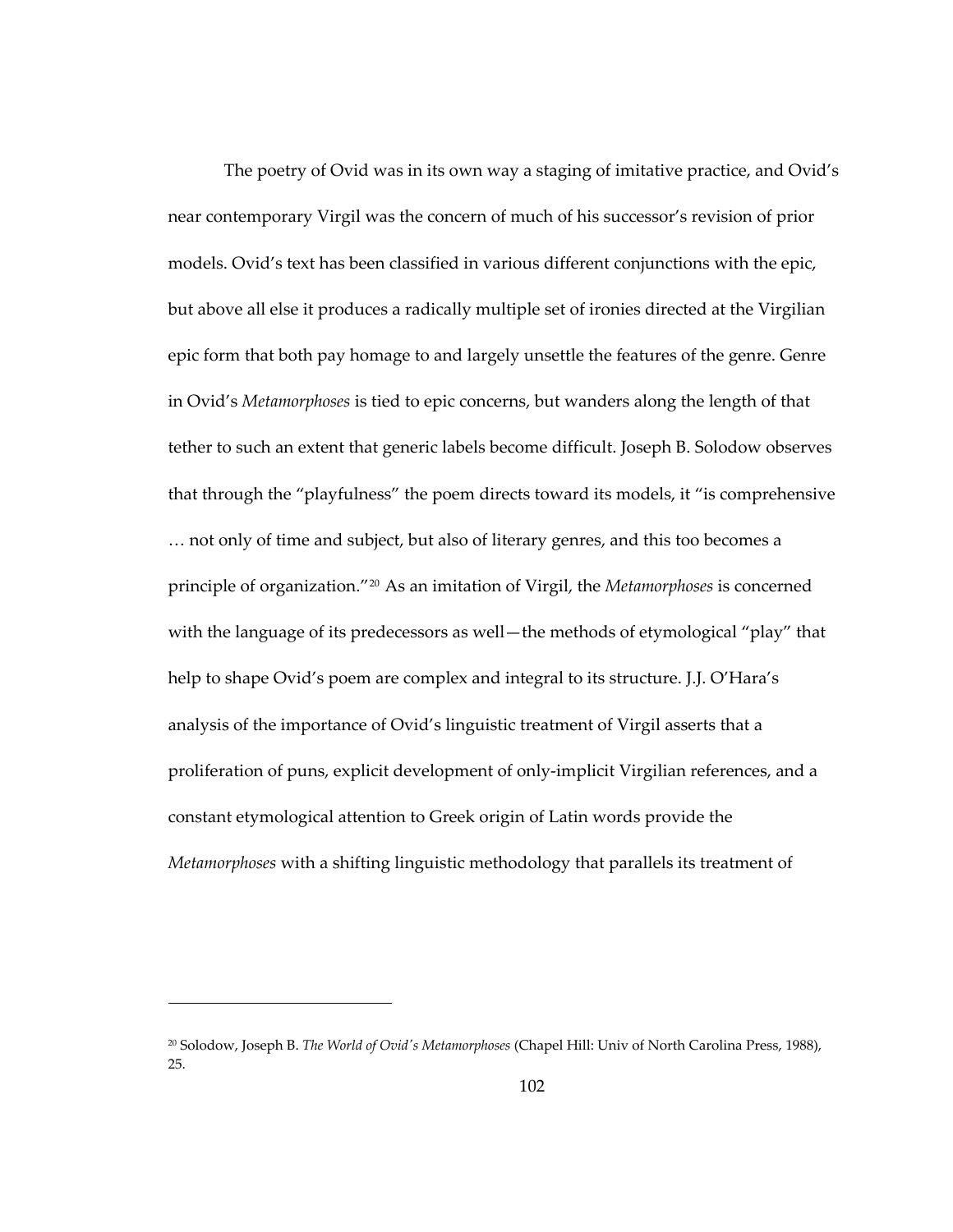genre.[21](#page-136-0) The practice of poetics in Ovid's *Metamorphoses* is, we might say, itself a poetics of transformation, metamorphosis, or, to extend our previous discussion, translation.

If we are to identify Ovidian metamorphosis with translation, however, we must make explicit that any translative practice represented within the poem's method or its content is performed as provisional, as a never completed moment and never satisfactory method in the sweep of a poem that asserts that its processes, its narrations and repetitions, continue beyond its own boundaries. Ovid's repetition and revision of Virgil can be literally said to be quite concerned with translation. But the notion of translation that emerges from the *Metamorphoses* is one in which further translation is always proposed, a staging of translative movements that will not allow themselves to be encapsulated within a dominant and authoritative textual arc.

In what follows I will examine several examples of the ways in which the writings of the Scriblerians cite, revise, translate, and take on the methods and tropes of Ovid's *Metamorphoses*. Keeping in mind the discussion of the Scriblerians' fundamentally translative poetics from Chapter 1, I will propose that the concern with metamorphic

1

<span id="page-136-0"></span><sup>21</sup> See O'Hara, J. J. "Vergil's Best Reader? Ovidian Commentary on Vergilian Etymological Wordplay." *The Classical Journal* 91.3 (1996): 255-276. Margaret Anne Doody also notes "Ovid's own inventiveness, as well as his own parodic sense of style and genre" (89). Contrast with this the Horace of Doody's *The Daring Muse*, whose *Sermones* (conversations, now "satires") are the very opposite of imitative (or parodic) poetry—each is (it claims) its own poem, free of determination from tradition's influence. Doody depicts quite powerfully the way that Horace's satires were self-consciously and intensely parodic commentaries on past models and generic norms masquerading as independent and self-aggrandizing autonomous creations (Doody 93).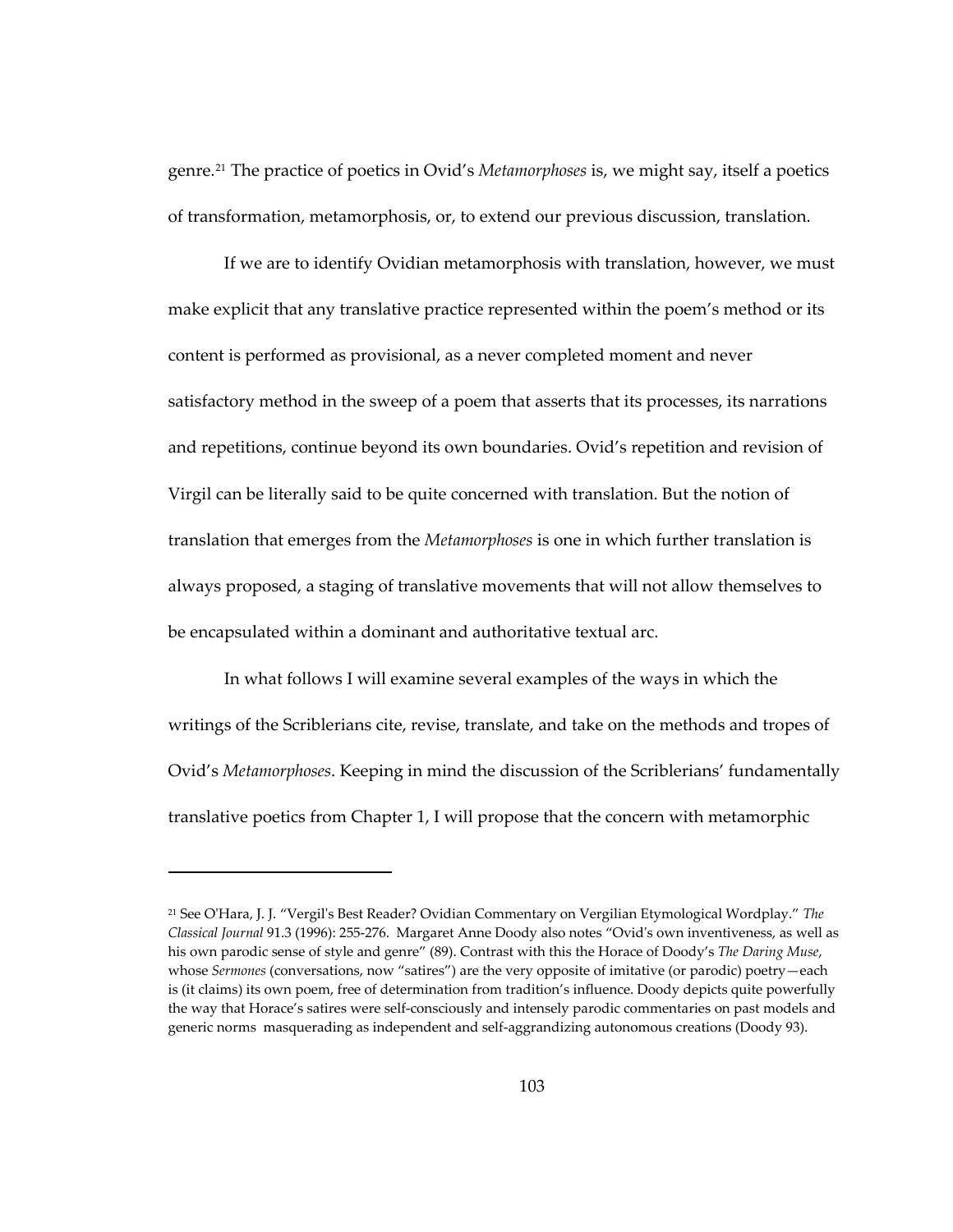textuality is an extension and a development of the very same concerns that brought Longinian *hypsous*, theoretical concern about translation, and the generic features of imitation to prominence in Scriblerian satire. In making this association, I will propose that when these elements are considered in conjunction, the features of what we would today call *virtuality* that (most overtly, in the person of Martin Scriblerus, author) provide the very genesis of the Scriblerian project become more apparently the major aesthetic concern of the writings of the group as a whole. A virtual reality emerges from the repetitive production of textual difference in Scriblerian writing. To be sure, the term "virtual" does not need to stand out here as an anachronism: several definitions of "virtual" were operative at the beginning of the  $18<sup>th</sup>$  century. The most prominent of these was, as the *OED* defines it, a depiction of a quality "[t]hat is so in essence or effect, although not formally or actually; admitting of being called by the name so far as the effect or result is concerned."<sup>[22](#page-137-0)</sup> In optics, the adjective "virtual" defined the implied or projected site at which light rays would apparently converge, a "virtual focus." The notion in general carried, in this moment, the conception of a feature that emerges *a* 

 $\overline{a}$ 

<span id="page-137-0"></span><sup>22</sup> See "Virtual" *Oxford English Dictionary*. *Second Edition* 1989. Oxford University Press. Accessed 4.22.08. URL:

<sup>&</sup>lt;http://proxy.lib.duke.edu:2100/cgi/entry/50278111?single=1&query\_type=word&queryword=virtual&first= 1&max\_to\_show=10>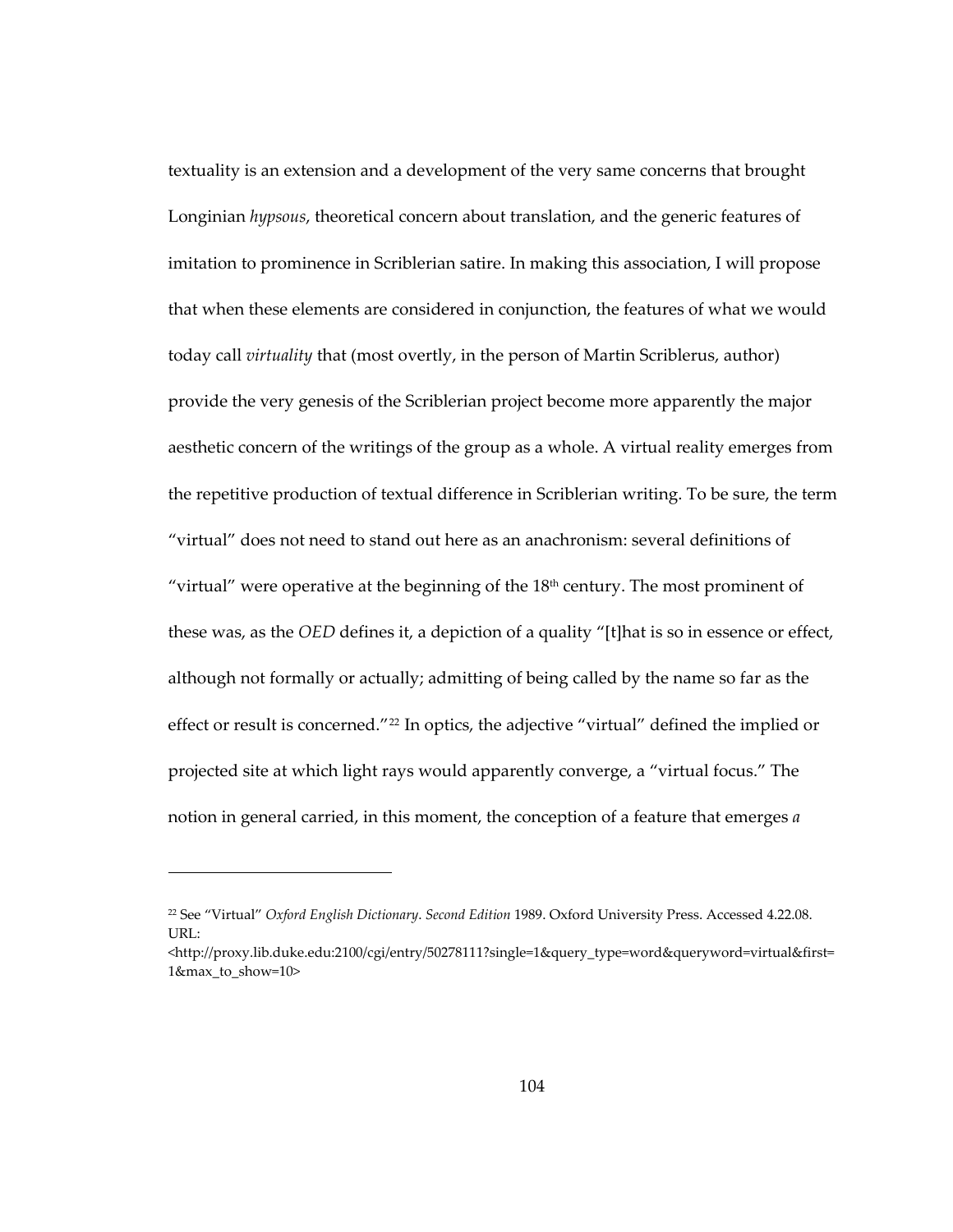*posteriori* as an effect that forces a reconsideration of the essence of the phenomenon in question, or that forces a reconsideration of essential definition *only in terms of effect*. Michael McKeon makes persistent use of the terms "virtual," "virtualizing,"

"virtualization" in *The Secret History of Domesticity*, suggesting that the emergence of practices that became known as "public" were ways in which culture became possible in detachment from bodies and particularized places*.* It is in the sense of movement away from a readily identifiable causal conjunction of forces to an (often disembodied and deterritorialized) effect that I use the term here. Behind the production of virtuality becomes the very essence of the poetic project that positions itself in opposition to the "modern," and the poetic and linguistic features of the emerging modern modes of writing. This virtuality takes shape in the authorial relation to the text (persona and "death" of the author), the commitment to the production of emergent, rather than narrated, differences, and a deep concern with the temporality of modern poetics, for which, in the view of the Scriblerians, intensification, occasion, and hiatus have become displaced as experiential possibilities. Above all, however, the commitment of virtuality at the heart of the Scriblerian friendship is a commitment to a theory of difference that understands intensity and affect as irreplaceable elements of an encounter within language, and the hypostatizing features of a modern poetics of identity, historicism, and dialectic as the echoes of the death knell of the possibility of such an encounter. Ovidian metamorphosis allows the Scriblerians to enact a poetics of virtuality that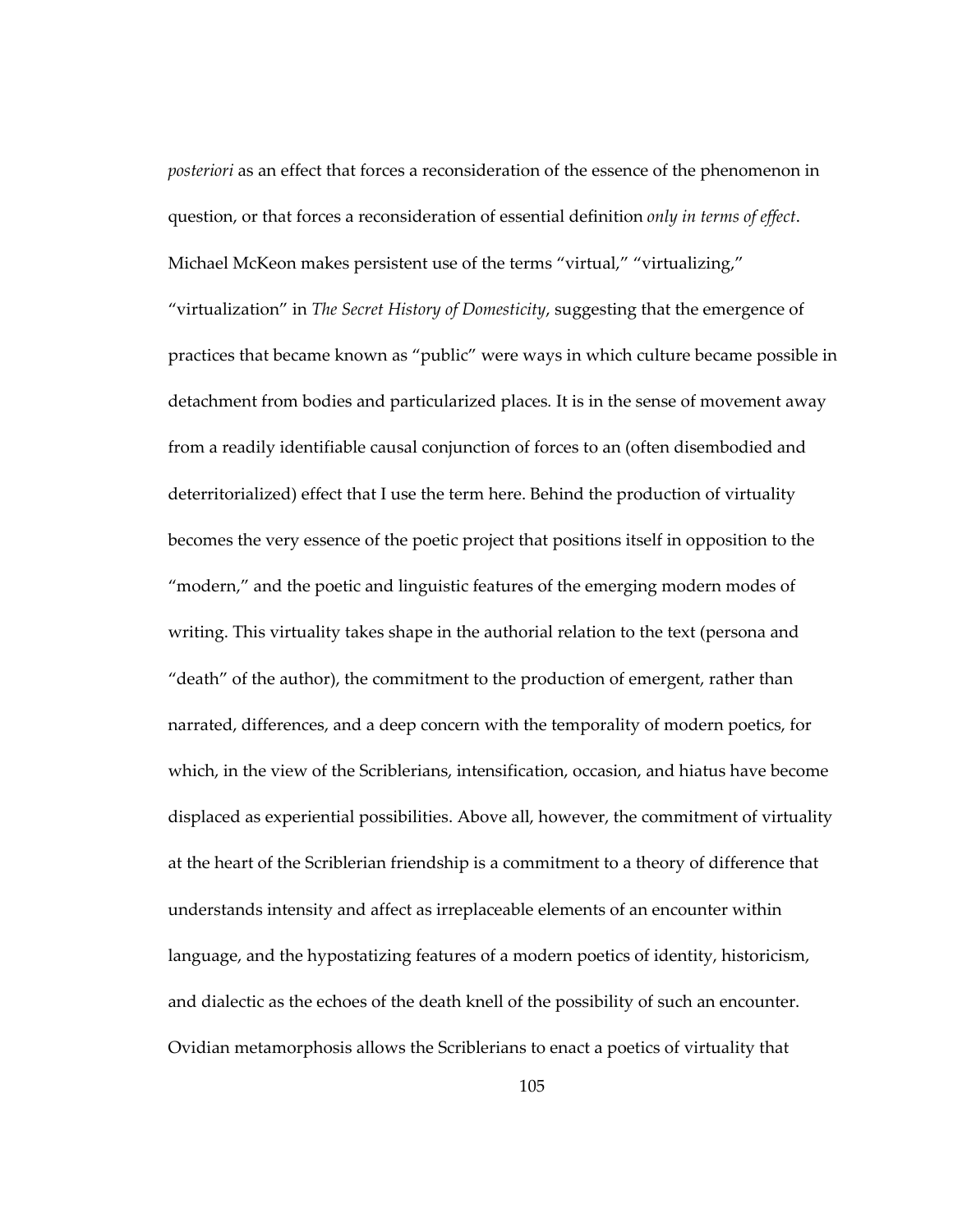embodies a countermodernity, even as the metamorphosis to modernity is the very subject matter of much of their writing. To examine some of these claims, I will turn now to a reading of Pope's "Windsor-Forest" that engages with its Ovidian and Longinian concerns. "Windsor-Forest," seen in the light of an attention to these aesthetic concerns, opens up a more thorough perspective on the aesthetics of the virtual that I have proposed here. We will see, through a reading of Aristotle's *Poetics* attentive to its differences from Ovidian aesthetics, and finally through a look at Pope's *Rape of the Lock*, that the Scriblerian aesthetic (here emblematized by Pope) is ultimately concerned with the positive possibilities of modern virtuality, and with depicting the way that what it figures as the instrumentalizing forces of that modernity disable or colonize the very virtual realm that they help to make possible.

## *3.2. Windsor-Forest: Scriblerian Ovid before Scriblerus*

Scriblerian writing—even in its earliest and most conservative of forms—is deeply concerned about what it represents as an oncoming process of dialectical social realism, one that makes possible the very discipline of history as it emerges from the 18th and early 19<sup>th</sup> centuries. Even a poem such as Pope's "Windsor-Forest," (1704 and 1712) which is often read as a historicist, nationalist, and nostalgically conservative poem in the tradition of "great house" poetry, reveals itself to be deeply anxious about this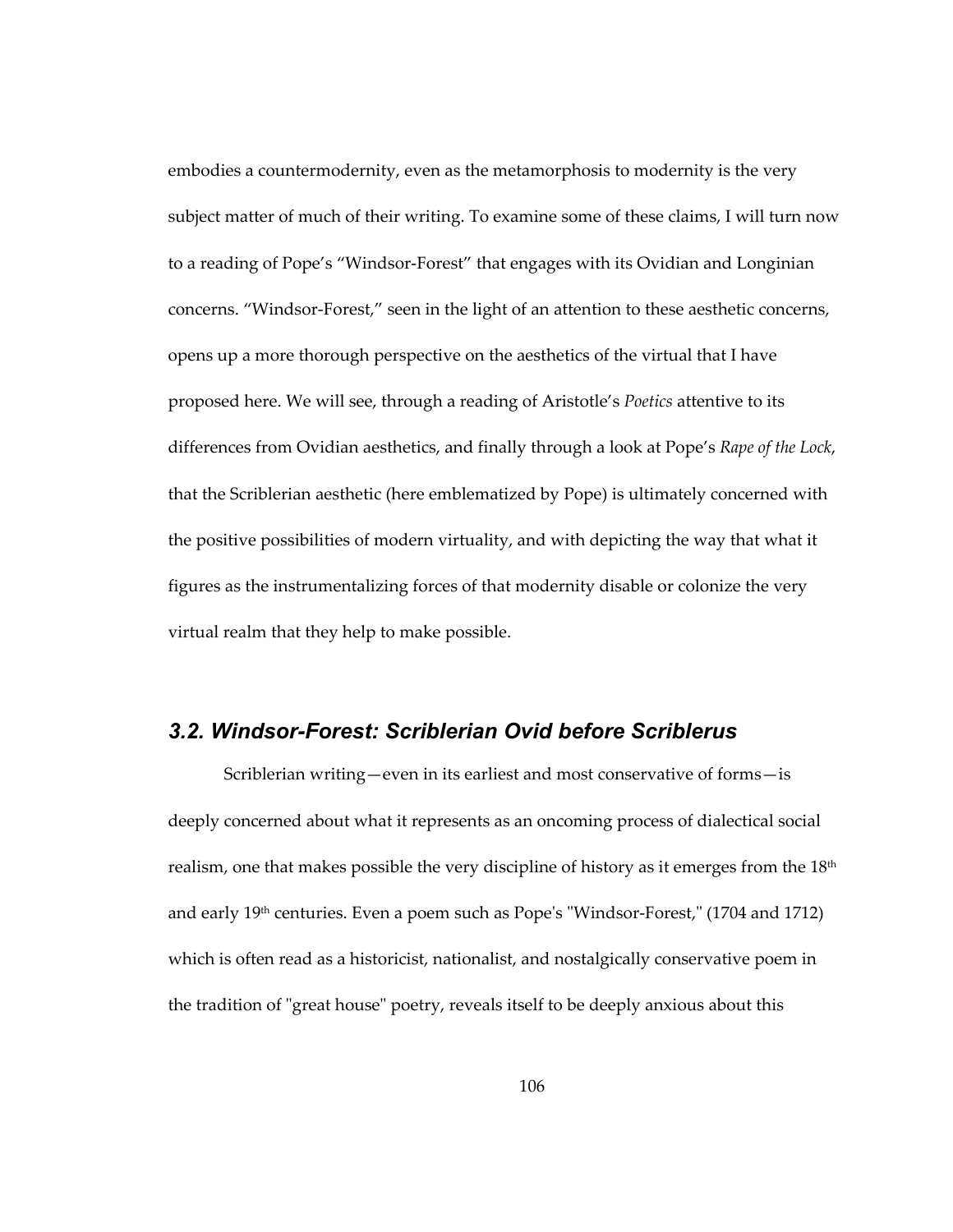reduction, and concerned to fend it off.<sup>[23](#page-140-0)</sup> As a celebration of the signing of the Treaty of Utrecht to end the War of the Spanish Succession, the poem is itself proleptic in its representation of peace—the Treaty would not be signed until the year following Pope's final revision of the poem.[24](#page-140-1) And peace is represented as the great *concordia discors* of the forest landscape, where, to quote the poem "Order in Variety we see, / and where, tho' all things differ, all agree" (15-16).<sup>[25](#page-140-2)</sup> But what is the unity that inscribes this multiplicity within its bounds? This question haunts the attentive reader, who is faced with ceaseless frustration in the attempt to come to rest on a clearly unifying identity with which the poem encapsulates the multiplicity that Pope assures us is not antithetical to order. The poem identifies the violence of the most overtly unifying process at work on the landscape, which is to say, enclosure, as part of a great Ovidian sweep of decline and decay that followed some original worldly inception and Golden Age. The reign of a Stuart queen is praised as that which will enable the reflorescence of nature's bounty,

1

<span id="page-140-0"></span><sup>&</sup>lt;sup>23</sup> Max Byrd notes that "the fact of sheer Ovidian metamorphosis - the literal transformation of one thing into another, like lock into star—seems to have exerted a pull on Pope's imagination from the very earliest poems" (452). Here I attempt to provide an example of the aesthetic concerns that require this Ovidian presence.

<span id="page-140-1"></span><sup>24</sup> The treaty was signed on 31 March 1713. See Aitken, George Atherton. *The Life and Works of John Arbuthnot* (New York: Russell & Russell, 1968), 53 n1.

<span id="page-140-2"></span><sup>25</sup> All citations from Pope's poetry are taken from *The Poems of Alexander Pope: A Reduced Version of the Twickenham Text*. Ed. John Butt (New Haven & London: Yale University Press, 1963).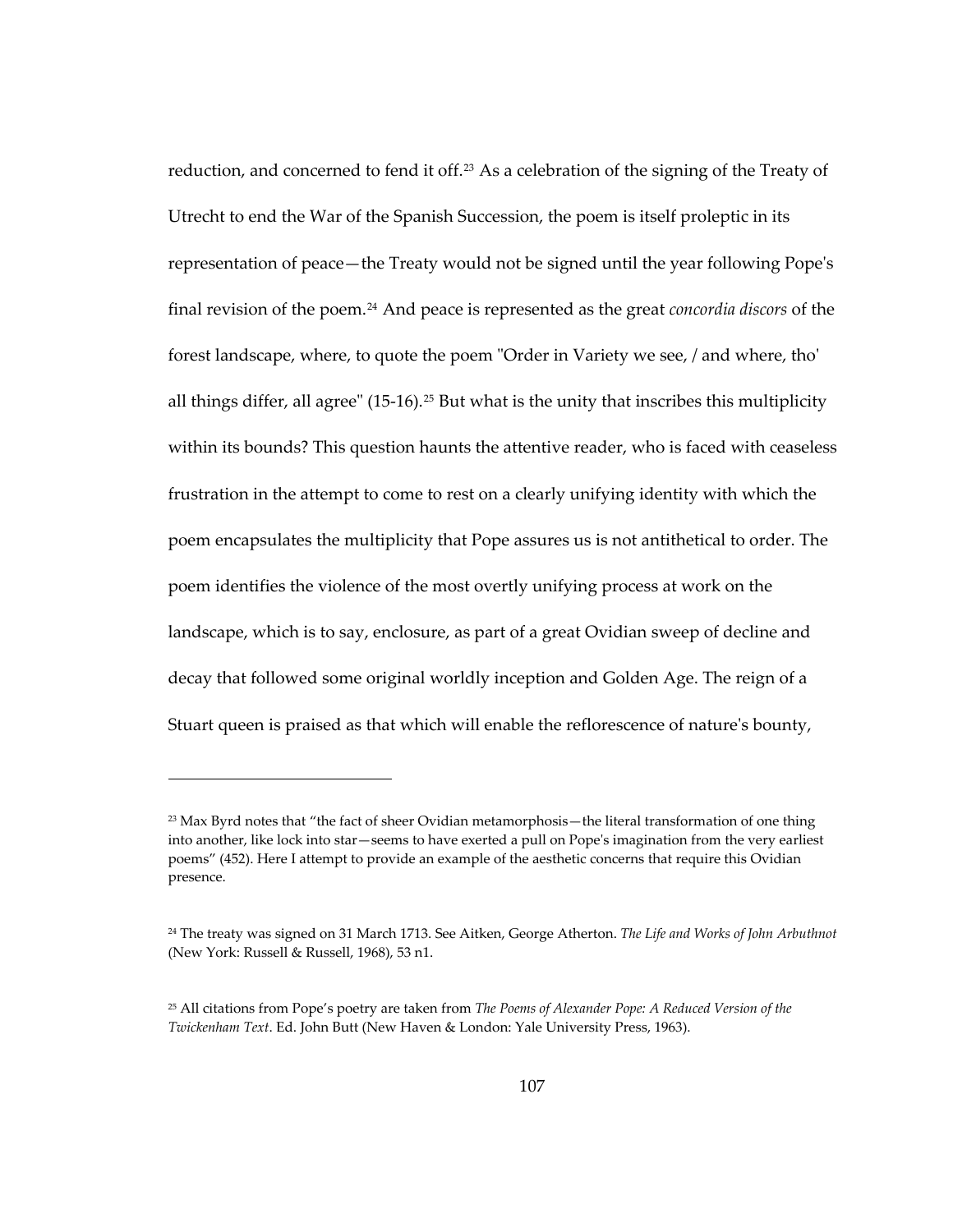resulting in the drastic shift back from this state of violence and decay to a golden age of peace and prosperity once more. "Stuart" acquires no deep content here, as much as it is merely a proper name that will serve as an act of signature (in the future Treaty) and thereby, in enacting this signature, put an end to centuries of decomposition and violence—a sublime speech act of performative writing. What is more, the new Golden Age is depicted as presided over by Anne's sublime statement "Let Discord cease! / She said, the World obey'd, and all was Peace!," a linguistic act that repeats what Longinus identifies as the ultimate in performative sublimity—the statement "Let there be light" from the Hebrew scriptures which embodies a divine performance of linguistic intensity and power. But several important elements of this peace, and of this performative utterance, relegate the results to a less-than-certain outcome, and abandon the products of the performance itself to the figure of an Ovidian metamorphosis that enacts a momentary encounter, a change bridging the path to other changes, but which cannot accept a place as the sovereign event. Great Anna is truly sublime in bringing about this imagined future of peace, but the elements that make up the newly peaceful realm fail to passively become part of an order (where "all agree") under the explanatory powers of this moment of royal fiat. The poem expresses great concern to prevent the image of this great Stuart triumph from becoming something that can be fetishized as a dogmatic political statement, without undermining the sublimity this moment nevertheless expresses and performs. Ovidian metamorphoses are enlisted to articulate this concern.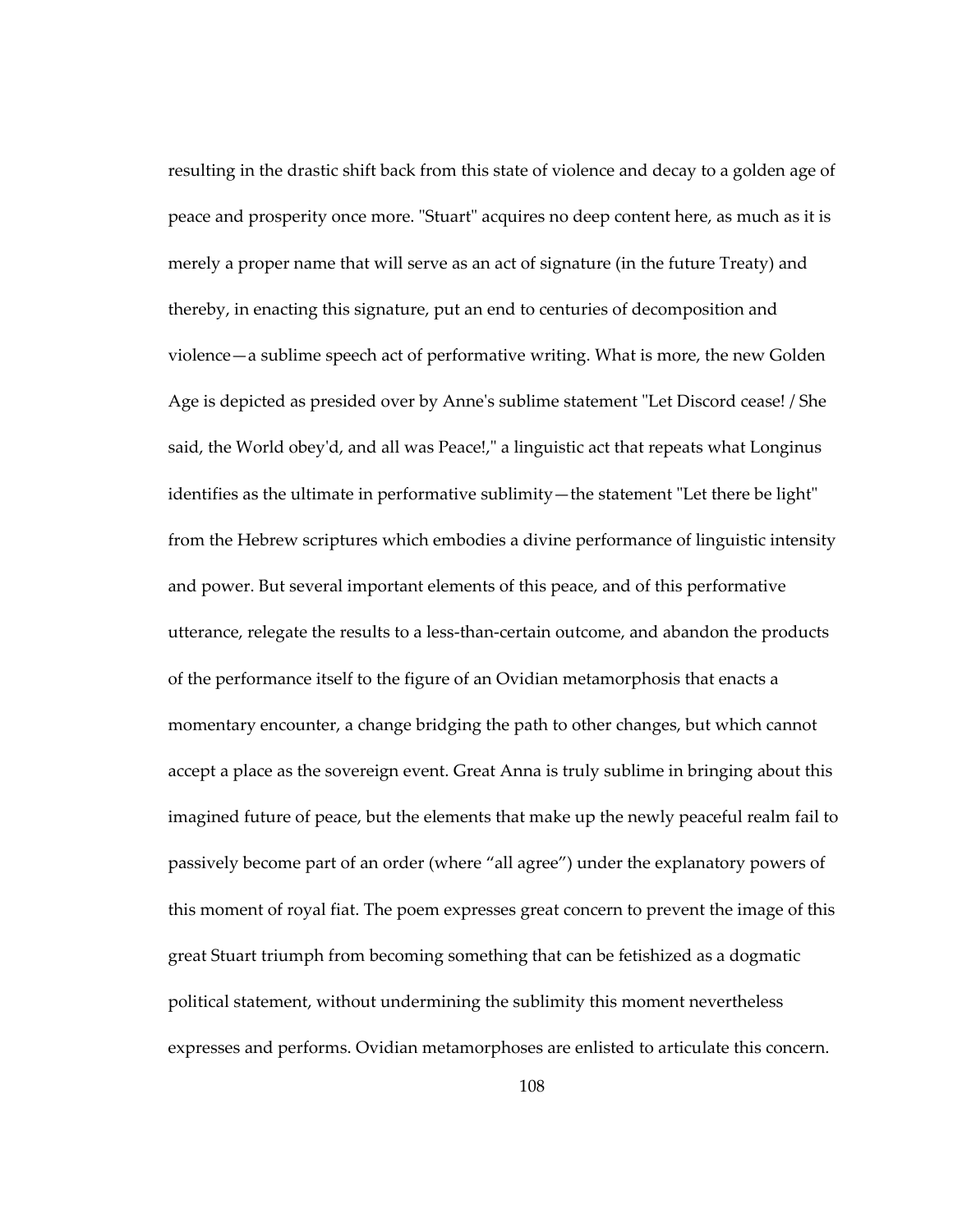It is important to note that "Windsor-Forest" is a thoroughly Ovidian poem. It stages revisions or recombinations of a number of metamorphoses—and indeed, in reading for Ovidian tropes, metamorphosis comes to define nearly every couplet, every poetic statement. Its quasi-historical account of British decadence, for example, whose notion of historical change refuses any consistent notion of causality except that of the self-perpetuating transformative power of violence. Or the poem's various depictions of the hunt as the sublimated form of violence within an ostensible national concord, or its representation of sylvan retirement from political life that, in an echo of Juvenal's third satire, stages a metamorphosis that seems more like the transmigration of a soul into a new body, so different is the personal engagement in each of the respective worlds. The violence depicted as persisting within the "peace" through the at once innocent and thoroughly execrable sport of hunting is perhaps most striking. Here the now-licensed release of masculine vitality and restlessness finds a way through an awkward simile to compare itself to the violence of imperial confrontation and colonization. The spaniel, agent of the huntsman, surveils the resting place of the partridge, and

> Couch'd close he lyes, and meditates the Prey; Secure they trust th'unfaithful Field, beset, Till hov'ring o'er 'em sweeps the swelling Net. Thus (if small Things we may with great compare) When Albion sends her eager Sons to War,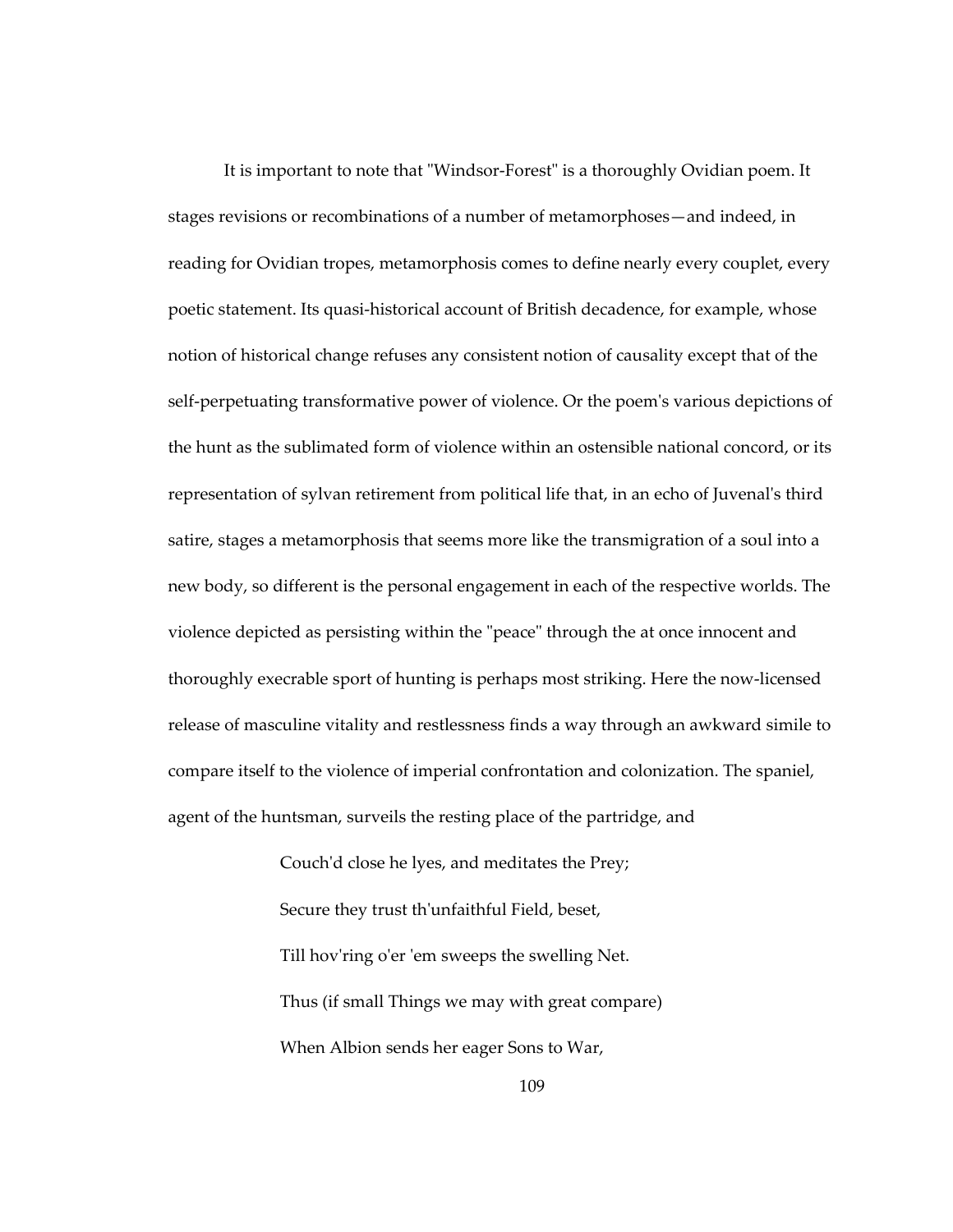Some thoughtless Town, with Ease and Plenty blest, Near, and more near, the closing Lines invest; Sudden they seize th'amaz'd, defenceless Prize, And high in Air Britannia's Standard flies.

(102-110)

What is at first an expression of the recreational release made possible by national self-sufficiency becomes in a jarring moment of metamorphosis a violent confrontation with otherness that seeks to overcome this otherness, negate it, imperially assimilate it, in the name of a national identity. The poem's apparent need to compare the violence of the peace to the state of overt war is an indication that the conceptualization of the new, domestic and leisurely peace is impossible without the conception of an externalized and expanding colonial violence. It is hardly a perfectly pastoral *concordia.* Here, nature is the site of conflict in which it is to some measure ultimately captured and subdued. But the metaphoric shift is here one in which the domestic subjugation of nature requires a gesture to the ongoing practice (via the abstract "when" that begins the comparison) of the capture of towns and territories as acts of war. An enclosed natural, domesticated setting of small game hunting cannot be thought without a conception of an ongoing violence between peoples—the comparison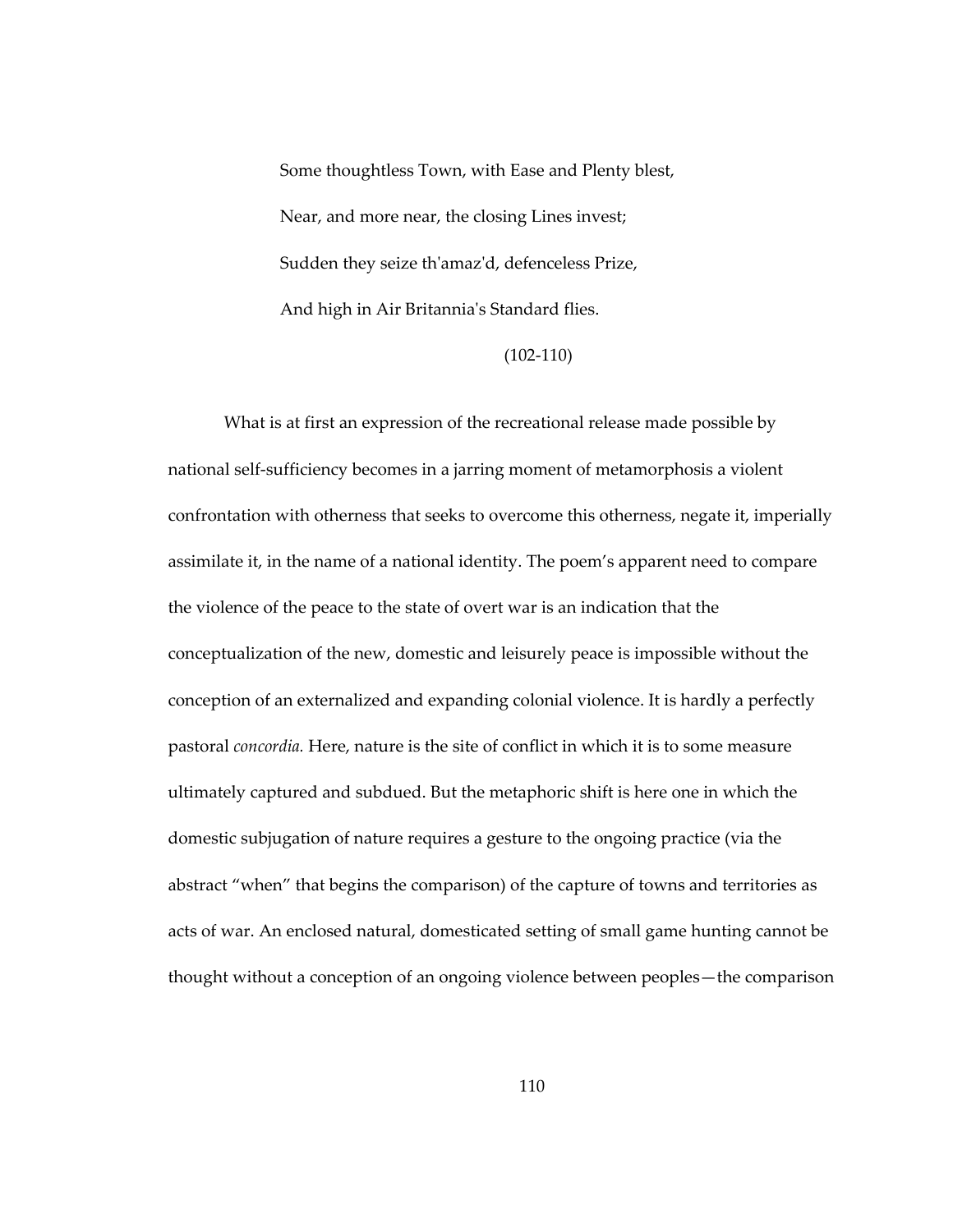leaps the boundaries of the domestic enclosure and looks to other places and times in order to understand the violence of England's peace.

Nature is depicted throughout the poem as a kind of backdrop or stage for human interactions, sometimes victimized by humanity, and sometimes able to take a measure of revenge, as is common in Ovid's poem. But nature is also an active agent whose own behavior is caught up in human change. The scene depicting Lodona, one of Diana's nymphs, who, residing chastely in Windsor Forest, is desired by the god Pan, is an example of an Ovidian moment that enacts a desperate desire to ward off the approaching act of violence, which is in this case sexual—a rape.<sup>[26](#page-144-0)</sup> The intensity of the prospect of rape sets the stage for a powerful transformative moment—here, in Pope's poem, as in Ovid. The conjunction of temporalities, and Lodona's (and the poem's) desperate desire to escape being captured by that acquisitive and self-interested desire embodied by Pan, create a scene in which Lodona's great transformation, in which through a prayer to Cynthia she is dissolved into a silver stream of water and allowed to flow away, makes much more anxious both Anne's great pronouncement of peace and the section of nationalist pride that ends the poem, spoken by the figure of the god

<span id="page-144-0"></span><sup>&</sup>lt;sup>26</sup> Margaret Anne Doody asserts that "we are meant to see through" this Ovidian scene in Pope's poem-"we are meant to spot…[it] as smooth contrivance, a flourish of ornament" (Doody 86). There is no doubt that the imitative reference to Ovid carries some of the disrespect of parody. But the structure of this scene is crucial to those that follow, and its intensities are worthy of consideration beyond the near dismissal that Doody offers. For a discussion of this scene, and more on sexual violence, see my Chapter 4 for further Scriblerian and Augustan treatment of the theme of rape.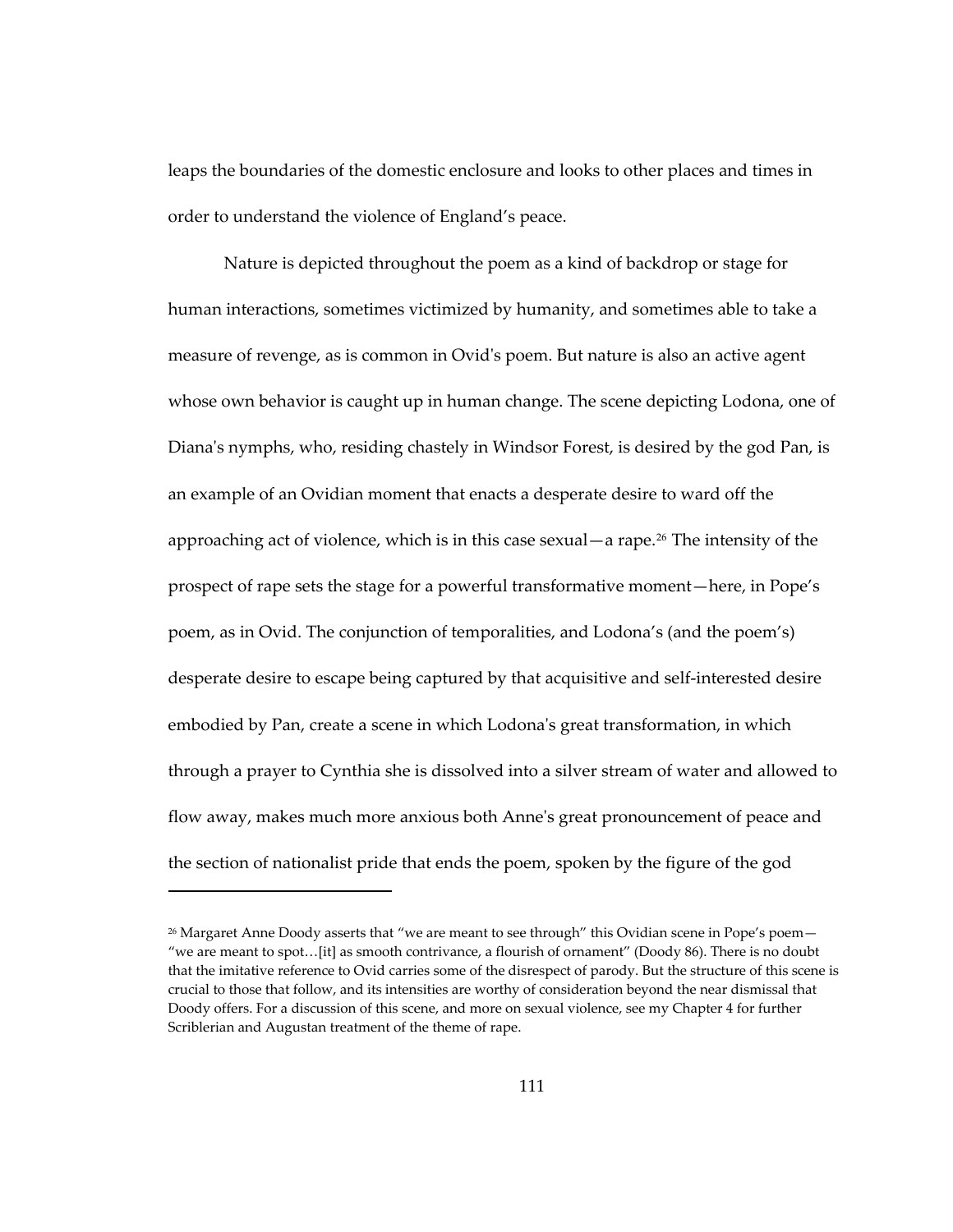Thames. As performative utterances, the two statements (Lodona's prayer and Anne's proclamation) mirror each other in their transformative effects. This mirroring adds an unusual intensity to Anne's transformative proclamation. If her "Let Discord cease!" mirrors Lodona's desperate act and is performed to ward off some pursuing or arriving fate that would parallel the rape intended by Pan, then it becomes not only an elemental change that transforms individual or national identity into the flux or flow of peace, but also one enacted not as a confident and deifying performative, but as a prayer to hold off the encroaching rule of violence, a last ditch effort in which Anne must give up her body, too, a sacrificial transformation into a river. For as Anne speaks, she awakens Father Thames, who takes over the role of the speaking voice of Britannia, to ostensibly represent the new realm of peace that Anne's pronouncement has brought into being. Anne in essence *becomes* the Thames, a transformation that illustrates the new dominance of mercantilism and imperial trade within national political identity. The Stuart Queen makes peace possible by giving way to a massive mobilization of trade.

But this river god to whom Anne gives way after her transformative line makes even more uncertain the possibility that the great Stuart peace will be a true hiatus from the endless cycle of transformation, degeneration, and violence that threaten to become all-encompassing. Old Father Thames is at first a sympathetic proponent of the transformation of All into River. But after a long dramatic monologue in which British trade is proposed by the river as the basis for a return to a Golden Age, the river's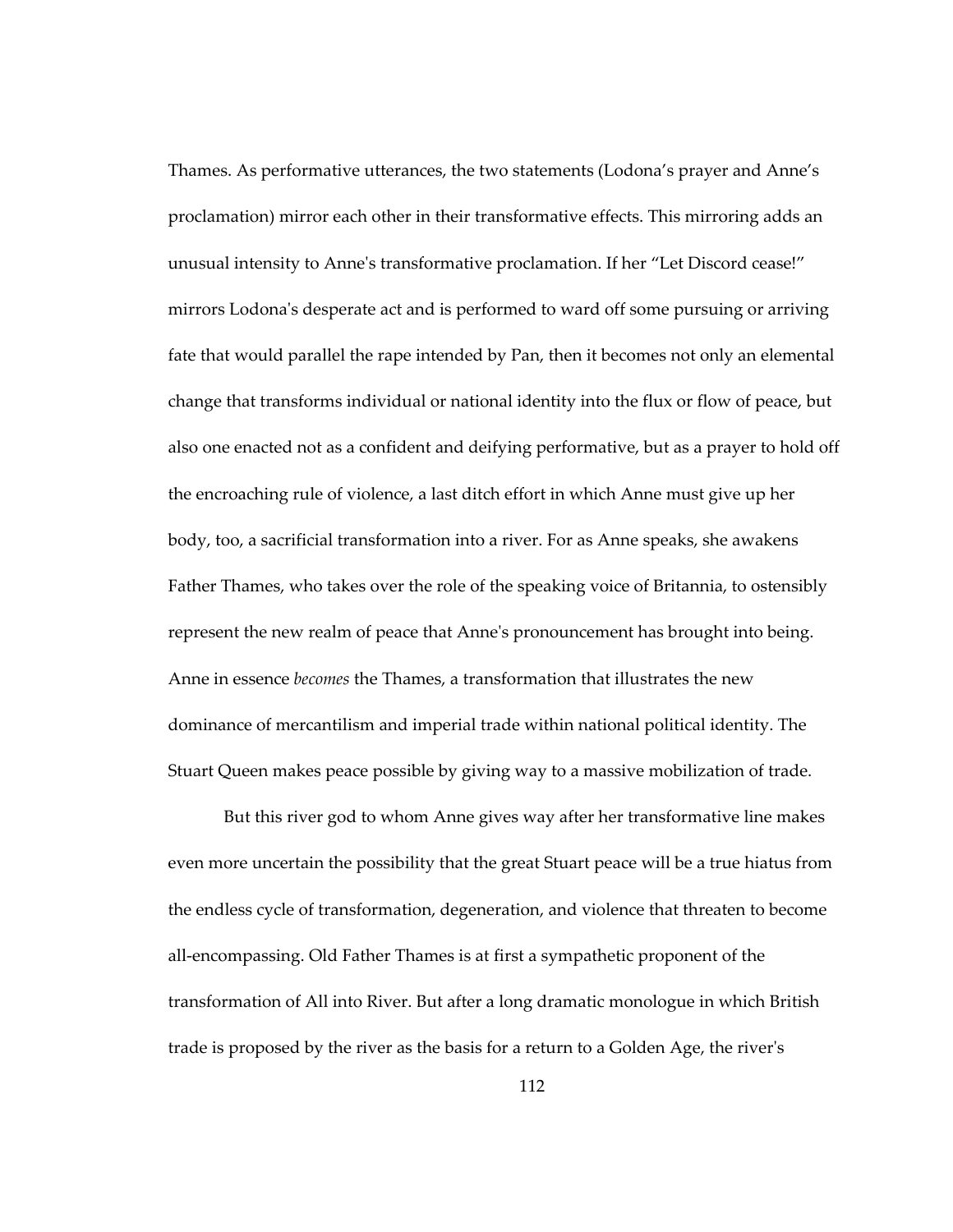proposal of an end of time in the flood of British commerce is accompanied by an unsettling expression of self-interest and aggrandizement.<sup>[27](#page-146-0)</sup> The river wants to be the one who emerges intact and sovereign from this translation of everything into its watery flow.

The Time shall come, when free as Seas or Wind

Unbounded Thames shall flow for all Mankind,

(397-8)

The river god advertises this as an end to violence and imperialism, an end to the very need for transformation, the banishment from the world of all oppositional encounters with an other. But the speaker of the poem refuses to identify with the river here, allowing him to reveal his watery plan, but refusing to allow this image of future to end the poem. The river is not consigned to critique by the figure of the poet—the poet seems to agree strongly with the desire for an end to violence, slavery, conquest,

<span id="page-146-0"></span><sup>&</sup>lt;sup>27</sup> Douglas Brooks-Davies recounts the readings that have emphasized the biblical parallels between Thames' prophecy and Isaiah's, which Pope had imitated in his 1712 *Messiah*. "The Twickenham editors note that Thames constantly echoes Isaiah 6o in order to dramatize himself into a vehicle of visionary truth." See "'Thoughts of Gods': Messianic Alchemy in 'Windsor-Forest'" *The Yearbook of English Studies* 18 (1988), 127ff. Here, Brooks-Davies' depiction of this parallel suggests, in line with my own reading, a selfaggrandizement on the part of the would-be prophet that undercuts the patriotic reading of the poem. Brooks-Davies usefully ties this prophetic messianism to the messianic rhetoric of Jacobitism. What Brooks-Davies identifies as "alchemical" I propose falls under the more generally Ovidian concerns of the poem.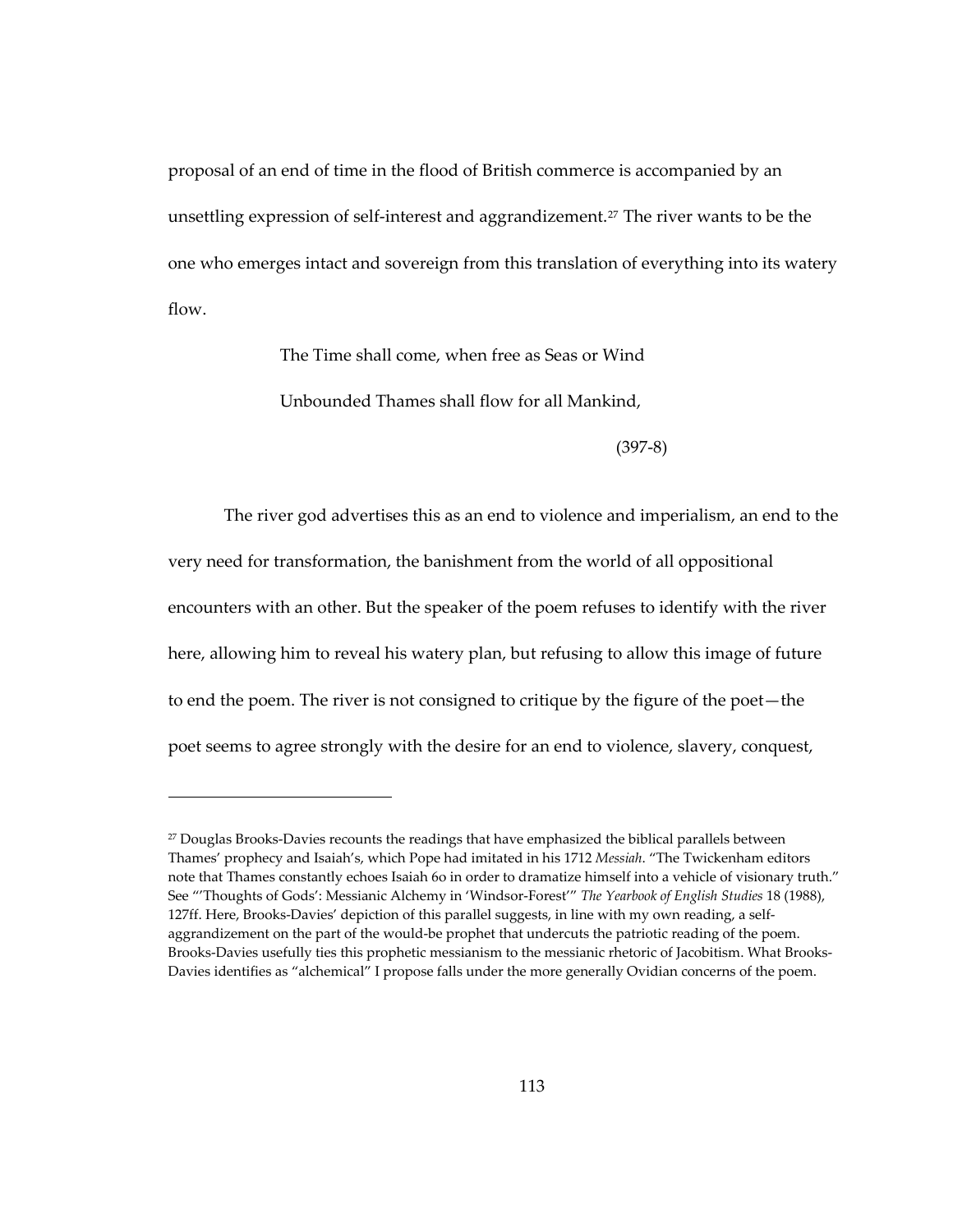and colonialism. But in distinction from the voice of the invoked muse, and the voice of the self-aggrandizing river, the poet remarks that his

> humble Muse, in unambitious Strains, Paints the green Forests and the flow'ry Plains … Even I more sweetly pass my careless Days,

Pleas'd in the silent Shade with empty Praise;

(427-432)

In the final pastoral image, the poet refuses to allow that these grand visions of the forest's deities or the prophetic future of the nation are the act in which he is primarily engaged. Even in "Windsor-Forest," which Pope began when he was 16 and finished two years before the beginning of his Scriblerian friendships, he displays a concern to make use of metamorphosis to create a thoroughly unsettled and unsettling relationship to future—a future in which no transformation will provide either a certain history or the certain end of that history, and where no sovereign utterance can stand as much more than an intervention into its moment, and an invitation to further transformation. Already concerned to perform what would later preoccupy the Scriblerian writers, Pope here is deeply ambivalent about progressive narrative, and rigidified national or personal identity. In the performance of this ambivalence emerges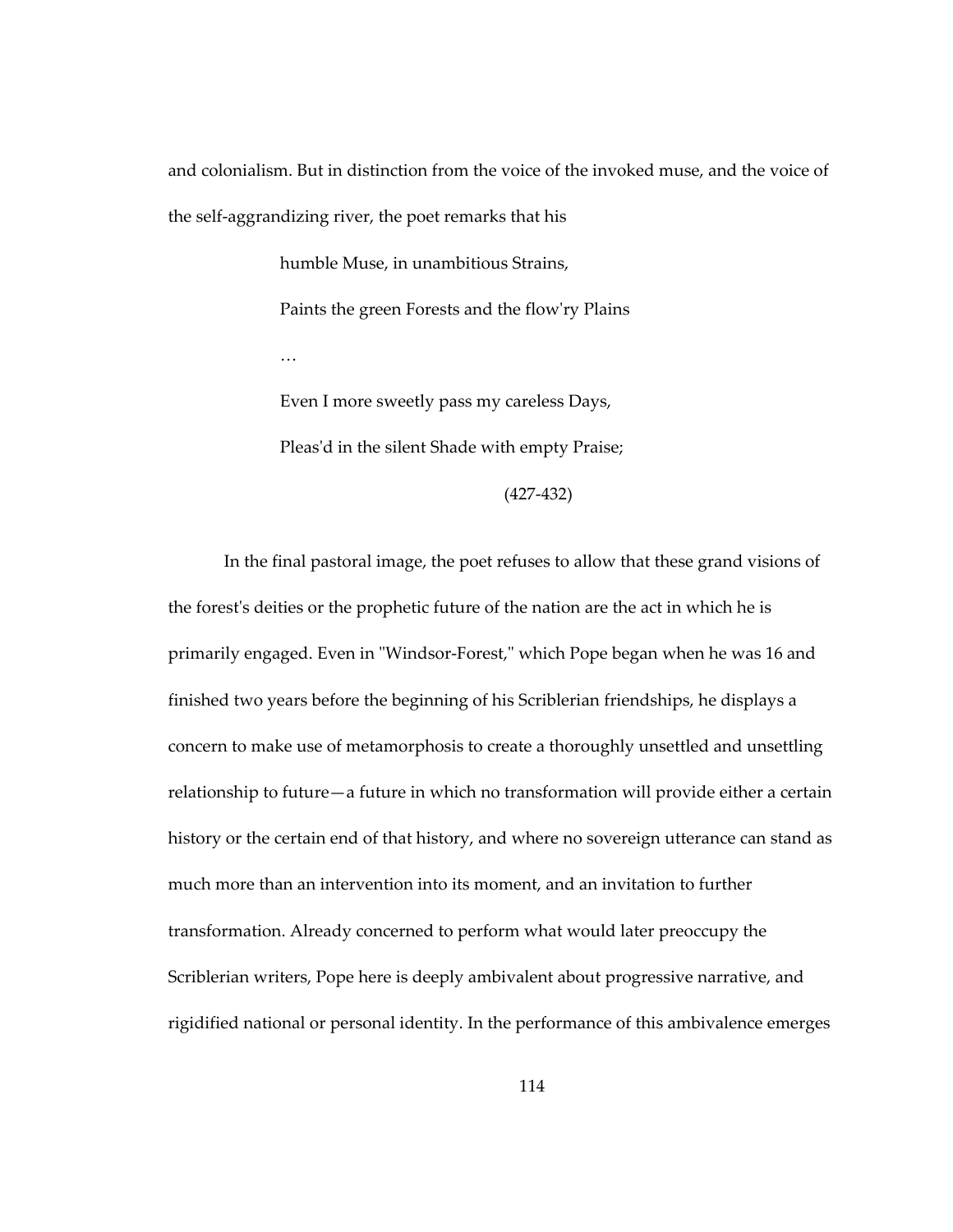not a nostalgia for a past or more essential present identity (which is how the poem is more often read), but a gesture towards something other, something that would qualify as a poetic act that would be faithful to metamorphosis, even as it finds itself pursued by or awaiting a future in which it will be subsumed by the defining force of literary history.

## *3.3. Metamorphic Imitation: an Anti-Aristotelian Aesthetics*

"Windsor-Forest" is imitative of many poetic forms—from the Virgilian georgic and pastoral to the patriotic poetry of Denham and Marvell. Imitation occurs, in other words, as an act of performance of varying generic modes and norms, varying authorial personae, and direct citation of prior poetic moments. The imitative elements of Pope's *Windsor Forest* cannot be separated from their status as prior literary performances: the poem is "about" the forest itself only in the sense that the forest is mobilized as a figure of *occasion* from which the poem's ruminations emerge. This is not the same as the locodescriptive poetry of early Romanticism. Its emphasis on the forest as an experienced occasion allows the poet and the reader to move beyond the forest itself into a series of citational and mythological performances that refuse the more individual and psychological relations to landscape that will come with later poetry. The mode of imitation performed thus in this poetic landscape is one that operates by way of a series of transformations, exchanges that ultimately return us to the personal awareness of the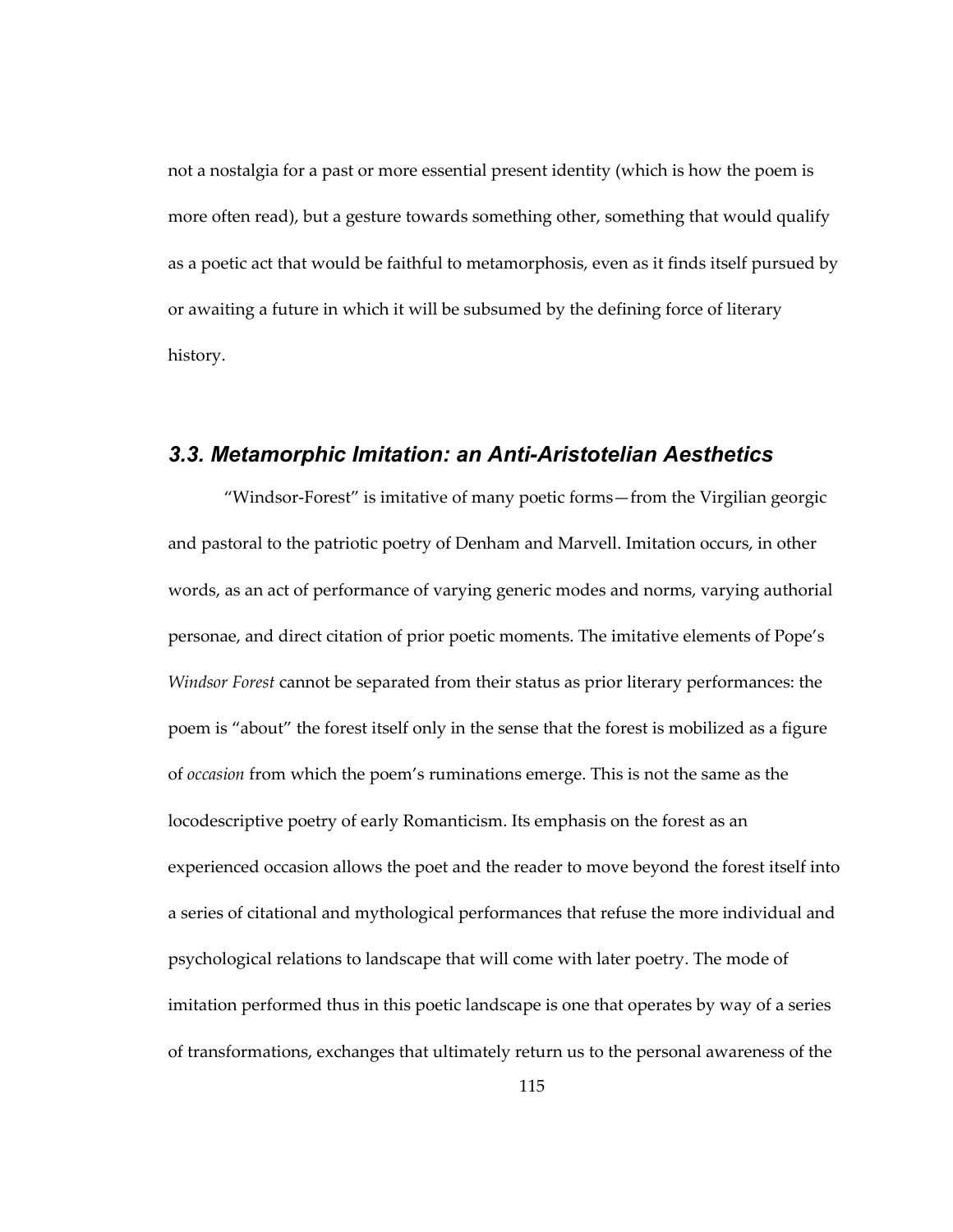figure of the poet with which we began. The development of this narrative (if we can call it narrative) is loosely one of *crescendo*, with the poem's intensity apparently reaching its height of sublimity in Father Thames' scene. But it is an uneasy *crescendo* whose progression is not a *bildung*, not an emergence of coherent identity. As I have tried to illustrate by way of my reading, above, I argue that Scriblerian satire is particularly attentive to the question of *plot*, at times internalizing the repetitive and cyclical modes of narrative of Ovid and the tradition of the tale that followed from Ovid's *Metamorphoses*. At other times, Scriblerian satire sheds the template of repetitive narrative plateaus for an apocalyptic developmental form—this is to a limited extent the form of *Windsor Forest,* and later, Pope's *The Dunciad*.

I will argue that these two modes of narration are the product of the larger aesthetic concerns of the satirists, concerns about developments in poetic and narrative form that exchange both the repetition of encounter and the grand intensity of emergent apocalypse for a new moral certitude that can reside within the new fully psychological individual of the novel. Rather than the repetitions of the Ovidian tale, the writers who were opposed and satirized by the Scriblerians were engaged with producing writing that could associate the self with certain moral knowledge. The skepticism of the Scriblerians (depicted by James Noggle, Rose Zimbardo, among others) takes aesthetic form here, in their unwillingness to admit the possibility of a combination of narrative, stable character, and coherent moral knowledge. The Scriblerians in essence choose the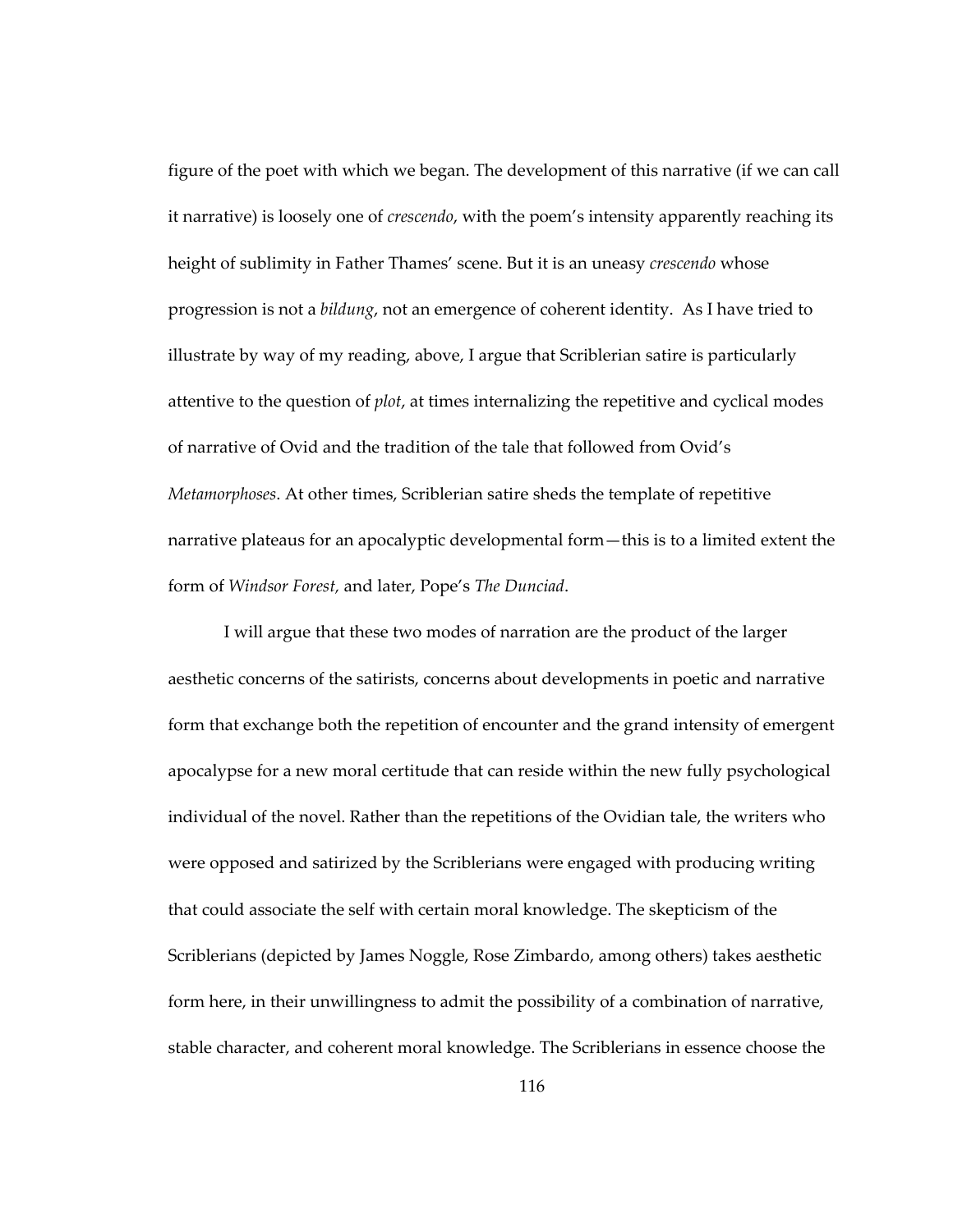tradition of the Ovidian tale as a countermeasure to the more Aristotelian mode embodied by writers as varied as Addison, Defoe, Blackmore, Young, and others. Scriblerian satire is a performance of a poetic alternative to the revelation of self and moral certitude becoming more and more common in other satire, essays, narrative poetry, and the emerging novel.

It is Aristotelian aesthetic theory that provides the most palpable route to the forms of narrative development that concern the Scriblerians. To be sure, Aristotle has a long history within English letters, and does not come unmediated to writers and critics in the early 18th-century. Indeed, John W. Draper noted long ago that throughout the century, "[t]he *Poetics* were much reverenced, but little read," which is to say, they were received at second hand through a tradition of their interpretation.<sup>[28](#page-150-0)</sup> Shakespeare's growing fame as writer whose formal tendencies were described as following "nature" rather than the rules of art was a sign that more prescriptive classical doctrines of poetic form had begun to fade in importance, perhaps in large part because of the influence of Longinus' sublime.<sup>[29](#page-150-1)</sup> The notion that Shakespeare or, as Longinus offers, Homer, could represent nature is an indication of a shift away from the largely scholastic poetics of the

<span id="page-150-0"></span><sup>28</sup> John W. Draper. "Aristotelian Mimesis in Eighteenth Century England." *PMLA* 36:3 (1921), 374.

<span id="page-150-1"></span><sup>29</sup> See, of course, Pope's prefaceto his *Shakespeare* in . *The Prose Works of Alexander Pope. Vol. II, The Major Works, 1725-1744.* Oxford: Basil Blackwell, 1986. 13ff.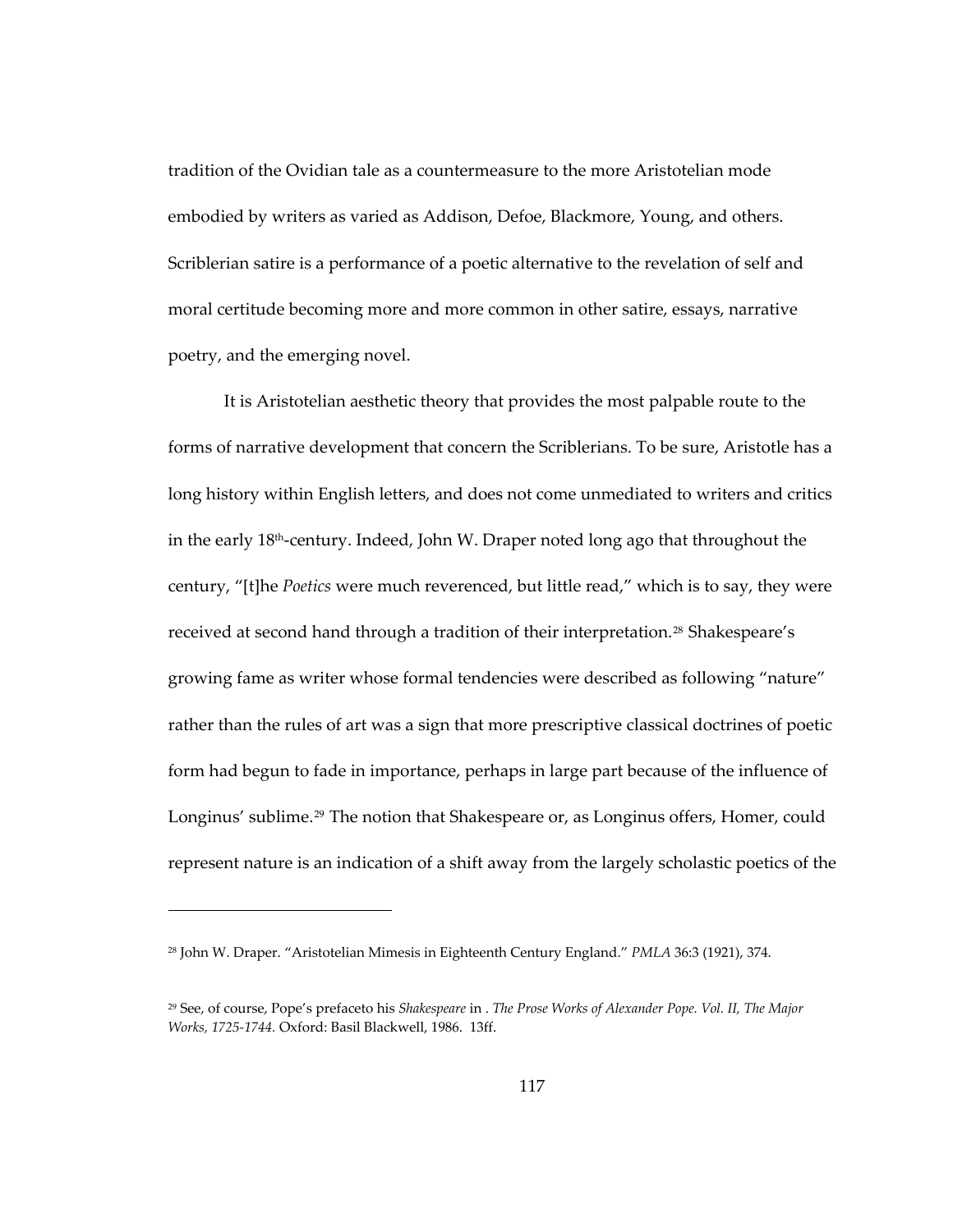16<sup>th</sup> and 17<sup>th</sup> centuries (in which models were to be closely followed) to a mode of imitation that held a more ambivalent relation to the notion of model.<sup>[30](#page-151-0)</sup> But the secondhand versions of Aristotle that made their way into critical concern were of undeniable importance. Terence Cave recounts that similar conditions existed in France, where "no reliable French translation of the *Poetics* or systematic vernacular commentary was available until Dacier's appeared in 1692."<sup>[31](#page-151-1)</sup> Nevertheless, writers such as Corneille and Racine were embroiled in significant debate over the concepts of the *Poetics* based on their use of Italian or Latin editions. Dacier's French edition made the treatise more widely available to an English audience as well, and it was itself translated into English (mirroring the translations into English of Boileau's translation of Longinus) in 1705 (Cave 116n1). To a large extent, the changes from the  $16<sup>th</sup>$  century to the Romantic period with regard to imitation can be said to revolve around shifts in interpretation of the notion of *mimesis* as it emerges from Aristotle's *Poetics*. The Scriblerians represent one moment in this broader consideration of *mimesis,* although it is a moment that finds itself amenable to skepticism in ways that earlier and later notions of mimetic poetics do not. Pope, in the *Essay on Criticism*, situates Aristotle at the head of the tribe of critics—closest

<span id="page-151-0"></span> $30$  Draper's article charts the shift in notions of imitation in the 18<sup>th</sup> century, observing that models were gradually abandoned in favor of gestures toward experience or nature (i.e. non-textual occasions). See Draper 386-9.

<span id="page-151-1"></span><sup>31</sup> Terence Cave. *Recognitions: A Study in Poetics* (Oxford: Oxford University Press, 1988), 116.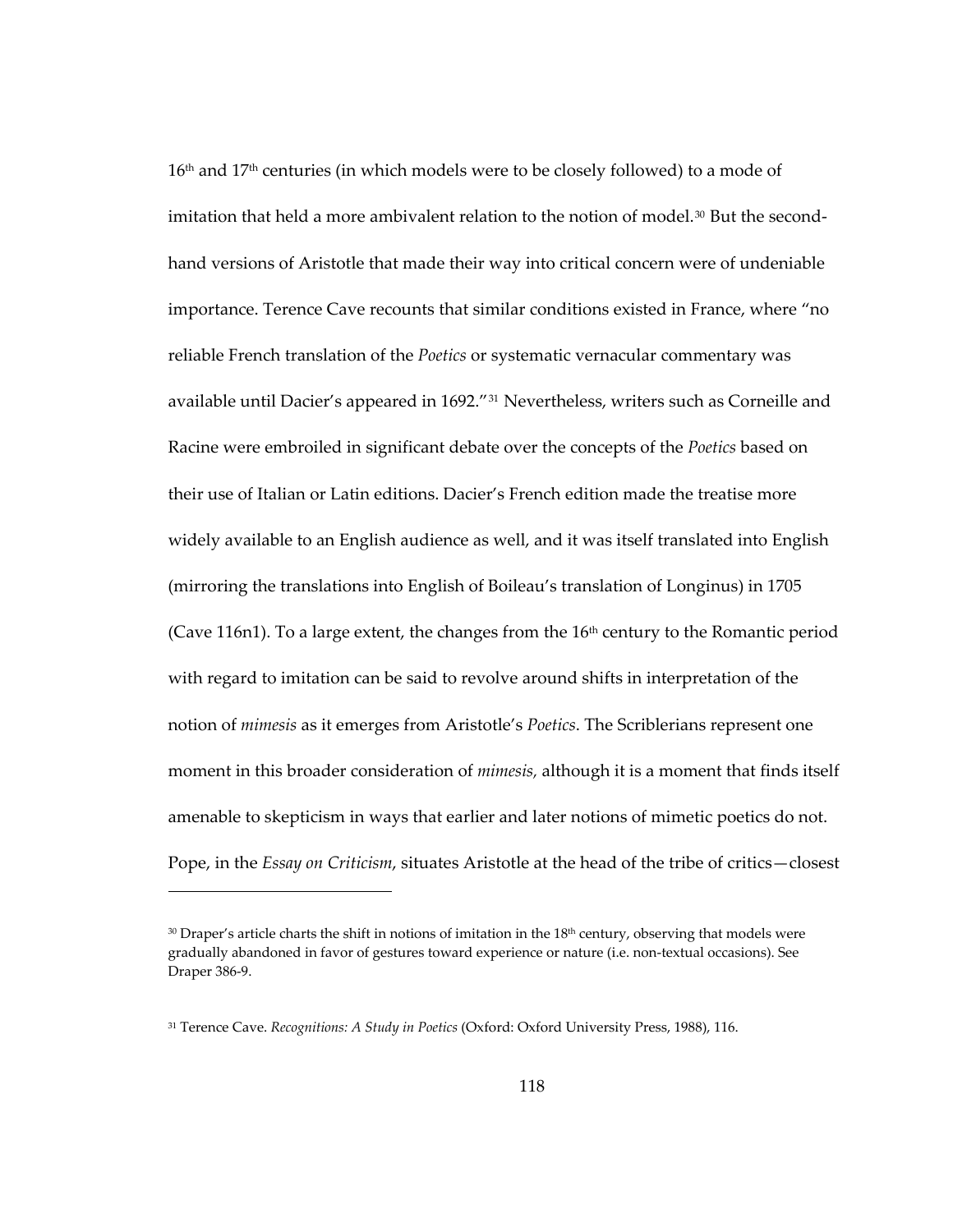to nature, but nevertheless secondary to Homer. For Pope, however innocent Aristotle's depiction of Homer may be in itself, criticism as it springs from "[t]he mighty Stagirite" is an act of writing innately inclined toward dullness.[32](#page-152-0) I will examine the *Poetics* briefly here to show how the Aristotelian form of imitation, and the notion of recognition (*anagnorisis*) at the heart of the Aristotelian tragic plot, are antithetical to the Scriblerian aesthetics of autopoietic virtuality, repetitive imitation, and occasion—how, in fact, these features of criticism as they emerge from Aristotle contribute to the dullness abhorred by the Scriblerians. These features of Aristotle's *Poetics* are precisely those that ultimately outlast the Scriblerians' opposition to them by taking new form in the novel and, later, in Romantic poetry.

Aristotle's treatise is motivated by the very need to give a name to the art of imitation in language. The *Poetics* operates as a prescriptive outline of the proper construction of tragedy and epic, the two imitative poetic forms that Aristotle values highly enough to include in the treatise. Poetic imitation, when it is performed properly, focuses itself on a reproduction of "action," in distinction from "character" or "thought." On the surface this might seem friendly to the later, Longinian aesthetic and its rendition of all writing as performance. I will return to this question below. But it is important to clarify what counts as action: here, it is a temporal abstraction that emerges from a

<span id="page-152-0"></span><sup>32</sup> Pope. *An Essay on Criticism*, 645.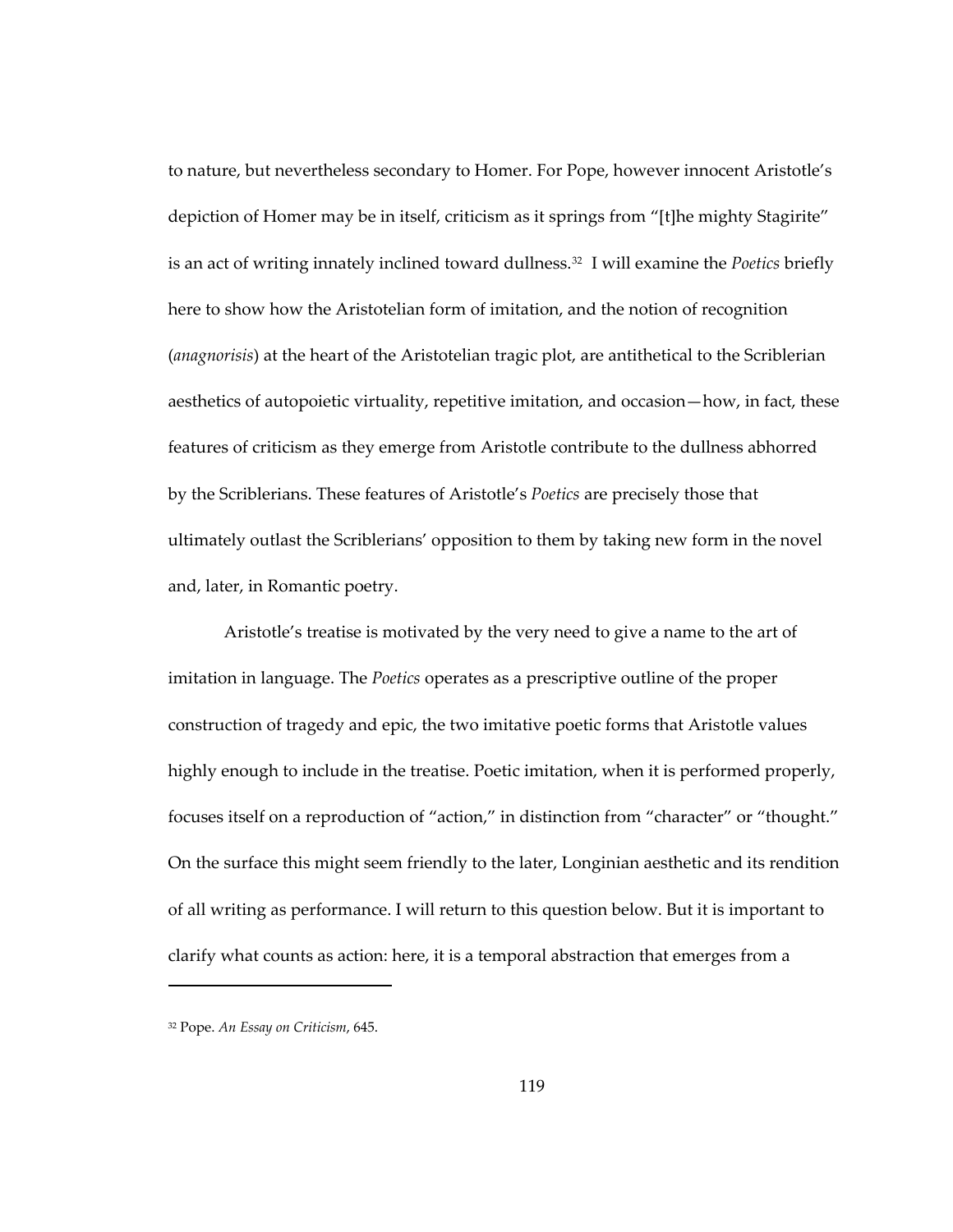poem's (or any literary) depiction of verbal relation within and along the strands of its web of nouns. Aristotle establishes a strict division between noun entities such as character and thought and the verbal abstraction of action. The treatise proposes that nouns are utterly untemporal in isolation, that they are assemblages of phonemes that depict a particular embodiment of stasis within the world. Simple noun forms ("goat," for instance) do not even carry "significance," which can only emerge as the noun becomes activated within a combination—either with another noun or a verb.<sup>[33](#page-153-0)</sup> "Goatherd" (to pick an arbitrary example) then, produces a relationship of signification for both of its simple nouns, adding significance that did not exist in the simple form. This significance is not temporal, however—given that this compound form is not given action, it cannot express any temporal relationship. Despite the fact that the verbal noun "herd" is a metaphor that hypostatizes an active duty into a profession or identity, the temporality is leeched away by the transformation from verb to noun. Nouns depict only abstraction within stasis, only the accreted meaning that has come to rest in a form that is generally stable and independent of action for its existence. Nouns, on their own, are outside of the experience of time, and as such, cannot provide the basis for imitation

<span id="page-153-0"></span><sup>&</sup>lt;sup>33</sup> "A Noun is a composite significant sound, not marking time, of which no part is in itself significant: for in double or compound words we do not employ the separate parts as if each were in itself significant." *The Poetics of Aristotle*. ed. and with critical notes and translation by S.H. Butcher (London: Macmillan, 1907), 75. Hereafter cited in the text.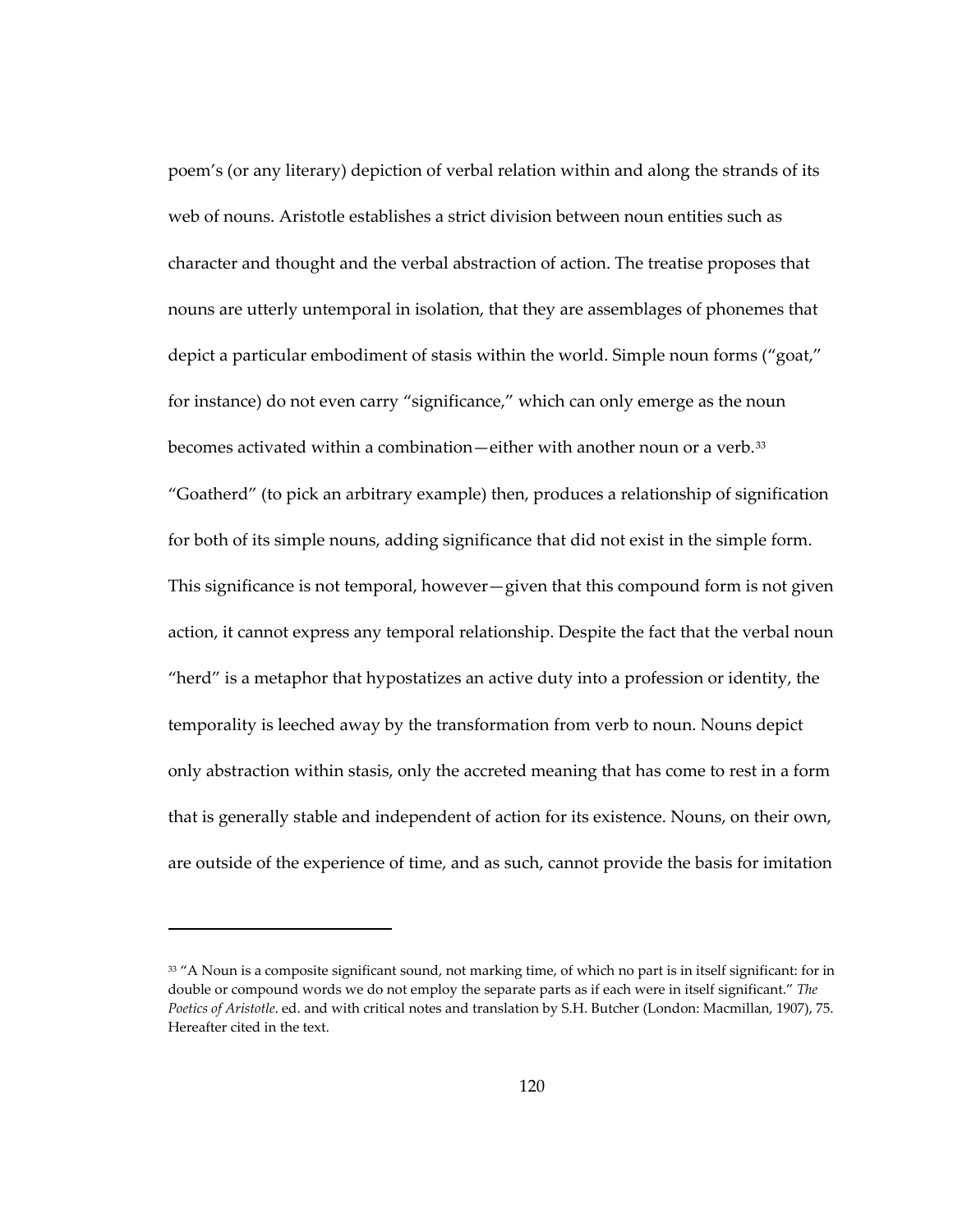in poetry. Poetic plot cannot emerge from consideration of a static abstraction. Here emerges a crucial difference from Longinus, for whom nouns themselves, including the proper names of writers, succumb to the temporalizing flux of performance.<sup>[34](#page-154-0)</sup>

If imitation, for Aristotle, is unable to enfold concrete abstractions into its work, then it must depict the transitions, relationships, intensifications, and other interactive events that emerge from a world in constant motion. Within this conception of poetic imitation, Aristotle points to the elusive original of change within the world outside of text as the only proper model. In this way imitation can retain its lively relation to learning: "the instinct of imitation" is an innate and apparently pre-linguistic human quality that deeply links learning to pleasure, promoting one kind of repetition of imitation as a process of the accumulation of knowledge. In this way, Aristotle depicts an instinctual imitative behavior that is both repetitive and cumulative, although he does not dwell on the faculty (presumably memory) that allows learning to result in *knowledge*, an abstraction that implies not only accumulation but abstraction and hypostatization in its own right. Nevertheless, Aristotle asserts that knowledge and imitation are closely tied in the human mind.

<span id="page-154-0"></span><sup>34</sup> While Paul Ricoeur argues that, in Greek literary criticism and the *Poetics* in particular, "[t]he *–sis* ending common to *poiesis* and *sustasis* as well as *mimesis* underlines the process-character of each of these terms," this point comes for Ricoeur as a corrective to the way in which translations of the text fail to appreciate what he proposes to be the sense of process and action implied by the terms. My proposal here is that on one level, within poetics, Aristotle does indeed evacuate temporal process from noun forms. See Ricoeur. *Time and Narrative, Volume 1* (Chicago: The University of Chicago Press, 1984), 237 n5.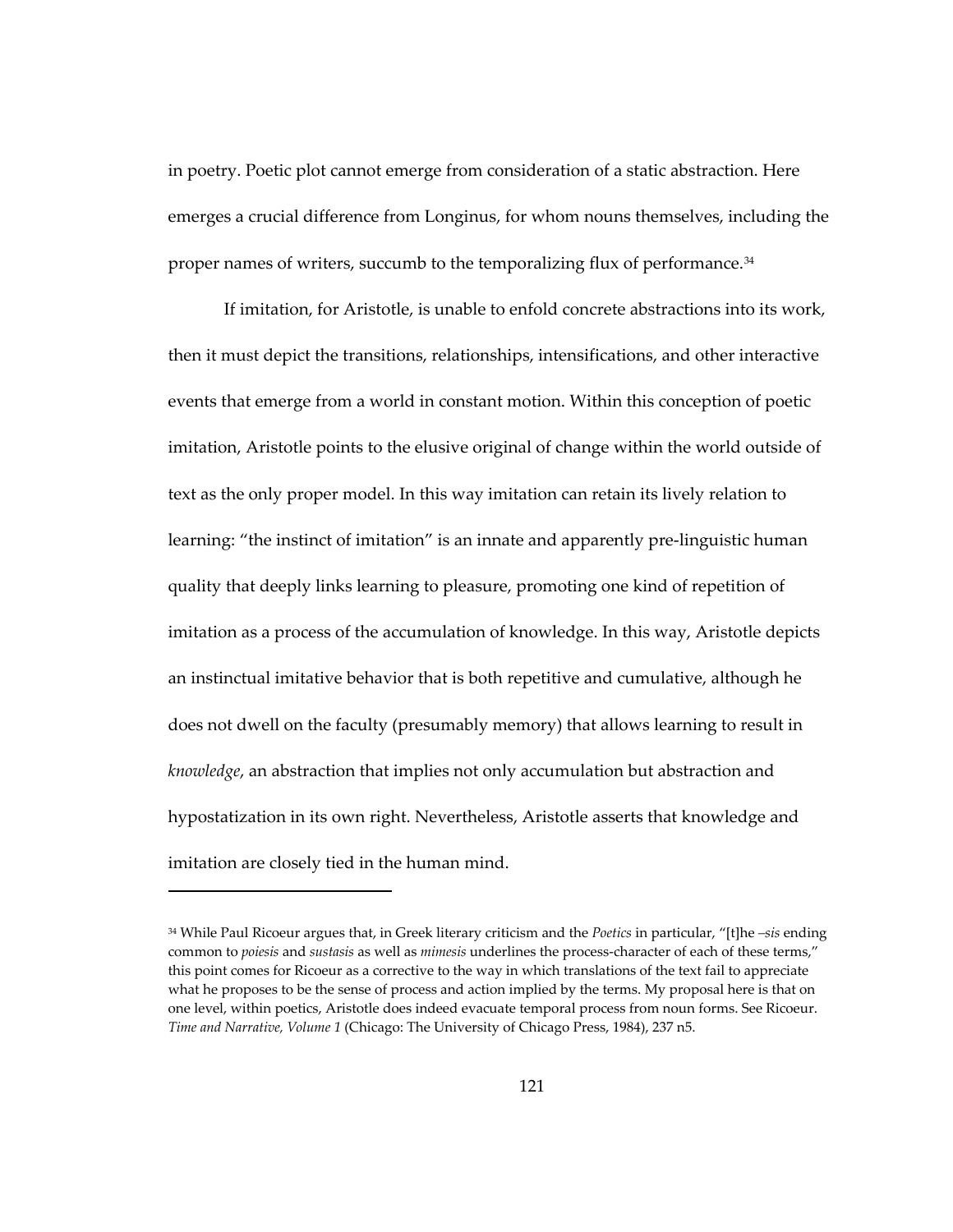All Aristotelian poetry therefore imitates action, or that temporal element of life that cannot be isolated in noun-abstraction. Still, the modes of tragedy, epic, and comedy have to choose carefully which objects they include within their plots in order to preserve the propriety of their forms. Character is vital because in the high or low character inheres a capacity for different range of action. Thought is vital—as the presence, within a poem, of the speech of characters, it represents a rhetorical parallel to the action of the poem, a second-order stage on which a virtual drama may (if the poet is skillful) take place. But thought cannot replace action, which does not occur within the essentially static realm of rhetoric. Aristotelian imitation of action is thoroughly mimetic, and asserts the occurrence of *events* as thoroughly vigorous eruptions that allow the temporal to break into human life. The plot allows its virtual agents to repeat such an event, and as such, sets characters and thoughts in motion from stasis to eruption to *denouement*. The true topic of poetry is the eruption of temporality into human experience of the world. In this sense, it could be said that all poetry attuned to and influenced by the Aristotelian definition is poetry of occasion. We will see, however, that Ovidian poetics offers a modification of Aristotle's imitation that further refines the notion of occasion, and critiques the notions of temporality developed in the *Poetics*.

Even pushed to this limit of explanation, even if care is taken to remain faithful to Aristotle's concerns about the absolute difference between verbs and nouns, this concept of action is difficult to describe without excessive use of static abstractions that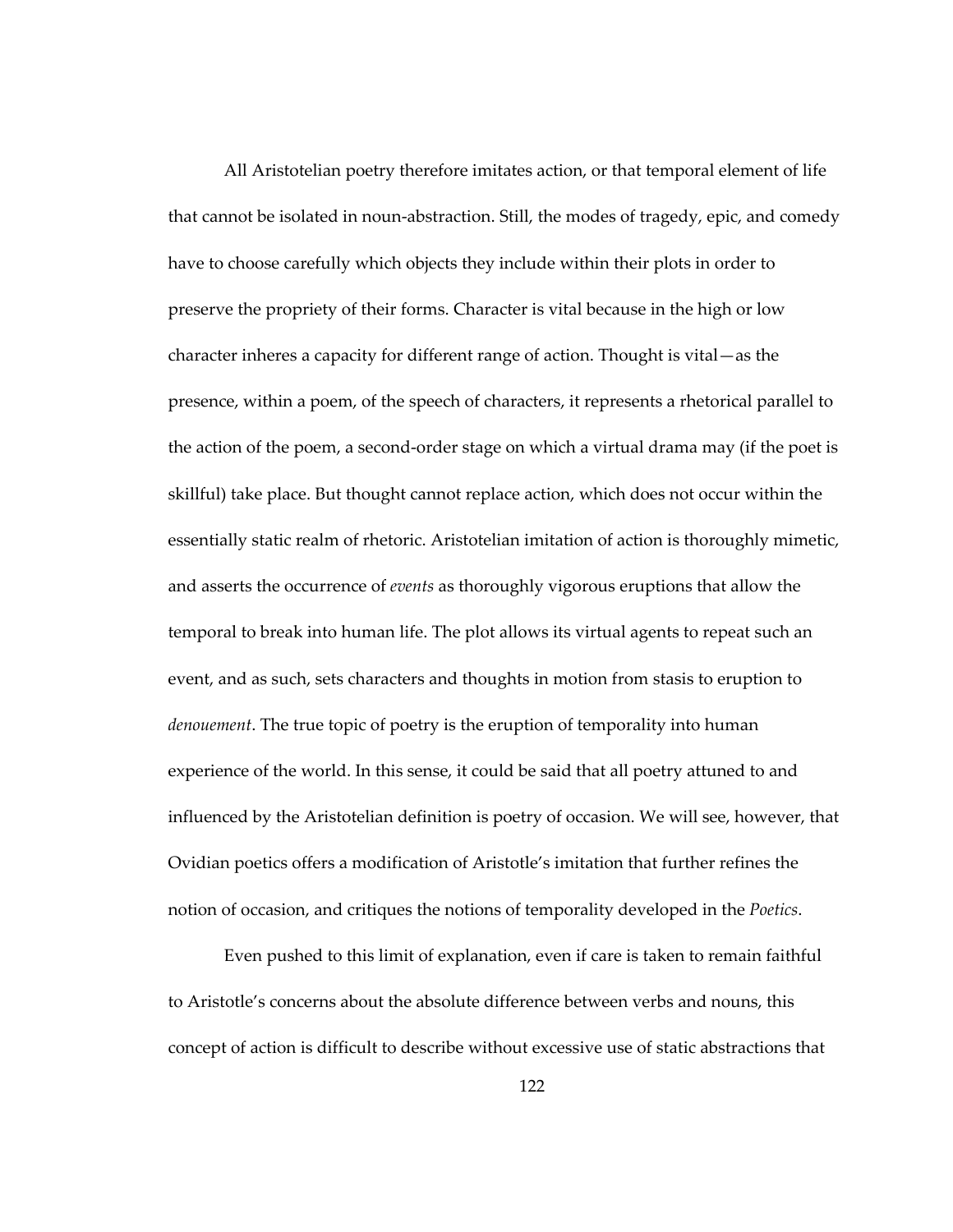*translate* an exceptional experience of temporality into the *status quo* of character, nouns, or concepts. To make things more difficult, however, Aristotle asserts that within tragedy (and, indeed, all truly poetic forms), the cumulative experience of the pleasure of learning that promotes imitation is also at the heart of the organization of mimetic plots. The two crucial structuring elements of plot (prior to *denouement* or "unraveling") are *Peripeteia* and *Anagnorisis* (recognition), the first of which requires a movement from a baseline estimation of the truth of the situation into a recognizable opposite, while the second implies that what had occurred as inchoate activity has at last been translated into epistemological stability—through the plot, a piece of the world turns out to become available to knowledge. We are carried there (where there is no "there"—the whirlwind of pure temporal eruption) and back again, a journey through the sublime that serves to reassert our knowledge of our own identities with the value-added inclusion of a tragic moral lesson. The very completion that Aristotle requires of action indicates that whatever hiatus it may represent from stasis, it must return to the state in which a whole is again available—an epistemologically static whole that includes, at the end, what had at first seemed to be irreducible action. Aristotle's analysis of tragic and epic plot is a close precursor to the subjective economy of the Kantian sublime.

This is not to say that the unknowable or ineffable does not exist in the Aristotelian poetics. Rather, where Aristotle differs from Longinus and from Ovid in terms of the epistemological basis for poetics is the way in which he seems to wish to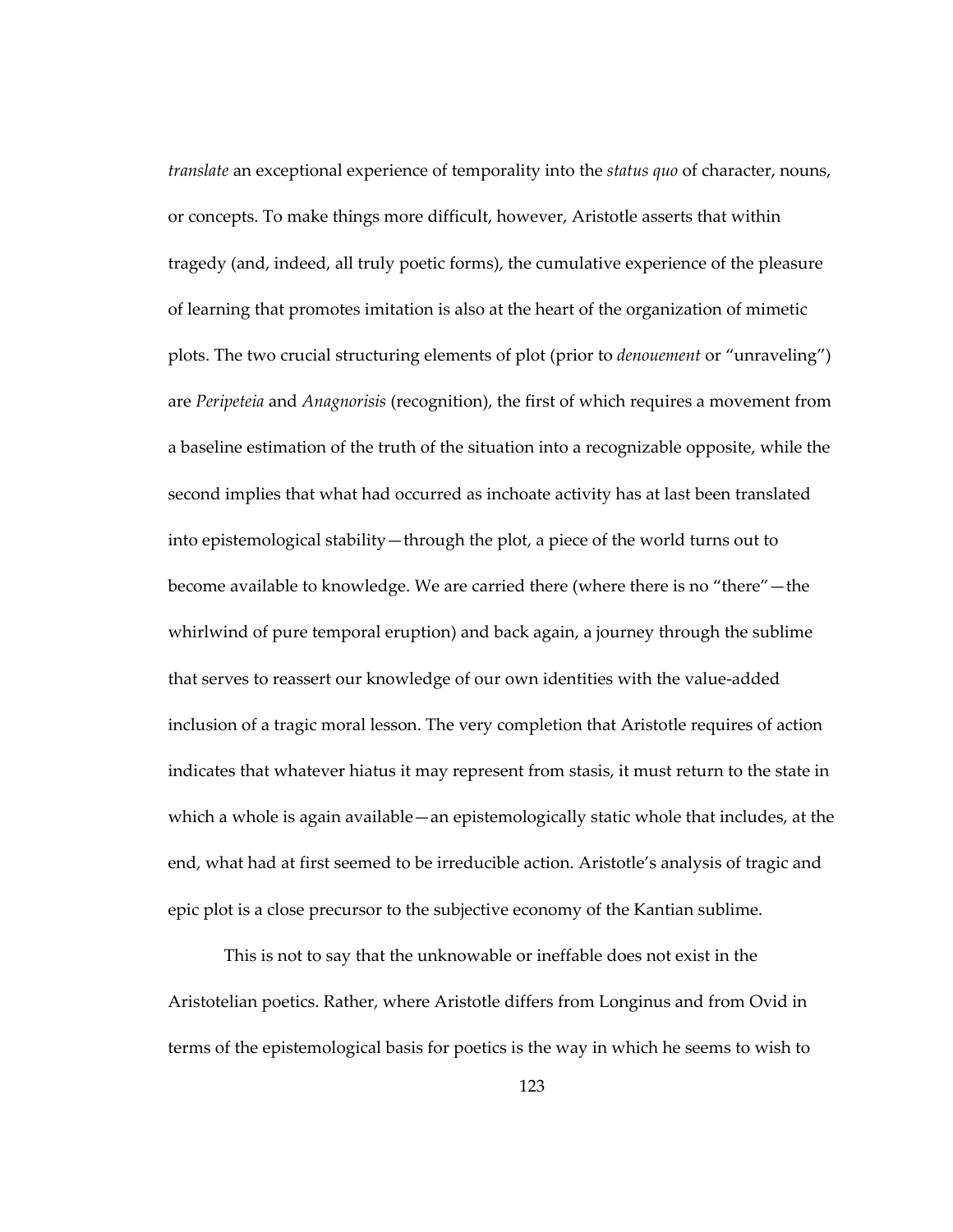banish the unknowable to a realm *outside* and *unavailable* to poetry. Poetry that fails to recoup its indulgence in the mysteries of temporality threatens both its own ability to function as poetry, and poetic production itself, which depends on a consistent set of expectations such as that described in the treatise in order to function productively for its participants. If there is one abstraction that Aristotle seems to offer that might remain unassimilated to poetic form, it is the "Tragic Incident," which "is a destructive or painful action, such as death on the stage, bodily agony, wounds and the like." But this, too, is then defined in its relation to the knowledge of the characters who are involved in the incident—whether it occurs "with knowledge of the persons," "done in ignorance," "to be about to act with knowledge of the persons and then not to act," or "when some one is about to do an irreparable deed through ignorance, and makes the discovery before it is done" (51). All modes of tragic incident, that ostensibly material and bodily feature of the eruption of the tragic event, function in accordance with their incorporation in the body of knowledge that becomes available through the plot.[35](#page-157-0)

<span id="page-157-0"></span><sup>&</sup>lt;sup>35</sup> Indeed, Aristotle identifies the third of the types of tragic action—"to be about to act knowing the persons and then not to act" as the "worst" type—"[i]t is shocking without being tragic, for no disaster follows." The frustration of a potentially emergent yoking of disaster to knowledge threatens the plot's commitment to rendering a tragic action intelligible. Aristotle seems to claim that this failure threatens action as such, since something here fails to occur, rendering the plot static. But what allows the perception of failure knowledge, experienced negatively—fails to produce action, and so it is more convincing to propose, given the epistemological emphasis of the *Poetics*, that this failure of a more clarifying rendering of action within intelligibility holds open the possibility of uncontrollable will, of desire that refuses to be safely held within the vessel of knowledge.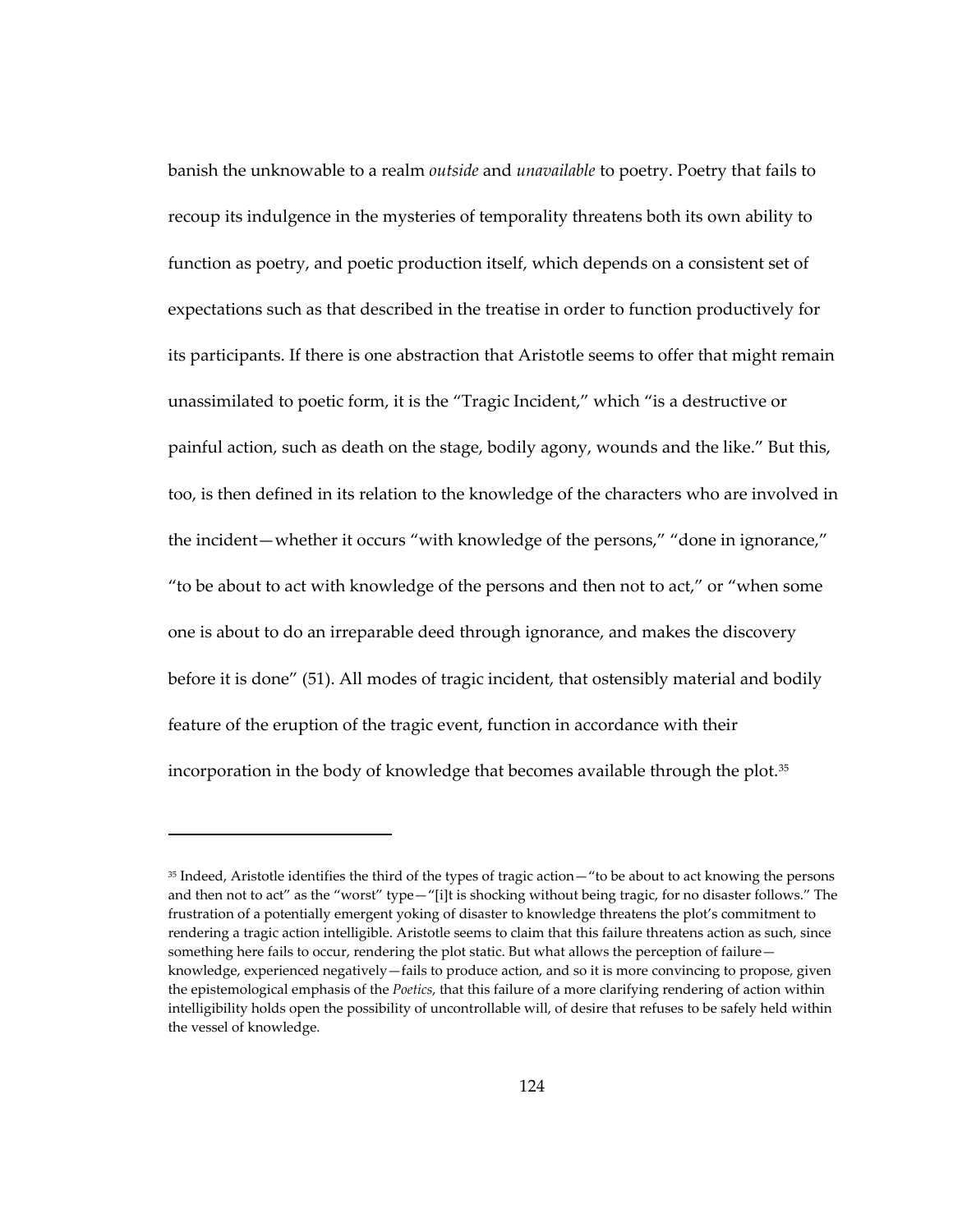One of the more disconcerting implications of this *zeugma* of event and knowledge within the poetic plot is that Aristotelian literary history must remain essentially a sequential account of individual interpretations of these necessities of poetry. Tradition makes very little sense, in these terms, so that even those features which call out most vocally to be interpreted within a framework of influence, citation, or literary tradition are only superficially explained, and the importance of such explanation asserted to be trivial at best. For instance, the fact that poets had repeated the scene of tragedy on the terrain of "a few families only" is not the result of intertextual practice as much as it is a simple fact of the blind correspondence of reality with poetic requirements. "It was not art, but happy chance, that led poets to look for such situations and so impress the tragic quality upon their plots. They are compelled, therefore, to have recourse to those houses whose history contains moving incidents like these" (53). This difficulty indicates the distance between the prescriptions of *The Poetics* and the poetic theory of skeptical neoclassicism in Augustan England that I have been attempting to make legible. While in a sense it is merely a difference of emphasis, an absolute regression (enabled by an Ovidian attention to transformation) also distances Scriblerian poetics infinitely from the Aristotelian. From its emergence from intensified attention to translation in the  $17<sup>th</sup>$  century, the emerging explicitation of the genre of imitation, and from the attention to temporality *within* representation that prepossesses the Scriblerians, "imitation" for Swift, Pope, and their poetic allies is the staging of an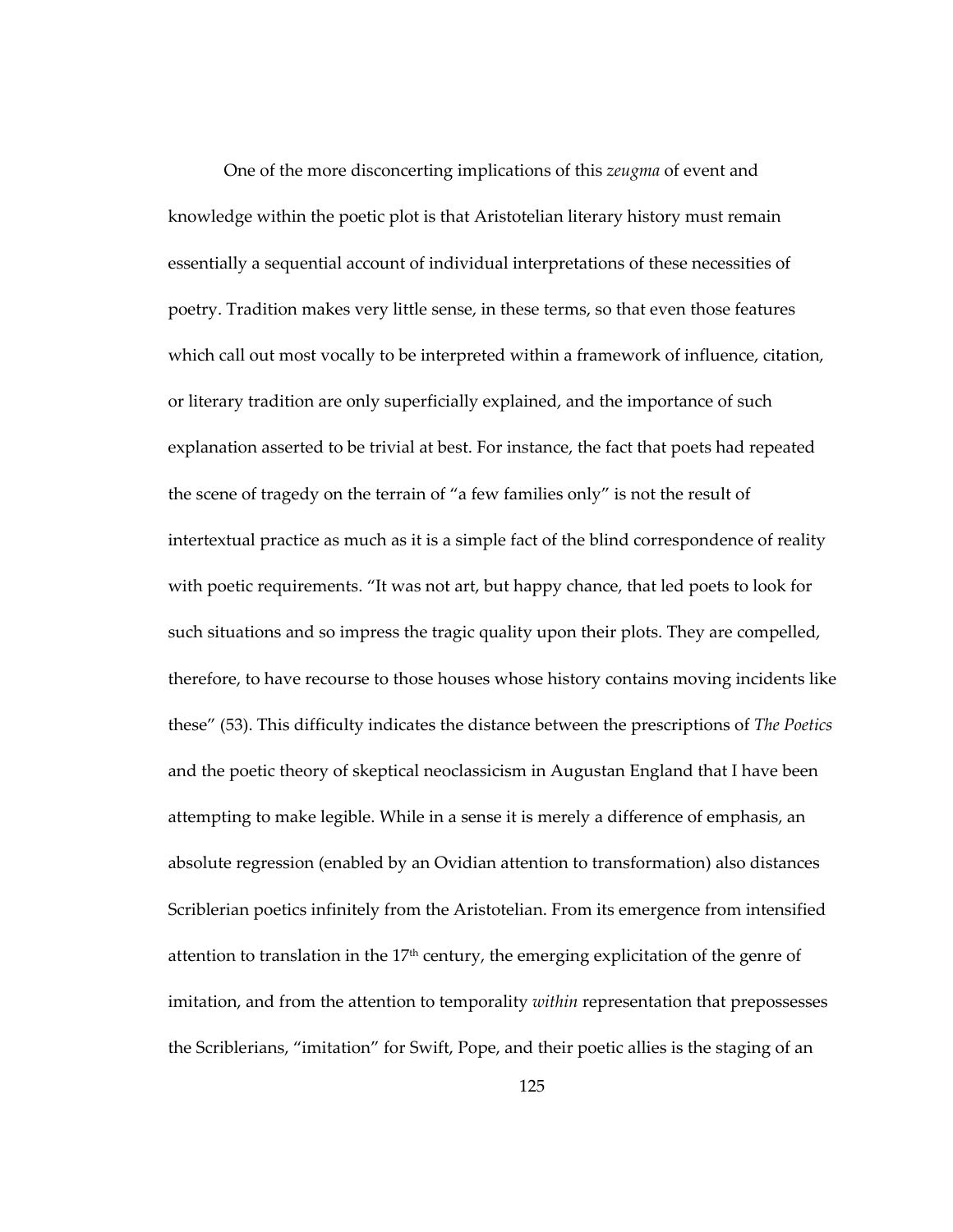encounter with writing that refuses a concern with objective mimesis that would show interest (as for Aristotle) only if an epistemological profit would encapsulate the experience of catharsis. Andrew Ashfield and Peter de Bolla note briefly that the turn to Longinus in early eighteenth-century poetics is a turn away from Aristotle's catharsis. "This is a departure from another classical authority, Aristotle, whose analysis of catharsis is to a great extent supplanted in the eighteenth-century tradition by the turn towards Longinian sublimity."[36](#page-159-0) While full of reference to the "real world," Scriblerian satire flaunts its referentiality as radically irreducible, and the only knowledge it officially approves is knowledge of other texts, or of the failures of objective knowledge as such. In this writing there is indeed nothing outside of the text—if, that is, nontextual, objective existence must be certified by the translation from action to communicable knowledge. This situation of writing within a virtual realm of relations allows the Scriblerians to assert the satiric invocation of occasion, putting vast schemes of contemporary references in motion, without ultimately allowing for the production of Aristotelian recognition or epistemological conclusion about the virtual satiric world. Scriblerian satire works to resist Aristotelian encapsulation of plot by asserting its own

<span id="page-159-0"></span><sup>36</sup> Andrew Ashfield and Peter de Bolla, eds. *The Sublime: A Reader in British Eighteenth-Century Aesthetic Theory*. (Cambridge: Cambridge University Press, 1996), 11.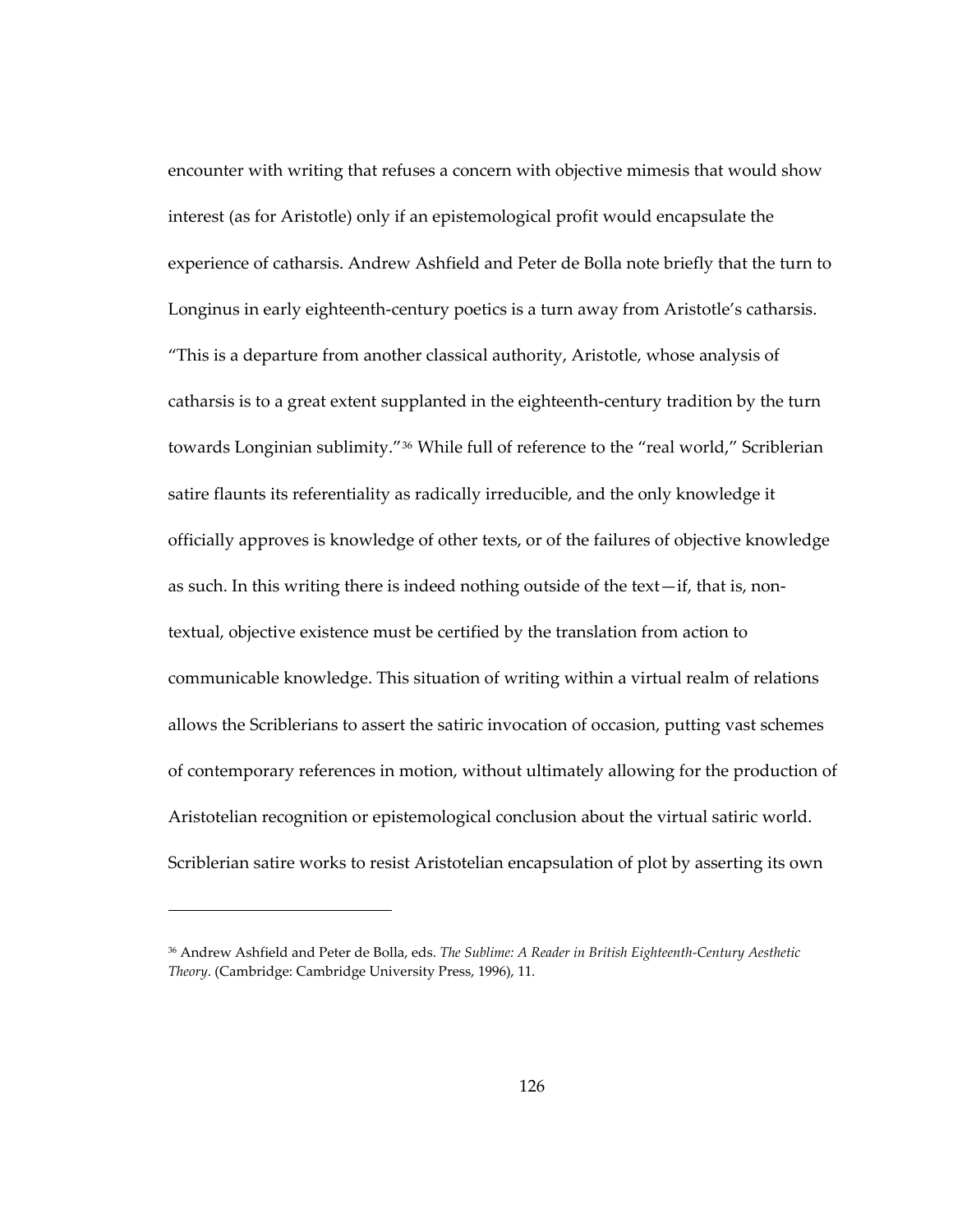incompleteness, its own inability to perform epistemological certainty about the set of events it depicts.

This indifference to knowledge on the part of the Scriblerian writers does, in its way, uphold the Aristotelian assertion that action, temporality, or change is fundamentally distinct from abstractions that hypostatize change into noun forms, or into narratives that deliver epistemological packages. The function of Scriblerian satire, through its affinity to Ovidian metamorphosis, is to refuse to use epistemology to translate action into stasis, to instead produce a scene in which the reader is met with greatly irreducible actions, intensified occasions that lay bare an exceptional glimpse of the temporal without transforming that experience through a dialectical template into the justification of action to character and thought—a justification that, for the reader in Aristotle's theory, accompanies tragedy's ethical plot. Textuality as such, a redoubling of writing onto itself, has, ironically, provided the Scriblerians with the ability to propose that action be met as action, rather than as an ephemeral catalyst for whatever might be solidified or recuperated from the experience of action. Scriblerian satire operates under a concern to achieve a literature of action and temporality that does not of necessity lend itself to narration, *telos*, morality, and epistemology. The new virtual world opened up by the explosion of the print market provides Scriblerian satire with a way to create this literature of occasion that can act as catalyst to its own proliferation, a textual autopoeisis that centers around the virtual figure of Scriblerus himself. What this satire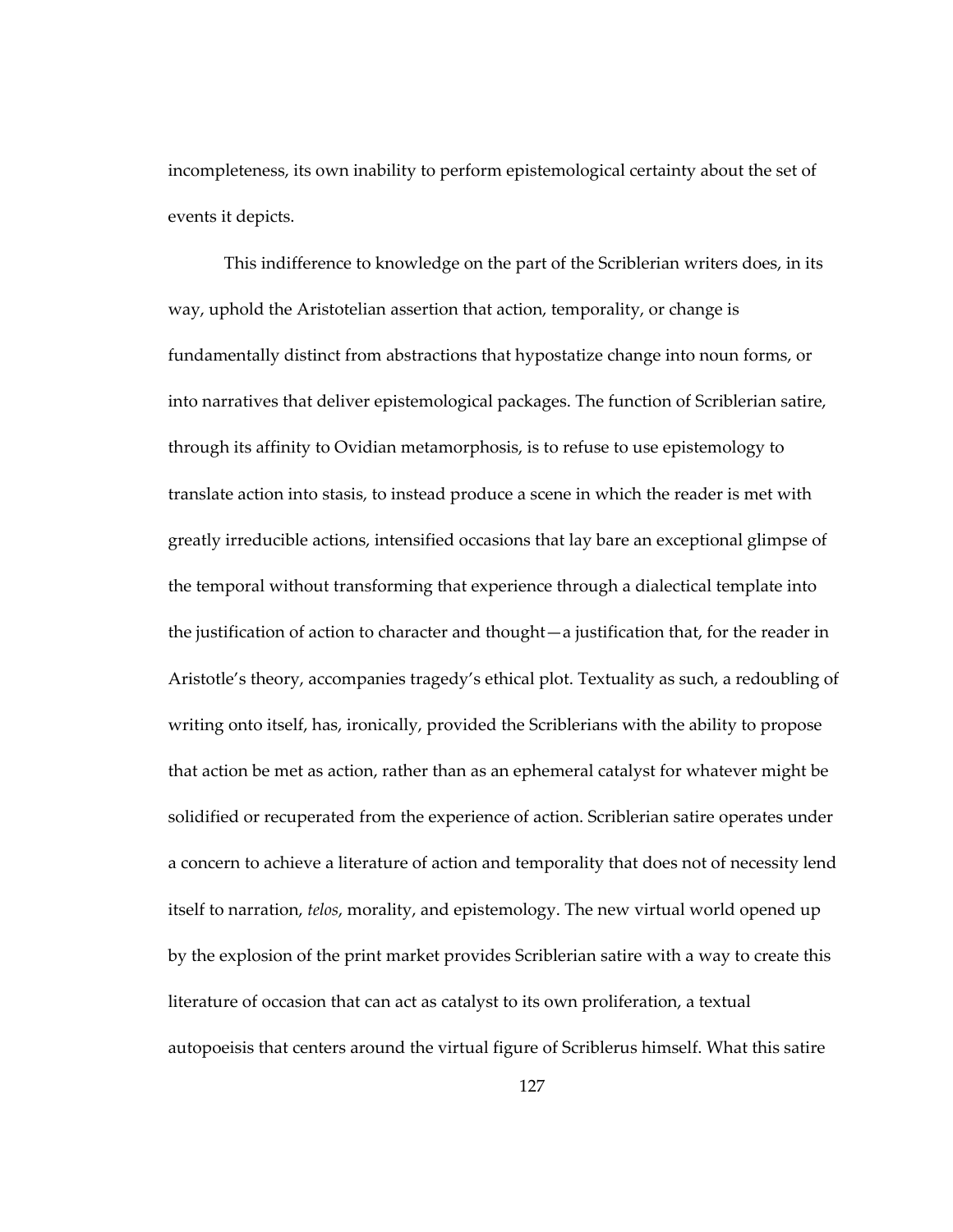asserts is that the "real" available through imitative practice is far less circumscribed, closed off in its potential, when imitation has largely relinquished the notion of an extratextual world in which and towards which it operates. In what follows, I will, through a reading of Pope's highly virtual and Ovidian *The Rape of the Lock*, develop this notion of a non-Aristotelian poetics that operates within the virtual world of textuality to oppose the poetic goal of the encapsulation of action and temporality within epistemological stability.

## *3.4. The Scriblerian Commodity Fetish*

"Marx should have read *The Rape of the Lock*"

--Colin Nicholson

Pope's *The Rape of the Lock*, published in its five-canto form in 1714, and its final form in 1717, is not technically a Scriblerian poem—it was never considered a project of the group of friends for attribution to Scriblerus. It was in many ways a personal poem for Pope, whose engagements with Arabella Fermor and Lord Petre have been described at great length elsewhere. But Pope gave it its final form the year after he made his initial proposals to Swift about satires of the learned, and it operates by means of many of the same concerns as the texts attributed to Scriblerus (KM 14), especially those aesthetic concerns that require as their solution features of the poetics of Longinus and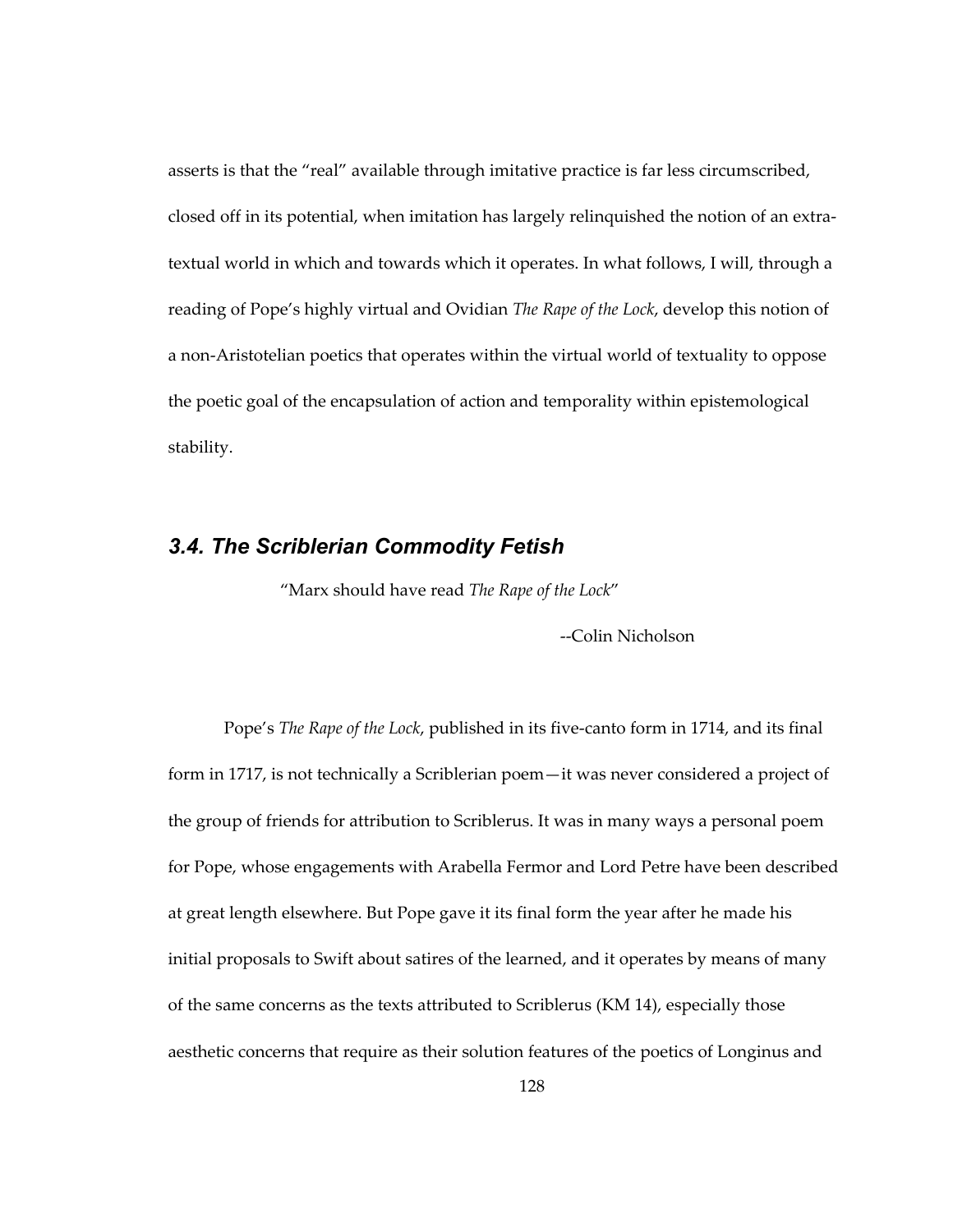Ovid.<sup>[37](#page-162-0)</sup> The poem depicts the interaction of personalities who are caught in a relation to a nearly autonomous world of things that surrounds them and sweeps them up in an occasion of social ecstasy. But the rhetorical thrust of the poem's depiction of this scene of the virtual life of objects is located in the poem's Ovidian affinities. Metamorphosis dominates the orientation of the poem's form and content, and in truly Ovidian fashion, refuses to allow our judgment of the poem to come to rest on solid ethical footing. Nonetheless, the poem *is* concerned with ethics, and with preserving the possibility of ethics. It is this preservation that its Ovidian transformations attempt to embody in mock-heroic form.

The setting of the poem owes its logic of animation both to Ovid and to the figure of Scriblerus, whose existence as self-animating author-figure represents the essential aspects of the Scriblerians' recursively reflexive satiric methods. As I related in the introduction, Martinus Scriblerus is a figure whose very birth is generated by his

 $\overline{a}$ 

<span id="page-162-0"></span><sup>37</sup> Patricia Brückmann makes an extended case for the Scriblerian origins of the poem in *A Manner of Correspondence*:

The second version of 1714 is in effect a new poem, one that is Ovidian in tendency and in tone. It is worth underlining that *after* meeting the group, notably Swift, Pope made radical alterations, so that a minor piece of heroic became a serious heroi-cornical poem, a dense epyllion with, as Earl Wasserman has shown, nearly no limits in allusion. Although the poem is shaped in a way that Scriblerian works usually are not, it *is* a Scriblerian document. Given their origins in both the Rosicrucian philosophy and in Fontenelle's *Treatise on the Plurality of Worlds,* the sylphs provide further texts for the Scriblerian concern with the mechanical operation of spirits. They act out once more that split between mind and body that both animated and agitated the Club. (81)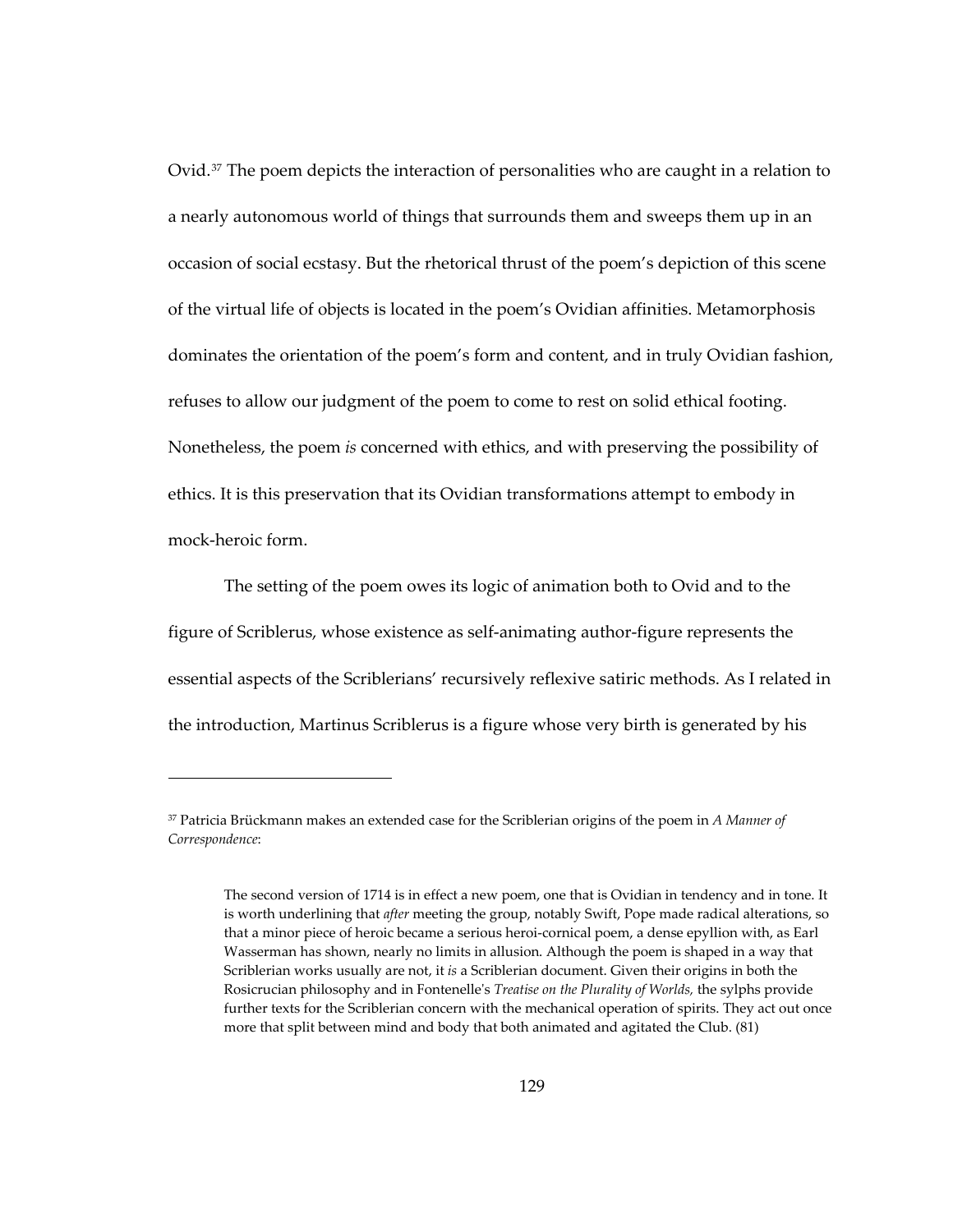father's relentless textualization of his son's genesis and development. In terms of the genesis of Martinus' personality and identity, there is nothing *there* except for books, texts, or dissertated ideas. The *Memoirs* are a depiction of an almost total evacuation of the site of personality in favor of the world of print and its own complex and seemingly self-proliferating systematicity. The print industry has taken on a life of its own, and this autopoeitic public sphere institution enables the Scriblerians to imagine a monstrous birth in the form of their textual man, Martinus. His very life is imbued with the energies and circulations of the market of print commodities. He is a textual embodiment of other forms of social circulation, as well: for instance, the way in which, as Richard Kroll recounts, the anatomical theories of William Harvey regarding circulation and systems had begun to make sense out of realms of finance, commerce, and other social circulations, providing figural and conceptual bridges between anatomy and the world of commodities.[38](#page-163-0) Indeed, even for readers (who could consider themselves not trapped in the world of textuality depicted by the *Memoirs*), Scriblerus was an agent of the mounting dissolution of the boundaries between a textual life and an "actual" world outside of it. The distinction begins to break down within Scriblerus' unsettling effects on the emerging institution of authorship. The coterie's publication of texts such as *Peri Bathous* and the *Memoirs* under the name of Scriblerus extends the range of what might

<span id="page-163-0"></span><sup>38</sup> See Kroll's excellent "Pope and Drugs: The Pharmacology of *The Rape of the Lock*" *ELH* 67 (2000), 99-141.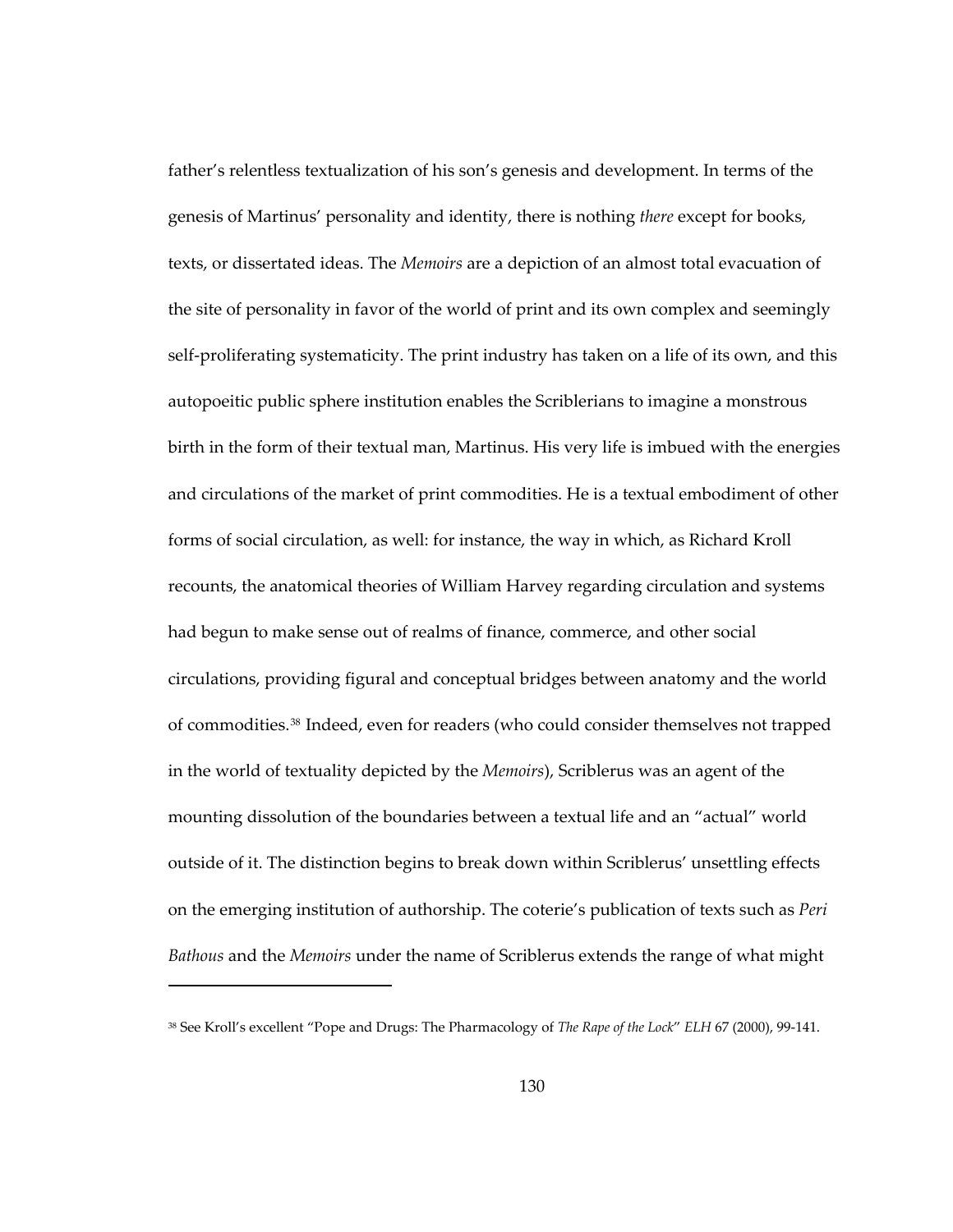otherwise have seemed to be an artificial, fictional, and parodic character whose setting is a world perverted by print—another Quixote, in other words.

This animation is something between that of an automaton (a lifeless but mechanically active facsimile of the human form) and a virtual reality (a technological shift that allows experience to emerge from a simulated body). We might consider the case of Scriblerus to be a parallel "world" in which an animated homonculus apparently takes on a life of its own, without any reliance or apparent imitative orientation toward some "real" world. As in the optical definition of "virtual" active in the early  $18<sup>th</sup>$ century, Scriblerus is the resultant focus of six separate (Scriblerian) rays of light, joined through the prism of print culture, and brought into effective being as a virtual man. Acting back on the world of "actual" writers and readers, Scriblerus exceeded his existence in a virtual space to emerge as what thinkers in our own time would distinguish as a *virtuality*. For Murray Turoff, speaking of our computer age, virtualities are virtual systems that extend their self-animating force and effects beyond the boundaries of their parallel separation from the "real" world. It is, in our own technological moment, "the property of a computer system with the potential for enabling a virtual system (operating inside the computer) to become a real system by encouraging the real world to behave according to the template dictated by the virtual system. In philosophical terms, the property of virtuality is a system's potential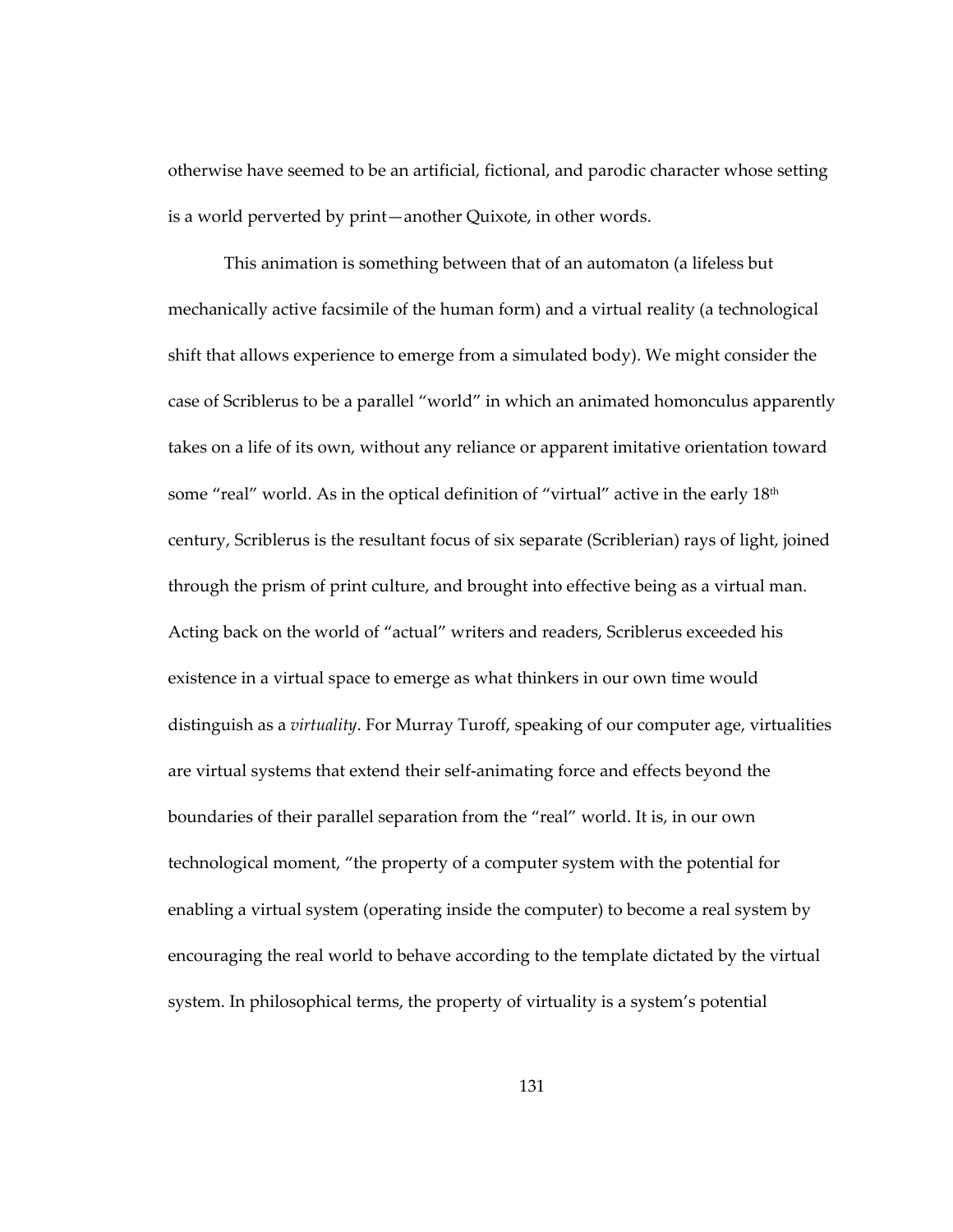evolution from being descriptive to being prescriptive."[39](#page-165-0) This is equivalent to the notion of the "hyperreal" delineated by Jean Baudrillard, a production by the simulacrum of a new sphere that figures itself as reality.<sup>[40](#page-165-1)</sup> For the Scriblerians, operating with their eye on the relation between textual and "real" worlds, the primary concern became how not to affect a real world through the virtual realm of writing, but how to use the figure of the real world to emphasize the poetic occasion (*kairos*) of their satire in order to preserve the possibilities of further sublime literary encounter. Scriblerian writing is thoroughly convinced of what we might call the virtualization of social life, and from within that assumption, proposes certain modes or intensities of virtualization over others.

We will see, therefore, that this move from the virtual realm to the realm of virtuality, or of the acting-back of an artificial, parallel world on that of an actuality, is a recurrent theme in the poetry of the Scriblerians. The writings of the group propose that metamorphoses between realms of simulation and realms that are figured as real can have liberating, but also disastrous, effects. In the case of Scriblerus, this shift increases

<span id="page-165-0"></span><sup>&</sup>lt;sup>39</sup> Turoff, M. "Virtuality." Communications of the ACM 40.9 (1997): 38.

<span id="page-165-1"></span><sup>40</sup> I mention Baudrillard only to suggest his theory as the tip of the iceberg of theories of simuacral reality that are fundamentally Cartesian in their origin. Baudrillard's nostalgia is in essence an antiquated analysis of the situation—I argue that Pope's rendition of it in *The Rape of the Lock* is ultimately less conservative. See Jean Baudrillard. *Simulations.* trans. Paul Foss, Paul Patton, and Philip Beitchman. New York: Semiotexte, 1983.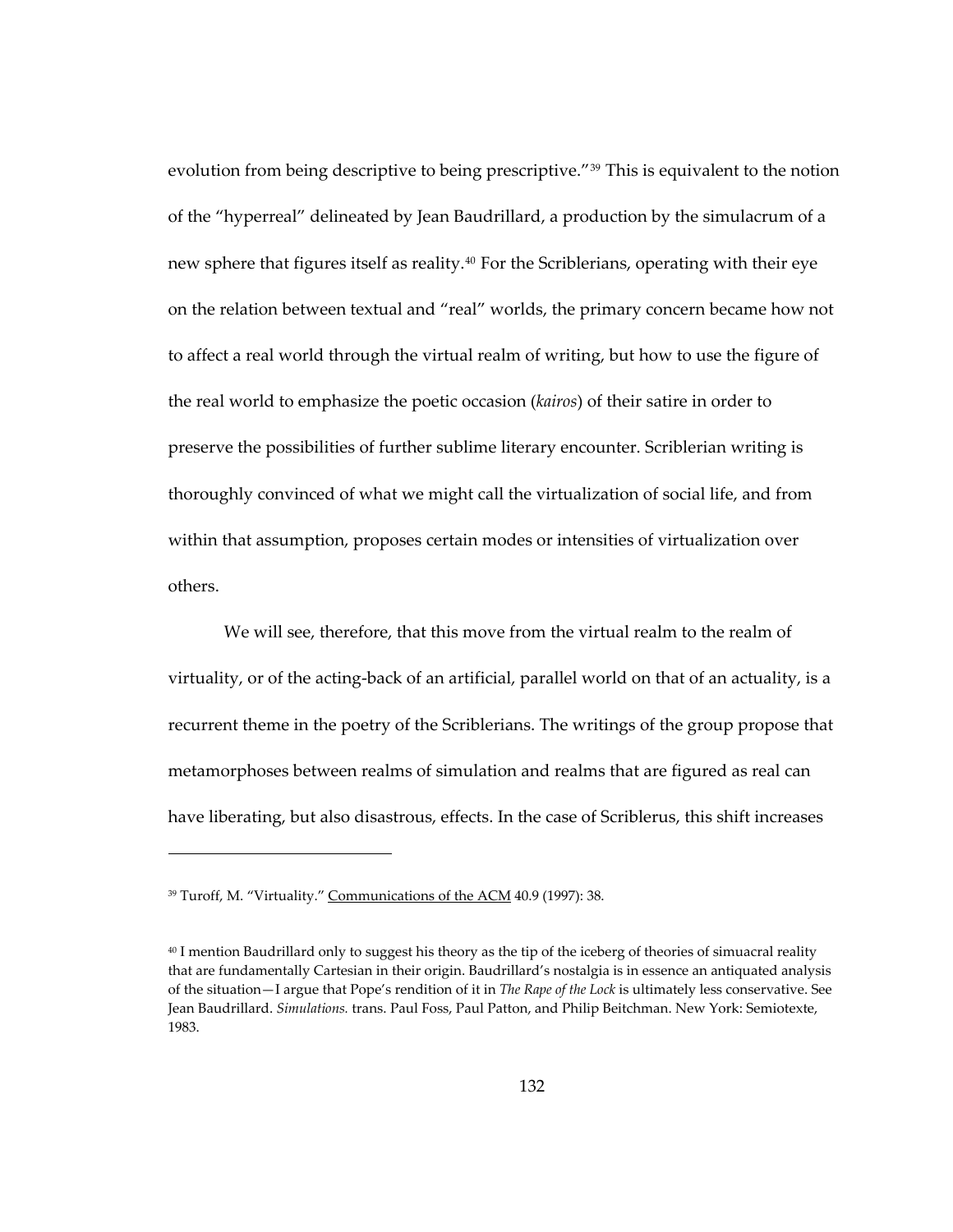the power of satire to transform larger aspects of the social field into occasion for its production. "There was almost no limit to the range of [their] satire and, apart from the central biography, the individual Scriblerian pieces could take almost any form of poetry or prose" (KM 30). Texts that may have never been read as satire could now be submitted to the destabilizing abyss of the ascription of Scriblerus' authorship, so that Scriblerus expanded autopoietically—the institution of authorship itself, which might ostensibly be thought of as exceeding or residing separately from the texts it organizes, could now become manipulated and indeed threatened by the texts under its watch.<sup>[41](#page-166-0)</sup>

1

[http://www.textjournal.com.au/speciss/issue4/meehan.htm.](http://www.textjournal.com.au/speciss/issue4/meehan.htm) Accessed Feb 22, 2008.

<span id="page-166-0"></span><sup>41</sup> Michael Meehan observes ecstatically that

Martin Scriblerus was potentially everywhere, subtly white-anting every literary text on the market, opening up parodies where no parody was intended, diffusing authorship beyond any theological model of control, and authorising a new and subversive mode of reading of a kind that Barthes would certainly approve. What the Scriblerus project achieved, in the fragments that did emerge through authorship and through outrageous imputation over those succeeding three decades, was an infusing of early eighteenth-century literary culture with deep *scriptibilité*, the 'birth of the reader' and a new kind of readerly activism, scepticism and authority, subverting all the boundaries of text and authorial control.

Meehan. "The Word Made Flesh: Festival, Carnality and Literary Consumption." *Text*. Special Issue No. 4 (2005).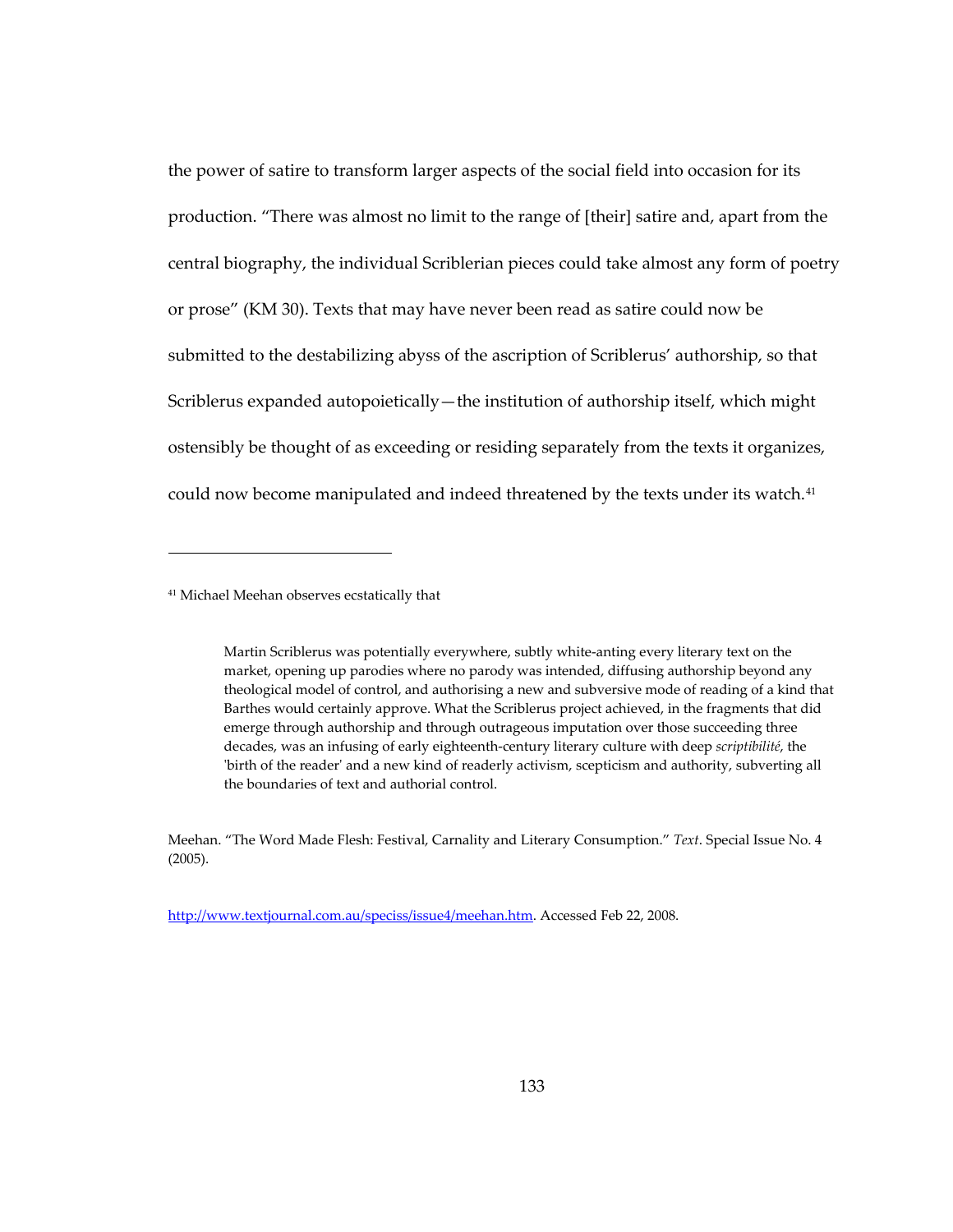The attributive features of authorship could be claimed ("colonized") by a virtual realm, and thus excised or ejected from that of the real, revealed in their nature to be themselves simulacral. Scriblerus was a force of spreading virtual textuality, a personality who operated as a sign of the powers of the apparently only textual world to begin to inform any and all aspects of life that had been figured as "real" over against the fictive realm of the textual.

For the metamorphosis of world into text to have liberating effects, however, the Scriblerians seem to assert that some feature of the "real" has to be held in reserve, an element that does not relate or succumb to the virtuality of text. This is a concern that motivates many of the major poems of the group, from the earliest pre-Scriblerian writings to the last, apocalyptic *Dunciad* of Pope. If Scriblerian satire produces a *position* on the encroachment of a modernity, it is that of the cautionary tale: modernity is figured as, in one sense, a largely positive metamorphosis of the world into newly animated realms of relation that can have, or appear to have, significant life of their own. But this modernity is, when these virtualities become dogmatically asserted as a goal or end of human endeavor, also a potentially destructive, potentially colonizing force that leaves no remainder in its wake, a full consumption of the world by the virtualities of the market, the text, and the commodity. Despite its affinity with the simulacrum, it is aesthetics (in the form of satire) that can, for the Scriblerians, actually propose to keep a *secret* from the absolute textualization of the world. Here, the judgment of the proper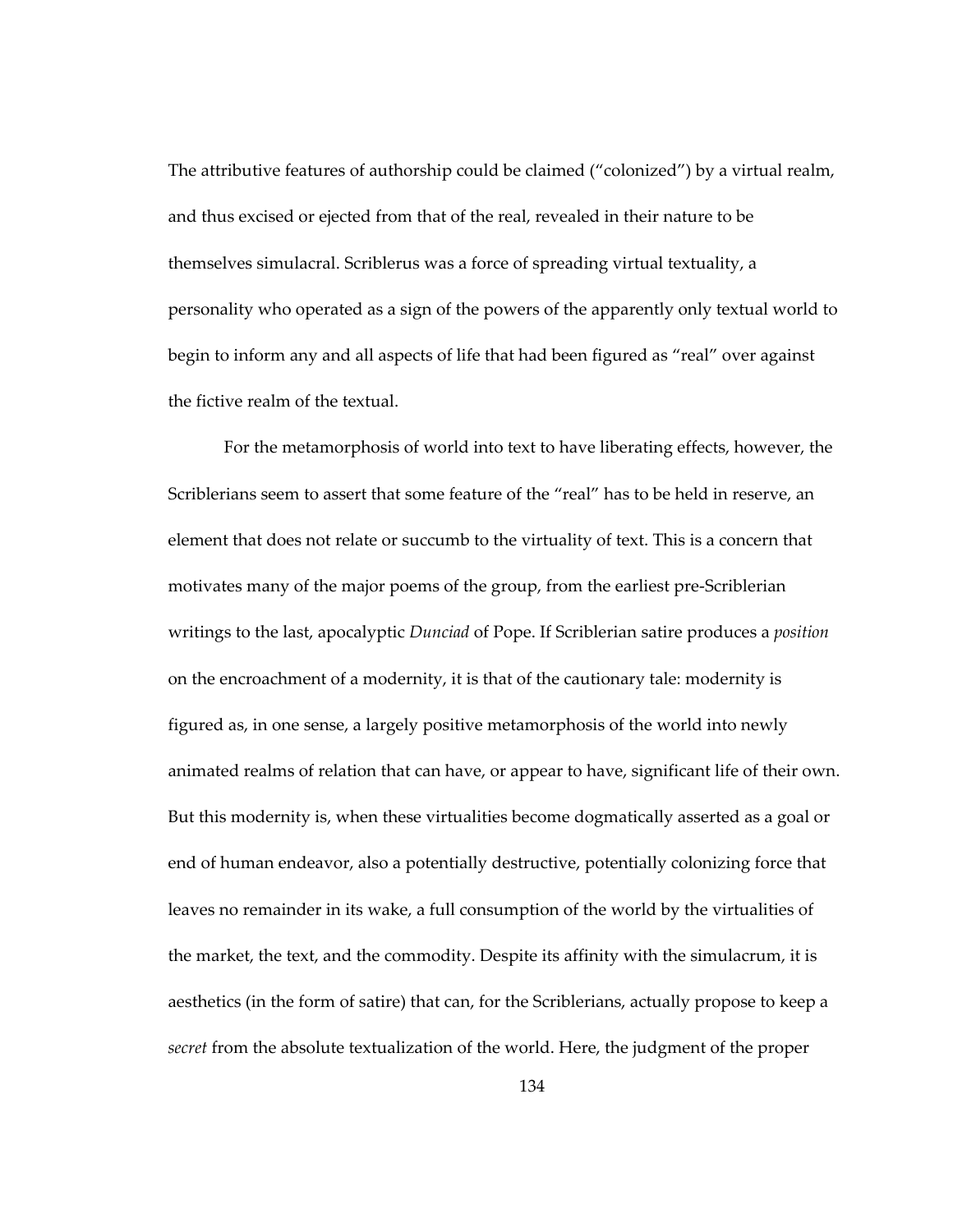extent to which virtuality should emerge into life is one that has an Ovidian basis: if virtuality encourages more metamorphosis, more transformation, more encounter with a transporting difference, and more sublime affect, then it is a welcome complexification of the world. But if the encroachment of the virtual becomes itself an objective, so that further metamorphosis is stifled, and autopoeisis operates to produce only more of the same rather than an expansion of differences, then what results is an apocalyptic Dulness that pervades the social scene with a virtuality without difference, and eliminates the possibility of further transformation.<sup>[42](#page-168-0)</sup> The irony represented by the poem is that the intense production of vast virtual interaction would also, taken to its own limits, result in the utter stifling of the social energies it had begun to unleash. The poem provides us with the possibility of finding a fluctuating point not of equilibrium (i.e compromise, a middle way) but of inarticulate reservation or refusal, an ineffable kernel that allows Scriblerian satire to chart its course between a completely unmoored virtual existence and a dogmatic moralism that refuses to participate in the metamorphoses of a dangerous simulacrum.

<span id="page-168-0"></span> $42$  Regarding the metamorphic anti-dogmatism that I here identify with an Ovidian aesthetic, Robert Folkenflik proposes that "*The Rape of the Lock* is Pope's most Ovidian poem. Pope creates, as has been remarked, a dazzling world of beautiful surfaces with which he is half in love himself; but he knows that one cannot simply love them, for, as he implies through his use of metamorphosis, they cannot last." Robert Folkenflik. "Metamorphosis in *The Rape of the Lock*" *Ariel* 5, no. 2 (1974), 28. Folkenflik is of those critics who side with Clarissa in asserting a set of moral certitudes regarding these metamorphoses that inscribe life as *longue duree* rather than a series of great occasions.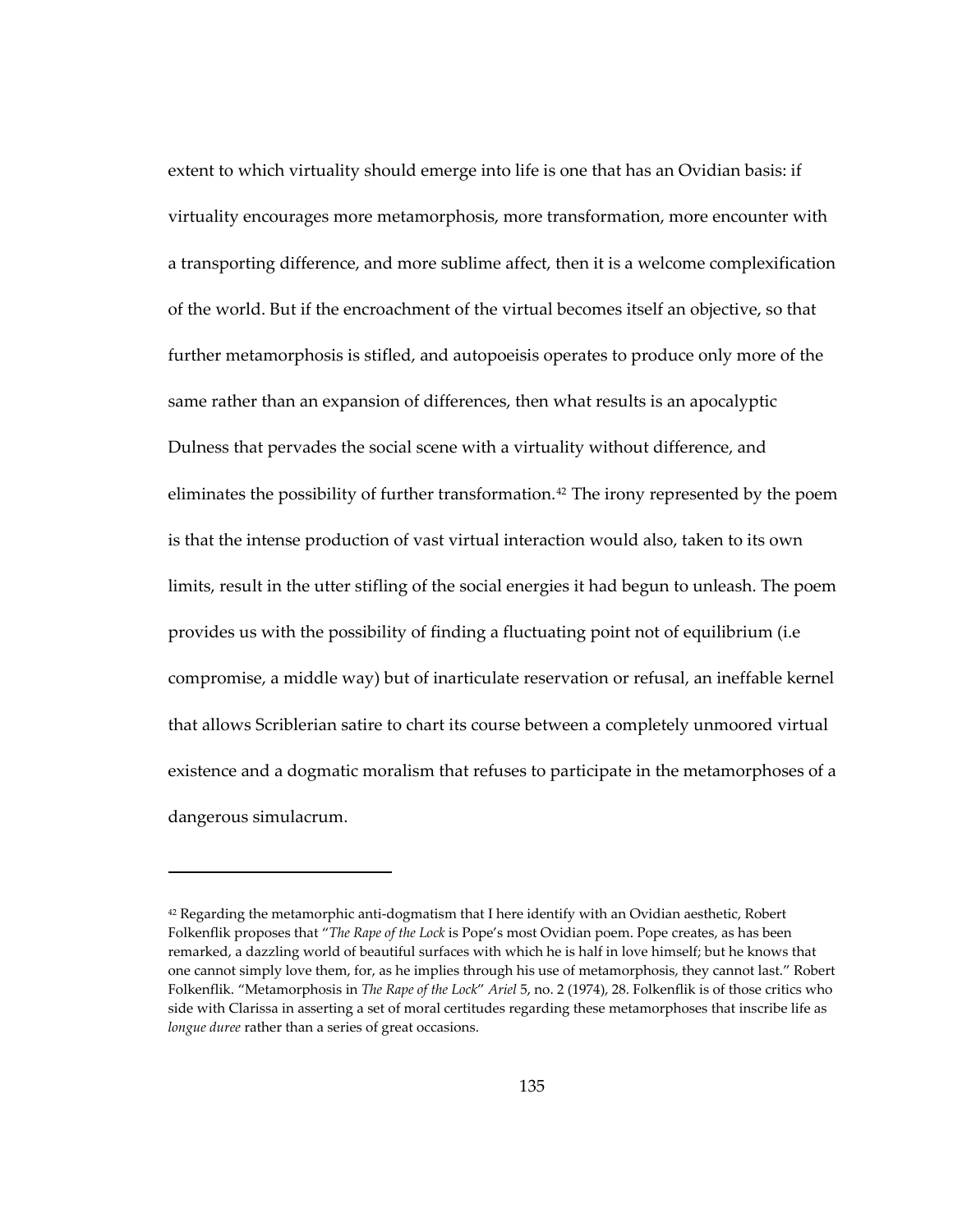This concern is paramount in *The Rape of the Lock*, a poem which sets into motion a scene of expansive and energized relations between characters and animated commodities, only to provide a set of cautions against a too eager acceptance of a fully virtual world. In its final form (1717, after the addition of Clarissa's speech), the poem depicts a massively entertaining and all-consuming social occasion of virtual relations that threatens to spin out of control. Its ending, the apotheosis of the lock, offers an Ovidian metamorphosis as a substitute for a moral or a conclusion, indicating to the reader only that what must not be allowed to happen, in the poem's absurd milieu of flirtatious mock-warfare, is an encapsulation of those immersed in the scene in a denouement productive of Aristotelian moral certainty. As we will see, the lock's demise is the moment of crisis that threatens the enabling features of the virtual realm in which it exists; with the cutting of hair, here, comes a dangerous virtuality for all involved, a moment in which whatever of the "actual" that had stood apart from the virtual is threatened to be swallowed up, and thoroughly disabled, by the passionate responses to the scene depicted in the poem. Only the lock's apotheosis offers a properly misdirecting moment of metamorphosis, in which any sense that an event has taken place is displaced onto a monument that only acts in the interests of furthering the creation of virtual interactions, and the inducement of further transformations.

The poem's dedication is an enactment of the emphasis on occasion common to all of the Scriblerians' satire—not in its actual dedicatory presence at the beginning of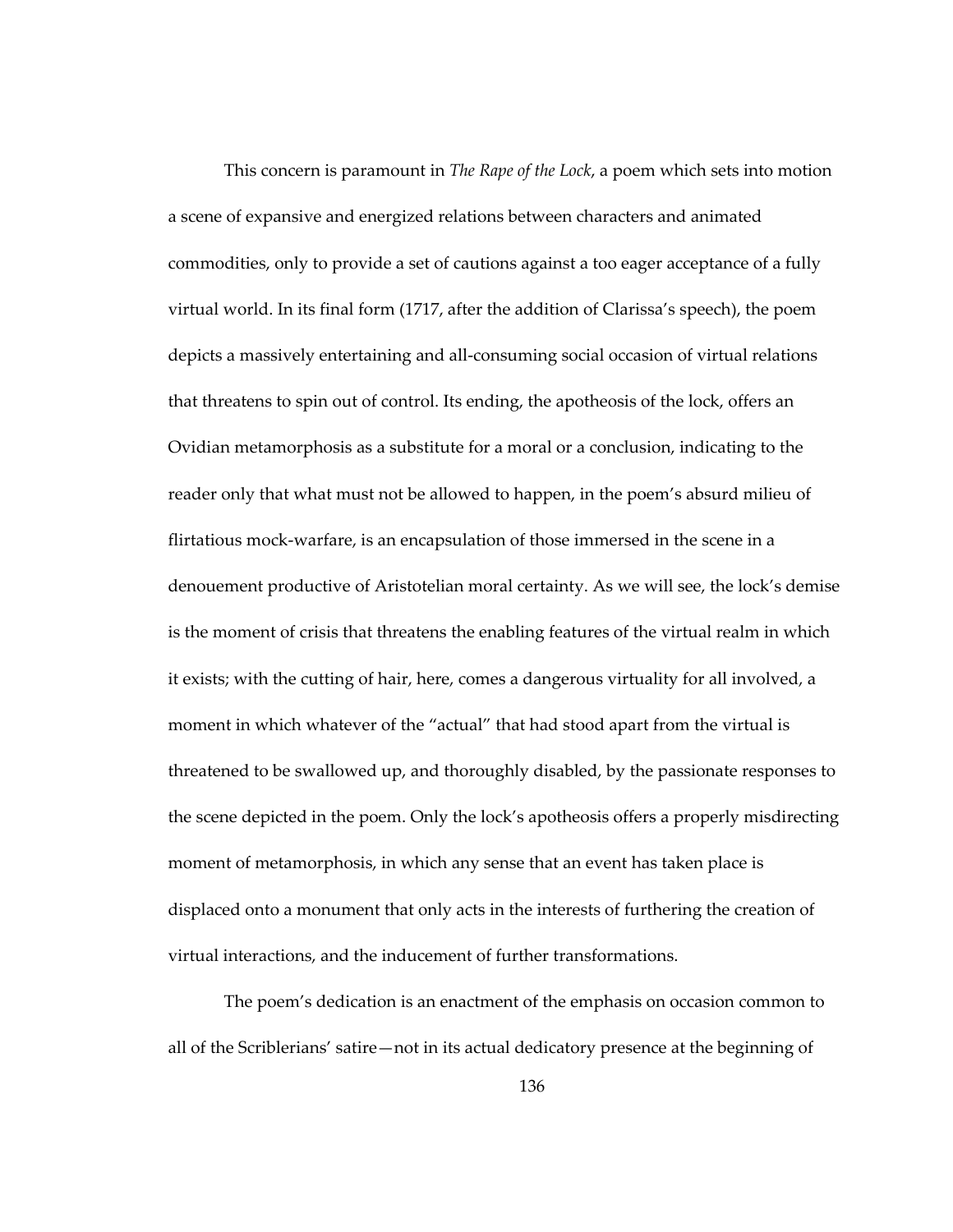the poem (a holdover from literary patronage common to most literary works of the first half of the century), but in its communication of the specific, "real" events that inform the poem. Its editor notes that the work had been "intended only to divert a few young ladies..." "[b]ut as it was communicated with the Air of a Secret, it soon found its Way into the World. An imperfect Copy having been offer'd to a Bookseller, You had the Good-Nature for my Sake to consent to the Publication of one more correct" (Poems 217). These lines make the poem into an apparent intervention into the life of Arabella Fermor whose publication had exceeded the author's control, and with this edition, had been effectively reined in. As with all of the Scriblerians' accounts of any of their works' publication, the truth of this forgery and correction is buried in the practices (perhaps mastered by Pope more than anyone else) of manipulating the public into feeling heightened expectations at the point of every work's publication through stories such as this. Regardless, we have here the image of a work that made its way out into the world improperly, without proper occasion or license from its author—on its own ("found its Way"). The present occasion of the poem, as depicted in this framing gesture, is a taming of this itinerant willfulness on the part of the poem and those who were entranced by it enough to have bought it, and a reassertion of the poem's autonomy in its situation in the world of letters that these prior manipulations threatened.

Pope, the author-figure, takes advantage of this occasion to add what he indicates is the poem's crucial missing feature. He identifies the "*Machinery"* at first as a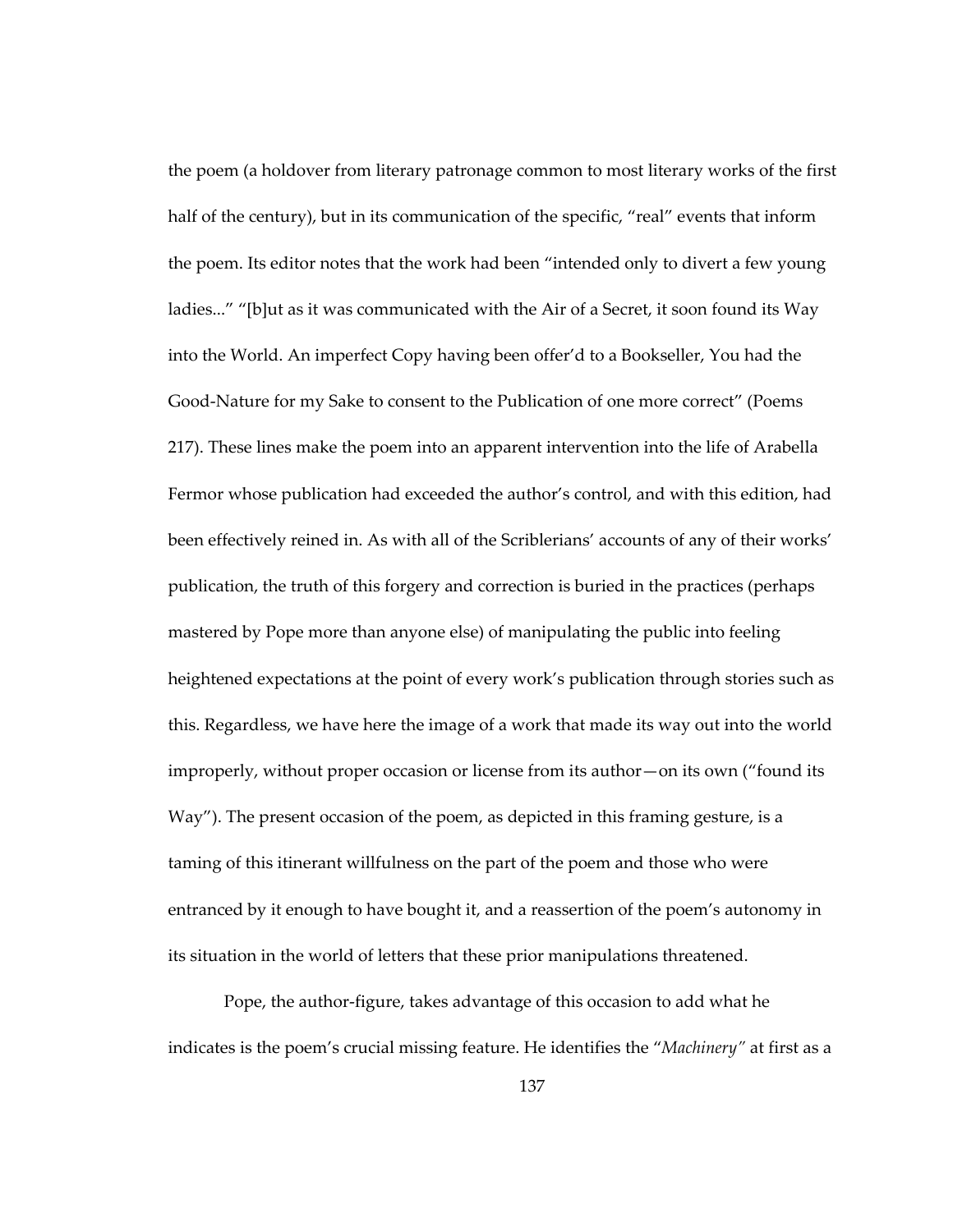kind of entirely gratuitous supplement culled from the romance tradition, a supernatural apparatus that will, following critical prescription, enable the poem to seem complete by making it "appear of the utmost Importance." He broadcasts the artificiality of the addition as if to say that it was simply needed to fulfill generic requirements.[43](#page-171-0) But Pope depicts the supernatural creatures of the machinery as having a life of their own, one in parallel to that of the humans of the text, with only some exceptional moments of interaction: "For they say, any Mortals may enjoy the most intimate Familiarities with these gentle Spirits, upon a Condition very easie to all true *Adepts*, an inviolate Preservation of Chastity" (Poems 218). Quickly it seems as though the machinery has taken on a role beyond that of satisfying critical requirements. The sexualized interchange he depicts as available to humans and sylphs is sex without sex, an intercourse that takes place in the virtual realm itself, the realm of the sylphs. All this operates in a dream world for Belinda, the apparent "true Adept" of the poem. Belinda's own experience of the sylphs is only indirect and hazy, yet she is represented to us as nevertheless fully *immersed* in the sylphs' purview. The relations of the poem's characters to the social scene of the poem is continually one of this immersion, threatened only by the refusal of immersion offered as a moral by Clarissa. I find Marie-

<span id="page-171-0"></span><sup>43</sup> Ruben Brower notes that "[s]ignificantly enough, Ariel [Belinda's guardian sylph] comes from *The Tempest*, the Shakespearean play that is most thoroughly permeated with Ovidian metamorphosis." Ruben A. Brower. *Alexander Pope: The Poetry of Allusion* (Oxford: Oxford University Press, 1968), 150.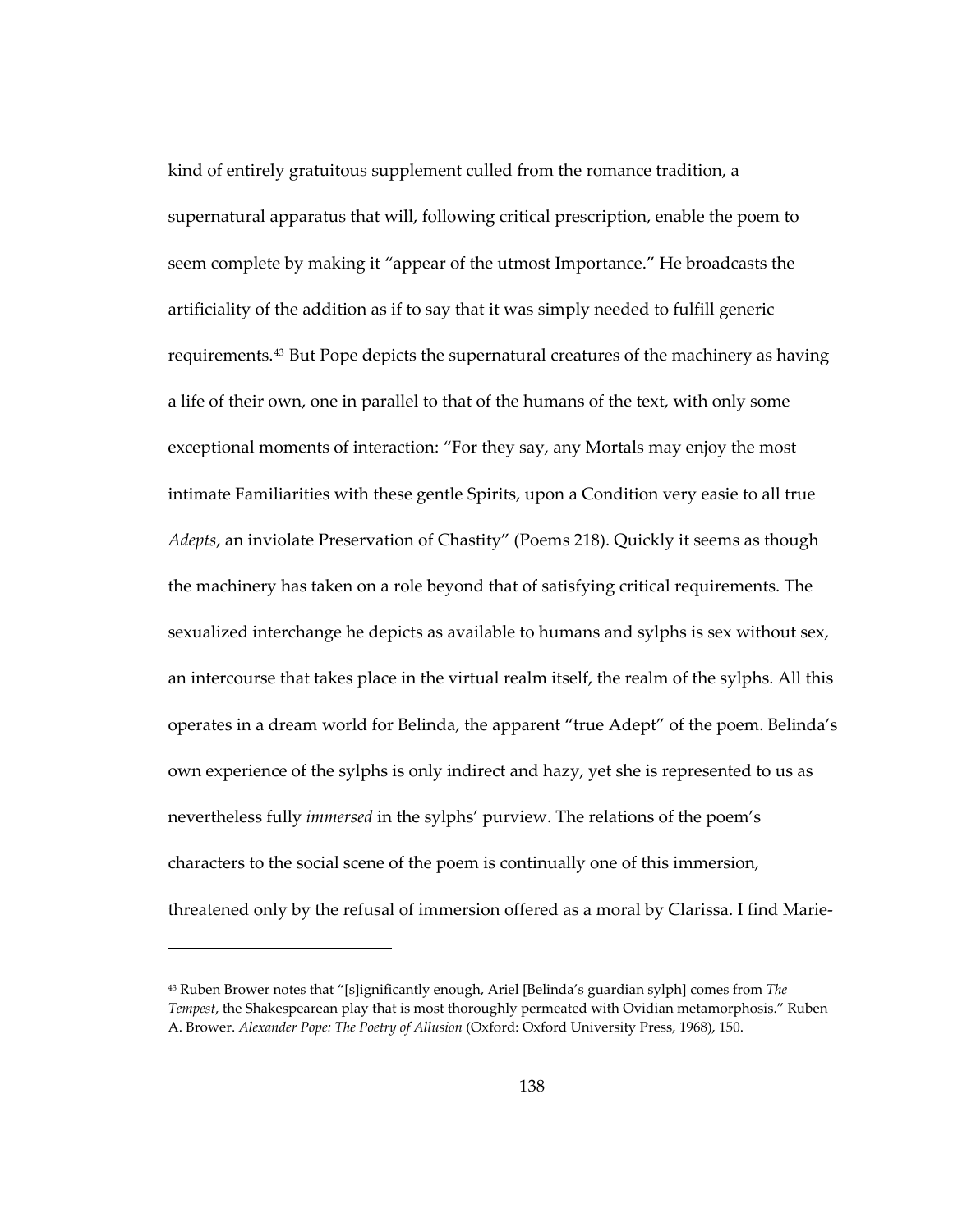Laure Ryan's depiction of immersion to be extremely useful here: as a feature of the creation of the virtual reality enabled by reading, immersion "is the experience through which a fictional world acquires the presence of an autonomous, language-independent reality populated with live human beings."<sup>[44](#page-172-0)</sup> The poem takes the position that if Belinda's sexualized relations were to cross over, from a realm of virtual sexuality to that of an actual, then the loss of chastity would disable the entire relationship, and the entire scene of immersion enabled by Belinda's deferred sexuality. Being adept means being able to navigate this relationship: keep the actual intact, and the virtual's hands to itself.

If the boundary between virtual and actual is a kind of hymen, then, that an adept knows how to protect, we begin the poem with a certain feminization of the boundary or correspondence between the virtual realm and that which it simulates. But in this situation of immersion in a virtual experience, it is the actual which is protected by a hymen, and which must not be breached. The reader is being trusted to be a knowing or crafty prostitute, whose sexual encounters can be performed without damage to reputation or to future performances. The hymen of readerly chastity, protected as long as the virtual life or sexuality of the sylphs is encountered but not taken too far, is a kind of *technē* that Pope here claims may be threatened to some extent

 $\overline{a}$ 

<span id="page-172-0"></span><sup>44</sup> Marie-Laure Ryan. *Narrative as Virtual Reality: Immersion and Interactivity in Literature and Electronic Media*  (Baltimore: Johns Hopkins University Press, 2001), 14.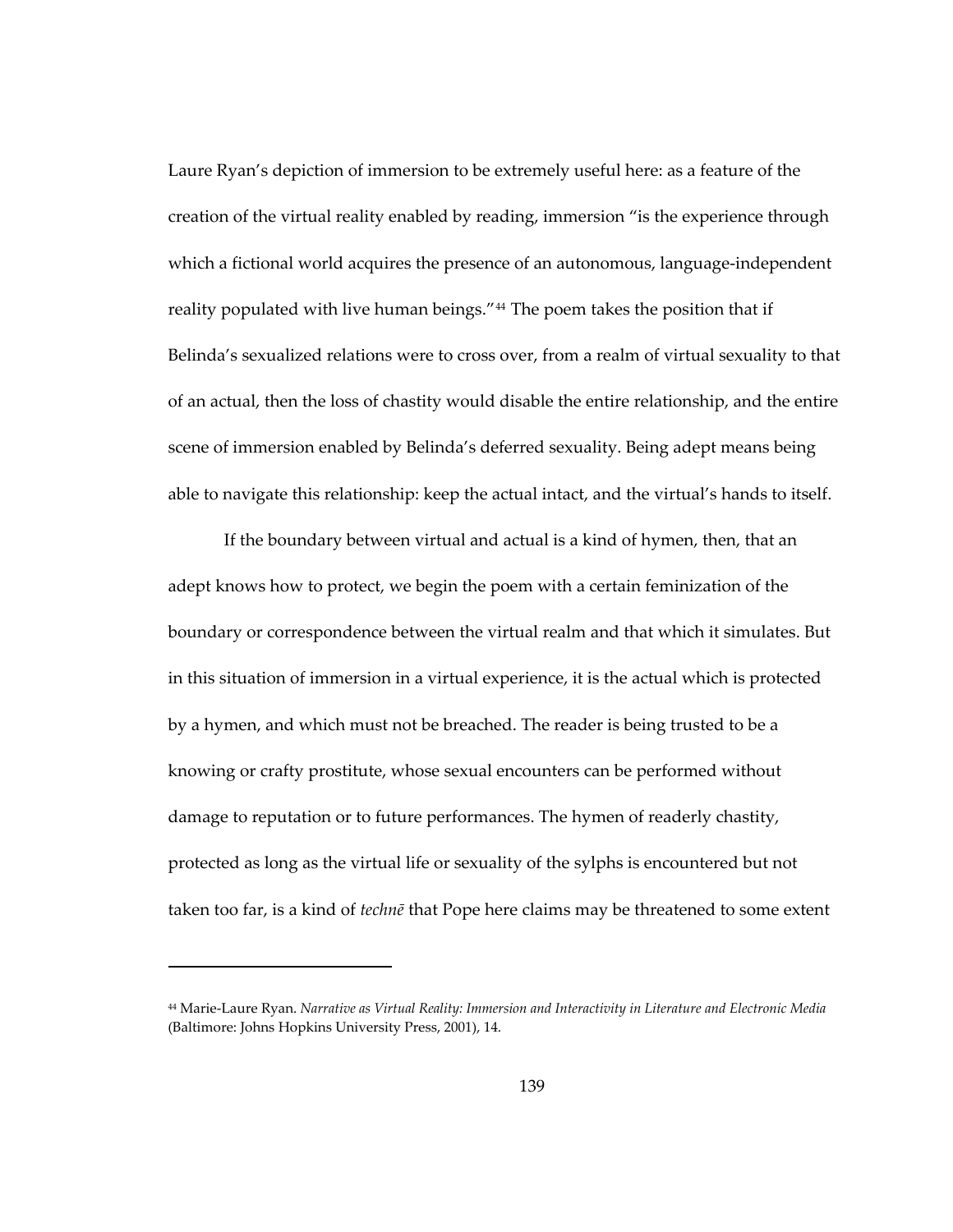by reading habits that are inattentive to generic boundaries—some of the "Fair Sex" have mistaken *Le Comte de Gabalis* for a novel, Pope observes, and his distinction is not that it is, rather, a romance, but that it is a supernaturalized guide to the kinds of interactions a "Fabulous" world can have with the sublunary.[45](#page-173-0) What is suggested here in the dedication, however, is that the machinery represents a world of spirits that enjoys its own life parallel to that of the sublunary characters in the text, a parallel that can be and is bridged in a kind of sexual interchange that preserves, rather than endangers chastity. It is, in the terms of the poem, and of the virtuality I've introduced here, the figuration of an immersion into a realm separated from the real by the threat of the discontinuation of immersion itself, and its enabling possibilities.

The machinery of the poem (the army of sylphs) is not the only realm of autonomous life that seems to beckon the poem's characters into a virtual reality. From the beginning of the first canto, the poem insists that we are enveloped by a world of *things* that are in motion, things that it would seem carry the onus of all agency within the poem. Readers of the poem have not given enough stress to the second line's observation "[w]hat mighty Contests rise from trivial Things" (I.2)—a restatement of the

<span id="page-173-0"></span><sup>45</sup> This only superficially explains the poem's selection of the supernatural machinery of the Rosicrucians, of course, and many critics have speculated quite usefully about the particular set of religious and mythical references at work in the machinery. See, for example, Pat Rogers. "Faery Lore and *The Rape of the Lock*" *The Review of English Studies* 25, no. 97 (1974), 25-38.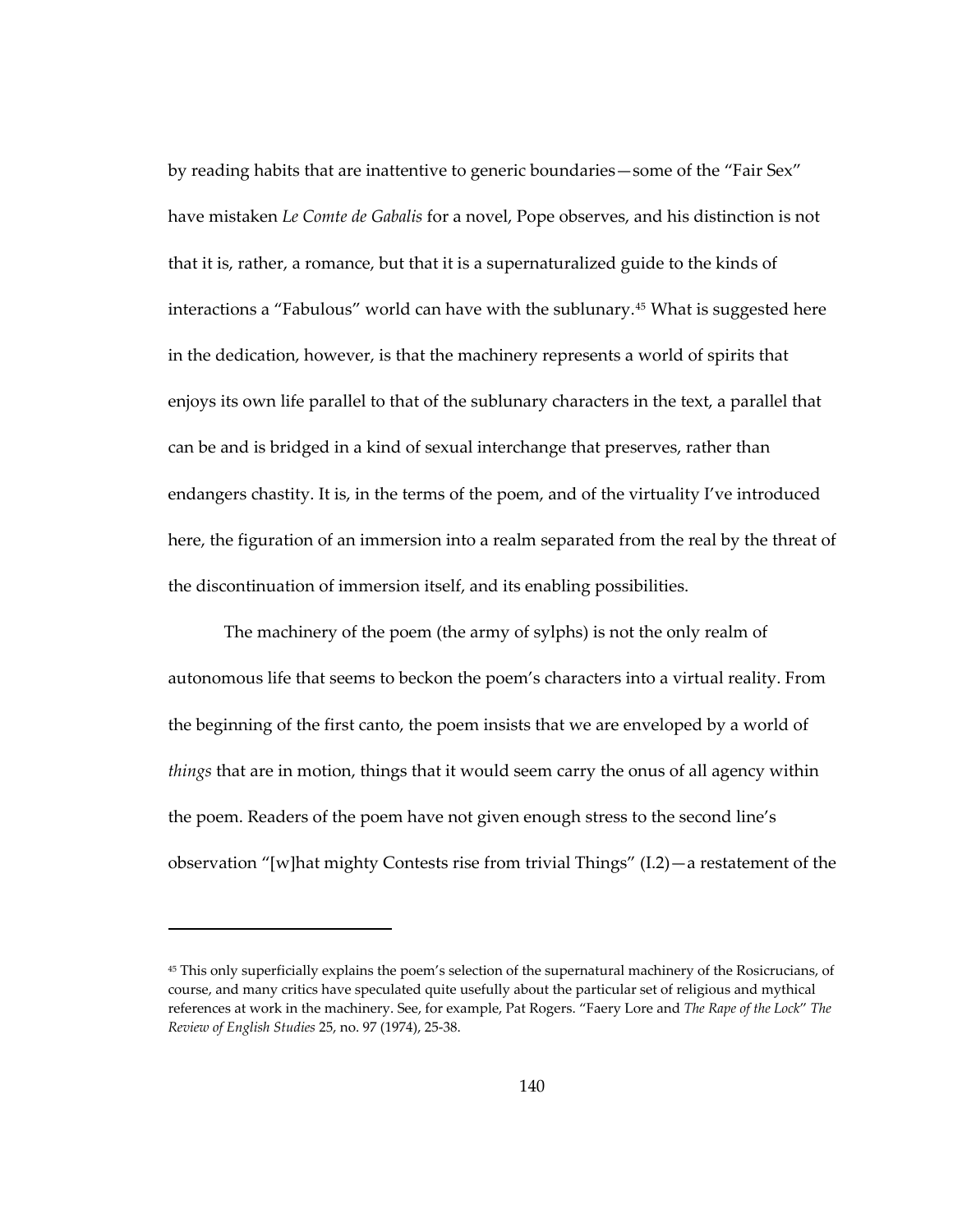first line, and thus an alignment of amour with triviality, but more importantly a preparation for the reader that it is an attention to things and their circulation that serves as key element of the poem's occasion. The subject is insistently slight—as slender female, as triviality, as weightless airy sylphs—and this statement sets the tone for a reading of the poem as mock-epic. The persistent linkage between epic language and pathos and quotidian courtship is prominent throughout, and allows any reader the least conversant with classical tradition to understand that there is a disconcerting combination at work. There is an implied grin in this stylistic *zeugma*—as the figure of the poet says in the dedication, the poem seeks to raise a laugh. Certainly, a laugh is not the only thing it seems to wish to accomplish, but from the beginning the unsettling mock-epic mixtures provide one fairly accessible source of delight for even a marginally informed reader (Pope's dedication asserts that it is written for the "young ladies"). But such aesthetic mapping is not enabled by the poem's *own* clear distinction between the two realms of epic and everyday. The mixture of light, quotidian, romantic intrigue with classical epic is dissolved together in solution. Readers must navigate this generic entanglement or immersion if they are to traverse the poem without fully losing their way into an uncertain territory of uncharted genre.

This indistinction of the two poetic realms is performed in the invocation, where the couplet makes a neat division between the epic sentiment and its bathetic completion that is served by the poem's synthetic mixture of the two. "Say what strange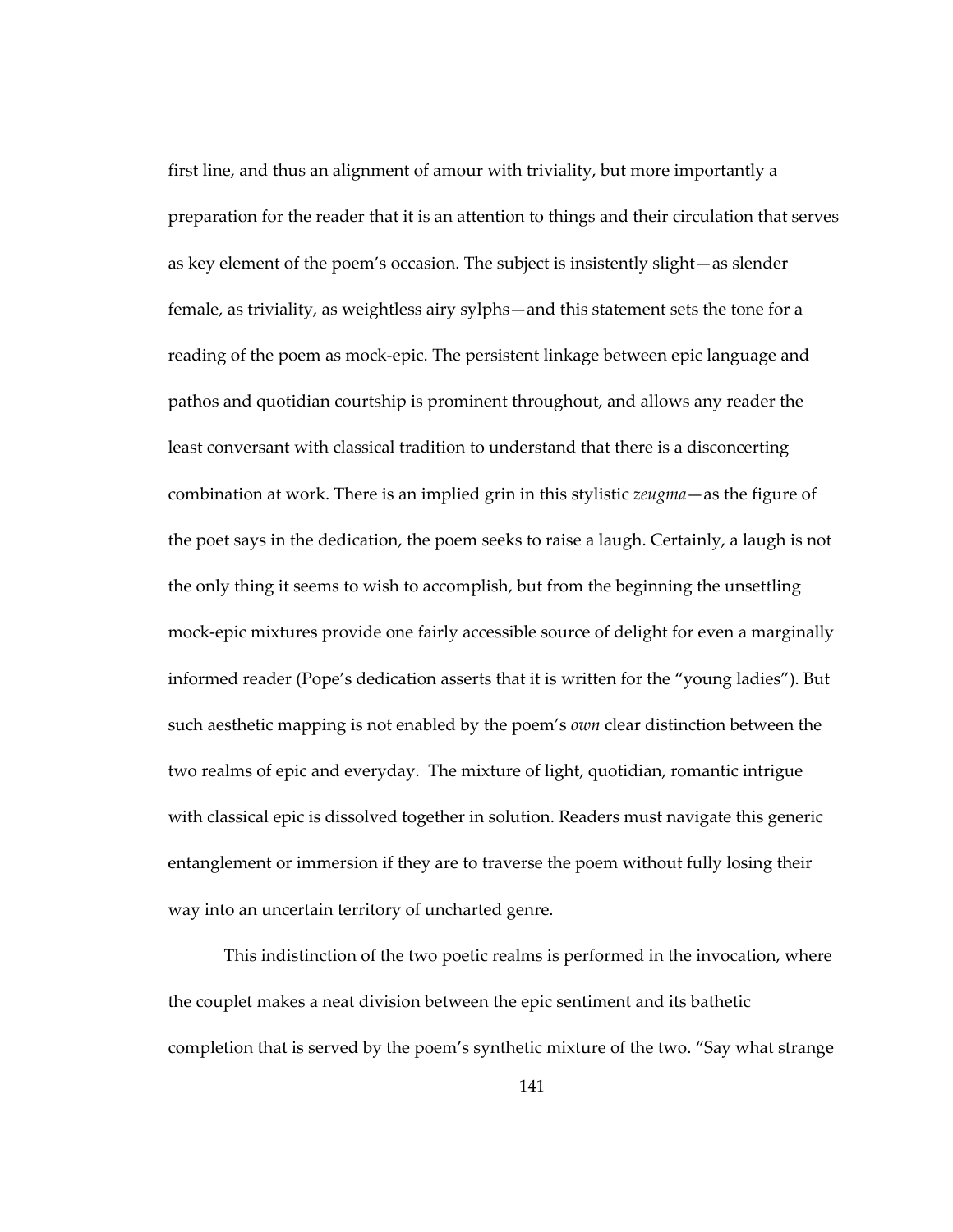Motive, Goddess! cou'd compel/A well-bred *Lord* t'assault a gentle *Belle*?" (I.7-8). The two realms of mock and epic intersect, and they do so through the content of the question being posed to the muse here: that of the motives of the lord whose desire for the belle results in an assault, the interior motivation that stands behind the Baron's actions—his secret. It is a question that the poem, and the muse, refuse to answer. In other situations, the sublime features of epic are applied to clearly quotidian actors or things, providing a jarring mixture that doesn't resolve itself, creating the potential for a kind of shock (represented in name by Belinda's lapdog, Shock, who operates within the offices of a pet, ascribed a kind of life and will of its own while nevertheless never being able to occupy a position of autonomous agency). The invocation contains what for the poem is nevertheless a legitimate question begged by its actions, an indication of the kind of knowledge most concealed or illegible in the scene represented by the poem. According to this invocation, the motives of individuals in the course of their pursuit of private desires is the most inscrutable feature of the scene a poem might describe, and thus the question most worthy of the goddess. If the poem is a response to this question, as its readers have proposed in so many ways, it offers only the slightest hint of what might be considered motive, revealing later, at the crucial moment, that Belinda holds a desire out of the reach of the perception of her guardian sylphs. The poem depicts a scene in which social and virtual modes of interaction are mobilized at their heart by some motive that does not make itself visible to *anyone*—not the poet, not the goddess,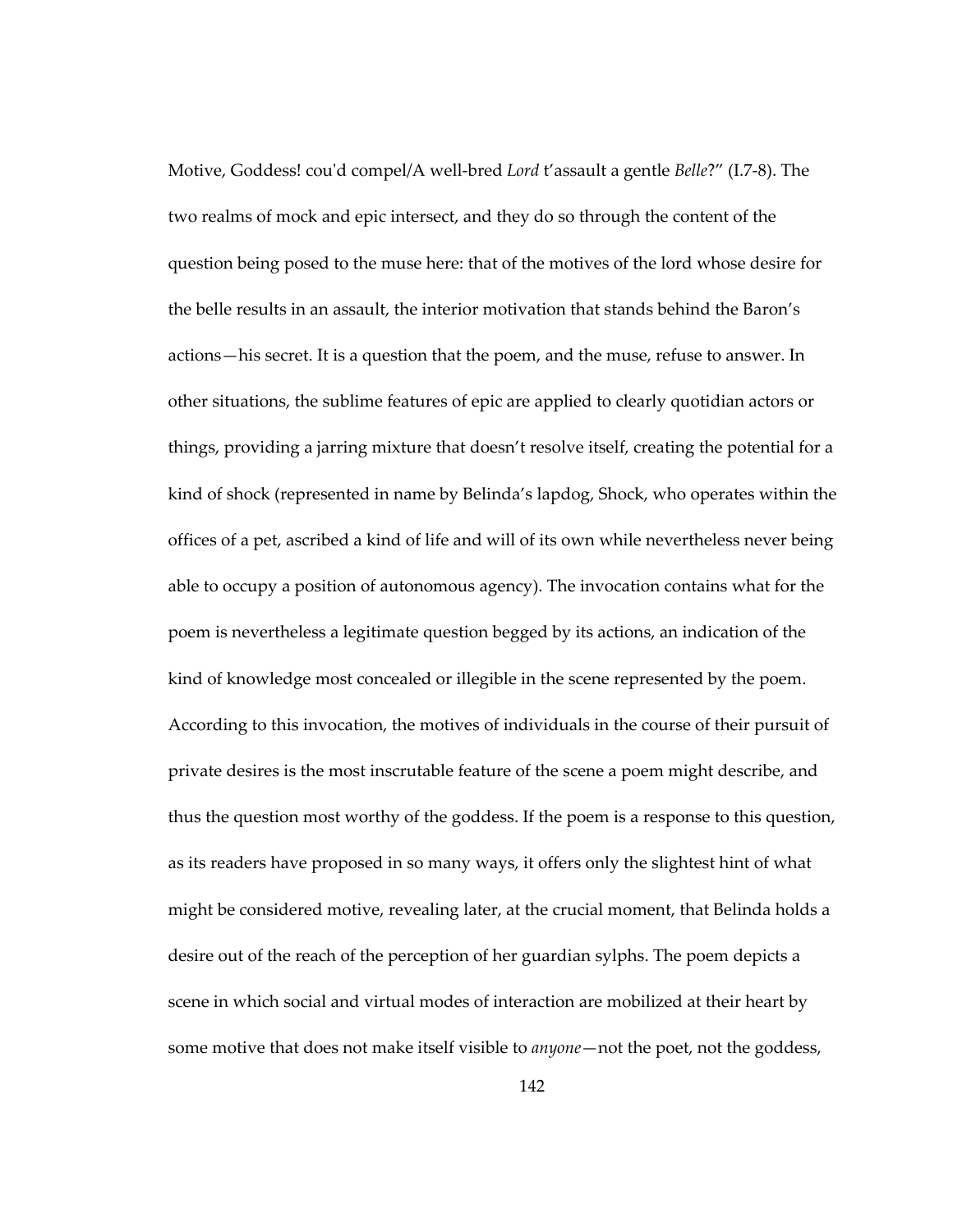not the characters who are driven by it. There *is* motive, and we do perceive sign of it, but this sign only performs the effect of motive, drawing the reader into an inner space of desire, voyeur to an almost formless flicker of desire in that interior "real," then thrusting that voyeuristic perception outward, unfulfilled, toward action. Whatever motive the goddess is able to "say" in the poem is not said as a concept of that motive, but as a performance of it, as a movement that is, for the poem, the limit of motive's intelligibility for all who engage it—not just the reader.

Whatever insight the goddess is supposed to offer regarding cause and motive, the first step in the discourse of the muse is in the direction of a complete fragmentation of the scene of agency—the question of who acts in this poem is one that is never simple, and thus the poem frustrates the application of easy ethical judgments. Looking at the poem's apparent depiction of the acting subjects in the third stanza (the first after the invocation) yields a situation in which a multitude of grammatical subjects act in parallel—never quite interfering or conflicting with each other, but also, importantly, never adding up to a unified individual subject (i.e. Belinda). "Sol," "Lapdogs," "sleepless Lovers," "the Bell," "the Slipper," "the press'd Watch," "Belinda," "Her Guardian Sylph," "A Youth"—a set of actors none of whom dominate the scene. Belinda can be said to be the center, here, but she does not act or need to act in order to establish the orbit of these spheres of action around her gravity. All she does is to press her pillow—the rest is performed by objects, sylphs, and images of desirous young men. It is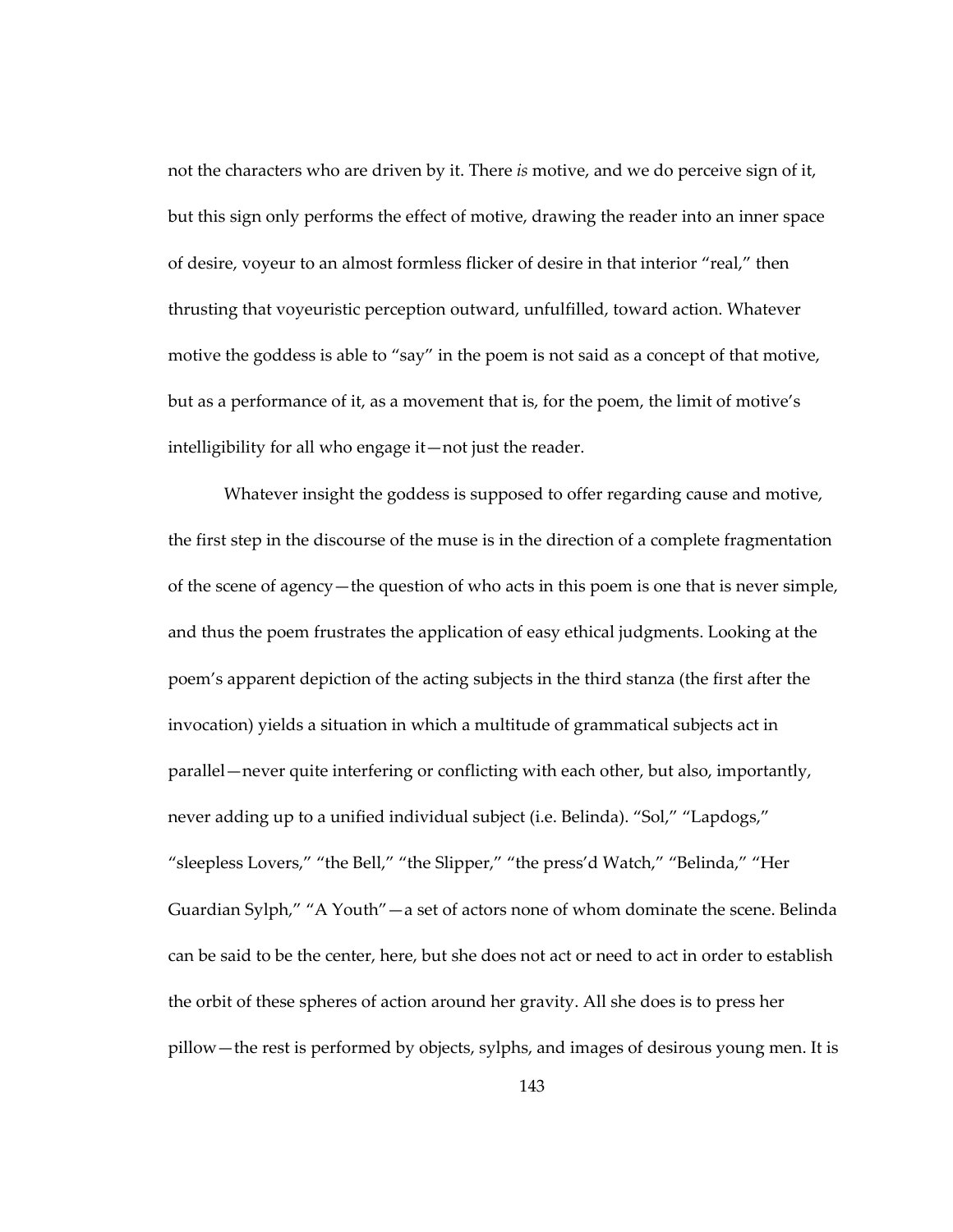as though the entire spectrum of agency within the poem had to be identified here at the inception, from the most material (Lapdogs, the Bell, Slippers) and mundane to the most ethereal and sublime (Sol; the Guardian Sylph). What emerges from this array is not a hierarchy of sublimity, however, but a leveling—these forces and agents act without the indication that they are governed by any transcendent order or motivation. Jonathan Lamb has seen an affinity between the things of the poem and still life painting, proposing that a certain intensity of emptiness haunts both: "this may be fetishism of a distinct kind, where the fashioning of a thing neither represents nor symbolizes a deity, yet generates a glamour beyond the ordinary, as if what had been made or painted had a life of its own."[46](#page-177-0) Rather than indicating the loss of a motivating deity or an inner essence, as Lamb suggests, the poem's emphasis of surface glamour is a form of guardianship of an essence caught between or entangled with both surface and secret interior that (as Lamb indicates) must not be divulged. The motivations of the objects are indeed themselves uncertain—although we do know that they *are* motivated. Circling around the half-dozing Belinda, action in the poem's opening scene establishes a multitude of semi-autonomous actors to which the ostensible vortex around which they orbit is largely indifferent, unable to rouse herself from slumber far enough to imbue

 $\overline{a}$ 

<span id="page-177-0"></span><sup>46</sup> Jonathan Lamb. "*The Rape of the Lock* as Still Life" in *The Secret Life of Things: Animals, Objects, and It-Narratives in Eighteenth-Century England* (Lewisburg: Bucknell University Press, 2007), 45-6.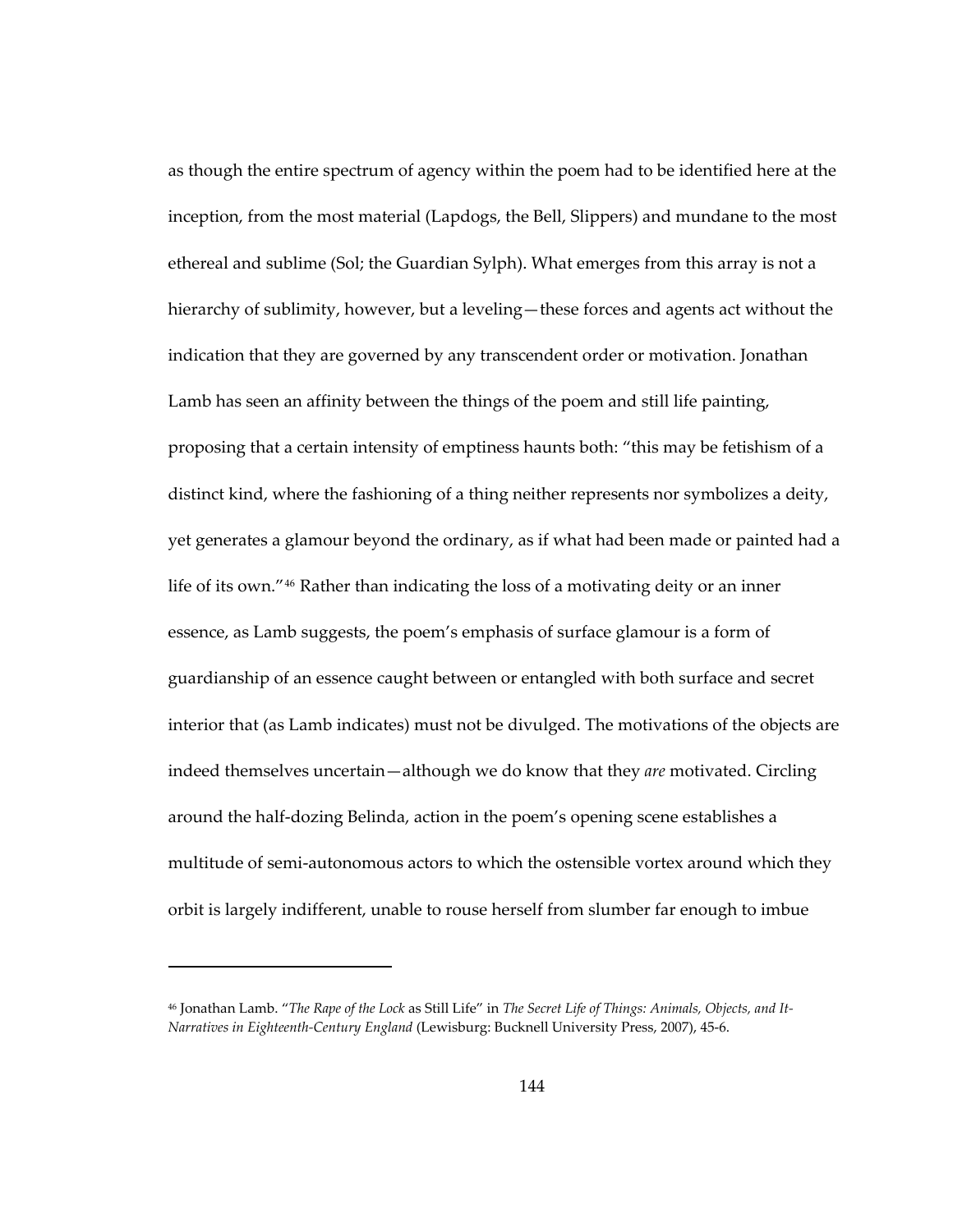any of these actions with the force that might indicate her full intention. Are these Belinda's proxies? Are they themselves autonomous actors? The poem toys with the reader's possible understanding of the world of "things" as a series of supplements, artificial additions to the central and essential human figure, but does not allow the logic of supplementarity to emerge or dominate the reader's perspective. Instead, these things are represented consistently as semi-autonomous spheres of action, engaged in a kind of proximity to human life, but uncertainly related—there is little sense that these acting "things" can be considered mere supplements. They are engaged in their own virtual spheres of activity, and this engagement is both dependent on and autonomous from the world that animates them.

The sylphs are the most sentient of the virtual actors within the poem. Their sphere of virtual existence is one whose autonomy seems only riven by a sense of dedication to the well-being (and chastity) of Belinda. But this dedication is not a mixture, a supplementation, or some other hierarchical subsumption. There is little crossover, and indeed, as Ariel is able to inform the reader by way of a disguised dreamstate whisper (crouched at Belinda's ear like Satan in his reptilian *rencontre* with Milton's Eve), the sylphs exist for the sake of the "gentle *Belle*." But this fact is powerless, and indeed, in the terms of the implicit contract at work in the poem, mustn't be able to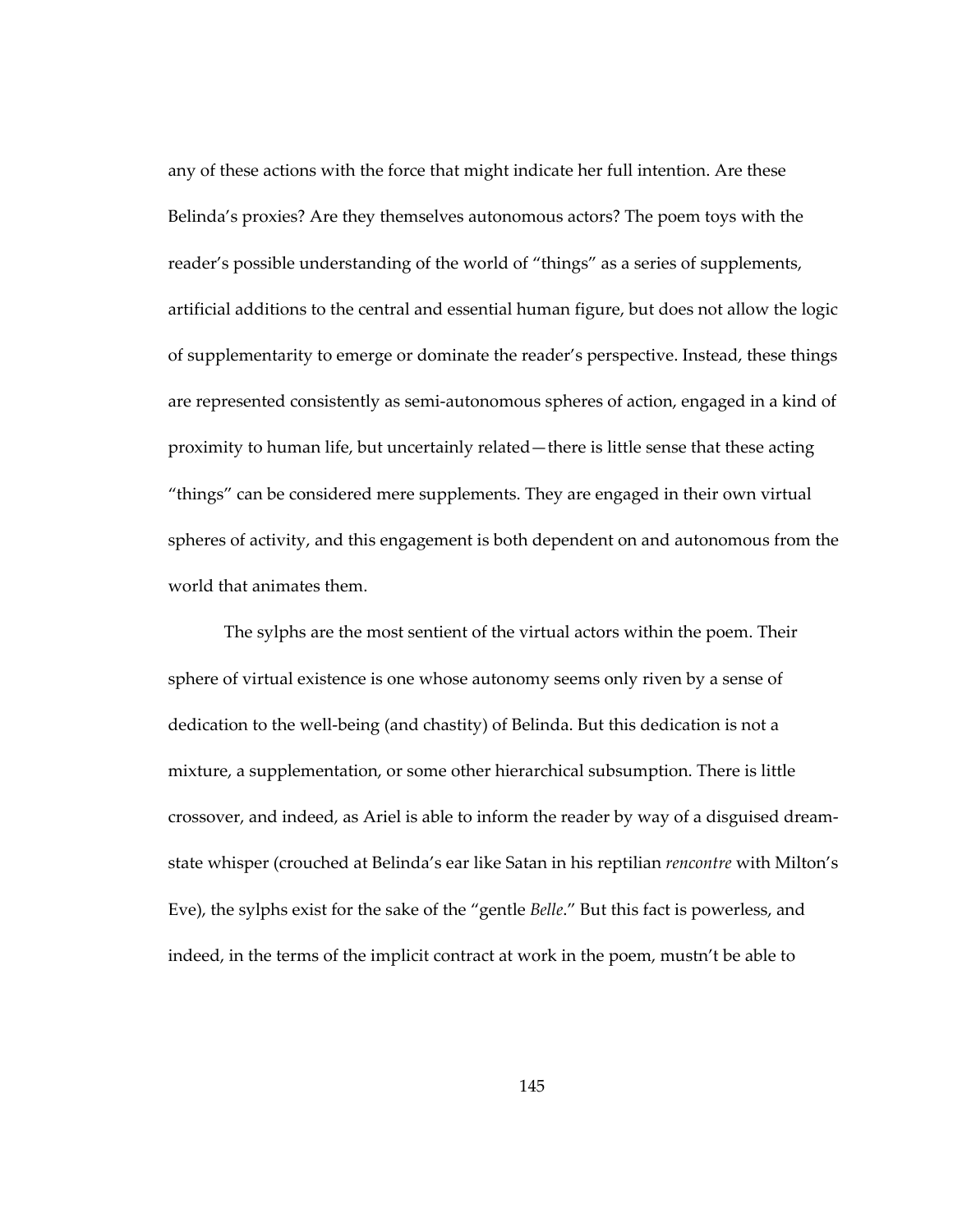collapse the two realms as a result of an intervention.<sup>[47](#page-179-0)</sup> Whatever dedication there is that ties the sylphs to their guardianship also demands that they perform their activity without revealing themselves to their charge. The very relation established between the airy spirits and the material belle is one founded on the necessity of the separation of the realms, and the method by which this separation is produced and maintained is one of concealment. Relation between the realm of sylphs and that of humans can only exist as relation if it conceals itself through that very act. For the reader, that separation can be transcended, but as we will see, the privileged position of the reader isn't one that is able, ultimately, to make anything of the knowledge of this hidden spirit realm. The power of the sylphs that Ariel reveals to the sleeping Belinda and the eavesdropping reader is ultimately not able to offer much protection against Belinda's own desires. In effect, the realm of the sylphs is *more* autonomous than even its representative claims it to be, unable to produce significant change in the outcome of the social scene in which Belinda is immersed. What emerges as a certainty for the reader is not that the sylphs are

<span id="page-179-0"></span> $47$  Patricia Brückmann has shows that the sylphs were certainly influenced by the notions of Platonic love promoted by Mary Astell and John Norris, as well as by the widespread, quasi-mystical notion of the guardian angel. Pope's poem is ambivalent toward these practices, allowing them to function as indicators of the power of the virtual realm to dominate consciousness of any "real" existence, without becoming ends in themselves. Both of these important sets of influences work in the poem to prolong or preserve Belinda's place within the practices of coquetry and the mock-divinity of beauty, preserving the "contract" that I mention above. See "Virgins visited by angel powers: *The Rape of the Lock*, platonick love, sylphs and some mystics" in *The Enduring Legacy: Alexander Pope tercentenary essays.* G.S. Rousseau and Pat Rogers, eds. New York: Cambridge University Press, 1988.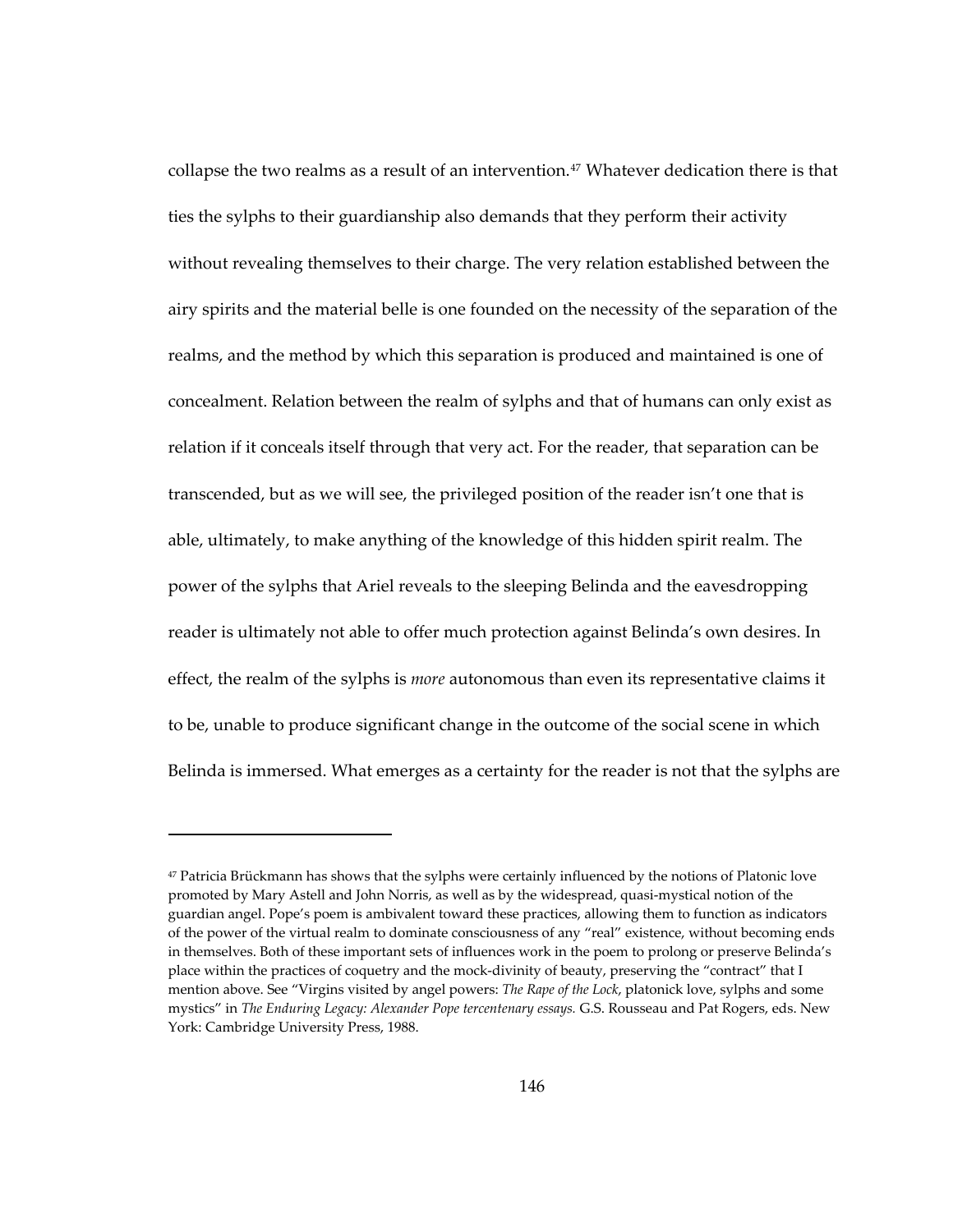truly in charge of this social carnival, but that their claim to be in charge is an expression of a desire on their part to act back with some clear importance onto the life of Belinda. The poem shows us this virtual desire by showing how the sylphs misperceive their own power and role—by showing us the frustration of Ariel's initial depiction of the sylphs' social role, the way that what the sylphs think of as their place within the interaction of spheres is actually an expression of a kind of will to power rather than an objective representation of the true interaction between airy and human realms.

The frustration of nearly all of the claims for power by the sylphs indicates that there is *something* in their desire for influence that should be understood as *interested*, and therefore perhaps troubling. The objectified Belinda is certainly the battleground of competing interests, and the sylphs are among the most prominent of these suitors, even if it is a given that their desires towards Belinda are always to be held in suspension. Indeed, their role, as stated by Ariel, is the deferral of possession itself—in other words, to ensure that Belinda does not succumb to any one set of interests, yet at the same time to continue to proliferate and heighten those interests.<sup>[48](#page-180-0)</sup> "They shift the moving Toyshop of her Heart" (I.100) so that the various agents who vie for the privilege of capturing Belinda are offset against each other; their desire to cross out of their own sphere of

1

<span id="page-180-0"></span><sup>48</sup> Indeed, as Max Byrd observes, the sylphs are themselves "beings in constant metamorphosis" (Byrd, *ibid,* 447) subject to an effervescing fluctuation that, in the poem's description, shows them to be characterized by only the slightest difference from the air itself and its flows.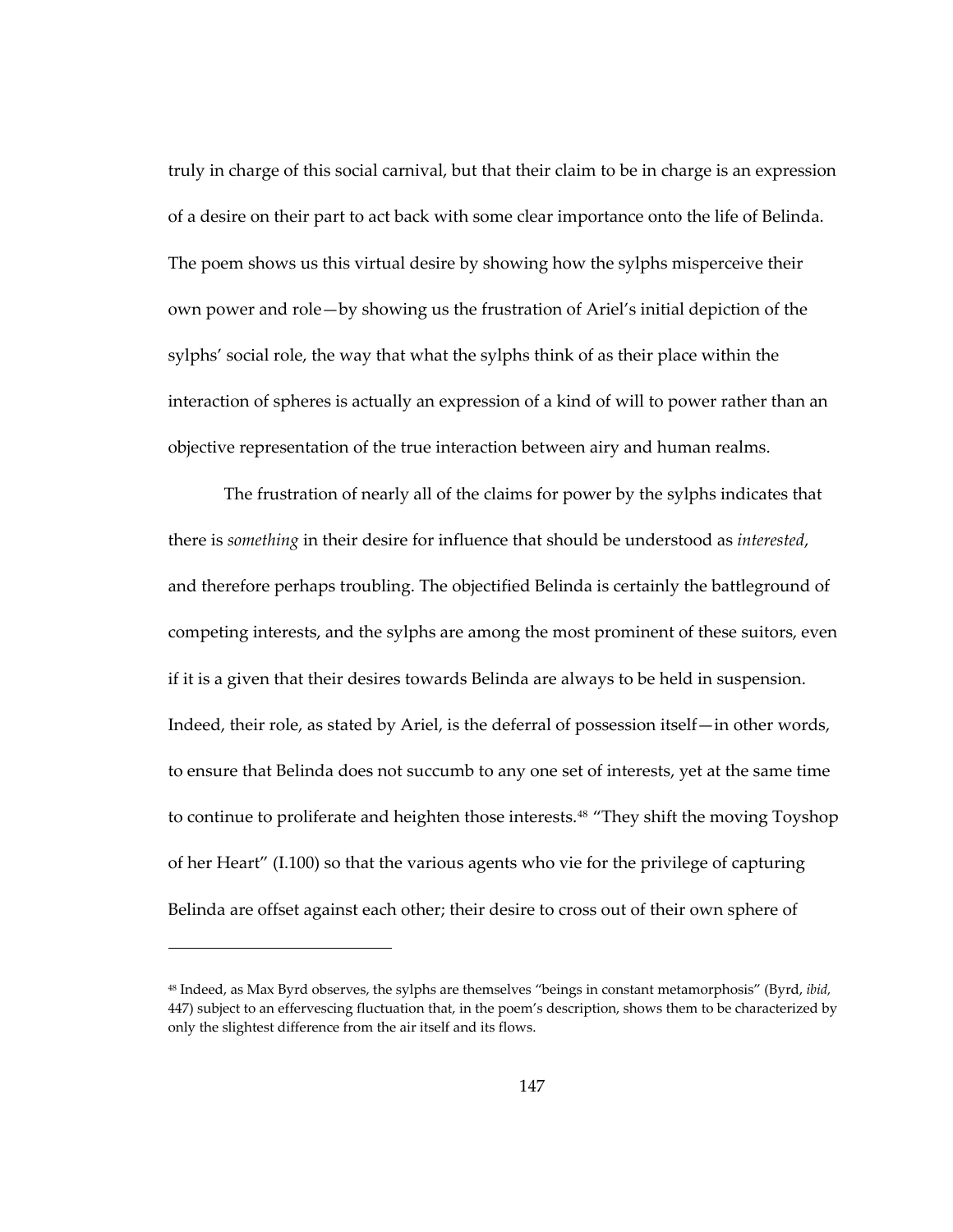influence in order to incorporate Belinda serves to cancel the parallel desires from other suitors, as well as to increase desires of this type. The sylphs are emblematic in their virtual relation to Belinda of the way that these spheres of matter in virtual motion work as the opposite of systems of virtual checks and balances, systems that multiply, rather than enable fulfillment or limitation of, desire. Belinda becomes the commodity of commodities, the sphere of virtuality *par excellence*, and everybody wants her.

As exhibited in the scene at Belinda's *toilet*, however, this desire isn't for some natural, authentic, *real* feminine self at the heart of a maelstrom of supplemental supplicants. Belinda, too, is set in motion as a virtual construction, yet as a living and moving self, autonomous in that its relation to an original is inscrutable, illegible, and perhaps non-existent. As she awakes to shock's tongue, she moves past the amorous letter which seems to explain to her the content of her dream, and begins immediately the rites of worship that so many commentators have read as a scene of misogyny or ridicule of what the poem naturalizes as feminine frivolity. I want to read this scene with an attention to the many metamorphic images it offers, and with regard not to the way we are supposed to *know better* than Belinda here, but the way in which the poem would have us feel for ourselves Belinda's immersion among the many shifting movements of virtual life that are going on around her. The rites of beauty are a ritualized intensification of the motion of all of the *things* that surround Belinda, including that of Belinda's image itself. Again, we might say that in fact there is no Belinda here, as such,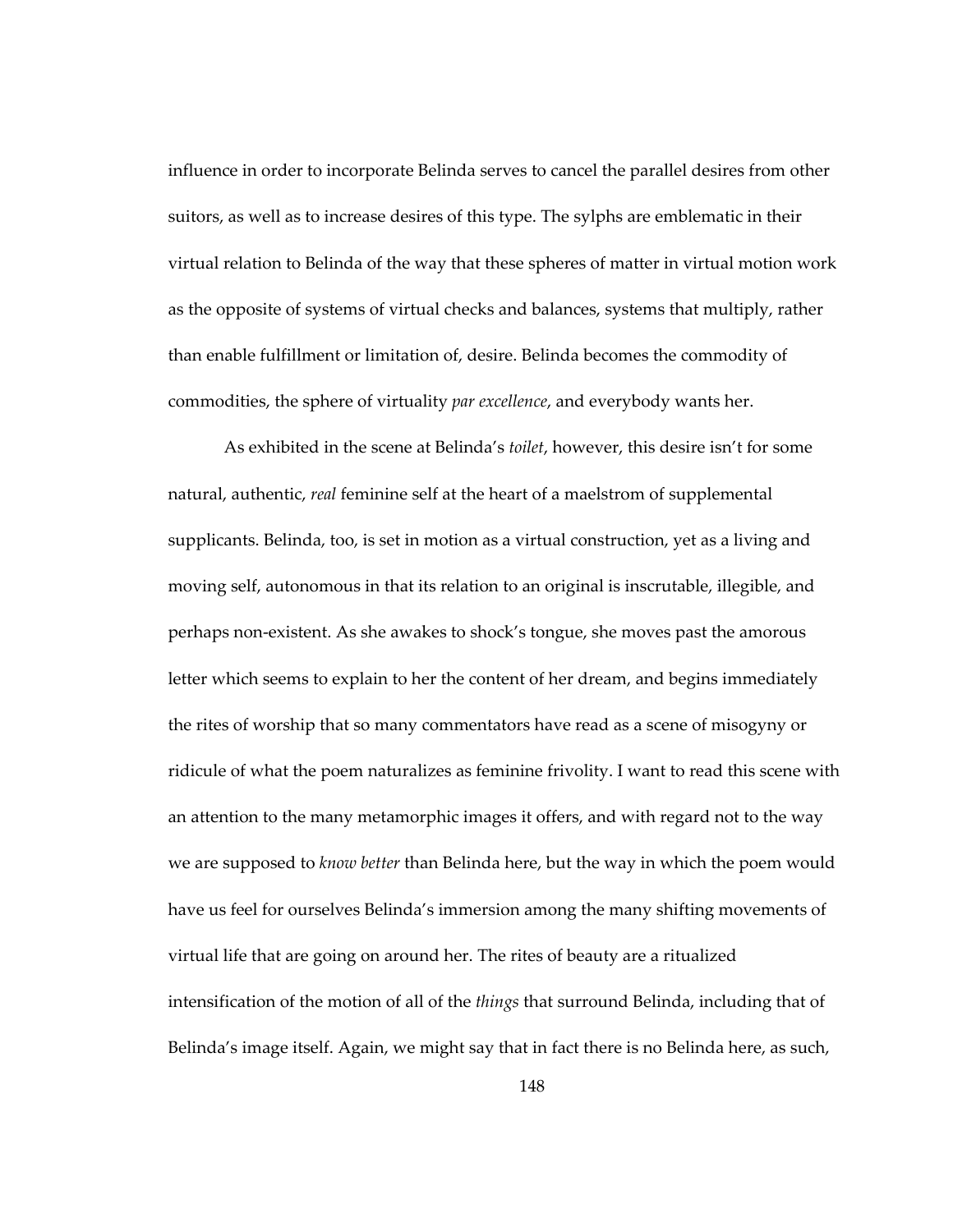if we expect an identity of interiority and personality that exceeds all the accoutrements of ornamental culture—we witness her emergence *from* these supplementations, so that the proper name Belinda can be said to also describe a virtual realm, rather than an essential identity.[49](#page-182-0)

A look at the grammatical actors of the opening of the scene is again instructive: "the *Toilet*," "the Nymph," "A heav'nly Image," "Th'inferior Priestess," "Unnumber'd Treasures," "Off'rings." And then, from a scene in which at least the action of people seem to dominate (even if those people have been transformed utterly by the poetic language into elements of a ritual of transformation), we have the trappings of empire that make their appearance in the rites, representing what the poem suggests is the worship of all the world, the metamorphosis of worship into cosmetic artifacts, brought to the table of this devotee by what seems to be, rather than imperial and mercantile expansion, devotion to the production of this fair incarnation of beauty—Belinda:

Unnumber'd Treasures ope at once, and here

The various Off'rings of the World appear;

From each she nicely culls with curious Toil,

-

And decks the Goddess with the glitt'ring Spoil.

<span id="page-182-0"></span><sup>49</sup> *Vide* Lamb: "In Pope's hands, the image, whether viewed or viewed as viewed, is always a copy, and the movement of its parts is neither the trace of nature nor of time, but of the self-activity of made things" ("Still Life" 55).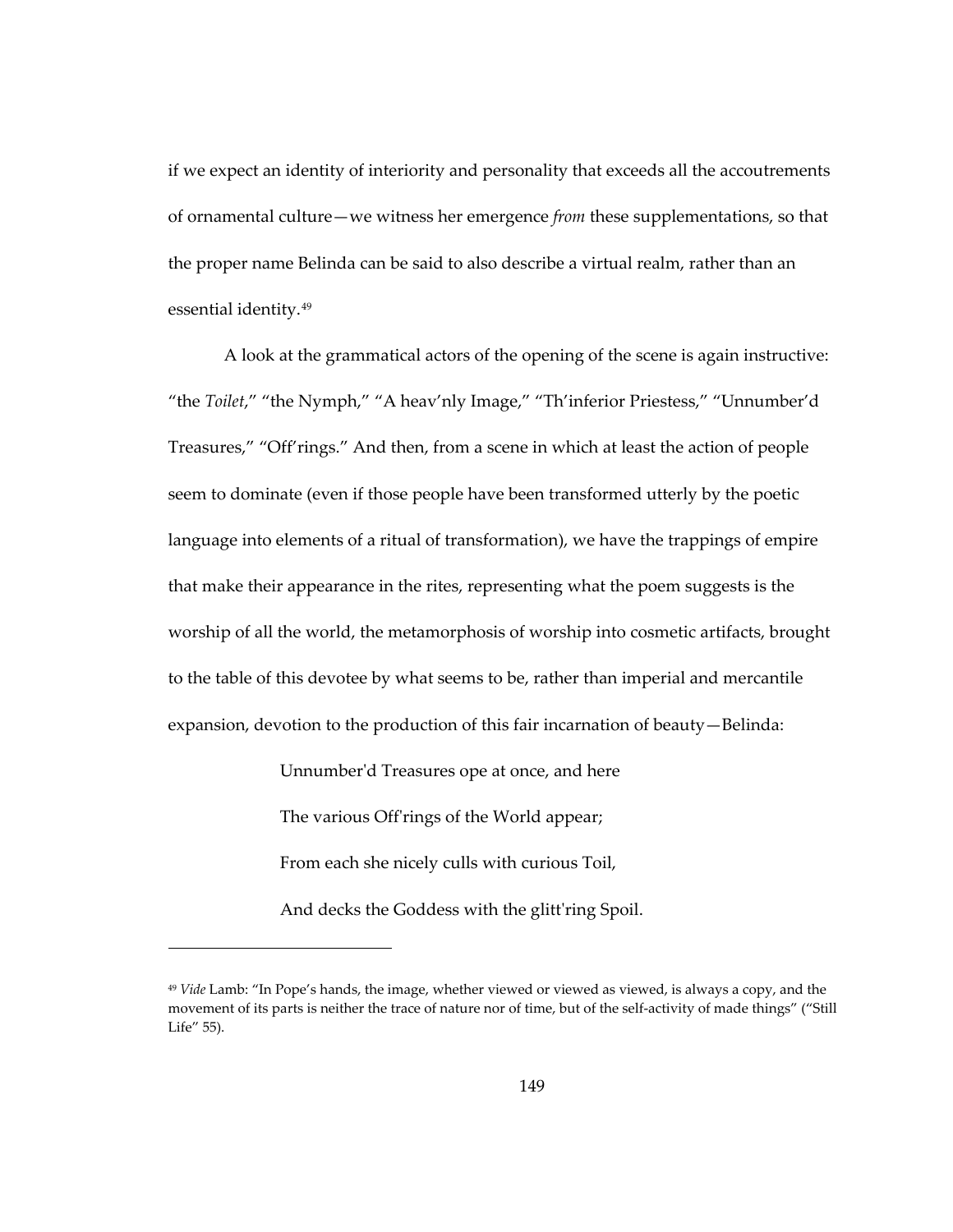This Casket India's glowing Gems unlocks, And all Arabia breathes from yonder Box. The Tortoise here and Elephant unite, Transform'd to Combs, the speckled and the white. Here Files of Pins extend their shining Rows, Puffs, Powders, Patches, Bibles, Billet-doux. Now awful Bauty puts on all its Arms; The Fair each moment rises in her Charms, Repairs her Smiles, awakens ev'ry Grace, And calls forth all the Wonders of her Face; Sees by Degrees a purer Blush arise, And keener Lightnings quicken in her Eyes.

## (I.129-144)

Here, the bathetic transformation is a remarkable change for even readers of the slightest attunement to the political stakes of the poem, who have to remain silent as the poem collapses the extensive hulk of an entire system of global trade, warfare, and exploitation to a ritual summoning of the goddess of beauty, and the incarnation of her divinity on the visage of her transformed devotee. The poem offers hints of ambivalence toward a celebration of empire by way of the fetish, but it is the multi-layered interaction of already virtually animated spheres of activity that interests me here, the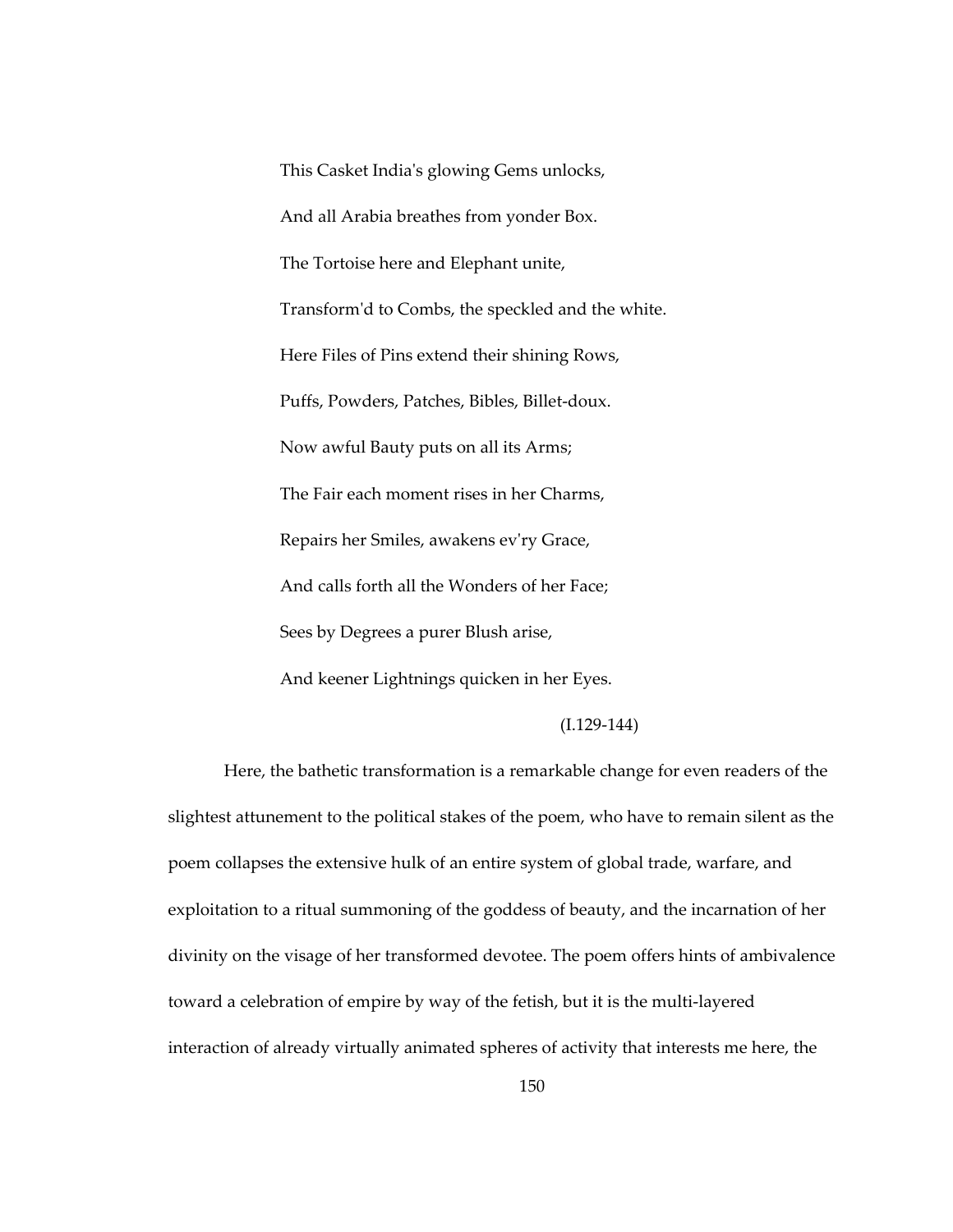poem's insistence that the realms of empire and beauty are always already entangled. The worship of the Goddess (Belinda's image in the mirror) is performed by the priestesses (Belinda and her maid), but also by the activity of these objects, whose presence at the table is not indicated as representative of action, but as agency itself. Further, these still-active commodities are themselves revealed to be the product of metamorphosis, in which other actions (whether the convulsions of empire, or the transformations of the process of labor) have been changed into commodity form. All of these agents of the scene work to create the incarnation of beauty that can turn away from the mirror and enter the social scene. Here, in other words, is an entire theory of the commodity, one that is certainly aware *avant la lettre* of Marx's insight into the metamorphic deformations of capital. But the poem offers a far more ambivalent judgment of commodities: whereas for Marx what is crucial in the metamorphosis is the emergence of a dominant stasis (what Lukacs would later develop as *reification*) and the occlusion of the social and temporal relations that enabled the transformation, for Pope's muse the commodities of empire persist in a life of their own that can't simply be traced to a origin that has been foreclosed and mystified. In other words, while Marx is devoted to unveiling "the Fetishism of the Commodity and Its Secret," Pope proposes that this secret itself can, if it is submitted to a thoroughly iconoclastic skepticism,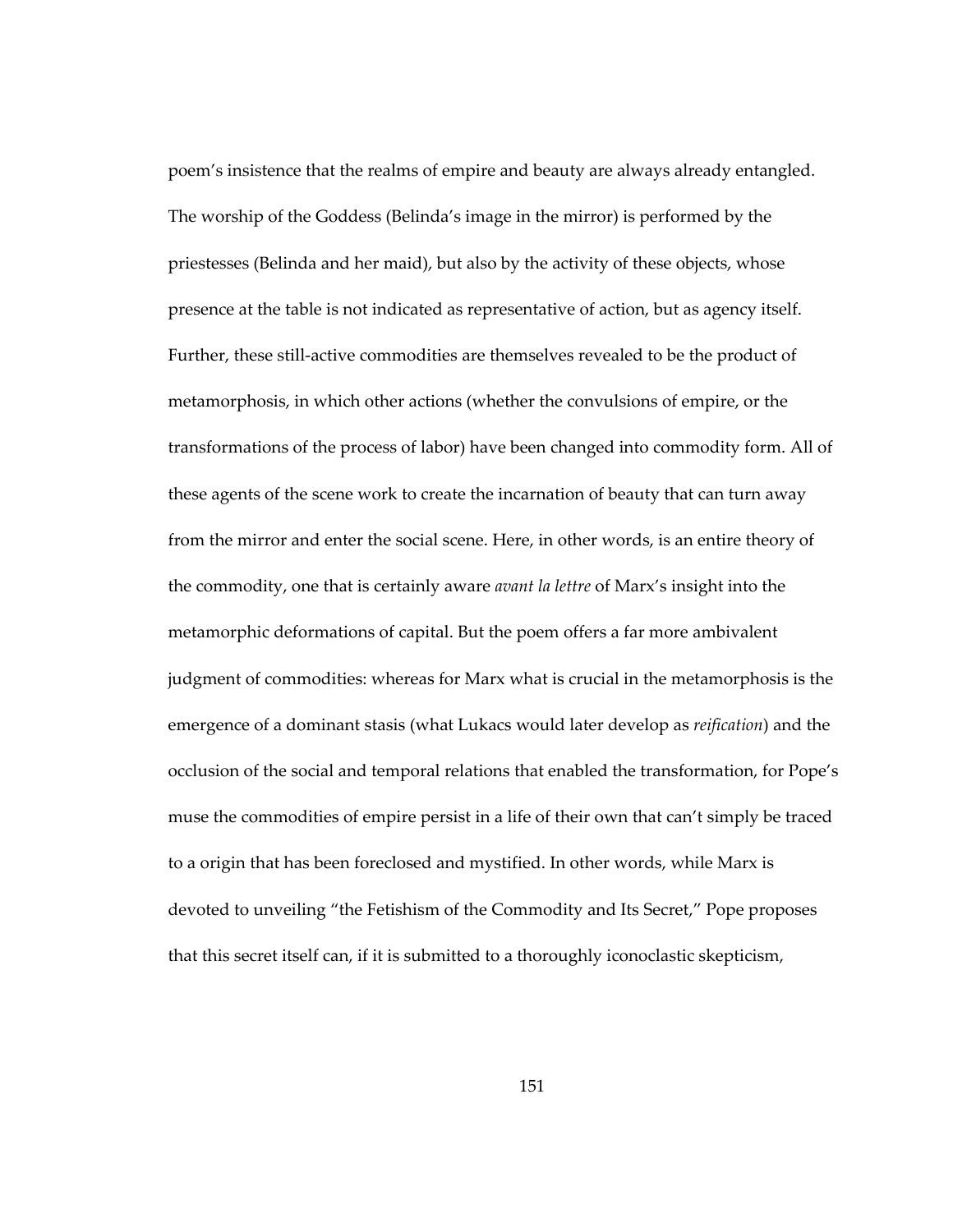animate social life intensely.[50](#page-185-0) Using the overarching logic of the perpetuating force of Ovidian metamorphosis, the poem suggests that the fact that tortoises and elephants have been changed into a mixture of tortoiseshell and ivory in a comb is productive of further life, further self-animation and transformation, and knowledge of the separate "stages" of this metamorphic combination is false in its pretensions to Aristotelian recognition.[51](#page-185-1) The utopian thrust of the poem's understanding of commodities is not that it would have us see in the bathetic scene of the toilet the preferred endpoint for all imperial endeavor. The simple empirical distance is great between the professed aims of empire (i.e. nation, sovereignty, expansion, strength) that circulate in general discourse and the notion that all of empire's activity is, rather, a rite of homage to the goddess of beauty. How are we to understand this crucial *bathos*, in which the great process of empire is reduced to the construction of feminine beauty? Are we to read it as *reductio ad absurdum*? Sarcasm? The textual clues for a completely assured mode of reading the "mock epic" features of the poem are actually rather slim. The toilet scene's subversion of dominant understandings of the world, its gesture towards a pagan ceremony that redefines the bible in its serial enumeration among the other implements of the dressing

 $\overline{a}$ 

<span id="page-185-0"></span><sup>50</sup> See Karl Marx. *Capital: Volume I.* trans. Ben Fowkes (New York: Penguin Books, 1976), 161

<span id="page-185-1"></span><sup>51</sup> See Byrd, 453.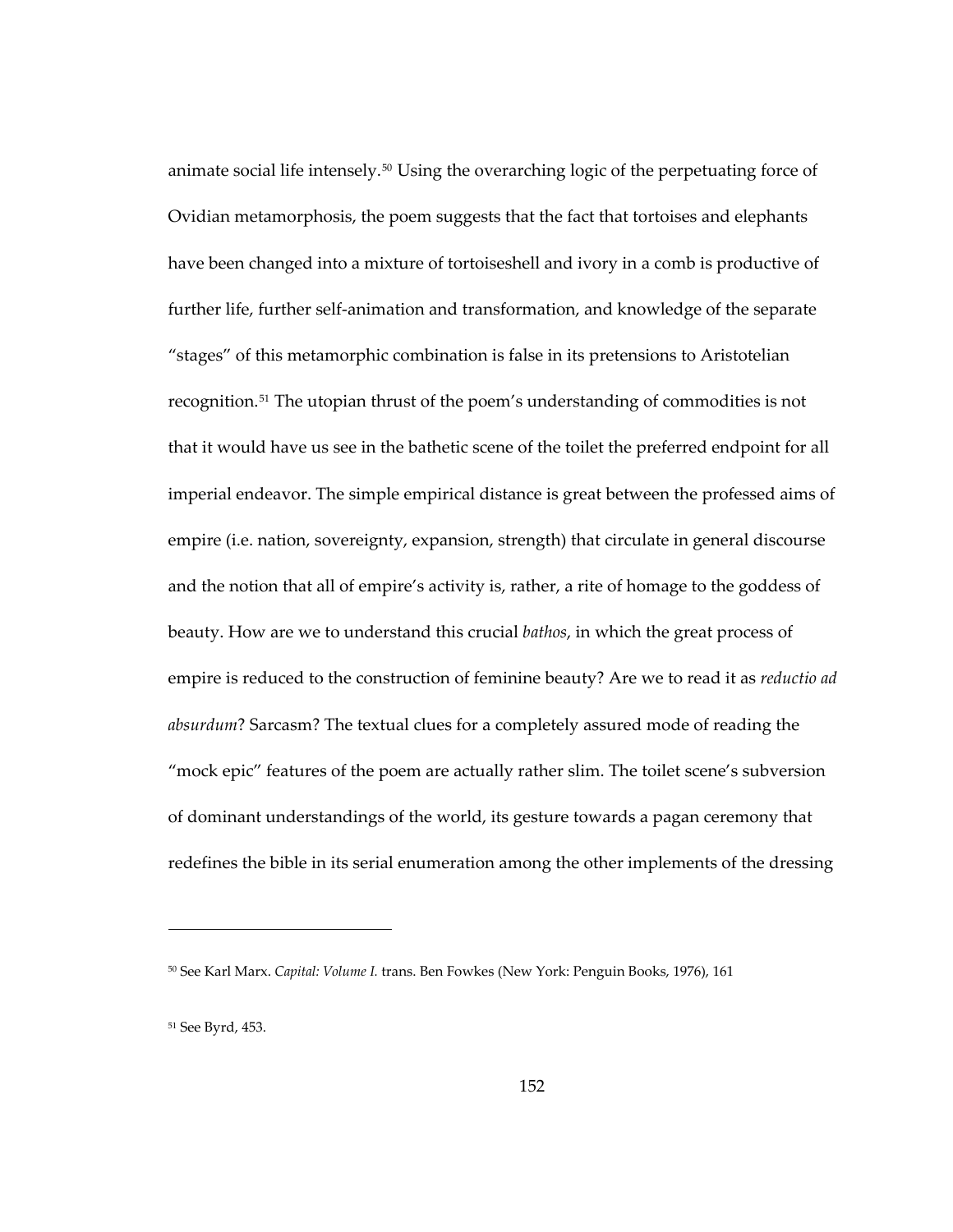table (the famous *zeugma* of "Puffs, Powders, Patches, Bibles, Billet-doux" (I.138)), its jarring reinterpretation of the *entire* imperial scene of production, from the material (colonization, labor, production) to the immaterial (beauty, worship)—these force a reader even as distant in assumptions as we are to experience the poem's totalizing reinterpretive thrust. Because of its reduction of "serious" spheres of activity to a scene of "superficial" beauty, this reinterpretation seems to be ridiculous. But as with Scriblerian satire in general, this distance, and the opposing modes of interpretation it leaves us, are the only "clues" about how to interpret the poem—and this doesn't point with any certainty towards reading it as an act of ridicule directed at social frivolity. At best, the ridicule that we can glean from the poem is entirely mixed with the daunting prospect that this is a sincere reinterpretation of the world from the position of Belinda, or from this aristocratic milieu. The poem takes quite seriously that this mode of interpretation is valid: it is valid because it is the product of a scheme of interacting virtual spheres that have been set in motion throughout the social scene, from the bottom to the top. The poem ultimately cautions us of the potential of the ultimately bathetic effects of these virtual spheres—they tend to self-promotion, and thus to a kind of general bathetic effect in which each individual can perceive him/herself to be the center and thus the "secret" of all of the world's activity. Ultimately the poem proposes that this is taking things too far—but not that the intensities of virtual or commodity life are themselves to blame. We should move here to further develop the poem's opinion of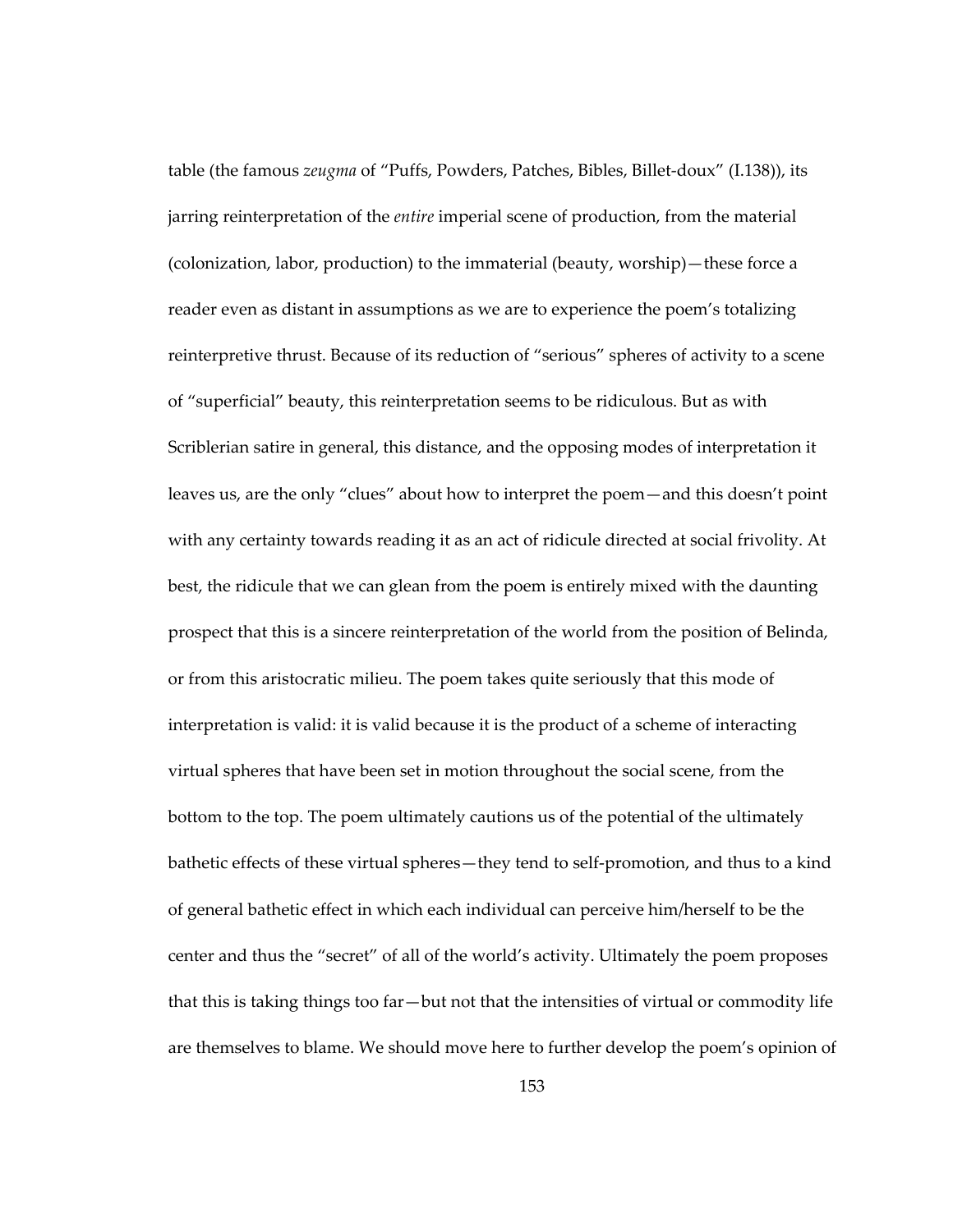the virtual activity with which it fills the world it depicts, and then to evoke just what kind of cautionary tale the *Rape* offers us.

To move beyond the toilet scene, we can say that the poem stages this rite of beauty in order to recursively extend the reach of the virtual, so that we can now see, after Belinda's dressing-table composition, that (to review) the ongoing motive force behind the social life of Belinda's society is thoroughly saturated with commodification or virtualization, so that there is no space of pure uncontaminated "self" available within it Belinda herself is indistinguishable from a production of this interlocking system of virtual interactions. The poem promotes an uncertainty with regard to whether there is a Belinda, or a part of Belinda, who resists or does not emerge as a process of virtual activity. These virtualized beings (commodities) are, when operating according to the apparent social energy that imbues the entire scene, productive of transformations, of further changes, of the construction of new spheres of virtuality out of old.

The scene and the first canto end with the evocation of a perspective from which we *might* judge the spectacle being produced here to be *false*. Someone—the reader? those in Belinda's social circle?—gives credit where credit is not due: "*Betty*'s prais'd for Labours not her own" (I.148). The poem's awareness of labor unacknowledged extends far beyond Betty, here—coming as it does on the heels of the list of imperial commodities, this is as close to a formulation of Marx's "fetishism" as we might want.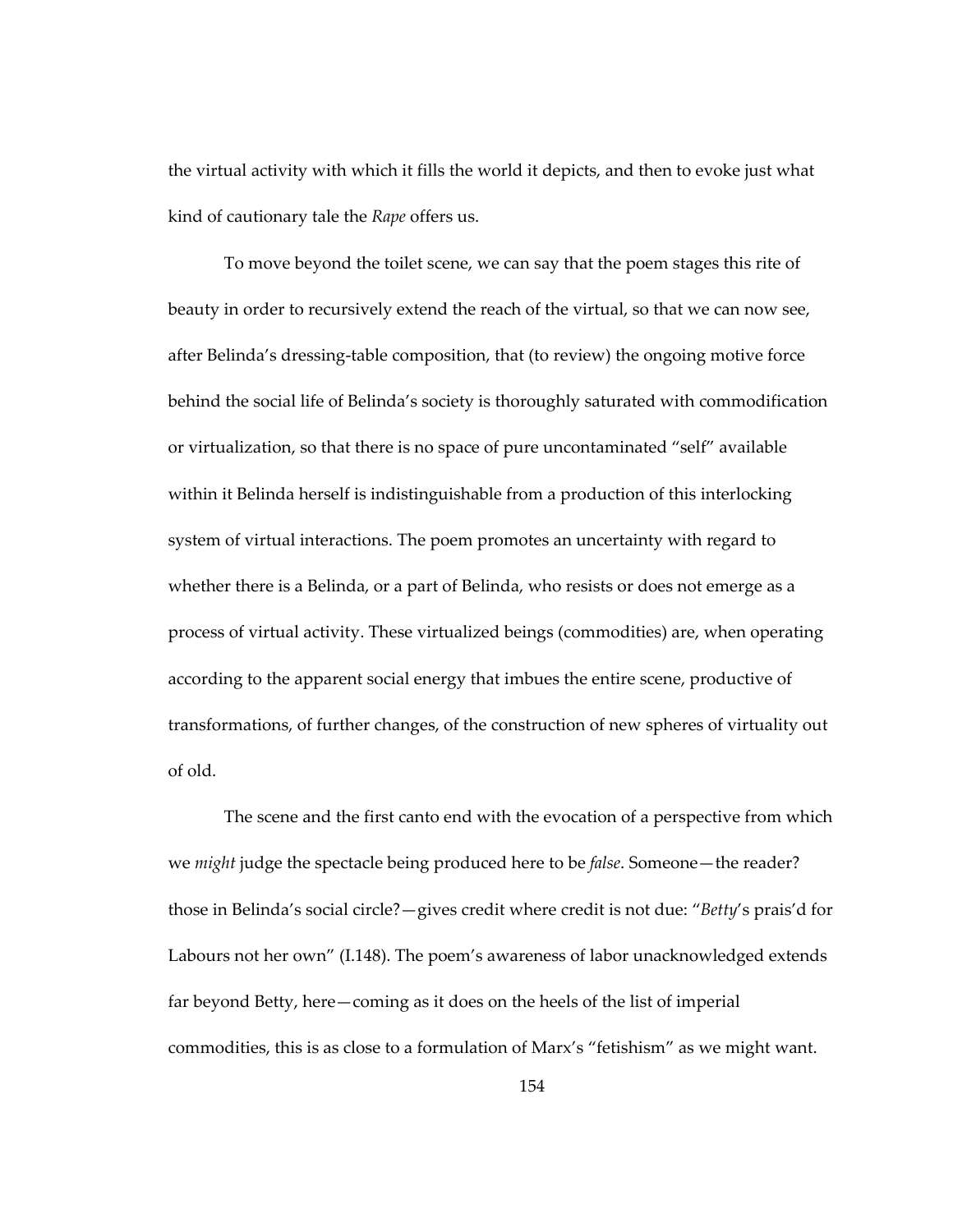Betty is, in other words, a pattern for a general misprision that governs the scene. Belinda's wonderful beautification is credited to a scene that is, according to the poem, actually the product of a realm of actors that remains invisible to all who consume it. For the poem, it's the work of the sylphs that has been occluded and reappropriated to the realm of the human, which is, in the poem's logic, a transformation across the boundaries of virtual activity, a phase change or metamorphosis of one type of labor into another, neither equivalent nor accessible to the other. In contrast to the depiction of the fetish offered by Marx, the trouble of this misappropriated credit is not that the scene of commodified labor has stifled human social relations. The misapprehension, indeed, the invisibility of the *true* labor that has produced the implements of the entire toilet scene is in some sense irrelevant—the metamorphosis of labor produces a metamorphosed and rejuvenated set of social relations, virtual spheres of interaction that allow for the many energies and desires of social life despite the occlusion of the sphere of labor. And to be sure, the sylphs are only a thin layer of labor that operates as mediation between empire and the composition of Belinda. Here is a limited utopia of the fetishism of the commodity, a positive evaluation of the ways in which commodities virtualize (and thereby energize) social relations that rests on the judgment that there is no way to produce accurate knowledge of an uncommodified, unentangled state. The commodity is, in Pope's poem, imbued with only *practical* utopian possibility.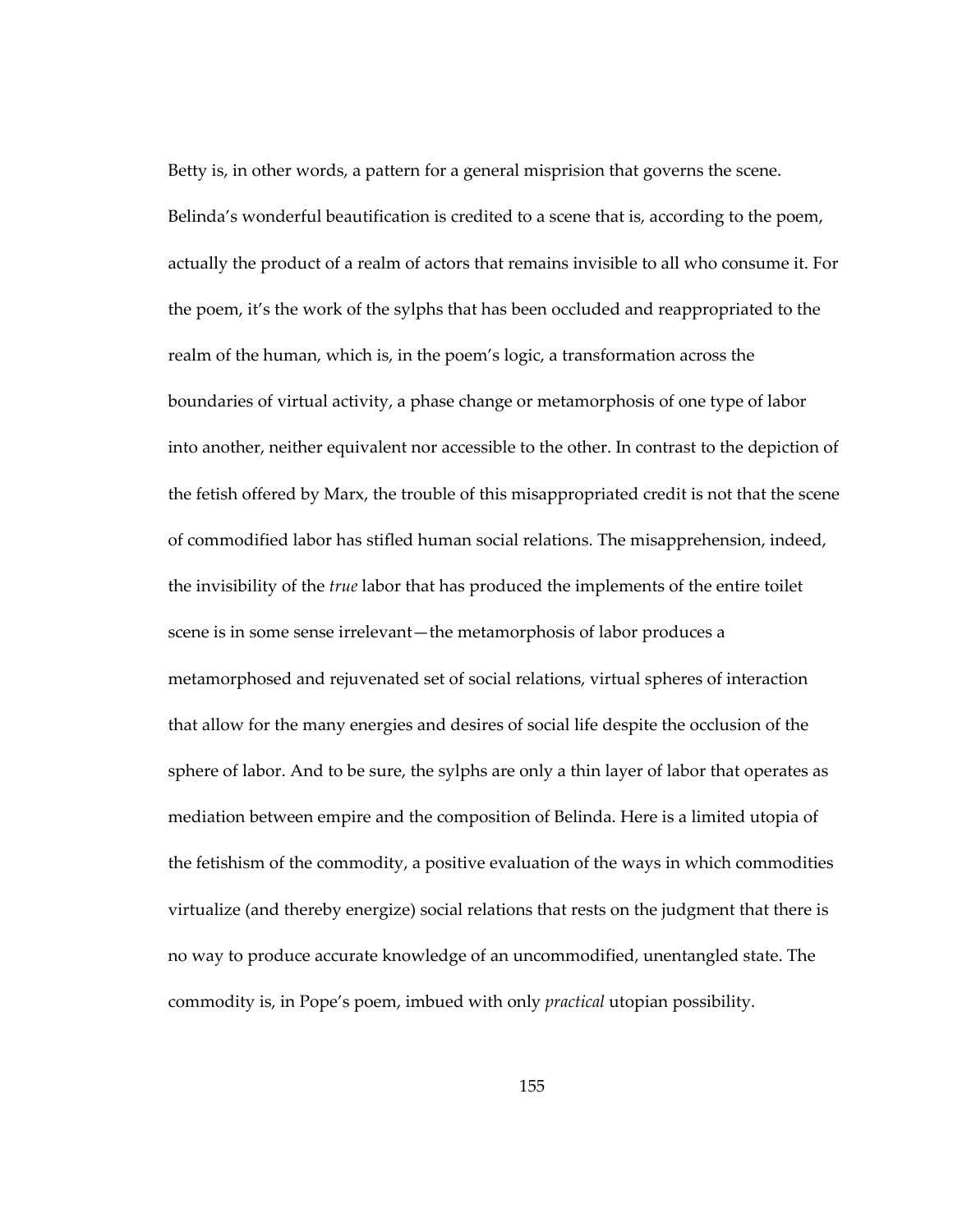Theoretical knowledge of the commodity fetish is both unavailable to all involved, and false in its construction of social relations that are unpolluted by metamorphosis.

Canto II opens up for the reader the full vista of the commodified or virtualized utopia. The poem metamorphoses every aspect of the social scene into frenetic virtual occasion, a potentially endless series of energized moments that rewrite the terrain of interactions in terms of the various commodities that populate it. This metamorphosis occurs in part by the light imparted by Belinda, a transformative illumination that emerges from her gaze—Belinda is the great experience of conversion for those around her, their experience of an all-consuming light on their road to Damascus. "Bright as the Sun, her Eyes the Gazers strike,/And, like the Sun, they shine on all alike" (II.13-14). Her face, as the light's source, produces a forgetting of any faults her companions might ascribe to her—an indication of the power of the goddess of beauty, but also a transformation of all around her from individuals whose self-interest might arm them with criticism against Belinda's excessive pride, to subjects of her absolute commitment to becoming a commodified or virtualized self. Belinda serves as revelation or harbinger of the sweep of commodification across the lives of the revelers on the Thames.

With the force of this conversion narrative, and the persistent attention to the objectification of social life, it is tempting to express (as it may seem that I did in the previous sentences) the idea that this transformation has *replaced* a non-commodified, authentic social space with its virtual outcome. Attention to the poem's careful narration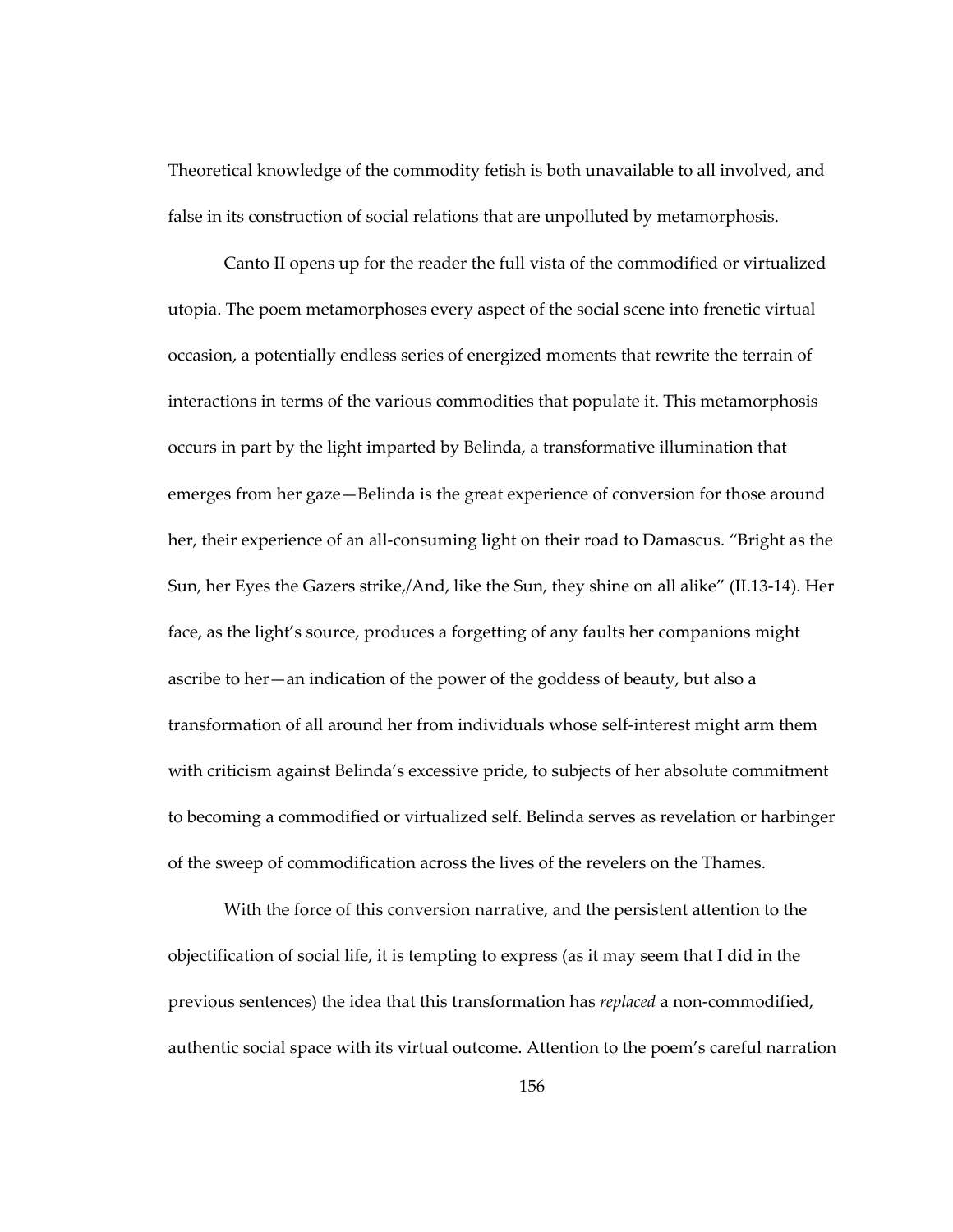shows, however, that this isn't what the poem describes—only Clarissa, whom we will address shortly, proposes a hint of this kind of narrative. Canto II is positively descriptive, rather than openly nostalgic or overtly critical. There are hints that virtualization is a kind of entrapment (of Belinda's curls: "Love in these Labyrinths his Slaves detains"), but the type of slavery lived out in this virtual frame of activity (the "love" of this scene of courtship) has hardly been represented as onerous—it is a euphemistic expression of the way attraction brings new participants to Belinda's orbit, setting them in motion around her beauty. The Baron is no less a "victim" of this attraction, and the poem spends some time developing the power of his desire. We should address briefly the nature of the Baron's desire, and its relation to commodification or the virtual realms that range in concentric circles around that exceptional commodity, Belinda.

The "Adventrous Baron" wishes to possess Belinda's locks. As we know, this is to be the "rape" depicted by the poem, and the distance between the violence of that term and the events of the poem has been the subject of much interpretive questioning— I will return to this violence in the fourth chapter. It can hardly be denied that the nature of the poem's "mock" relation to classical genre can be located at the site of the term "rape," in which what might have been an Ovidian tale of Jupiter's desire, or the avoidance of assault by metamorphosis like Lodona in "Windsor-Forest," turns into the desire of a suitor for a piece of hair—an apparent dislocation or sublimation of the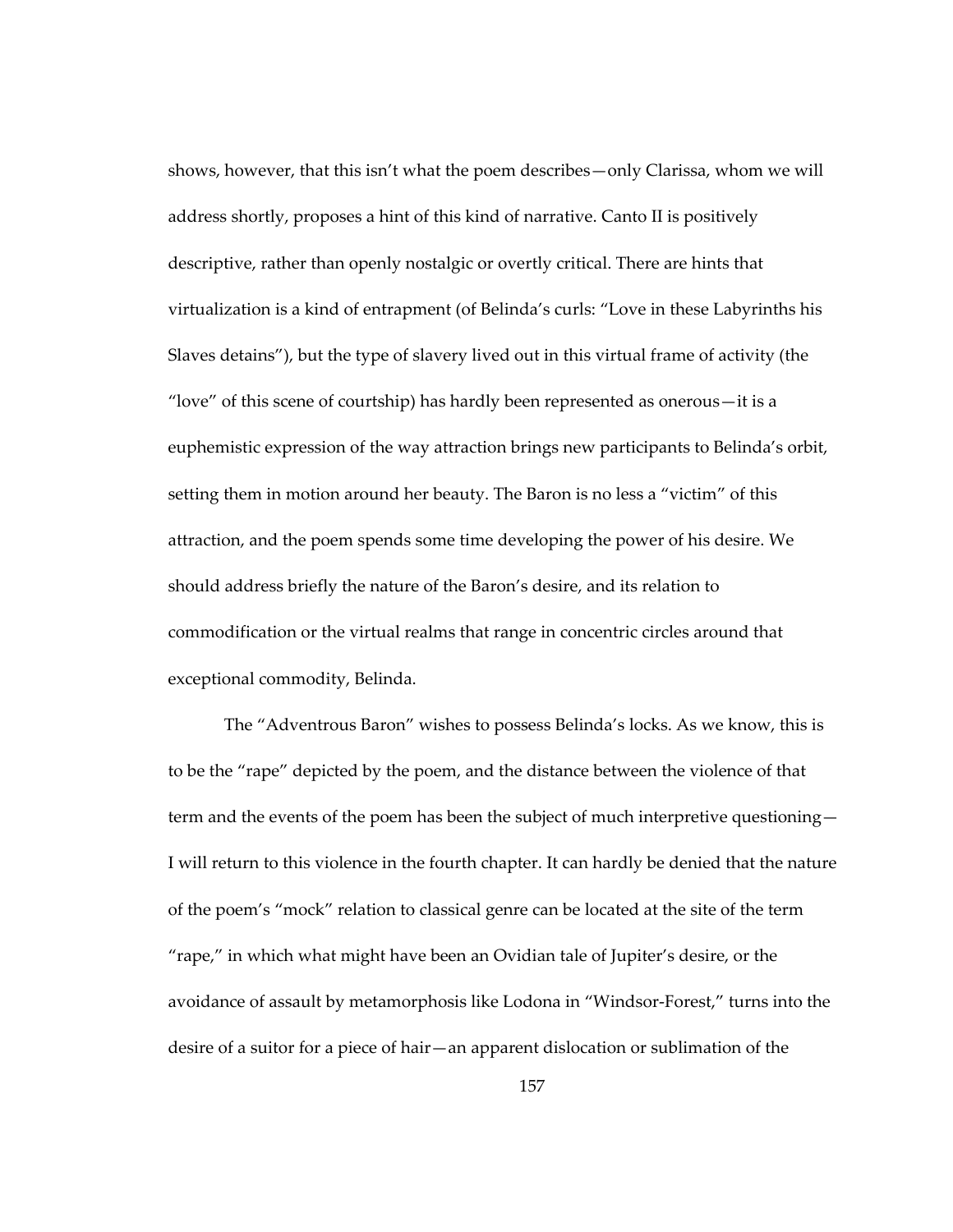violence of the act onto a fetish. This does not objectively undermine the possibility of considering the poem's plot as a story of gendered violence—indeed, hemmed in by the way in which the Baron's act asserts that he has captured something essential, Belinda has no way to counter by exerting her own autonomy in return—much of the intensity of her response to the Baron centers on her desire to remain undefined by the act of his appropriation. The Baron's desire, however, as it is expressed here, is bathetically attached to this fragment of Belinda's constructed image, and the poem does not seem to direct us to a consideration of this as an *unnatural* orientation, a perversion by way of fetish. It is passed over as, rather, a natural possibility, or at least, an incontrovertibly forceful desire. Caught up in this synecdochal (but not therefore unnatural) lust, the Baron begins his own rites of worship in order to sway divine favor to allow him to attain the hairs. Here we encounter a clearly Scriblerian moment, in which the devotion to the goddess is paid in part by the offering of texts. Here is a textual second life in which the "twelve vast *French* Romances" and "tender *Billet-doux*" are put into motion in a different way, not as objects of consumption (i.e. reading, diversion), but as objects of sacrifice, the concoction of a feast for the goddess out of a donation of apparently valuable earthly relics of love. The sacrifice arms the Baron's desire with the power of occasion, making it clear to the reader that this desire is to come to some culmination in the course of the plot. Accompanying the books that are given over to the fire are things less clearly commodified, such as the "am'rous Sighs" and the Baron's own "ardent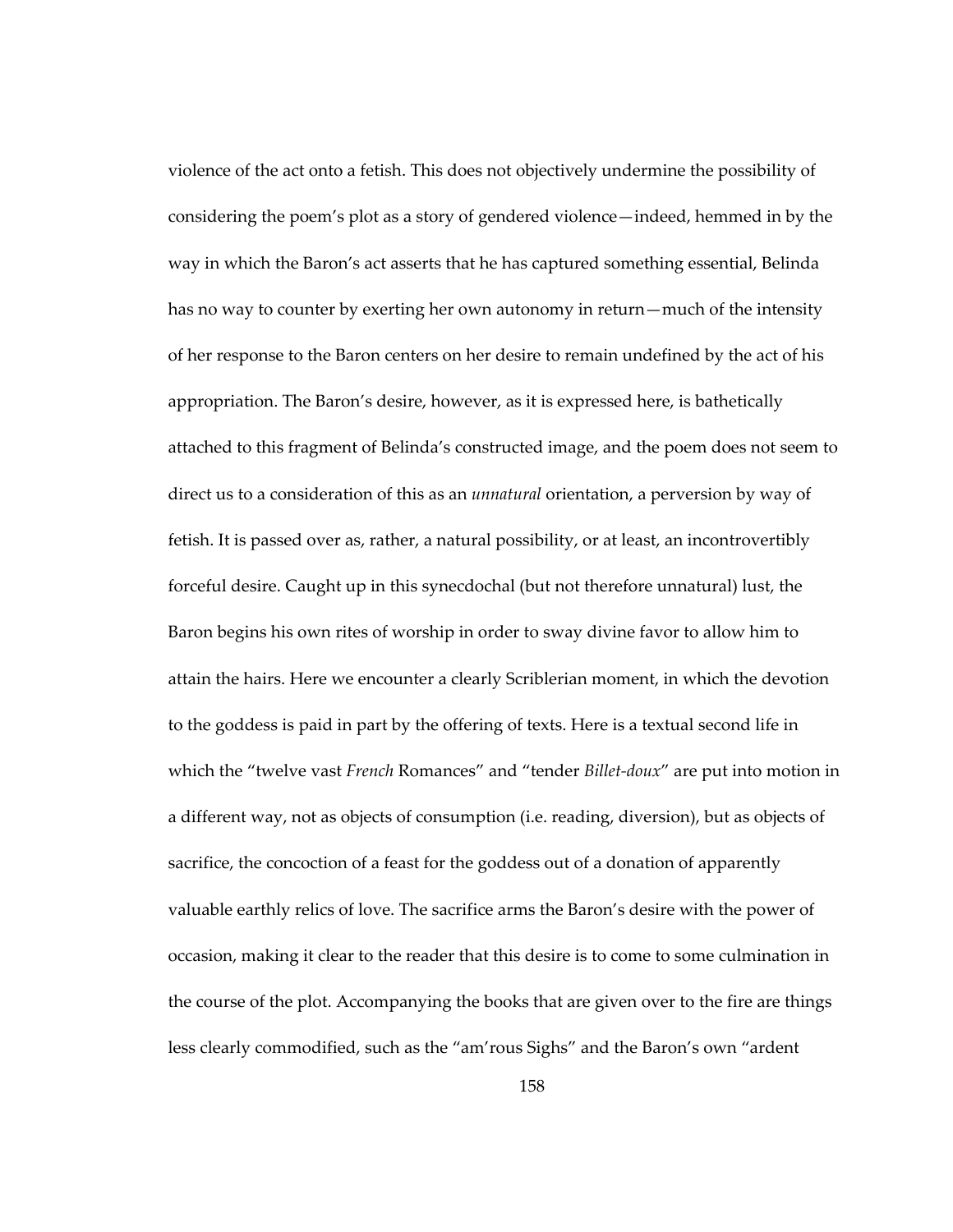Eyes"—these fleeting bodily expressions are frozen and put into motion in the service of this occasion, this all-or-nothing request for aid from the gods. We might call it reification or hypostatization if the poem did not propose so strongly that the motion of these social objects and gestures *continues* in new form. While both the original objects and their metamorphic embodiments (the sacrifice that is to entice the gods) can be said to be bathetic in comparison to the subject matter in Ovid's *carmen*, this bathos does not serve to disable the transformative energy with which commodified social life is imbued in the poem. In such a world in which perhaps the only content available to social life *is* bathetic, a perpetually metamorphic chain of changes can still be accessed in order to unleash the power of the bathos, to allow it to express the *hypsous* still available to it.

Following the Baron's invocation of his desire's ceremonious importance, the poem mobilizes the sylphs, the most vitally active of the poem's hypostatized features of humanity. Imitating Milton's Satan, Ariel warns his minions of the dangers he has darkly glimpsed, invoking in the process a perspective on living social relations from the perspective of the adjunct and servile life lived by the sylphs. Here, in his concern as protector of Belinda's circulation as commodity, Ariel is unsure

> Whether the Nymph shall break *Diana's* Law, Or some frail *China* Jar receive a Flaw, Or stain her Honour, or her new Brocade, Forget her Pray'rs, or miss a Masquerade,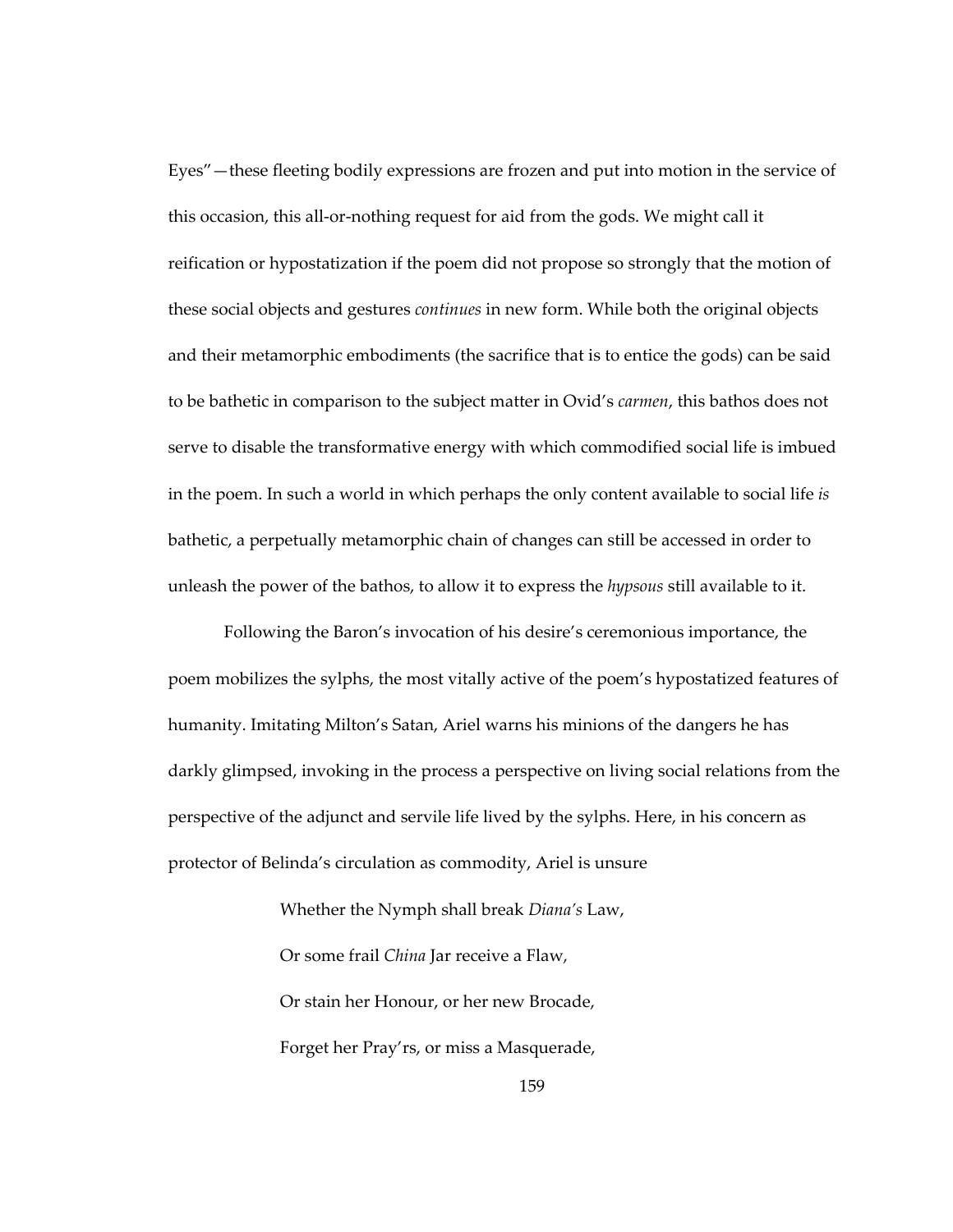Or lose Heart, or Necklace, at a Ball;

Or whether Heav'n has doom'd that *Shock* must fall.

## (II. 105-110)

The list of possibilities consists of apparently bathetic objects of consumption yoked to less tangible abstractions such as worship, emotion, or the prohibition of an abdication of chastity. To read this list as evidence of the poem's tendency to mock the *hypsous* of the epic by bringing its grandiose concerns to the bathetic practices of daily life is certainly a valid and important method. But rather than leading us to conclude that the poem therefore mocks the quotidian in its pretenses, ultimately rejecting it in favor of the more sublime abstractions that the quotidian attempts to capture, this passage and the many others like it should be taken seriously as depictions of a social scene in which practices of social interaction that have been abstracted and codified circulate along with objects which are understood (and witnessed) to operate in precisely the same way. The china jar is equivalent to the hymen, from the sylphs' perspective, not because the poem wants us to have a laugh at stupid aristocrats who fetishize eastern artifacts, but because both are examples of the way in which social life is played out through the circulatory practices of abstraction, hypostatization, and commodification. The sylphs' role as protectors is to defend the circulation of metamorphosed humanity, to prevent the end of the vitality of social life as it is lived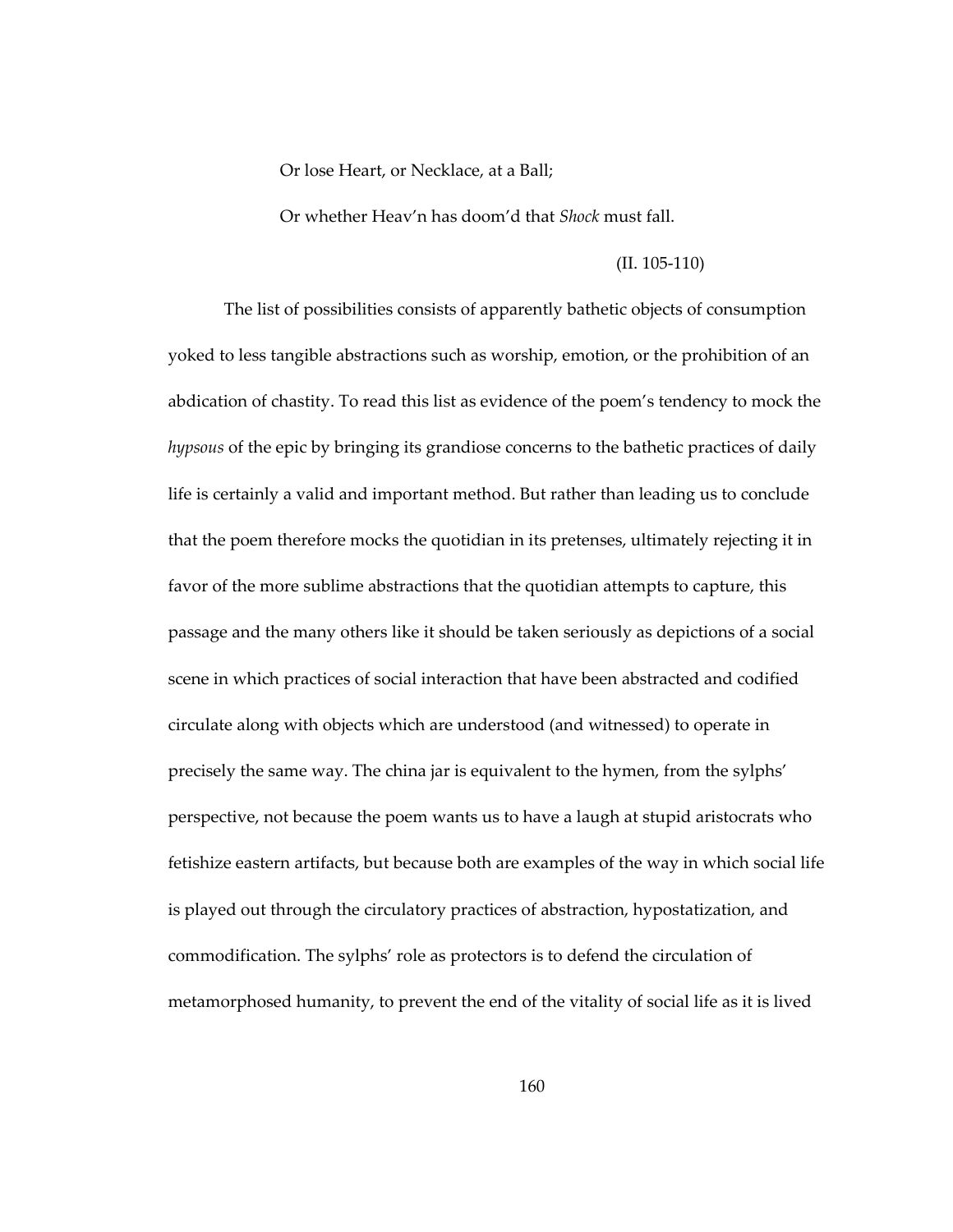out in the relations between these virtual abstractions of the human body, whether their origin is in sexual practice or in imperial labor.

What is it that threatens the sylphs' role as protectors of the proliferation of metamorphosis? It is, to them, something absolutely antithetical to the purposes of their animated interaction with Belinda and others. The "dire Event they wait" is "the Birth of Fate," another mock-epic aggrandizement of a set of quotidian concerns. But to take the poem more seriously in its depiction of the everyday scene, what *is* the dire Event? Why does it hold such power and such consequences for all involved? As a preliminary answer I will propose that it is an encounter that brings to a halt the total immersion in the poem's commodity relations shared by its characters. The poem produces the shock of this cessation by first showing further the way in which sexual tensions are materialized in virtual encounters—in the gossip of the court, the talk with which the gentry reinforce their insertion into a world of the circulation of commodities. The mock epic scene of the game of ombre follows, a Homeric rendition of the intensity of the human struggles that are distilled into banal objective interactions—the very essence of a Popean *bathos*. It is punctuated by a layered parodic citation of the supreme Longinian sublimity, that of Belinda's utterance of the performative words of the God of the book of *Genesis*, which also serve as a citation of Pope's own rendition of Queen Anne in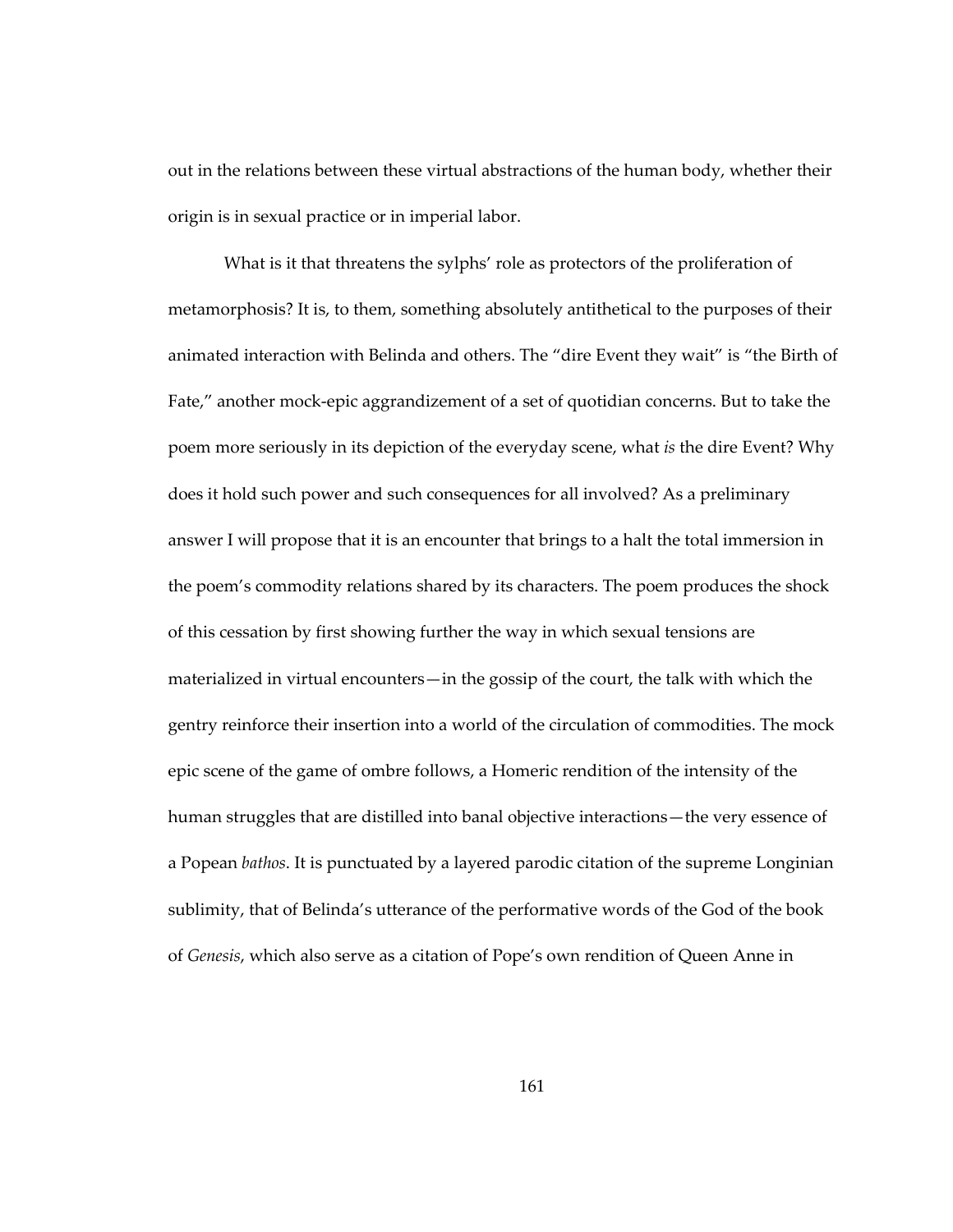*Windsor-Forest. "Let Spades be Trumps! she said, and Trumps they were" (III.46).<sup>[52](#page-195-0)</sup> The* performative pronouncement presides over a scene in which the sexual tensions between Belinda and the Baron, as well as the grisly violence of the epic, can find expression through the displaced violence of the card game. Relations between people are replaced by relations between cards, which now seem to have an animation and motivations all their own:

…The *King* unseen

1

Lurk'd in her Hand, and mourn'd his captive *Queen.*

He springs to Vengeance with an eager pace,

And falls like Thunder on the prostrate Ace.

The Nymph exulting fills with Shouts the Sky,

The Walls, the Woods, and long Canals reply.

(III.95-100)

To risk an excess of repetition of the mode of reading I propose here, this scene of play is less conducive of a critique of aristocratic frivolity than it is assertive of the very

<span id="page-195-0"></span><sup>52</sup> Howard Weinbrot takes notice of the connection to Longinus here: "Pope gives her both God's creative mantle and a version of the words Longinus cited as the archetype of divine sublimity, in which thought and deed are simultaneous." Howard D. Weinbrot. "*The Rape of the Lock* and the contexts of warfare" in *The Enduring Legacy: Alexander Pope Tercentenary Essays*. G.S. Rousseau and Pat Rogers, eds. (New York: Cambridge University Press, 1988) The parallel between the two passages and the passage by Longinus is also noted by Patricia Brückmann in *A Manner of Correspondence,* 28.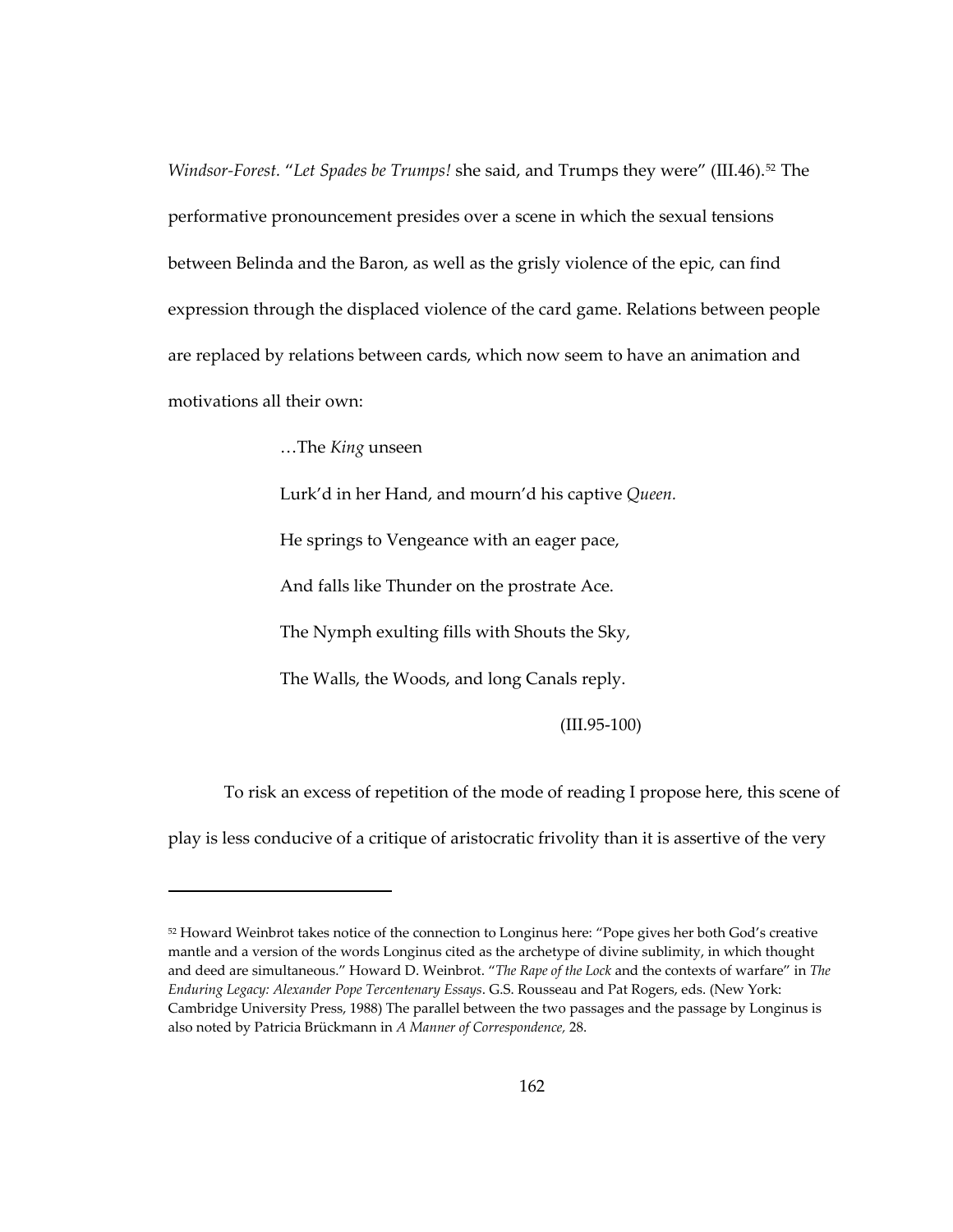real ways in which sexual and emotional struggles have become hypostatized into objects that have been set in motion, into interaction with a life apparently their own. Even as the poem ejects us from the virtual battle of the card game, we find we are watching a virtual Belinda watching and exulting over the outcome, filling a scene of objectified life with her voice, which is returned as echo (which is depicted as the agency of those surfaces that return her cry), another instance of the figures of mirroring that the poem uses to describe its virtual transformations.

Coffee follows, a commodity that we all know holds a special status among consumable items in the early modern period. Often depicted as itself able to give life, to produce intoxication, and indeed, to exemplarily represent the spoils of imperial mercantilism, coffee makes the claim to be entwined with social life as more than a mere "social lubricant" in *The Rape of the Lock*. Rather than inert commodity that enables or catalyzes circulation of some real social interaction (i.e. a supplement), coffee is here another of the commodities set in motion by the virtualization of the social scene. It still holds the power of acceleration, however, and in this regard does add something to the social scene—but it is the encounter between coffee and other virtual figures that characterizes this addition: a set of metamorphic conjunctions that find coffee and its consumers transformed. Coffee is depicted, along with its self-motivated accoutrements ("Japan," "Berries," "Mill," "Lamp") as animating and distributing *itself*, and in so doing, animating the spirits of all who go on to consume it—especially the Baron. It is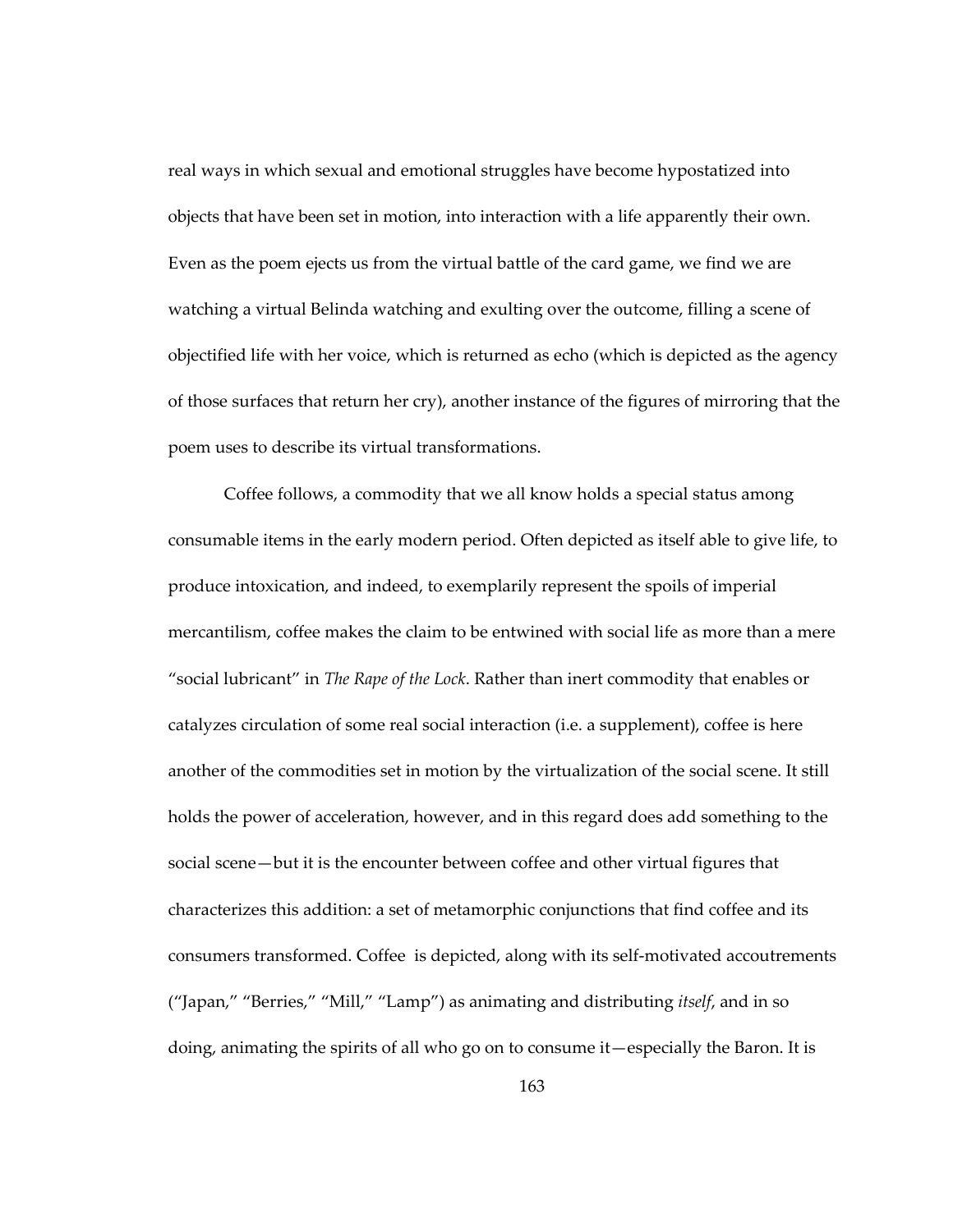thus more than a supplement—it is a virtual figure within the broader set of such figures that are engaged in a complex whirl of interaction, engagement, and metamorphosis. The change produced by coffee is one that strengthens the hurricane of commodity flows, and strengthens the Baron's desire for one particular element of that bathetic storm. The Baron's desire, apparently brought to the brink of some kind of crisis, is nevertheless powerless—even with the metamorphosis that results from the interaction between Baron and coffee, stratagems result—fantasies of the fulfillment of desire. Here the poem provides an Ovidian cautionary note:

Ah cease rash Youth! desist ere 'tis too late,<sup>[53](#page-197-0)</sup>

Fear the just Gods, and think of *Scylla's* Fate!

Chang'd to a Bird, and send to flit in Air,

 $\overline{a}$ 

She dearly pays for *Nisus'* injur'd Hair! (III. 121-4)

The poet/muse performs an odd compulsion to warn the Baron—odd, since the narration has its origin at the far side of the events of the poem. But the cautionary tone, voiced here by the poet, serves as the beginning of a general caution with respect to the kind of action the Baron is about to undertake—the poem will become, from this

<span id="page-197-0"></span><sup>53</sup> This line recalls not only the Ovidian episode of Scylla and Nisus but the powerful entreaty of Apollo to his son Phaeton, who asks for a deadly gift as a sign of love: "Let not my son a fatal gift require,/But, O! in time, recall your rash desire;" (Garth II. 88-9). The poem's fatherly advice to the Baron softens our perception of his desires—instead of the unforgivable transgression of a sexually violent sociopath, we are invited to see him as an uncomprehending adolescent who will learn from his mistake.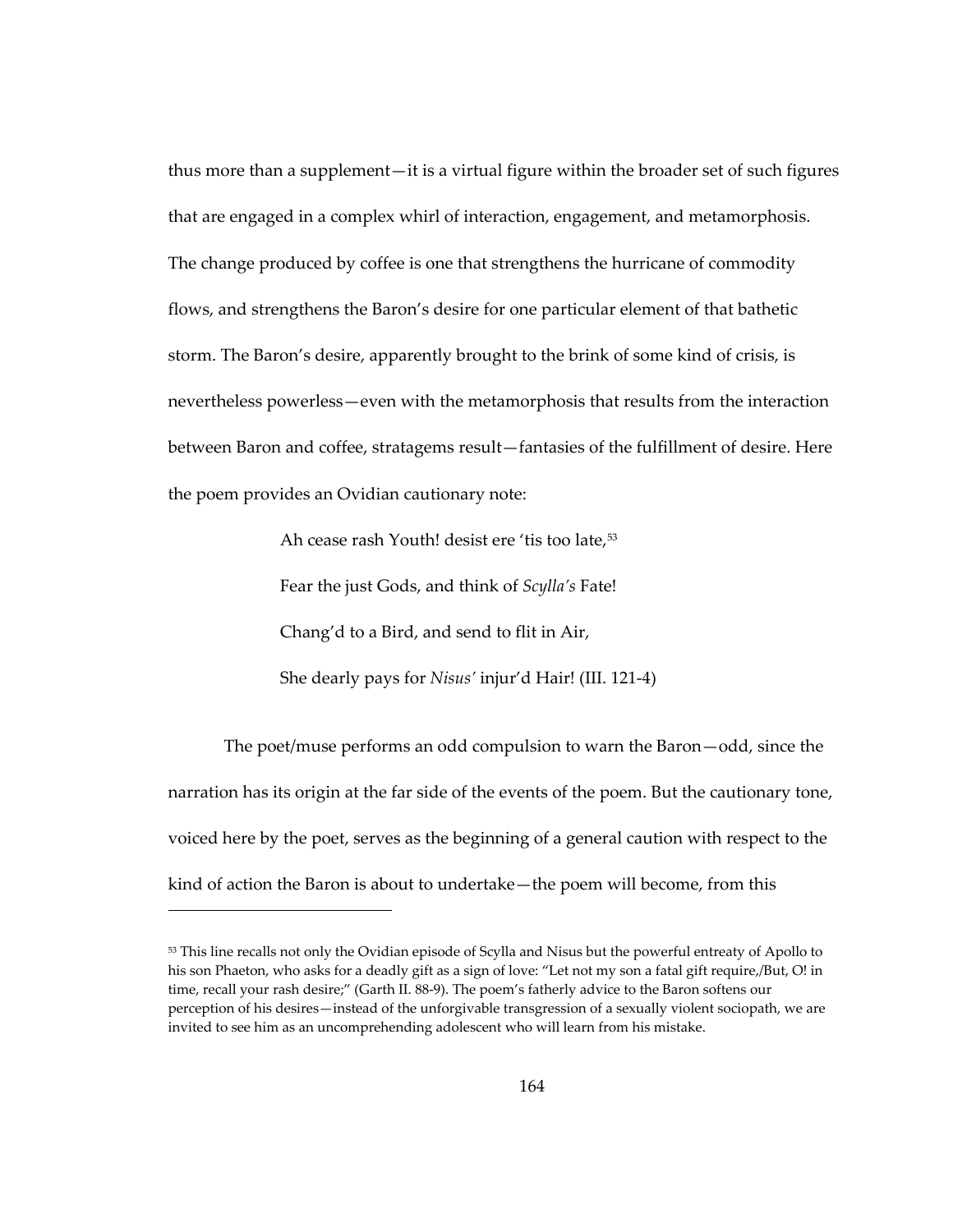moment forward, a cautionary tale regarding the grand scene of virtual life it has unfolded. The Baron, transformed by his encounter with the commodities of the coffeetable, is warned that what he seeks will betray the good of the whole (i.e. the parallel to Nisus' walled city of Alcathoe, besieged by King Minos of Crete in the *Metamorphoses*, book 8). Ralph Cohen notes that the reversal of gender here is shared by the poem as a whole—the Baron takes the place of the Ovidian Scylla, daughter of Nisus, whose love for Minos betrays her father and her safety, averted only by their transformation into birds.<sup>[54](#page-198-0)</sup> What is striking about Ovid's depiction of Scylla is that she is depicted as fantasizing about a rape—about *being* raped, rather than perpetrating sexual violence:

Well might a God her Virgin Bloom desire,

 $\overline{a}$ 

And with a Rape indulge his amorous Fire. Oh! had I Wings to glide along the Air, To his dear Tent I'd fly, and settle there: There tell my Quality, confess my Flame, and grant him any Dowry that he'd name. (Garth's Ovid VIII.54-59)

<span id="page-198-0"></span><sup>54</sup> Ralph Cohen. "The Reversal of Gender in 'The Rape of the Lock'" *South Atlantic Bulletin* 37:4 (1972), 58-60. The feminization of the social scene is an important element of the commodification depicted by the poem, and leads to the condemnation of the Baron's actions in terms of their gendered short-sightedness—the Baron's recuperation of the possibility of masculinized action is shown to be misdirected and results in a general crisis.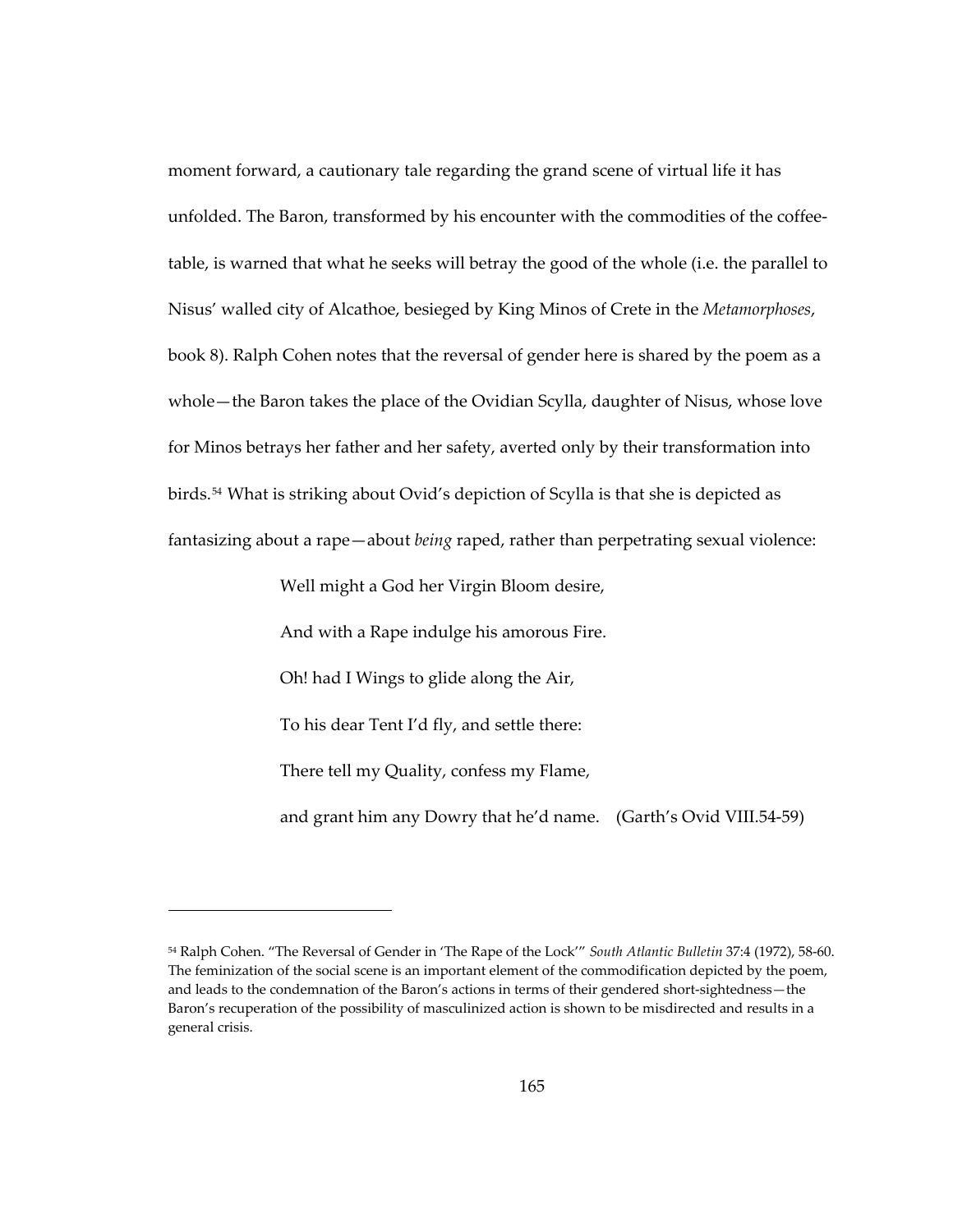What for Scylla is depicted as a desire for a very real sexual encounter is, for the Baron, a desire that operates on and through a fetish—desire, even this desire that steps out of prescribed bounds, operates at a remove from any vision of its fulfillment in a "real" setting. The lock, for Scylla, is the last *barrier* to the fulfillment of her desire, an empowered object that enables her father to stand in warring opposition to her beloved Minos. "My sole Obstruction is my Father's Hair" (Garth's Ovid VIII.72), an externalization of the figure of hymen that Scylla then pierces, cutting it from her father's head in order to move beyond its influence to the fulfillment of her desire. King Minos, when faced with this gift, reacts powerfully in "abhorrence," refusing the now lifeless vestige of Nisus as offering and, in an apparent act of respect for a masculine justice (or horror at the lust of the woman), removes his fleet, abandons siege, and leaves the furious Scylla raging in front of everything she had just sacrificed. Scylla swims wildly after Minos, and with the help of Cupid manages to catch it: as she embraces the vessel, her father Nisus now changed to a hawk swoops to attack her, forcing her to abandon her grasp on the ship (Garth VIII 247). She falls, and is changed in the process to a lark, taking the name Ciris as reference to the hair with which she attempted to barter her body. Scylla's monstrous desire serves as a bridge to the next tale, depicted by the poet as a parallel to that of Minos' mother, who engendered the race of minotaurs through her consummation of a bestial lust.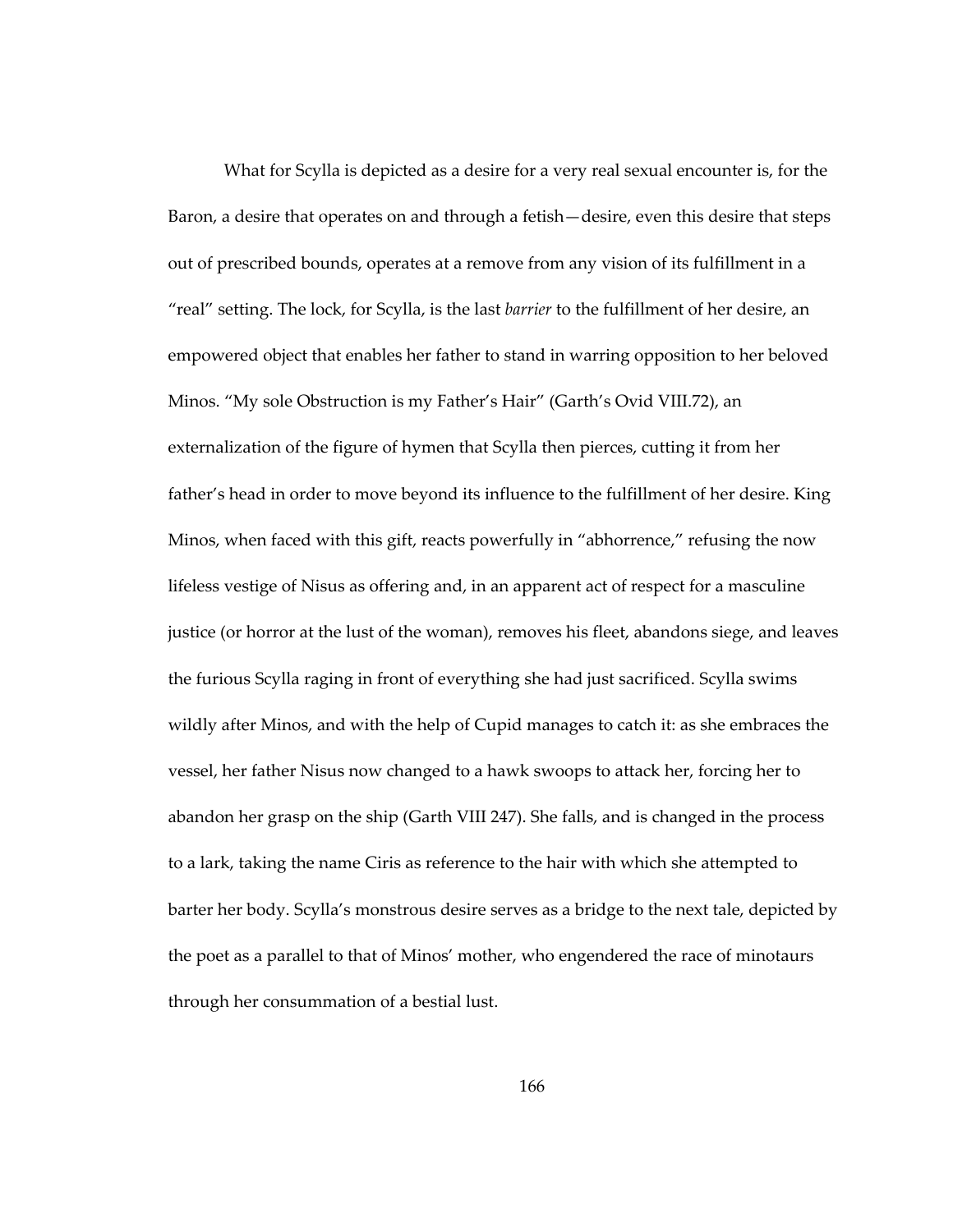There is no easy moral in this metamorphic tale; the overweening lust is not punished as much as it provides the occasion for an event, along with a transition to another tale. The abhorrence of Minos is not universalized, nor is it explicated by the poet. If the Baron were to consider how his immoderate lust parallels Scylla's, he would no doubt be caught in the abyss of the differences in the two cases, forced to reckon with the way in which the circumscribed desire caught up in virtual social relations cannot be easily translated into a tale in which the virtual (fantasy and the prohibitions represented by the figures of hymen) is registered as the enemy of desire. But perhaps most damning for a moralization of the tale, Ovid depicts a woman whose desire is not judged to be *essentially* improper: to have such desire for Minos is depicted as a phenomenon that is irreducible to ethical knowledge or to an Aristotelian *anagnorisis*. Likewise, the Baron's desire for the lock, while trapped within the bathetic diminutions of the mock-epic qualities of the poem, is not dismissible as itself inauthentic or lamentable. The poem allows for an irreducible element, here, a feature of the Baron's desire that is not coded by the virtual scene, nor by the moralization offered afterward by Clarissa (and likewise, Belinda is also revealed to have such an irreducible desire). The Baron ruins the occasion depicted by the poem by choosing to act in a way that is effectively contrary to the virtual framework in which all of the revelers are engaged. His scissors-snip forces an end to the intensified transport enjoyed by Belinda and her faithful through the first three Cantos of the poem. But the poem expresses a kind of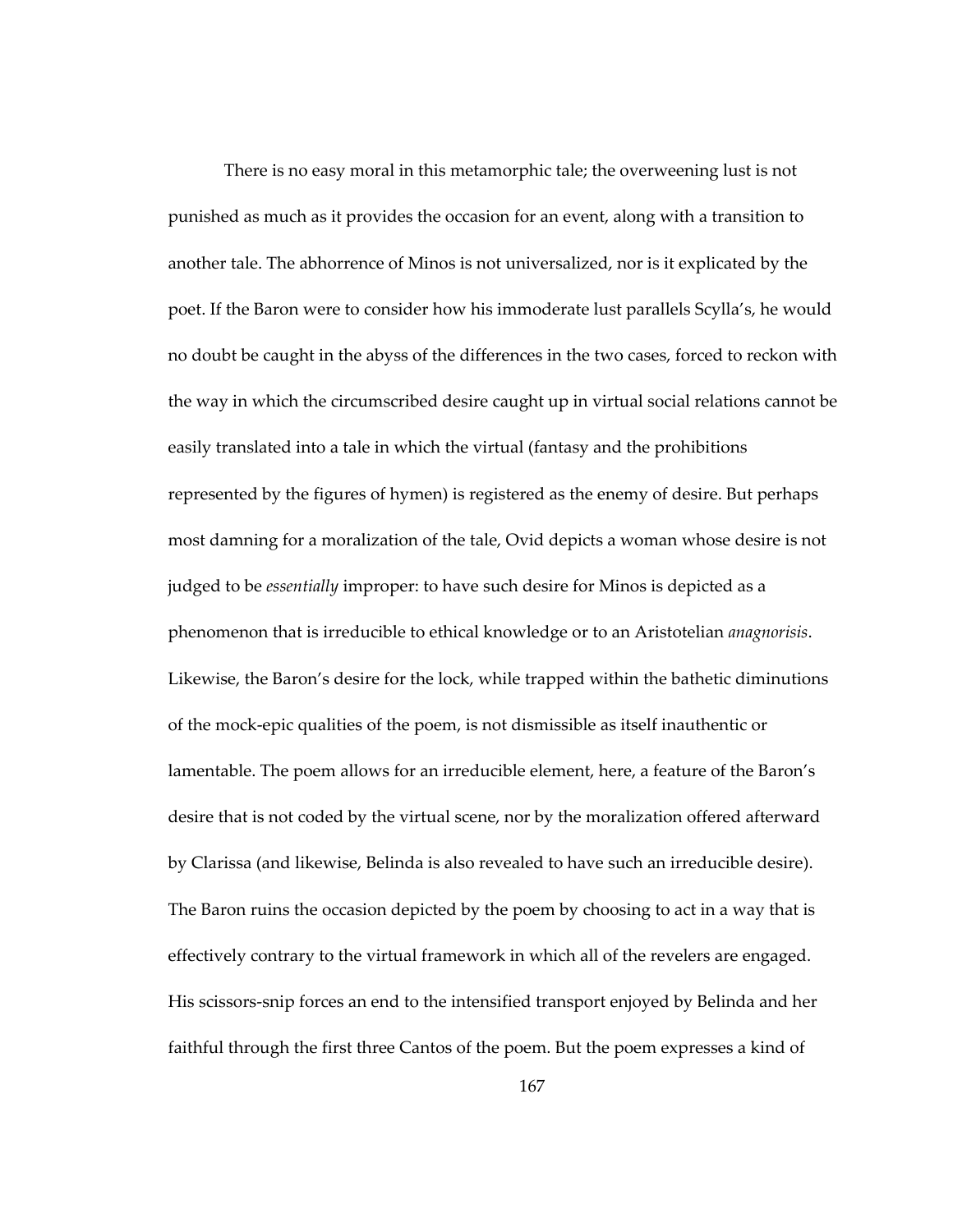ambivalence toward the Baron's excessive act that refuses to encode it into the certainty of a moral lesson, transforming his trophy into the unseen sign of its very failure to have overcome the metamorphic intensities of the occasion.

The rape is followed by a strongly Ovidian scene of exchange between two worlds. Patricia Brückmann sees Canto IV's "Cave of Spleen" as "[t]he most overtly Ovidian part of the poem," but I propose that the valence of the realm of the gnomes in their underworld is instead that of a force that operates in opposition to the active continuation of metamorphosis.[55](#page-201-0) As John Butt notes, it is Ovid's cave for Envy that serves as the model for the lair of Spleen (232n). Within, all is horrible half-transformed incoherence, a seething mixture of forms that the poem lists in abundance. In particular, critics have noted the "Bodies chang'd to various Forms by *Spleen*" (IV.48), their deformed and macabre representation of human bodies that have become half-mixed with the form of objects, or across boundaries. "Maids turn'd Bottels" seems to imply the transformation of woman into a figure for the poem's despicable misogyny. But Spleen is the Queen of all that stifles immersion in social scenes, whether it is a pimple, suspicion, or discomposed hair (IV.65-75). "Chagrin" works to *eject* its victims from their immersion in whatever metamorphoses they may have been engaged, leaving them trapped in the middle of transformation, or trapped in a form to which they had been

-

<span id="page-201-0"></span><sup>55</sup> *A Manner of Correspondence*, 81-2.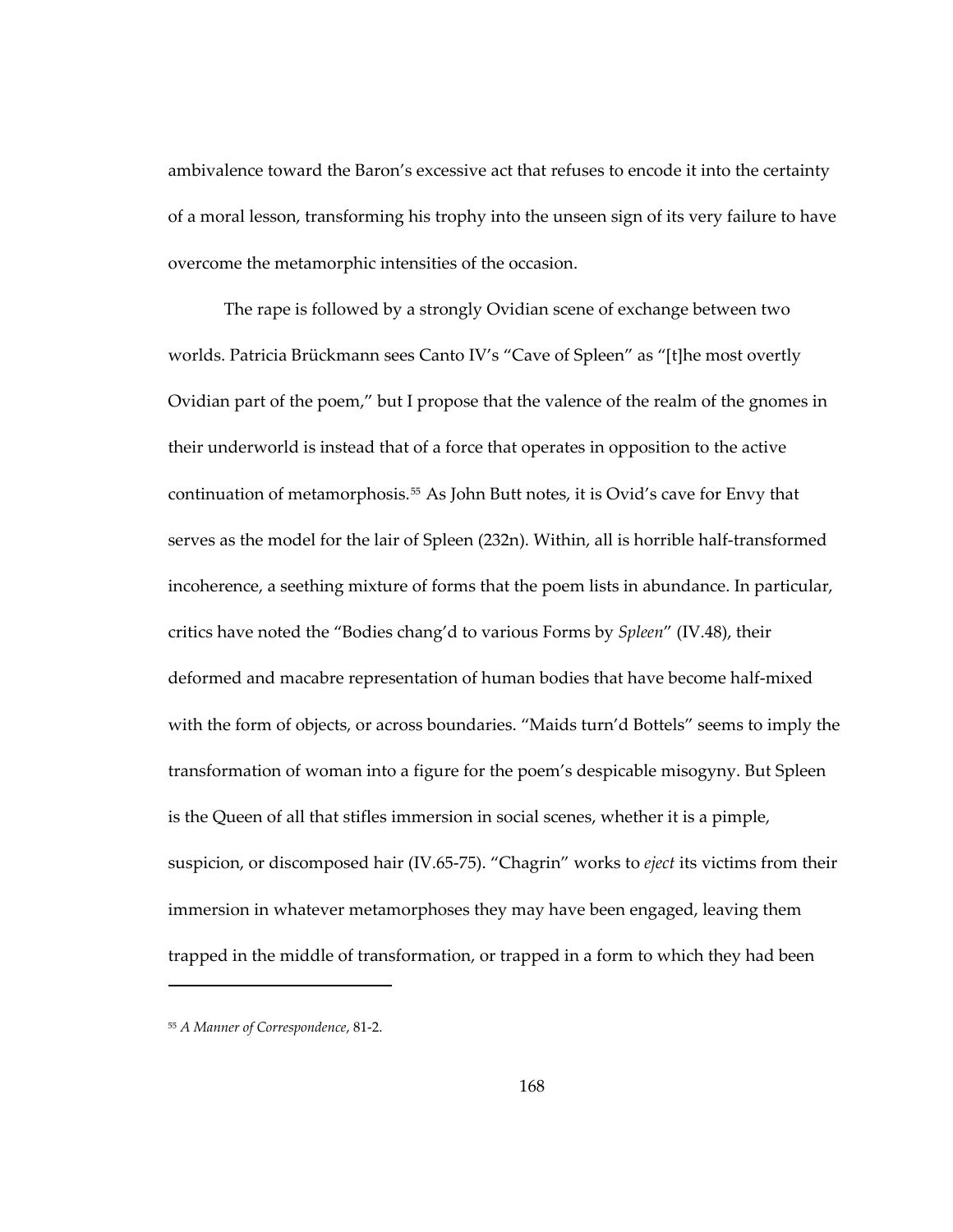changed. Maids as bottles who demand corks are, if taken to stand for all women as a nature or essence, damningly figured—clearly an expression of a kind of hatred for femininity. But women can only be trapped in this metamorphosed form in Spleen's underworld: it is *ressentiment*, disenchantment, anger, and the other disaffections that produce half-completed or hypostasized metamorphoses. These affective states are the result of the *failure* of immersion to act as transport for those who are engaged in social life. Marie-Laure Ryan proposes that immersion in the virtual reality of text operates by way of a "transportation" that is striking in its transformative and affective similarities to the metamorphic concerns of Pope's poem. "Imaginative involvement" is made up of a "'split-subject' attitude of the reader who transports herself into the textual world but remains able to contemplate it with aesthetic or epistemological detachment" (Ryan 98). I would suggest that the "split" of the subject immersed in the world of virtual relations depicted in the poem is the sign of a divide between immersion in social life and an allegiance to what the poem considers to be the "real": not the identity of its characters outside of commodity culture, nor the material basis for that culture, but the ineffable essence of self that both funds and remains aloof from the experience of immersion. As with Boileau's Longinus, whose notion of "transport" describes the aesthetic exchange that allows the creation of new subjectivities, Pope's "real" is only present when nothing is stable, when flux dominates the whole scene. When the motions of social life stop and characters find themselves affectively detached or ejected from the circulations and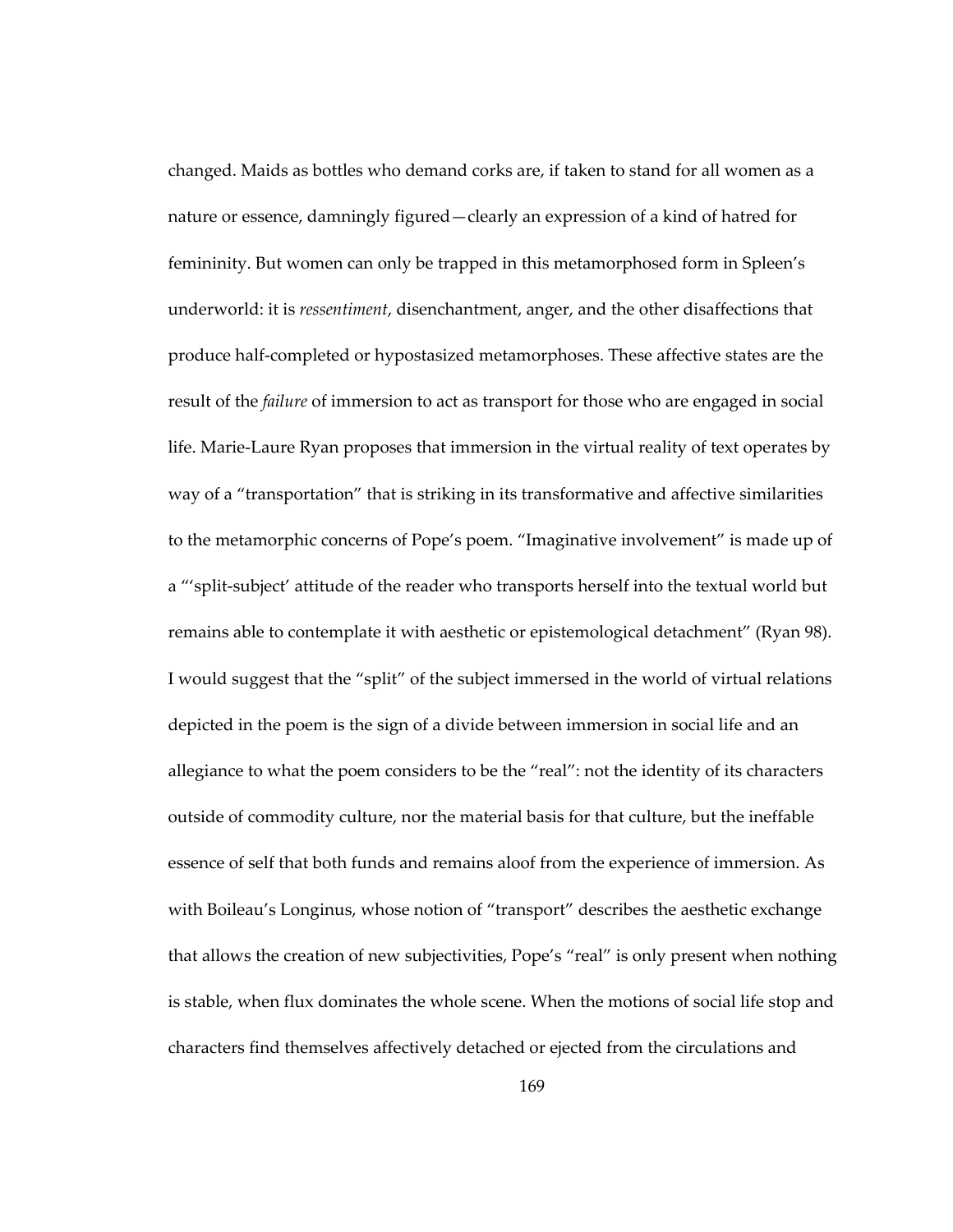flows that surround them, then they return to or produce a notion of "reality" that is, from the poem's perspective, dogmatic and false, unfaithful to the ineffable "real" that exists as the secret of transformation.

To move to further indication of these concerns, in the scene that follows the gnome's delivery of Chagrin, Belinda speaks in the guise of her activation as "the *Nymph,*" bemoaning the fate of her hair. In sympathy with the revelation of the presence of an "Earthly lover lurking at her heart" that disarms Ariel at the moment of the rape, here Belinda expresses a regret that she did not keep her entire self in the form of a secret—a momentary expression of regret at the highly public nature of her guise as the production of beauty. She is quick to move past this self-reproach, but Clarissa clearly takes this as a weakness. Clarissa, occupying the poem's "desert of the real," begins Canto V with the speech about which so much has been written, a rendition of Sarpedon's entreaties to Glaucus in Homer's *Illiad*.<sup>[56](#page-203-0)</sup> Providing what might be called a Christian-realist rendition of the great occasion in which these members of the gentry are embroiled, Clarissa (herself also a "Nymph" within this masquerade—here, as commentator on the revelry, unable to occupy a place of identity removed from it) evokes the temporality of the progression of age towards death, and uses this temporality to criticize that of the great production of social occasion as waste, frivolity,

1

<span id="page-203-0"></span><sup>56</sup> See Weinbrot, "*The Rape of the Lock*," 40-48.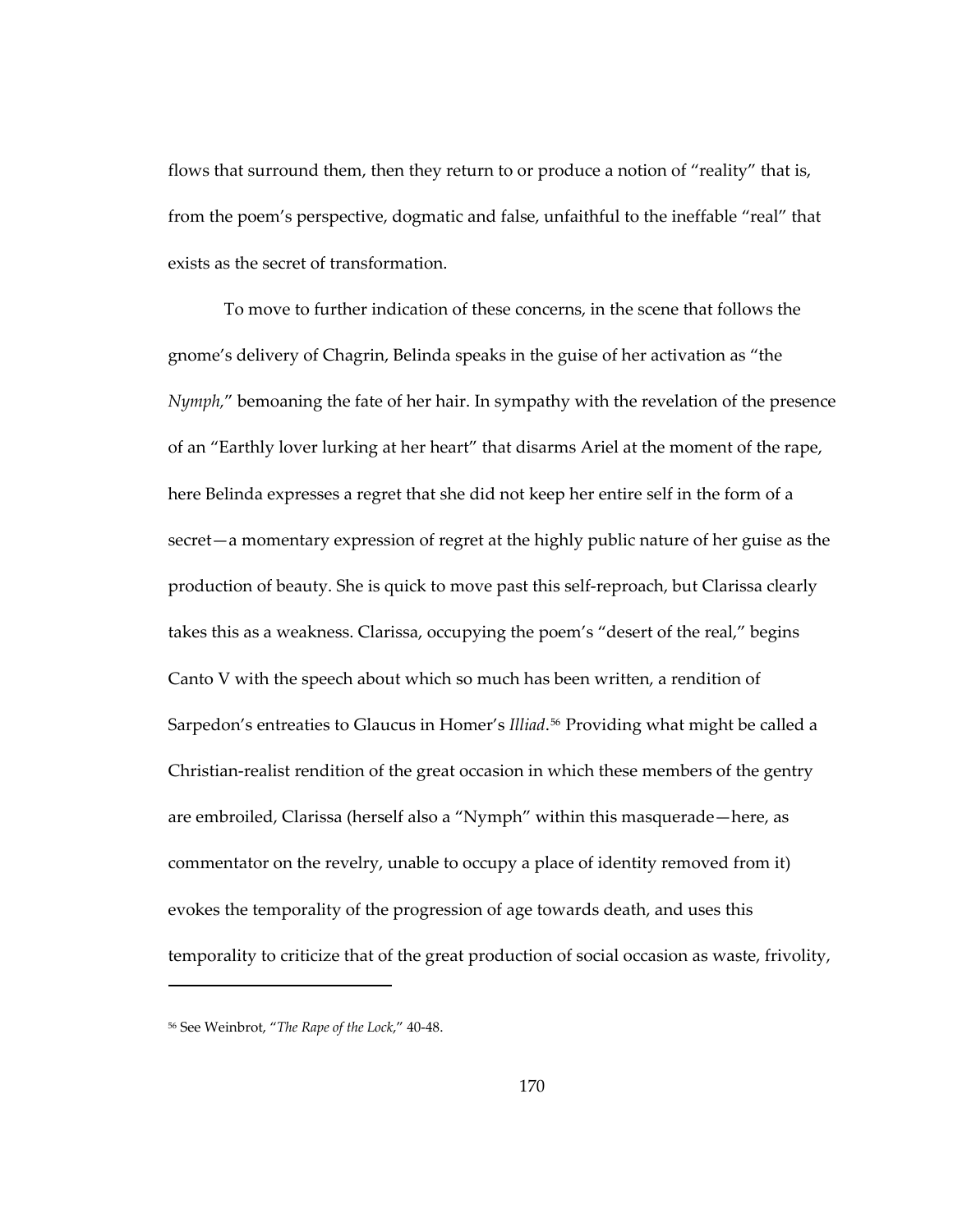and excess. Clarissa's depiction of the temporality of aging places human actions within an economy in which all actions either contribute or detract from the accumulation of "Merit" or "Pow'r." The speech is powerfully, and starkly, contradicted, however, by the refusal of the revelers to conform to such an economy—Clarissa is condemned as "Prude," and a fiercely sexualized battle ensues in which each of the two sides engages in various ways of killing the desires of the other. Howard Weinbrot has forcefully argued that Clarissa's moral perspective is that of the poem as a whole, dismissing those critics who have attended to the ironies of Clarissa's role as infected with "Ovid redivivus or some other theology" ("*The Rape of the Lock*" 22n2). Here, I think that I have shown that it is impossible to ignore the Ovidian features of the poem that *do*, in their way, promote a theology of metamorphosis, a devotion to social transformations that produce mysterious and vivid incarnations of an ineffably human divinity. To argue the reverse—that the poem gives us its meaning in the speech of Clarissa—fails to account for the way the powers and mysteries of virtualized social life are both intensely transporting and dangerously petty. The speech of Clarissa refuses to deal with this ambivalence, and Weinbrot does as well in his reading of Clarissa and her rendition of Homer's Sarpedon. On a generic level, the Ovidian relation to the epic so carefully imitated and intensified by Pope does not allow the simple reference to Sarpedon to do whatever certain moral work it perhaps performs in its original Homeric context. Weinbrot's assured dismissal of the poem's less than warm treatment of Clarissa ignores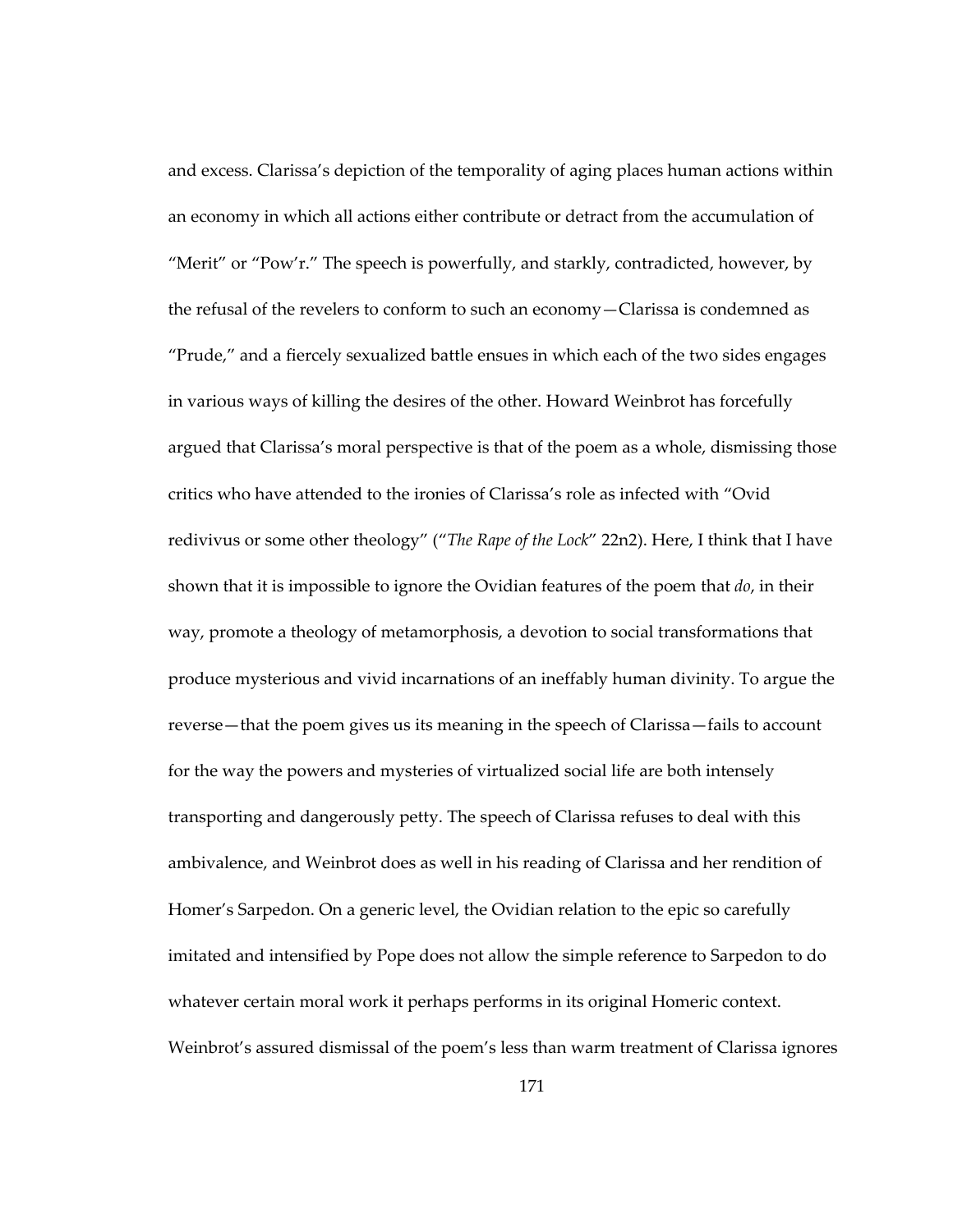its thoroughly ironic mode of imitation of ancient models, and its positive representation of the intensities and wonders of the kind of frivolous social occasion rejected by the economy proposed by Clarissa.

Threatened by Belinda's bodkin, which garners ekphrastic attention here in a brief tale of its various metallurgical transformations, the Baron is commanded to "*Restore the Lock!"* It is an ambiguous request—certainly, the Baron is not to be allowed to keep the trophy of his transgression of the bounds of decorum. And his refusal at first seems to be a willful act in the mold of what Howard Weinbrot has described as an "adaptation… of epic heroes' ungenerous self absorption, like Achilles' refusal to return Hector's body until his suppliant father ransoms it."<sup>[57](#page-205-0)</sup> But as a hymen-like forfeiture, the lock cannot literally be returned to its former place and role. The echoing cries of Belinda come from "all around," creating the effect of a general cry in unison for the Baron to accede to a request that carries with it the significant outrage of the party as a whole. It is the simulation of a moral judgment, but the poem forestalls any moral economy by absconding with the lock itself: it has escaped all of the assembly and, seen by none but the muse (whose account, in an odd emphasis on readerly skepticism, the poet asks us to "trust"), "A sudden Star, it shot thro' liquid Air, / And drew behind a radiant *Trail of* 

1

<span id="page-205-0"></span><sup>57</sup>See Weinbrot, "*The Rape of the Lock,"* 31.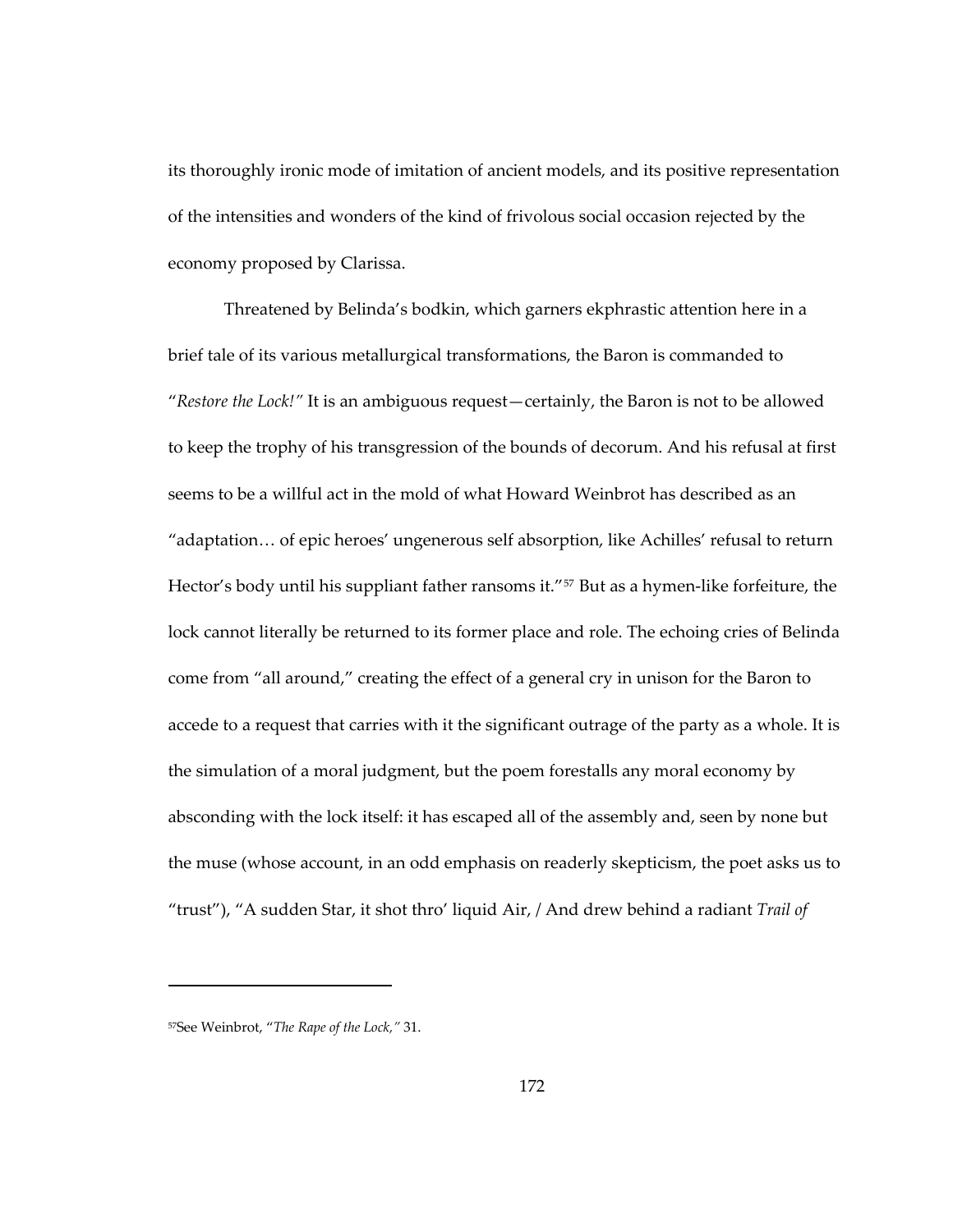*Hair"* (V.127-8). "The lock is an idol that breaks itself as soon as ever it is supposed to mean more than nothing."[58](#page-206-0)

The poem represents the mechanism of this apotheosis-*cum*-disappearance as the agency of *the lock itself*, indicating that, as in the final transformation of the *Metamorphoses* in which the spirit of Julius Caesar becomes a star, it "withdrew" with only a divinity (here, the muse) as a witness, a poetic act of witness parallel to Ovid's Julius Proculus of the *Fasti*, witness to the specter of Romulus who instructs him to encourage the wayward Romans in their religious unity. In the Garth-Tonson *Metamorphoses*, the moment of Caesar's stellar change is striking in its combination of sublime solemnity and intense irony. Here, the muse is the witness of Cypria's intervention with Caesar's soul, and we are let in on this otherwise private vision of Caesar's rise. The poem proposes, perhaps entirely facetiously, that Augustus' greatness requires his father's deification (a critique of the ideological function of the hero-worship of Caesar). The goddess Cypria, whose care it is to guard and promote the Roman lineage from that of Aeneas and the Trojan war to the present, looks with deep concern on the possibility that Caesar will be the last of such an unbroken line—a concern that seems aimed at the narrative metamorphoses as well, in advance of the arrival of the far less republican Augustus. Parallel to the sylphs' apparent helplessness in the face of

1

<span id="page-206-0"></span><sup>58</sup> Jonathan Lamb, "*The Rape of the Lock* as Still Life," 61.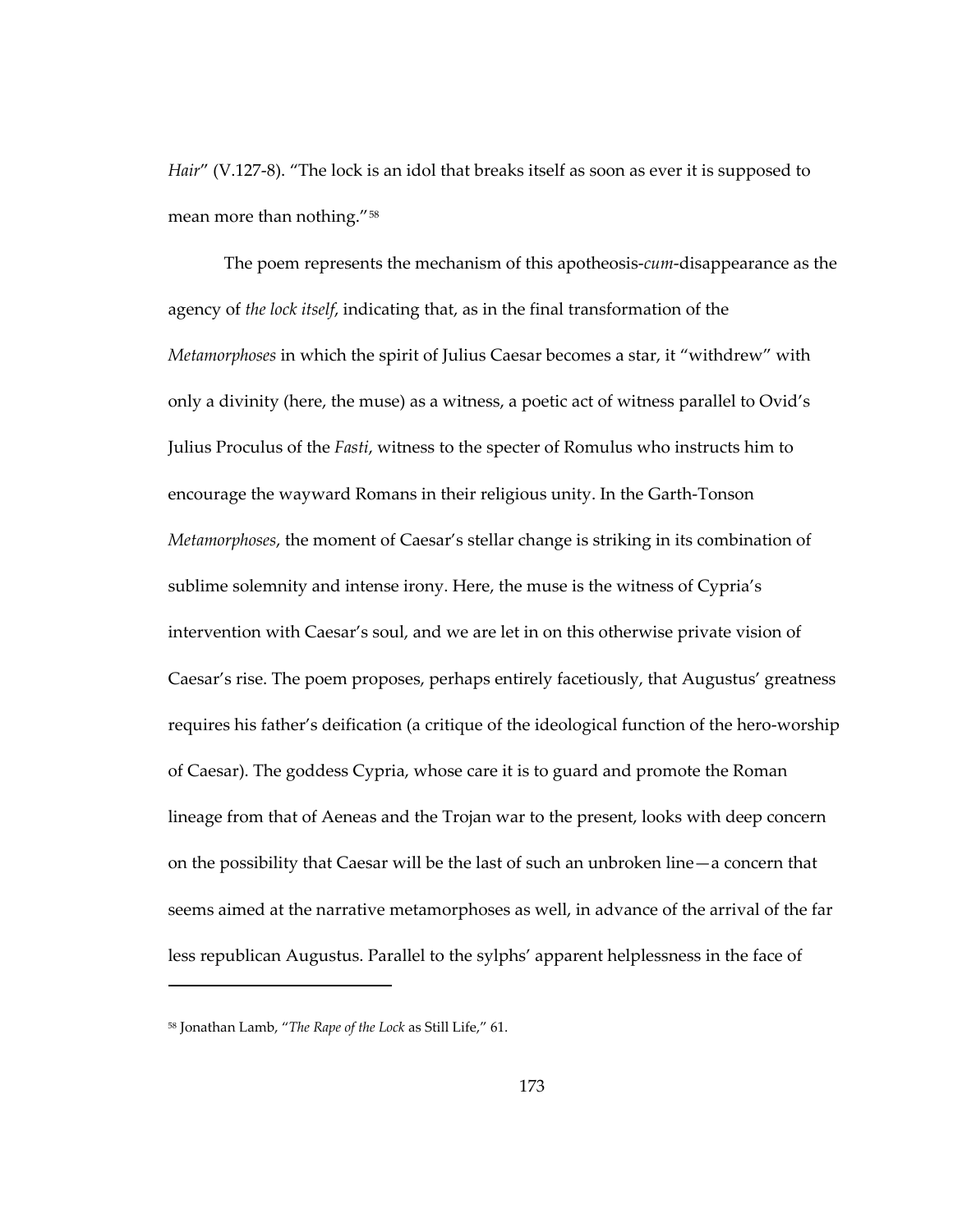approaching fate, "Not Gods can alter Fate's resistless Will; / Yet they foretold by Signs th' approaching Ill." (Garth's Ovid XV 515). Caesar's assassination comes as once more human endeavor has become too "impious"—a judgment not against Caesar and his lineage as much as a fateful sacrifice for the crimes of his race—but a repetitive trope for metamorphosis in the poem. As Caesar falls, Cypria hides his body in a cloud, but Jove calls her out by affirming that her efforts will necessarily fail to dupe fate. But fate has also decreed (its entire course is written out in "perennial Adamant" in "Fate's Abode" (517)) that Caesar "shall shine / Among the Gods" and carry his lineage onto an heir who will regain the Gods' approval and sponsorship (518). After cataloguing the imperial conquests and mastery of "civil Studies" and "Virtues" to be attained by Augustus, Jove offers a solution for Cypria's care for Caesar (indicating perhaps that Augustus' successes will not assuage her):

Mean-time, your Heroe's fleeting Spirit bear,

Fresh from his Wounds, and change it to a Star:

So shall great Julius Rites divine assume,

And from the Skies eternal smile on *Rome*. (518-9)

These orders carry the transformation in a chain of command, from Fate to Jove to Cypria, which the latter goddess quickly translates into reality:

This spoke; the Goddess to the Senate flew;

Where, her fair Form conceal'd from mortal View,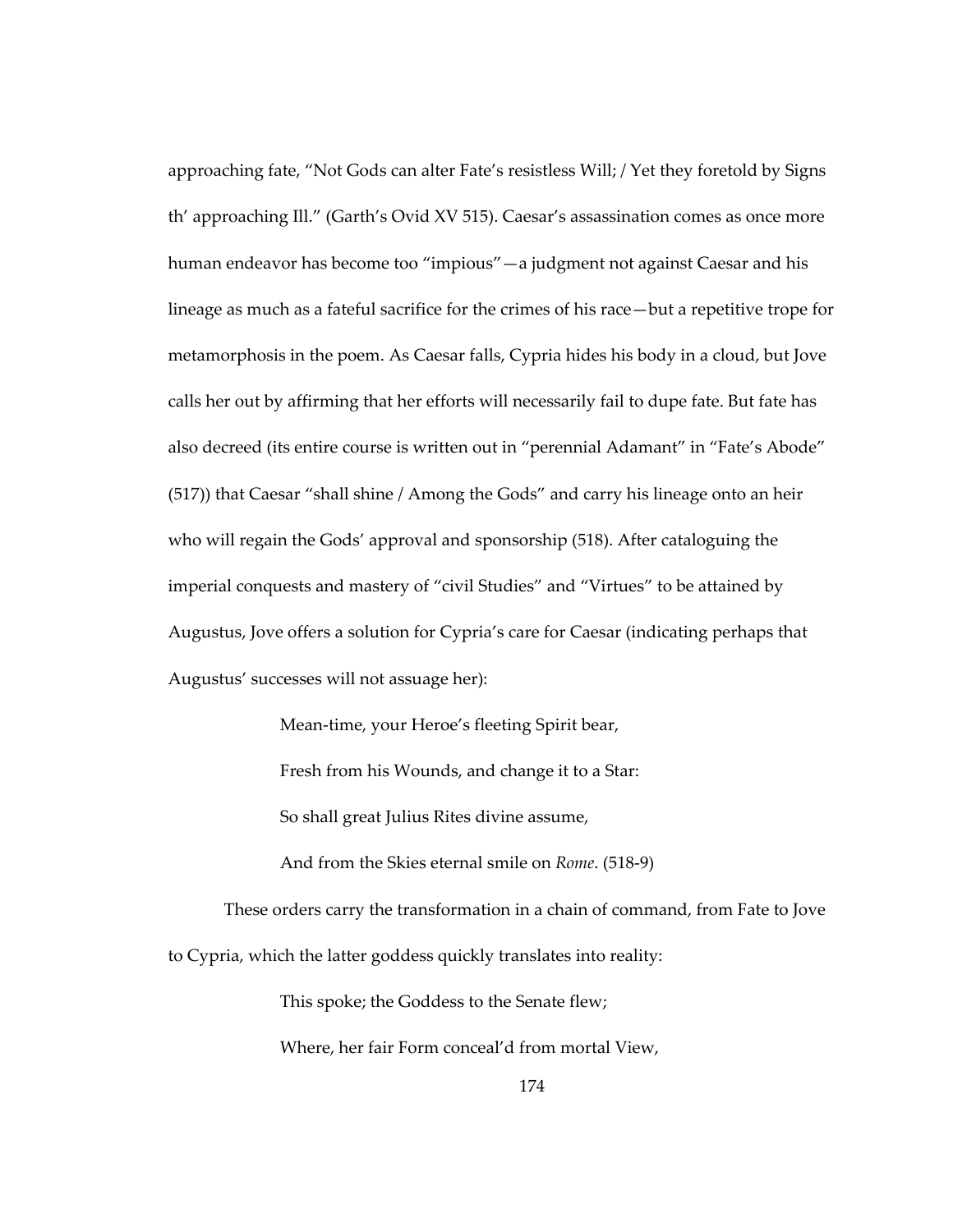Her *Caesar*'s heav'nly Part she made her Care, Nor left the recent Soul to waste to Air; But bore it upwards to its native Skies: Glowing with new-born Fires she saw it rise; Forth springing from her Bosom up it flew, And kindling, as it soar'd, a comet grew: Above the Lunar Sphere it took its Flight, And Shot behind it a long Trail of Light. (519)

Caesar becomes a divinity, a sacrificed mortal given the divine memorial of a blazing comet, in the interest of ensuring that his heir Augustus will find the successes of power that are to be his. The poet here provides a series of parallels of father/son successions that are anything but earnest in their praise of Augustus' succession. The great praise of Augustus is clearly streaked by bitter irony—no doubt in part because of Ovid's exile by Augustus in 8 AD for reasons that remain mysterious (but were likely personal). What Ovid leaves us with is Augustus as a hyperbolically-praised decline from Caesar's grandeur.

What Pope leaves us with is an imitation of the ironies of the final moments of Ovid's poem in its failure to serve as an ending to the events of the narrated plot. While Caesar's star is put to use by Cypria (and Fate), and is not allowed to "waste to Air," the recuperation of the lock is oriented toward the commemoration of intensities and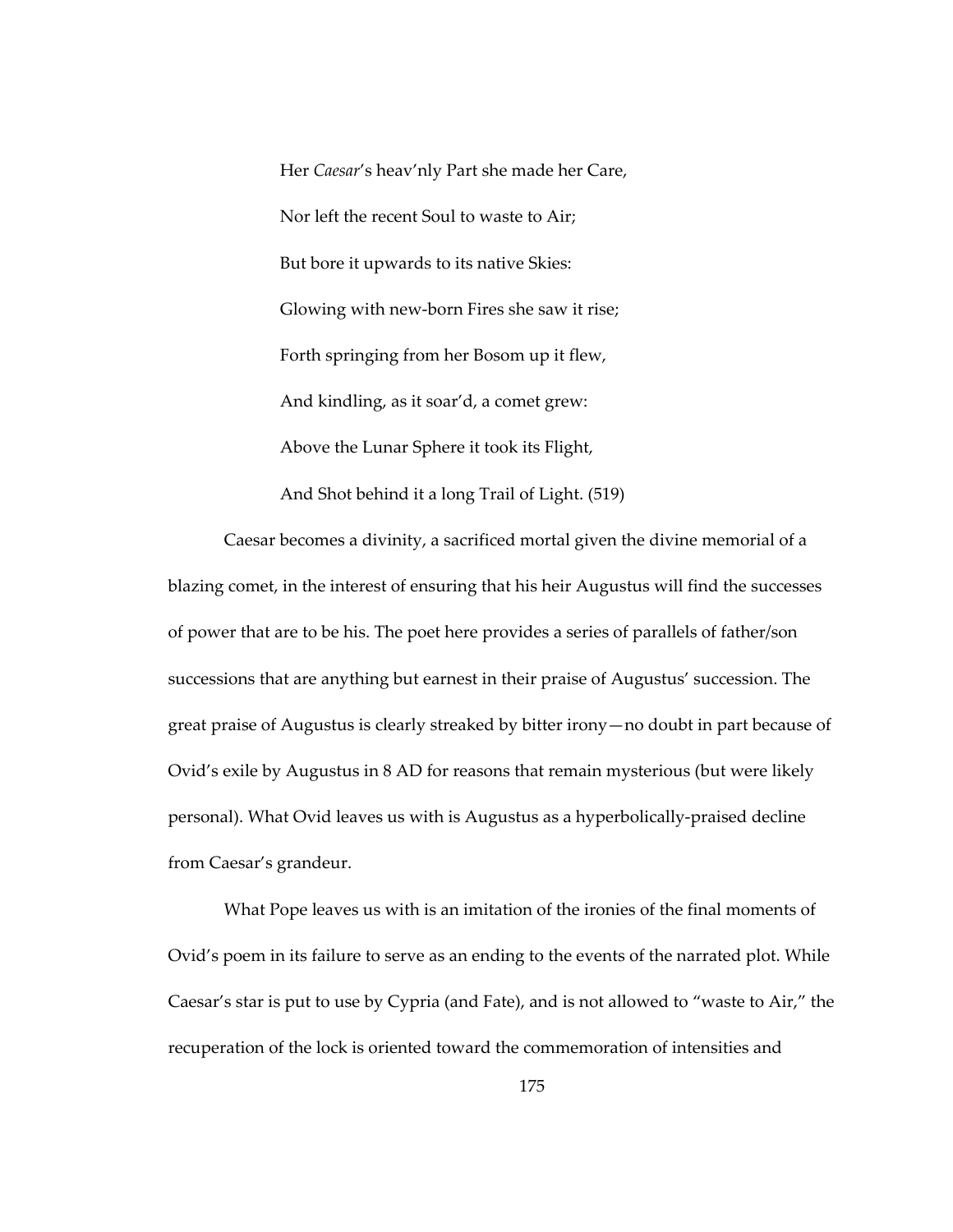occasions with less certain results. The poem's final lines depict an inevitable "reality" behind the great machinations of these powerful social frivolities, but it is an inevitability staved off to some extent by the memorialization of the conflict over the lock that threatened to put an end to the festivities. The Muse has "consecrate[d]" Belinda's lock by the poem's narration, indicating that the role for the poem's depiction of the event is one of continuation and bathetic or ironic deification. The lock's transformation into a comet is also transformed by the Muse, here, into an indication that the poetic narrative of the conflicts surrounding Belinda's finest hours are *also* to serve as monument. Even further than Ovid, whose Caesar-comet offers either ironic commentary or paternal approval for the contemporary political scene of the poem, Pope's rendition of the lock's memorialization is a gesture that the poem expresses as a proliferation and prolongation of intensity beyond the scale of a real human life. The quotidian and bathetic elements of the plot should not fool us, here: the poem sees itself as the memorial to a powerful, if ultimately too unruly, occasion that can help to ensure the continuation of further occasions of its kind. It is a catalyst to further metamorphic social encounters imbued with the energy and fluctuating affects available to the intensely relating commodities and virtualities of Belinda's world. It is not a matter of the poem's acceptance of the events of its plot as a *valid* or proper social occasion. The poem celebrates occasion itself, however bathetic—this is the nature of its satire, and of Scriblerian satire more generally. The final lines of *The Rape of the Lock* are an indication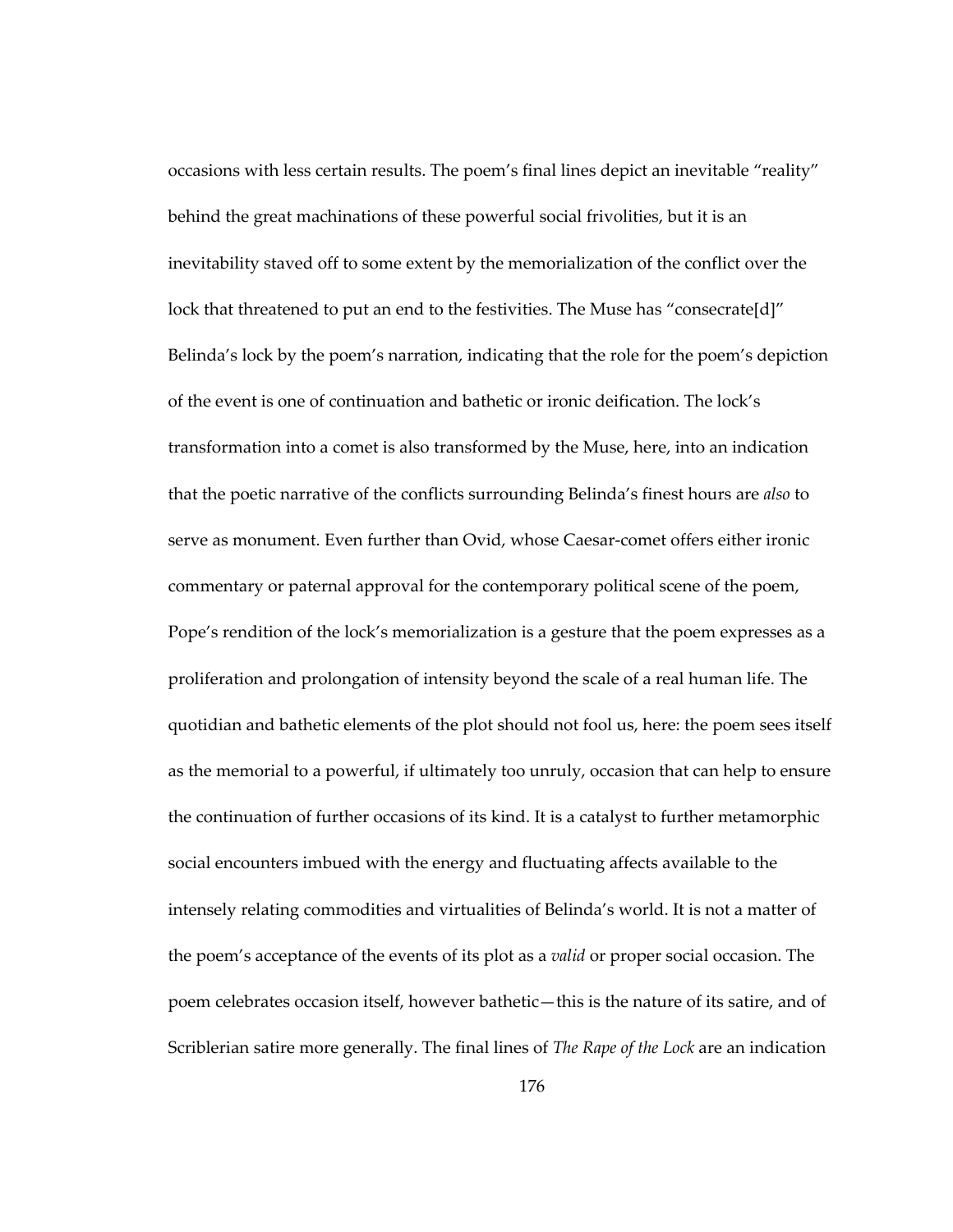that the energies of the social interactions of its plot are of monumental importance, even if they are also not exempt from ridicule. Indeed, it is satiric ridicule that allows the poem to stress the positive, formal elements of the occasion without dogmatically accepting the necessity of all of the contents of Belinda's world of parlor games. The features of this *particular* occasion cannot be left out if the satiric emphasis on occasion itself is to find its way into poetic expression. Scriblerian satire always forces us to take the bad in order to have any access to the good.

This is to say that despite the poem's investment in the metamorphic community of the commodified social space of its plot, it is also reserved about casting itself in with the revelers and the particular ways in which they create the intensities of their occasion. The poem does not judge as much as it describes with a separation or distance that can both offer perspective on the artificiality of the social life of the plot, and show the way in which this artificiality has covered the entire scene with its enabling effects. This description makes available to us a set of occasions that are imbued with metamorphic potential, the sublime transport of the moment sweeping all of the characters and the reader up into its whirlwind of identificatory uncertainty. But the poem, or the poet, and even the Muse, reserve themselves in the face of this maelstrom—this is emblematized by the jarring revelation of the unexpected presence of the "Earthly lover lurking" at the seat of Belinda's desires (III.144), a revelation of an irreducible interiority that is not to be fully divulged by any of the poem's machines. The poem's satirical position toward its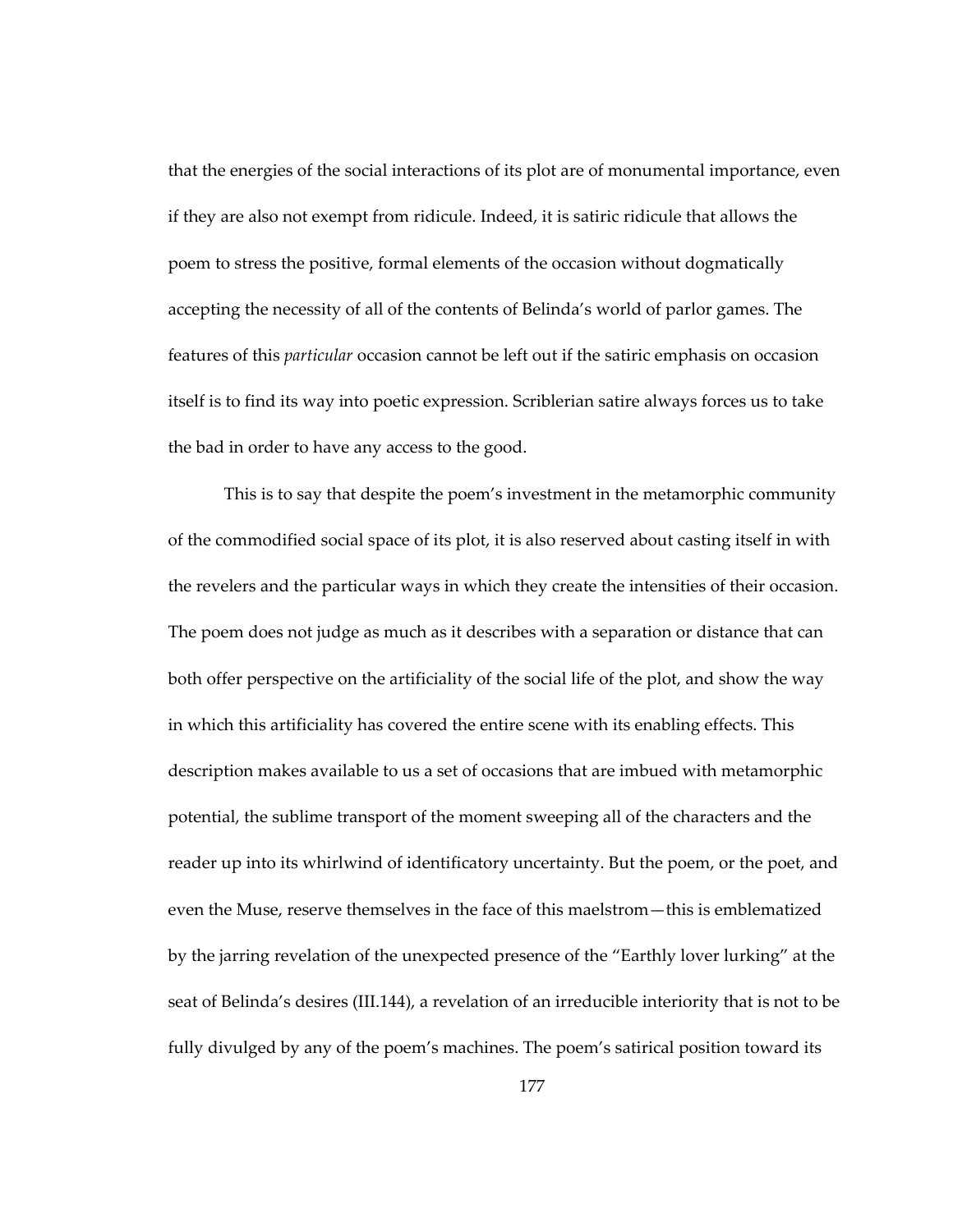subject matter is similarly reserved: it energetically associates itself with this social situation while through the irony of bathos refusing to divulge the motivations of the poetic endeavor itself.<sup>[59](#page-211-0)</sup> The poem cannot describe in clear and certain terms either the positive, productive elements of Belinda's great occasion, or the stultifying and negative elements that would require the condemnation of the *fête*. These are indicated within the poem's satire as thoroughly intertwined, refusing for the reader the possibility of extrapolating from this occasion to produce a theory, or an ethical judgment. *The Rape of the Lock* is a massive mobilization of the ineffability of the Longinian *hypsous*, a depiction of its metamorphic potentialities, and an expression of the satiric dedication to expressing this ineffability while allowing it to remain unnamed and unspoken. For these purposes, Scriblerian satire references an Ovidian poetics to describe the intensities of transformative occasion, an aesthetic strategy that parodies and refuses, for the sake of the preservation of metamorphic sublimity, the stabilizing *anagnorisis* that would allow poet, narrator, characters, or even reader to emerge into the stark contrast of epistemological elaboration. Simultaneous with the decline of Ovid and of the allegorical reading of his *Metamorphoses* to which I alluded at the chapter's opening, the

1

<span id="page-211-0"></span><sup>&</sup>lt;sup>59</sup> As Jonathan Lamb observes, John Dennis was outraged by the poem's lack of moral certainty, pronouncing it empty of both narrative event and moral conclusion. See Lamb "Still Life" 48-9. Lamb suggests that this emptiness described by Dennis was an unconsciously perceptive connection between the poem's objects and the objects of still life painting.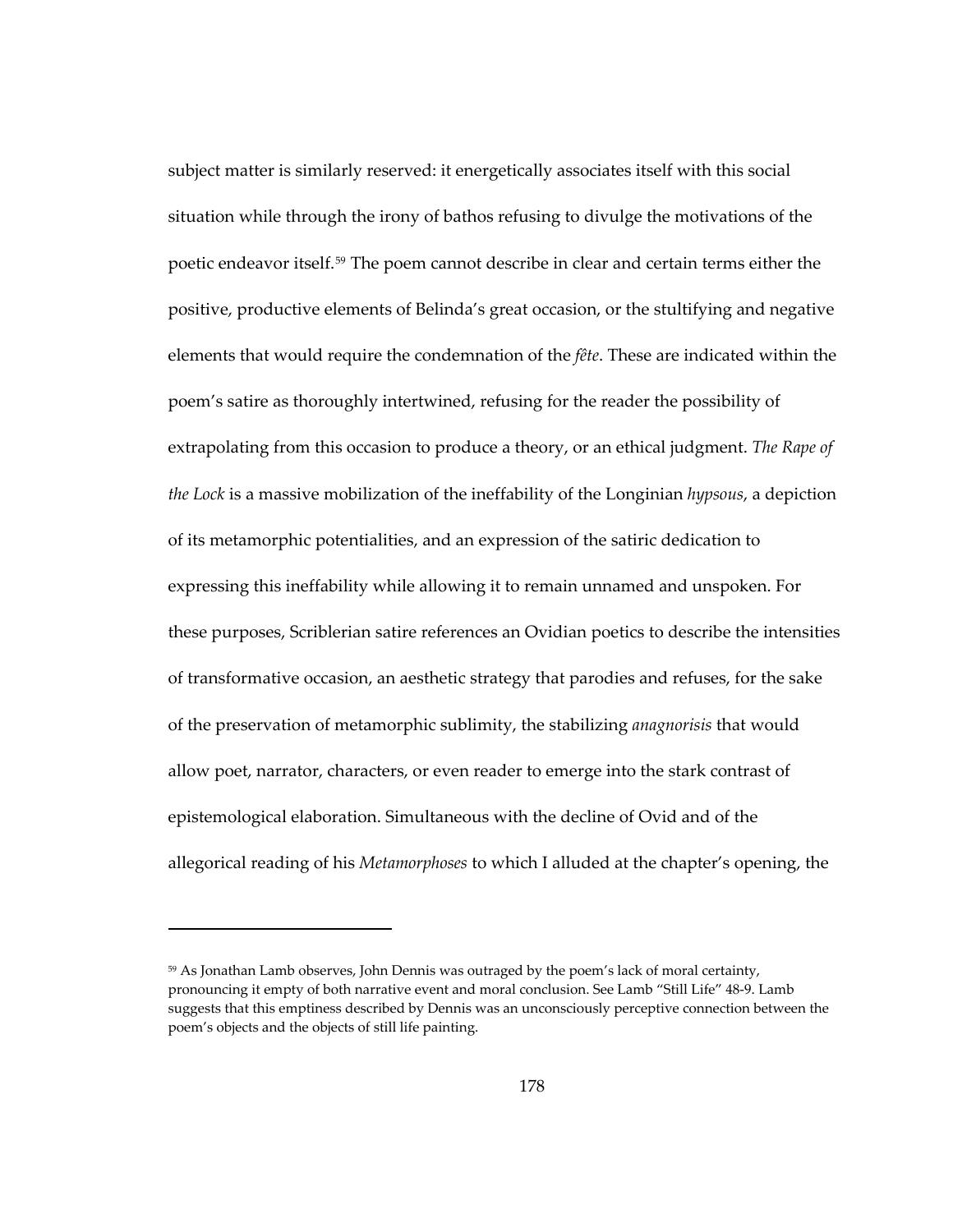Scriblerians use Ovid's poetics to produce a body of what could be called allegories of the ineffable: repetition of the mobilization of occasion in order to perform the irreducibility of the unknowable element of *différance* that gives writing its life.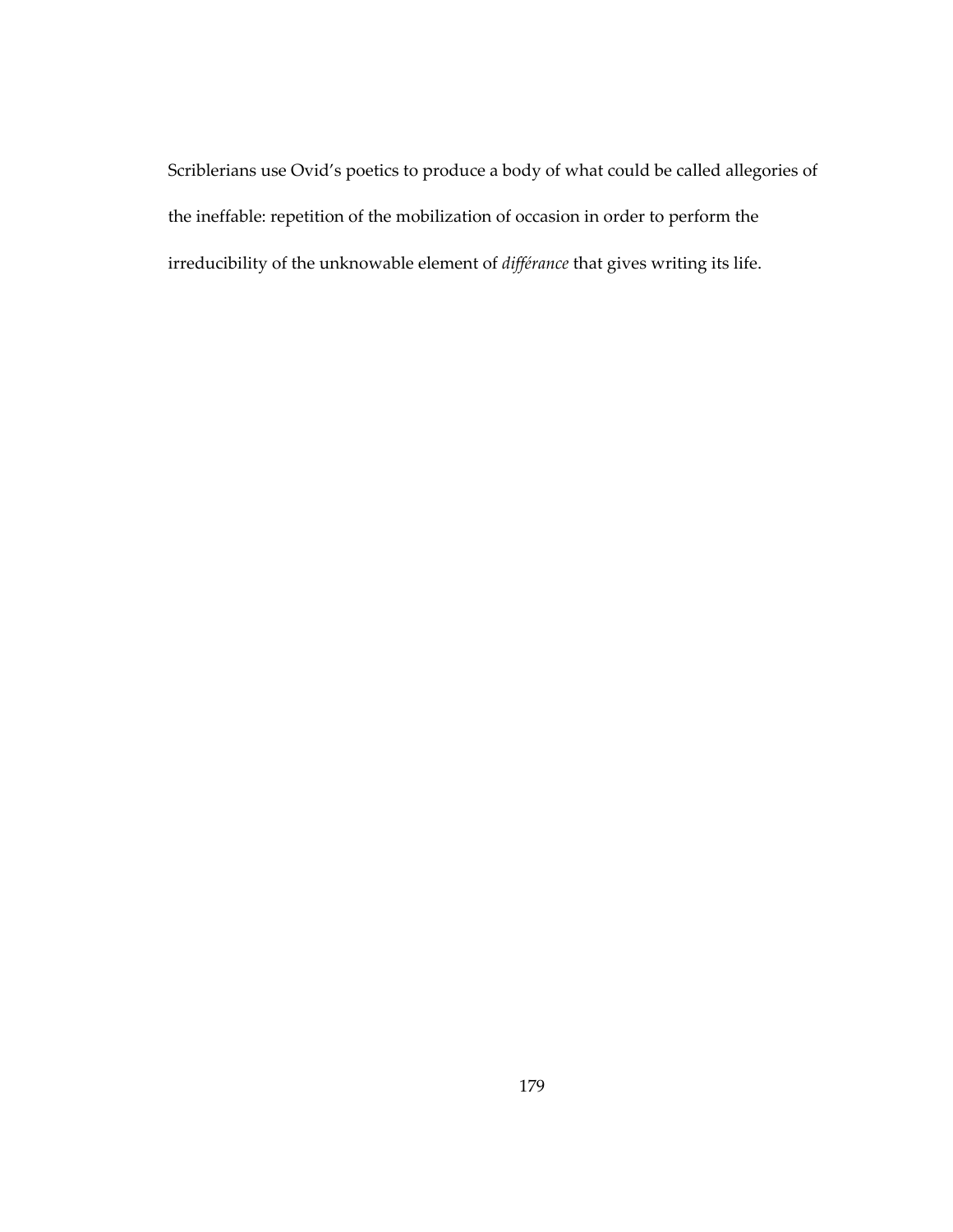## **4. Pe(s)ts and Hosts:** *Gulliver's Travels* **and the Satiric Critique of Hospitality**

## *4.1. Introduction: The Progress of Satire*

I began the previous chapter with the proposition that, by the early eighteenthcentury, Ovid's *Metamorphoses* had begun to lose their allegorical significance for their readers and commentators. Texts that took as their task the rewriting of Ovid began to make use of the rhetorical and material features of the poem, rather than their indication of a set of moral truths outside of or beyond the text, and this change in reading practice was embodied particularly well by the poetry of Pope. *The Rape of the Lock* puts these rhetorical and material appropriations to work towards a reflexive consideration about the possibilities of rhetoric, aesthetics, and satire itself as practices of writing's circulation in the world. In this chapter, I will reprise this concern with allegory to argue that Jonathan Swift's great work of satiric travel operates as the most recursively reflexive of the Scriblerians' satiric documents. Swift's *Gulliver's Travels* is an investigatively allegorical compendium of the possible roles for satire within the practices of social life that the Scriblerians had come to give the label Modern.

The revision of allegorical reading that emerged for the Scriblerians and their contemporaries did not do away with all allegorical modes of reference. Rather, the allegorical concerns seem to have become for a period increasingly reflexive, internalized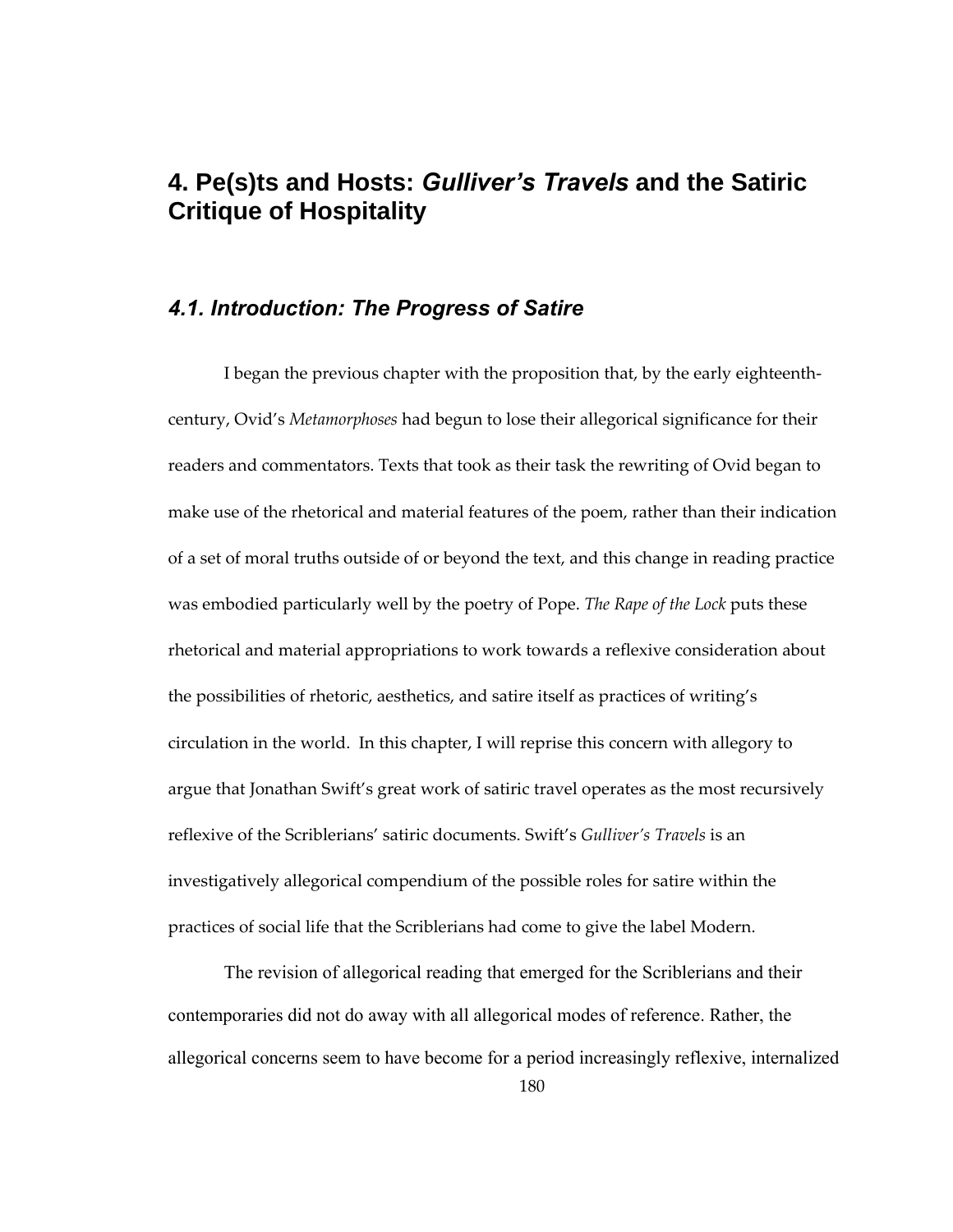to the text and to its role as the productive force of all reference and engagement with the world. And as John Sitter has indicated, the allegorical mode of the *character progress* enjoyed particular prominence in Augustan satirical art and letters. This genre, a holdover from the early modern genre of Theophrastan character, performs, as Sitter notes, "the reduction of identity to career."<sup>[1](#page-214-0)</sup> Sitter's account of the character progress points to the way in which this mode of allegory is a primarily satiric one. Poems such as Swift's "Phyllis, or the Progress of Love," "The Progress of Beauty," "The Progress of Marriage," Hogarth's *The Rake's* and *Harlot's Progress*es, and significant passages of Pope's moral *Epistles* preserve the mode of allegory in order to generate a satirical irony towards the notion of progress (i.e. towards modernity) and towards the ethical behavior of individuals in the world. In a sense, allegory is a disingenuous template through which satire can be given form, with the most intense of the ambivalence wielded by the satiric progress inevitably leveled at its very generic category. It is not a question of mere sarcasm that would by its disaffiliation make the genre of character progress into a joke, readily equipped with punch line. What is generated by the character progress allegory is a pattern of pessimistic depiction of social *milieux* badly adapted for the humans who live in them, and individuals who are badly adapted for the social *milieux* that entrap them. The allegorical form is a vehicle for disabling allegory, but without the distance and

1

<span id="page-214-0"></span><sup>1</sup> John Sitter. *Arguments of Augustan Wit* (New York: Cambridge University Press, 1991), 9. For the Theophrastan character see Benjamin Boyce's *The Theophrastan Character in England to 1642* (Cambridge, MA: Harvard University Press, 1947).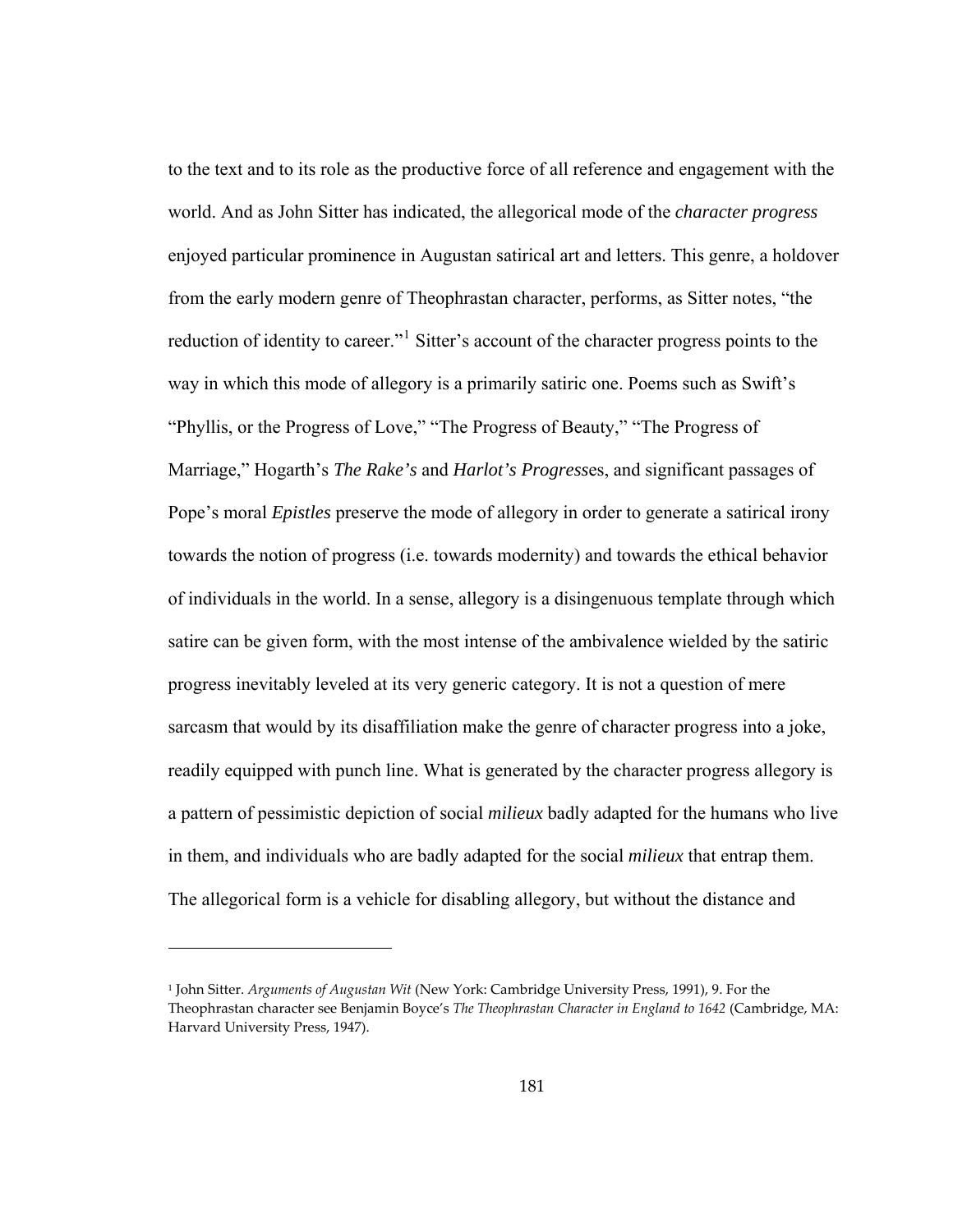release enabled by a joke. Instead, progresses like those depicted by Hogarth confine us, refuse us the relief of aesthetic distance, and force us to follow the course of a blooming pessimism that takes account of both the subjective and objective aspects of modern daily life, or career, as Sitter puts it.

The character progress is what Maureen Quilligan would identify as a mode of allegory rather than one of *allegoresis*. Within the process of secularization and explicitation by which allegory became less concerned with its "pretext" as an exterior, metaphysical foundation, allegory became more reflexive in its orientation, more ironic towards the notion of an allegorical pretext. As Quilligan recounts, the notion of allegory identified more strongly with moralistic practices of reference to a pretext is to be aligned with the classical practice of *allegoresis*, in which a quasi-metaphysical relationship between text and commentary gives value to the existence of both. Allegory as such, Quilligan argues, is more properly considered as a genre which modifies this notion of the essential truth existing independently, behind or beyond textual encounters. Allegory as a modern genre is intent on the presence of the sacred within the very textuality—the literality, the linguistic and etymological nature—of its own construction.

 The Scriblerians read Ovid to offer a meditation on the sacred that operates through the text's own most prominent and intense features. In making use of Ovid as allegory, rather than allegorically, the Scriblerians were able to empower their own writing to concern itself *with itself*, as writing. But this is not productive only of a formalist vortex in which all "meaning" is torn apart by the Charybdis of satiric ridicule.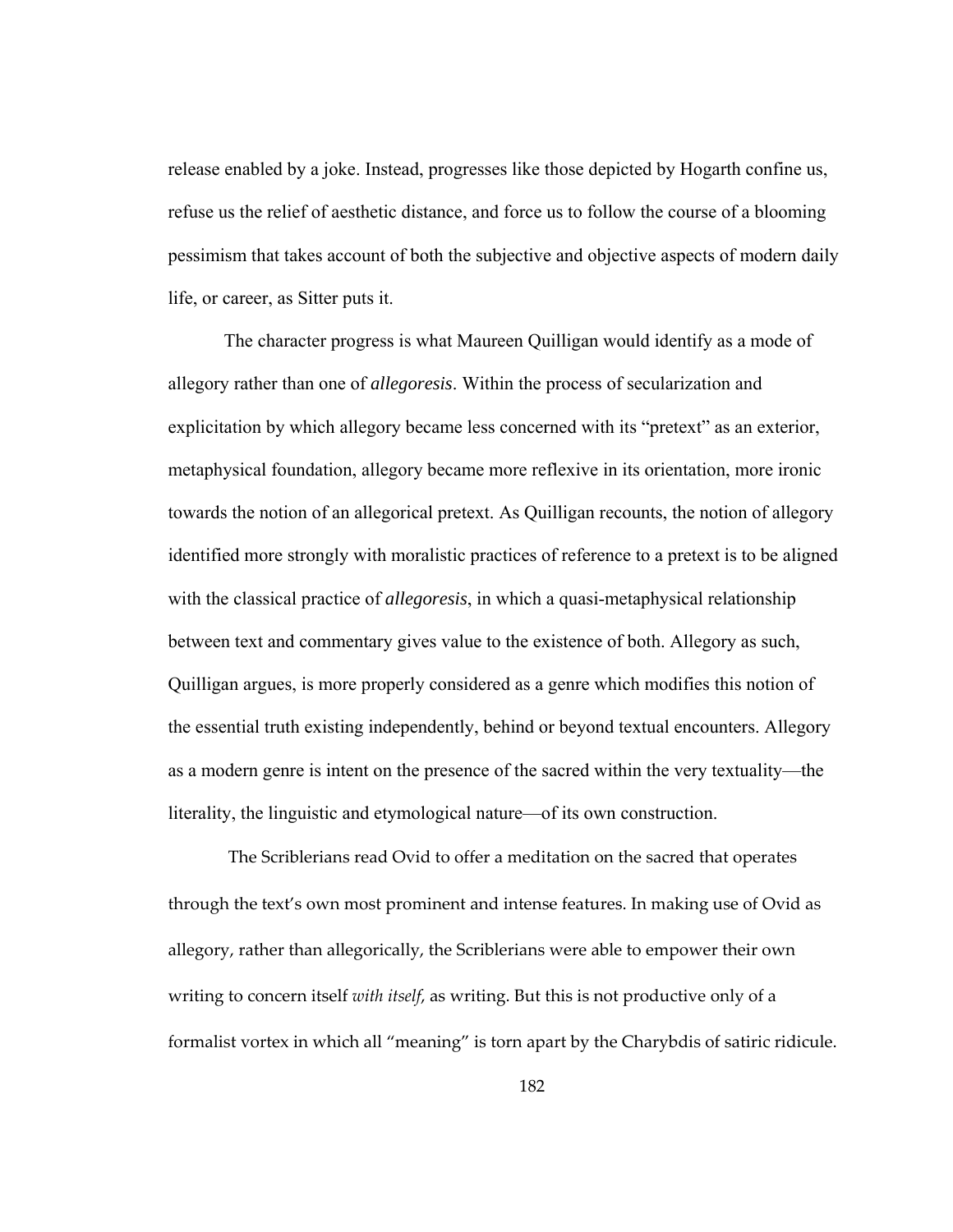The redoubled reflexivity of Scriblerian satire instead operates to produce a sense that what is sacred, in the face of so much skepticism, is the intensity of the encounter that can occur at the site of the text, between text and reader. In what follows, I will chart the ways in which *Gulliver's Travels*, itself a member of the genre of character progress, performs allegorical reflexivity, and confronts the problem of encounter.

The intensities of allegorical recursion, even those embodied in character progress, are aligned with the skeptical tradition of the "je-ne-sais-quoi" and the sublime, and direct us toward a sacred presence in the text that operates as ineffability, not directly representable, but present through effects of intensity and *kairos*. As I detail in the first chapter, these sophistic, rhetorical, and skeptical aesthetic concerns are not merely operations that point toward either conservatism or nihilism—they have, in their operation, a particular orientation toward aesthetics that we should attempt to articulate more fully and carefully. As Joseph Noggle argues, there is indeed a point on which the skepticism of the Scriblerians comes to rest. But it is not quite the Blumenbergian "zero point" attributed to Rochester by Rose A. Zimbardo. It has a positive content, even if this content operates only obliquely through form and through effect. The Scriblerians in practice situate themselves within the tradition of ineffability that made Boileau's translation of Longinus so important to French and English letters in the late seventeenth century, a point at which the process of skeptical iconoclasm has not yet banished itself into nihilism. The sacred had long before become, perhaps always had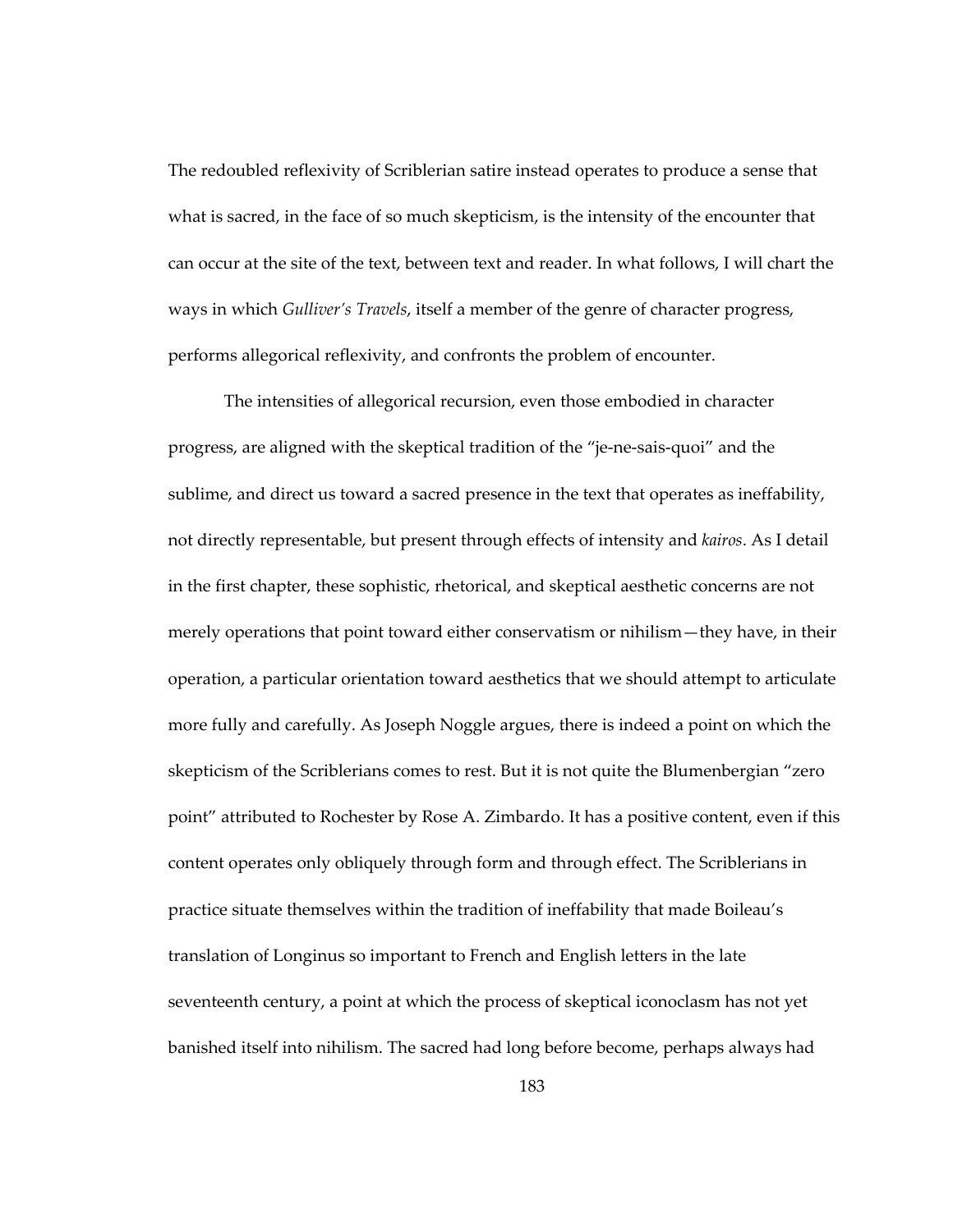been, a problem of figuration as such, and Scriblerian satire is concerned deeply with how to generate the sense of the sacred while simultaneously averting its overt figuration, keeping at bay the reification that inevitably occurs when spirit is given visible, or legible, textual form.[2](#page-217-0)

So we cannot properly say, as Quilligan does, that the absence of the sacred separates satire from allegory as a genre.<sup>[3](#page-217-1)</sup> In what follows, I will consider perhaps the most significant of the texts that have been historically aligned with Scriblerian satire: Swift's *Gulliver's Travels*. I will argue that the distinction between *allegoresis* and allegory allows us to begin to read the satiric text in a way that better isolates and can articulate its concerns with its own textuality, and better expresses the most cohesive and repetitive features of the Scriblerian aesthetic. We will find that despite Quilligan's distinction between irony and allegory in which ironic texts "leave [the reader] hanging with nowhere to go," Swift's satiric narrative involutes as its "nowhere" precisely the problem of its own operation as satire. And if allegory requires the language of a text to

<span id="page-217-0"></span><sup>2</sup> Here I am aligning Scriblerian satire and its skeptical tendencies with the broad history of iconoclasm toward which W.J.T. Mitchell gestures so compellingly in *Iconology: Image, Text, Ideology* (Chicago: University of Chicago Press, 1986), esp. his depiction of the rhetoric of iconoclasm in Burke and Marx and the longue-durée association of this rhetoric with the Enlightenment.

<span id="page-217-1"></span><sup>3</sup> See, for instance, Maureen Quilligan. *The Language of Allegory* (Cornell University Press, 1992), 284ff.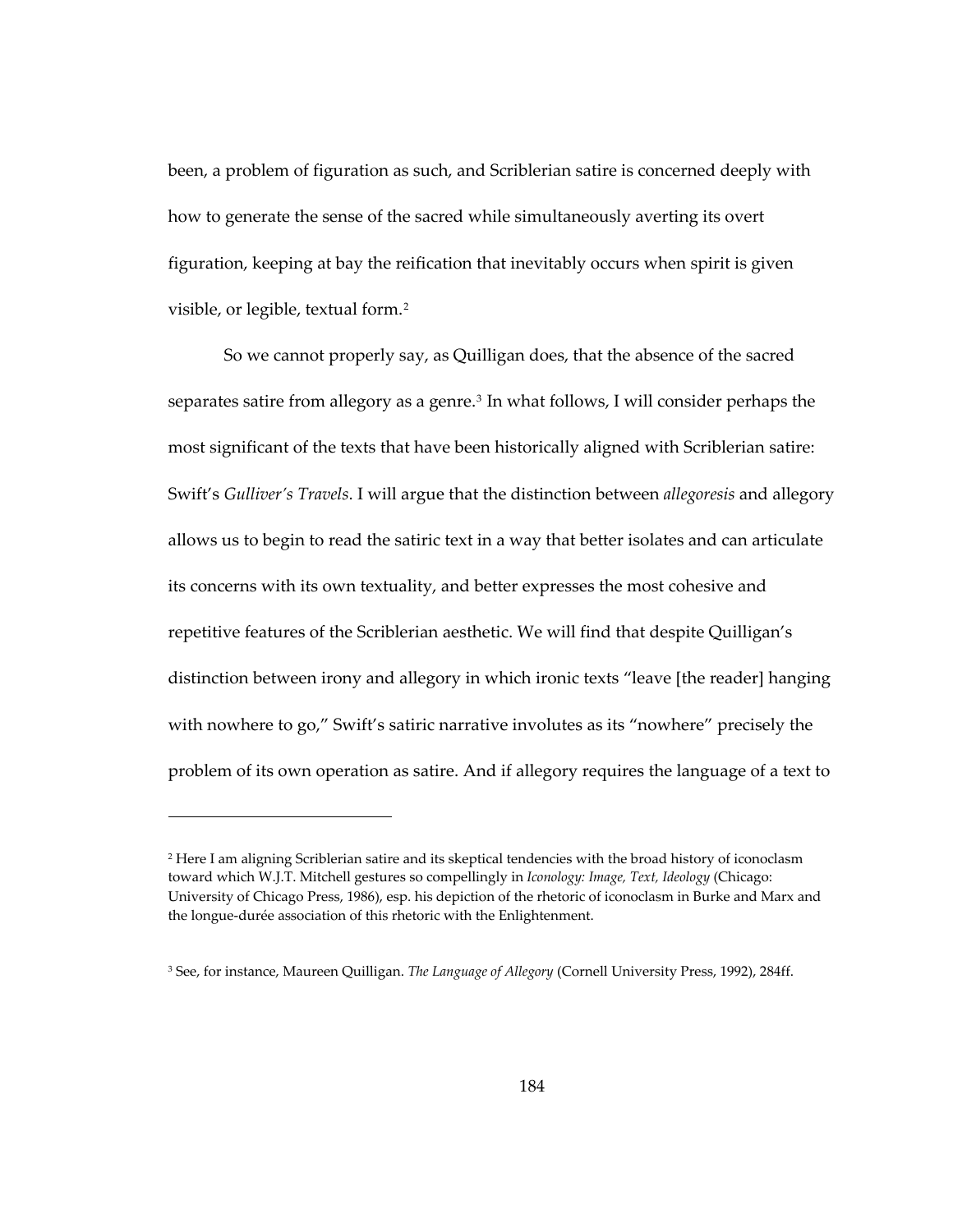refer to a "pretext" in which it can ground its assertions about the sacred, then it is an opening of the role of the pretext, rather than a nullification of it, that satire such as Swift's performs. *Gulliver's Travels* is a meditation on satire itself, a reflexive character progress allegory that operates as a critique of allegory and, as I will observe below, a critique of criticism. What is more, and in distinction from these critiques, it repeatedly depicts the jarring encounters (with texts and with other worlds) in which satire locates the sublime transport that it holds to be a crucial, but endangered, feature of writing.

While Gulliver's *Travels* is certainly a text whose overt references to (or parodies of) allegory are many, many commentators have also noted that any serious consideration of the text as allegory is limited by what seems to be its ironic stance toward this kind of reading. As is the tendency in Scriblerian satire, a massive mobilization of reference greets the reader, parading allusion in front of us in a way that is too matter-of-fact to be allegory. John Sitter, for example, is not willing to grant that the *Travels* should be firmly considered as a member of the character progress genre precisely because of this vast referential textual complexity. "That work," he concedes, "is too encyclopedic to be read well as simply the character progress of Gulliver, or, say, as the progress of self-reliance" (40). Just as with the failure of this last label, however, the text fails to be reduced to the parody of, for instance, *Robinson Crusoe* or the writings of Dampier—a progress of self-reliance would perhaps perform such a parody through consistent and less wide-ranging textual allusion. For in Swift's text, references to the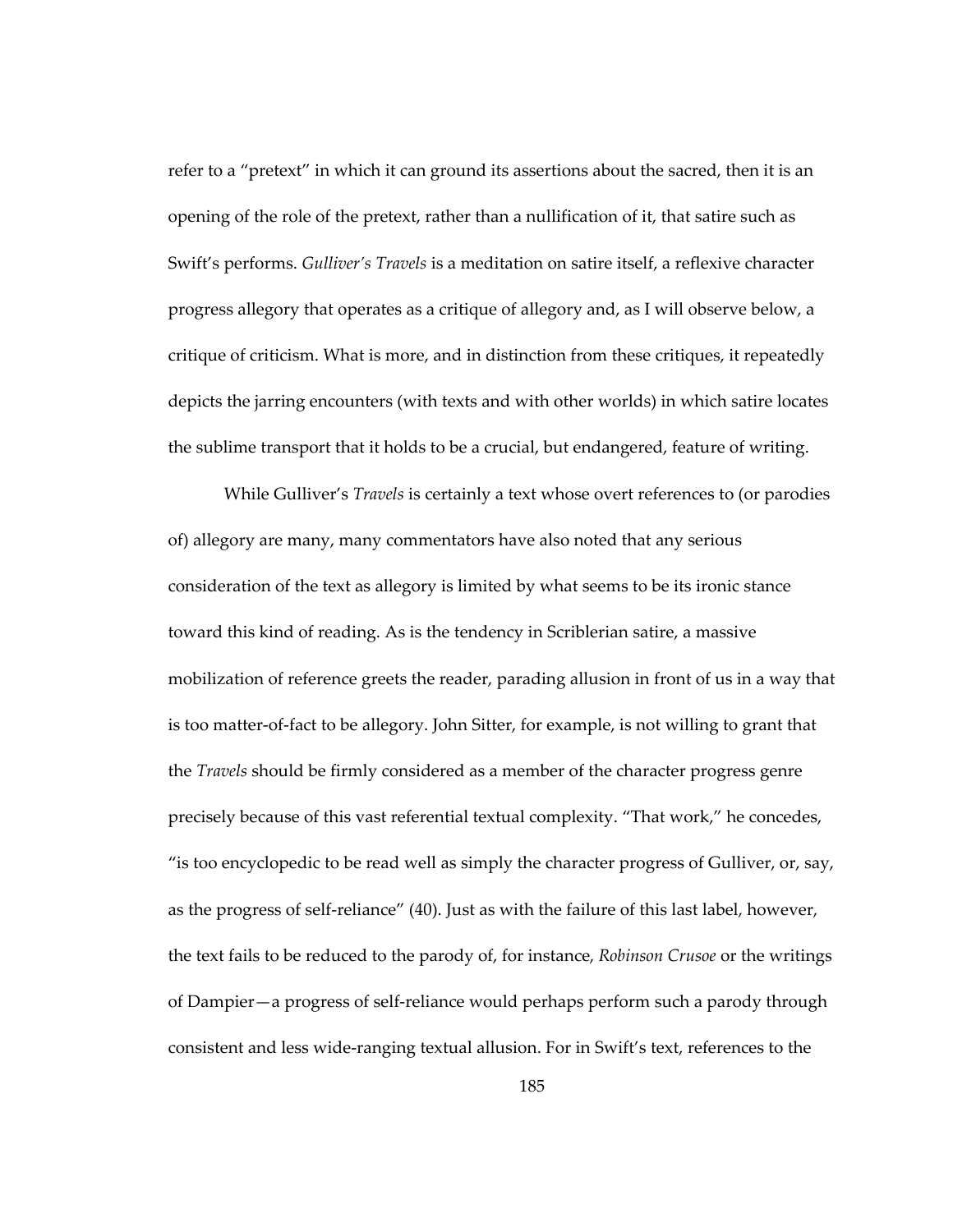contemporary take a vast array of forms and play hide-and-seek from behind endless ironic conceits. The text is a pastiche construction of references to other texts: parody, faithful imitation, satiric reference, allegorical reference, and direct commentary. The way these forms ceaselessly blend into each other makes a determination of the standpoint of the text, the perspective of its author, an almost absurd task—indeed, the very one that the text rejects. Gulliver's *Travels* is an intensification of satire's ability to have its cake and eat it, too. It slips from our critical grasp like a Protean fish if we try to determine its position or its allegorical significance. At the same time, however, its Protean forms are not merely formal—examples of a postmodern "free play," for instance. They have particular resonance for readers, and cannot be discarded in the name of a reduction of the text's communication to that revealed by an analysis of form.

But if we accept that there is no purely formal version of satire at work in *Gulliver's Travels*, no transcendental signified behind its crowd of referential strategies, what still has not been fully described by critics is how in its literary afterlives Gulliver's *Travels* has flown by the nets of its own thorough contemporaneity and become "Literature." What is there in the text that is not encompassed by reference? I propose to add to the analysis of the text's satiric function by bringing forward a set of the text's concerns that, while thoroughly entangled in reference, begin to articulate Swift's and the text's interest in more abstract articulations. Reading phenomenologically not for the transcendental formal truth of the text, but for the more abstract commonalities that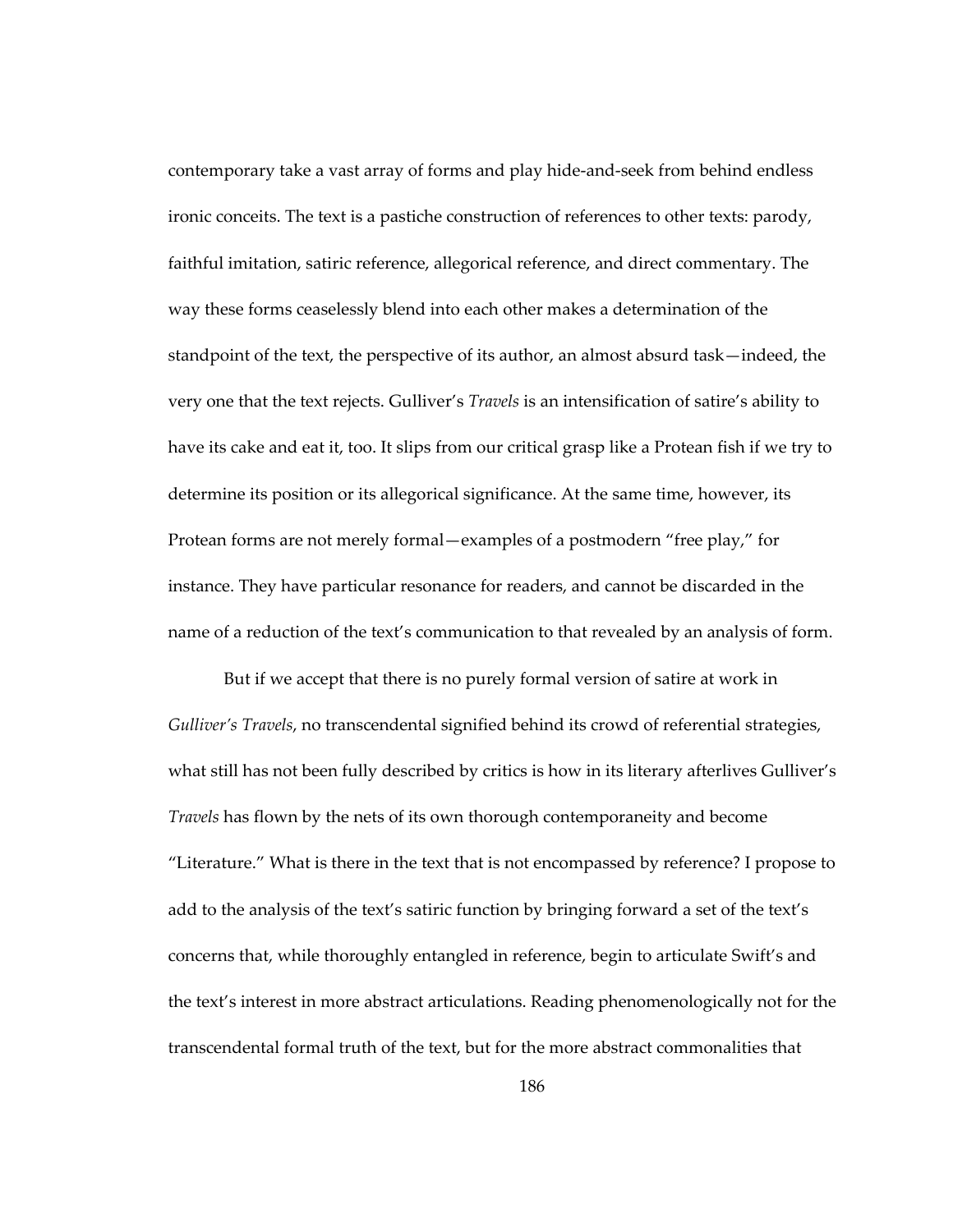emerge from its very depiction of reference and entanglement, can allow us to see that it is a text thoroughly concerned with satire itself as a problem, a genre, and a way of relating to the world. In what follows I will focus on the ways in which the *Travels* is, allegorically, a text *about* satire, and about the question of how satire should relate to its others, which is to say, the referential masses that otherwise populate Swift's text.

Following the aesthetic emphases of Scriblerian satire described in the first chapter (translation, imitation, transport), it turns out that here, too, the problems of satire are problems of encounter. But I would caution that even this level of abstraction—to say that the text is "about" encounter—is misleading in its apparent establishment of an autonomous meaning or aim for the text, something "behind" the satiric functions. As I articulated in the first two chapters, Scriblerian satire is given life by a performance of entanglement, or, to recall the distinction I made with regard to McKeon's history, the implicit entwinement of aesthetic and social relations. Here, as I introduce the topic of encounter, I must assert that this is at best only allowed a hypothetical status by Swift's slippery text. To isolate an abstraction from Gulliver's *Travels* as a formal element of its concern, or an allegorical content-behind-the-form, is to read the text poorly, or not at all. *Encounter*, as an example of an abstract thematic concept, is never cleanly abstract in the *Travels*. So we must not put much faith in this mode of reading as one that will pin down the text, find its truth, and establish more clearly its position in the canon of literary history. Instead, I only promise to produce a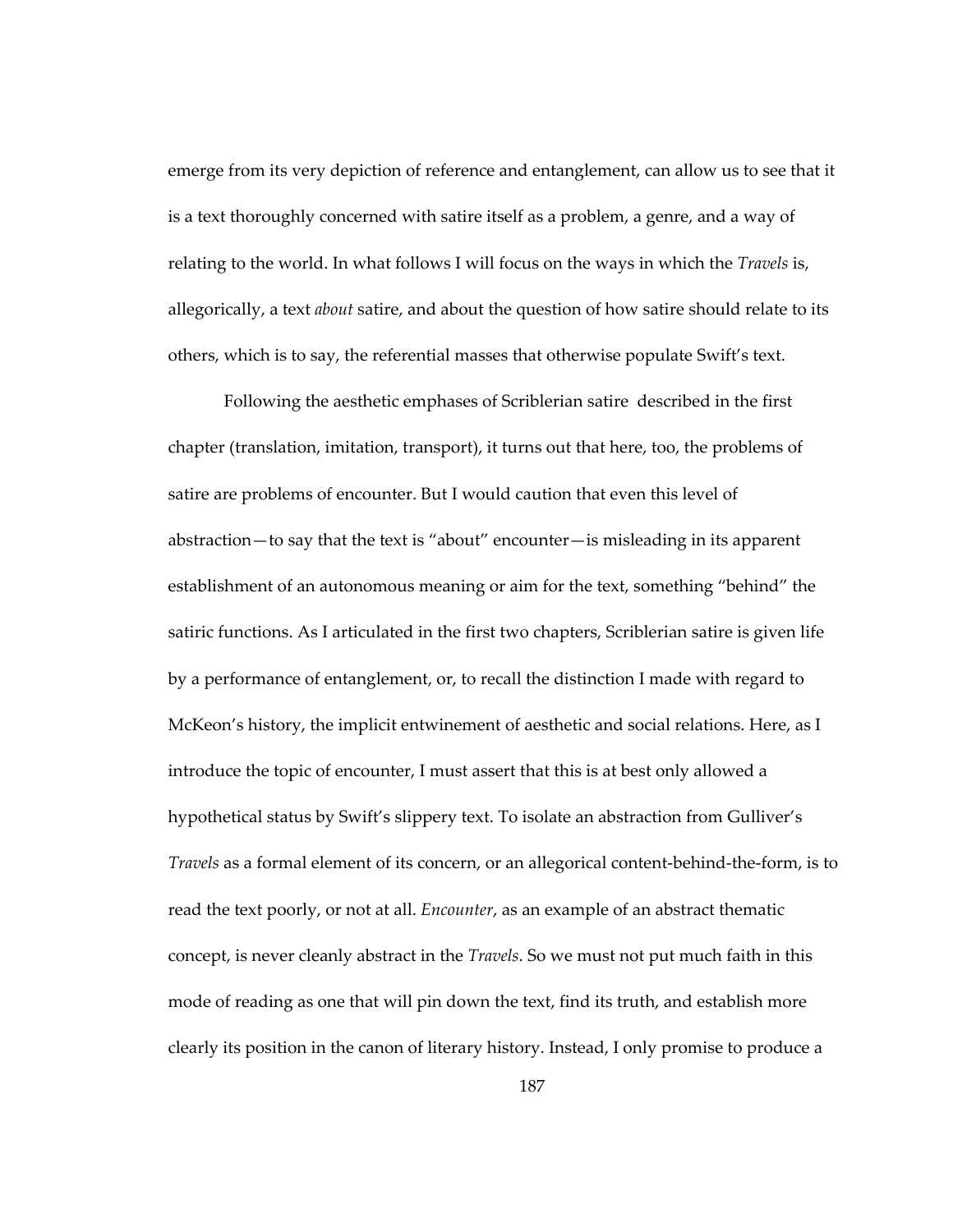hypothesis about the satiric text that will help us to produce a theory concerning its energies, its aesthetic orientation, and its resistances. While in one sense it is perhaps a signal of critical defeat to admit that one acts toward the text as it would seem to wish a reader to act, I maintain here, as I have throughout, that there are aesthetic lessons offered by Scriblerian satire that literary history as such has yet to either fully articulate or put into practice.

The text certainly gives us *encounters*, whether parodic, satiric, cynical, or realistic in their orientation. Each of the text's four parts is an episode in which travel produces variously unsettling meetings between Gulliver and varied strangers. And while we might say that the role of the strangers is to make Gulliver strange to himself, and to make ourselves strange to ourselves, this unified aesthetic task seems to be a reductive categorization in the face of the variety and prominence of the text's many scenes of encounter. Likewise, defamiliarization is too general to account for all of the aesthetic features of Swift's satiric encounters. It is certainly a prominent feature and effect of the text, but this effect is also one that characterizes the aesthetic task of literary writing in general, a feature of literary language articulated in the twentieth century by the "Russian formalists."[4](#page-221-0) I will take the encounters phenomenologically, here, and examine

<span id="page-221-0"></span><sup>&</sup>lt;sup>4</sup> The canonical reference for this notion is Viktor Shklovsky's "Art as Technique" in Lee T. Lemon and Marion J. Reis, eds and trans. *Russian Formalist Criticism: Four Essays* (Lincoln: University of Nebraska Press, 1965), 3-24.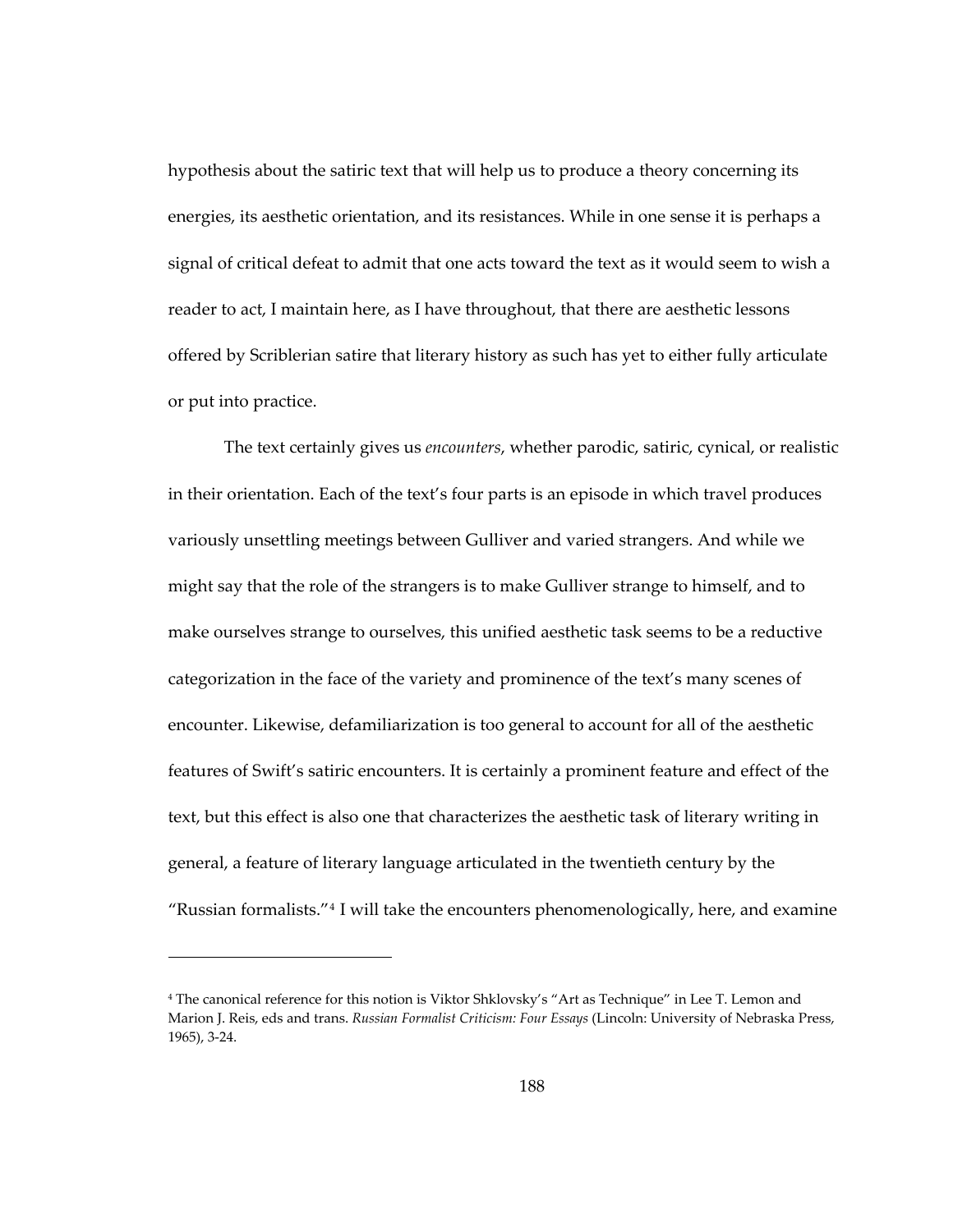them without the *telos* of defamiliarization in order to question the relation between the aesthetics of satire and the repeated function of encounter within Gulliver's *Travels*. Reading the *Travels* with an eye toward their affiliation with the genre of character progress opens up the ways in which the text's encounters articulate hospitality as their most prominent textual concern.

## *4.2. The Lilliputian Puppet Show*

A vast mass of mankind are degradably thrown into the background of the human picture, to bring forward, with greater glare, the puppet show of state and aristocracy

--Thomas Paine, *The Rights of Man* 

Gulliver's life as professional and Englishman is momentarily ripped apart by the rock on which *The Swallow* breaks, and he crawls towards us onto our shore as a kind of *tabula rasa*. His roles as ship's doctor and as the self-identified Nottinghamshireborn, "third of five sons" who, unable to find himself at home in his career and life, had left his newly married wife in order to resurrect his personal finances at sea, have become essentially irrelevant. We had been prepared for his stories of encounter by his account of his general tendencies upon landing on sea islands and foreign ports. His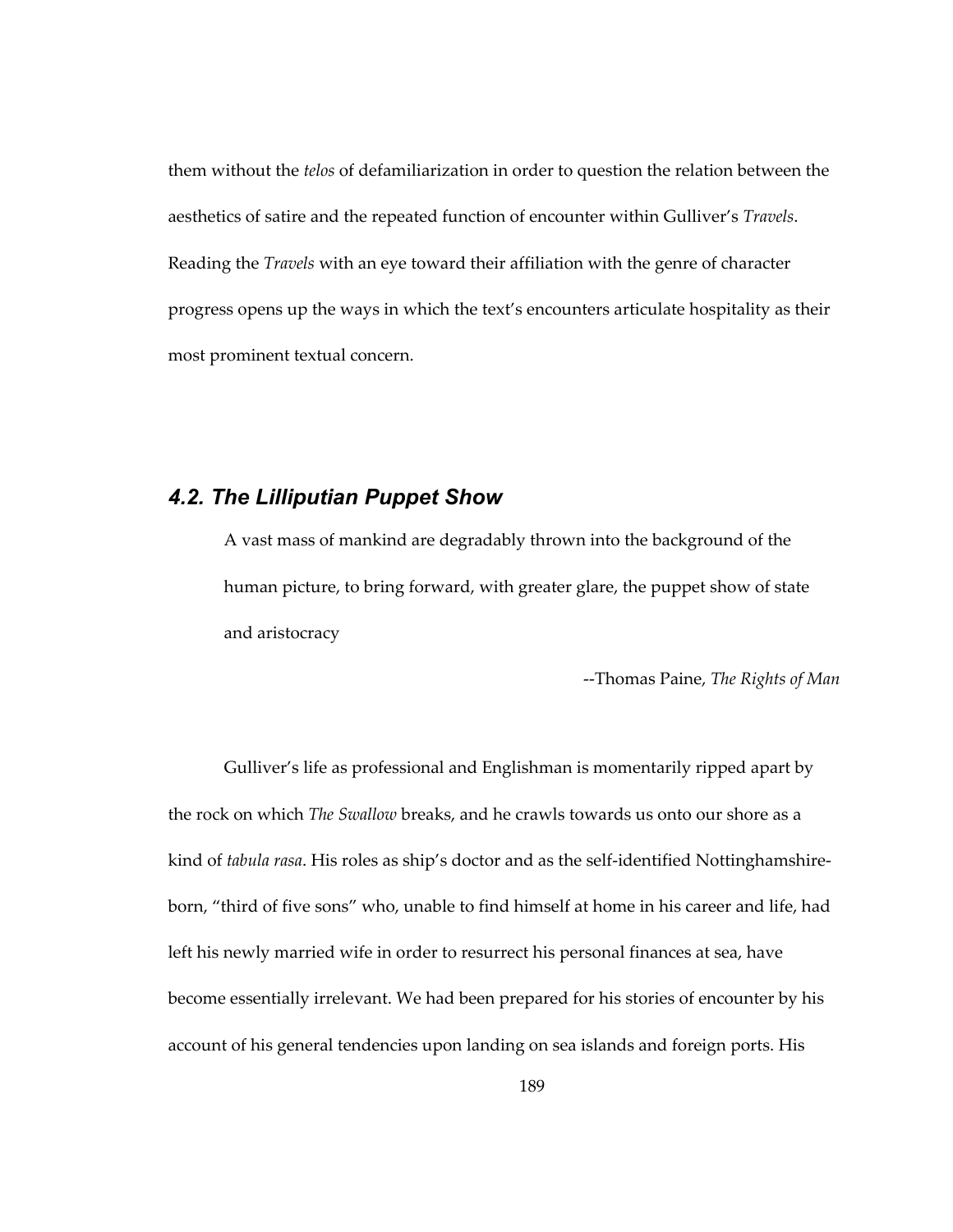ethnographic and scientific distance is presented as an act of character witness, establishing for us Gulliver's due scientific diligence, capacity for learning, and ethical commitment to objectivity. "My Hours of Leisure I spent… when I was ashore observing the Manners and Dispositions of the People, as well as learning their Language, wherein I had a great Facility by the strength of my memory."[5](#page-223-0) Even this rendition of the travel narrative's claim for veracity functions ambivalently here—neither pure parody nor pure assertion, it leaves us to puzzle over whether, and how, we are to judge Gulliver as narrator. The text's tendency toward ambivalent statements such as this has led to the distinctions between the "hard" and "soft" "schools" of scholarship that dominated criticism of the text from the 1950s to the 1970s.[6](#page-223-1)

Is Swift's "parody" of travel narrative and scientific narration a negation, a rejection of this kind of writing? What we find, rather, is that the satiric imitation is both dependent on and autonomous from those forms of writing on which it feeds. It is inextricably tangled and tied with these parodied modes. But this does not become a dialectic in which the negated element is made palatable to the critical self by means of

<span id="page-223-0"></span><sup>5</sup>For accessibility I use the Penguin edition of the travels here, edited by Robert Demaria, Jr. (New York: Penguin Books, 2003), 22. The Penguin text uses the 1726 Motte edition of the *Travels*. Hereafter cited in the text as *GT*.

<span id="page-223-1"></span><sup>6</sup> For a useful overview of these critical battles, see James L. Clifford. "Gulliver's Fourth Voyage: 'Hard' and 'Soft' Schools of Interpretation." In *Quick Springs of Sense: Studies in the Eighteenth Century*. Ed. Larry S. Champion. (Athens: U of Georgia Press, 1974). 33-49.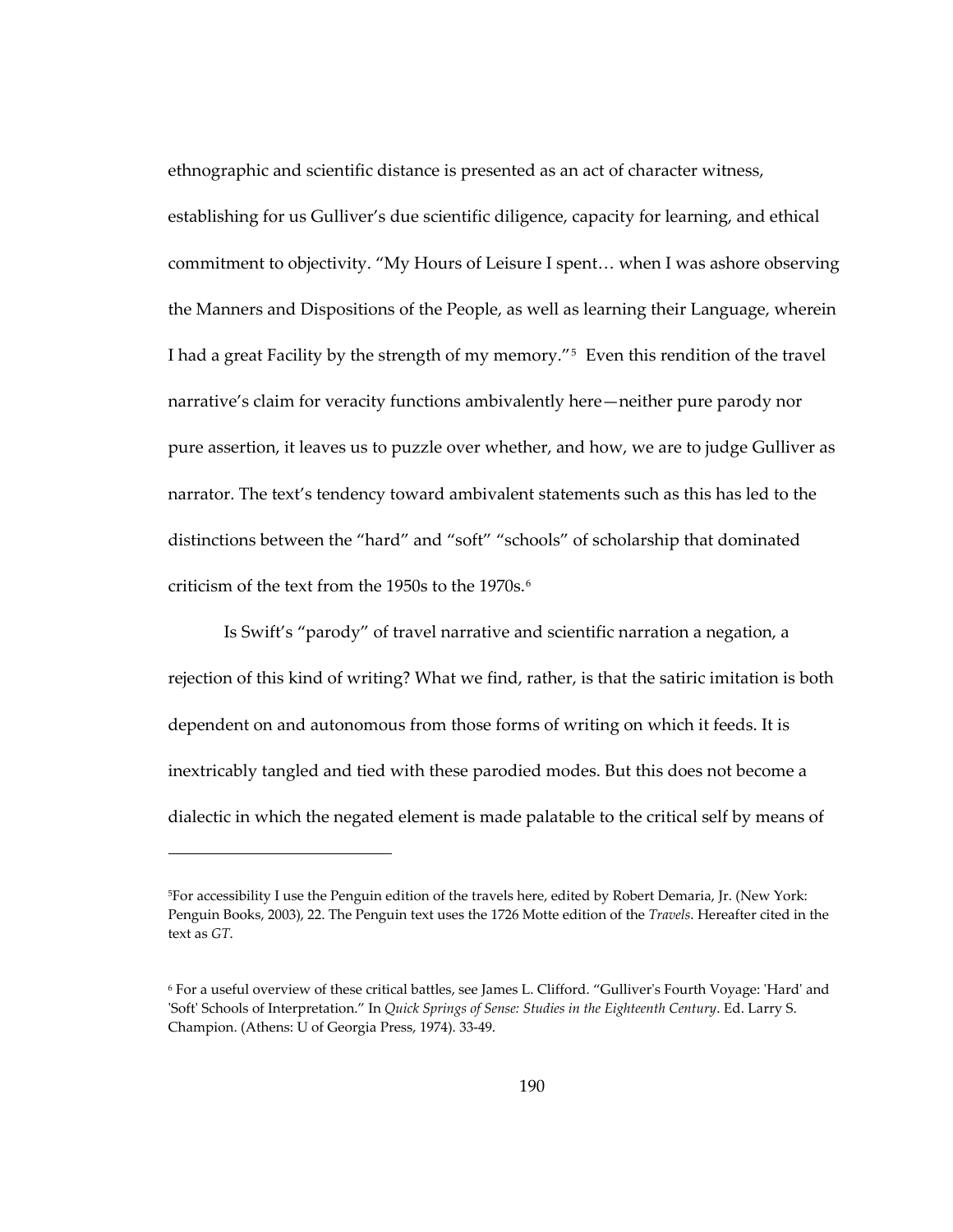the so-called negation of the negation. We will see that no such process of progressive self-education occurs here within satire's mode of relation to its textual others. The ambivalence, in other words, of the satiric character progress never leaves us, never allows us to decide whether Gulliver is a "reliable narrator," or whether his nearquotation of Dampier could nevertheless contribute to the text in ways not encompassed by parody.

Likewise, after *The Swallow* breaks apart, and Gulliver, ejected by the sea, wakes from his sleep, he finds himself tied to the earth, tangled with the surface from which he would normally rise. What follows is at first a less than human encounter—the encounter of the sensation of a parasite making its way upon the body. "In a little time I felt something alive moving on my left Leg, which advancing gently forward over my breast, came almost up to my Chin" (*GT* 23). With this descriptive focus on sensation, the text suspends itself in the phenomenology of the moment: we do not yet understand that Gulliver is describing a meeting. We have an encounter, but cannot yet recognize with whom: man, beast, or absolute other. The clarification that follows this sensation of inhuman movement upon Gulliver's body, once he catches sight of his Lilliputian captors, allows the uncanny resolution of human shapes to relieve us from the tension of a possible encounter with an exotic beast. Gulliver's immediate reaction (again, productive for us of some ambivalent knowledge of his character) is to roar violently, ridding his body of the now human forms. He is apparently revolted by the demands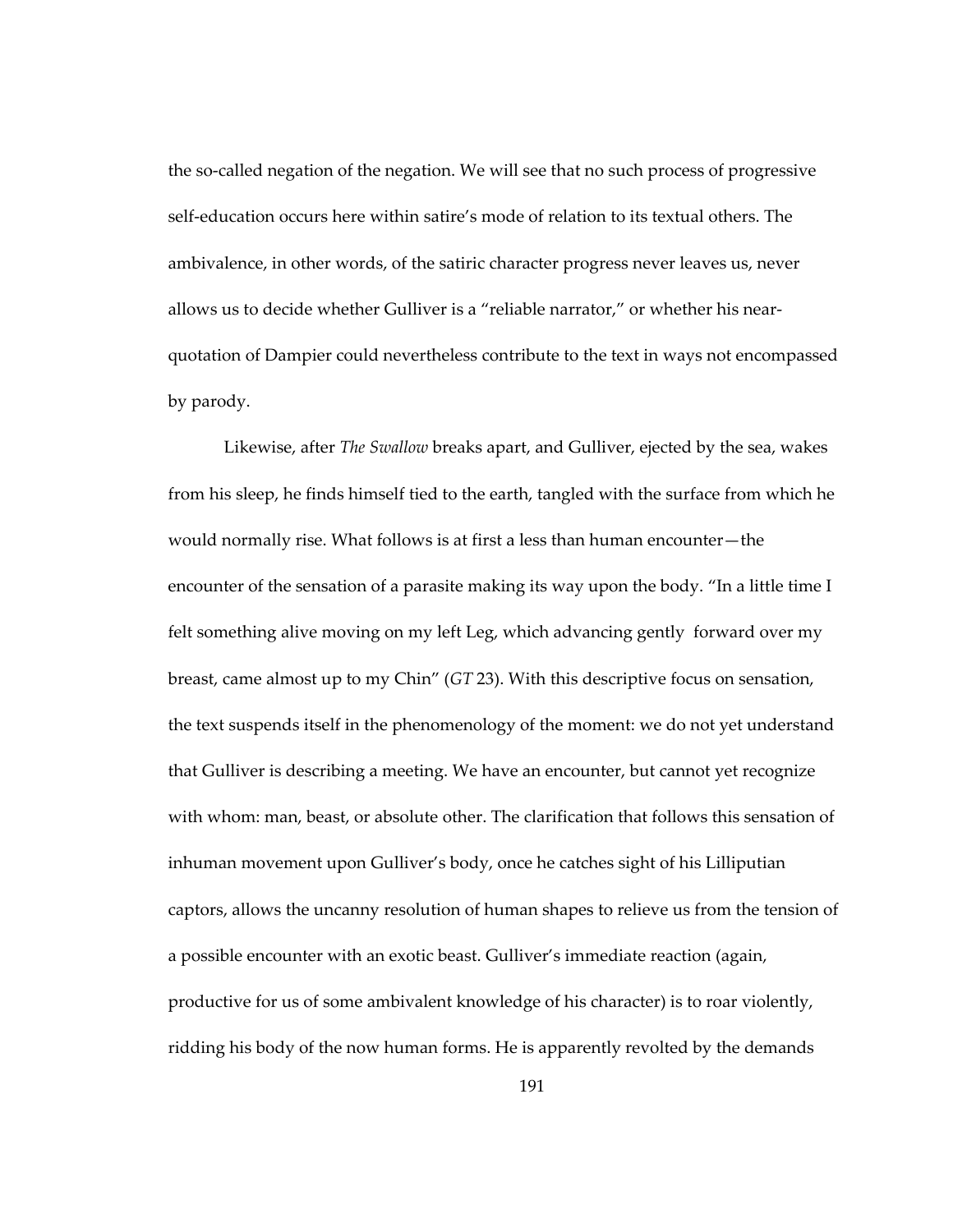such a presence makes on his body, demands that extend from what at first seemed to be a parasitical relationship to those represented by a relation of hospitality, of welcome presence. Gulliver is unwilling to become either kind of host in these initial moments.

The words "*Hekinah Degul*" are the first of the strangers' sounds that Gulliver transcribes for us, and are left untranslated (oddly so—in a text full of the display of Gulliver's eventual mastery of translation). Gulliver wants nothing more than to break his bonds in the face of this uncanny spectacle of untranslatable, miniature humanity. Freeing his left arm, his first action—is to *seize them*. Their arrows repulse him, allowing the escape of those that had been near him. This act of violent seizure will later be narrated by Gulliver as opening to the most dominating of relations between humankind and reviled animal pest. Seized by the Brobdignagian farmer, Gulliver recounts: "I apprehended every Moment that he would dash me against the Ground, as we usually do any little hateful Animal which we have a mind to destroy" (*GT* 83). But it goes unexplained, here. The encounter with the small, human-featured Lilliputians has left Gulliver bewildered and fiercely defensive.

The first half of the scene is then an apparent encounter between a human (whom we know to be so through the claims to humanity implicit in the act of narration) and a crowd of bestial forms that are gradually coming to be thought of by our narrator as human. This process is accelerated by the production of a stage, on which a long speech is presented by a figure "who seemed to be a Person of Quality" who "acted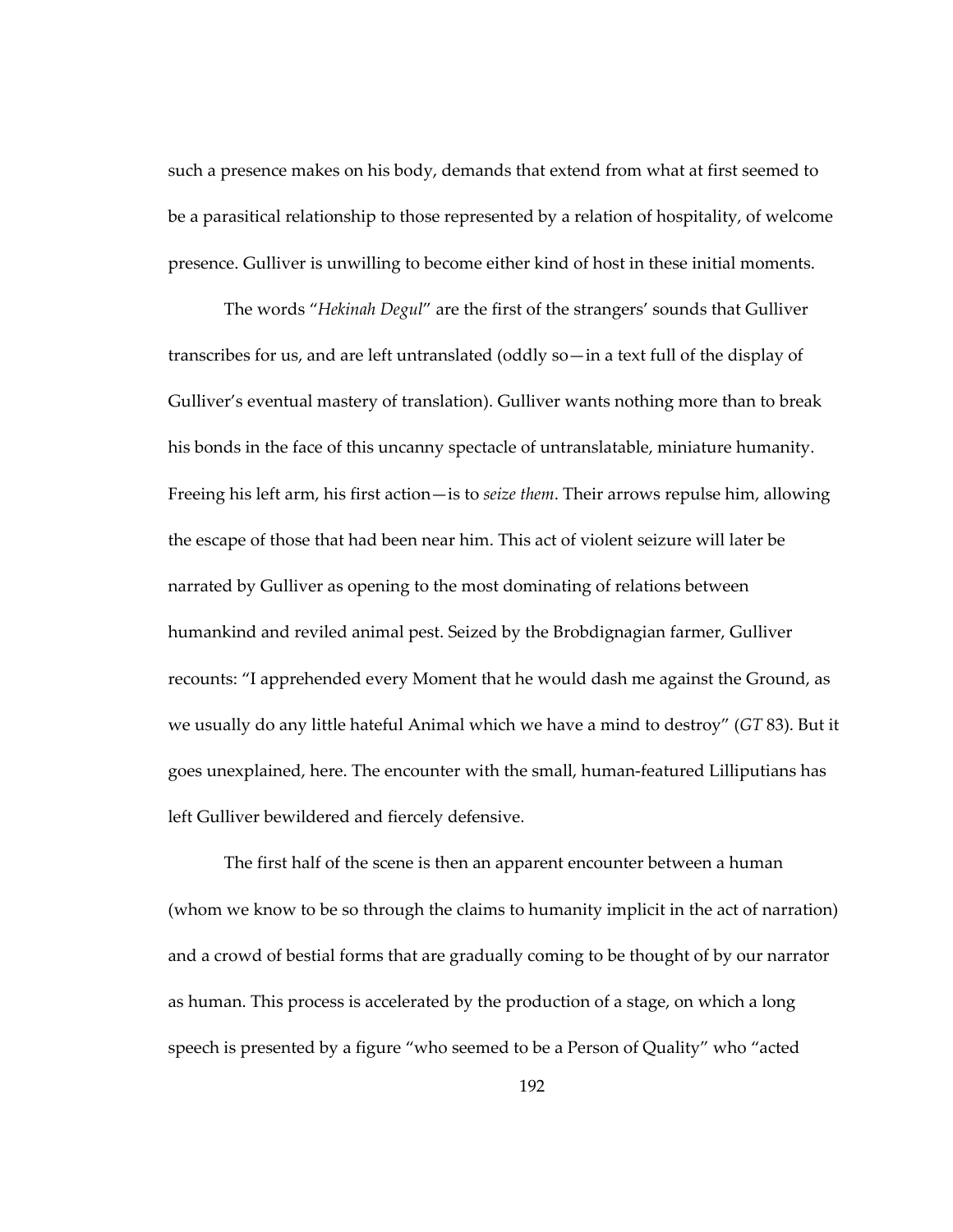every part of an Orator" (*GT* 25). This oration communicates nothing, in a literal sense, but Gulliver is clearly moved by it to consider what he had not considered until this point: making gestures of submission and need. The oration's power indicated by this shift in our narrator's approach is that of a sublimity of station, one that is neither strange to Gulliver (he identifies it as "Quality") nor hidden by the barriers of language. The production, performed on the makeshift stage near Gulliver's face, communicates the grandeur of *spectacle*. Gulliver is neither fully won over by this grandiloquence, but neither is he unaffected, and his change of tactic shows it. His attempt to communicate and satisfy his own hunger indicates that he has returned into a consideration of himself as linguistic subject, engaged in an interaction in which *something* might be communicated. Rather than trying to kill the tiny person of eminence, Gulliver identifies with the spectacle of Quality that he performs, and with the position made subject by that quality.

Gulliver's entrance into the exchange, however, intensifies and makes explicit his relationship to the person of eminence. Immediately, through Gulliver's request for food, he himself becomes an ambivalently witting and willing *part* of the spectacle of grandeur. This entanglement is achieved by way of hospitality. Very quickly we find the tables reversed—instead of an unknown parasite on the body of a tabula rasa, we now see Gulliver becoming himself a guest whose as-yet unfathomed hunger places him in the constant debt of his hosts. Gulliver reveals to us, however, that this spectacle of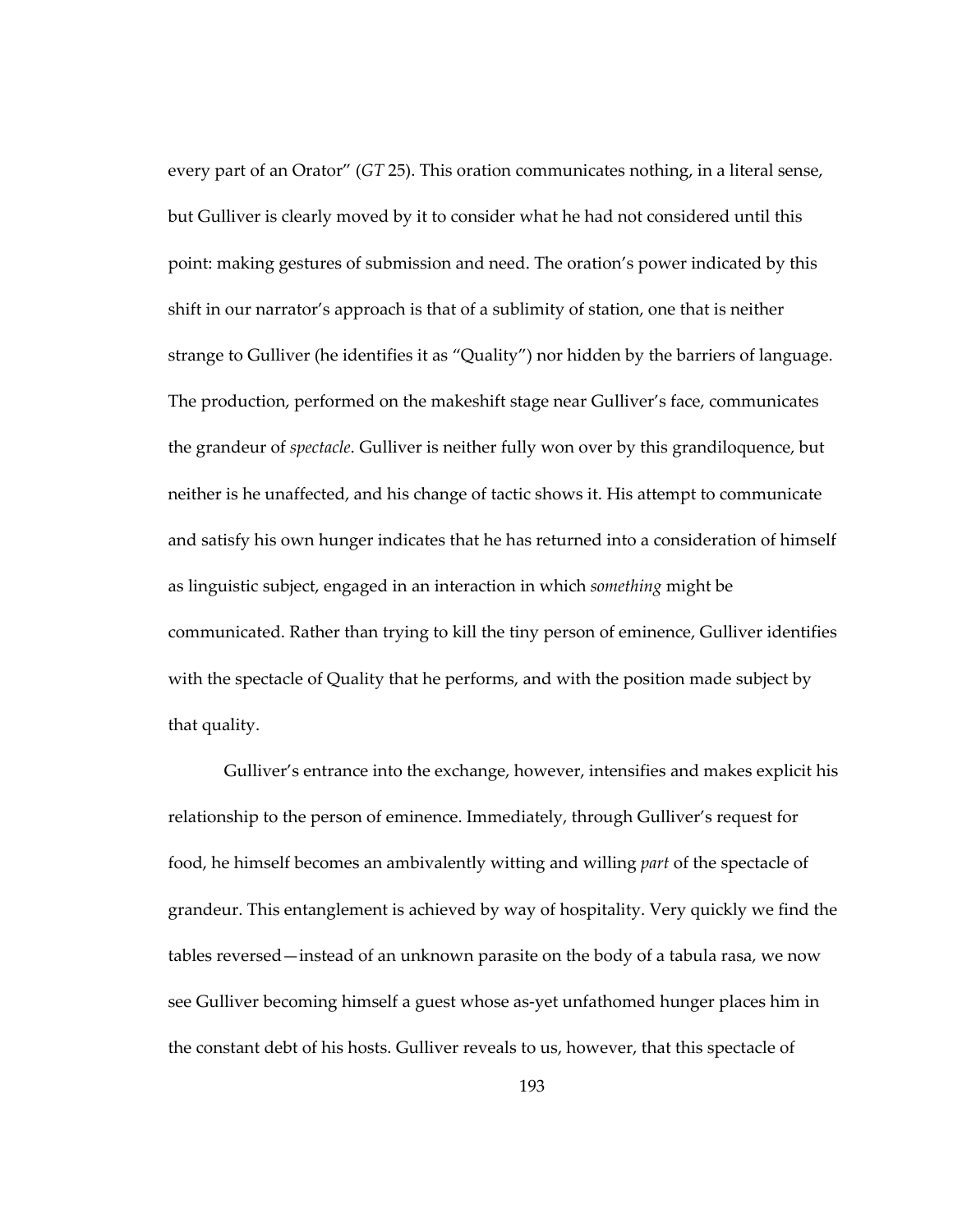hospitality had been planned in advance: "above an hundred of the Inhabitants mounted, and walked towards my Mouth, laden with Baskets full of Meat, which had been provided, and sent thither by the King's Orders upon the first Intelligence he received of me" (*GT* 25). Here Gulliver reveals to us a certain political cynicism, so that the great oration and its ensuing scene of massive hospitality turn out to have been less than spontaneous.[7](#page-227-0) And the spectacle is far beyond the bounds of hospitality even for a royal visit. Festive hospitality for foreign dignitaries had become a thing of nostalgic myth by the early eighteenth century.<sup>[8](#page-227-1)</sup> A reader is certainly most likely to experience

<span id="page-227-0"></span><sup>7</sup> This distinction will prove very important as we consider the elaboration of the question of satire's relation to hospitality. The pathos of the scene is quite limited because of Gulliver's size and the power it always holds in reserve, and the encounter does not seem to threaten to become a situation in which we might feel for Gulliver as the vulnerable outsider, bereft of everything including his own language. For Derrida, "[a]mong the serious problems we are dealing with here is that of the foreigner who, inept at speaking the language, always risks being without defense before the law of the country that welcomes or expels him; the foreigner is first of all foreign to the legal language in which the duty of hospitality is formulated, the right to asylum, its limits, norms, policing, etc. He has to ask for hospitality in a language which by definition is not his own, the one imposed on him by the master of the house, the host, the king, the lord, the authorities, the nation, the state, the father, etc." (Jacques Derrida. *Of Hospitality*. Trans. Rachel Bowlby [Stanford: Stanford University Press, 2000], 15. Hereafter cited in the text as *H*.). Nearly all of these terms are technically accurate for Gulliver's entry into Lilliput, but the text deflects our concern for Gulliver—in part because he himself seems so little upset by the encounter. This turn away from pathos is significant—just as, within the text as a whole, there is no true example of ideal hospitality, there is likewise no true example of the indigent stranger, utterly pathetic in the depths of his defenselessness. Gulliver's entrance as defenseless vermin into Brobdingnag is colored by our own understanding of his power in this relation to the Lilliputians and the *ex post facto* nature of the narration—we know the adventurer returns from his experience with the other. But it is also colored by his willingness in each case to become something other than a foreigner—to find a place within the new relations that greet him.

<span id="page-227-1"></span><sup>8</sup> Felicity Heal notes the dwindling productions of cities and towns directed at royal visits. By the eighteenth century, such hospitality was part of the myth of a feudal past at best. See her *Hospitality in Early Modern England* (Oxford: The Clarendon Press, 1990), 307-8. Hereafter cited in the text as Heal.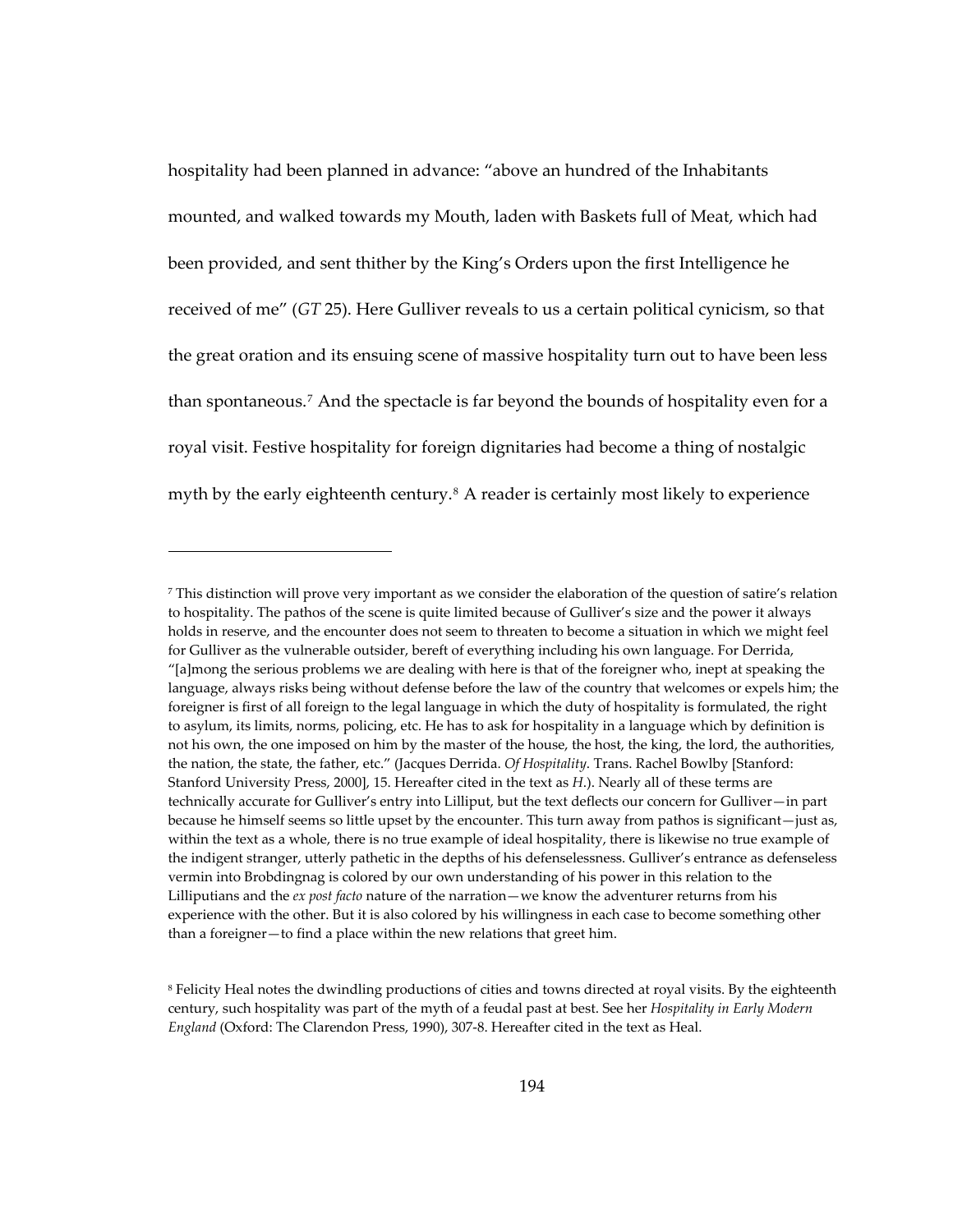such a massive production of welcome as an utter exception. And we are asked to notice and identify with consumption of this spectacle: those who watch Gulliver endlessly devour their supplied feast display "a thousand Marks of wonder and astonishment at my Bulk and Appetite" (*GT* 25). Gulliver perceives that the popular perception of his drinking and eating is that they are "Wonders" (*GT* 26), displays of uncanny or preternatural capacity. The astonishment at the wonders presented to them brings the crowd together as crowd—that is, it amasses their bodies, perceptions, and responses.[9](#page-228-0) They cry in unison, but this response provokes an odd reaction in Gulliver, a violent turn that yet again goes unexplained.

Unless we consider Gulliver's admission of the temptation of violence against the crowd of Lilliputians (now humanized by both their hospitable endeavors as well as their clear affective responses to his virile displays of consumption) as continuing in the pattern of disgust directed at vermin, we are left perhaps unable to identify with his narration here. It is another prominent moment in which an ambivalent judgment seems

<span id="page-228-0"></span><sup>9</sup> I am thinking here of the many great nineteenth-century texts on "the crowd" such as those by Le Bon, Tarde, and later, Freud, that offer the emergence of crowd formations as a new kind of social being and relation to the ego. Swift himself has much to say about crowds in *A Tale of a Tub,* in a very real sense anticipating many of these later works. See Gustave Le Bon. *The Crowd: A Study of the Popular Mind* (New York: Viking Press, 1960); Gabriel de Tarde,. *The Laws of Imitation* (Gloucester, Mass: P. Smith, 1962); Sigmund Freud. *Group Psychology and the Analysis of the Ego*. Trans. James Strachey (New York: Boni and Liveright, 1922).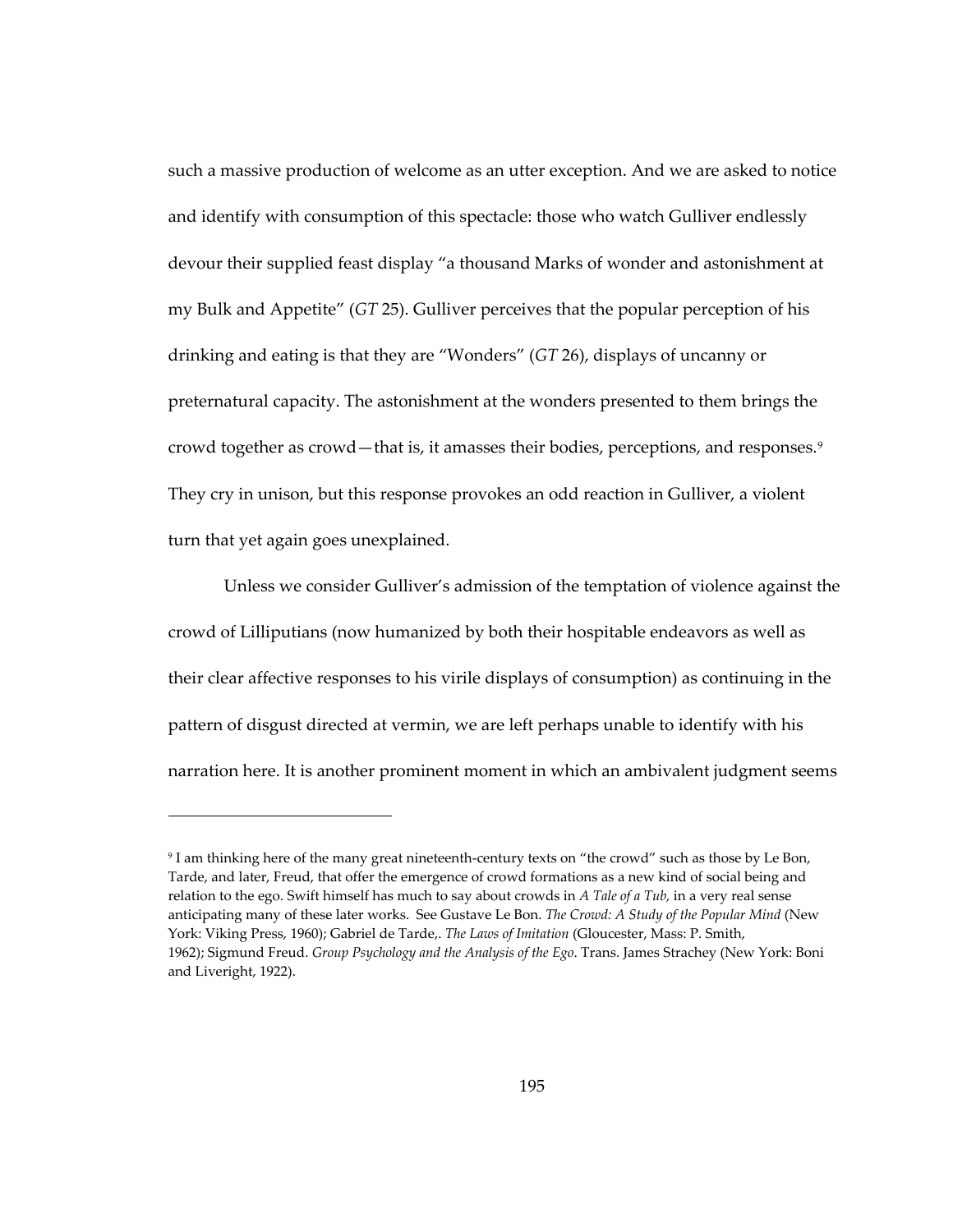to be taking place, one that may communicate to us something of the character of our narrator. Gulliver tells us that

I confess I was often tempted, while they were passing backwards and forwards on my Body to seize Forty or Fifty of the first that came in my reach, and dash them against the Ground. But the remembrance of what I had felt, which probably might not be the worst they could do, and the Promise of Honour I made them, for so I interpreted my submissive Behaviour, soon drove out these Imaginations. (*GT* 26)

Again, this disgust takes place as a revulsion against the presence of vermin on his body—the presence of a parasite, an invader. What we find as Gulliver represses this violent urge (and is thereby able to enter Lilliputian society) is that he now interprets his submission as a contract. But he also adds one final contractual obligation here, a binding debt that seems to be more objective in its requirement of the repression of violence: "Beside, I now consider'd my self as bound by the Laws of Hospitality to a People who had treated me with so much Expence and Magnificence" (*GT* 26).

I have wandered here in trying to depict what I think are important allegorical possibilities within the opening encounters of Book 1. With this statement of Gulliver's submission to the Laws of Hospitality I've finally reached a point that allows me to make a tentative synthesis of what I have so far recounted. In this encounter between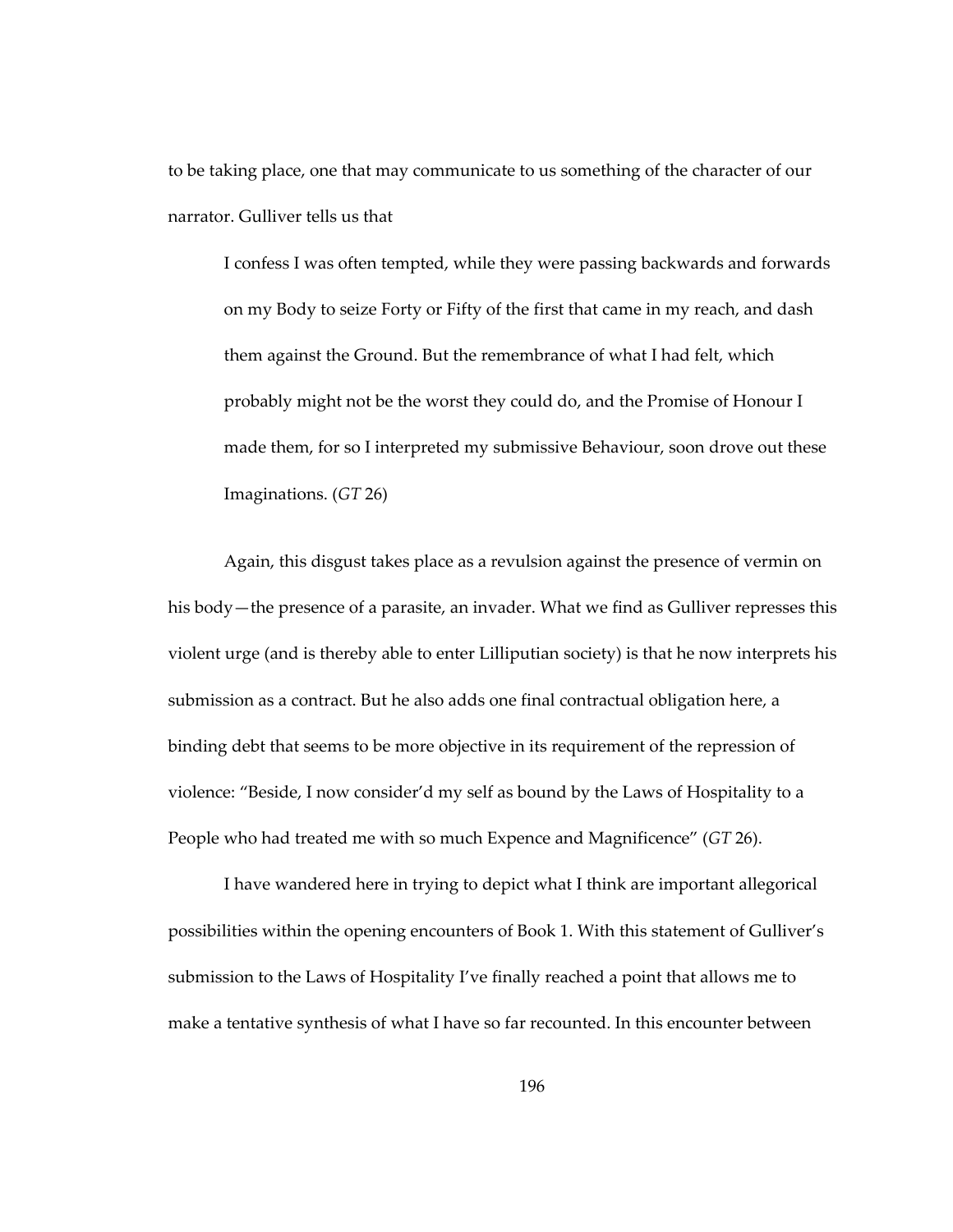Gulliver and the Lilliputians, and in the parallel encounters that follow in all four books of the text, the questions of hospitality, obligation, and submission are emphasized. This emphasis operates as an avenue for the reader not only to consider Gulliver's (or a traveler's) obligations and liberties within the spaces of colonial or pre-colonial encounter. For Gulliver is allowed to become neither a pure travelling observer (as his depiction of his ethnographic tics might have us believe); nor is he allowed to become an "everyman" figure to whom our identification is bound by the text's encouragement. Instead, what Swift has done with Gulliver is to make him into the emblem or figure of satire itself, which is to say, a thoroughly uneasy and ambivalent navigation of the world through writing, a "zero point" or empty center that resists all easy judgment, identification, and definition, yet remains open and inviting to such judgment. This role for Gulliver is underwritten by, or operates in parallel with, the ways in which hospitality operates throughout his voyages.

Jacques Derrida describes the antinomy of hospitality well, illustrating what are in essence the two modes of the "law of hospitality" that also encompass Gulliver in his encounters in the *Travels.* The law of hospitality requires both a universal and a particular "moment" (although Derrida removes temporality and thus the possibility that this relation might be taken for a dialectic by calling this a "moment without moment" [*H*, 81]). Hospitality takes place across the incommensurability of these moments of its law—its expression as a universal law, an absolute hospitality that can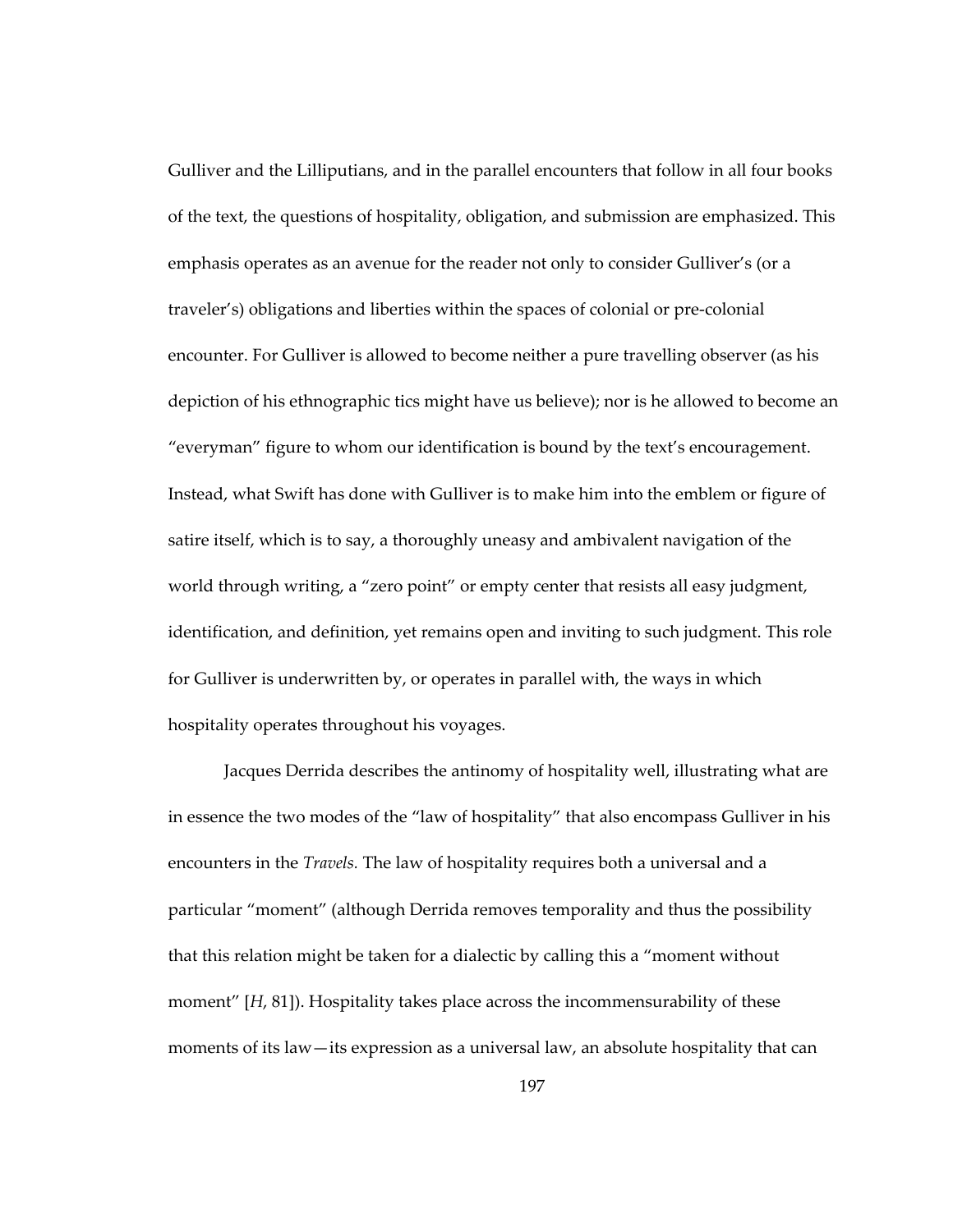only be betrayed by instantiations or particularities, and its expression in a particular set of laws, its instantiation in particular legalities that exist in the world and necessarily betray the notion of an abstract and universal law. Gulliver's *Travels* span the divide of this antinomy, moving back and forth across its chasm, finding one foothold which is then erased by another. Gulliver operates as a figure for satire's reception in the world, and its relation to the antinomies of the law of hospitality.

Our era's critical inability to decide on Gulliver's reliability, the extent to which he is a satirist satirized, stems from this skeptical empowerment of Gulliver as narrator, his persistent movement from one edge of the antinomy to the other. Like Scriblerus, Gulliver is *in effect* the animation of satire itself, a virtual embodiment of the role of satire in relation to its hosts and guests. But as we see in these opening encounters, the possibilities for satire in its encounter with others (other bodies, other individualities, and other texts) are far from settled. *Gulliver's Travels* is a navigation through the possibilities of satire's relation to the world, a character progress that, were we inclined to produce a Hogarthian title, we might call "the progress of satire." It is a tale of the traps and misuses to which satire can fall and be put, and it is finally a performance of the one necessary aspect of satiric writing, for the Scriblerians: satire's ability to maintain ambivalence toward all roles, all obligations, and all final judgments, even as it also refuses to abandon its attempts to engage with the world. Satire is neither the nothingness of negation, nor the positivity of an identification. It is the fluctuation of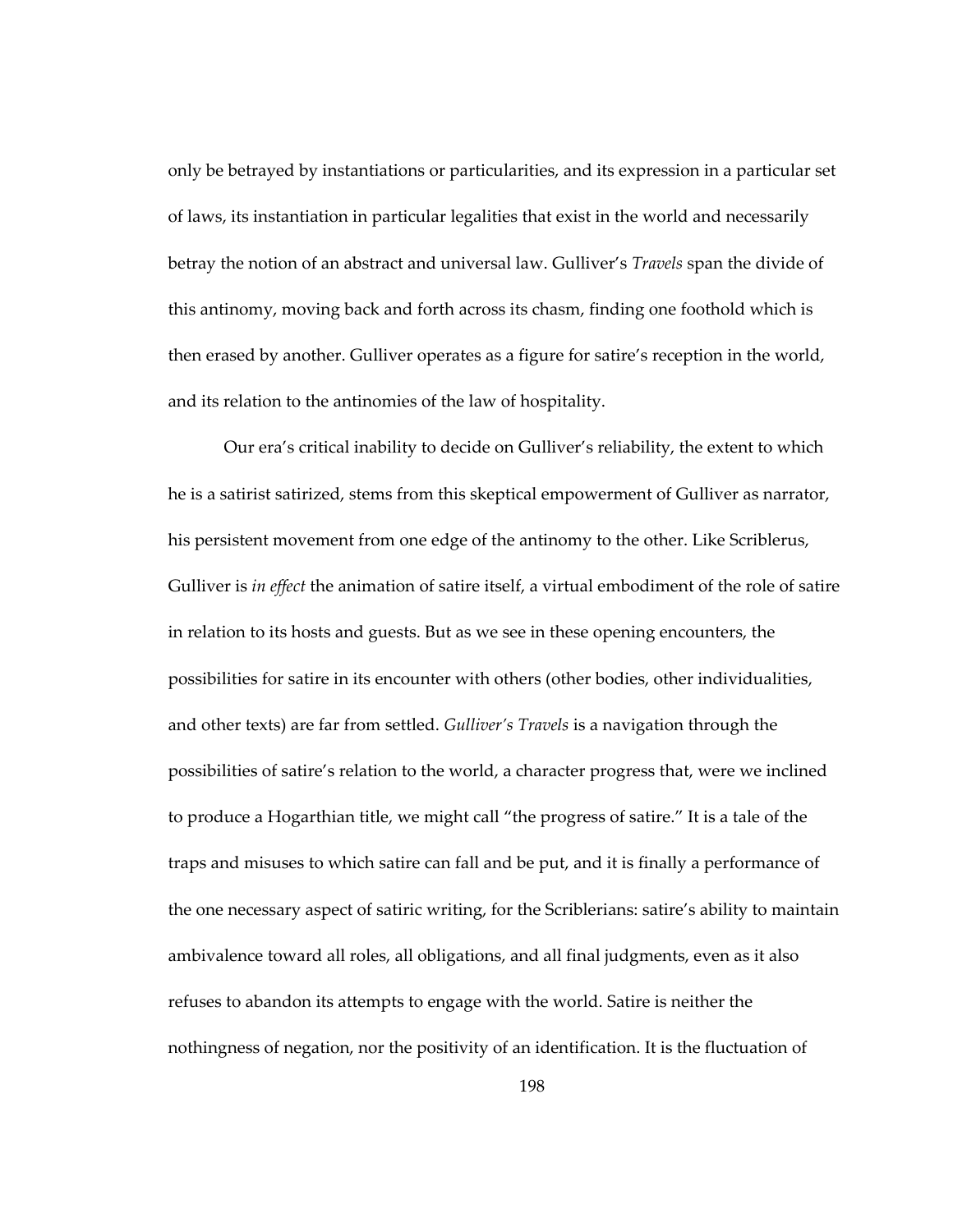these two processes, always operating as a resistance to both positivity and negativity an eternal production of ambivalence.

In Lilliput, the coordinates of the journey through worldly negations and identifications to satiric ambivalence are those of hospitality and spectacle. Gulliver's reception of hospitality is thoroughly appropriated by the art of political spectacle, so that even as he becomes the guest of the Lilliputians, he also becomes the tool of political factions (against his professed wishes) that each seek to have the population see his power and capacity as an element of their own operation.<sup>[10](#page-232-0)</sup> At first it is the King and his emissaries who have used the "Laws of Hospitality" to capture Gulliver within the operations of political spectacle. These coordinates allow us to ask questions of the role of satire: is satire a parasite on the body of the work that it references? In this, Swift's text anticipates the question that Jacques Derrida identifies as thoroughly entangled with any prospect of hospitality: "How can we distinguish between a guest and a

<span id="page-232-0"></span><sup>10</sup> Louis I. Bredvold's essay "The Gloom of the Tory Satirists" sums up the general rhetorical position toward faction shared by Swift and his political and aesthetic allies. "A political party—that is, the party one was opposed to—was a faction seeking to disrupt the national unity. To give up one's neutrality and become a party man, even with the right party, was in a sense a sacrifice of moral position and justifiable only because the nation was in danger." In Part 1, Gulliver seeks to navigate away from faction by serving what he perceives to be national interest, finding only that faction is already there preceding him. See the essay in *Pope and His Contemporaries: Essays Presented to George Sherburn*. ed. James L. Clifford and Louis A. Landa (Oxford: Oxford University Press, 1949), 7. For a candid expression of Swift's depiction of faction see his *Sentiments of a Church of England Man* in *The Prose Works of Jonathan Swift, Vol 1: A Tale of a Tub with Other Early Works*, ed. Herbert Davis (Oxford: Oxford University Press, 1939), 24. In his *Discourse of the Contests and Dissentions* in the same volume (229) Swift depicts the strife caused by faction as a component of a political "*Sickness unto Death.*" This volume will be cited hereafter in the body of my discussion as *PW*.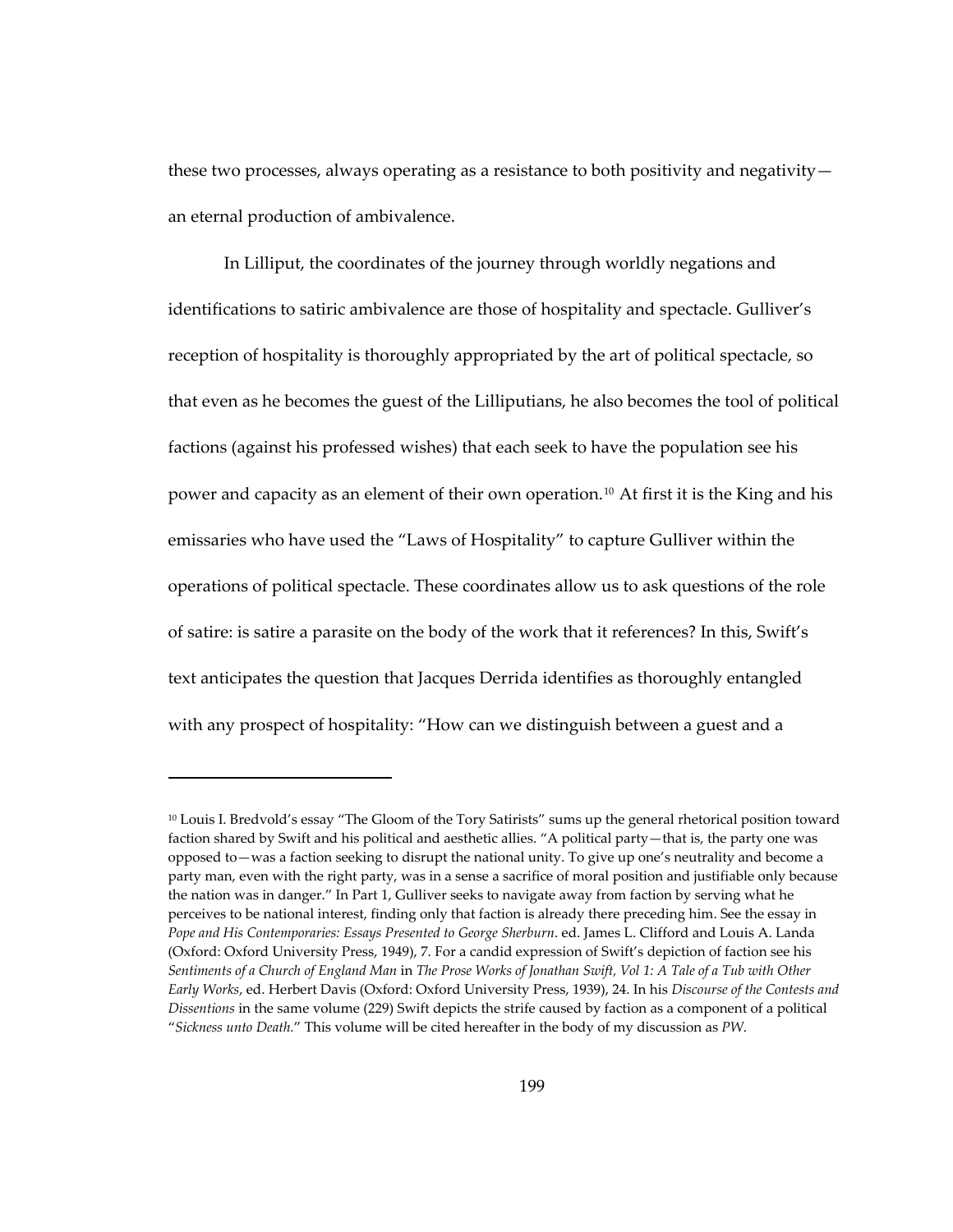parasite?" (*H* 59). And in fact, *Gulliver's Travels* is thoroughly preoccupied with this difficulty. Does satire find itself obligated to submit to the sovereign power of its host? What kind of submission would allow satire to remain activated as a continuing process of navigation? How does satire risk being used as (political) spectacle, and how does it properly resist this appropriation?

The new perception that what he has submitted to is the Laws of Hospitality transforms Gulliver's still-violent fantasies of power. He considers, in retrospect, that at his discovery his hosts could have attempted to kill him while he slept. "I should certainly have awaked with the first sense of Smart, which might so far have roused my Rage and Strength, as to have enabled me to break the Strings wherewith I was tied; after which , as they were not able to make Resistance, so they could expect no Mercy" (*GT* 27-8). His imagination of power is tied to an imagination of "Liberty," an object he never ceases to request throughout his sojourn in Lilliput (and a figure that returns at the end of the Brobdingnagian captivity of Part 2). We are to think here of course of English or British liberty, the most commonplace of England's eighteenth century nationalist rhetoric of identity.<sup>[11](#page-233-0)</sup> But embedded in this scene in which both hospitality

<span id="page-233-0"></span><sup>11</sup> For a good, broad historical account of British liberty, see Linda Colley. *Britons: Forging the Nation 1707- 1837* (New Haven: Yale University Press, 1992), especially the discussion of Wilkes, where the earlier, latent national character of liberty is focused in a quasi-populist xenophobia in the 1760s (105-116). Colley describes the political uses to which public spectacle was put on election day on p. 51.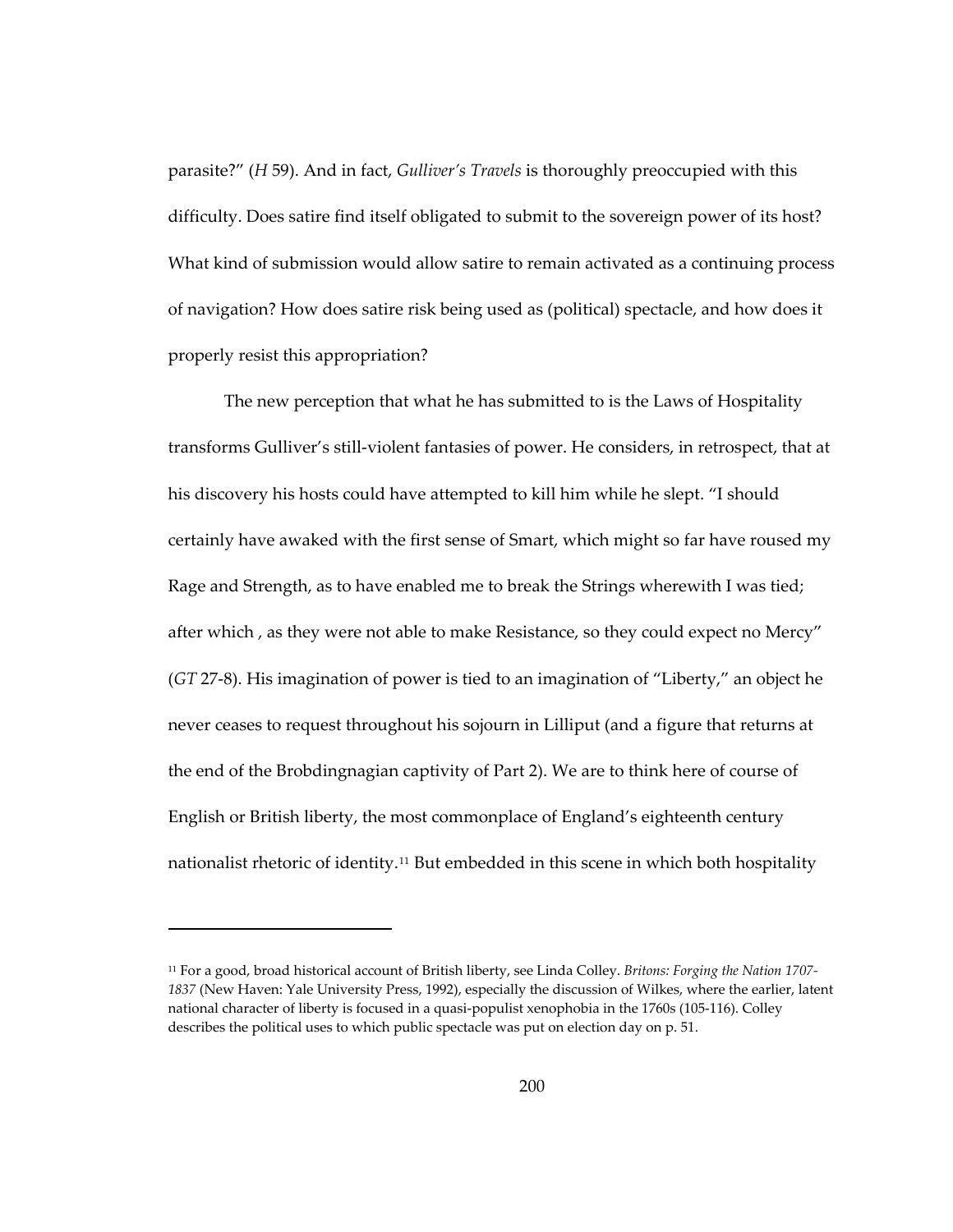and a political subjection (Gulliver as tool for political spectacle) are established, the request for liberty that Gulliver makes to the representative of the King is directed at what is felt by Gulliver to be a binding hospitality, a hospitality that has been mobilized for other ends than for his own sake. The fantasy with which Gulliver associates liberty is, however, not much more attractive to us: his wish to be able to once again see the common Lilliputians, their crowds, as vermin, and to show them "no Mercy," is hardly an attractive model of hospitality in its own right. Here we have the figure of satire caught between a violent hatred of servitude, a resentment of the debts of hospitable obligation, and a wish to assert its power in the act of real negation, remaking the world according to its disgust with the situation it has been given. Felicity Heal notes that within early modern hospitable relations, the guest could assert a kind of power that played on the host's vulnerabilities *as* host. "The guest, by abusing his role, could reverse the power relationship that was implicit in the giving of hospitality, and could reveal the weakness of the host who exposed himself through generosity and openness" (Heal 149). Gulliver does not pursue this possibility, but certainly readers are to see in his temptations towards it this reversal implicit within hospitality. He is seduced into an acceptance of his submission, and chooses this possibility rather than breach the reciprocal relations into which he has entered.

The liberty that Gulliver finally receives embeds him even further within the production of political spectacle. The "Articles" offered the *Man-Mountain* (a phrase both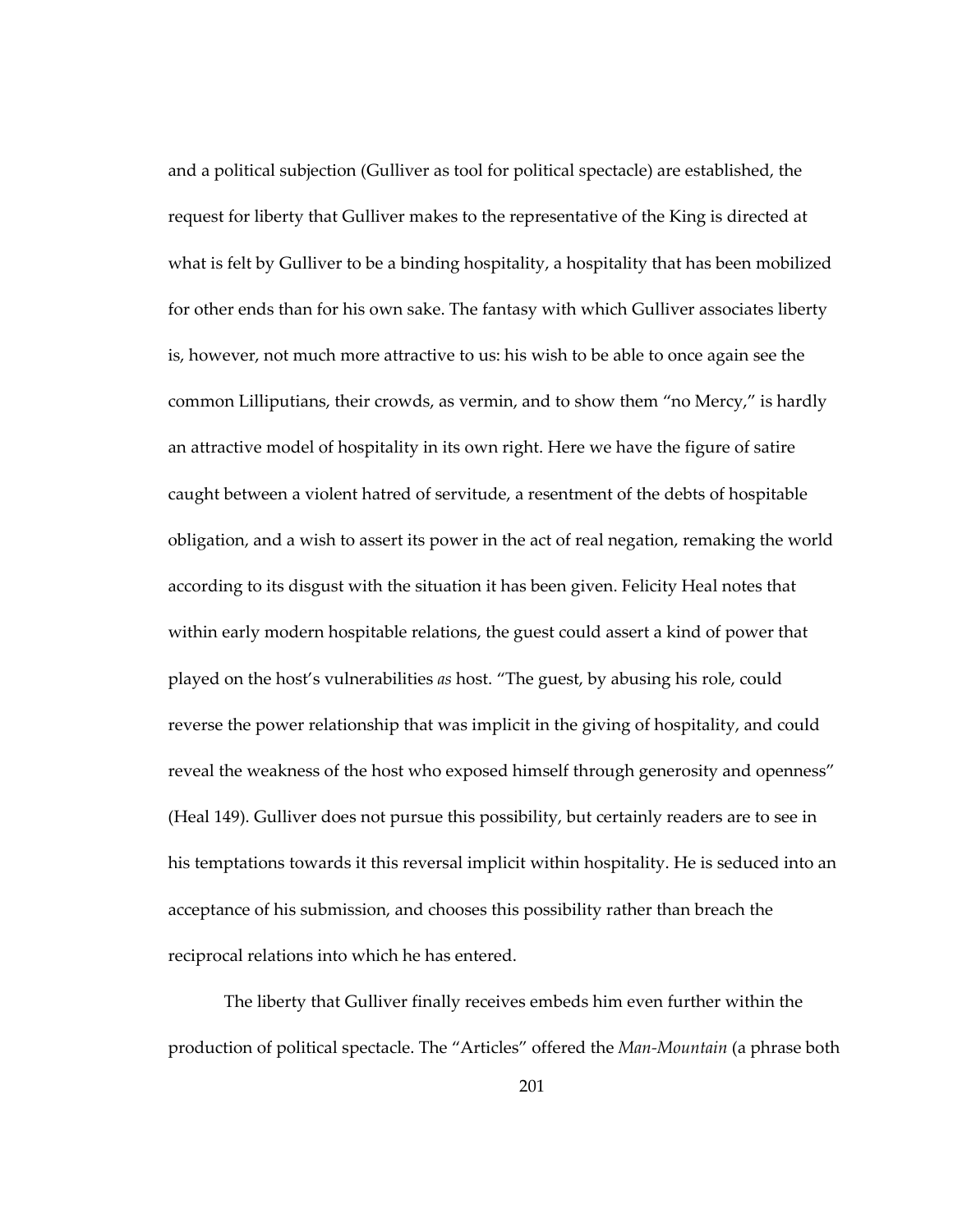manipulatively flattering and, when emphasized in his narrative, a sign of Gulliver's boastful pride) act to legislate his utility for use by both the King/Emperor and the rival factions of government. This production of spectacle had already been significantly intensified while Gulliver was not yet at "liberty" by a set of grand occasions produced by the court in their treatment of their guest. The Emperor had made a great event of his approach to Gulliver, advancing ceremoniously but unnecessarily on horseback, ordering his retinue to feed and quench the chained stranger's hunger and thirst. The very feeding of Gulliver is by necessity a spectacle, requiring the parade of "a sort of Vehicles on Wheels" stuffed with the food he will eat (in what will no doubt seem, to the Lilliputians, in addition to its unimaginable quantity, a monstrous haste). The Emperor's "Priests and Lawyers" are present at this scene to make their own addresses to the newcomer.

Most striking, however, and of significance for the political effects of this production, is Gulliver's reaction to the unruly crowd, who in what the narrative describes as their indiscipline are unable to prevent themselves from shooting arrows at him. The perpetrators of this disorder are "seized" by the Colonel (i.e. the master of ceremonies), and are given to Gulliver, placed "bound into [his] Hands" (*GT* 32). Just as he has fantasized, Gulliver now has defenseless Lilliputians in his grasp, and seems to be at least offered the license to show "no Mercy" if it pleases him. But wrapped in the imperial spectacle, Gulliver cannot undertake such an action. He gives us no indication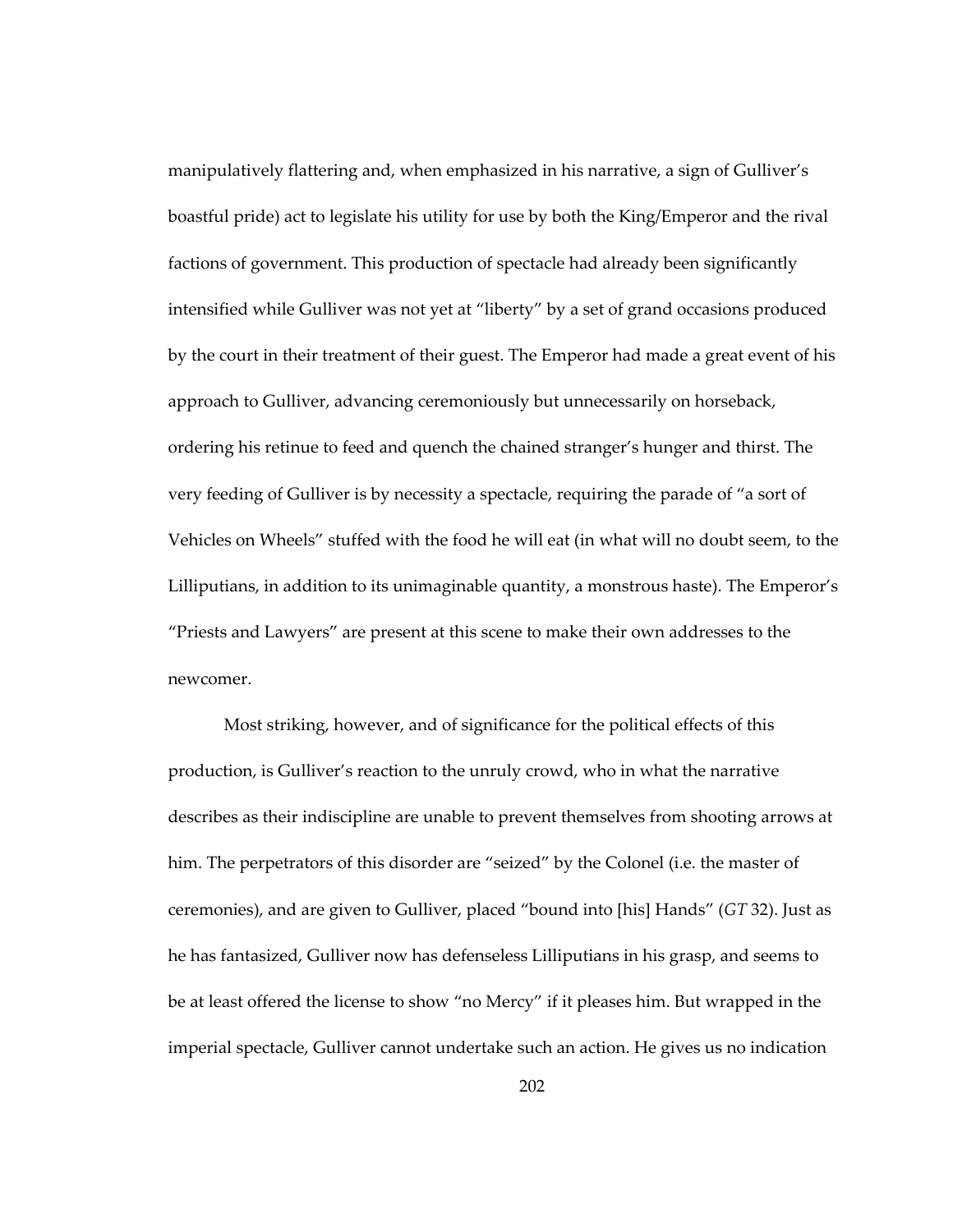of the reason for his leniency. Gathered in the arms of the spectacle, Gulliver has become a subject to its rhetorical production of imperial majesty, military order, and legal and religious wisdom. He finds himself asked, in the donation of these unruly commoners, to add to the strength of the spectacle—in a sense, he is here interpellated by its recognition of him as a worthy actor. He is also welcomed into a "liberty" of action whose frame of possibility is delimited by the political expediency of every publicly visible gesture.

Given this entanglement within political spectacle, Gulliver the guest has no choice but to spend his liberty in a manner that will not offend his hosts. The alternative would be to identify with the unruly and common crowd that he has repeatedly imagined, even in the midst of their exceptional donations, as vermin to be destroyed. Satire, we might say, finds itself put to use by power, engaged in the aesthetic reinforcement of the grand ceremonies of government, and is figured as being caught in a structure of hospitality that requires that it do so. Gulliver acts with a new softness after being given the role of executioner. "[L]ooking mildly… I set him gently on the Ground, and away he ran" (*GT* 32). This is immediately resituated in terms of its spectacular effects: "I treated the rest in the same manner, taking them one by one out of my Pocket, and I observed both the Soldiers and the People were highly obliged at this Mark of my Clemency, which was represented very much to my Advantage at Court" (*GT* 32).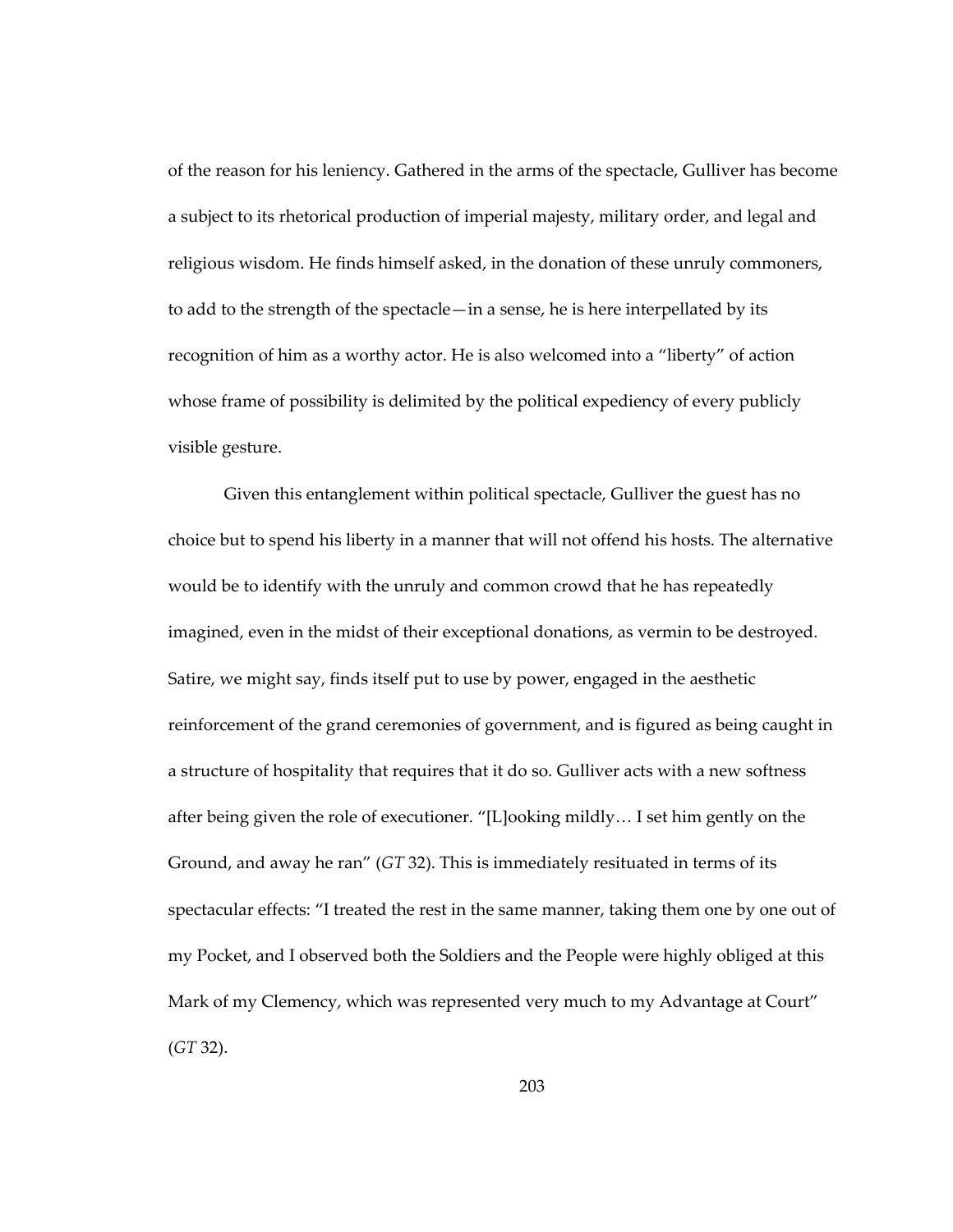The articles of liberty function to route all of Gulliver's free behavior into paths that will lead to political utility for those in power, and those vying within power. Couched as indications of the government's concern with the safety of the population, they also establish procedures by which this concern with safety can be transformed into ceremony. "He shall not presume to come into our Metropolis, without our express Order; at which time the Inhabitants shall have two Hours warning to keep within their Doors" (*GT* 43). How useful and concerned the government can be, even as it shows itself to have entirely made a submissive and legally-bound subject out of the *Man-Mountain.* For Gulliver, this liberty has entailed further servitude, even as his "Chains were immediately unlocked" (*GT* 44). Gulliver's limited freedom of motion is predicated on a contractual obligation to support the government's ability to enact itself through spectacle. Within this configuration, it turns out that, even before the encounter between Gulliver and the Lilliputians took place, it was already staged within this struggle between the government and the populace. Hospitality, as decreed by the government, operates to draw attention to the public face of power through its performance of largesse, especially when faced with the challenge of the *Man-Mountain*. If we are to consider Gulliver as an emblematic figure for satire, we can begin to consider that Gulliver' sojourn in Lilliput is predicated on the swelling of the self-importance of satiric writing, its interpellation into political subjectivity through a seductive flattery. If satire is a *Man-Mountain* faced with the occasion of encounter with people miniature by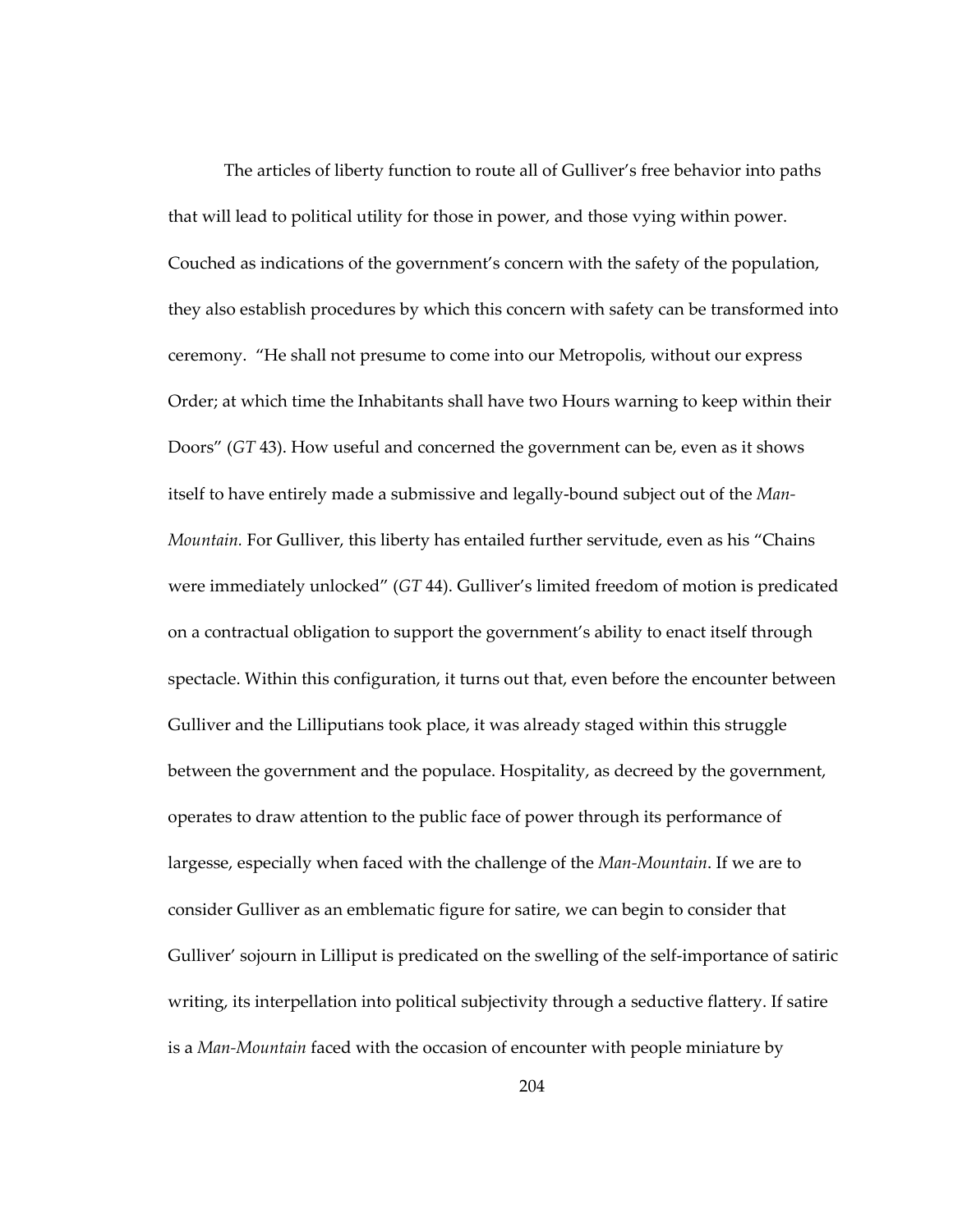comparison, it has acquired this sublimity by means of the role it has taken on for official and factional vectors of power. The power that satire can serve inflates it, making ceremonious its great capacity for consumption, phallic endowment (see *GT* 42 for the grand military procession that passes admiringly under the holes in colossal Gulliver's breeches), and even defecation. Satire has, in other words, *always already met with cooptation*, so that it has already become entangled with power, even faction. Any pretense of purity is either another element of the ceremonious spectacle of grandeur allowed to satiric writing by those who fund it, or it means taking up a position with the people against some identified target of misused power.

This last possibility is clearly derided by the encounters of Part 1. The people are vermin to Gulliver, and their safety is only guaranteed by the interests of the government. Why is it that Scriblerian satire cannot find it possible to identify with the position of the "rabble" (*GT* 32), that it in fact situates itself in opposition to populist politics? The difference between the crowds of gawkers and the grandiloquence of political ceremony resides in the status accorded rhetoric in each situation. Gulliver's treatment from the position of sovereignty makes it clear that for the Lilliputian ruler all rhetorical effect, all of the ability of writing and speech to *transport* their audience, must have as the basis of its operation the *telos* of sovereignty itself. In contrast to this, the popular crowds so despicable to Gulliver (and to Swift and Pope elsewhere) offer *no function for rhetoric* at all. Sublimity as it exists for Swift (in its emergence from Boileau's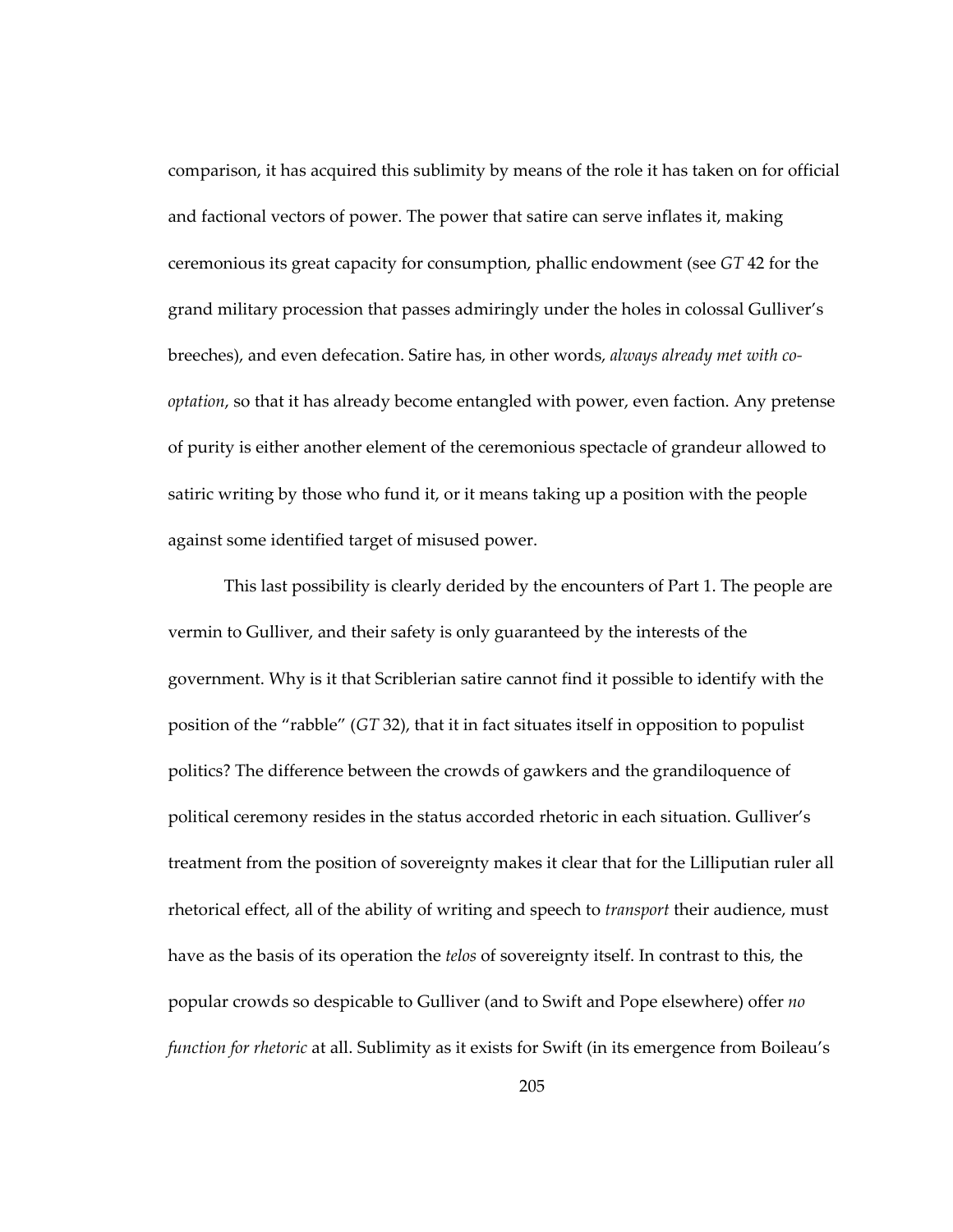translation of Longinus from the Greek in the late seventeenth century) requires a certain semi-autonomous space, a certain license from political power in order for its performances to find a stage.<sup>[12](#page-239-0)</sup> The transport that Longinus assigns to sublime oratory, and which contributed to the Scriblerians' understanding of the possibilities of writing, occurs in the crowd as "Astonishment" and "Wonder," which turn out to have been only reactive affects to staged spectacles. Longinian "transport," in which shared linguistic exchange is predicated on the intensity of occasion, and thus on the rhetorical production of *events*, requires a position neither aligned with power nor with popular sentiment, but inevitably attached to both. The crowd's wonder and astonishment (or its unruly resistance to military, legal, or priestly order) operate to maintain the crowd *as crowd*. *Gulliver's Travels* proposes that they are less total capitulations to the spectacle presented than they are ways of fending off complete submission, a form of resistance peculiar to masses.[13](#page-239-1) From the perspective of satire, both the masses and the seat of

<span id="page-239-0"></span> $12$  See Jonathan Lamb's wonderful essay "Longinus, the Dialectic, and the Practice of Mastery" in which he mounts a critique of the association between the Longinian sublime and the Hegelian dialectic, especially in terms of the sublime's relation to power. *ELH* 60:3, 545-567.

<span id="page-239-1"></span><sup>&</sup>lt;sup>13</sup> For a provocative theorization of the active forms of resistance exhibited by crowds and masses, see Jean Baudrillard's *In the Shadow of the Silent Majorities or, the End of the Social, and Other Essays* (New York: Semiotext(e), 1983), in which he depicts a general massification of a "silent majority" that is fundamentally resistant to knowledge, codification, stratification, etc. Practices of advertising, statistics, polling, sociology, demography—all are attempts by the State to fully capture this mass that has sprung into being in modernity. All of these methods, according to Baudrillard, fundamentally fail—the dark cloud of the mass can only be captured at its edges, at its most translucent and reflective points: its silver lining. The masses are both a dark density and a reflective luminosity—"[t]he masses, on the contrary, accept everything and redirect everything *en bloc* into the spectacular, without requiring any other code, without requiring any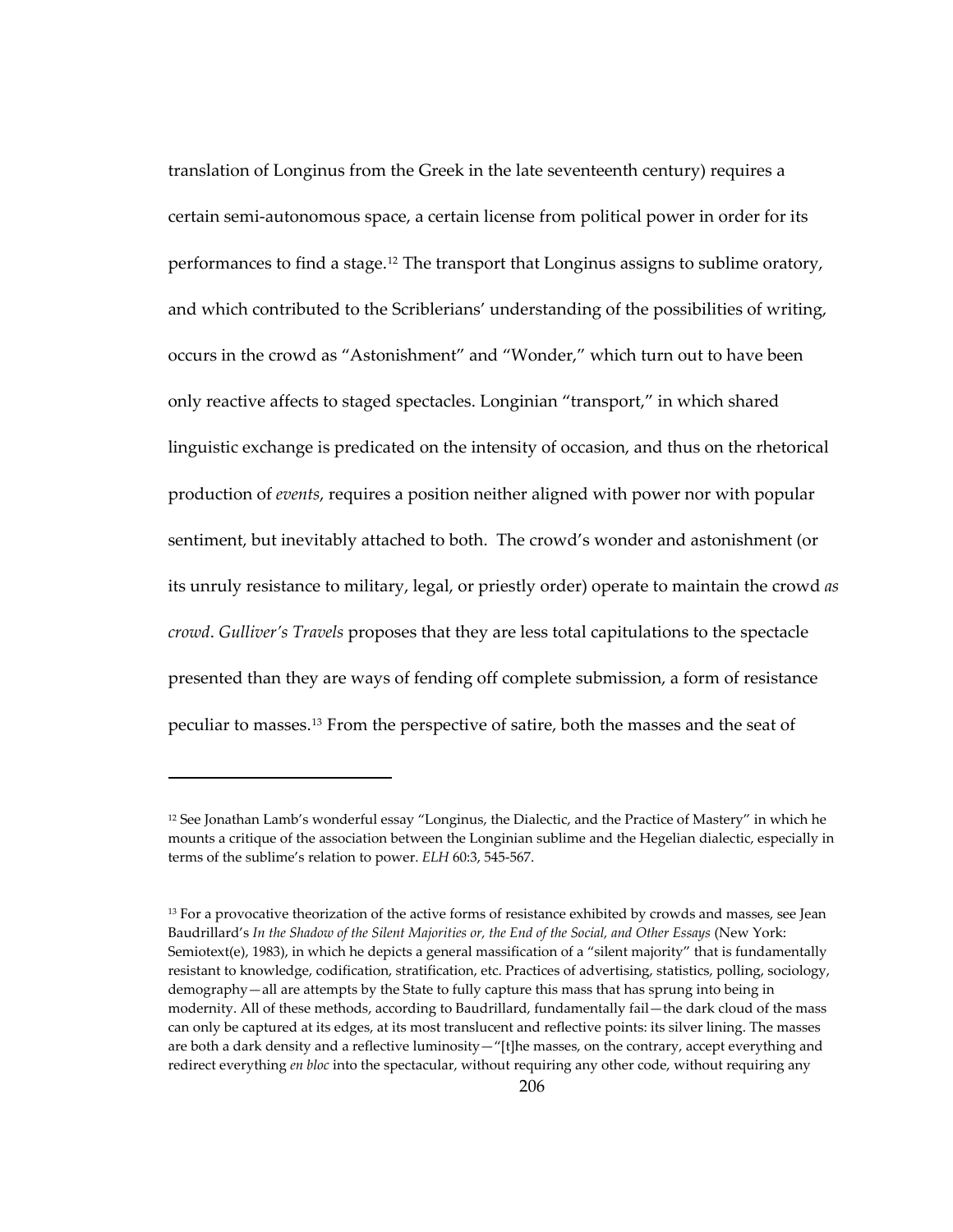power (including its concomitant factions) are thoroughly, and unacceptably, selfinterested.

But Gulliver is self-interested as well—as I propose above, no one escapes this text unscathed. It is not pure selflessness that seems to drive him from Lilliput and Blefescu, but an individualist mobility that preserves a sort of "liberty." But this liberty is not *merely* the British ideologeme that, as Linda Colley has described, cathects desires onto the empire.[14](#page-240-0) By means of the tale of encounter and, ultimately, release (or escape) with which we are presented in Part 1, we understand that what Gulliver seeks can be articulated in its opposition to the spectacular hospitality offered to placate the masses and to inculcate his own subjection. What Gulliver wants is to navigate the world free of the experience of parasitism, whether it is his own parasitic dependence upon a host who willingly capitalizes on that debt (a mutual parasitism?), or the parasitic operations of the masses of Lillputians whose relation to Gulliver is reoriented toward their own

the masses are a form of resistance.

 $\overline{a}$ 

<span id="page-240-0"></span>14 See Colley's chapter on "Peripheries" in *Britons*, pp. 101-132.

meaning, ultimately without resistance, but making everything slide into an indeterminate sphere which is not even that of non-sense, but that of overall manipulation/fascination" (43-4). This is to say that the power of the mass, the mode in which it functions as a resistance, is its deterritorialization of the coding aimed at encompassing it, the transformation of this manipulation into a spectacular that cannot be made sensible. It is through the *hyper*-compliance with power that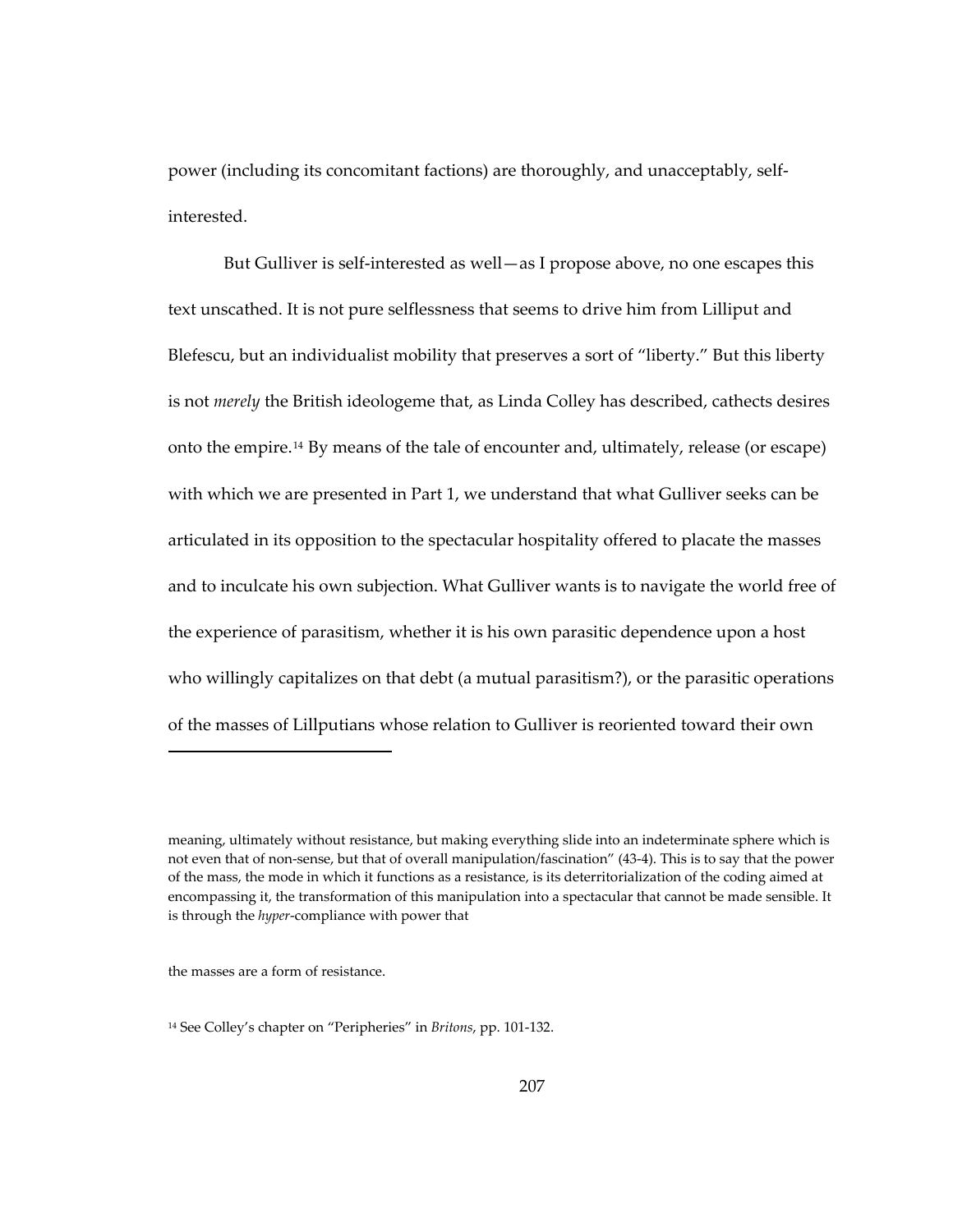resistances to discipline. The "desire" of satire is, in other words, for a hospitality that is not always already staged as manipulative spectacle—a relation to its others that might not result in primarily an aggrandizement of the satirist or the power with which the satire is aligned.

Here, I propose that Swift is attempting to articulate a concern about the *economic* relations of the hospitality that encapsulates satire. Freud articulates something very close to this in his analysis of the joke and its relation to hospitality, especially to giftgiving. For Freud, the joke operates as a gift exchange that requires not two but three parties—satire partakes of this structure to a significant extent, although its indirection and ambivalence mean that its function is more complex than that of the joke (which Freud shows to be itself a very complex relation). Freud proposes that "the psychical process of the joke is consummated between the first person, the 'I', and the third, the person from outside."[15](#page-241-0) The third person, who has no proper place in the relationship between persons one and two, receives the joke as a gratuitous donation. "The psychical process in the listener, in the joke's third person, can scarcely be more aptly characterized than by emphasizing that he purchases the pleasure of the joke with a very small expenditure of his own. He is made a present of it, as it were" (*Joke* 143). In the relation between satire, political power, and reader, the exchange produces an economy

<span id="page-241-0"></span><sup>15</sup> See Sigmund Freud. *The Joke and its Relation to the Unconscious*, 143. Hereafter cited in the text as *Joke*.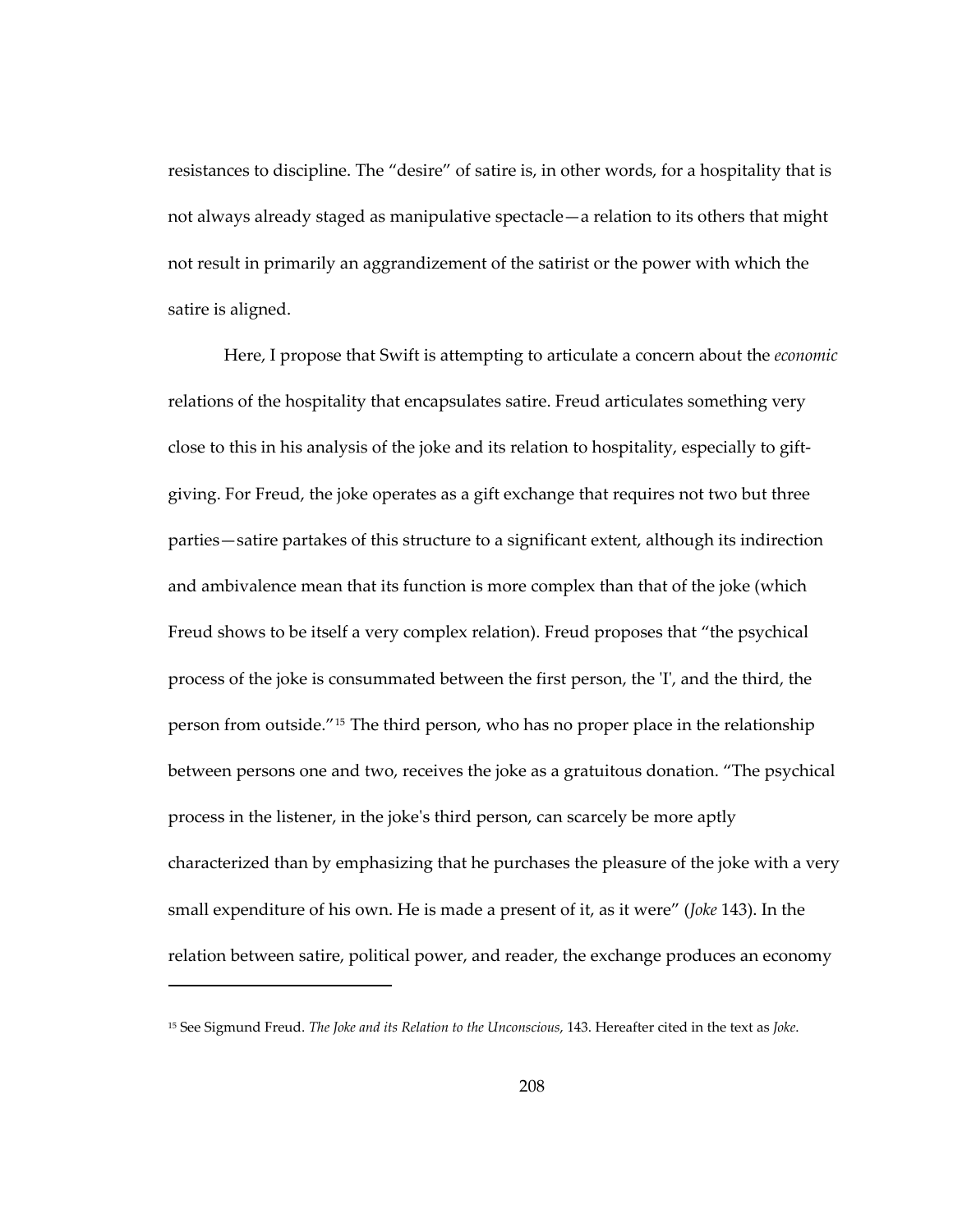of accumulation for the power that licenses and appropriates satiric writing, or a debt of allegiance for the reader. Instead of offering the reader (or, standing in for a reader, the people of Lilliput) a gift exchange in which satire requires no reciprocality, no response of a donation of allegiance, worship, or respect, the conjunction of satire with the license provided by political power operates within the rhetoric of hospitality while only conferring obligation. Satire must burden itself with the need to escape this role if it is to find a way to operate within a less economic form of exchange. To find its liberty, economic and political, satire cannot ally itself with faction, and attempts to remain affiliated with the central power instead of biased faction reveal the fact that faction already exists at the site of sovereignty. Gulliver and satire have to leave aside all such affiliations in order to maintain a properly ethical relationship with their "others."

## *4.3. Satire the Pe(s)t*

In Brobdingnag, the text offers a series of meditations on hospitality that center on the roles of pests and pets, and the transition between these two positions. Gulliver at first imagines the massive difference in scale in terms of the *Odyssey*'s scene of the inhospitable encounter with the Cyclops. Gulliver hides himself from those giants he thinks of from the start as "monsters," projecting onto them the aggression of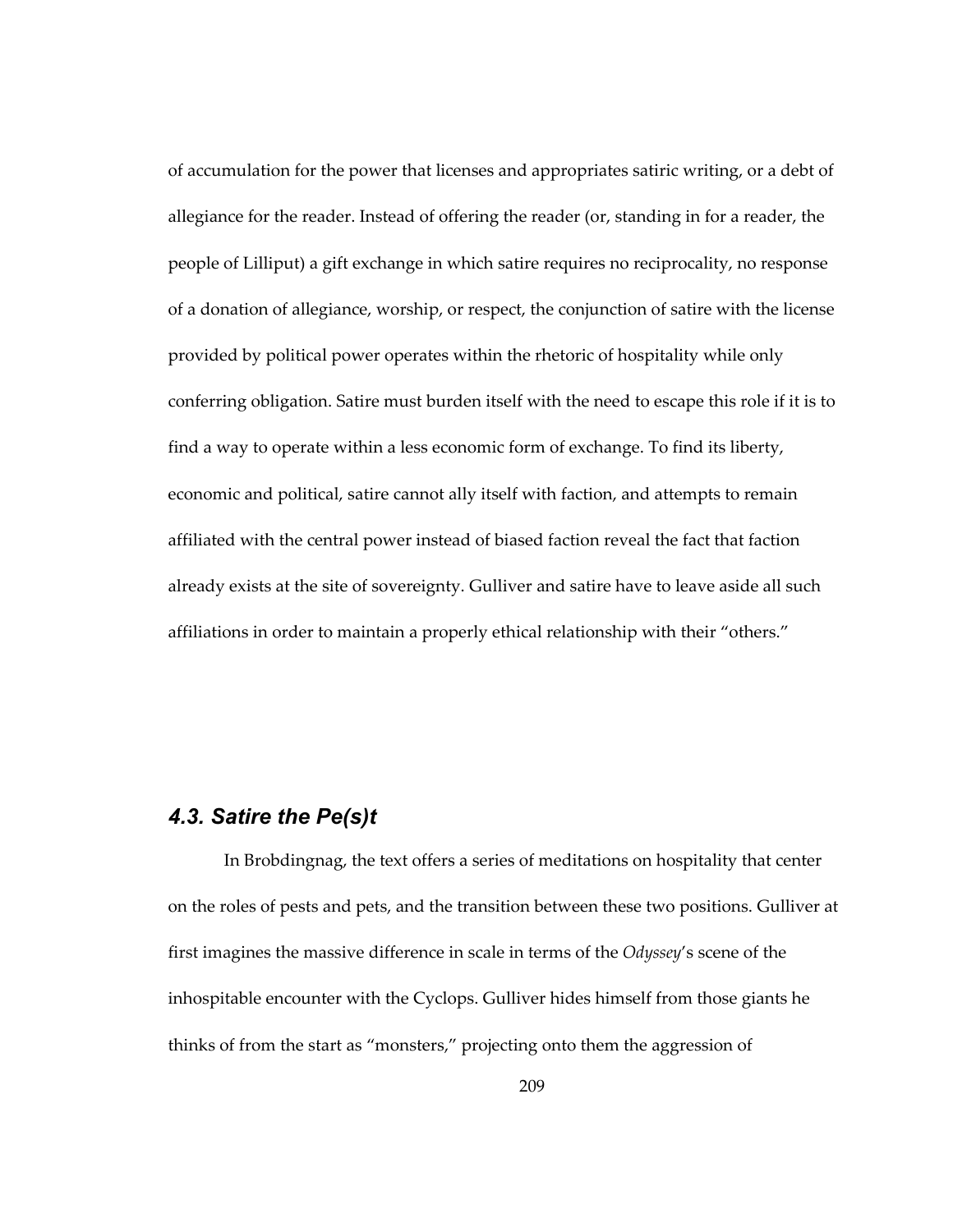Polyphemus as they stride across their demesnes. Gulliver's capture reveals his status to be objectively similar to that of Odysseus—the giants identify him, and he sees himself, as a pest, as vermin, as a parasite. Gulliver internalizes this status quickly—he cowers not merely because of the vulnerability of his miniscule size, but because he apprehends that he seems to be a pest to the farmers, an unwelcome guest. "I apprehended every Moment that he would dash me against the Ground, as we usually do any little hateful Animal which we have a mind to destroy" (*GT* 83). Gulliver's supplication to the farmer cannot therefore become instantly translated into political spectacle—instead, it is the supplication of a vermin toward the possibility of its domestication, the equivalent of an apparently "friendly" pest whose geniality toward humans makes it suitable for being tamed. The text depicts the process by which domestication is apprehended by the Brobdignagians, as the farmer's wife "screamed and ran back as Women in England do at the Sight of a Toad or Spider" before determining that the little *splacknuck* Gulliver is not merely a pest. Gulliver represents, in Part 2, a pe(s)t, by which parenthetically interrupted term I mean to indicate the process by which a pest, or parasite, becomes domesticated, brought into a certain kind of hospitality, and reconfigured as pet.

This process of domestication works in two directions. Gulliver is ostensibly "tamed," which is to say, acculturated in that limited way that a subaltern species is acculturated to domestic life in pethood. But the domestic perception is for a moment altered, as what would normally excite revulsion is made familiar, brought into the fold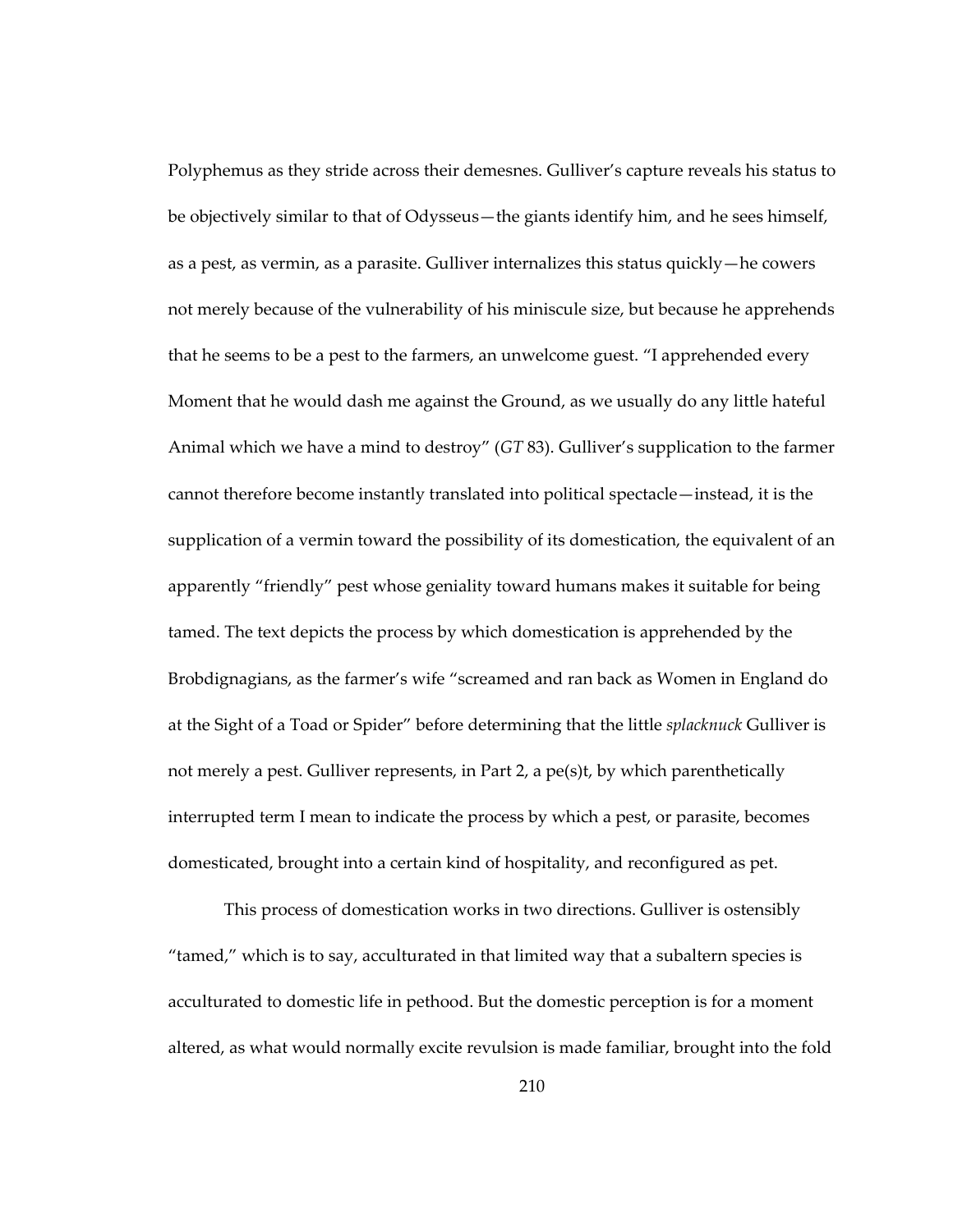of hospitality. Just as with the text's concern in Part 1 that swelling the head of satire, so to speak, makes it susceptible to political manipulation, here it is satire's vulnerability to a domestication that looks and feels to some extent like the accession to a position of status and centrality to social life, but which is limited by the subalterneity of a pet, which is to say, a kind of writing that cannot be granted real and serious concern about the social life in which it is immersed. If satire's wild exteriority towards the human scene is nevertheless colored by its incomplete revulsion, its conflicted desire to be both exterior and included, this ambivalence makes it particularly vulnerable to a kind of domestication that disables it. Gulliver's transition from pest to pet is an allegorical anxiety over the possibility that satire is to be forced to traverse this very path.

Thus the most apparent and prominent satiric feature of the chapter, Gulliver's repeated expression of disgust made possible by his diminished perspective, is a redirected form of satiric externality, an attempt to achieve critical externality from within a position of diminutive entrapment. Its expression as critique is hampered by the immersion, so that no one can share Gulliver's antipathy toward the revealed horrors of the human body. Except, that is, for the reader, who can feel disgusted at the "truth" of human sexual, medical, and excremental revelations. This offers the reader a kind of return of repressed bodily function, but not much distance from these revelations, so that what seems to operate as satiric defamiliarization fails to circulate beyond a kind of momentary revulsion, or in its most extended circulation takes the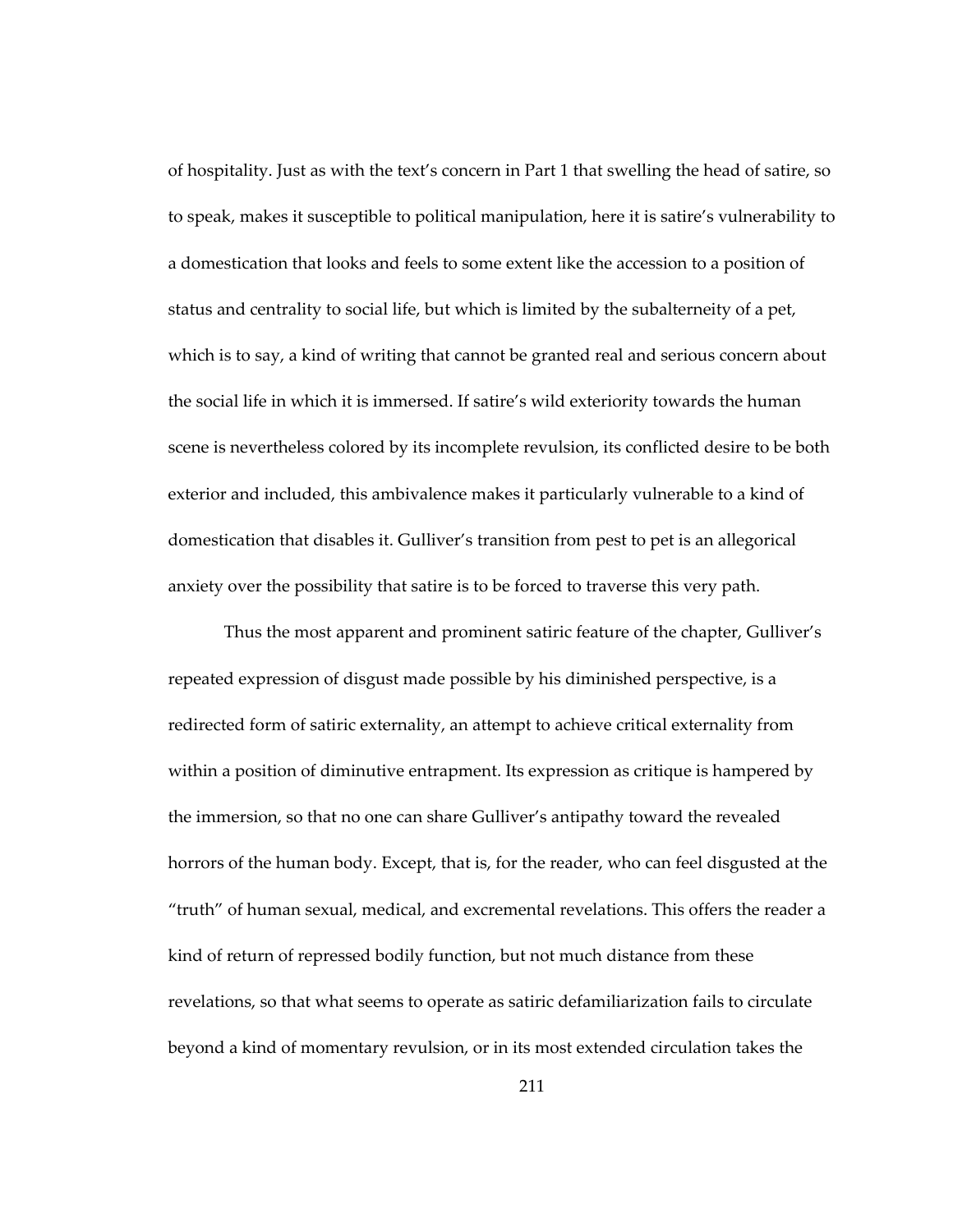form of self-loathing. This self-loathing, and the disgust that produces it, is indicative of the *deformed* operation of satire from within the position of submissive yet resentful domesticity of Gulliver the pet. If satire falls into domestication, its energies of disgust can only be motivated by *ressentiment*, and fail to produce the externalizing distance that satire needs in order to maintain itself and its role as critical writing. Gulliver as pe(s)t illustrates the muffling of the effect of satiric disgust, opening up the corpuscular only as a kind of stifled redirection of satiric excoriation into *ressentiment*.

The resentments come in large part from Gulliver's enforced performances as marvel or wonder for the gawking crowds. He is made to perform mechanically in a spectacle that mimics the human (or Brobdignagian), but the performance clearly resonates with the assertion that Gulliver is *not* human—the wonder is that there could be such a human pet. It's not hard to see that this performance, entertaining or laboring for human status but always falling short, resonates with slavery and the slave trade in domestic servants. Srinivas Aravamudan writes of Aphra Behn's *Oroonoko, or, The Royal Slave* in terms of that tale's heroic and royalist title character's struggle with the domesticating forces of slavery, only perhaps to succumb to the domesticating features of the narrator's textual desire. Aravamudan notes that "Africans seized for the slave trade were also transported to England and sold as pets and domestic servants" in the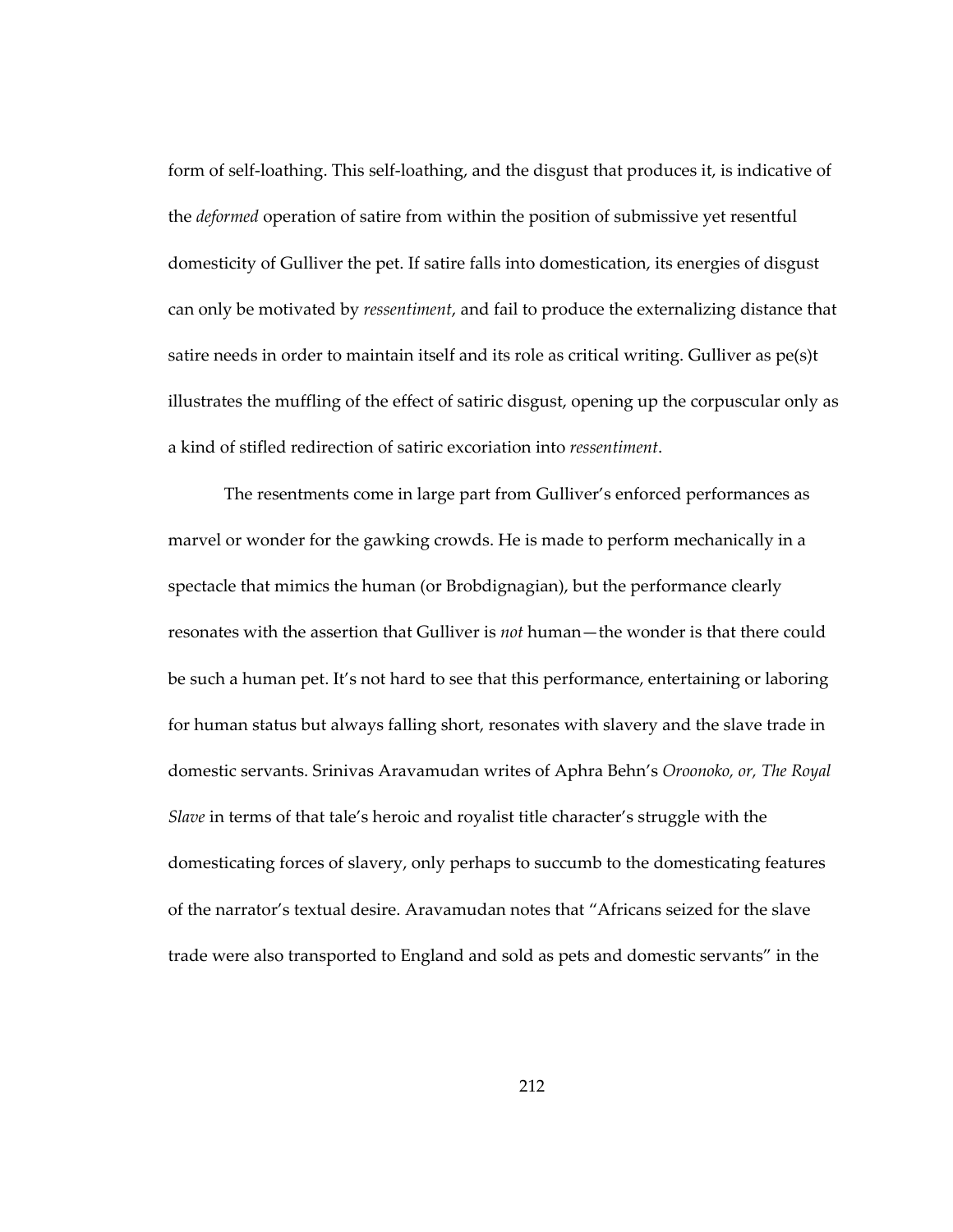period preceding the 1772 Somerset decision.<sup>[16](#page-246-0)</sup> The narrator of Behn's tale "caresses" this recalcitrant object of trade, performing a second-order domestication predicated on the nobility and power of Oroonoko's struggle to resist submitting fully to the dehumanized status of slavery. The story of the "pet-king" and his demise thus dramatizes the domesticating influence of the caress, operating first as an empathetic restitution to the dehumanizing effects of slavery, but nevertheless encompassing the rehumanized subject within what Aravamudan calls an "honorary subjectivity" (44). From the arc of Behn's narrative, Aravamudan postulates that

[p]ets, once acquired and privatized, can be suspended from their earlier participation in the public sphere as objects, taking on an honorary subjectivity. The initial status of the pet subject is honorary, or virtualized, because it depends on the contingent and fetishized investment of the owner. The owner's disinvestment returns the pet to the identity of an objective commodity in the marketplace. (44)

This virtual subjectivity, which operates in the state of exception made possible by a grace or donation—an act of giving, of the gift—may or may not ask its beneficiary to make good on the debt incurred. This account of Oroonoko's enslavement and

<span id="page-246-0"></span><sup>16</sup> Srinivas Aravamudan. *Tropicopolitans* (Durham: Duke University Press, 1999), 34. Hereafter cited in the text. For the Somerset case and its historical context, see Stephen M. Wise. *Though the Heavens May Fall: The Landmark Trial that Led to the End of Human Slavery* (Cambridge, MA: Da Capo Press, 2005).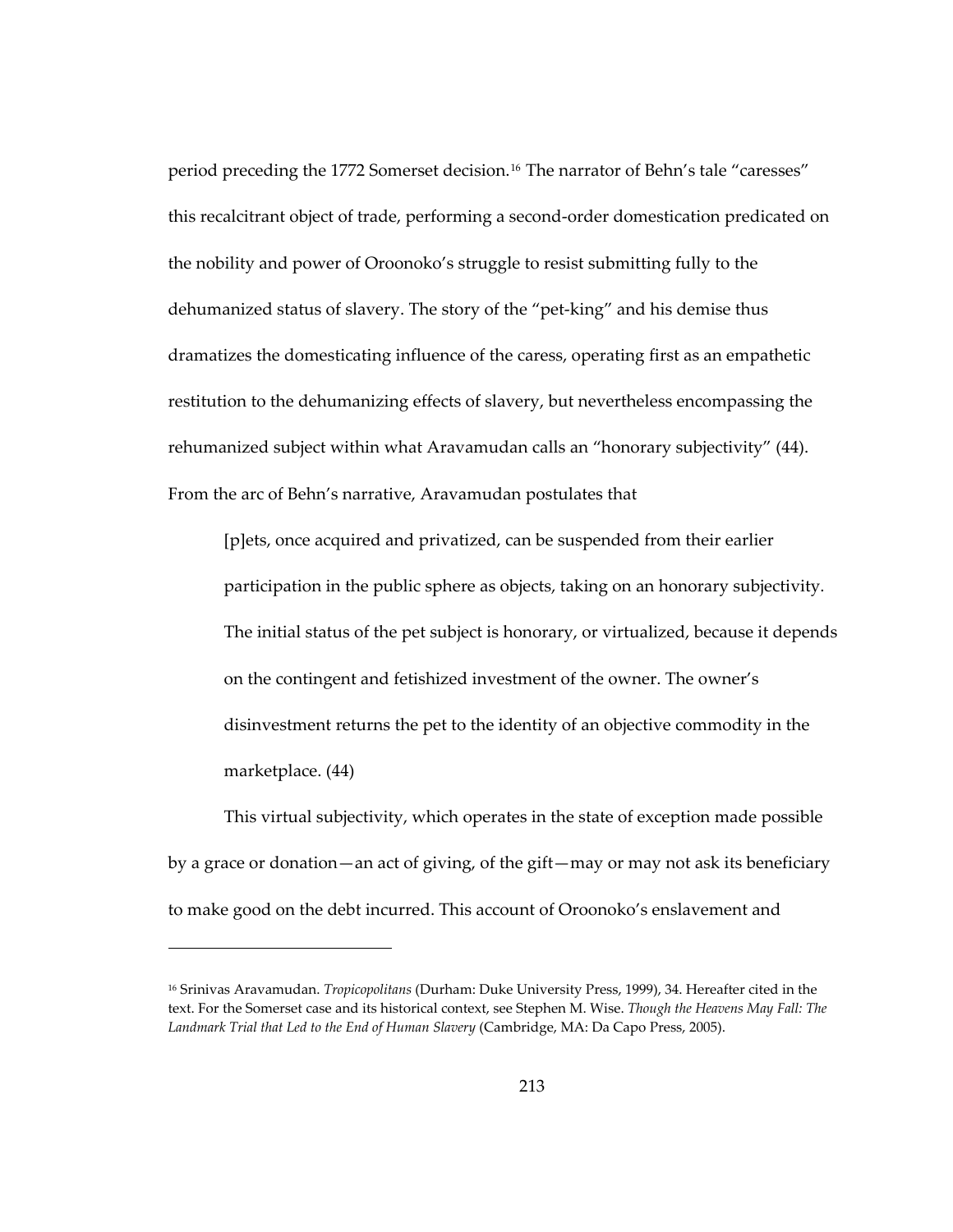subsequent emplotment allows us to take note, however, of the double maneuver being depicted in both that text and in *Gulliver's Travels*. The pet is "acquired" *and then* "privatized," the second a separate intensification of the first act of appropriation of an already tamed individual. Gulliver's sojourn in Brobdingnag is marked by a division between these two moments—Gulliver's status as laborer for the mercenary gain of the farmer is followed by his reception of the royal donation of honorary status in the household and at the table of the King and Queen. Gulliver's domestication is fulfilled or completed as he takes on the status of honorary subject whose well-being is now fetishized as that kind of care which we lavish on pets.<sup>[17](#page-247-0)</sup> Gulliver's acceptance into royal company is predicated not on his worth but on the need for a fetish through which the performance of the largesse of care, grooming, and sympathy allows the Brobdingnagians to reassert their prerogative and to redirect their sympathetic behaviors away from each other toward an object of display.

Gulliver the pet is thus, as a fetish, a conduit through which human subjectivity exerts both its distance from the animal world and its predication on hospitality and hospitable relations with others. Hospitality towards the pet is a staged and "virtual" hospitality in its separation off from social relations—humans can relate to each other

 $\overline{a}$ 

<span id="page-247-0"></span><sup>17</sup> For the historical context of animal ethics and pet ownership, see Keith Thomas. *Man and the Natural World* (New York: Pantheon Books ,1983), esp Ch 3.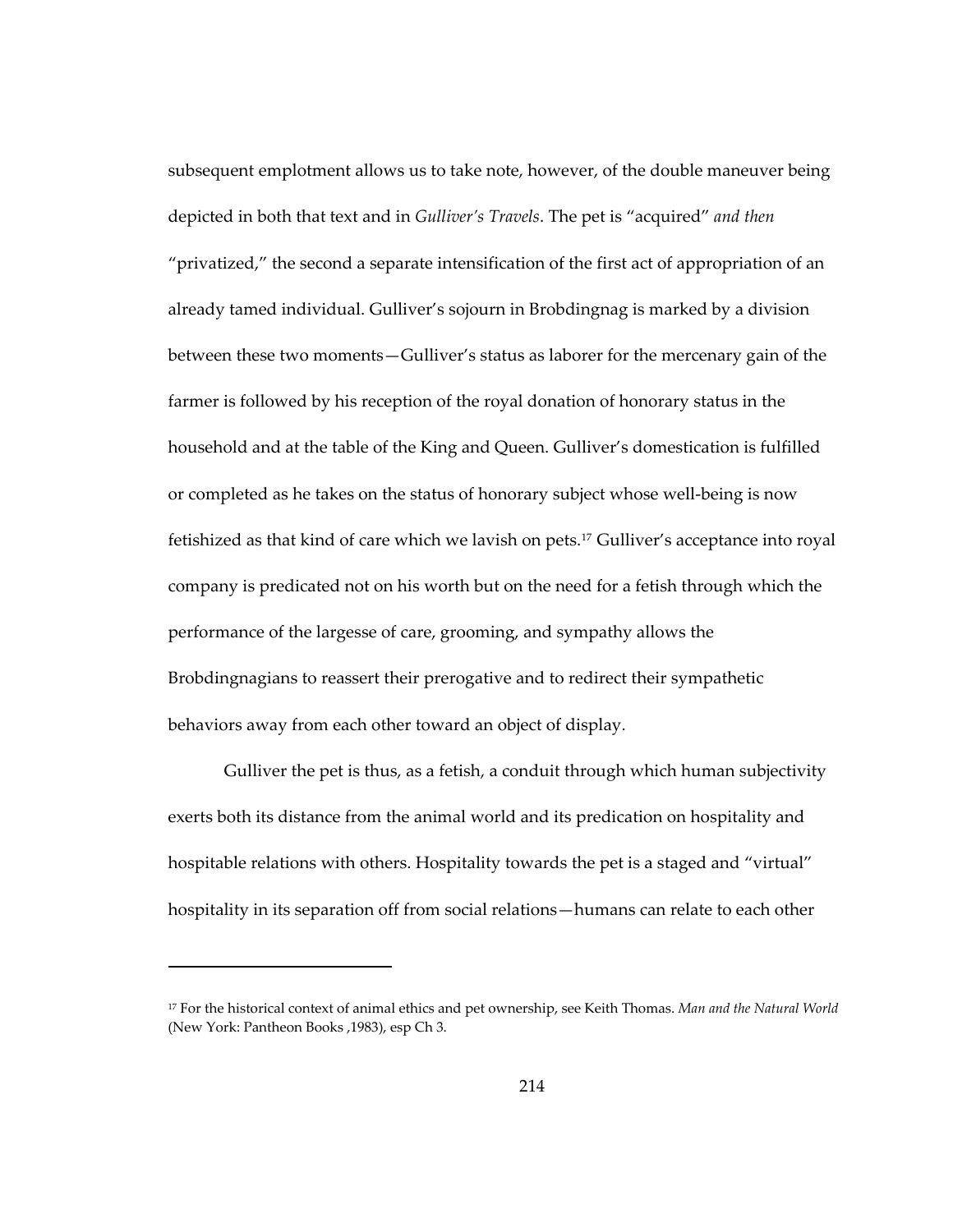through the act of hospitable generosity and care towards the pet, but this does not produce or ensure generous and hospitable relations directed elsewhere. Glumdalclitch's hospitality is a prime example of this staging—Gulliver persistently describes Glumdalclitch as caring, generous, and kind, the only Brogdingnagian who displays such unmixed care and adulation towards him. The caring attention of the child only reinforces the distance between Gulliver and a real intervention in social life—the adults are no more likely to treat Gulliver as anything but a living doll, or pet, given his benefactor's age and maturity. Gulliver necessarily begins to identify with this virtual and donated subjectivity, expressing deep affection for Glumdalclitch's display of sympathy towards her pet (*GT* 91) and resentment at his greatest competitor for the petty hospitality of the royal family, the queen's Dwarf (*GT* 102-3; 108).

Gulliver's subjectification into pethood is brought to its culmination in his great oratorical performance, in which he is asked to account for himself (and his country) by the Brobdingnagian king. Speaking from within this interpellation, the little domesticated man puffs himself up to his maximum grandeur in order to give the effect of autonomous largesse to his countrymen, and by extension, himself. The king reductively shrugs this off, refusing to allow Gulliver to take the form of anything other than a diminutive demi-human in his estimation, and likewise judging the Britons by means of this association: "'I cannot but conclude the Bulk of your Natives to be the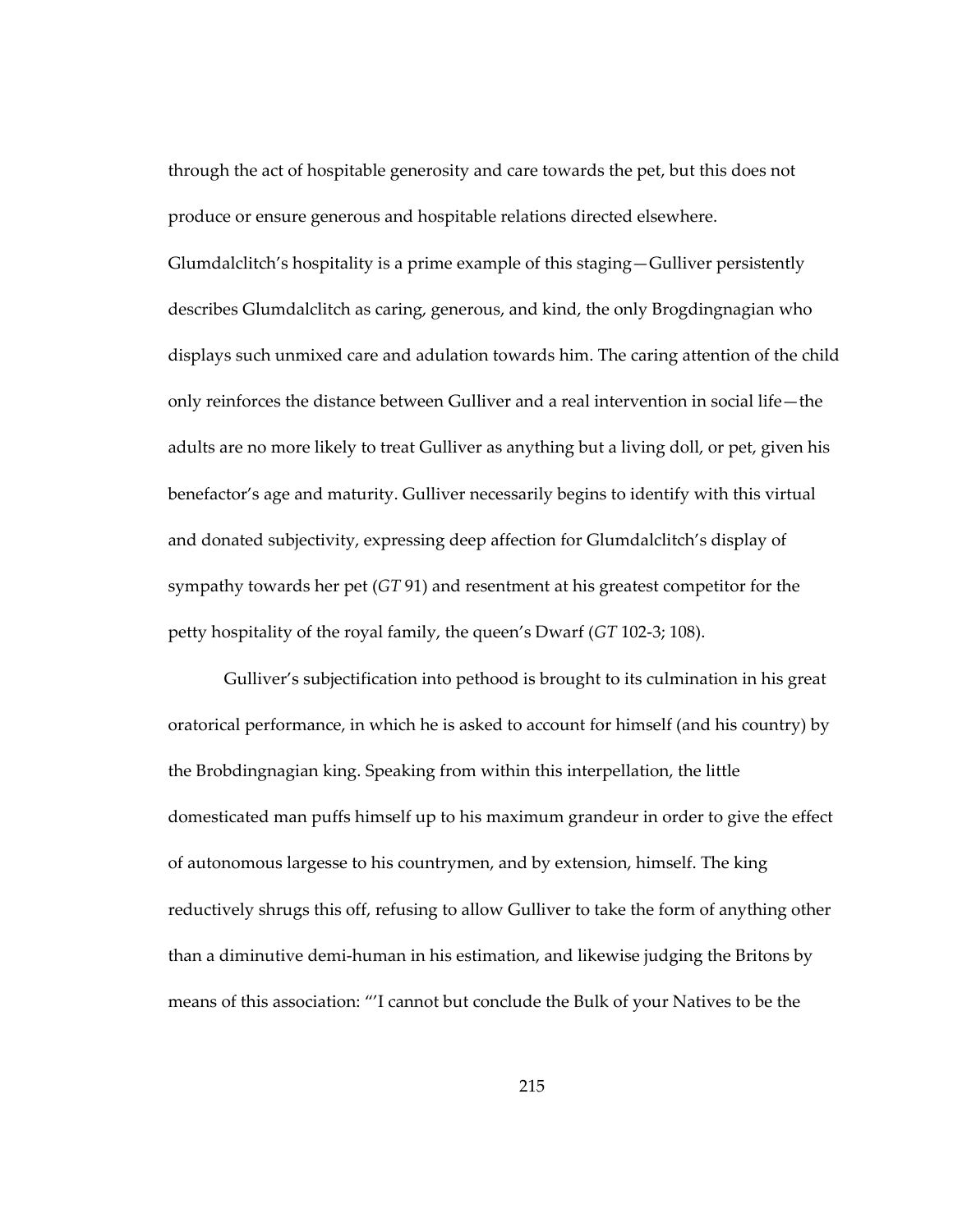most pernicious Race of little odious Vermin that Nature ever suffered to crawl upon the Surface of the Earth" (*GT* 123).

While Swift allows the perspective of the king to serve as a satirical vision, here, and we cannot help but feel perturbed by the defamiliarizing effects of Gulliver's discourse on gunpowder (*GT* 124). The progress of satire-as-pe(s)t depicted in the Brobdingnag episode is one in which a too-domesticating license has brought satire's perspective into the fold of established order, so that satire can only produce a critical discourse that supplicates itself to the power it serves, refusing except through periodic tics of disgust to find fault with that position. What is more, satire's version of critique within this domestication is one that can only be uttered as ventriloquized by the sovereign moral perspective. The satirist must bow to a superior moral position in order to produce, through this supplication to a higher morality, a critical distance between itself and its object. In this affinity with an ideal, Swift's tale is arguing, satire negates itself and the positive effects of its own position. Gulliver's Brobdingnagian pe(s)thood is a process by which satire transitions from a status of verminous irritant to a status of supplicating pet. But this transition finds satire again thoroughly evacuated for itself, allowing only the voice of the morally ideal to operate, refusing itself anything but the most morally pure doctrinal judgment to hold sway. While this form of judgment is perhaps *closer* to the mode of operation that Scriblerian satire apparently wishes to promote than that of mercenary attachment to faction or political spectacle, it refuses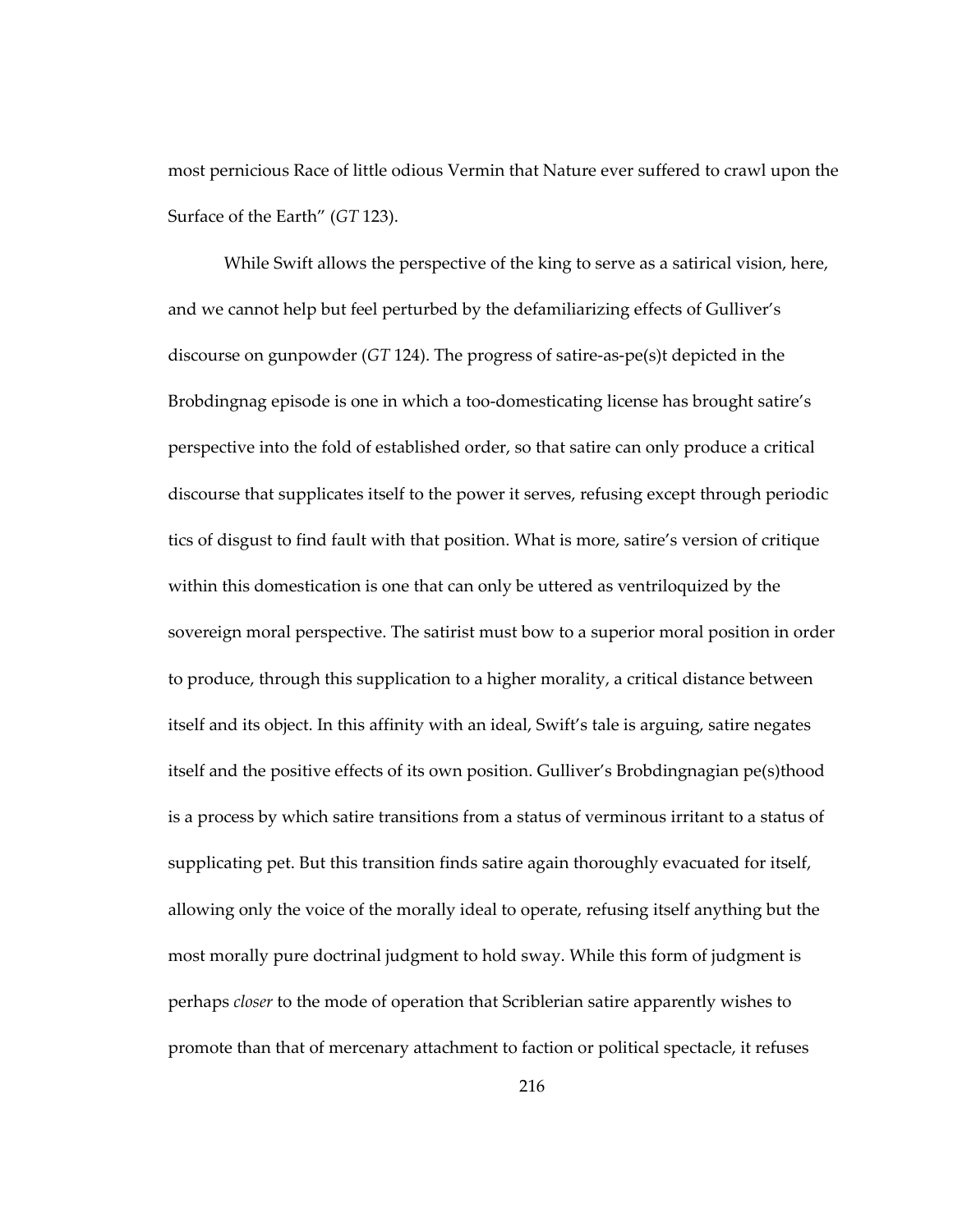something which for satire is as crucial as its morally corrective idealism. When Gulliver expresses his baffled incomprehension at the Brobdingnagian king's failure to accept the gift of the secret of gunpowder, we can glimpse something of an expression of what remains unrepresented by satire in its pe(s)thood. Gulliver's shock that a "Prince possessed of every Quality which procures Veneration, Love and Esteem" would fail to immediately grasp an opportunity to make him "absolute Master" over his enemies (*GT* 125), betrays the distance that exists between his own ethical standpoint (which here represents also that of his countrymen and their cultural heritage) and that of the ideal, effectively satirizing himself for us as an individual blind to his own cultural biases. But if the ideal is to become the only vehicle for satiric perspective, *only negation can take place*. Gulliver expresses surprise in part because he is blind to his own deficiencies, and in part because the perspective of the ideal that shows him to be deficient does not explain how, or show how these deficiencies might be transformed or overcome. When the satiric voice is that of the master, the ideal, then the effect of satire is only negation, and the individual writer can only become that of a domesticated vessel whose own identity is made worthless and of no import to the transaction taking place. It is not that the king is a tyrant, here—it is that pe(s)thood does not do justice to the position of the satirist within the very tradition or culture that he takes as his topic. If only the voice of the ideal is allowed to speak, satire becomes a rigid denunciation in which subjectification becomes only a constantly recursive process of becoming  $pe(s)t$ , a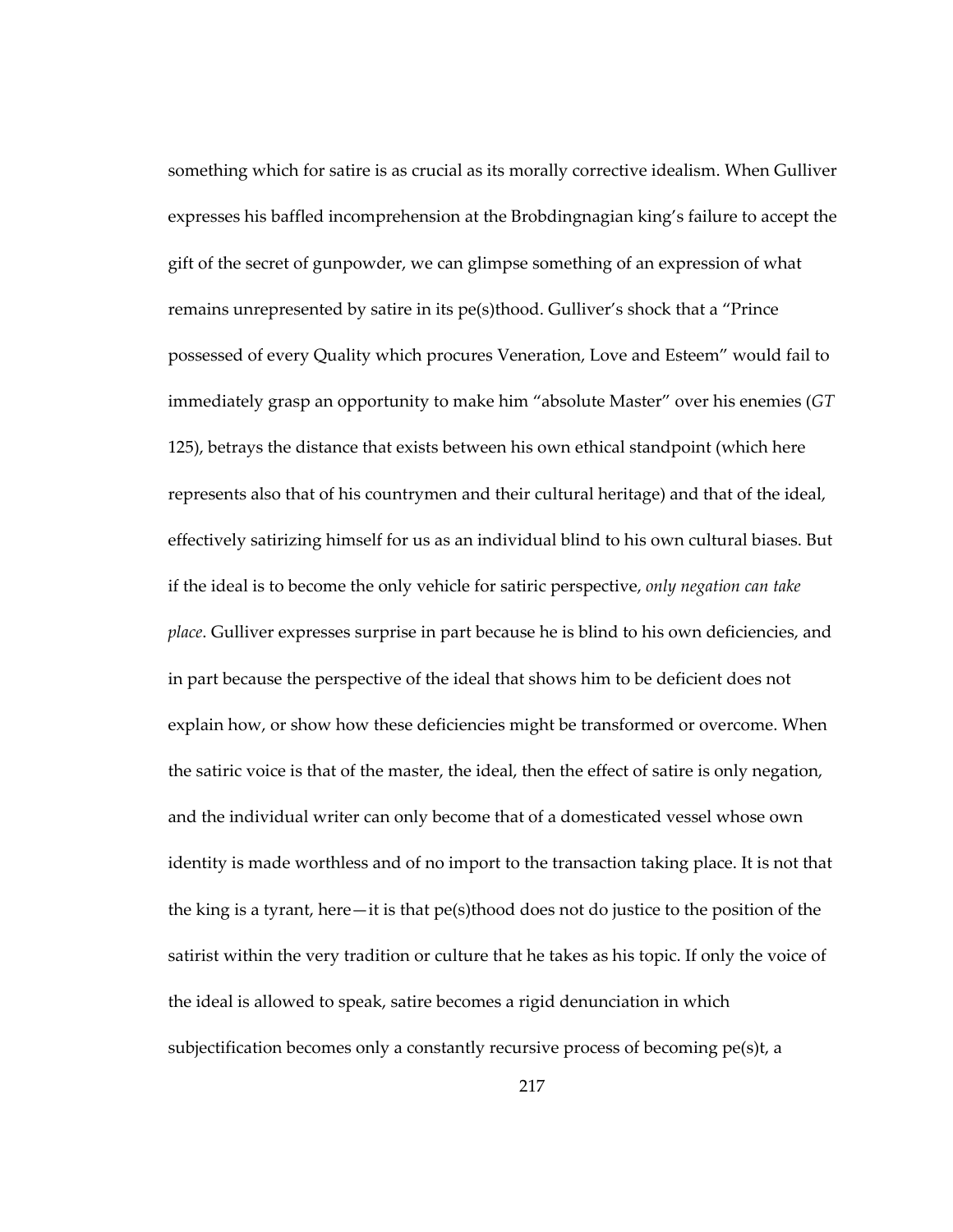domesticated subjectivity with only the mastery embodied in the ideal to credit for its ethical achievements.

## *4.4. A Critical Interlude*

While satire can become, instead of a celebrated and welcome guest, a part of political spectacle or a domesticated pest, it must avoid a further possibility that may seem, *prima facie*, to offer greater power or influence on matters political. This possibility is, throughout the third part of the travels, flirted with but never accepted, and in his fourth travel, Gulliver settles on a role towards his hosts that turns out to be too close to this possibility. The potential role for satire to take, guest as it is, is that of the parasitic *critic*. Criticism is the path that satire refuses, in this allegorical consideration of its ethical responsibility. Through its attention to the ethical dimensions of hospitality, *Gulliver's Travels* serves as an extended attempt to consider the ways in which satire might prevent itself from becoming criticism.

The role of critic is villainized widely in Scriblerian writing as a form of unpardonable enthusiasm, a pathological relationship between writer and world that must not be allowed to proliferate. Criticism as embodied by "moderns" Bentley and Wotton is identified as the malaise of modernity in Swift's *The Battle of the Books*. Pope's *Essay on Criticism* derides narrowly affiliated and self-serving criticism, and his *Dunciad Variorum* ventriloquizes the words of the critics in order to ridicule the nature of their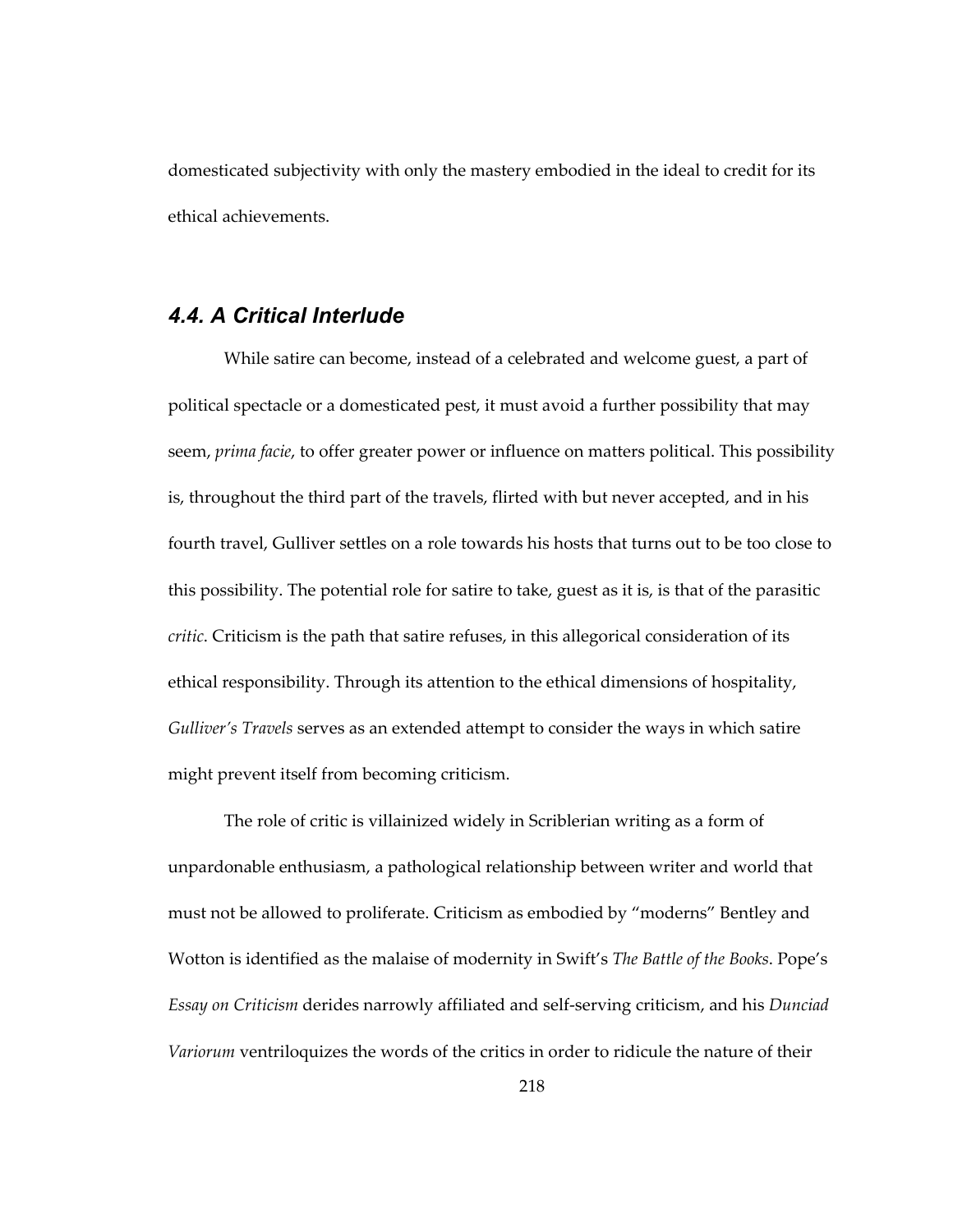interventions. Perhaps most strikingly, the cant of criticism is considered in *A Tale of a Tub* as the narrator digresses into a consideration of the problems of hospitality a critic incurs when he has worn out his welcome. This "allegory that parodies allegories" mock-heroically identifies the critic's task as that of the monster-slaying mythic hero.<sup>[18](#page-252-0)</sup> The narrator observes that

It hath been objected, that those antient Heroes, famous for their combating so many Giants, and Dragons, and Robbers, were in their own Persons a greater Nuisance to Mankind than any of those Monsters they subdued: and therefore to render their Observations more compleat, when all *other* Vermin were destroyed, should in Conscience have concluded with the same Justice upon Themselves. (*PW* I.57)

Critics make bad guests—if they act heroically in ridding their hosts of a plague of monsters or vermin, they fail to avoid becoming themselves just such a problem. The trouble with critics seems to be in part that they turn on their hosts. Howard Weinbrot notices that the danger implied in *The Battle of the Books* involves just such an ungrateful response. The modern critics are represented as overtaken with an enthusiasm for

 $\overline{a}$ 

<span id="page-252-0"></span><sup>18</sup> The quoted phrase is Claude Rawson's, from his *Gulliver and the Gentle Reader* (Boston: Routledge and Kegan Paul, 1973), 56. Hereafter cited in the text as *GR*.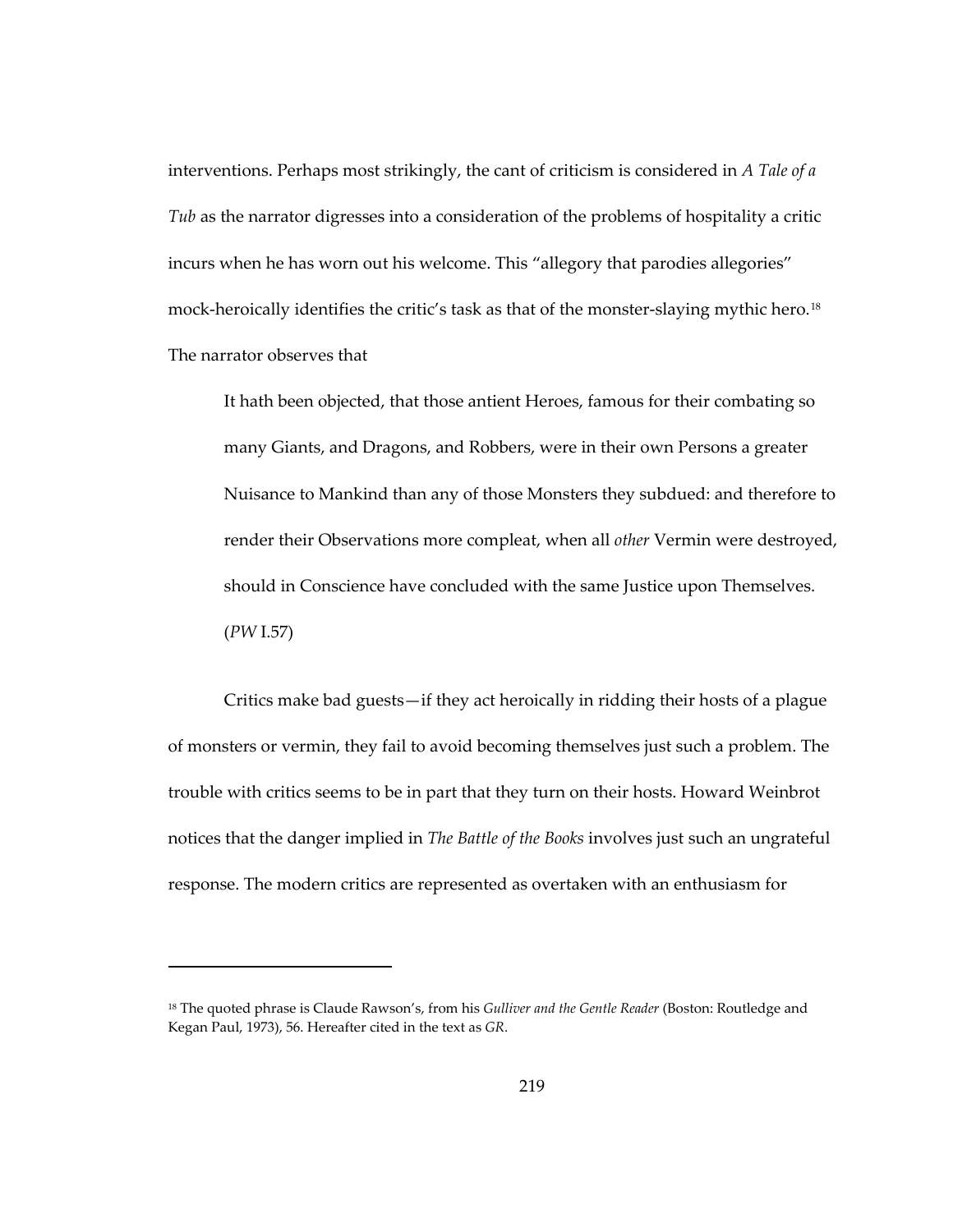levelling—for bringing the heights of Parnassus down to their level.[19](#page-253-0) Here is a place where we might easily chart the politics of Scriblerian satire. The echoes of the Civil War are unmistakable here. The *Battle* represents leveling as a divinely-inspired enthusiastic fit that would destroy the achievements of civilized culture in the name of an overblown selfishness, a project of transforming all into radically protestant, enthusiastic, modern self. It is this emphasis on the figure of enthusiasm that no doubt resulted in the *Tale* and *Battle* being mistaken for works by the author of *Characteristicks of Men, Manners, Opinions, Times*. But instead of Shaftesbury's suggestion of ridicule's power to divest enthusiastic preaching of its threat of disorder, the *Tale* and *Battle* offer a more concerned image of the mad moderns, ridiculing them, but depicting their inspiration as one that does not so easily fall susceptible to simple ridicule.[20](#page-253-1) The critic has become, in a sense, the new embodiment of a figure such as Winstanley, a leveller in the landscape of culture.[21](#page-253-2)

 $\overline{a}$ 

<span id="page-253-0"></span><sup>19</sup> Weinbrot notes that "[i]nappropriate elevation is one of the connecting themes between the *Battle* and the *Tale*." See his *Menippean Satire Reconsidered: From Antiquity to the Eighteenth Century* (Baltimore: The Johns Hopkins University Press, 2005), 185. Hereafter cited as *MSR*. I use the words "levelling" and "levellers" with two ells because this is the way they were used in its seventeenth-century moment both by critics and by members of groups who appropriated these words for their own political and religious goals.

<span id="page-253-1"></span><sup>20</sup> See Shaftesbury's *A Letter Concerning Enthusiasm to my Lord \*\*\*\*\** in *Characteristics of Men, Manners, Opinions, Times*. ed. Laurence E. Klein (New York: Cambridge University Press, 1999), 4-28.

<span id="page-253-2"></span><sup>21</sup> For Winstanley and the levellers, see Christopher Hill. *The World Turned Upside Down* (New York: Penguin Books, 1991), 107-150.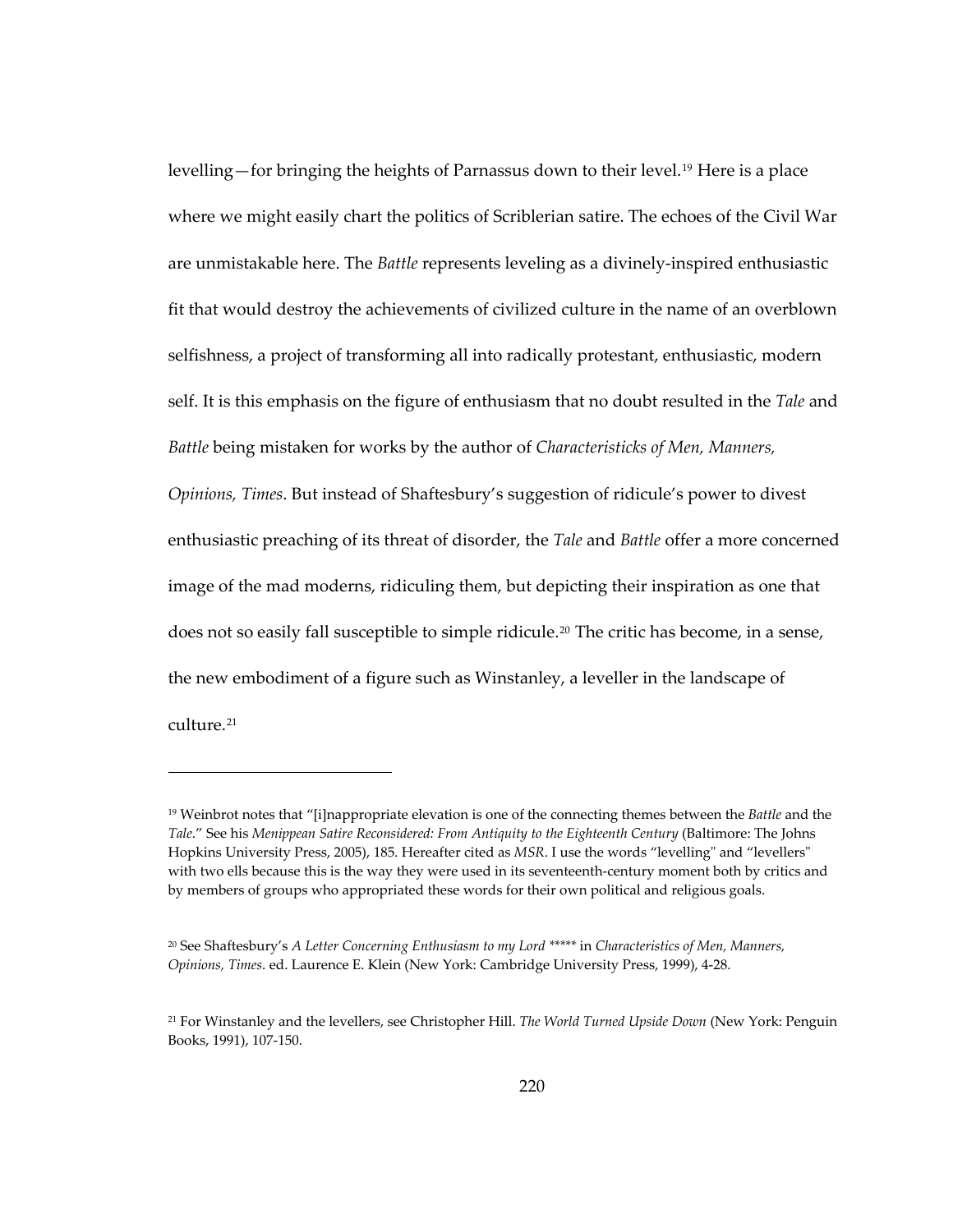The *Battle*'s spider makes use of some of this self-inflating enthusiasm as it argues that its foe the bee is a parasite who cannot produce works of and from the self. Aesop's interpretation of the spider and bee aligns the former with "satyr and wrangling," "which, however they pretend to spit wholly out of themselves is improved by the same arts, by feeding on the insects and vermin of the age" (*PW*, I.151). The spider's own claim that the bee's parasitic productions lack *sui generis* originality is turned on its head. Aesop's partisan interpretation of this animal fable provides just enough impetus to spark the combat. Neither side is willing to accept the identification of itself as parasite. Neither side wants to be labeled "critic," but it is the moderns to whose aid the goddess Criticism comes, the moderns whose projection of a leveled Parnassus starts the war. Aesop's moralization of the animal fable (his forte, of course) is depicted as partisan, but its opinion of the moderns is not far from that offered by the text in general.

The spider's production is thus parasitical dependency that represents itself as innovation. The critic makes a kind of perverse claim to bring his words out of his own self, but what the animal fable shows regarding production is that *neither* side can be said to be properly autopoietic. The bee's products, highlighted by the spider, are themselves the result of dependency. But the dependent bee offers a graceful return for the hospitality of nature. The "sweetness and light" identified by Aesop are in contrast to the venomous, disgusting dependencies of the spider's relations with nature. Satire,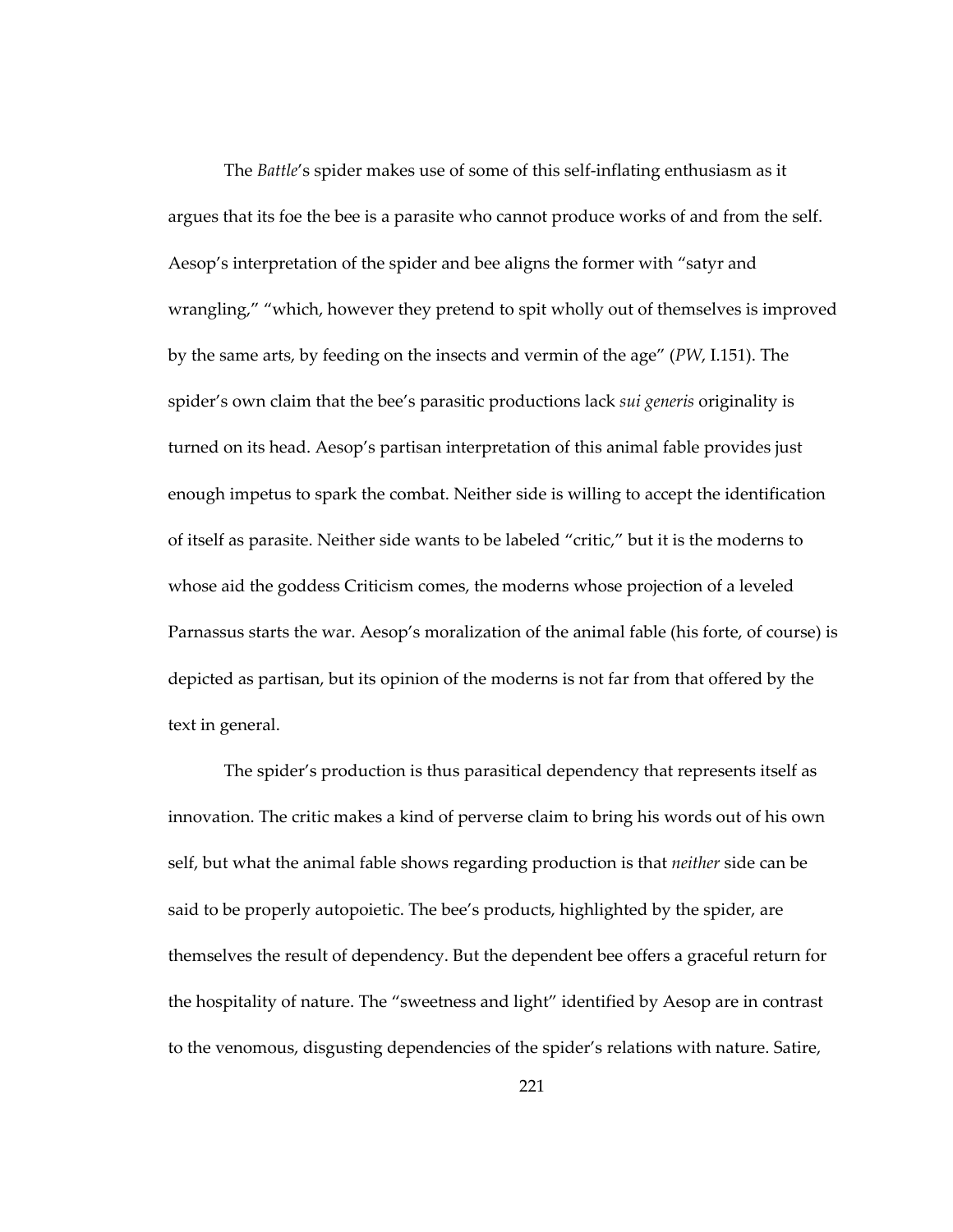we might say, offers, in its refusal of the modern, critical position, a return for the hospitality it enjoys that critics cannot.<sup>[22](#page-255-0)</sup>

I agree with Howard Weinbrot that the *Tale*, *Battle*, and the *Discourse Concerning the Mechanical Operation of the Spirit* work in a certain unison to construct an image of a set of abuses, none exclusive from the others. Through these accounts, Swift "enlarges upon the danger of self-destructively seeking complex new falsity instead of simple old truths; he shows how that restless innovation in religion and in learning are products of the same modern putative freedom that really is tyrannical" (*MSR* 161). But this tyranny of the modern is figured consistently as an abuse of hospitality, and it is upon the nexus of satire's entanglement with hospitality that *Gulliver's Travels* mediates. How can satire work to remain ethically attuned to hospitality? How can satire, to put it perhaps too cloyingly and reductively, but borrowing from the *Battle*, produce from its dependencies a kind of sweetness and light?

To put this question in the terms of the discussion of the aesthetics of Scriblerian imitation from the first chapter, we might ask how without the power of criticism satire can produce an aesthetics of the sublime, an experience of the text that shows the

1

<span id="page-255-0"></span><sup>22</sup> Reading the *Battle* with an attunement to a significant contemporary depiction of a parasitic economy, Mandeville's *The Fable of the Bees*, we might be tempted to see the profession of criticism as a part of the shadow economy of parasitism that Mandeville thinks well-meaning Christian citizens hypocritically disavow. Immoral parasites "convert to their own use the labor/of their good-natur'd heedless neighbour". See Bernard Mandeville. *The Fable of the Bees, or Private Vices, Publick Benefits* Vol 1 (Indianapolis: Liberty Fund Classics, 1988), 19.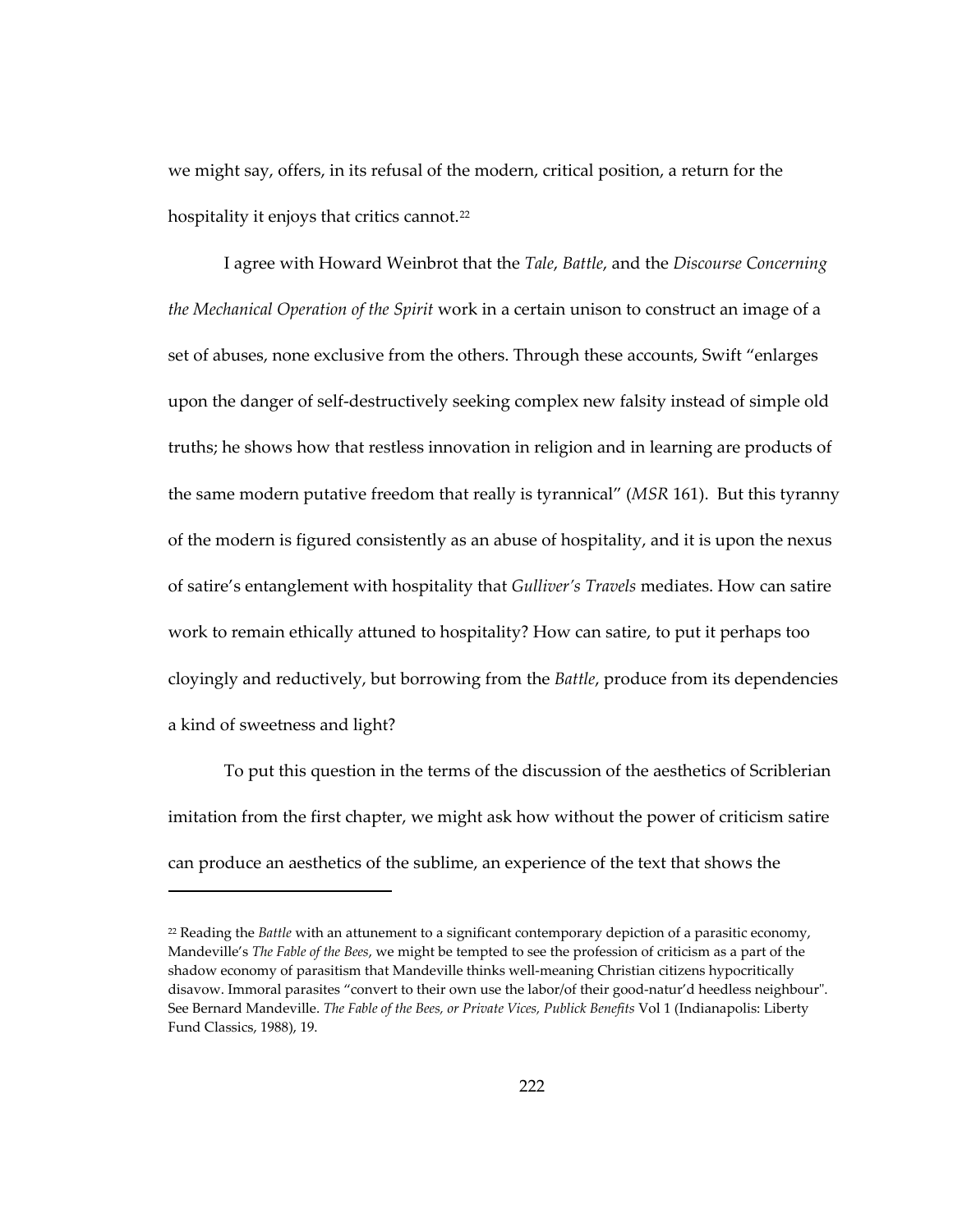occasion of the satiric attack to involve a sublime sense of transport that has in effect brought into being and into subjective awareness both the satirist and his satire. Weinbrot proposes that Pope's *Essay on Criticism*, in its difference from the royalist bias of Boileau's *Art Poetique*, in effect operates as a satire on both the assumptions of Boileau's treatise and its form, offering a more skeptically aligned *Essay* in place of a definition of *Art* (*MSR* 217). Pope offers a model of poetic (and English) liberty in place of prescription and servile imitation. But for Pope, the proper critic acts with liberty not in the interests of an innovation based on the announcement and aggrandizement of a self (an authorial identity)—for Pope, this is precisely the act of the parasitic critic who, like Boileau, attaches himself to party, faction, or king in order to further his career. Swift's narrator in the *Tale* describes the critic as he "who is indeed careful as he can, to watch diligently, and spy out the filth in his way, not that he is curious to observe the colour and complexion of the ordure, or take its Dimensions, much less to be padling in, or tasting it: But only with a Design to come out as cleanly as he may" (*PW* I.56). In Pope's *Dunciad*, the critic has abandoned this penchant for cleanliness, instead sportively wallowing in the same mire that Swift describes in the *Tale*. But Pope's apocalypse of Dulness describes a world in which the tables are turned—cleanliness is next to irrelevance, and ordure is the medium through which the commerce of the publishing trade flows. Without such a millenarian perspective on the present state of wit, Swift offers the critic who keeps himself attached in order to keep himself clean. In *A Tritical*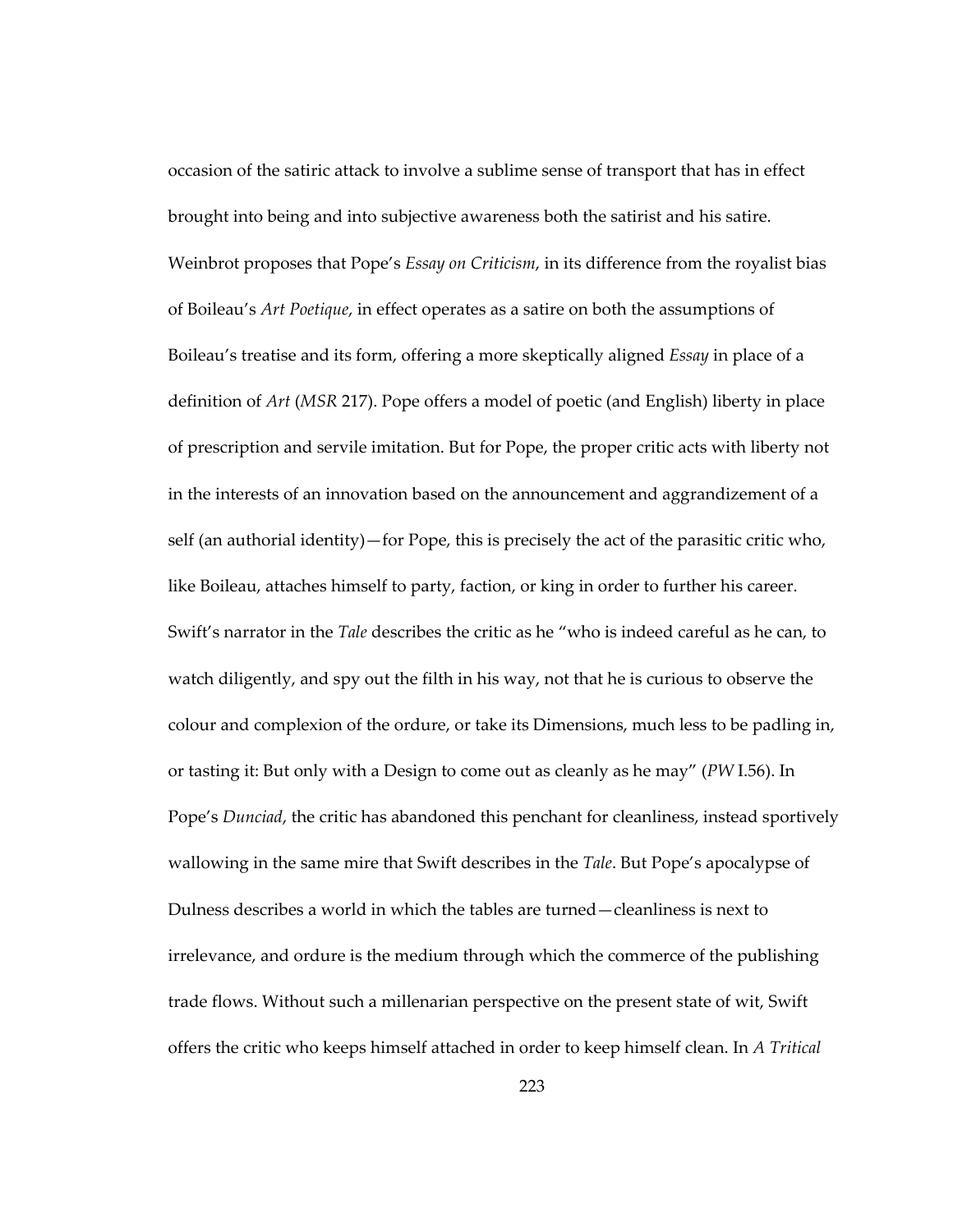*Essay upon the Faculties of the Mind*, Swift mixes the prospect of cleanliness with the animal metaphor from the *Battle*: Critics are "at Best, but the Drones of the Learned World, who devour the Honey, and will not work themselves" (*PW* I.249). Clean and clear of muck and work, the critic is parasitical, sycophantic, opportunistic, and ungrateful. The satirist, then, must therefore be none of these things.

Lee Morrissey explicitly links British literary criticism with the enthusiasts of radical democracy from the period of the Civil War. In *The Constitution of Literature* his thesis is that the critical definition of the act of reading shared, at mid-seventeenth century, a concern for radically democratizing the experience of the text.<sup>[23](#page-257-0)</sup> Critics who followed, and who make up the moment Habermas calls the emergence of the public sphere, were, for Morrissey, oriented toward retrenching the democratic aspects of reading, and, as though fearful of the cultural instability of the Civil War and Interregnum, stabilizing the enthusiastic possibilities of the moment when reader meets text. We might be tempted to see the Scriblerians' protest against critics and criticism as a primarily conservative effort to control, or a partisan effort to slow Whig ascendency in the early Walpole years. But for the Scriblerians the enthusiasm of criticism is not

1

<span id="page-257-0"></span><sup>23</sup> Lee Morrissey. *The Constitution of Literature: Literacy, Democracy, and Early English literary Criticism* (Stanford: Stanford University Press, 2008), esp Chs 2 and 3.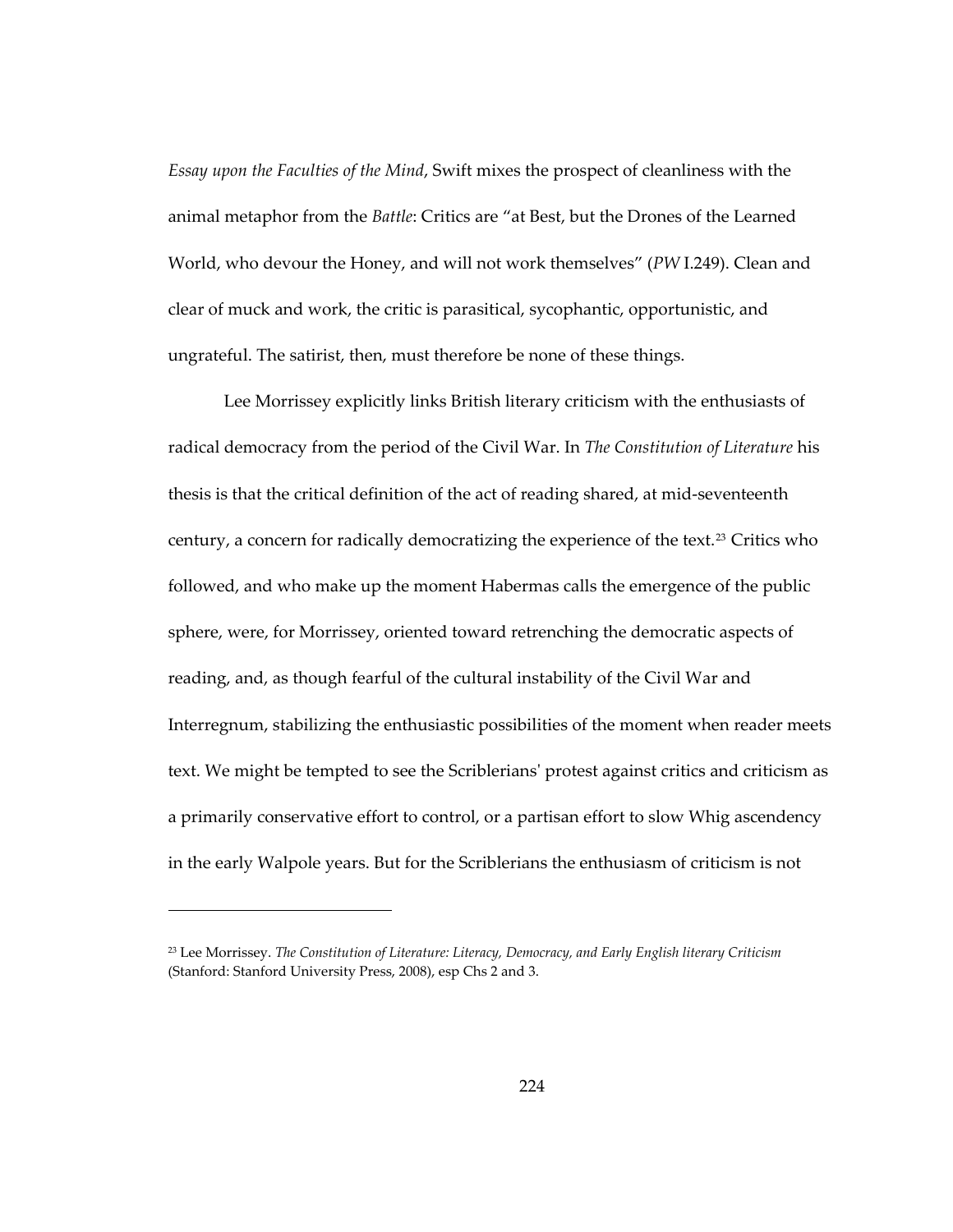simply a threat to ordered hierarchy within the realm of letters. While the conservatism is indeed often present, and seems often to function as a motivation, its own skeptical position towards aesthetics forces the implications of the text to elude and exceed the Tory boundaries of Swift and Pope's ties to the opposition. The excesses of Scriblerian satire as they are materialized in *Gulliver's Travels* take the form of a skeptical critique of hospitality.

Satire for the Scriblerians is then the negotiation of the possibility of hospitality within the encounter of reading. *Gulliver's Travels* depicts the varying resistances, abuses, and difficulties involved in the act of this negotiation. The satiric writer must fend off appropriation, domestication, and, as we see in Part 3, modernization. In Part 4, we are faced with a situation in which Gulliver, unable to accept his species identity with the Yahoos, capitulates to his captors in a way that the text treats with some mild but significant irony. Turning on his British origins, Gulliver identifies with his Master Houyhnhnm and becomes critic of one culture and partisan to another. Given the reluctance the text displays towards partisan alignment in Part 1, this can seem like no solution to the reader. In what follows I briefly account for the difficulties of becoming modern exhibited by Part 3, before moving on to comment on the troubles of becoming a critic with which we are left in Part 4. The text's pessimistic ending suggests that a satiric aesthetics can be satisfied with no home-bound model of hospitality, and the reader is left with the text's unfulfilled desire for hospitable encounter that had never managed to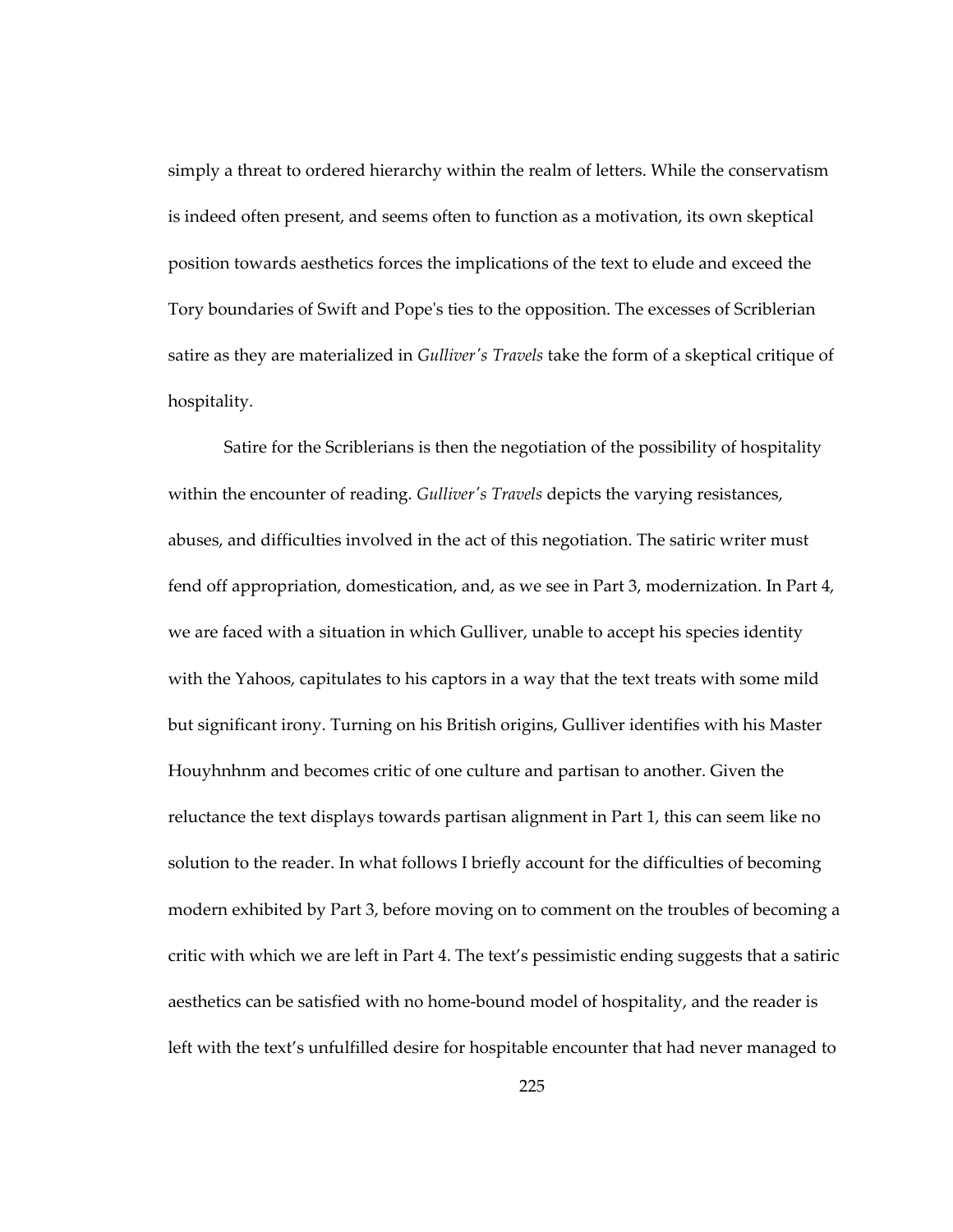emerge. Claude Rawson argues of Swift's general tendency to depict "figures of enclosure," "little worlds made cunningly, nested boxes" that "[t]he suggestion of enclosure, it might be added, tends in satire, and especially in Swift, to become that of a vast incriminating net rather than that of a beautiful home" (*GR* 91). This *unheimlich* process of failure of hospitable encapsulation operates with an accompanying but inarticulate hope to provide the impetus for *Gulliver's Travels*.

## *4.5. Inhospitable Moderns*

Gulliver's third voyage is the most easily aligned with a kind of Tory conservatism that neatly chooses the ancients over the moderns, persistently showing the latter to be vain, neurotic, corrupt, and dangerously self-inflated. Gulliver finds science to be a modern enthusiasm *par excellence*, its institutionalization resulting in impassioned projects that are blown by the bellows of zealous inspiration into a dangerous flame, or a fatal inspiration. Contrasting with modern science is the responsible husbandry of Munodi, a figure who embodies the text's nostalgia for a feudally-organized governance that would root itself in tradition and imitation. Modernity has threatened to tear up Munodi's orderly traditionalism by its roots, leaving him

doubt[ing] he must throw down his Houses in Town and Country, to rebuild them after the present Mode, destroy all his Plantations, and cast others in such a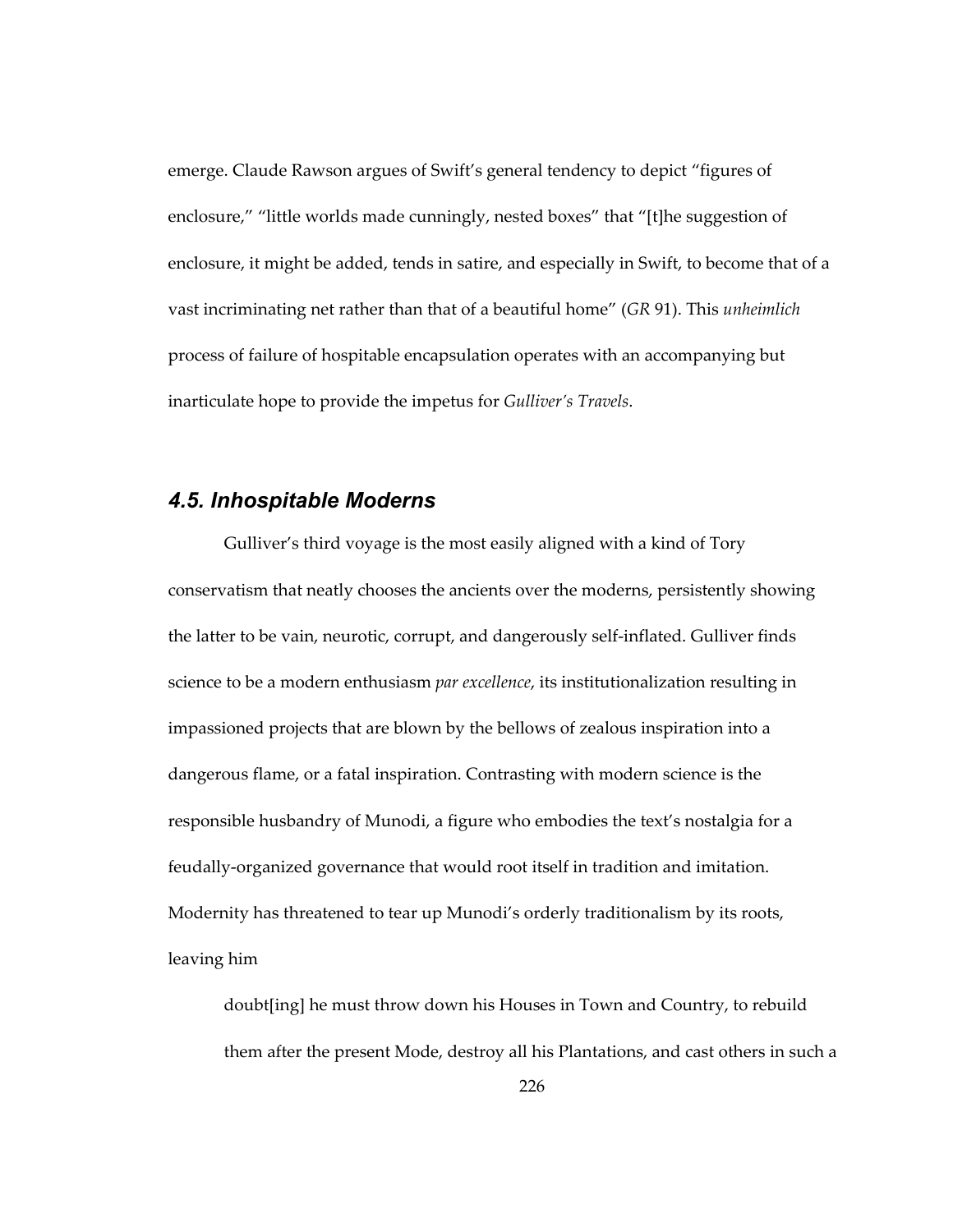Form as modern Usage required, and give the same Directions to all his Tenants, unless he would submit to incur the Censure of Pride, Singularity, Affectation, Ignorance, Caprice, and perhaps increase His Majesty's Displeasure (*GT* 165).

Munodi's republican virtue is closely aligned both historically and here in the text with hospitality. Indeed, hospitality is one of the most prominent of the elements of the nostalgic tale of republicanism's demise, both in the years of Bolingbroke and the opposition to Walpole's Whigs, and afterwards into the Romantic era and texts such as Wordsworth's poems in *Lyrical Ballads*. The feudal estate, founded on the principles of an ancient *ius hospitii*, provided in this nostalgic view a hierarchical chain of personal affiliations that was disentangled and depersonalized by the centralization of governance and economy in the sixteenth and seventeenth centuries.[24](#page-260-0) Here, in the *Travels*, centralization has brought with it an enthusiasm for utopian reform, unleashing a horde of speculating projectors on the stable milieu of the country estate who wish to reshape everything in the name of an empty but fervent progress.

Munodi is the only significant figure in Laputa who acknowledges Gulliver with attentiveness, refusing the flappers who attend and remind all other male members of the court. His apparently welcoming respect for Gulliver (*GT* 163) seems to form a bond

 $\overline{a}$ 

<span id="page-260-0"></span><sup>24</sup> See Heal, pp. 124-149. Her account also takes into consideration the rise of Methodism and Calvinism and the ensuing devaluation of the charitable act of giving.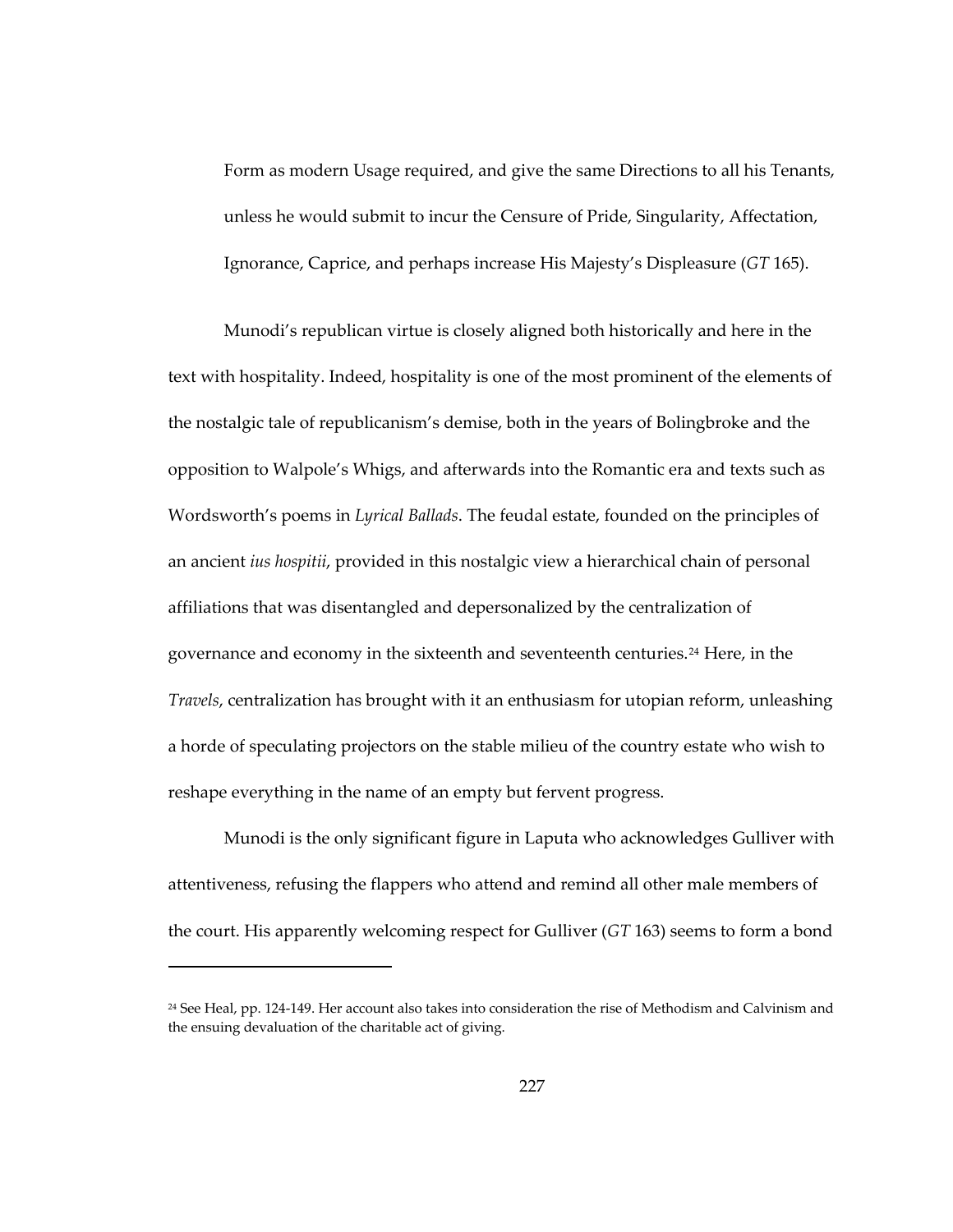of mutual admiration between the two men—Gulliver clearly sees himself as a figure deserving of such hospitable treatment, and complains that otherwise, "[a]lthough I cannot say that I was ill treated in this Island, yet I must confess I thought myself too much neglected, not without some degree of contempt" (*GT* 162). The Laputans' two inspiring spirits, mathematics and music, leave them mentally casting about, lost in abstract thought in a way that necessarily refuses to acknowledge the particulars and individualities of experience. Similarly, the scientists of the Academy fail to acknowledge particularities in the name of hypothesis—what we would today call, in its failure to properly address specificity, theory. Munodi has not caught this modern fervor, preferring a traditionalist's imitation of classical rules, and a feudal lord's ethical responsibility to order and oversee his dominions with care. Gulliver shows us that this ethical attunement has been rejected in the name of theory and centralization, and as a result of the negation of the republican respect for hierarchy and descent, the caprice of fashion has been unleashed to further disorder the whole. In this nostalgic moment of the complaint of hospitality lost, we see that one of the difficulties of modernity, for Gulliver and perhaps for Swift, is that it *refuses to accept* hospitality—hospitality cannot find a value that would not ultimately devalue it and nullify its effects. Munodi's marginalization as the recalcitrant ancient, and especially the fact that, as Gulliver notes, there was "no third Companion" (*GT* 165) at Munodi's welcoming dinner table, make the point for us that hospitality itself is precisely what is not welcome in modernity. The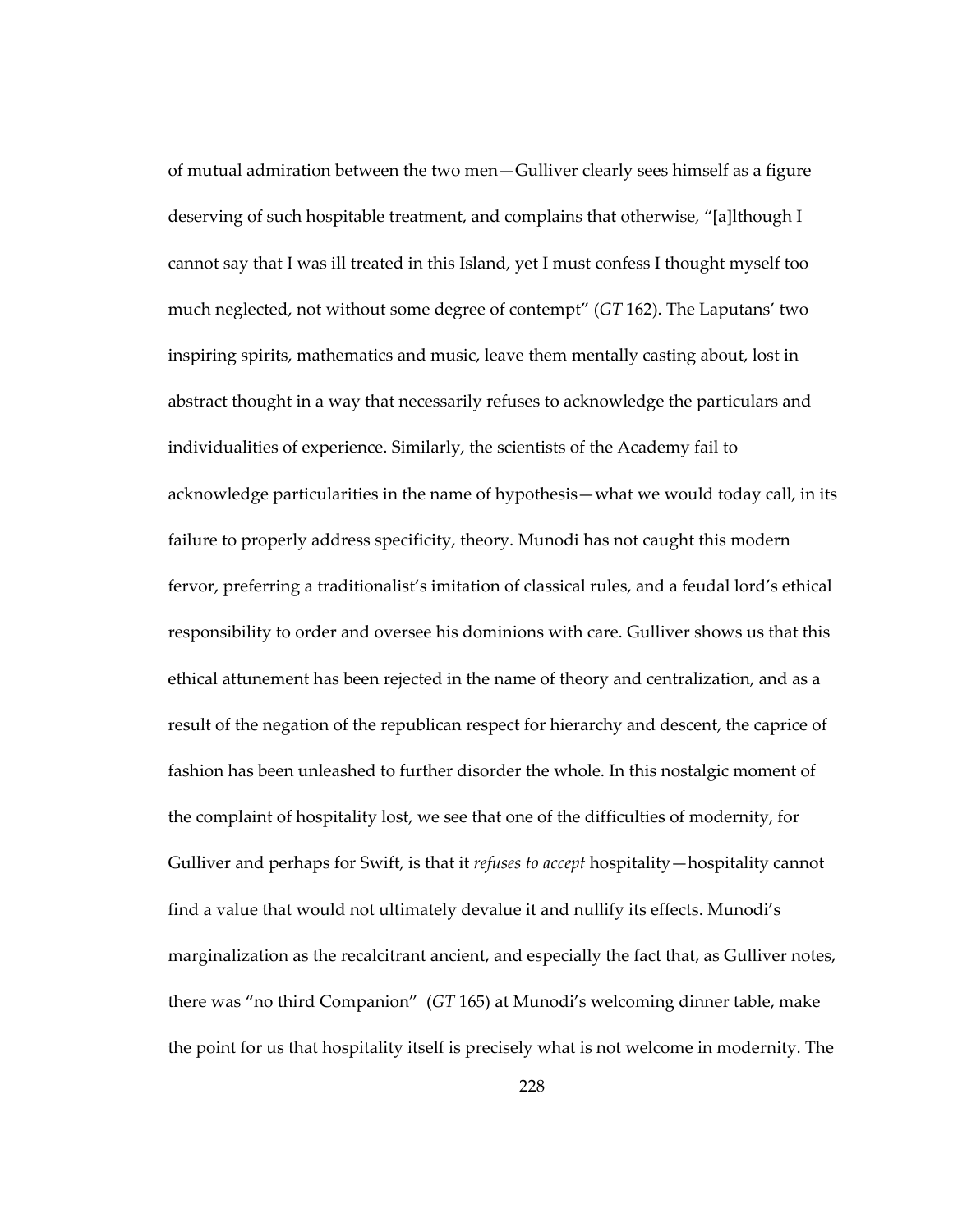overcoding system of scientific and governmental projection has successfully absolved a once feudal aristocracy of its commitments, and in an effort to reinforce this transformation, has in effect devalued all attempts to recapture a past hospitality.

To avoid seeming to align myself with this nostalgic tale, I have to assert that Swift's book, even in this brief glimpse of a positive content, does not rest on nostalgia or the fantasy of republican retirement. Munodi's relationship to the past is utterly stagnant, refusing even that imitative production of differences that we find at work in the Augustan literary version of classicism, the formal imitation. "[H]e was content to go on in the old Forms, to live in the Houses his Ancestors had built, and Act as they did in every part of Life without Innovation" (*GT* 166). This stasis, predicated on simple cultural reproduction, is precisely what Gulliver, our figure of satire, has been unable to produce in his own life. While some of the impetus for his travels rests on simple economic need (and thus implies an economic criticism of modern individualism for its failures of provision), much of the motivation seems to reside in some desire or drive that Gulliver himself cannot adequately explain, a negativity towards his settled and sedentary family life that would seem to be too restless for a figure such as Munodi. Satire does not itself exist merely to reproduce what has come before.

The jarring fact, however, is that Scriblerian satire can look with praise toward a figure such as Munodi whose entire existence is a kind of fundamentalism of classical culture. Gulliver can stop to receive and commend the hospitality of Munodi, but he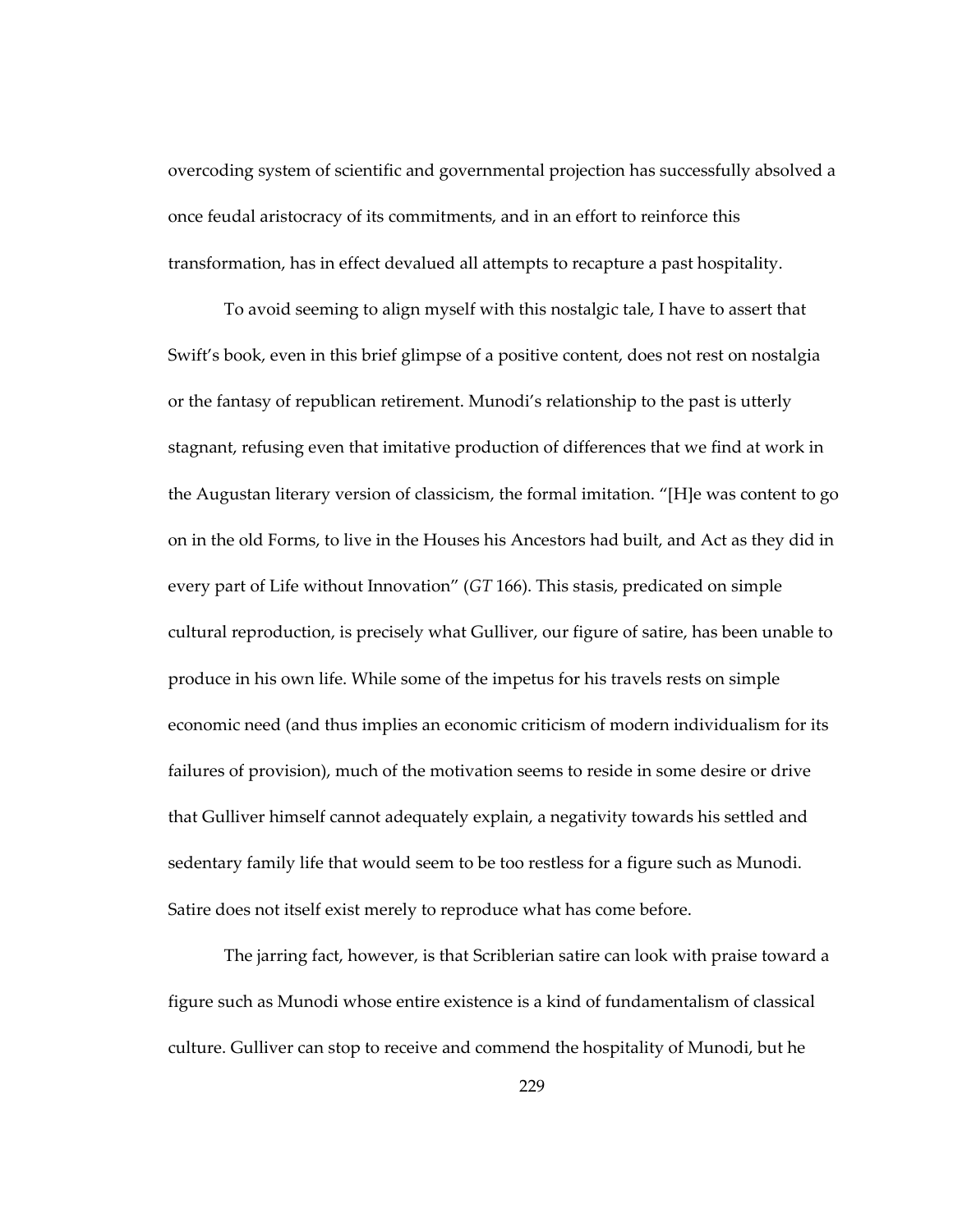inexorably moves on. Like Candide in El Dorado, although less explicit about his reasons, Gulliver cannot rest with the achievement of a utopian stasis. For Gulliver, there is wisdom in the conservative resistance to enthusiastic projection (and thus change), but this resistance on its own does not produce anything with positive content. The solution for Scriblerian satire to the problem of ancients vs. moderns is one in which aesthetic sublimity must remain possible even in an imitative and worshipful relation to a classical past. Finding the self in devotion to antiquity is not productive of the difference that would energize satire. Even though, as Gulliver sees in his Lucianesque dialogue of the dead in Glubbdubdrub, there may have been significant decay or distortion of moral purpose, satire's effect is to make a case for the modern moment, for the present, to indicate that the moment in which satire speaks is one in which the stakes are high, one in which attention must be refocused and reformation readmitted into the heart. Gulliver's *Travels* refuse to allow satire to become merely the nostalgic praise of aristocratic *otium*. Satire in its "progress" here expresses beyond this solution the restlessness of a devotion to sublimity, the requirement that sublime encounter with otherness remain possible. While for us Munodi's hospitality shames the moderns' theoretical projections and shows them to be, as the Academic experiment shows us, propelled by an inspiration of the wrong orifice, the gust from an anal bellows, it fails to suffice as a thoroughly redemptive hospitality. In search of this, propelled by an unfulfilled wish for a hospitality to come, Gulliver moves on.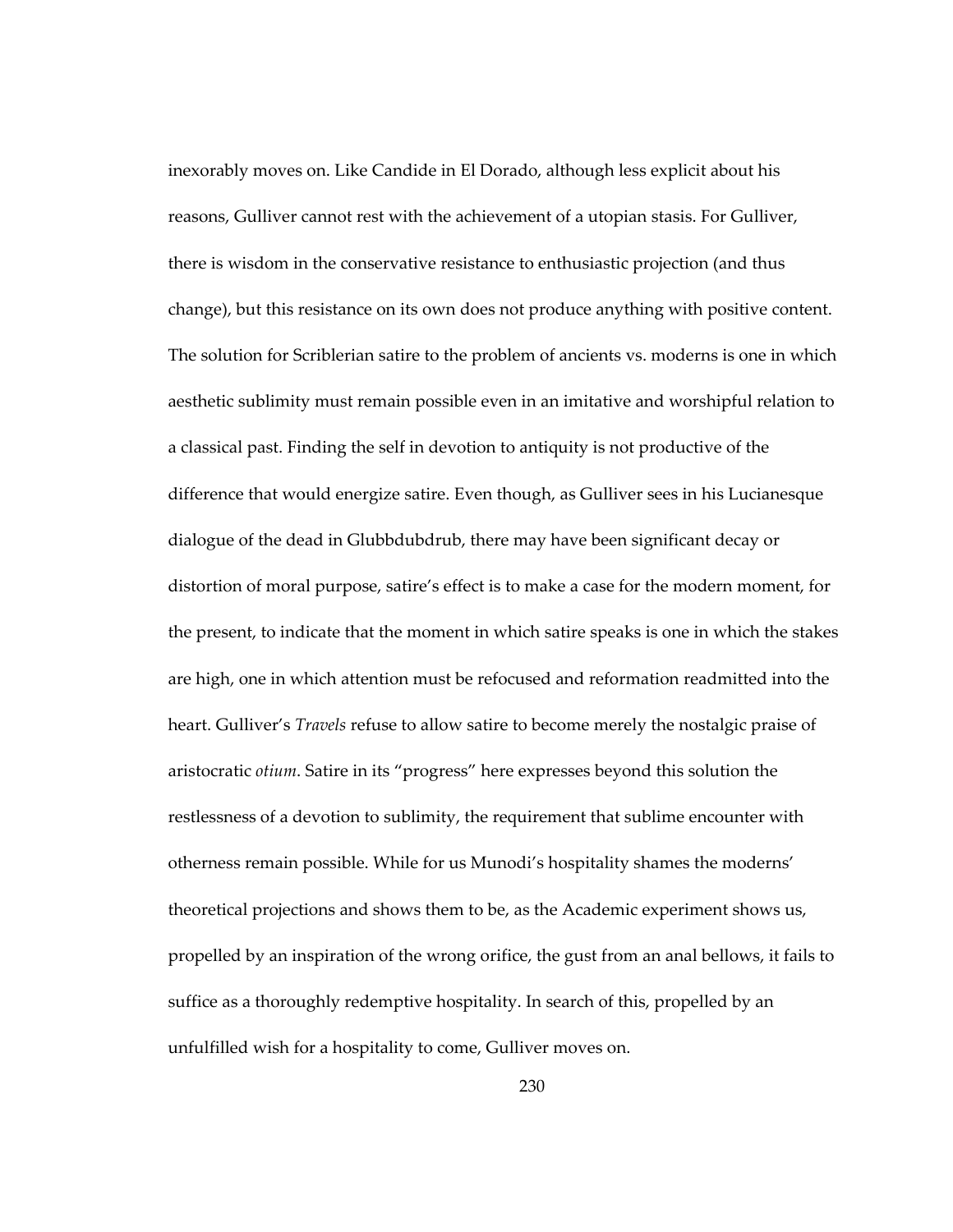#### *4.6. On Becoming Critic*

"At last," begins Gulliver, in the seminal encounter of his fourth journey, "I beheld several Animals in a Field, and one or two of the same kind sitting in Trees. Their shape was very singular, and deformed, which a little discomposed me, so that I lay down behind a Thicket to observe them better" (*GT* 207). Much of great value has been written about the colonial implications of Gulliver's encounter with the Yahoos and his struggle to articulate a sense of self that can successfully express a difference from what he identifies as their disgusting bestiality. What I will add to the body of concern with Gulliver's stay with the Houyhnhnms is the argument that, read as the character of personified satiric writing, Gulliver's transformation in the land of the stoic horses is one by which he assumes the role of the critic, the most vilified character in the pantheon of the Scriblerian mythology. The critic is the figure who has internalized the enthusiasm of modernity. More than even the projector, the critic (often represented, especially in the early works of the group, in the person of Bentley or Wotton) is the figure "who will destroy the human and intellectual past for his own gain" (*MSR* 143). The projecting scientist is forced to make his claims of innovation and progress from a quasi-universal and utopian position. The critic pronounces judgment on learning from a thoroughly individualized position, operating parasitically on the writings of others in the name of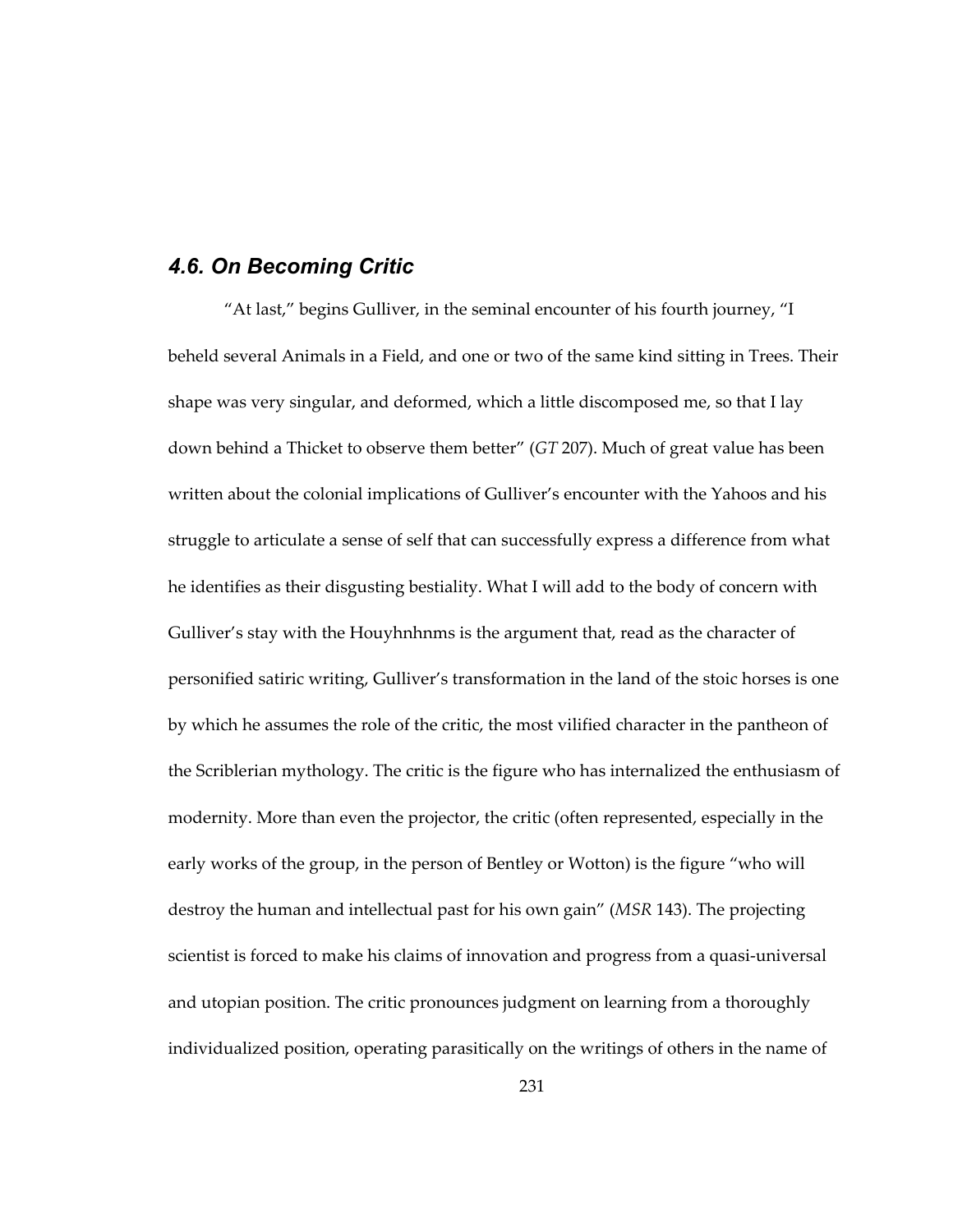individual credit. If, for the Swift of *A Tritical Essay upon the Faculties of the Mind* the critics are "at Best, but the Drones of the learned World, who devour the honey, and will not work themselves" (*PW* I.249), then it is implicit in this position that satire must distance itself significantly and decisively from criticism, producing either its own honey or laboring to replace what it consumes. Faced with the Houyhnhnms's stoic and rational ethos that would seem to condemn both the Yahoos and the British to the status of vermin, Gulliver accepts this position wholesale and becomes its proselyte, attempting to make himself as clean of the category of human that he can in his advocacy for reason and his revulsion toward animality. Because he can belong to neither side, and because he is set on self-inflation, he operates in Houyhnhnmland as the inhospitable critic, parasitically espousing the Houyhnhnms against their plague of vermin.

If the critic is he who "is as careful as he can, to watch diligently, and spy out the filth in his way… with a design to come out as cleanly as he may" (*PW* I.56), then Gulliver is reminded of a literalized form of this need for cleanliness early in his encounter with the Yahoos. Having hastily struck one of them with the blunt of his short sword, he has retreated in the face of what is clearly a social response on the part of the group. "[T]hey began to discharge their Excrements on my Head" (*GT* 208), he complains. Gulliver has made a mistake from which he now learns: the enraged mob will embroil him in their disorder if he acts aggressively toward them. Rejecting and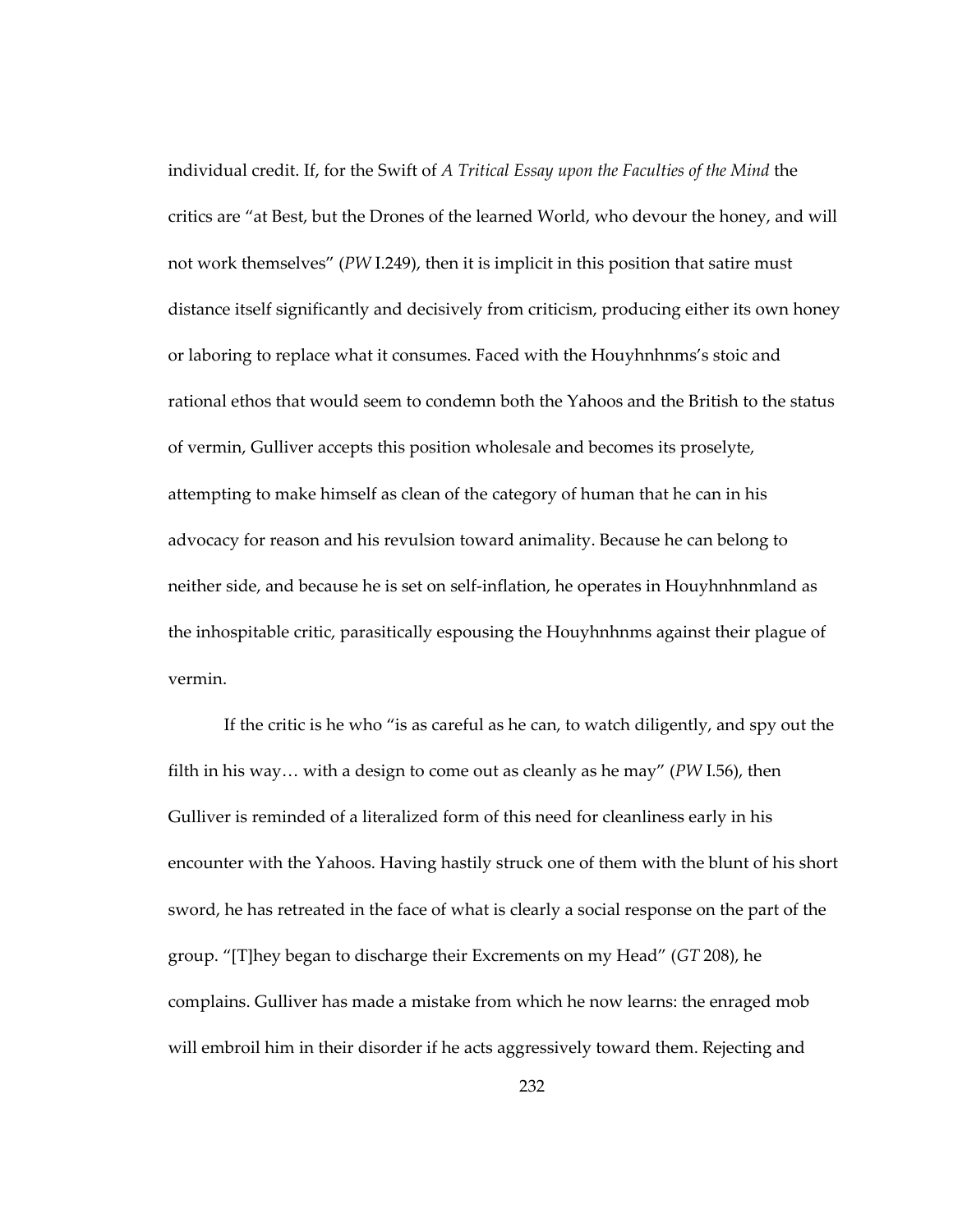rejected by the rabble before any encounter can occur, satire progresses to align itself what it determines to be the antithesis of the animalistic crowd.

This disordered, unclean human unruliness is opposed by the rational and oral culture of the clean and ordered Houyhnhnms. Among the Houyhnhnms' many admirable qualities, the discipline of their social affects allows for what resembles an undiminished hospitality. "*Friendship* and *Benevolence* are the two principal Virtues among the *Houyhnhnms*, and these not confined to particular Objects, but universal to the whole Race. For a Stranger from the remotest Part is equally treated with the nearest Neighbour, and wherever he goes, looks upon himself as at home" (*GT* 246). Here, Gulliver is referencing the very Law of Hospitality that informs his behavior in his encounter with the Lilliputians.<sup>[25](#page-266-0)</sup> Oriented not merely towards familiar and expected guests but towards the proper treatment of strangers, the notion of a Law of Hospitality was a crucial element of aristocratic ideology that had receded into virtual non-existence by the eighteenth century—into, as I have noted, a component of the republican

1

<span id="page-266-0"></span> $25$  Heal notes that "[t]he idea of a 'law of hospitality,' that is, a clearly formulated series of conventions that dictated particular behavior towards outsiders, is a late arrival in the writing of the early modern period. It seems to depend upon an awareness of the Roman *ius hospitii*, and of the Stoic tradition of natural law, and hence to be a humanist import" (4). The texts which began appearing in the late sixteenth century that formulated the rules of this 'law' also in a sense announced its demise—as these texts began appearing, so too did announcements about the death of hospitality's death—"a rising chorus of laments that hospitality was dead, or at the very least dying" (93). Likewise, Heal notes that increased attention to Cicero and Seneca in the seventeenth century were productive of increased rationalization of individualism and "moral calculus," rather than broader conceptions of hospitality (101).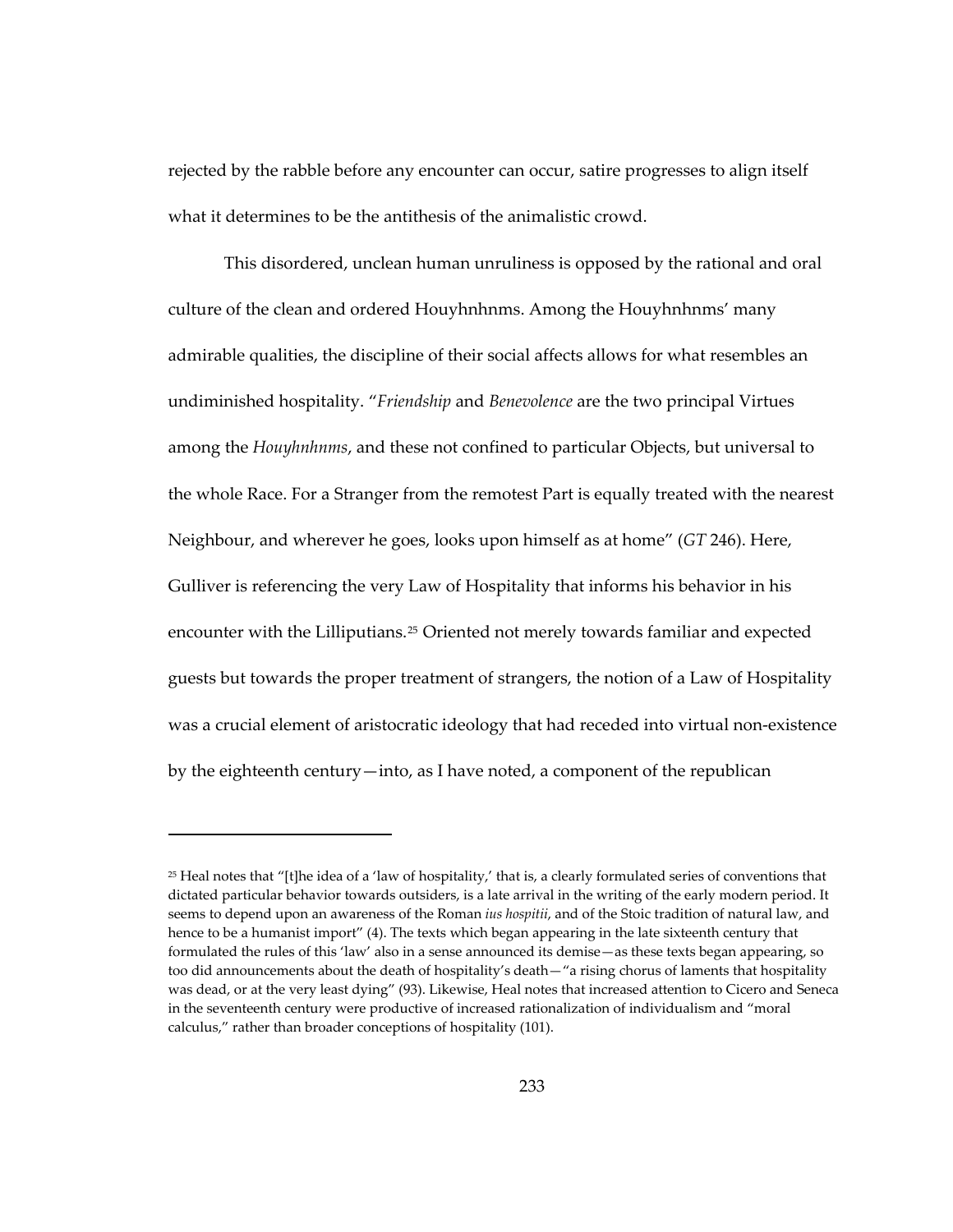nostalgia of Bolingbroke and the Tory opposition.<sup>[26](#page-267-0)</sup> The largesse in the relationship between hosts and guest here is entirely one-sided—it will turn out that Gulliver has absolutely nothing that he could offer his hosts, and indeed, they will gradually retreat from their hospitable acceptance of his presence into a demand that he be forced out—a parallel to his treatment in Lilliput, but a movement produced by different forces.<sup>[27](#page-267-1)</sup>

Satire aligns itself with the rational horses against the animalistic rabble, allowing for the powerful defamiliarization of the category 'human' that we experience in the fourth voyage. The bathos of human filth is presented as the truth of the animal state of the species, so that any distance from this filth towards cleanliness is depicted as a culturation away from this nature, a metamorphosis of the animal into the rational sublime. The sentiment with which we are left at the text's end is that this is an impossible formulation—Gulliver has been convinced by the Houyhnhnms that their experiences with the base features of the human animal show the incorrigible absence of

 $\overline{a}$ 

<span id="page-267-0"></span><sup>&</sup>lt;sup>26</sup> Heal observes that "[b]y the first decade of the seventeenth century it seems that any writer on society who did not allude, at least *en passant*, to the decay of hospitality, was failing to observe one of the conventions of his genre" (94).

<span id="page-267-1"></span><sup>&</sup>lt;sup>27</sup> Derrida, looking to the linguistic anthropology of Benveniste, reminds us that the law of hospitality in the absolute sense that is dictated here—in other words, when directed to the stranger in a universal sense— "requires that I open up my home and that I give not only to the foreigner… but to the absolute, unknown, anonymous other, and that I *give place* to them, that I let them come, that I let them arrive, and take place in the place I offer them, without asking of them either reciprocity (entering into a pact) or even their names" (*H* 25). The extent to which the Houyhnhnms fall short of the absolute hospitality claimed for them by Gulliver is very important for the text's allegorical treatment of satire's progress.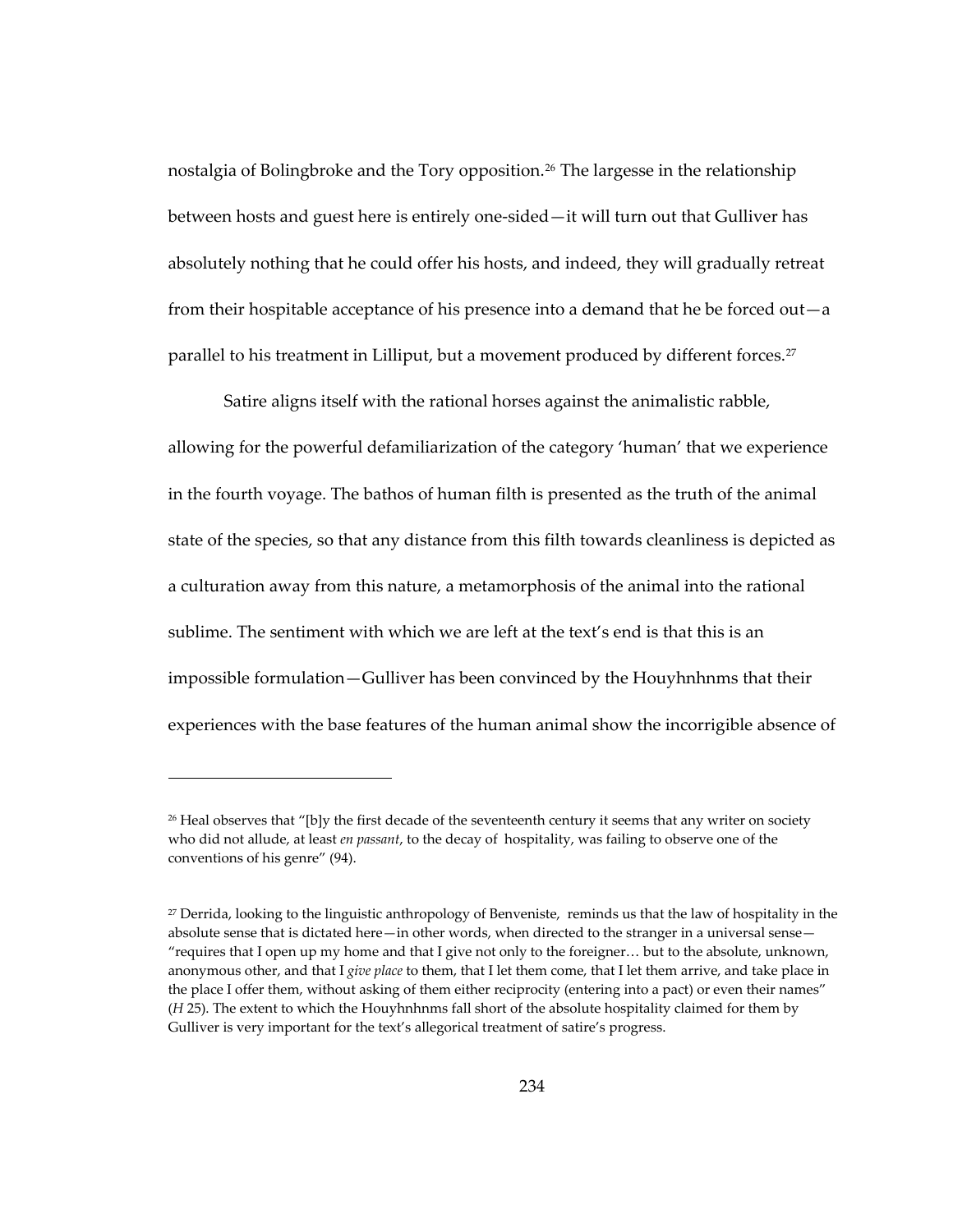sublimity of the species, and thrust back by the sentence of life among his kind, he lives his days in resentment of their perceived failings. In the process of coming to love his captors and hate his own animal nature, Gulliver comes to enact that kind of critical practice that mobilized more of the Scriblerians' ire than any other. Filled with the enthusiasm of the Houyhnhnms' rejection of the Yahoos, Gulliver internalizes it, condemning persistently his own species for the filth that they manage only to hide with a veneer of posture and clothing (his own clothes baffle the Houyhnhnms, and clearly embody in their way the practice of saying the "thing which is not"). Refusing his own identity with the species he has identified as filthy, Gulliver thinks of himself as the clean one, the hero that the narrator of *A Tale of a Tub* describes as overinflated with his own self-importance to the extent that his continued presence becomes a social problem. Just as with the

Antient Heroes, famous for their combating so many Giants, and Dragons, and Robbers, were in their own Persons, a greater Nuisance to Mankind, than any of those Monsters they subdued; And therefore, to render their Obligations more compleat, when all *other* Vermin were destroyed, should in Conscience have concluded with the same Justice upon themselves. (*PW* I.57)

So, too, the critic, having performed his work combating the vermin of the world of letters should not wear out his welcome. Indeed, the critic is, for Swift, *he who wears*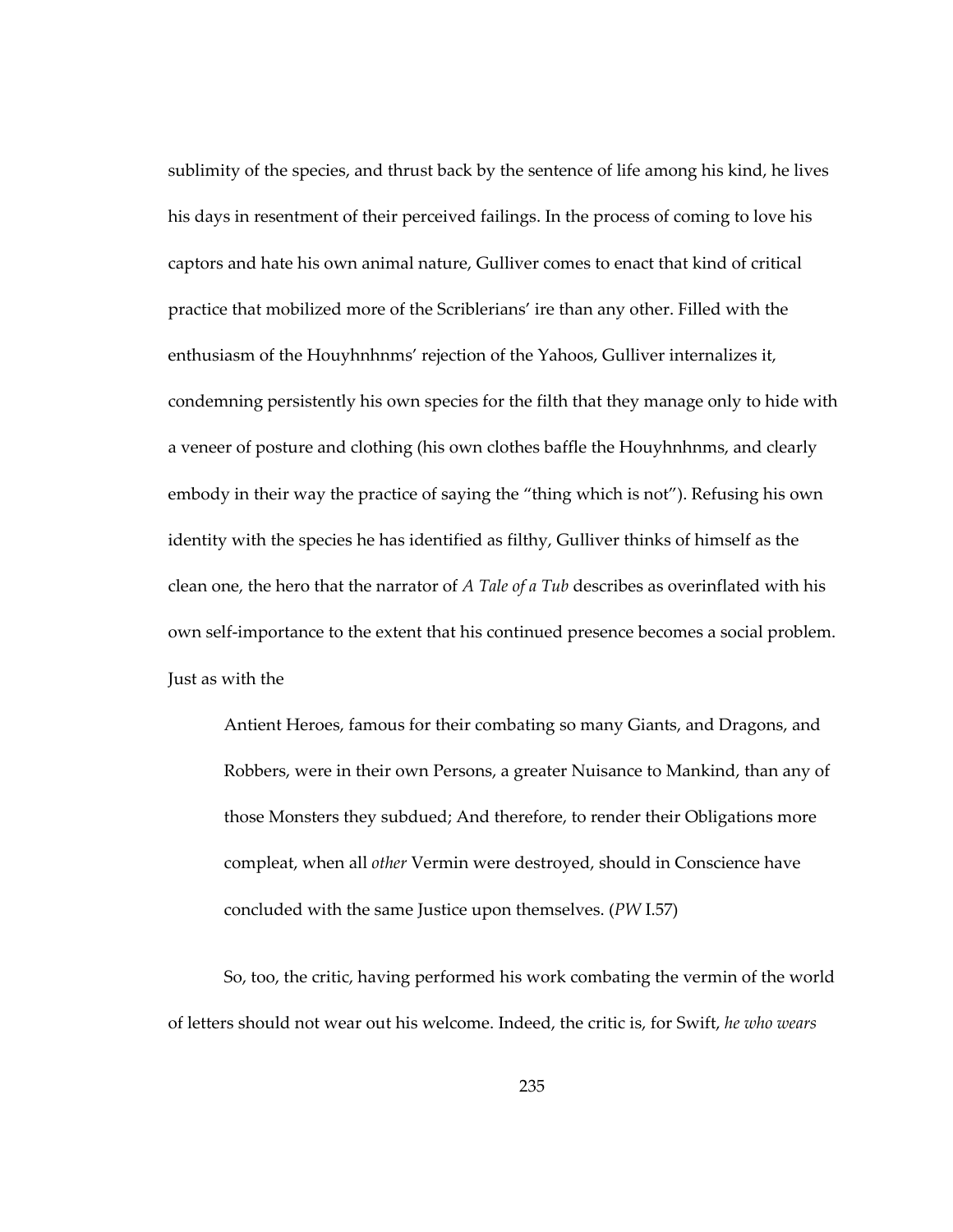*out his welcome*. The hero-critic has this ambivalence already built in—it is in the nature of the critic to make hospitable hosts into wearied and unwilling ones. The critic is a parasite who comes garbed as a hero, offering something new that offers more satisfyingly critical perspective on those he helps to designate enemies. Thus, if hospitality were to be served,

[I]t would be very expedient for the Publick Good of Learning, that every *True Critick*, as soon as he had finished his Task assigned, should immediately deliver himself up to the Ratsbane, or Hemp, or from some convenient Altitude… (*PW* I.57)

Gulliver operates in his final voyage as just such a hero-critic, offering a critical perspective on the vermin of Houyhnhnmland (the Yahoos) that allows the Houyhnhnms to first consider their extermination, and then to see Gulliver himself as the lingering vermin, best given ratsbane or forced into exile, for the good of the Houyhnhnms' social cohesion.

The horses have debated the question before—in fact, it is "the only Debate which ever happened in that Country"—"whether the *Yahoos* should be exterminated from the Face of the Earth" (*GT* 249). But this time there is a difference: Gulliver's Master Houyhnhnm has engaged the Grand Assembly with the prospect of a Yahoo who has all of the traits of a Houyhnhnm. Gulliver comes to the assembly in this virtual way with a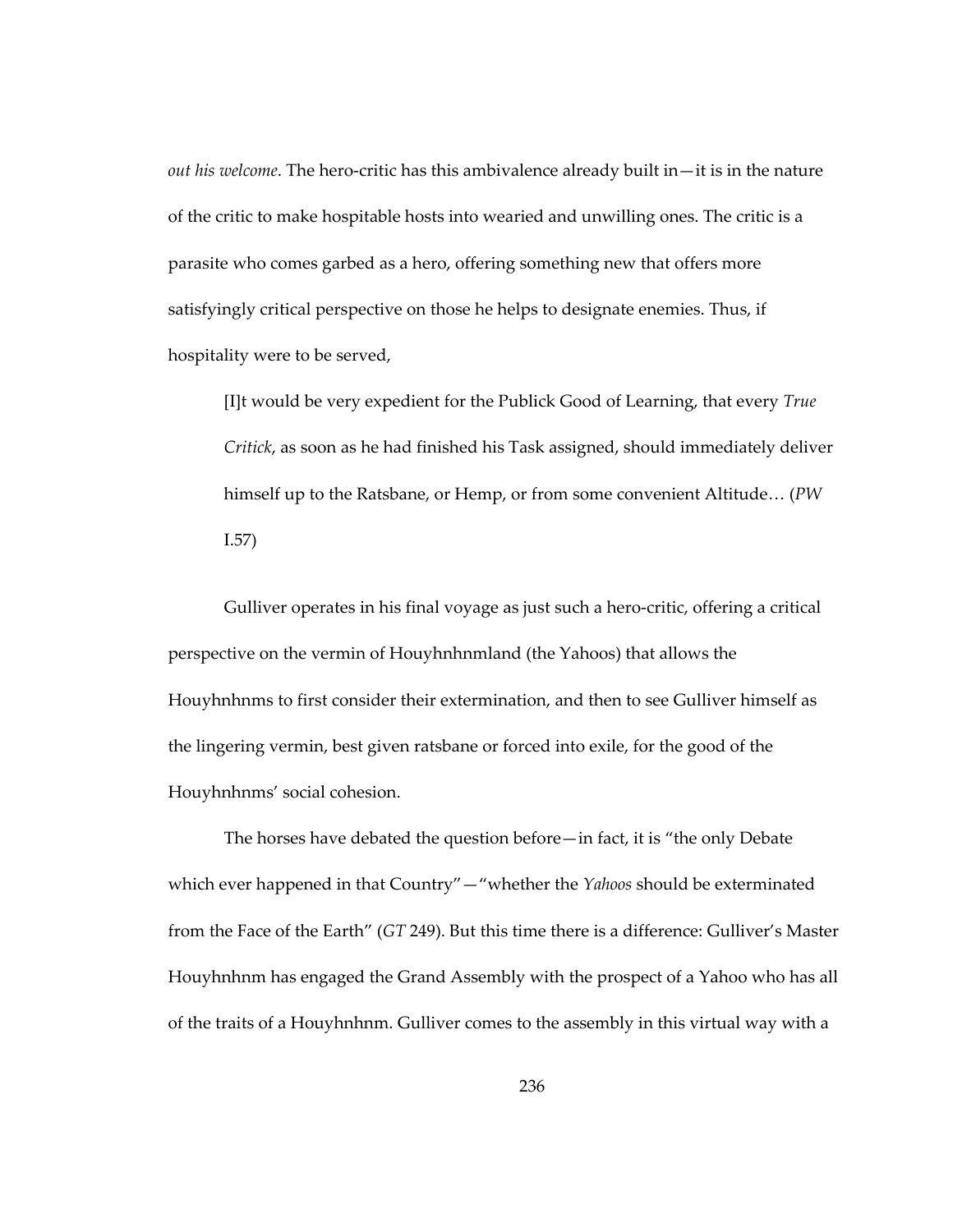solution: castration of the Yahoos. The prospect of making geldings of the brutish beasts operates for us to continue the defamiliarizing perspective on human viciousness toward animals that Gulliver had introduced in his early conversations with his Master. It also works to associate the Yahoos more strongly with animals, offering a more "humane" solution than that of the genocide desired by many Houyhnhnms. We do not find out whether Gulliver successfully reduces the call for genocide by encouraging, through his countrymen's example, the castration of the animal humans. But this moment aligns Gulliver with the other heroes who arrive to offer solutions to pernicious plagues or infestation—Hercules, the Pied Piper of Hamelin.

Successful or not, this new perspective on the Yahoos allows them to be seen as working animals, as animals bred for labor. The question of genocide had not drawn any of its reasons from this fact—instead, a list of petty grievances are offered that explain why the Yahoos are no better than vermin. "That, as the *Yahoos* were the most filthy, noisome, and deformed Animal which Nature ever produced, so they were the most restive and indocible, mischievous and malicious" (*GT* 249). They are a population of undomesticable animals that have been unfortunately brought into the rudiments of domestication, subsisting in a kind of borderland existence between savagery and civilization. Barely suitable for any kind of service, the Yahoos are utterly without value for the horses, and if released into the wildness of their non-domesticated state, would represent nothing but a threat to the Houyhnhnms, parasitical at best, thoroughly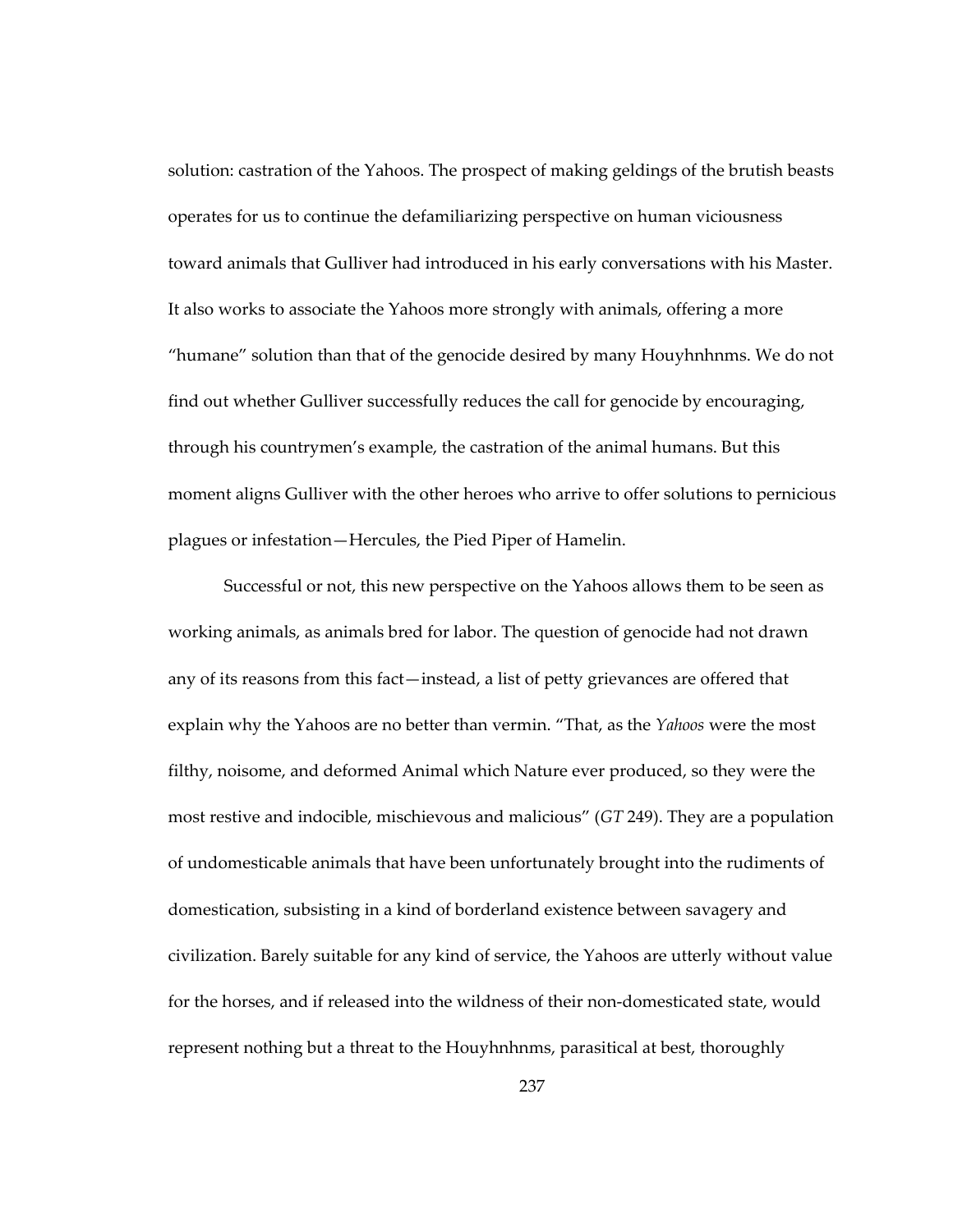despicable and wretched, and demanding destruction. The valences of this discussion that parallel questions of human slaves in the Americas are unmistakable—indeed, a similar logic is used by Jefferson later in the century to assert that if slaves were to be freed, they would necessarily need to be sent away so as to not operate as a threat to social stability.[28](#page-271-0) Gulliver's depiction of the Yahoos, presented by his proxy at the congress, reinvents them as primarily animals who can and will work, and who would be made "tractable and fitter for Use" by gelding. Promoting a solution that would result in their population's dwindling, and gradual replacement with animals who would even more properly accept the role of laborer, Gulliver offers the Houyhnhnms a rationale for genocide even stronger than the list of petty complaints (suckling the cows' teats, trampling oats and grasses, killing cats) that were all their endless debate seems to have been able to generate. Gulliver essentially provides the Houyhnhnms with the Lilliputians' eventual inhospitable determination towards his presence in that kingdom (in which they had decided to blind him and starve him until he wasted away into death (*GT* 67-8). As work animals who fail at the purpose they have been given, the only thing that gives them value, the Yahoos are doubly deserving of a rationally organized depopulation that will systematically reduce their numbers *and* extract their labor until their end.

 $\overline{a}$ 

<span id="page-271-0"></span><sup>28</sup> See especially Jefferson's *Autobiography* in *Writings* (New York: Literary Classics of the United States, 1983), 44.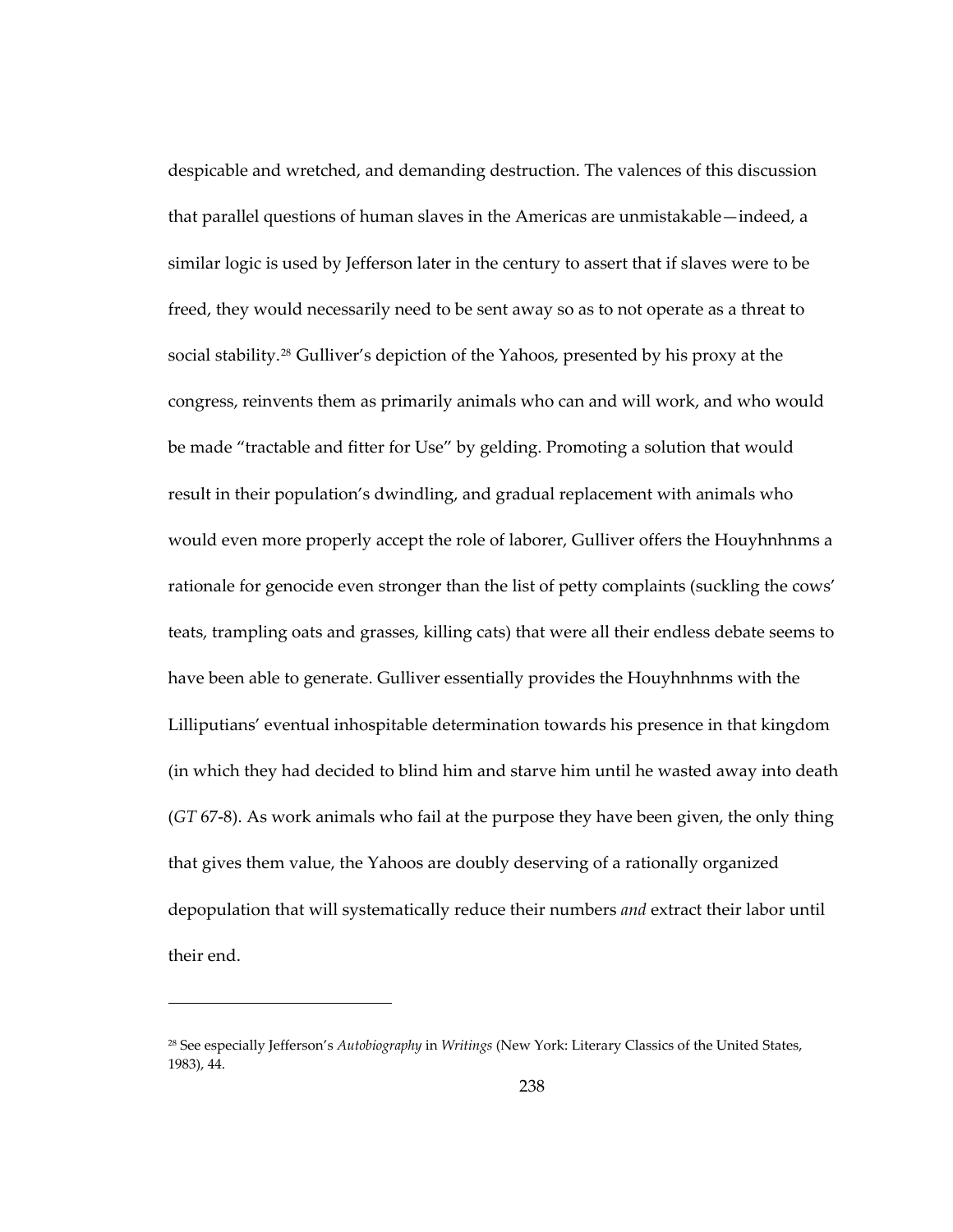None of this fits with Gulliver's depiction of Houyhnhnm hospitality, but it is not clear merely from the antinomy of their absolute hospitality and their hatred for the Yahoos that some kind of judgment is being offered by the text, some kind of irony that would ask us to judge the Houyhnhnms according to the positions of the "hard" or "soft" schools. The pettiness of the complaints casts the shadow of irony on the proceedings. And the fact that Gulliver's Master Houyhnhnm, who throughout the tale speaks to Gulliver as the representative of the logic of Houyhnhnm culture, has approved of the prospect of systematic castration indicates that it is not at all antithetical to Houyhnhnm custom or thought. But regardless of the question of the text's judgment toward the hospitality given to Yahoos, we are faced with the fact that the Houyhnhnms begin to consider Gulliver to be only a Yahoo, and therefore not worthy of the hospitality he has been receiving. Gulliver has exceeded his welcome—he has come to change the Houyhnhnms' perspective on the Yahoos, and in doing so they have had to consider the boundaries of their self-definition. This self-questioning has by time made them defensive: paranoiacally, they begin to fantasize Gulliver's rational gifts as potentially revolutionary—horrifyingly so. "It was to be feared, I would be able to seduce [the Yahoos] into the woody and mountainous Parts of the Country, and bring them in Troops by Night to destroy the *Houyhnhnms'* Cattle" (*GT* 256). "So it is the indeed the master, the one who invites, the inviting host, who becomes the hostage and who really always has been" (*H* 123). Gulliver has brought the supplementation of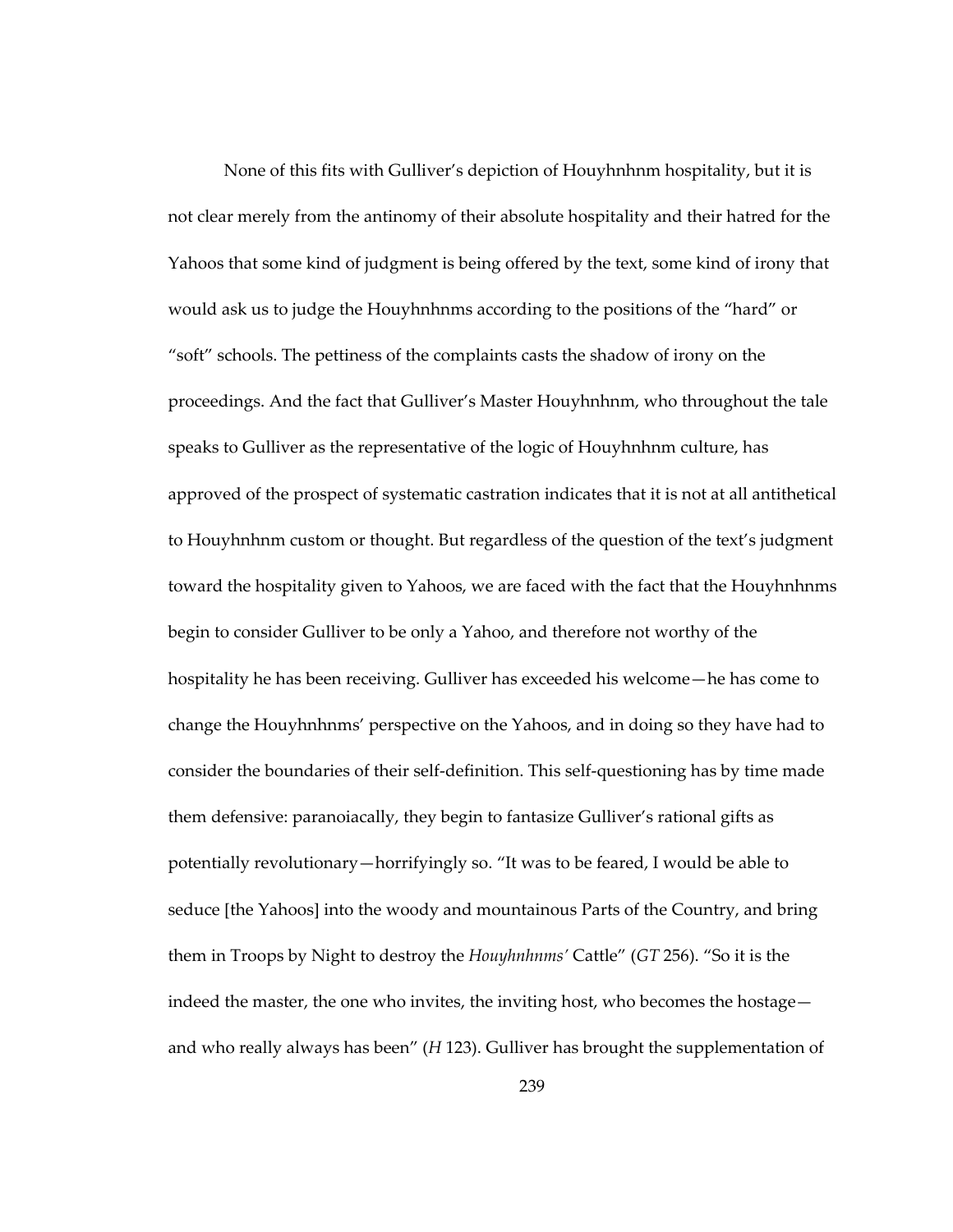conscious self-categorization to his hosts, but in so doing becomes thoroughly pernicious, only parasitical in his further presence with his hosts. He is the critic who has outlived his utility and who remains, attempting to remain ingratiated while nevertheless operating as a sign of hostility inside of hospitable social relations.

The critic Gulliver attempts his ingratiating maneuvers by thoroughly rejecting and critiquing his former identity—his status as human has come to seem to him to be a badge of dishonor, and so here we get the most savage and thorough excoriation of British culture, from its treatment of animals in the domicile to its treatment of colonial others at its peripheries. Gulliver as critic must thoroughly denounce one identity in order to affiliate himself with another. But this is an effort that has ceased to be of service to the hosts—beyond the initial critique of the Yahoos Gulliver's presence allows, he offers no return for their hospitality. The critic—the writer who, like Bentley, Wotton, Dennis or others, pronounces judgment on the works of others in order to further only his own critical career—is the figure who has, from the Scriblerian perspective, always already exceeded his welcome. Devaluing even the heroic act that the critic performs refiguring whatever the critic initially may offer as a kind of necessary evil at best—the critique of criticism offered from the perspective of this progress of satire demands that criticism be evaluated according to the question of hospitality.

The critic is the ungrateful guest who, not perceiving his host's displeasure, remains as a hostile force in the house of the host, transforming the space of hospitality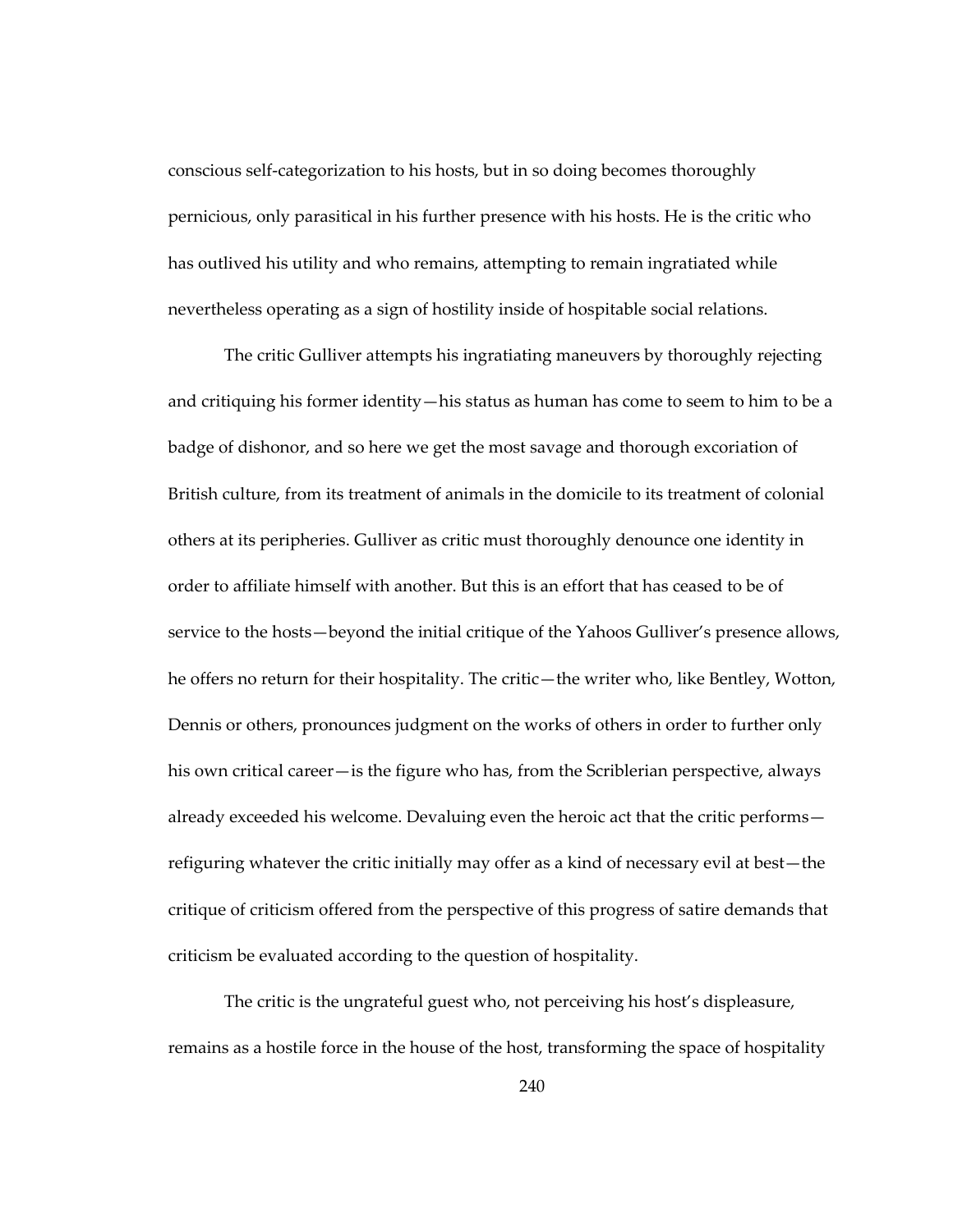into a space always burdened by a threat or a nuisance. Satire rejects criticism, as it does modernity, domestication, and faction, on the grounds of its failure of hospitality. While criticism may, in a sense, bring us to ourselves, or help to define the enveloping space in which hospitality occurs, *Gulliver's Travels* refuses to accept that the practice of critical judgment can preserve the hospitable possibilities it unleashes. Satire must not accept its role as that of criticism. To do so would introduce excess parasitism and violate the law of hospitality.

### *4.7. Conclusion: Swift as Anglican and Ovidian Divine*

1

Swift rewrote the Ovidian tale of Baucis and in 1706, lending to the parable of hospitality an institutionally Anglican religious conclusion that should not surprise uspractically, Swift's Anglicanism stands behind his satire as a fallback position, a solution of compromise that Swift thought was better than the alternative of total protestant deinstitutionalization.[29](#page-274-0) Similar to the Hebrew story of Lot's daughters and the destruction of Sodom and Gomorrah, "The Story of Baucis and Philemon" is a depiction

<span id="page-274-0"></span><sup>29</sup> For an extended discussion of Swift's tendency toward Anglican fideism, see Warren Montag. *The Unthinkable Swift: The Spontaneous Philosophy of a Church of England Man* (New York: Verso, 1994). Montag's philosophical and biographical argument is astute, but I find his extension of the facts of biography to the way we must encounter the text today—as limited by the institution of the church, and as thought that had failed to reach the skeptical heights offered by Spinoza—far too reductive. Here I offer a glimpse at a general position that would see Montag's analyses of Swift to be less damning than their author does.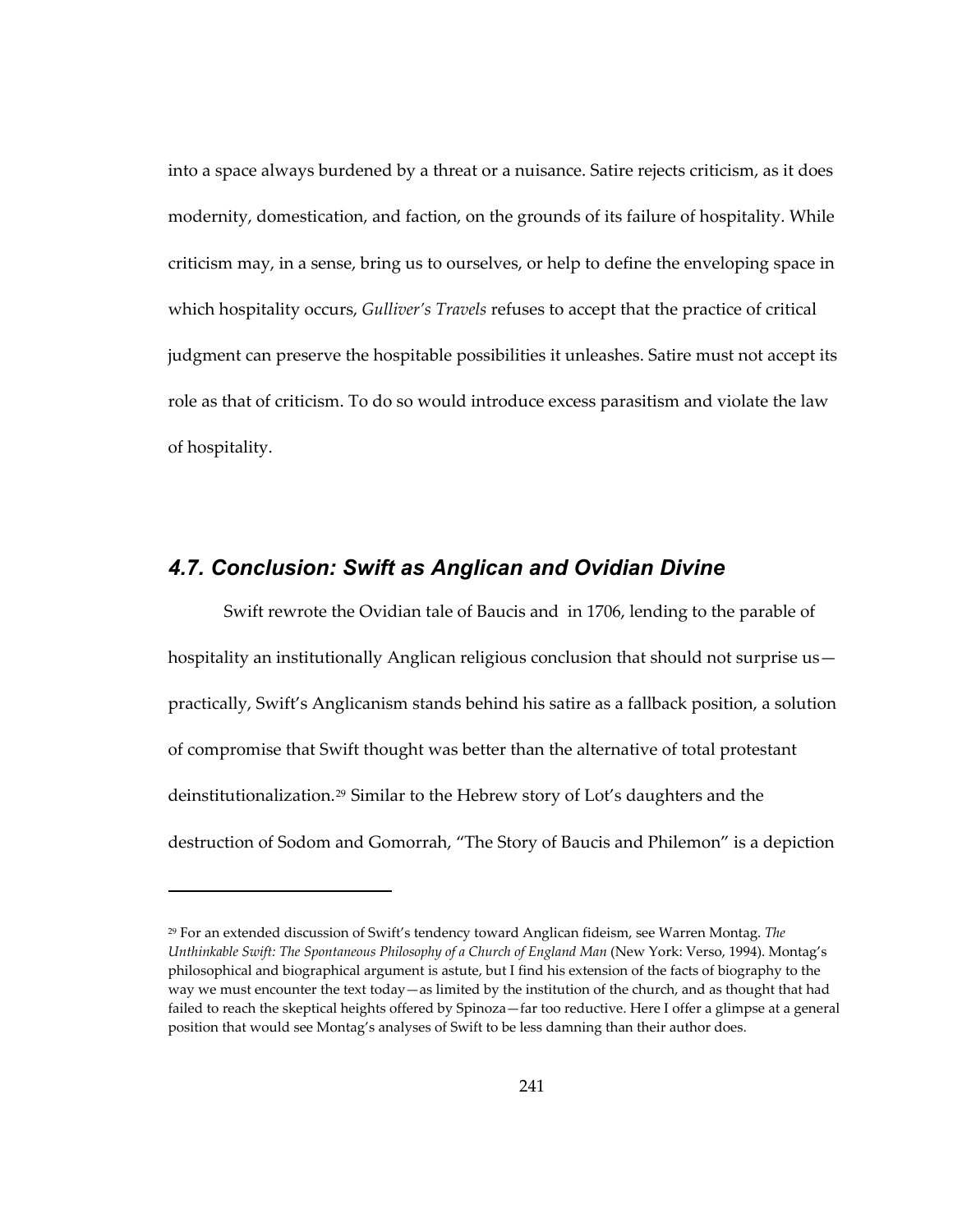of an example of properly righteous hospitality that persists despite its utter minority, surrounded by a world of wickedness. Instead of the Greek gods of Ovid's Roman *Metamorphoses*, or the angels of the *Book of Genesis*, Swift includes two human "saints" who come to judge the hospitable and inhospitable. Refused hospitality in every instance, the saints find welcome at the door of Baucis and Philemon. This elderly couple welcomes the two into their home, offering the travelers the finest that they have, asking nothing of them in return. Hospitality is, after all, a quintessentially metamorphic operation—Felicity Heal's historical account explains that "[t]he gate or door was the transitional structure that stood between the general territory of the stranger and the particular environment of the household. To cross it was to undertake the crucial transmutation from stranger (even if known) into guest (Heal 8). Only after this initial transformation from stranger to guest, and the hosts' donation of their kindness does the welcoming pair suspect the holiness of their visitors—an illustration of the selflessness of their largesse.

Swift's jaunty octosyllabic tale differs from the standard translations of Ovid such as that of Garth, Addison and company, Sandys' seventeenth-century translation (1626), or the translation that had held preeminence for nearly a century prior, that of Arthur Golding (1567). Swift lavishes his poetic attention on the transformations of the tale. As the home of Baucis and Philemon is transformed into a church, what takes only several lines in both Dryden's (from the Garth edition) and Golding's translation takes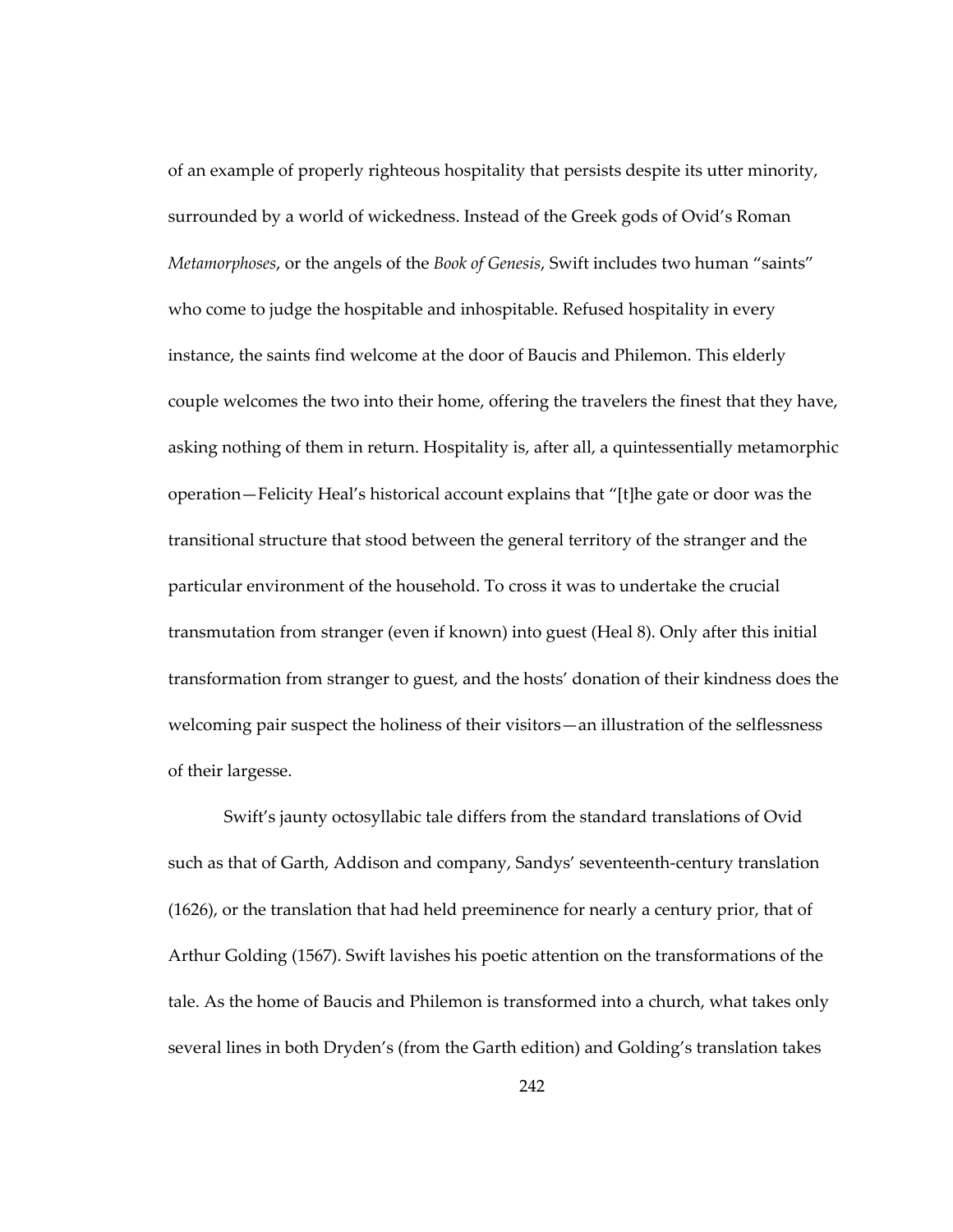over sixty here for Swift. The wonders of metamorphosis are displayed for us like a modern-day special-effects scene, extended so that we can gawk at the changes undergone by the humble abode. And the scene is far more "Englished" in its cultural detail than any of the other translations. Swift describes how

> The Ballads pasted round the Wall, Of Chivy-chase, and English Mall, Fair Rosamond, and Robin Hood, The little Children in the Wood, Enlarg'd in Picture, Size and Letter And painted, lookt abundance better And now the Heraldry describe Of a Churchwarden or a Tribe.[30](#page-276-0)

 $\overline{a}$ 

 This transformation is uneasily comic—the phrase "look't abundance better" casts the glance of cultured aesthetic taste around the room in a poem that seems ill at ease with any judgment that fails to praise humble simplicity. But most striking is the replacement of the solemn ending of the poem, which in the other major translations tells us of the couple's desire to pass away together, at the same time.

<span id="page-276-0"></span><sup>30 &</sup>quot;The Story of Baucis and Philemon" in *The Poems of Jonathan Swift. Volume 1*. ed. Harold Williams (Oxford: Oxford University Press, 1958), 93.117-124. Hereafter cited in the text as *PS*.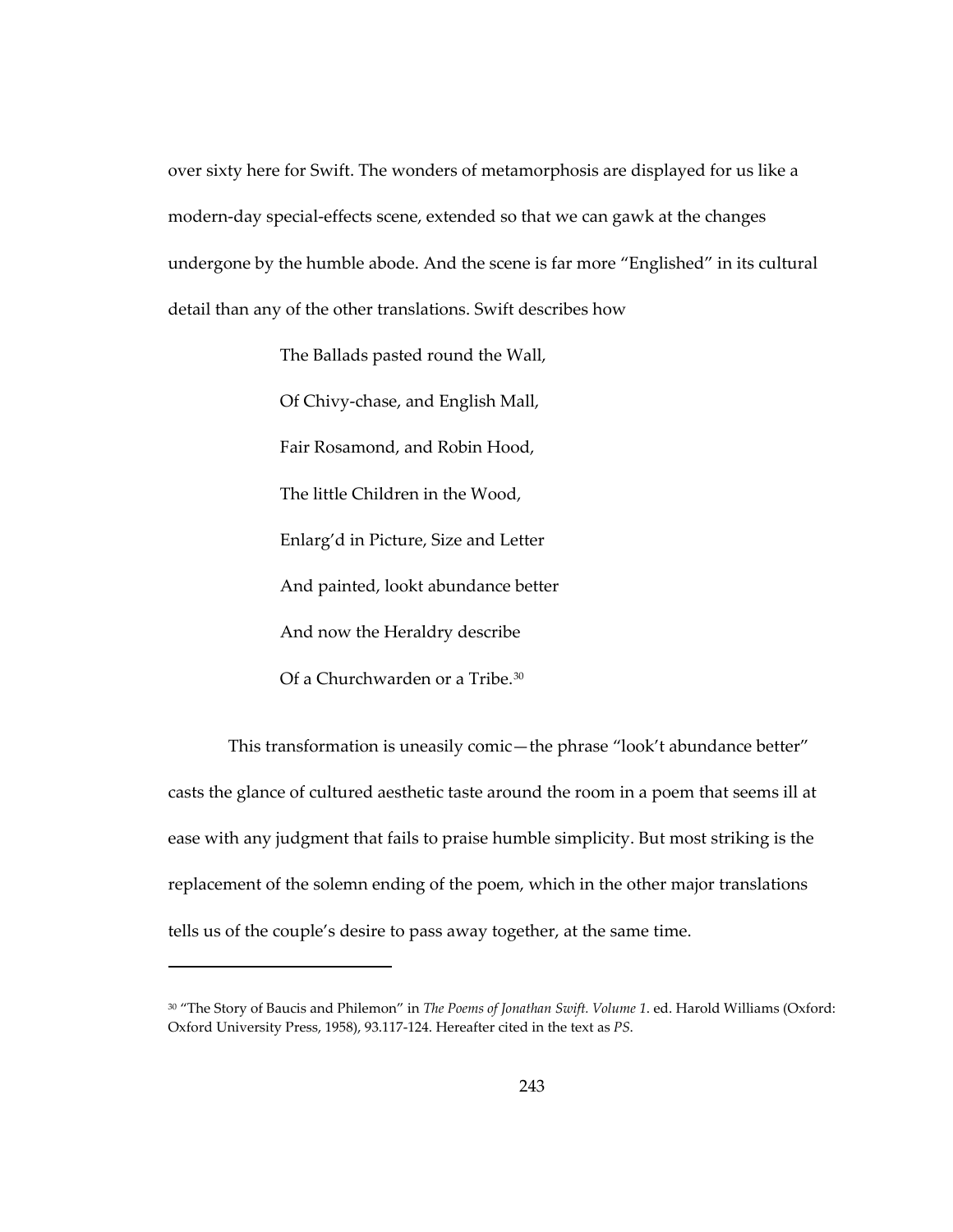We beg one hour of death, that neither she With widow's tears may live to bury me, Nor weeping I, with wither'd arms may bear My breathless *Baucis* to the sepulcher.[31](#page-277-0)

Instead of this request for a life to be ended without mourning—in a sense, the exact opposite of the difficulties faced by Antigone in *Oedipus at Colonus*, unable because of Oedipus' wishes to know the whereabouts of her father's tomb, described by Derrida as "a sort of infinite time" (*H* 93) of mourning without end. Baucis and Philemon, for Dryden, wish to dwell in the new temple without facing solitude, knowing that, while alive, they will each remain in the presence of the other. Neither will ever mourn the other—that is what their hospitality has earned them, unexpectedly—a gift of death without mourning, without solitude—the ability to die together, with another, to experience their final transformations in each other's arms. In Swift's version, the entirety of this wish is dispelled, and only Baucis—Philemon does not return to our view— speaks of a desire after the house has become a church. He asks that since

You've rais'd a Church here in a minute,

And I would fain continue in it;

 $\overline{a}$ 

<span id="page-277-0"></span><sup>31</sup> This is John Dryden's translation. See Ovid. *Metamorphoses.* trans. John Dryden et. al., ed. Samuel Garth (Hertfordshire: Wordsworth Classics of World Literature, 1998), 271-2.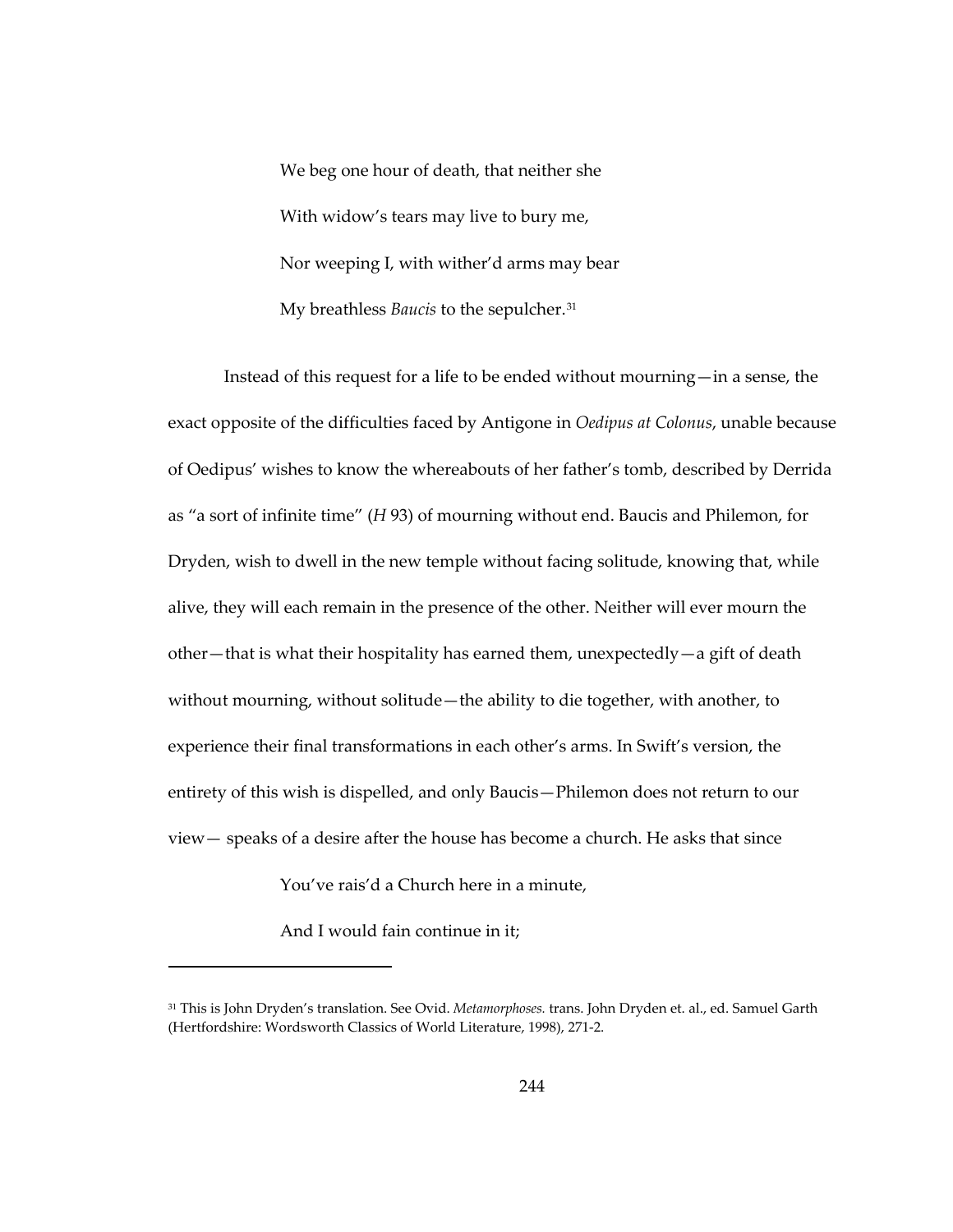I'm good for little at my days; Make me the Parson if you please. He spoke, and presently he feels His Grazier's Coat reach down his Heels, The Sleeves new border'd with a List; Widn'd and gatherd at his Wrist; But being old continued just As threadbare, and as full of Dust. A shambling, awkward Gate he took, With a demure dejected Look. Talk't of his Off'rings, Tyths, and Dues, Could Smoak, and Drink, and read the News; Or sell a Goose at the next Toun Decently hid beneath his Goun. Contrivd to preach his Sermon next Chang'd in the Preface and the Text: Carry'd it to his Equalls high'r, But most obsequious to the Squire. &c (*PS* 95.161-181)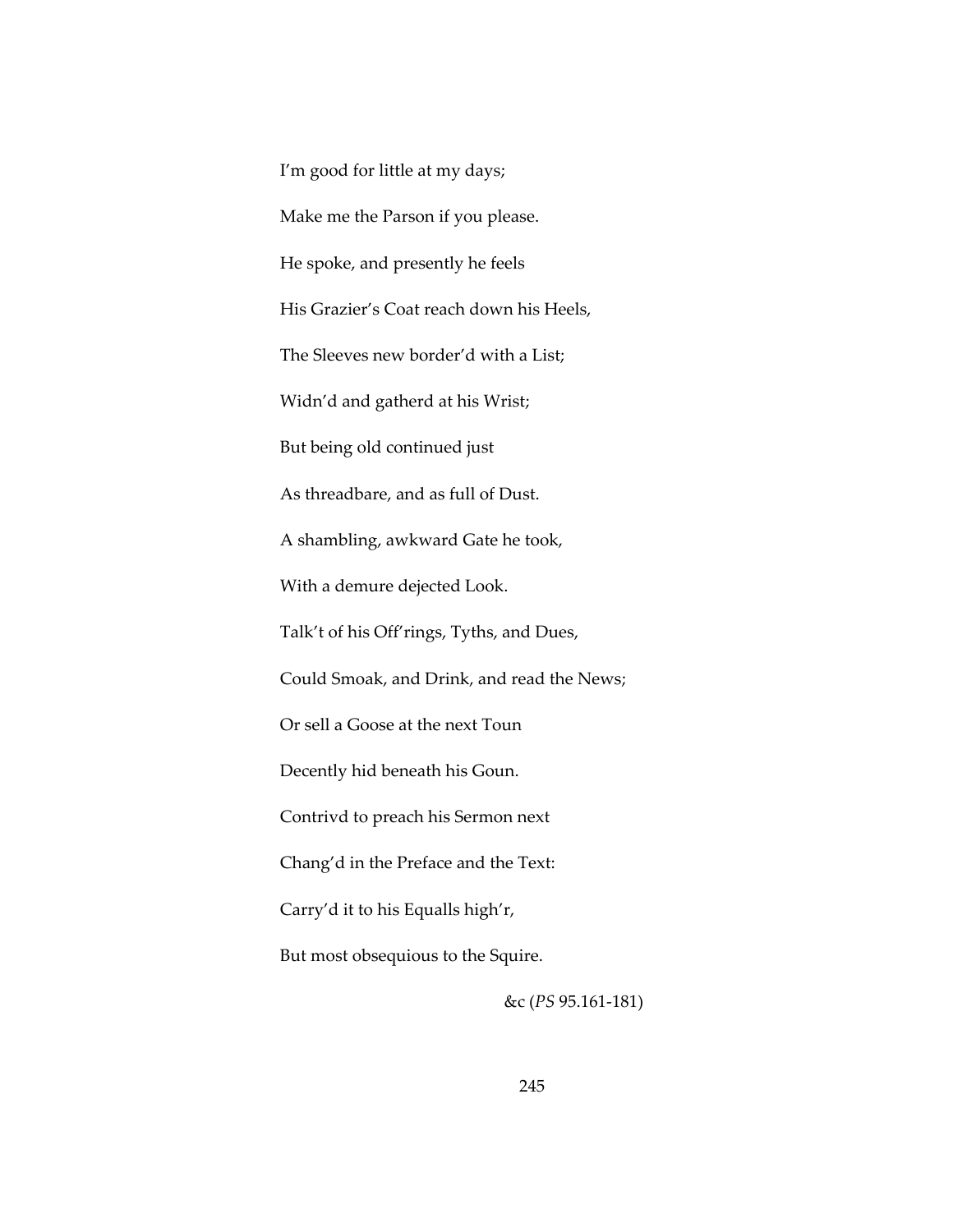This mild satire of the figure of the parson perverts the touching hospitable exchange that other translators have depicted with a degree of reverence. Baucis is deformed rather than transformed, changed to a figure of dusty banality whose life is thoroughly quotidian and servile. In a personal sense, Swift may have found the rhetoric of simplicity and servitude of the Anglicans to be a greater gift than any other—it may be that he would have found this parson's life to be just, proper, and ethically good. But the rhetoric of this transformation is far more complex than this. The poem proposes that for his utter hospitality Baucis is repaid by emplacement in a hierarchy of deference (to the squire and his "Equalls high'r") with dusty cowl and hidden goose. It is a comic figure that subverts the Ovidian meditation on hospitality, offering a reward for generosity that cannot be a reward—it means, rather, only a kind of intensified reimmersion into the everyday, rather than the new condition of priesthood and life without mourning.

Swift's treatment of hospitality in "Baucis and Philemon" expresses a drab ambivalence towards the rewards of hospitality—these rewards are not to be taken to be the justification of the act. Satirizing the dull wishes of the commoner, Swift tells a transformative tale that backs away from treatment of hospitality with solemnity, showing it instead to be an experience of common life, and one at worst no stranger than a country parson. In *Gulliver's Travels* his mediations on hospitality take on a far more wide-ranging and restless energy because he is there concerned with the endeavor of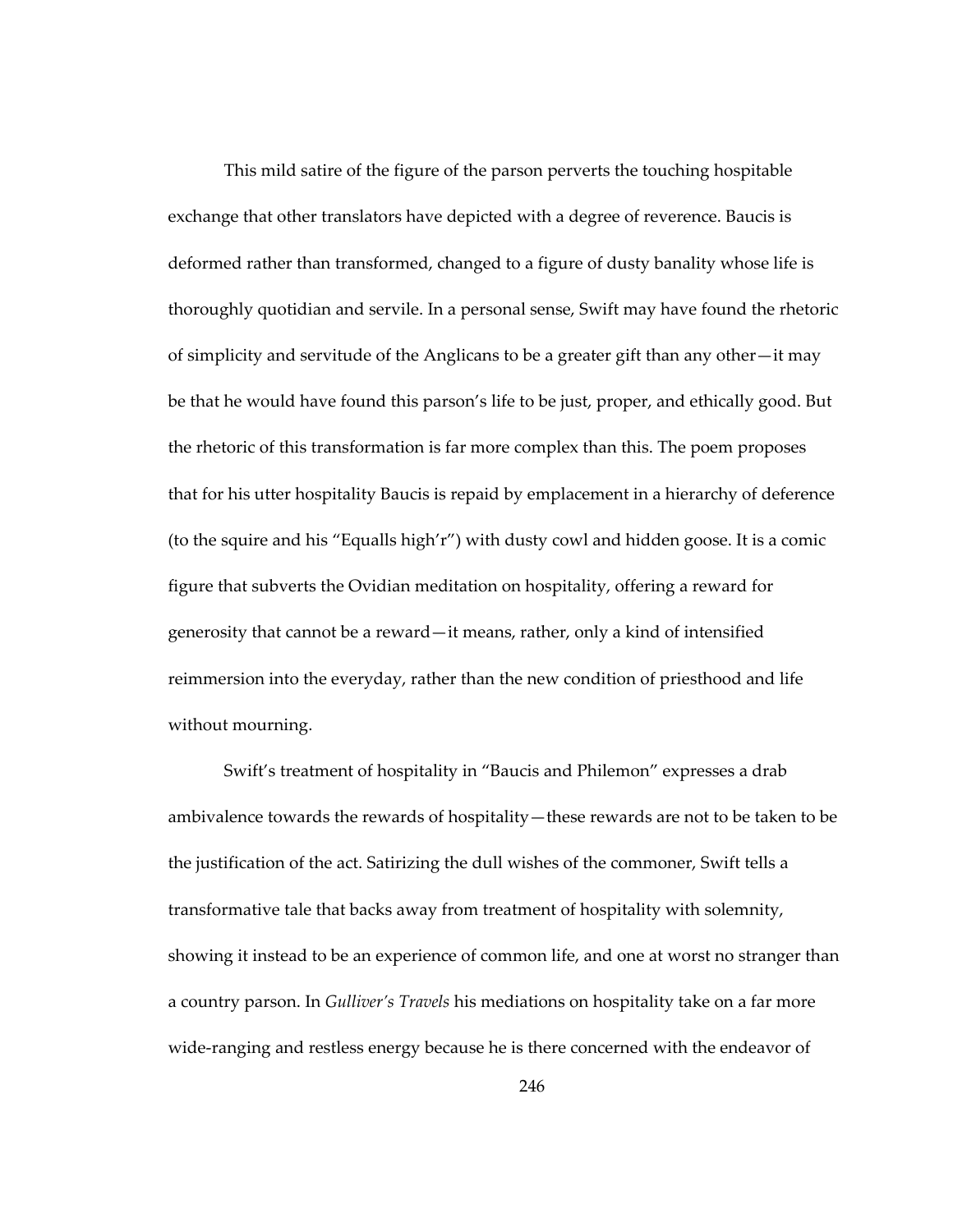writing, and concerned to analyze the possibilities of investment in a writing that would commit itself to holding out for a hospitality that has not yet come. In one sense, Swift certainly seems to have considered the hospitality of the church to be a significant ethical addition to life, whether in England or Ireland. But in another, it is clear that his satire gestures dissatisfied beyond the reach of the church, proposing that through a satiric aesthetics a kind of ethical relationship might be offered that would be true to the universal aspect of the "law of hospitality." The "Story of Baucis and Philemon" says both of these things at once: that Swift considers the church to be a (necessarily insufficient) instantiation of the law of hospitality, and that a more universal perspective towards this law makes the figure of the parson seem to us to be ridiculous in his humdrum docility and dirty rusticity. In his properly satiric texts such as *Gulliver's Travels*, Swift made most prominent use of the latter perspective in order to embody more fully the desire for a more universal ethics of hospitality, and to reject more strongly the insufficiencies of hospitality's materialization in the world.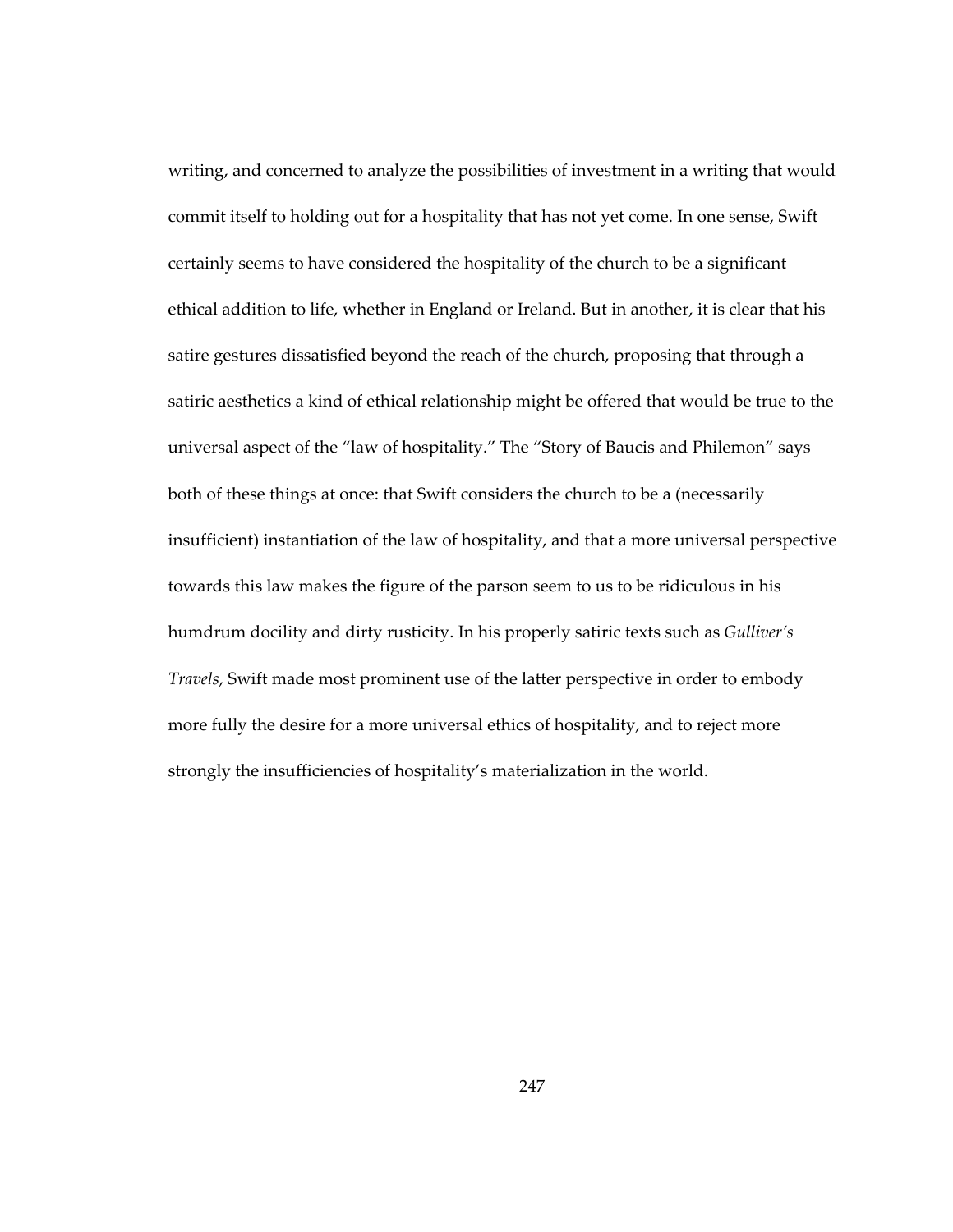# **5. Rape, Seduction, and the Fate of the Scriblerian Sublime**

In Alexander Pope's *Windsor Forest*, the nymph Lodona is pursued by the god Pan in an Ovidian encounter in which pastoral placidity is interrupted by rape and transformation. It is an anxious scene of prolepsis, where the nymph perceives herself endangered by the god's close pursuit:

Now close behind his sounding Steps she hears;

And now his Shadow reach'd her as she run,

(His Shadow lengthened by the setting Sun)

And now his shorter Breath with Sultry Air

Pants on her Neck, and fans her parting Hair. (191-196)

The movement of intensity dominates the scene, as Pan's lengthening phallic shadow indicates a conjunction of temporalities—the gradual progress of the sun, and the fleeting and intense moments of the chase—that work to produce the intensity of near-contact. We move from the shadow to the pursuer's breath, an indication of the infinitesimal distance between the two figures—a distance that, rather than keeping sexual assault at bay, allows for the uncertainty of the contact between attacker and victim. The expression of lust through Pan's breath ("Sultry Air") that fans and (more imposingly) parts Lodona's hair is a mixture of material contact and ethereal distance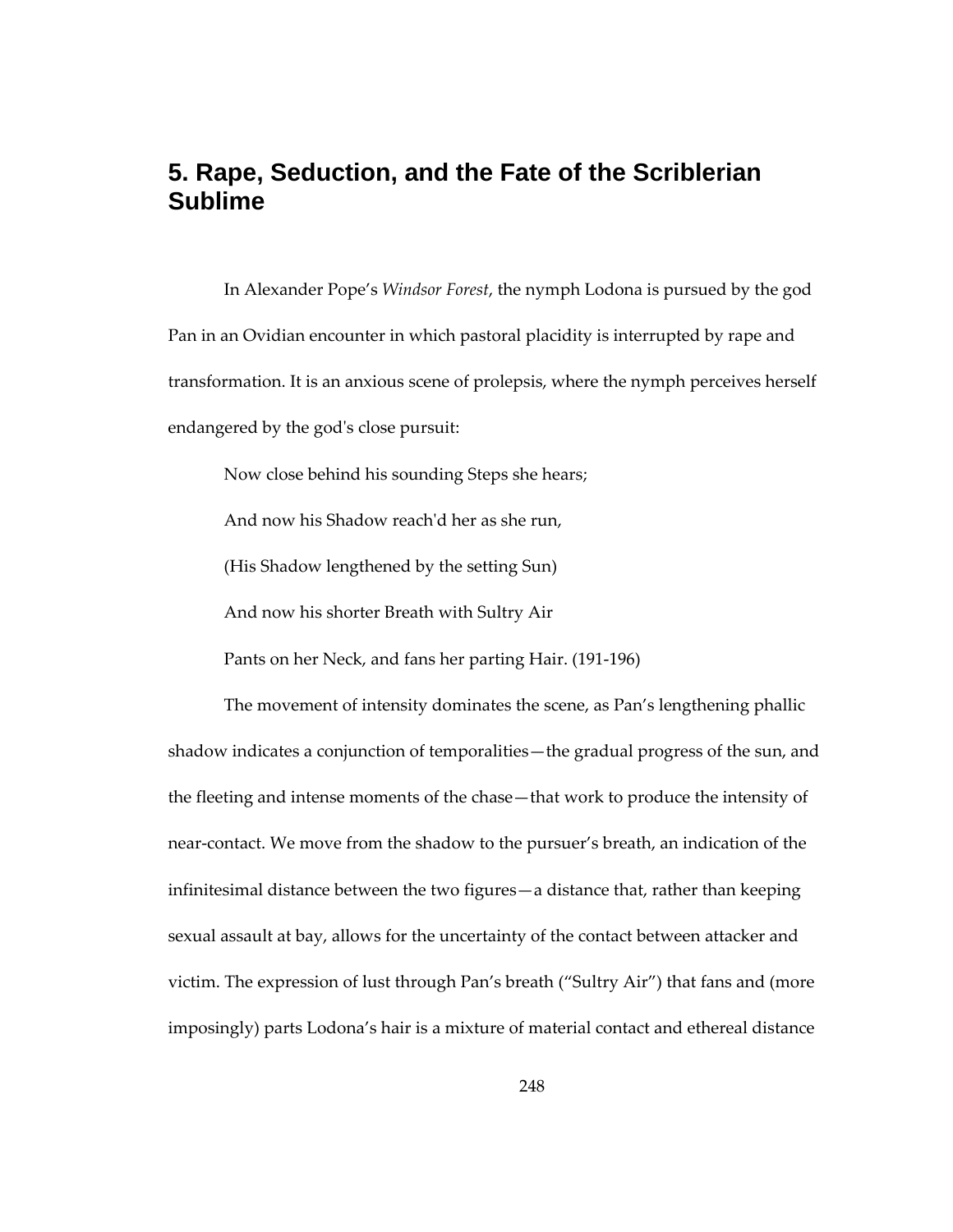that nevertheless seems to have already performed the act of rape. What more performative utterance can there be than this breath of lust, a rhetorical assertion that asserts so strongly that sexual conquest is urgently imminent? It is the very quintessence of a Longinian *kairos*, the intensification of the present moment through powerful rhetorical assertion.

 The urgency of this moment of impending sexual violence stands as a paradigmatic expression of the Scriblerian articulation of the approach of a modern moment, the crucial moment of historical *kairos* that portends wholesale violence toward the scene of literary production. The figure of sexual violence is not an omnipresent one in their writing, but throughout the varied forms of Scriblerian considerations of modernity, the figure of sexual violence is turned round and examined from a number of angles, and in communication with several modes of the representation of this violence in other writing of the historical moment. In what follows I will engage the Scriblerian depiction of intense sexualized encounter, examining its relationship to the Scriblerian aesthetic ethics that I've begun to articulate in previous chapters. As with the assault of Lodona in *Windsor Forest*, encounters of sexualized violence in Scriblerian writing tie together aesthetic and ethical concerns with the encounter between reader and text and the virtual production of social energies in the moment of modernity. More strikingly, the Scriblerian treatment of sexualized violence is bookended by two versions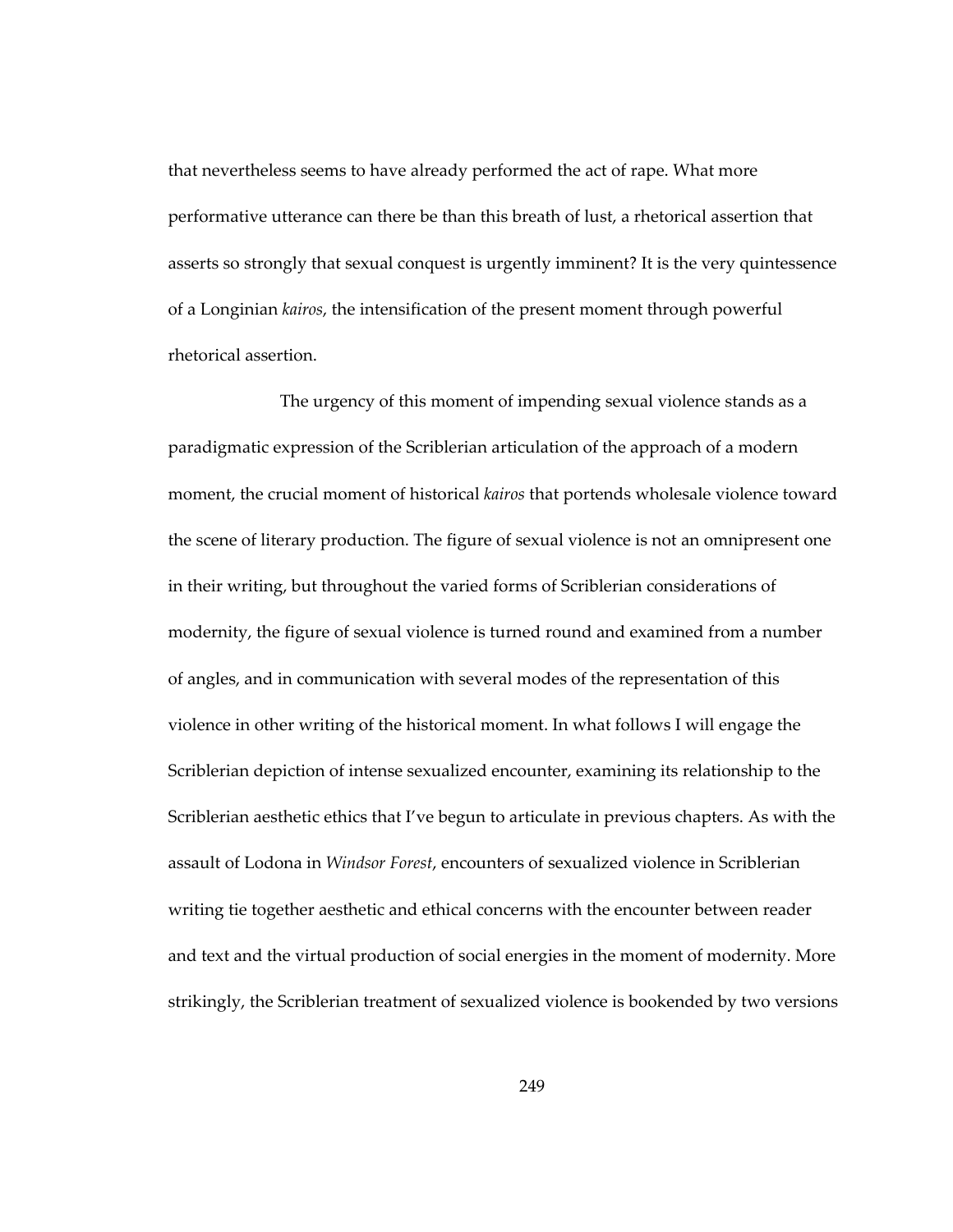in the contemporary novel of this treatment or narration that differ significantly in their ethical and aesthetic theory, in the works of Eliza Haywood and of Samuel Richardson.

We have already (Chapter 2) encountered the scene of seduction and sexualized violence in Pope's *The Rape of the Lock.* There, I suggested that Pope's aesthetic commitments were with the virtualities of the social scene of the poem, so that its gestures towards moralization and satire were troubled by an intense affection for the artifice of virtualized social life. If we are to take seriously the metamorphic and imitative aesthetic and ethical orientations of Scriblerian writing, we must also consider why this virtualization itself nevertheless fails to serve as satire's own apogee, what we might call its "theory"—that feature it might uphold against all modern resistances. But despite the praise for virtuality and commodifying metamorphoses performed in Pope's *Rape*, and the general affinity for the Longinian sublime throughout their writing, the works of the Scriblerians fall far short of a theoretical elaboration of an "antidote" to modernity. Pope's poem itself expresses real ambivalence towards the possibility of a dogmatic lifestyle of virtualization. And despite its palpable investment in a metamorphic quest for the proper function of satire within the frame of writing, Swift's *Gulliver's Travels* ultimately expresses what can only be felt as a real pessimism towards that writing. Operating at once by means of a desire for and a persistent impossibility of some resolution of the difficult question of the relation of hospitality between literary text and world, Swift's *Travels* is a satiric adventure clouded by failure, opaque in its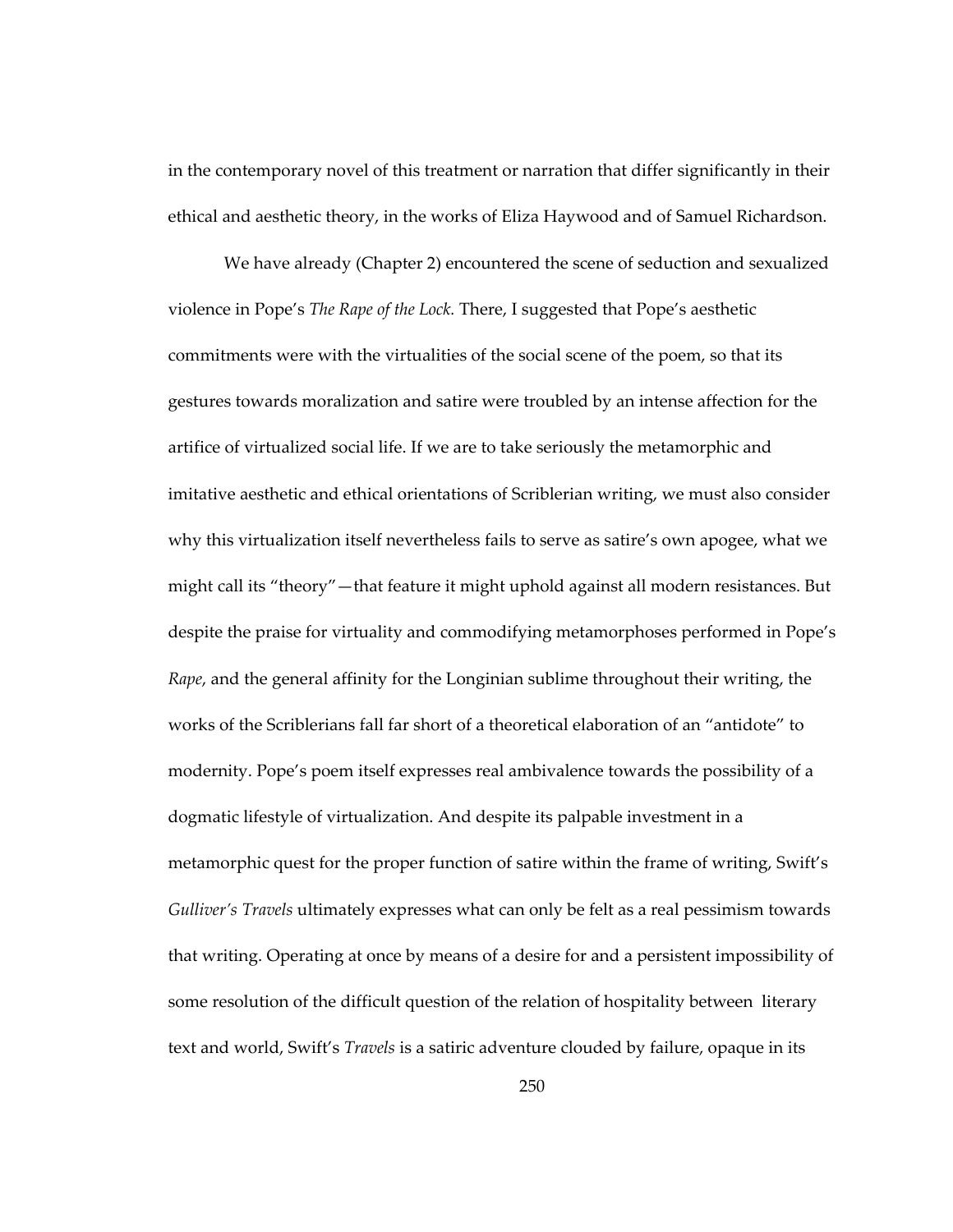consideration of the ethical concerns about writing that shroud it. Scriblerian satire seems to have already set its own limits, established its own in-built projection of failure—despite the way in which it stages itself as the sole, crucial intervention in modern culture that counteracts a growing Dulness that threatens not the emergence of literature as such but the end of its possibility.

So in order to understand the Scriblerian position on metamorphic and virtualizing artifice, on the transformative potential of their own mode of writing, we must examine the question of the limit of Scriblerian aesthetics. We must in a sense ask the question of satire's advance to its own limit, its relation to a sublime position that remains precisely just below the threshold of those ethical and aesthetic achievement that it would find laudable. Scriblerian satire, in its reflexivity, its performance of a mode of writing that takes as its very concern the ethics of writing, always ultimately borders on what can be mistaken for a purely conservative endeavor precisely because of this relation to an always-posited limit. Always critical in content, it performs a passage to the limit of what writing might become if it is to refuse to take critical negativity as the true aim of aesthetics, and if it is to express that refusal not merely through critical negativity, but through a positive performance of intensity, metamorphosis, *kairos*, and hope. These limits are powerfully explored by the texts we have put into question thus far. The themes of rape, seduction, and sexualized violence in Scriblerian writing allow us to ask the question of how a Scriblerian ethics accounts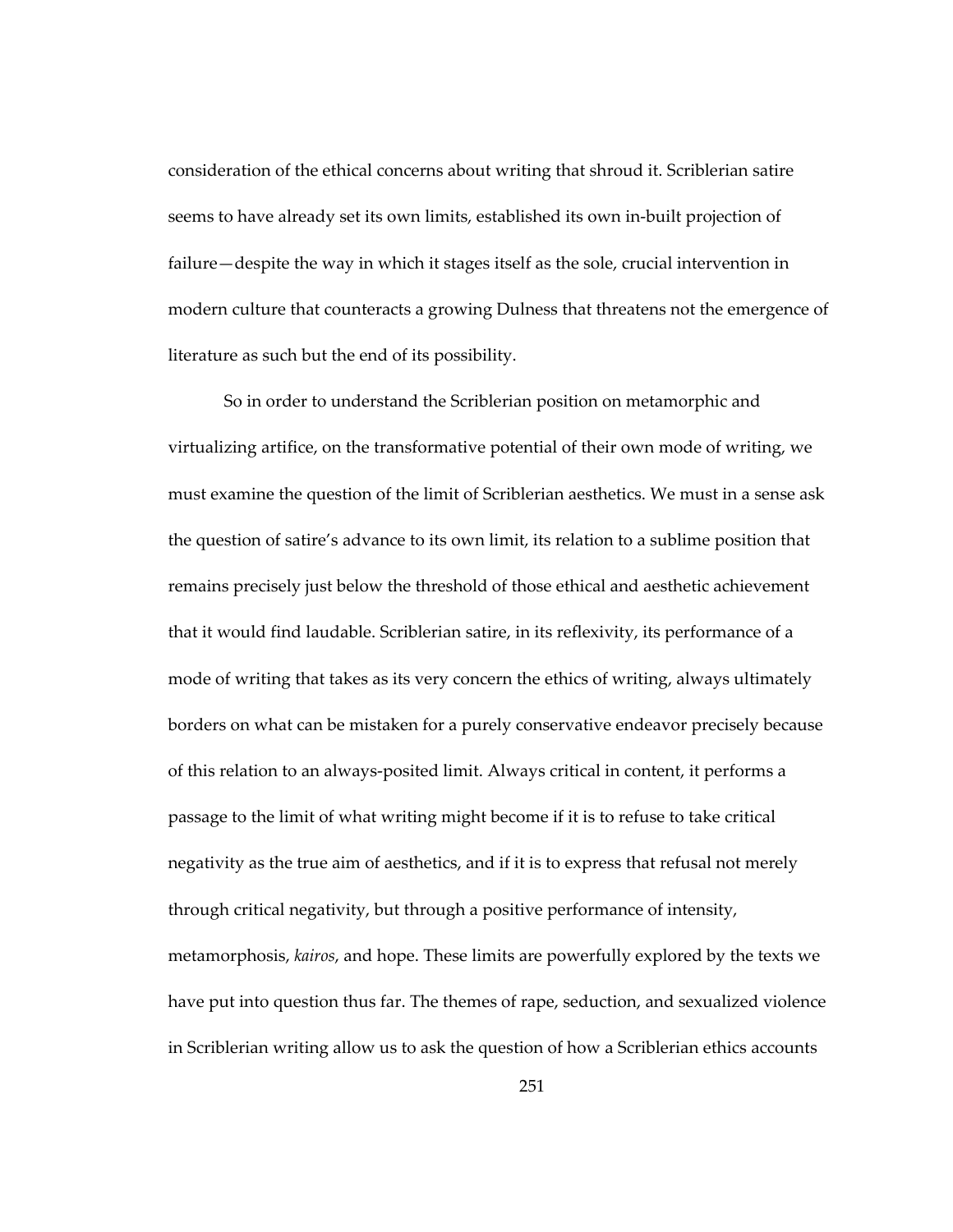for violence, especially directed toward the other, and, perhaps as importantly, the question of how other forms of writing—especially the novel—exceed or fail to attain to the limits set by Scriblerian satire.

It is impossible, in proposing a Scriblerian aesthetic ethics, not to deal precisely with these questions. The most insistent topic on which any notion of a Scriblerian ethics must founder, and thus the very place we need to look for the limits of aesthetic ethics set by Pope, Swift, Gay, and Arbuthnot—the very "Scriblerian sublime" proposed by various critics—is that of gender, misogyny, and sexual violence that so darkly colors Scriblerian representations of alterity. The presence of woman as problematic "other" is a strong one in the most prominent texts of these writers' collaborative period. These gendered representations of alterity in Scriblerian writing establish pathways through which an ethical openness to alterity might flow—and blockages by which alterity might be refused, constrained, or suppressed. In what follows, I will concern myself with explaining the way in which sexual violence in particular is mobilized in Scriblerian writing as a mode by which literary writing—that is, other representations of such violence in drama and the emerging novel—is critically negated, and another possibility is gestured toward. I will examine the ways in which sexual violence can be understood as a topic of prominence from which the Scriblerians' distance from writers of their day could be established. To show the limits of the Scriblerian aesthetic ethics, and to consider why these limits function as they do, it is necessary to consider the way rape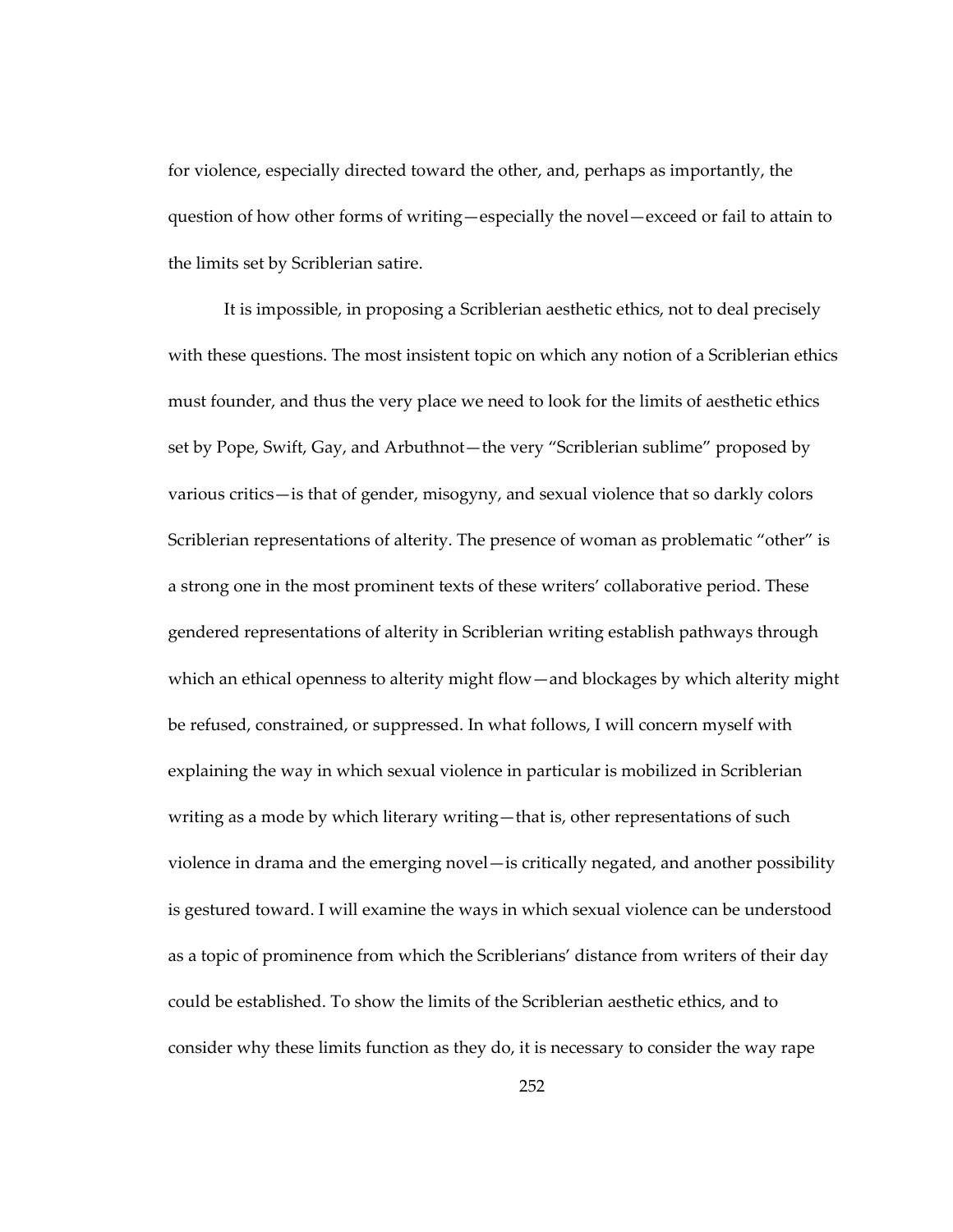and seduction are narrated in the Augustan moment. It is at this site of narrative difficulty—that of the problem of violent crisis—that the early novel operated to perform those energies of suspense and resolution that so captivated readers in the early 18<sup>th</sup> century. It is at this site that the Scriblerians refuse the mode of narrative solution offered by the novel. Like Richardson, Fielding, and others who follow them, the Scriblerians critique the novel of sexual violence and seductive suspense. The manner in which they do so illustrates the difference between the ethical orientation of Scriblerian satire from the later narratives that would become what William B. Warner calls the "elevated novel." $1$  But if the novels of Richardson and Fielding provide a critique of the early works of Haywood and Manley, it is important to articulate the way in which the Scriblerians first mounted such a critique, and through this critique, attempted to produce a variation in form, a mode of narrative representation of sexual violence that would contain both critique of accepted norms and a gesture towards difference. It is to the extent that the Scriblerians fail at this that room is made for Richardson's great revision of the narrative of sexual violence and suspense at the very end of Pope's and

1

<span id="page-286-0"></span><sup>1</sup> William Beatty Warner. *Licensing Entertainment: the Elevation of Novel Reading in Britain, 1684-1750* (University of California Press, 1998), 11.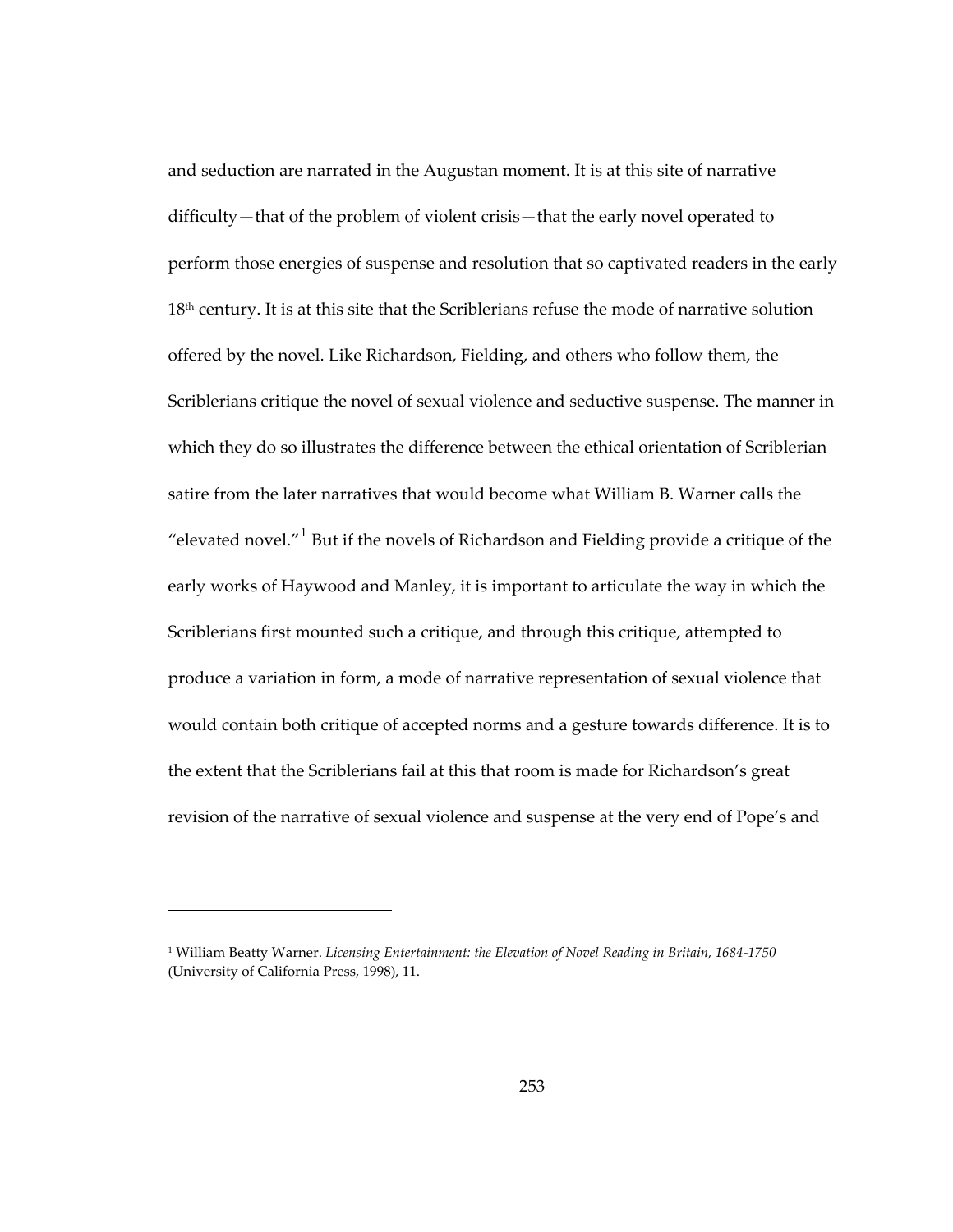Swift's life, in *Pamela* and *Clarissa*.

 $\overline{a}$ 

#### *5.1. From the She-Tragedy to Haywood's Sexual Sublime*

In 1703 Nicholas Rowe had already provided the entire critique of masculinist ownership of women's bodies that Samuel Richardson is credited for instituting half a century later. Both in direct statements and in the frustrations of the tragic denouement, Rowe's play *The Fair Penitent* asserts that the value ascribed to women's chastity is a supplement that thoroughly subjugates its bearers and impedes the emergence of a more enlightened or progressive social order. As Laura Brown distills in her account of the tendencies of Restoration and early 18<sup>th</sup>-century tragic drama, the figure of the tragic woman becomes over the period gradually more and more passive, less heroic or aristocratic, and more subject to a newly bourgeois devaluation.<sup>[2](#page-287-0)</sup> Rowe's tragic penitent, as an intermediate stage in this development, might thus be understood as an aid to the very process of devaluation that Brown describes. Neither able to gesture towards the fantasy of a phallic female sexuality (as for instance in Behn's *The Rover*) nor able to understand the marriage plot as one of elective affinity (i.e. the bourgeois selection of partners that is no longer subsumed primarily under concerns of hereditary

<span id="page-287-0"></span><sup>2</sup> Brown, Laura. "The Defenseless Woman and the Development of English Tragedy." *Studies in English Literature, 1500-1900* 22.3 (1982): 429-443.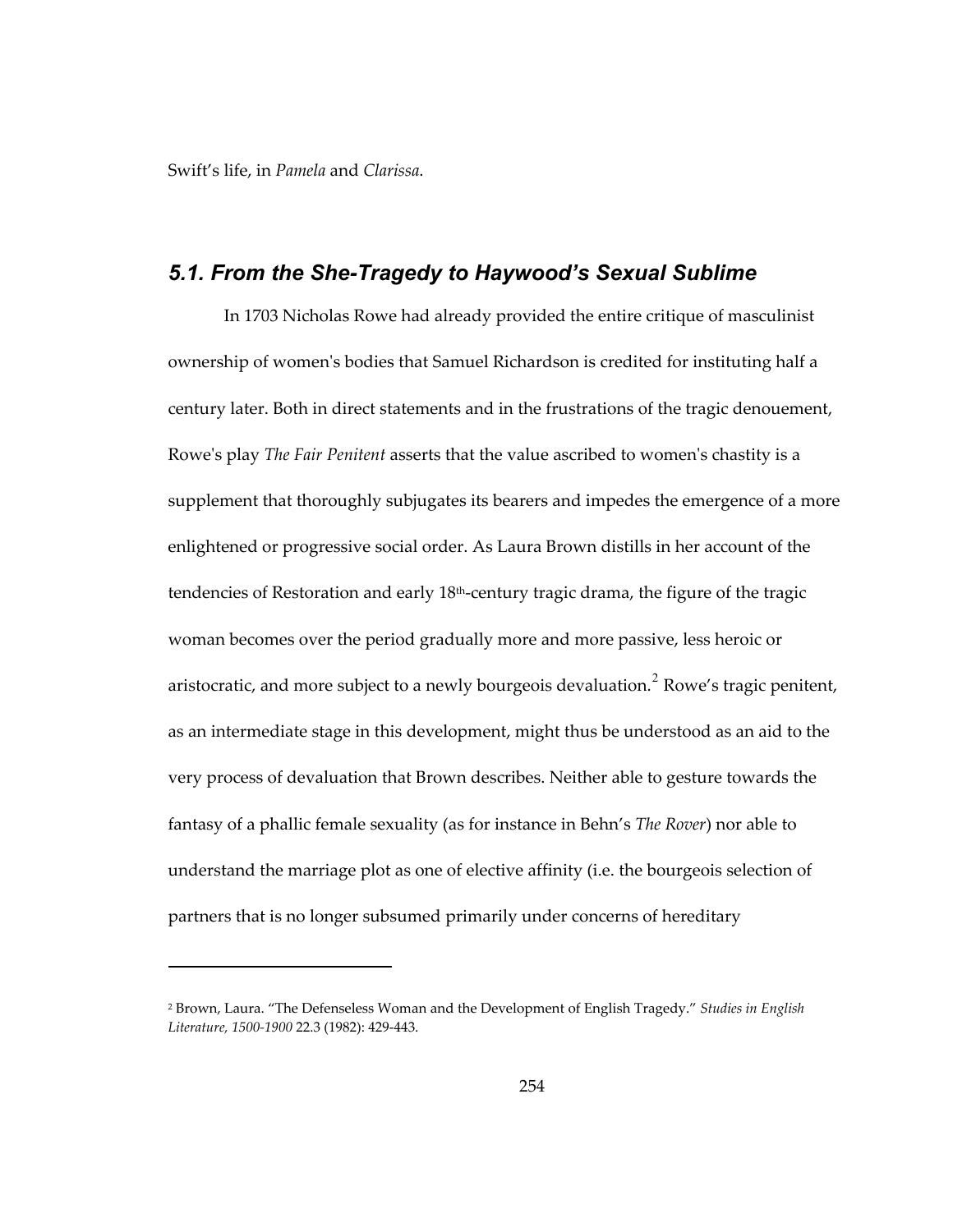transmission), Rowe's tragedy operates as a critique of aristocratic values without fully articulating the alternatives—only able to look backwards with a nostalgia for courtly love over mercenary concern for dowry and jointure. When Lavinia, in the epilogue, proposes that

You see the tripping dame could find no favor; Dearly she paid for breach of good behavior,

Nor could her loving husband's fondness save her.

…

 $\overline{a}$ 

If you would e'er bring constancy in fashion,

You men must first begin the reformation.

Then shall the golden age of love return,

No turtle for her wand'ring mate shall mourn,

No foreign charms shall cause domestic strife,

But ev'ry married man shall toast his wife<sup>[3](#page-288-0)</sup>

her didactic summary serves as a pointed critique of the seductive practices and inconstant sexuality that makes Calista into a victim. But the play's plot also makes clear that it is the extreme fetish of chastity itself that victimizes Calista—we are made to feel

<span id="page-288-0"></span><sup>3</sup> Nicholas Rowe. *The Fair Penitent*. ed. Malcolm Goldstein (Lincoln: University of Nebraska Press, 1969), 71- 2.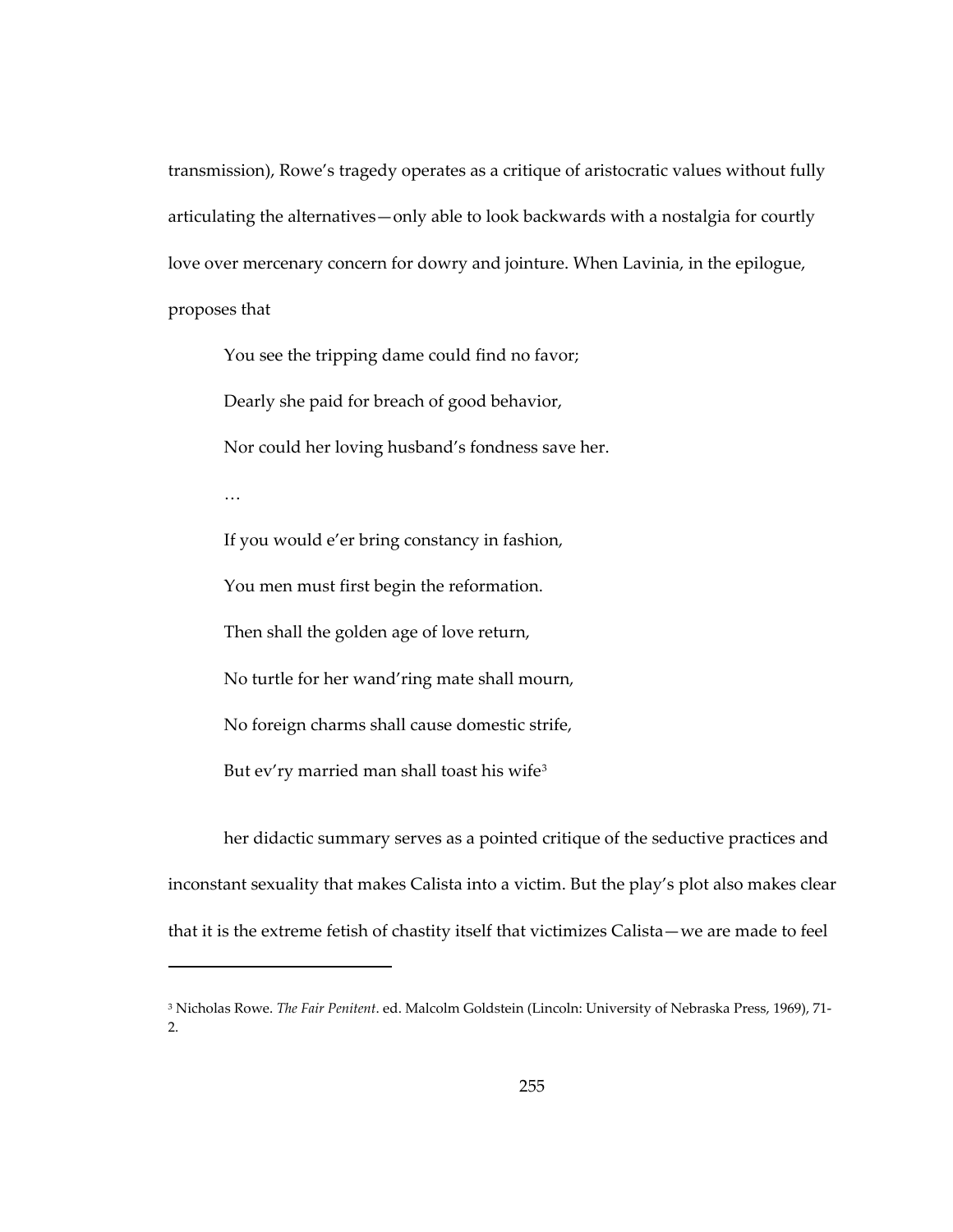the striving against both parental prerogative in nuptial choice, and the absolute determinism of the system of moral value that establishes female reputation in a tight orbit around physical virginity. Calista wants a love match and wedding with her seducer, but is met with Sciolto's absolute paternal disapproval and rake Lothario's unwillingness to reorient his values toward "constancy."

My concern, via Brown and Rowe, with this depiction of the emergence of a bourgeois subjectivity operates as another way of saying, with Ros Ballaster, that "Romance" in its apparition as fiction of amorous intrigue, "absorbs the master narrative of 'history' into the privatized discourse of 'love.'"<sup>[4](#page-289-0)</sup> This is a restatement of that old Lukacsian Marxist commonplace (reformulated so well by Michael McKeon) that "[g]enres provide a conceptual framework for the mediation (if not the 'solution') of intractable problems, a method for rendering such problems intelligible." $^{\mathrm{5}}$  $^{\mathrm{5}}$  $^{\mathrm{5}}$  The "shetragedy" associated with Rowe is one generic instance in which the political implications of seduction are elaborated in allegorical condensation, one way in which

<span id="page-289-0"></span><sup>4</sup> Rosalind Ballaster. *Seductive Forms: Women's Amatory Fiction from 1684 to 1740* (Oxford: Clarendon Press, 1992), 47. Fiction of "amorous intrigue" is William B. Warner's term, from his essay "Novels on the Market" in John Richetti, ed. *The Cambridge History of English literature, 1660-1780*. (Cambridge: Cambridge University Press, 2005), 94ff.

<span id="page-289-1"></span><sup>5</sup> Michael McKeon. *The Origins of the English Novel : 1600-1740* (Baltimore: Johns Hopkins Univ. Press, 1994), 20.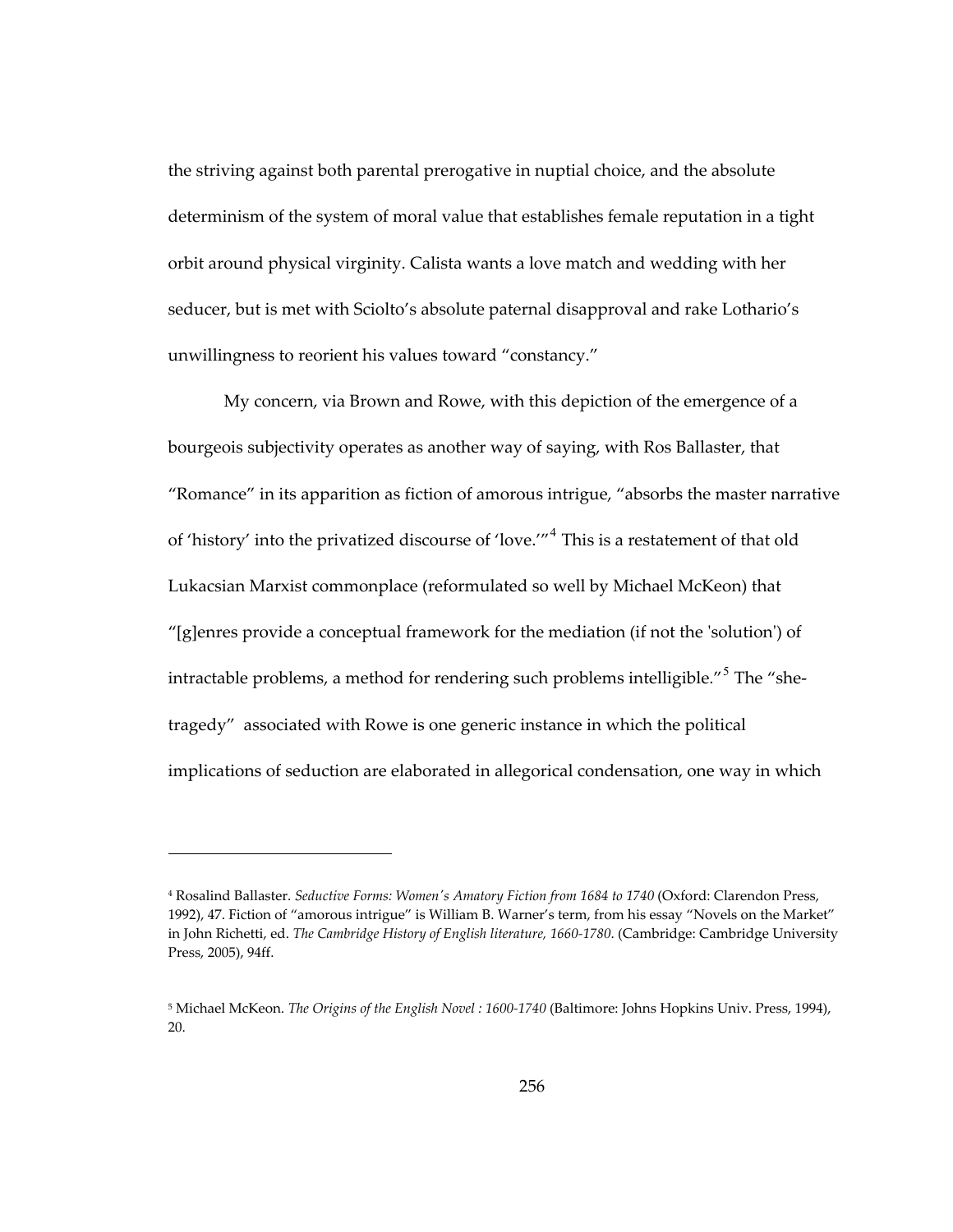amatory narrative is able to absorb and re-render history in its political sense. $^6$  $^6$  This practice persists in minor yet important ways in the writing of the Scriblerians, from *The Rape of the Lock* to *The Beggar's Opera* to unexpected moments of *Gulliver's Travels* and the *Memoirs of Martinus Scriblerus*. Between the moment of Rowe's she-tragedy and the reconception of the female tragic heroine in Richardson's *Clarissa*, the Scriblerians produce a satiric transfiguration of the narrative of amorous intrigue that invests seduction and rape plots with reflexive concern about their status as exemplary moments of political allegory.

What the Scriblerians will offer is a satiric and aesthetic difference directed at both the tragic dramatic narrative of the "she-tragedy" and the affective energies of the early novel of seduction, rape, or amorous intrigue. This aesthetic difference is primarily a response to emerging notions of the sublime that move away from those of Longinus and Boileau, the versions of the sublime that the Scriblerians—especially Pope—would favor until the end of their careers. The sublimity and pathos of tragic *peripeteia* operate to fix the effects of aesthetics—those affective "transports" described by Longinus— within epistemology, within recognition.<sup>[7](#page-290-1)</sup> Similarly, the novelistic rendition of the "she-

<span id="page-290-0"></span><sup>6</sup> For more on the political resonance of the plot and characters of Rowe's tragedies, see Vaska Tumir. "She-Tragedy and Its Men: Conflict and Form in *The Orphan* and *The Fair Penitent*." *Studies in English Literature, 1500-1900* 30.3 (1990): 411-428.

<span id="page-290-1"></span><sup>7</sup> See Chapter 2, above.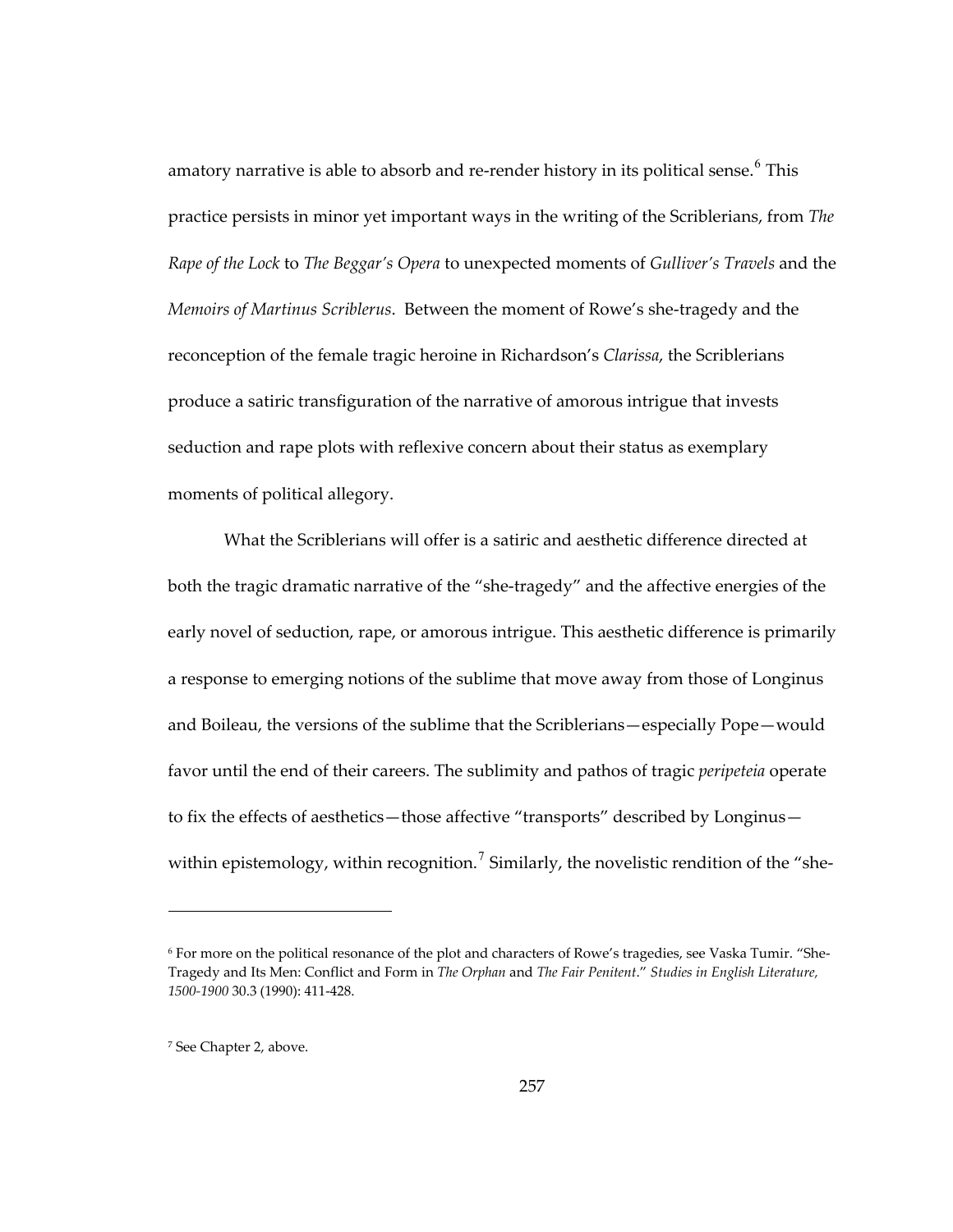tragedy" in the amatory plots of Haywood and Manley is a redefinition of the sublime away from peripeteia—in this sense, Haywood's aesthetic foundations are sympathetic to Pope and Swift's. Kathryn R. King argues that it is precisely at the site of the sublime that Haywood finds her most concentrated aesthetic concern. Haywood's early narrative style "may be seen… as an attempt to translate into amatory fiction the effects of 'the sublime, $'$  to represent the transporting effects of love in the medium of prose fiction." $^8$  $^8$ This concern with the affective transport of sexually-tinged narrative operates in contrast to the tragedies of pathos of the 1680s to the 1700s, promoting a closer affective identification between readers and the vicissitudes of plot. King clarifies that "Haywood used amatory fiction to express the ineffable bliss of sexual ecstasy. She moved the experience of the sublime into the realm of small, female, sexualized spaces, crafting melodramatic plots capable of projecting a range of extreme and unsettling states of mind – excesses…that show ordinary women filled with and exalted by the sexualized sublime" (265). Haywood, in prose fiction such as *Love in Excess* (1720), *The Rash Resolve*  (1723), and *Fatal Fondness* (1725), produces what the century's commentators would consider depictions of sexual enthusiasm, seduction, and rape, that were at best troublingly ambiguous, formally affective but related only uncertainly to the production

<span id="page-291-0"></span><sup>8</sup> Kathryn R. King. "New Contexts for Early Novels by Women: The Case of Eliza Haywood, Aaron Hill, and the Hillarians, 1719–1725" in Paula Backscheider and Catherine Ingrassia, eds. *A Companion to the Eighteenth-Century English Novel and Culture* (Malden, MA: Blackwell Pub, 2005), 265.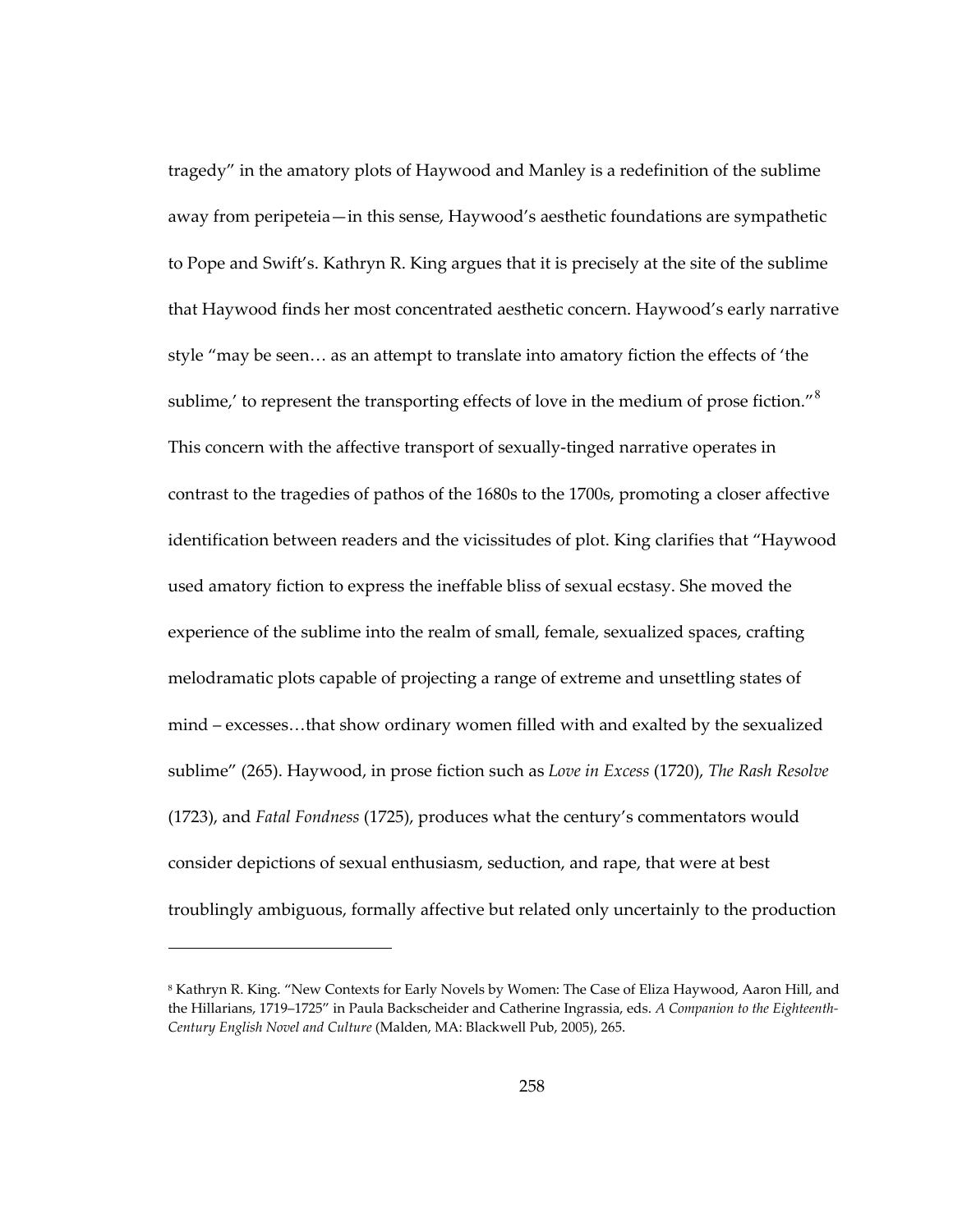of moral knowledge—these books did not seem to concern themselves with teaching readers how to act within the economies of the self required by modern life.

In *The Tea Table* (1725), Haywood would amplify this apparent amorality of the amorous narrative, proposing that "Love in itself cannot be considered either as a virtue, or a vice; it often, indeed, excites to both, but never changes the one to the other; there must be some secret Propensity in the soul, tho' perhaps long (by the Prejudice of Education or some other motive) conceal'd, on which this Passion must work, and create Consequences, which without that aid, it would be impossible to bring to pass." $9$  Like the Longinian sublime, the amorous transports that form the affective heart of Haywood's fictions are neither prescriptive nor predicated on stable identity formations (whether these are psychological, social, or economic), but rather imagine the effect of an aesthetic encounter between reader and text to be a sudden exchange, unanticipated, undelimited, artful in its apparent artlessness, its apparently natural intensity.<sup>[10](#page-292-1)</sup> The

 $\overline{a}$ 

<span id="page-292-0"></span><sup>9</sup> Eliza Haywood. *Selected works of Eliza Haywood. Vol I: Miscellaneous Writings, 1725-43* (London: Pickering & Chatto, 2000), 84.

<span id="page-292-1"></span><sup>10</sup> For Longinus, sublime writing "does not persuade; it takes the reader out of himself." The Loeb (Fyfe trans.) edition of the treatise reads "to transport them out of themselves." See Longinus. *On Great Writing (On the Sublime)* trans. G.M.A. Grube (Indianapolis: Hackett Pub. Co, 1991), 9 and *Aristotle: The Poetics; "Longinus": On the Sublime; Demetrius: On Style* (Cambridge: Harvard University Press, 1965), 125. As for the artful artlessness of the sublime, see my discussion of *Peri Bathous* in Chapter 1, above, and the Grube Longinus, in which, while "literary judgment is the last outgrowth of long experience," and thus the product of craft or art, "the best use of a figure is when the very fact that it is a figure goes unnoticed," which is to say, when its craft or art is concealed (9, 29).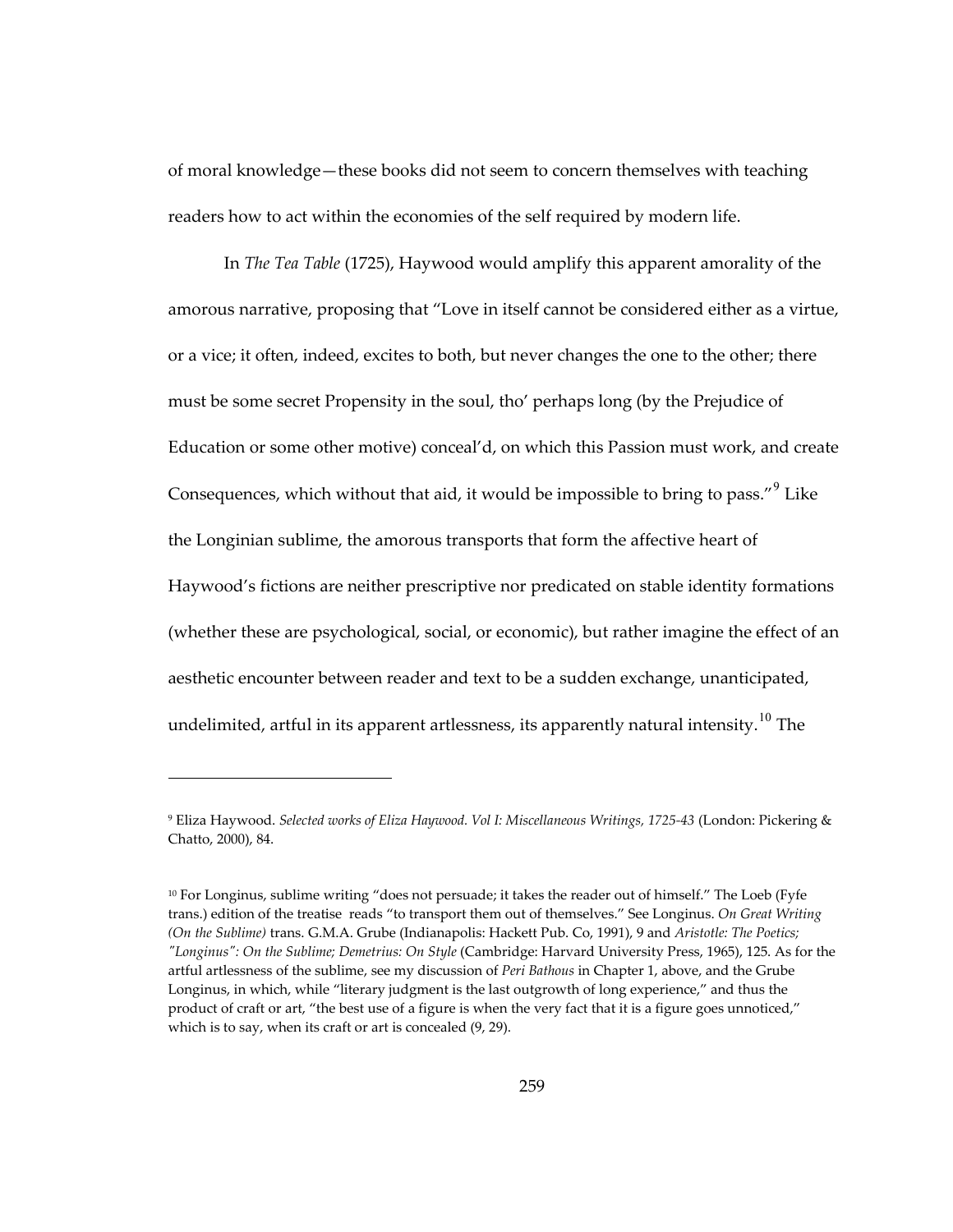fantasy of such an amorous encounter between reader and text finds itself unable to articulate a stable moral economy—its ethical dimension might be said to be not unlike that of the subjective transports of the amorous encounter described by Emmanuel Levinas in *Totality and Infinity* as a mode of unprescribed ethical openness.<sup>[11](#page-293-0)</sup>

If the ethics of Haywood's early fiction is concerned with ecstasy rather than propriety, it could thus be said to extend and transform the Longinian theory of encounter between reader and text to the "transports" of sexual love, an aesthetic possibility not thoroughly engaged by Longinus, who mentions as one avenue to aesthetic transport "an invincible love for all that is great and more divine than ourselves" more prominently than erotic love. And in praising Sappho's poetry, Longinus focuses his concern on the way in which powerful emotion emerges as the product of organic aesthetic unity.[12](#page-293-1) Of Longinus' treatment of Sappho, Neil Hertz observes that

It is clear that Longinus admires the poem [Sappho's] because when it becomes "like a living creature" and "finds its voice," it speaks of a moment of selfestrangement in language that captures the *dis*organized quality of the

<span id="page-293-0"></span><sup>11</sup> Levinas, Emmanuel. *Totality and Infinity: An Essay on Exteriority*. Trans. Alphonso Lingis (Pittsburgh: Duquesne University Press, 1969), 254-273.

<span id="page-293-1"></span><sup>12</sup> See Neil Hertz. *The End of the Line: Essays on Psychoanalysis and the Sublime* (New York: Columbia University Press, 1985), 4ff for a discussion of Sappho's ode in Longinus' treatise.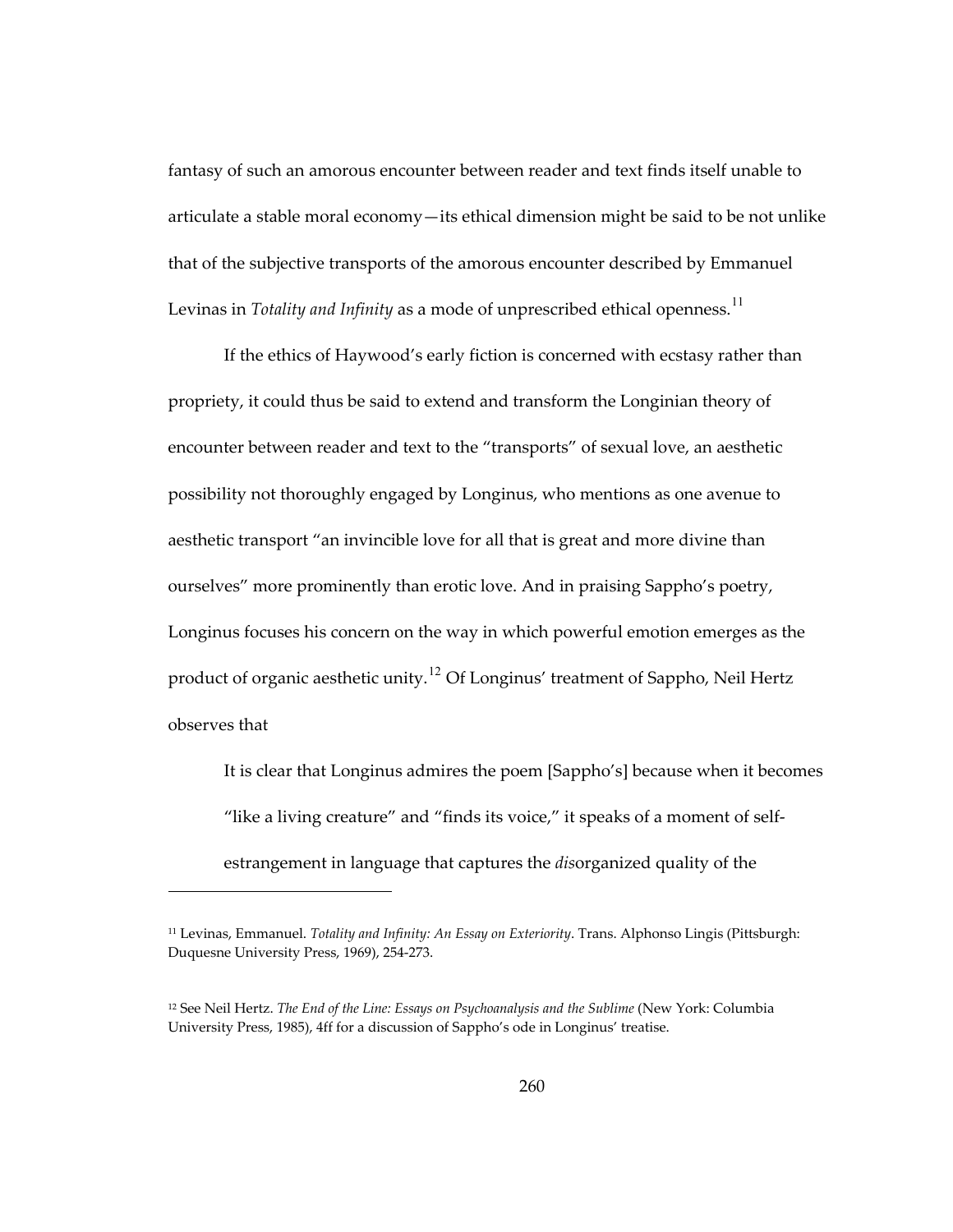experience. It would seem to be the moment itself that fascinates Longinus, the point where the near-fatal stress of passion can be thought of as turning into—as indistinguishable from—the energy that is constituting the poem. (Hertz 5)

Here in Longinus' treatment of Sappho is the closest to a theoretical articulation of the sublimity of erotic pathos produced by Haywood's fiction. Hertz finds the stress here on the "moment itself," something he does not generally acknowledge as a tendency for Longinus. But it is this moment, the *kairos* of the sublime, that I have stressed as the crucial element throughout, and with Haywood, as with Sappho, there is indeed an abiding concern with just such temporality—just such compression and intensification of momentary time—a production of a propitious present. Other critics in the Augustan moment who theorized the sublime generally failed to consider the connection between sexuality and sublime transport or sublime temporality—both John Dennis and Joseph Addison elevated the prominence of "all that is great and more divine than ourselves" in the theory of this mode of writing without addressing explicitly this Sapphic moment of Longinus' thought. Janet Todd notes that "[f]or Dennis, the source of sublimity was ultimately God, manifesting his power through a nature of vastness—volcanoes, earthquakes, lions, and wars."<sup>[13](#page-294-0)</sup> Dennis bent this

<span id="page-294-0"></span><sup>13</sup> Janet Todd. *Sensibility : An Introduction* (New York: Methuen, 1986), 29.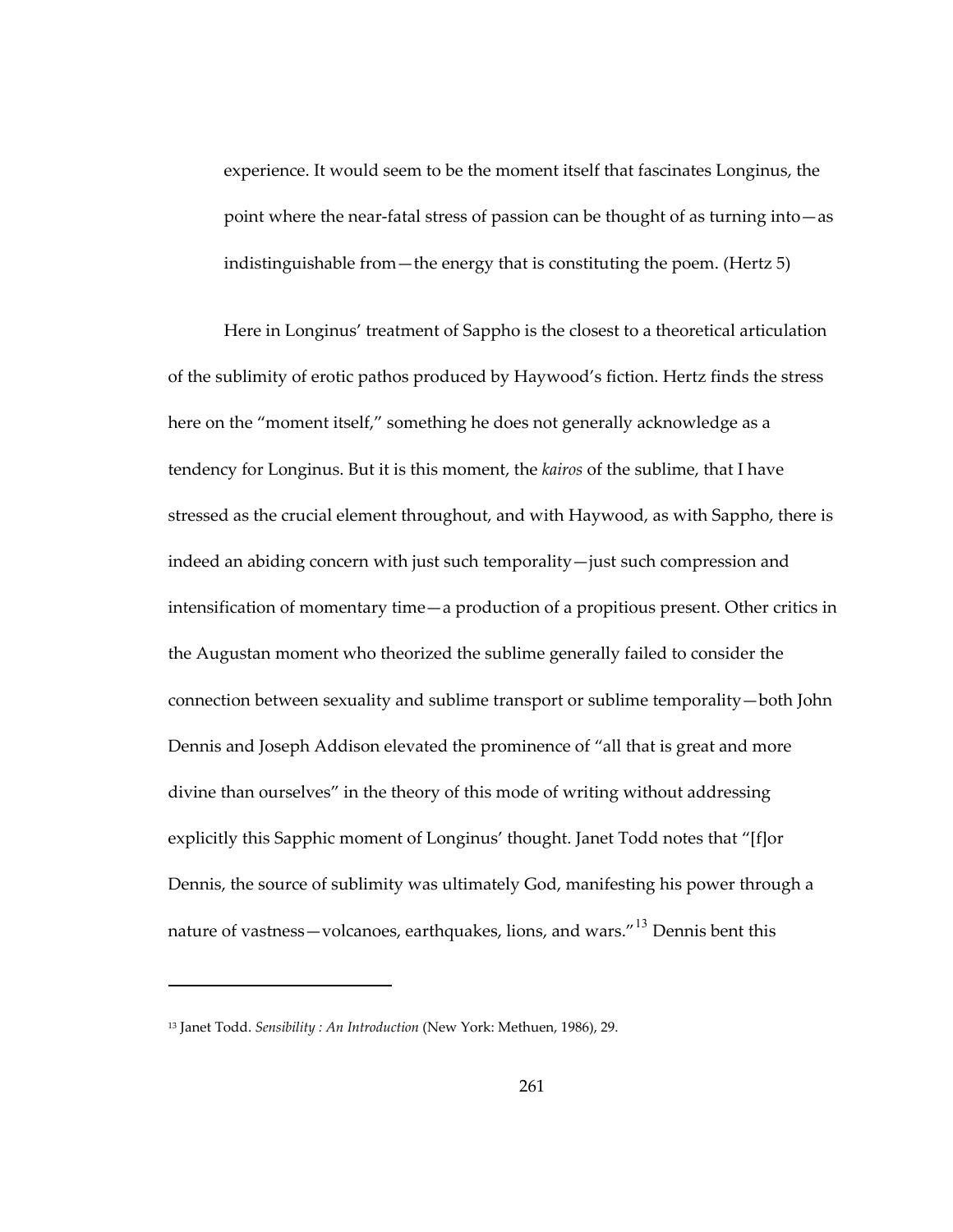sublimity of vastness to moral education, elaborating in *The Grounds of Criticism in Poetry* (1704) a "psychology of passion, affect or feeling that stresses the role of feeling in cognitive insight and moral conviction."<sup>[14](#page-295-0)</sup> Dennis was concerned to ensure that sublime aesthetic experience could be recuperated by a moral economy. Addison, too, in Todd's account, privileged "gigantic nature" and Miltonic grandeur in defining sublimity (29), proposing these as a pathway by which to access the moral benefits of a sense of the creator's endless power.<sup>[15](#page-295-1)</sup> These two prominent critics differ starkly from both the early Haywood and the Scriblerians in their concern to maintain moral understanding as the purposive design of sublime experience. Haywood is closer to the Scriblerians in her apparent tendency to depict sublime rapture as an experience that references an ethics beyond that of the economy of the Whig critics who were her contemporaries. But as scholars of Pope and the Augustan period know, Haywood is, by the time of Pope's *The Dunciad* an object of literary ridicule for Pope, serving as an object of the contests in that poem's mock-epic Lord Mayor's Day.

See in the circle next, Eliza plac'd

1

Two babes of love close clinging to her waist (II.157-8)

<span id="page-295-0"></span><sup>14</sup> Jeffrey Barnouw. "The Morality of the Sublime: To John Dennis." *Comparative Literature* 35.1 (1983): 31. See also *The Grounds of Criticism in Poetry* in Edward Niles Hooker, ed. *The Critical Works of John Dennis* (Baltimore: The Johns Hopkins Press, 1939).

<span id="page-295-1"></span><sup>15</sup> See Neil Saccamano. "The Sublime Force of Words in Addison's "Pleasures"." *ELH* 58.1 (1991): 91.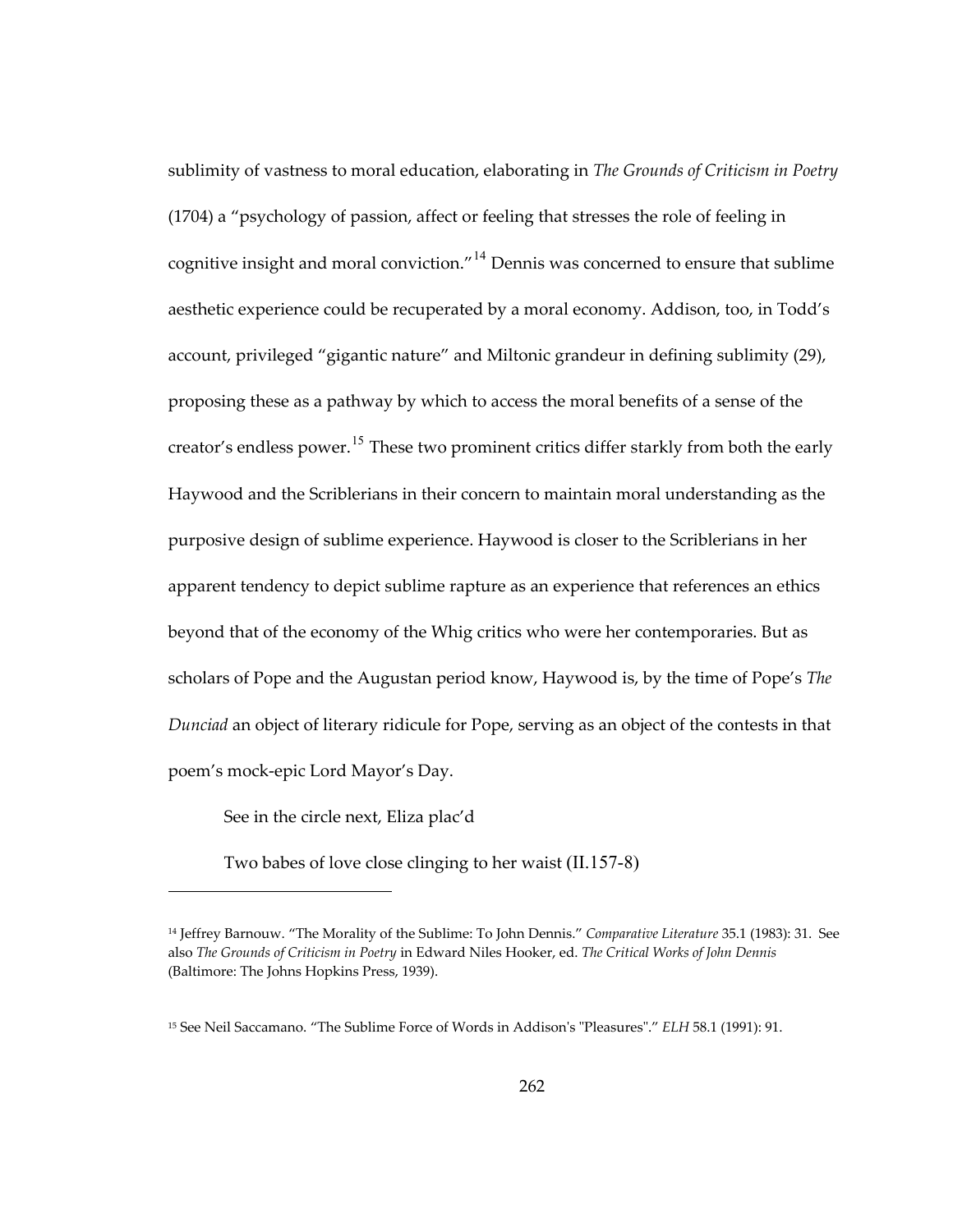I would argue that this difference with Haywood that Pope expresses by making her Curll's pissing-contest trophy is not merely personal—while Haywood had slandered Martha Blount in *Memoirs of a Certain Island Adjacent to the Kingdom of Utopia*  (1724), the relationship between Pope, Swift, and Haywood is far more complex than one of personal disagreement.<sup>[16](#page-296-0)</sup> Haywood had been highly sympathetic to the Tory opposition, and it is generally indicated that the "babes of love," her scandal novels, were perceived by Pope and Swift as ultimately too pettily scandalous, too particular or gossip-like in their satiric method.<sup>[17](#page-296-1)</sup> It is certainly the case that Scriblerian satire does not situate itself as scandal fiction, or as the satiric revelation of the amorous truths of secret courtly or political life. The difference between Scriblerian satire and Haywood's tales of romance and scandal, however, has yet to be adequately articulated, and it is an interrogation of the satiric concern with the sublime that would allow us to account for such divergence.

This difference is articulated perhaps most profoundly in scenes of rape or seduction in Scriblerian writing that articulate both a critique of Haywoodian ecstasy

<span id="page-296-0"></span><sup>16</sup> See Maynard Mack. *Alexander Pope: A Life* (New Haven: Yale University Press, 1985), 411.

<span id="page-296-1"></span><sup>17</sup> For Haywood's politics, see Marta Kvande. "The Outsider Narrator in Eliza Haywood's Political Novels." *Studies in English Literature, 1500-1900* 43.3 (2003): 628ff.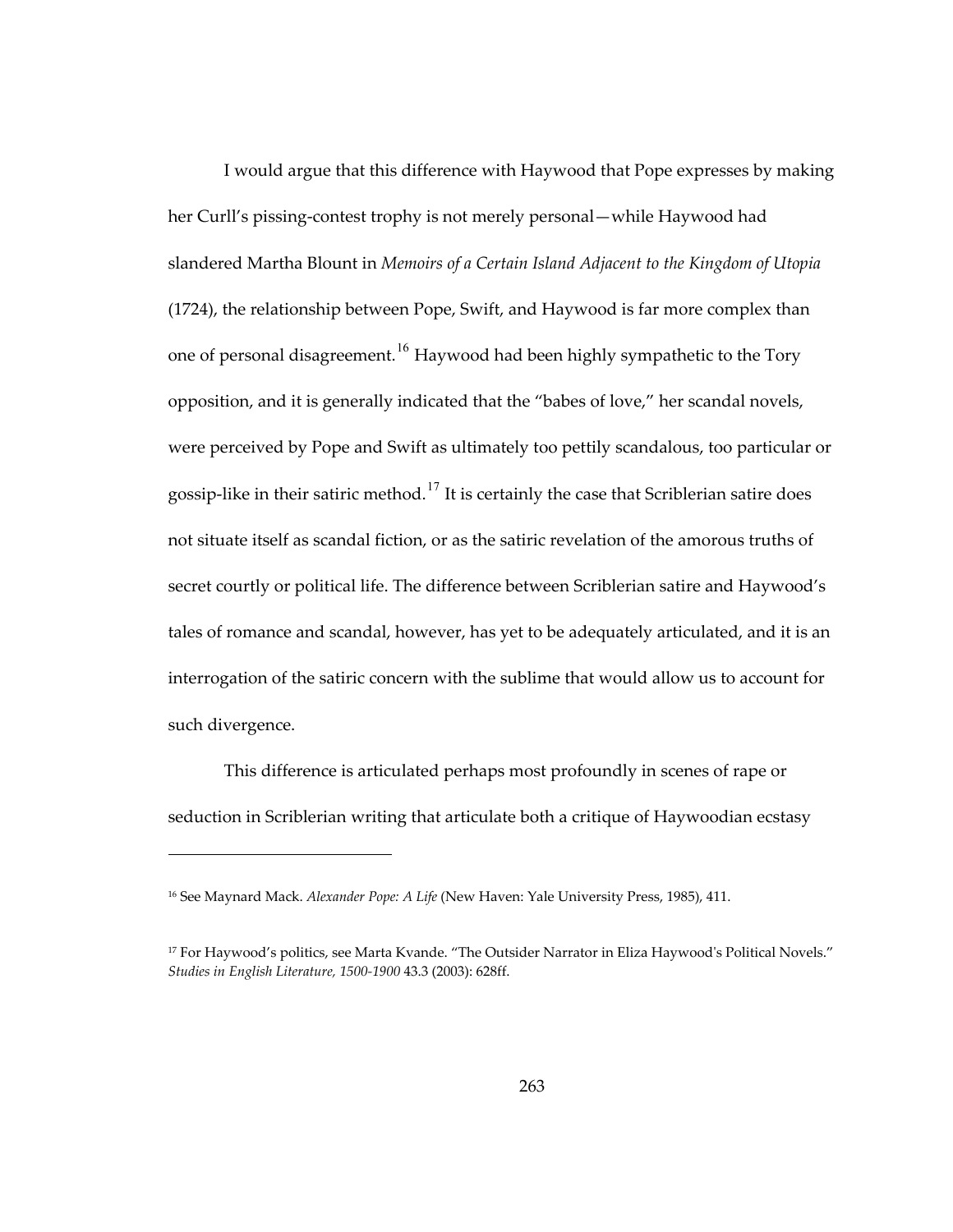and satiric scandalmongering, and a rejection of the Rowean "she-tragedy" in which sexual violence is recuperated into a cognitive moral economy. At the same time these scenes or plots of Scriblerian sexual tension nevertheless gesture to an aesthetics of the sublime that, for Swift, Pope, and Gay, might avoid the pitfalls into which Haywood's and Rowe's methods lead. Most prominently, the difference is already anticipated in Pope's *The Rape of the Lock*, a poem in which satiric reference hides its impact behind several layers of ambiguity and behind a concern for the energies of a virtualized social life that extends beyond any interest in particular events. *The Rape of the Lock* works to both parody and differ from "she-tragedy" in order to gesture toward a strategy of sublime intensity not available in that peripatetic form.

Here is how it happens, the rape. At the end of Canto III of Pope's poem, the sylphs are armed for battle. They have been enlisted to expect the worst. As coffee ends, the Baron's desire has been intensified by the liquid spirits—already an enthusiast of love, the Baron has reached a height of desire for Belinda's jewel-like lock. Clarissa, to whom we realize the Baron has described his intention, provides the weapon. It is one of the few moments in the poem in which human agency is depicted by means of subjective attribution: "Just then, *Clarissa* drew with tempting Grace/A two-edg'd Weapon from her shining Case;" (III.127-8). Clarissa is the opponent of the great occasion produced by these revels, a naysayer regarding the wonders of the intensity of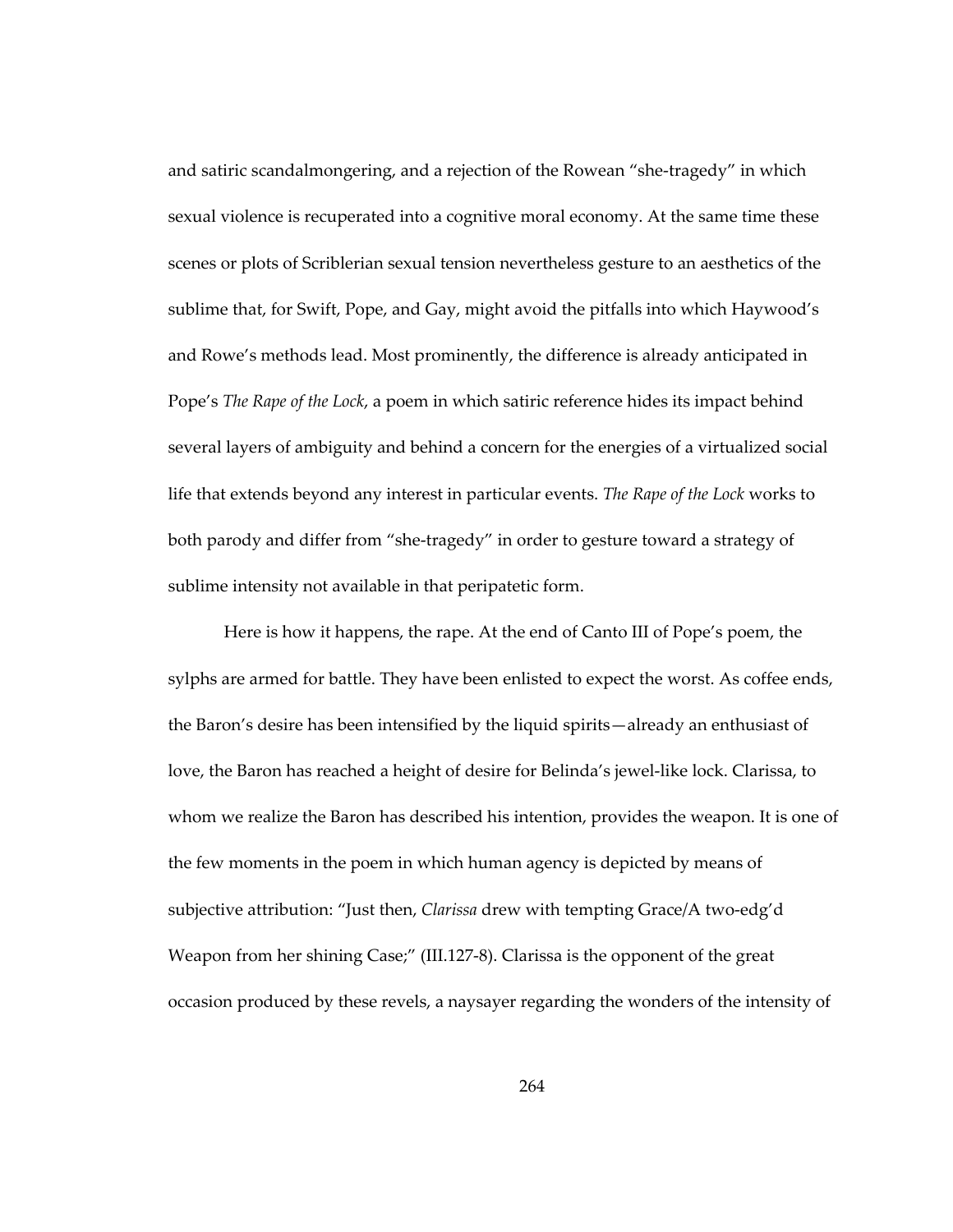beauty and the prolongation of desires.<sup>[18](#page-298-0)</sup> Her action cuts through the fabric of the scene, as the Baron now positions the scissors at Belinda's neck, provided with his own subjective provenance by his proximity to Clarissa's. But as the rape occurs, the Baron's agency falls away. In the verse paragraph describing the cutting of the hair (and an unfortunate sylph) we witness a metamorphosis from apparently "real" subjective agency to, once more, a mode of action in which objects have animated the world with their own activity.

The Peer now spreads the glitt'ring *Forfex* wide,

T'inclose the Lock; now joins it, to divide.

Ev'n then, before the fatal Engine clos'd,

A wretched *Sylph* too fondly interpos'd;

Fate urg'd the Sheers, and cut the *Sylph* in twain,

(But Airy Substance soon unites again)

 $\overline{a}$ 

The meeting Points the sacred Hair dissever

From the fair Head, for ever and for ever! (III.147-154)

The sylphs are usually depicted as ineffectual in their duties, and with regard to Ariel's orders to intervene decisively on Belinda's behalf, they are. But here we can see

<span id="page-298-0"></span><sup>&</sup>lt;sup>18</sup> See Chapter 2 for my reading of the poem in terms of its concern with social intensities and prolongation of pleasure.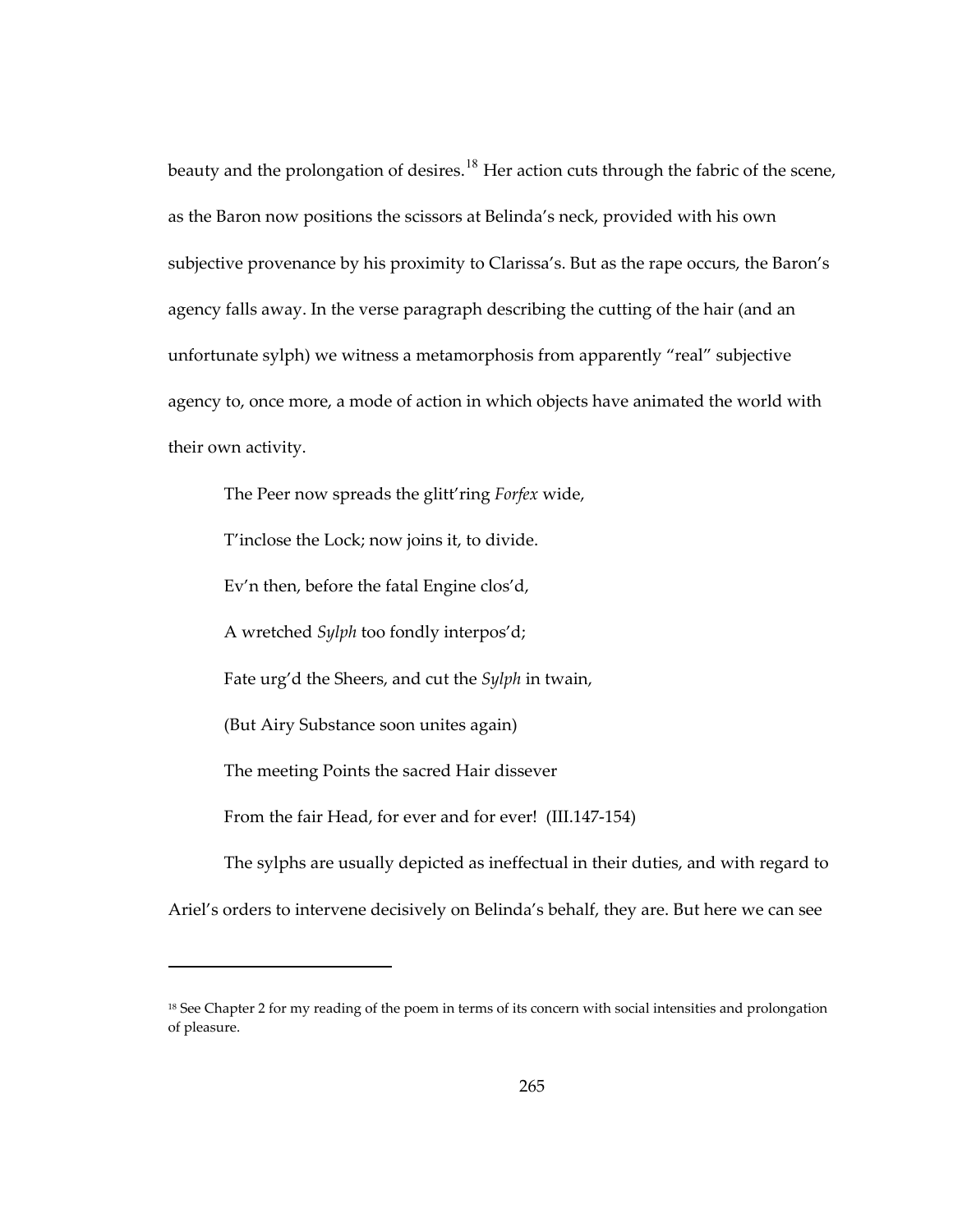that the sylph's sacrifice actually works to translate subjective agency, attributed to the Baron, into the animation of virtual embodiments of human action—from the sylph, to "Fate," then finally the "Points" of the scissors. The sylph has served as a momentary sacrifice in the name of the virtuality of the social scene, and the poem registers the way in which the autonomous, autopoietic activity of the sylphs works to conserve itself, and the virtual realm of commodified activity that it promotes. The reactions of Belinda that follow come from just this realm of her commodified being: her eyes, screams, shrieks, all act, following the "assault," but not Belinda "herself," in distinction from these commodifications. She has been successfully protected from the most dangerous possibility of the scissors' or their holder's act.

 The poem's quasi-joke regarding this rape scene ("any Hairs but these!" (IV.176)) indicates with some effort at shocking us that to Belinda, a real rape would have been better than the alteration of her head's hairscape. The fetishization of the elements of the virtual realm of commodities and metamorphoses results in an overvaluation of "trivial things." Just as with the inverted priorities of the poem's sidelong mention that "Wretches hang that Jury-men may Dine" (III.22), Belinda has, immersed in this virtual reality, come to overvalue the objects onto which social life has been displaced. Taken in this way, the plot of sexual assault is, for Pope, a plot that registers the very essence of modernity, a narrative of the ways in which the newly transformed landscape of social interactions functions with regard to a crisis that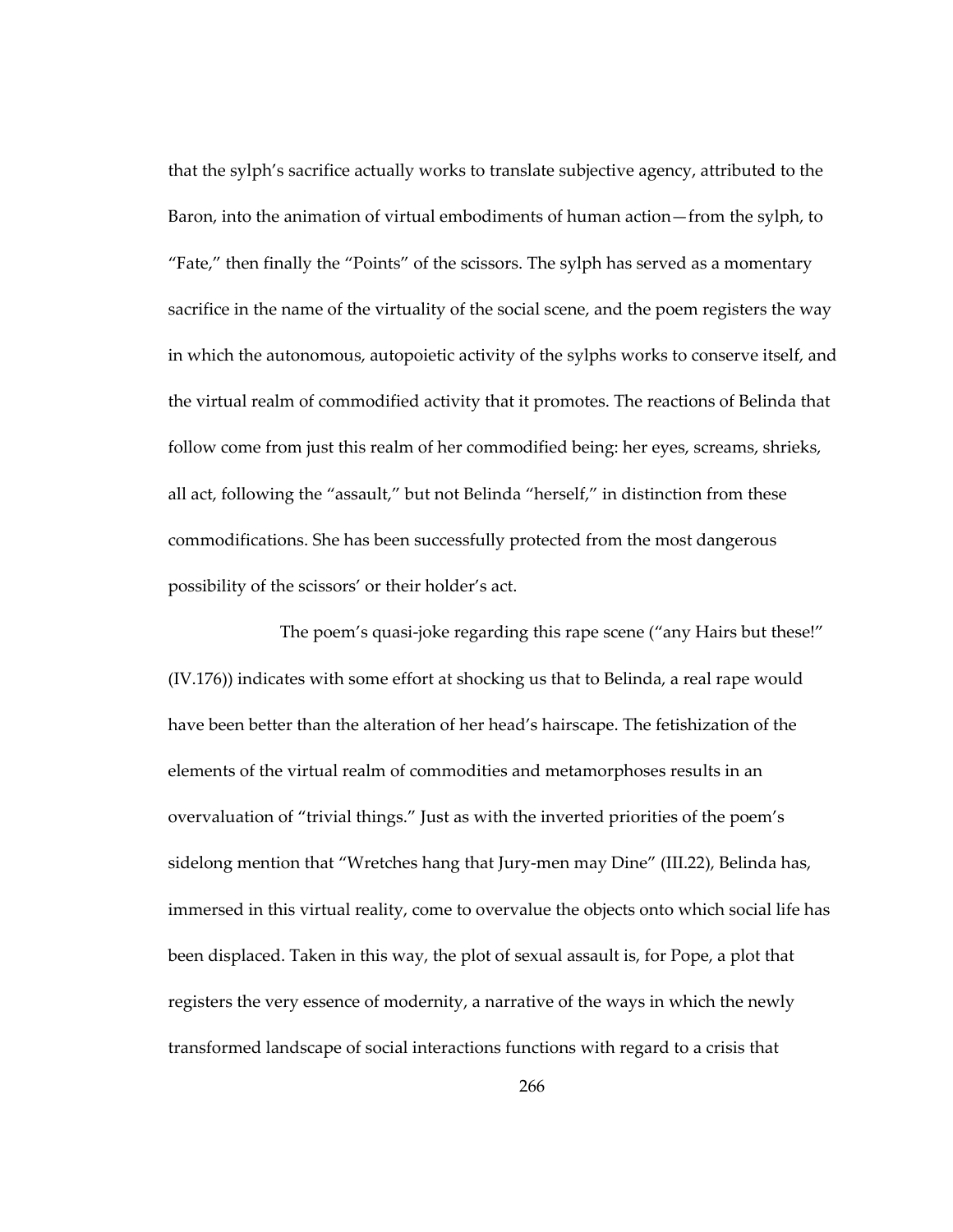threatens its coherence and stability. In the poem, the modern virtualized scene of social leisure metamorphoses what would be a forceful assault (or at best an attempt at seduction) by the amorous Baron into "the fantastic form of a relation between things." But this assault brings with it the resonance of violence—despite the fact that it takes place on the plane of virtual interactions, preserved from "real" violence by the poem's sylphs. And more importantly for the poem's overall impact, the narrative of *The Rape of the Lock* is an indictment of the ways in which modern, virtualized subjectivity can ward off or deflect interpersonal (sexual) violence. At this moment of crisis in which an act of violence is perpetrated, the "system" of commodified relations transforms "real" violence into virtual violence that takes place "between things." The poem withholds its full praise of this system of metamorphic deflection by showing Belinda's response, her preference for a real rape, to be a product of the system of fetishization itself. The real fate of her body has become dangerously unimportant for the belle—she has become too enamored of her own virtualization. *The Rape of the Lock* praises a virtualized modernity, but depicts the dangers of a fetishization that ascribes equal value to chastity and coiffure—not to preserve a pre-virtual, pre-modern "real," but to critique the hierarchy of value, or rather, the flattening of such hierarchy, encouraged by the modernity depicted in the poem.

 Sublimity in *The Rape of the Lock* is captured by the intensity of the metamorphic social relations allowed by the thorough infiltration of social life by the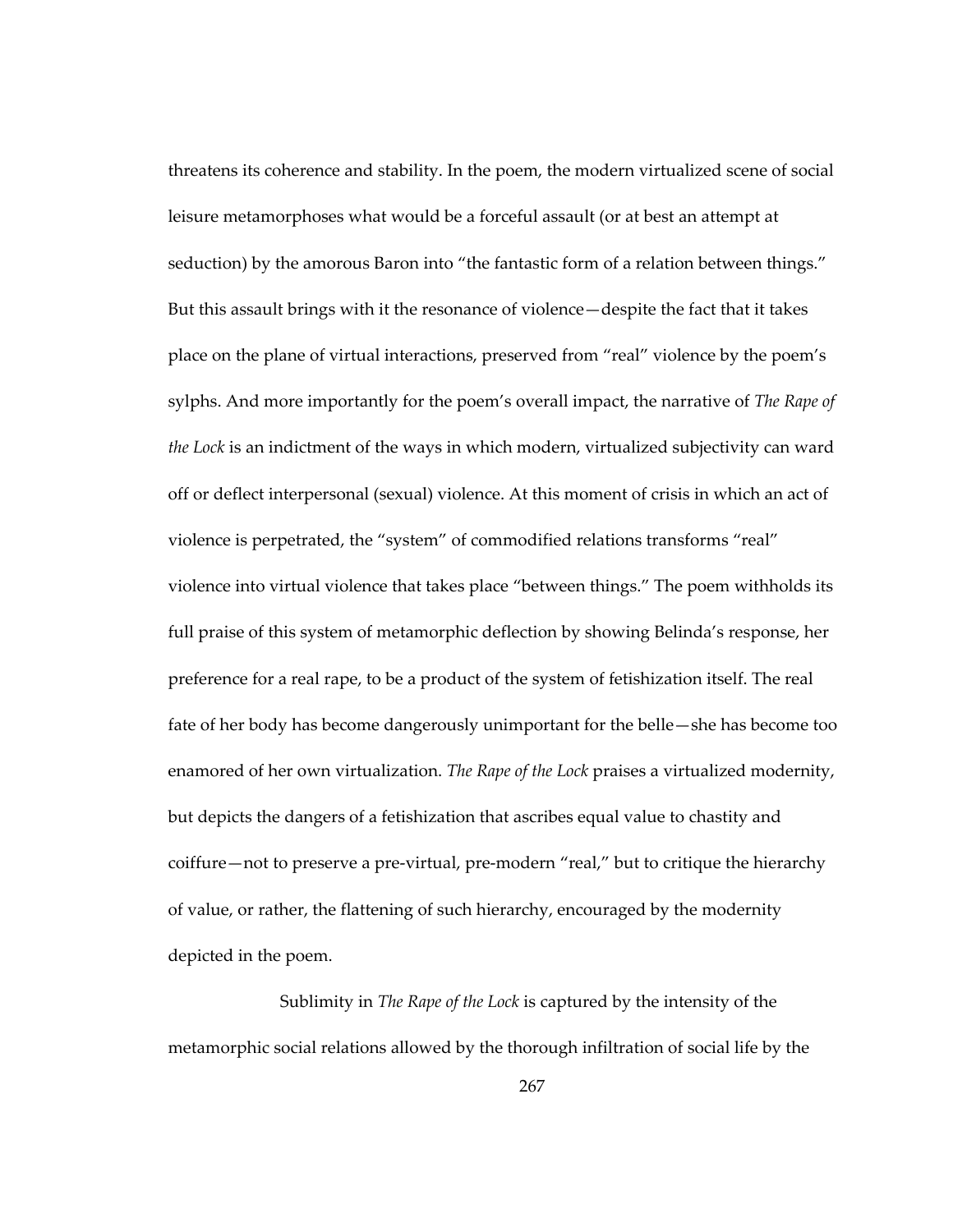commodity fetish. But this situation of the sublime prevents both the pathos of tragic catharsis that would be available to readers or viewers of Rowe's *The Fair Penitent*, and the ecstatic identification with romantic love that allows for the satiric critique of masculine or mercenary social values in Haywood (for instance, in *The City Jilt*). In other words, unlike with Rowe and Haywood, we are to a great extent given a narrative that insulates us from sublime affect, even though the poem's topic seems to be the sublimity brought into interaction by artificial culture. Refusing us the catharsis of tragedy and the transports of *eros*, Pope uses this narrative of rape in the milieu of modernity to gesture towards the intensities of sublimity while depicting the failure of modern life to properly achieve a relation to sublime affect that could avoid becoming a fetish. The poem's metamorphic transformations indicate a commitment to an unachieved sublimity that would escape the stases of fetishism, that would not relinquish a dedication to sublime transport. This simultaneously negative (critical) and positive (gestural, hopeful) trajectory is common to much of the writing of Pope and his Scriblerian allies.

 A poem in which the critique of sublimity is directed more explicitly toward the tragic fate of a woman whose struggle had been directed toward masculine, hereditary prerogative is Pope's "Elegy to the Memory of an Unfortunate Lady" (1717). Two levels of sublime affect sandwich a critique of the unfeeling instrumentalism of a family's concern with economic lineage. The poem stages a moment of encounter with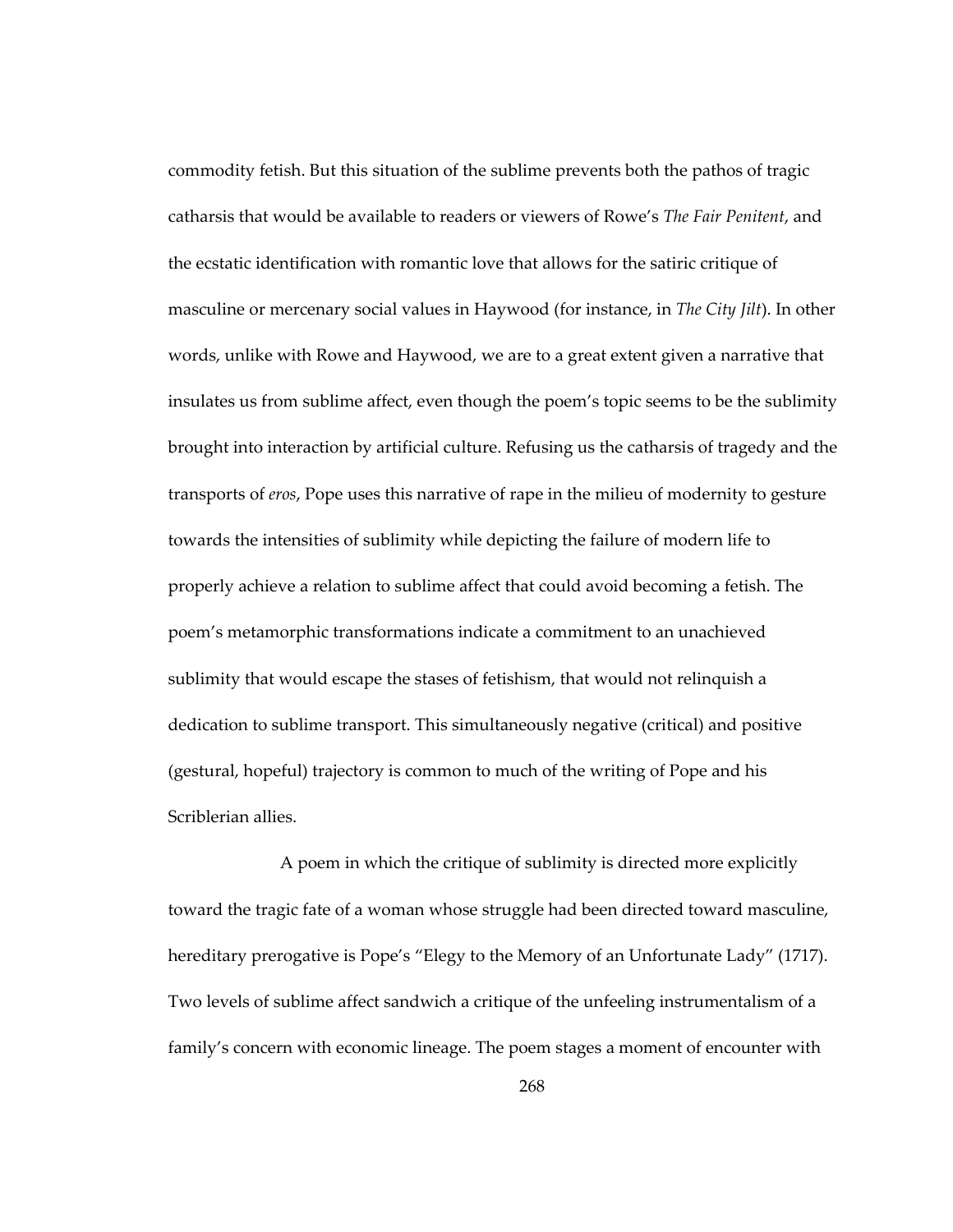the ghost of a self-murdered sufferer whose own sublime feelings of love were not accepted by those who sought to bend her exchangeable value as woman to their "ambition"  $(13)$ .<sup>[19](#page-302-0)</sup> This encounter's sublime, chilling intensity is paralleled by the poet's imagination of the intense moment of crisis that produced the bloody vision of death the "bleeding bosom gor'd" that calls him to the unmarked grave (3). The ghost's haunting is an echo of the pathos of the prior situation, the solitude in death that makes this elegy resemble a "she-tragedy" in its sympathies. The encounter's intensities, proclaimed by the poet, produce no narrative of recognition, nor of any real investment in identification with the romantic anguish that preceded the suicide. The poem's investments are with a critique of or anger at an ambitious instrumentalism, and the effects of the occasion of the ghostly encounter which opens up such a critique.<sup>[20](#page-302-1)</sup> The

 $\overline{a}$ 

<span id="page-302-0"></span><sup>19</sup> Howard D. Weinbrot bases a detailed reading of the poem on the assertion that the figure of the poet is the lover who now blames himself (and her "uncle") for the death of his beloved. In part this reading (which is certainly not implausible) is based on the curious repetition of the assertion that Pope himself was unlikely to have defended as noble the act of suicide that occasions the poem—this would be religiously heretical and morally troubling. Weinbrot argues that "[w]e must therefore conclude that these contradictions are signs, not of Pope as heretical and morally culpable, but of the speaker's mind distraught with grief, rage, and —one suspects but cannot prove—guilt regarding his role in her death." See his "Pope's 'Elegy to the Memory of an Unfortunate Lady'" *Modern Language Quarterly* 32.3 (1971): 262. While I agree that this would be a somewhat troubling position for the poet to hold fast to, I do not share Weinbrot's expectation of full biographical and doctrinal consistency, especially in a poem depicting the powerful emotions that surround the poet's experience of the memory, haunting, and death of one who had suffered under execrable domination.

<span id="page-302-1"></span> $20$  For the best account of critical responses to the poem, and an examination of the way in which satirical (i.e. critical) form interacts with elegiac, as well as pastoral, in this poetic conjunction, see James Thompson's essay "Pope's *Unfortunate Lady* and Elegiac Form." in Canfield and Hunter, eds. *Rhetorics of Order/Ordering Rhetorics in English Neoclassical Literature* (Newark: University of Delaware Press, 1989), 120- 133.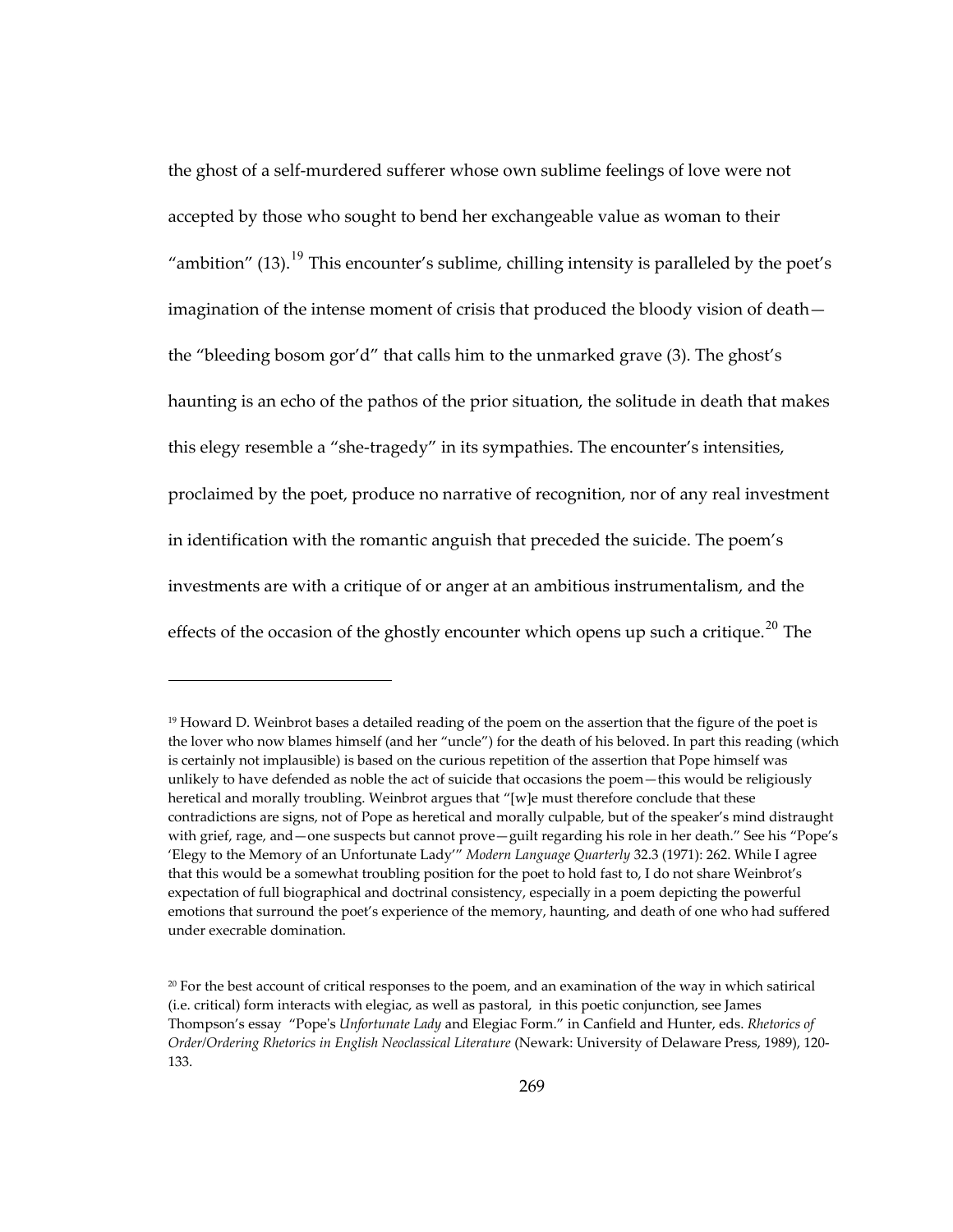echoing solitude in the poem is repeated again with the poet's final ruminations on his own part in the haunting, and, apparently because of this encounter and its profound effects, his own eventual solitary fate—a death that ends the cycle of echoing sublimity. What the poem means in this configuration of echoes—of ghostly haunting, emergent memory of injustice, and poetic remembrance until death—is unstated, left unclear.<sup>[21](#page-303-0)</sup> Is the poem the memory that will outlive the poet's meager individual existence to stand as a memorial for the fallen unfortunate? The privacy of the images of the poem, the opacity that prevents a profound identification between reader and lady (or poet), produces a poem with all too uncertain future effect—it is not at all clear that the poem *could* serve as an effective memorial that would replicate the poet's own experience indefinitely.<sup>[22](#page-303-1)</sup> The poem's foreclosure of its own purpose and of its own function within a moral economy leaves its readers with only the occasion itself, the scene in which we witness the poet's own experience of a memory that is only incompletely revealed to us.

 $\overline{a}$ 

<span id="page-303-0"></span><sup>21</sup> Thompson writes that the *Elegy* "works self-consciously on difference, by foregrounding difference in the figure of his initial beckoning ghost, a sign of the Lady that is neither fully present nor absent, for the ghost serves to mark what was once present: bleeding and damaged, the ghost is not the Lady, but a sign that both differs and defers from the true presence, the once-living Lady" (125). I am fully in agreement with this assessment of the deconstructive tendency of Pope's poem (and of his writing in general), although my focus is different here in this brief reading—rhetorical and temporal rather than metaphysical (i.e. concerned with presence).

<span id="page-303-1"></span><sup>&</sup>lt;sup>22</sup> Thompson notes that the Lady's "neglect can never be rectified, because the poet has no lasting power. Poetic recognition cannot return a life lost, and, worse, subsequent readers will never be able to remember a life that they never knew in the first place" (126).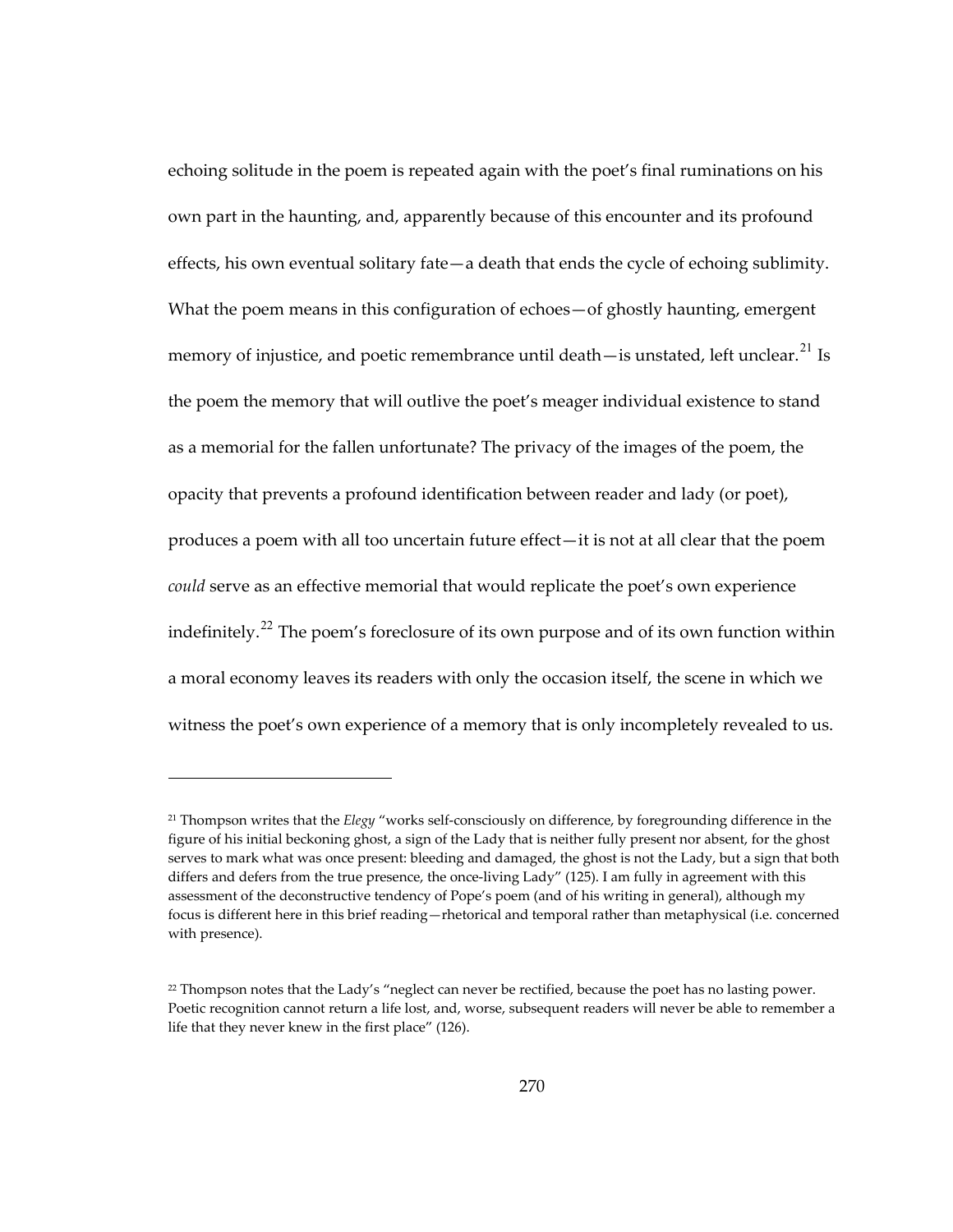Like Pope's satire, the poem's affective investment is in staging a moment of critique, an intense occasion that demands address. But the cycle of repetitions and the poem's own indication of the impotence of such a critique—the ultimate death of the memory and of the anger felt by the poet—force us back onto the poem's occasion itself. Given the affective trajectory of "Elegy to the Memory of an Unfortunate Lady," we are left with the unanswered demand for a sublimity that would properly echo the poem's depiction of intense encounter and the intensity of its private echo in the poet's own heart. The occasion staged by the poem is the presentation of such a demand, and it is this demand itself, ultimately unanswered by an echo, that emerges from the poem as its only future possibility, what is left to poem and to reader when critique fails, memory fades, and poet dies.

 Pope's treatment of sexual and gendered violence is motivated strongly toward a critique of the instrumentalism and fetishism of the modernity that, as a figure demanding critique, emerges commonly in all of the Scriblerians' writings. But none of the poetry rests with this critique, which, if taken as the measure of the poetry's achievement, would itself be just such an instrumental aim, a fetish of negativity. Whether satiric or elegiac, there is a poetic dedication to sublime occasion (*kairos*) that the poetry recalls and returns to, the heightening of experience through such occasion that can serve as transporting encounter, even as that encounter is also occasioned by and the occasion for a negative critique of a scene of modern life that the poems work to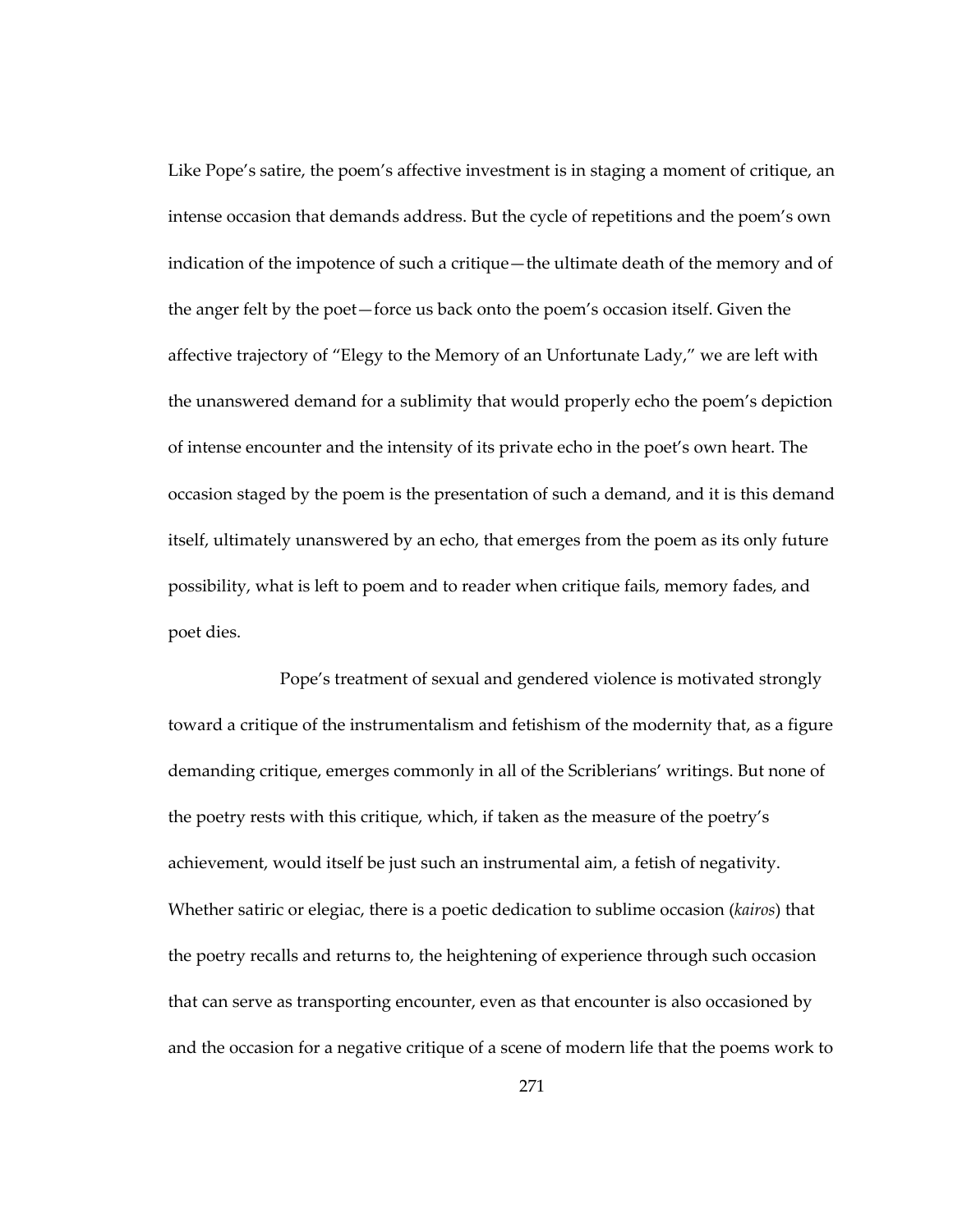evoke. This is true as much for the satires as for the poems such as "Unfortunate Lady" and "Eloisa to Abelard." When Scriblerian writing makes sexual violence its theme, it does so because this is a mode of crisis—of encounter between modern subjectivities, between subjectivity and modernity itself, or between modernity and an anti-modern aesthetic that always finds itself falling victim to the violent encroachment of the modern.

## *5.2. Parodies of Sexual Violence*

There are two prominent Scriblerian parodies of scenes of sexual violence that help to develop the thesis concerning the relationship between rape/seduction, modernity, and Scriblerian aesthetics. Perhaps the scene in Scriblerian writing in which we come the closest to a depiction of actual sexual violence is the bathing scene in *Gulliver's Travels* where Gulliver is attacked by a female Yahoo, replaying a version of Ovid's tale of Diana and Actaeon from the third book of the *Metamorphoses.* The rape of Gulliver is certainly a moment in which its narrator feels intensely vulnerable—face to face with the desire of the female, Gulliver confesses that "I was never in my Life so terribly frighted" (245). But here, unlike the pursuit of Lodona in *Windsor-Forest* or the virtualized violence of *The Rape of the Lock*, there is a physical assault. "She embraced me after a most fulsome manner; I roared as loud as I could, and the Nag came galloping towards me, whereupon she quitted her Grasp, with the utmost Reluctancy, and leaped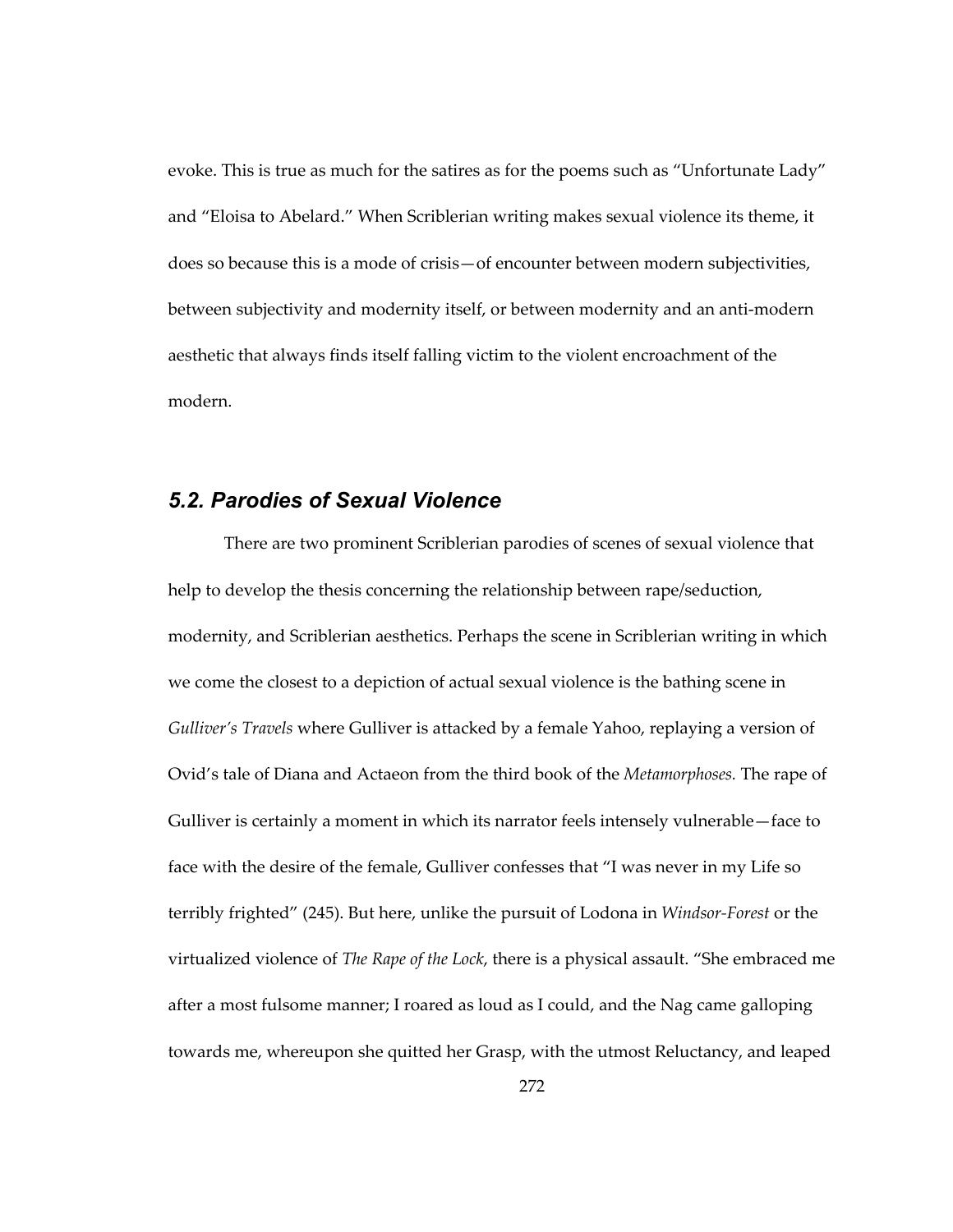upon the opposite Bank, where she stood gazing and howling, all the time I was putting on my Clothes" (245). Gulliver's near approach to a sexual violation is certainly a parodic treatment of both the scene of rape and of the character who interprets himself as victim. As Susan Brownmiller has observed in her classic transhistorical account of sexual violence, the notion of a "retaliatory rape"—the return of rape for rape, female to male—is impossible, making sexual assault a uniquely masculine crime with no clear economics of justice and with uniquely feminine or feminizing consequences, whether these are physical or social in effect.<sup>[23](#page-306-0)</sup> Gulliver's response of resistance—loudly roaring—performs the legal necessity of adequate resistance that allows him to maintain his distance from the act, to claim his resistance publicly, and to eject the act from what might be construed as a private sexual exchange—in other words, to adequately resist the rape in the eyes of the law.<sup>[24](#page-306-1)</sup> Lynn A. Higgins and Brenda R. Silver argue that "representations of rape after the event are almost always framed by a masculine perspective premised on men's fantasies about female sexuality and their fears of false accusation, as well as their codified access to and possession of women's bodies."<sup>[25](#page-306-2)</sup>

<span id="page-306-0"></span><sup>23</sup> Susan Brownmiller. *Against Our Will: Men, Women, and Rape* (New York: Simon and Schuster, 1975), 16.

<span id="page-306-1"></span><sup>&</sup>lt;sup>24</sup> See Susan Estrich's account of the legal treatment of consent, privacy, and the difficulties of defending the charge of rape in *Real Rape* (Cambridge, Mass: Harvard University Press, 1987), 24ff.

<span id="page-306-2"></span><sup>25</sup> Lynn A. Higgins and Brenda R. Silver. "Introduction" in *Rape and Representation* (New York: Columbia University Press, 1991), 2.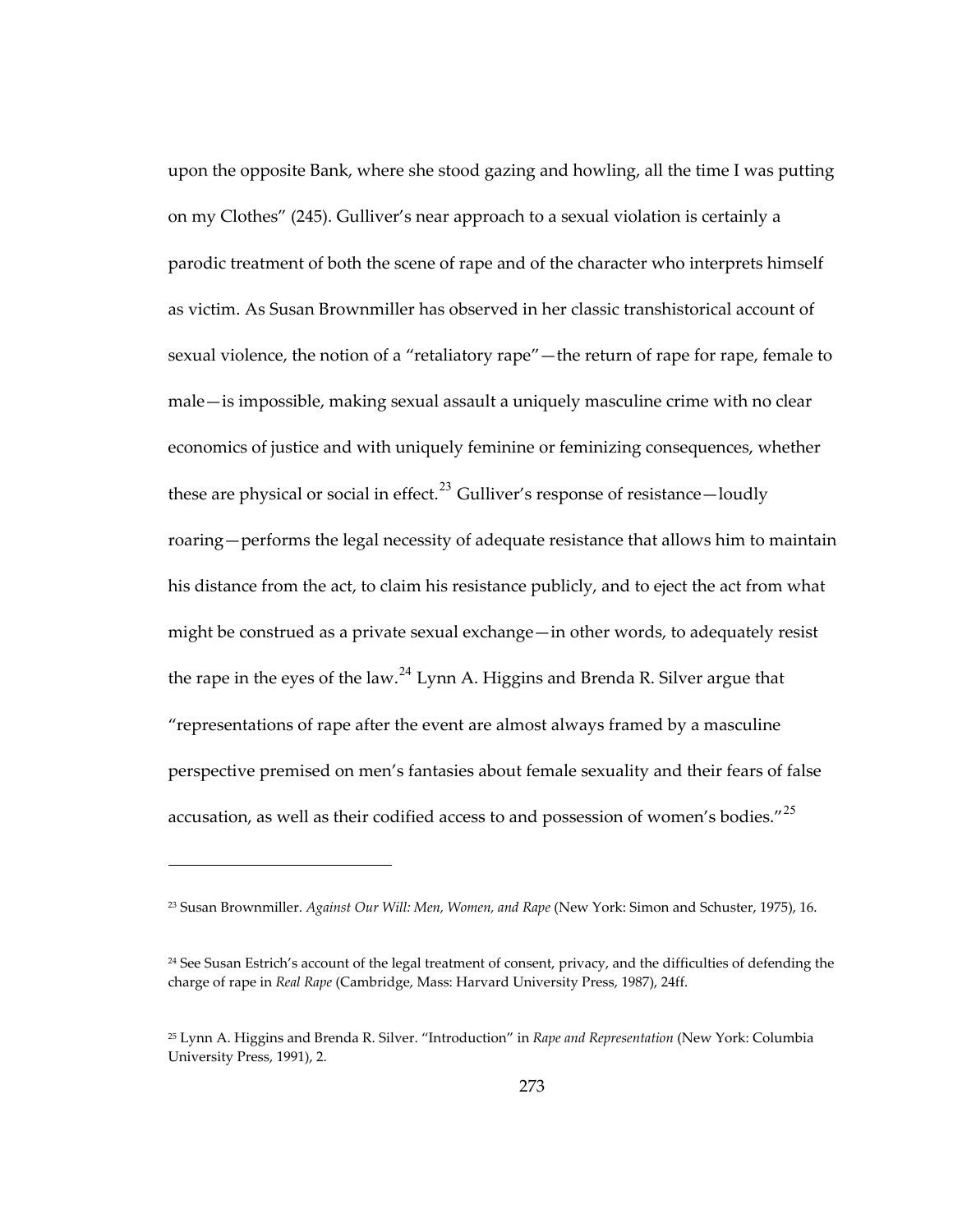Gulliver knowingly reverses this set of representational problems, playing up the femininity of his position against the masculine resistances that question and undermine the representation of rape, attempting to establish both a distance from culpability and a legitimacy of victimization. This distance from the sexuality of the encounter also performs a crucial species distancing for Gulliver—in proclaiming himself victim he proclaims that he does not consent to being considered Yahoo, refusing to accede to the notion that there could be a consensual exchange with the Yahoo woman. Performing what to the law was, and is, in rape charges, often the lacking evidence of non-consent, Gulliver attempts to maximize his (species) distance from his assailant.

 This attempt at distance backfires for Gulliver—regardless of his consent, those Houyhnhnms who witness or hear an account of the attack find that it conclusively proves what is, in a manner of speaking, his species-consent, his undeniable sexual exchangeability with Yahoos. "For now I could no longer deny, that I was a real *Yahoo*, in every Limb and Feature, since the Females had a natural Propensity to me as one of their own Species" (245). As in other Scriblerian moments, the moment of "real" encounter is deflected but replaced by a virtual layer of significance that means nearly everything to those involved (except to the Yahoo woman). Gulliver succumbs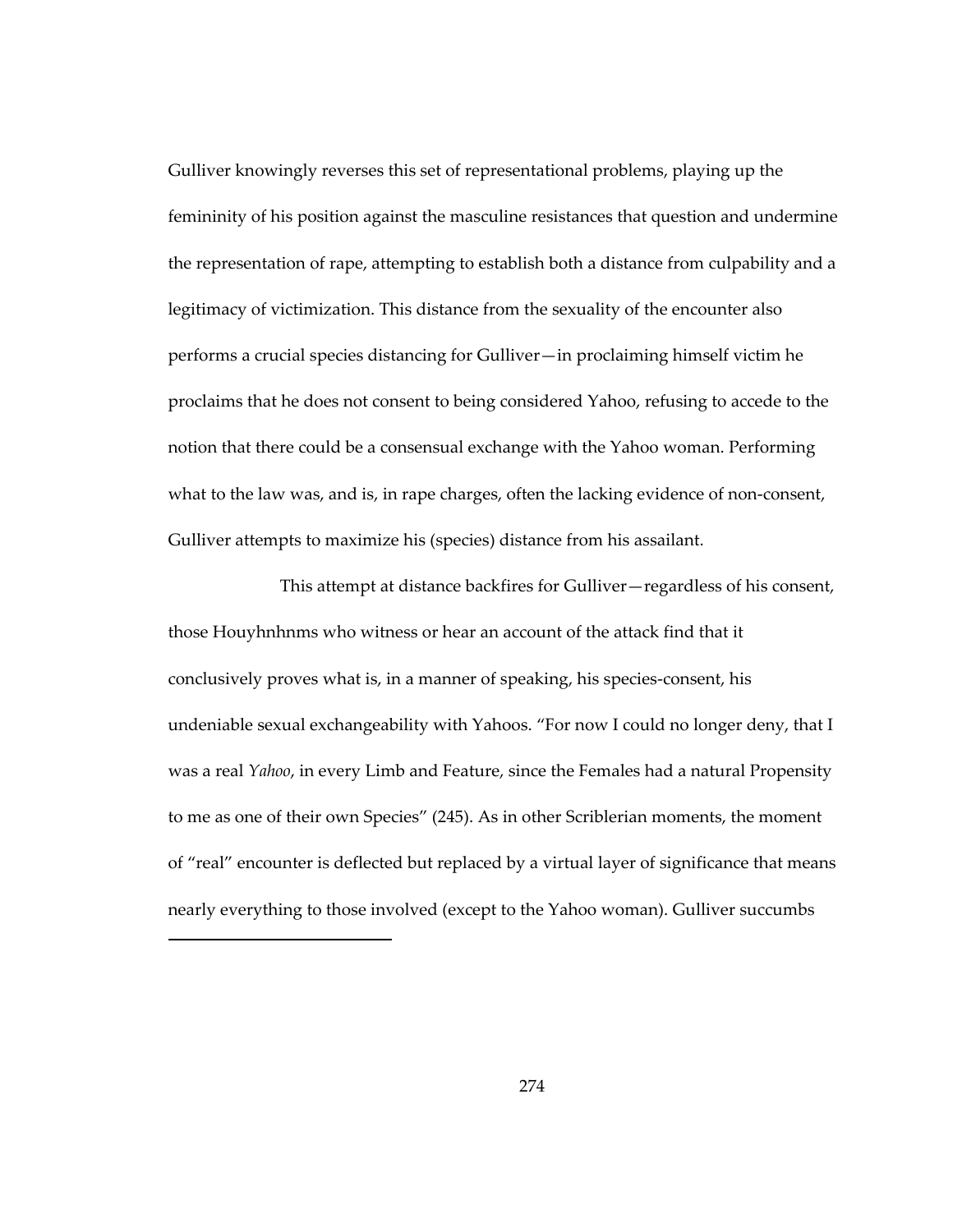not to a rape but to an exchange that stands in for rape. He exchanges his status as critic of humanity for one of now-implicated hypocrite, unable to maintain the distance that provided him with a claim to innocence in the eyes of his captors. Ironically, this forced admission of identity with the Yahoos is one that makes Gulliver more modern than he was before—it will turn out that the behaviors of the Yahoos he describes are hardly to be fully distinguished from those of his countrymen that he narrates to his Master Houyhnhnm. The modern and the primitive are collapsed onto each other by the satire of the fourth voyage, and Gulliver fails to escape from this collapse despite his efforts to plead non-consent.

The other prominent parodic moment of sexual violence lies in the coterie's *The Memoirs of Martinus Scriblerus* in the absurd episode of the "Double Mistress." This vignette is a carnivalesque parody of the captivity and seduction narrative that entered the British novel from Mary Rowlandson and French Orientalism (Galland, Prevost) and was made popular by Haywood and exhausted by Richardson. Charles Kirby-Miller also notes that the high strains of romantic affect are parodic references to heroic plays such as Nathaniel Lee's *Sophinisha* and John Dryden's *Tyrranick Love*. [26](#page-308-0) It is also, as Dennis Todd and Kirby-Miller both chronicle, a fictionalization of a real-life London

 $\overline{a}$ 

<span id="page-308-0"></span><sup>&</sup>lt;sup>26</sup> Alexander Pope. *Memoirs of the Extraordinary Life, Works, and Discoveries of Martinus Scriblerus (New York:* Russell & Russell, 1966), 294n1.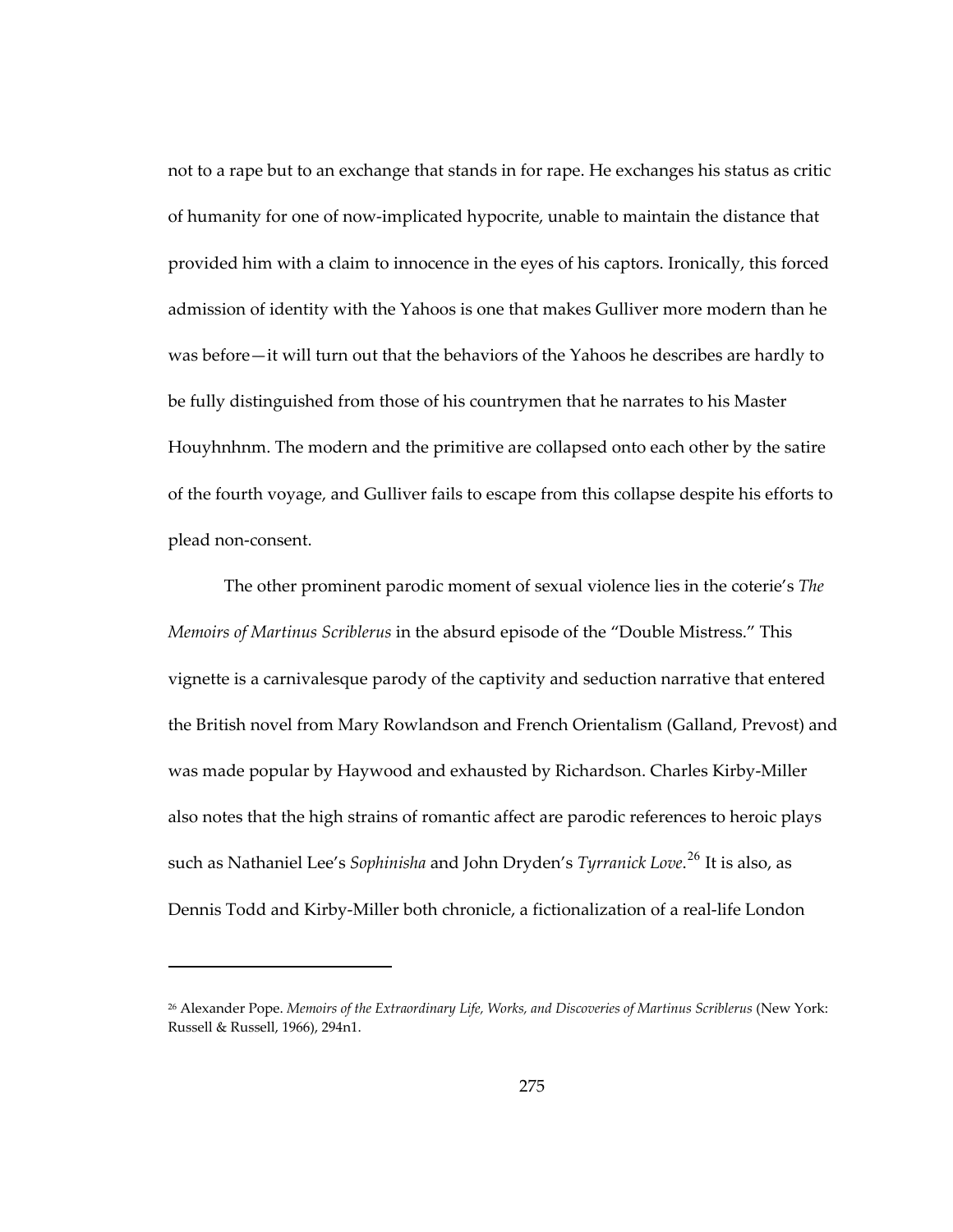exhibit that attracted "huge crowds and inspire[ed] enthusiastic handbills."<sup>[27](#page-309-0)</sup> Lindamira and Indamora are twins who enjoy separate torsos but share the same lower body, including sexual organs. Martin, falling madly in love with Lindamora, engages himself to rescue the pair from their captivity in a London sideshow. It is the other twin Indamora who burns for Martin, however, and this love triangle leads to a difficult conclusion for all involved. Fighting through a mountain lion and a Manteger ("mantiger"—usually a baboon), the latter of which, in the middle of a rescue attempt, becomes the sexual assailant of the two women.

The Manteger, who for his gentleness was allowed to walk at large in the house, was so heightened at this sight, that he rushed upon Indamora like a barbarous Ravisher. Indamora cried aloud for help. Martin flew to revenge this insolent attempt of a Rape on his wedding-day. The lustful Monster, driven from our double Lucrece, fled into the middle of the room, pursued by the valorous and indignant Martin. (152)

An epic struggle ensues which, like much of narration in the *Memoirs*, flings esoteric reference after reference at us in a continuing effort to generate the neoclassical grandeur

-

<span id="page-309-0"></span><sup>27</sup> See Dennis Todd. *Imagining Monsters: Miscreations of the Self in Eighteenth-Century England* (Chicago: University of Chicago Press, 1995), 129-139 and Charles Kirby-Miller's notes (307-310) in the Scriblerian *Memoirs.*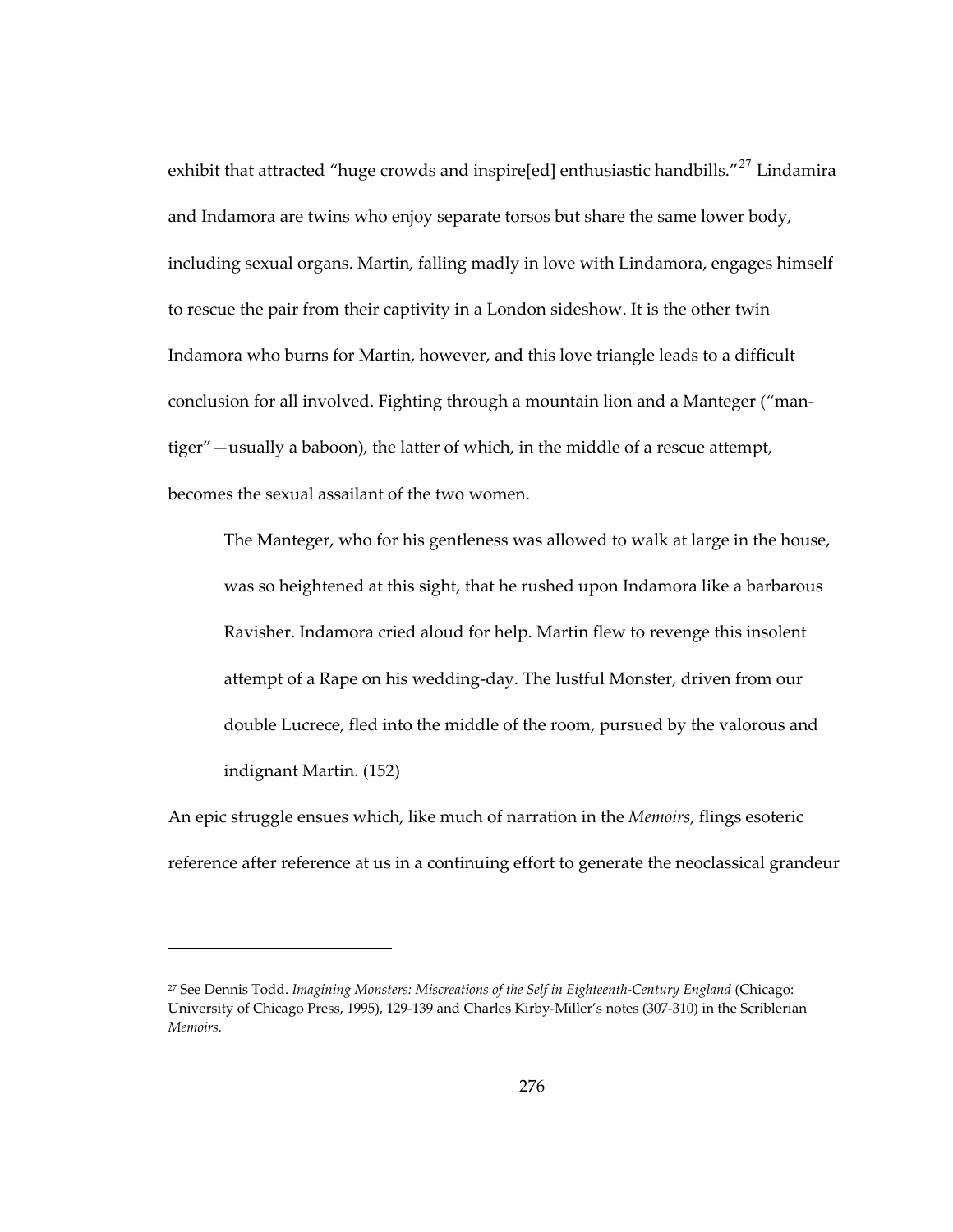of the book's hero Martin. Saving the duo from the man-tiger, Martin carries her from the house of her captivity and marries Lindamira that very evening (153).

But saving Lindamira/Indamora from rape by the Manteger finds Martin met with a lawsuit from their former captor, the sideshow master. In a burlesque of the legal machinations that might accompany such a conflict, the text turns to a performance of rhetorical subterfuge on the part of Randal (the show-master) and the law that satirizes and critiques the legal definition of subjectivity and the vexing legal ruses that put into place seemingly arbitrary definitions about property, self-determination, theological identity, and sexual relations. Todd writes that "[a]ll of these debates are unresolvable, and they are unresolvable because the very systems of definition and determination (law, theology, metaphysics) implode when confronted with the enigma of Lindamira-Indamora" (131). More than merely a frustration and critique of the concept of identity, as Todd so successfully argues, the "Double Mistress" chapter of the memoirs creates a sense of deep dissatisfaction with legal and theological delineations of all instances of intersubjective involvement (not merely individual personal identity or the question of the location of the soul) in which what is proposed is that "*One* is *Two*" (as Dr. Leatherhead, one of the disputants argues) or that two are one. Instead, as the suits result in the dissolution of Martin's marriage, the satiric impetus has organized itself around the failures of the legal definition of that individuality that can, *qua* individual, take part in legally- and theologically-sanctioned sexual relationships (matrimony, and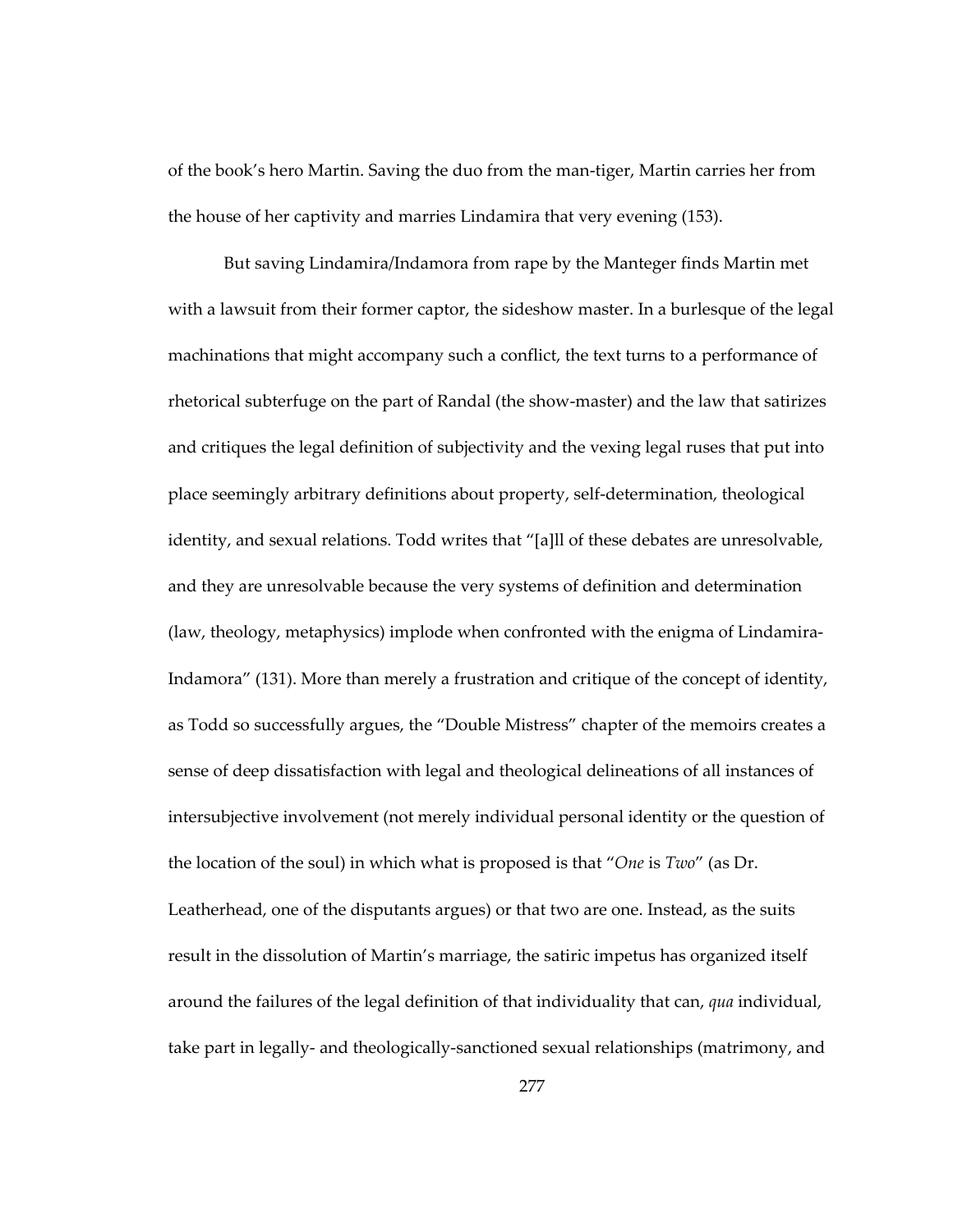not "Bigamy, Rape, or Incest" (*Memoirs* 161)). A play on the way in which two can become one, and one can become two, this absurd burlesque of the failures of institutional definition portrays the modern moment of legal complexity and the modern achievement of the synthesis of all ancient learning as the occasion for the complete befuddlement of a conjugal relationship, whether it is between one and one, two and one, or two and two. But more powerfully than the occasion of the modern crux of learning here is the occasion of that "liminal creature" (Todd 133) Lindamira-Indamora whose existence brings into being the satiric critique and who represents the chapter's gesture toward a kind of being or subjectivity that would, in spite of the ways in which modern learning attempted to entrap it, produce in viewers, lovers, or readers a kind of wonder that escapes, for a moment, the failures this wonder occasions. Inasmuch as the *Memoirs* allows Lindamira-Indamora to be a sublime "monster," or a transporting lover, she/they is/are a marker for the sublimity that fascinates Scriblerian satire across its manifestations. The female duo remains here only briefly something more than an absurd occasion for the failure of these defining discourses—Scriblerian satire refuses to allow an image of the sublime to persist for long. It is far too indebted to skepticism and iconoclasm to allow what it gestures to as the force at the heart of an aesthetic encounter to take stable and reified form.

The parodies of sexualized violence that find occasional form in Scriblerian writing seem to culminate in the cynical parody of the legal ramifications of (and the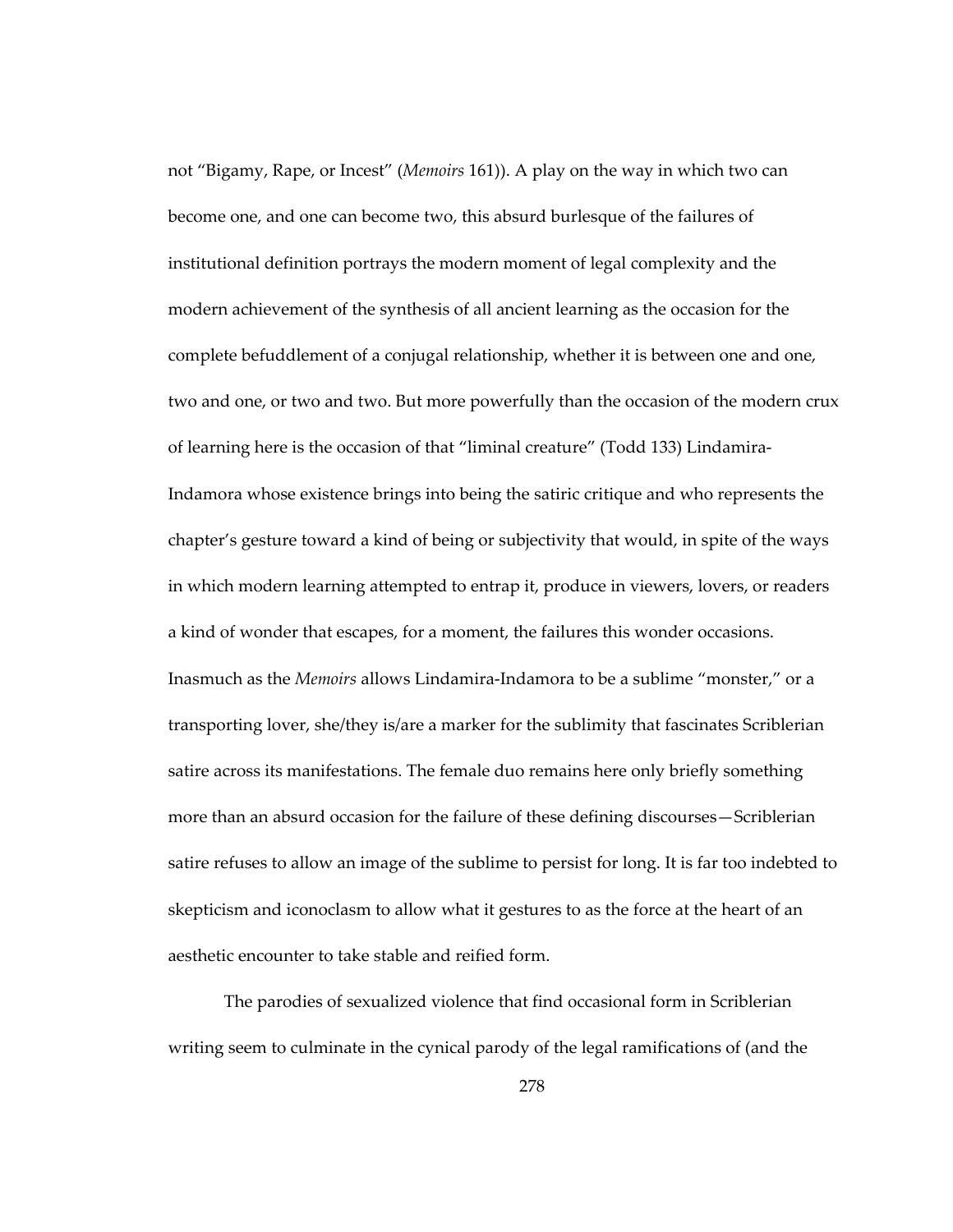corruption surrounding) the charge of rape performed in Henry Fielding's *Rape Upon Rape* (1730), which was occasioned by the notoriety of the Walpole ally Francis Charteris, the so-called "Rapemaster General of Great Britain."<sup>[28](#page-312-0)</sup> Fielding's play explores the poor match between the problem of sexual violence and the law, a situation that has encouraged the emergence of an exploitative legal treatment of both rape victims and their assailants. Two gallant rakes are imprisoned for rapes they didn't commit (although one of the two, Ramble, may have wished to try), and face the extortion of a corrupt judge Squeezum. The play's comic plot is taken up with the revenge had on this justice and the romantic liaison that emerges from the genuine consensual relationships that form out of the situation of the imprisonment for false charges. Charteris, who had been imprisoned but then pardoned for the charge of raping his maidservant, was widely thought (especially by opposition and Tory-leaning writers like Pope and Fielding) to represent the corrupt system of law and political influence at work in the Walpole administration.<sup>[29](#page-312-1)</sup> As a critique of justice and the abuses of power—the ethical bankruptcy of a false and pecuniary sublime—Fielding's play shares a great deal with Gay's *The Beggar's Opera* and Fielding's own *Jonathan Wild*. The narration of rape is

<span id="page-312-0"></span><sup>28</sup> See Betrand A. Goldgar. "The Politics of Fielding's 'Coffee-House Politician.'" *Philological Quarterly*, 49:3 (July 1970), 424.

<span id="page-312-1"></span><sup>29</sup> See Thomas Lockwood's introduction to the play in Henry Fielding. *Plays*. ed. Thomas Lockwood (Oxford: Clarendon Press, 2004), 413.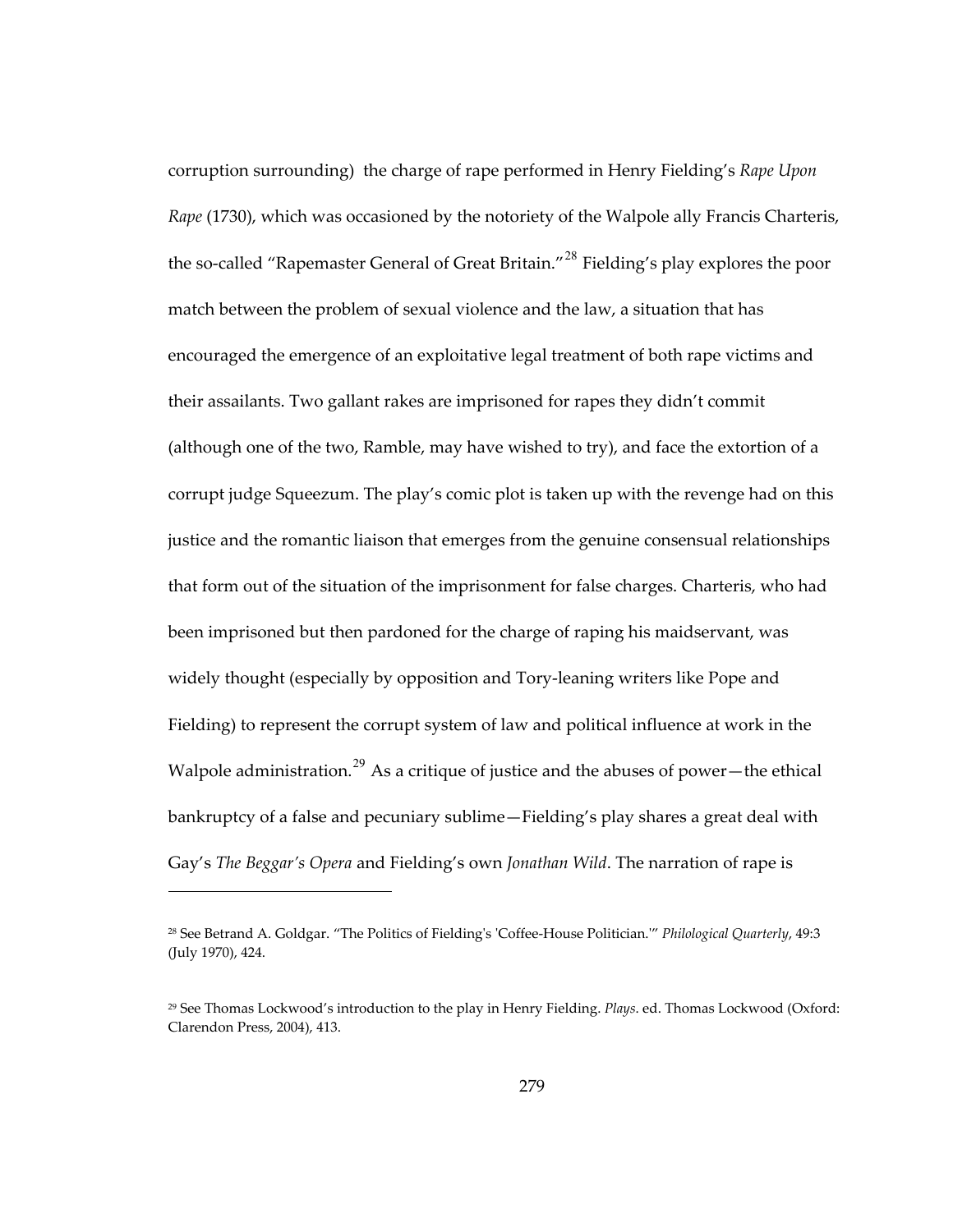shown to be a matter only for those who claim the privilege of holding legal and political authority. The charge of rape is depicted as a legal recourse that only serves those whose political positions allow them to profit from the law. Fielding's play could be said to be a parody of the tragic power of Rowe's "she-tragedies," and is likewise a pessimistic judgment on the possibility for the question of sexual violence to receive more than superficial treatment in the hands of justice. John Arbuthnot wrote a scathing epitaph on Charteris in 1732, a clear attempt to counteract any perspective on the infamous man that might interpret his life as one of adventure or gallantry. "He was the only person of his time/Who could cheat without the mask of honesty," wrote Arbuthnot, condemning Charteris in much the same terms as Gay and Fielding had already begun to condemn Walpole. $30$  The figure of rape was useful for these political charges, and for this critique of the mercenary tendencies of modernity—but this method of its use tends to evacuate its force in something of the way of its parodic representation in *Gulliver's Travels* and the *Memoirs*. To consider more fully the ways in which the major moments of Scriblerian treatment of sexual violence interact with a conjunction of aesthetic and ethical questions, we must look forward to the revision of

 $\overline{a}$ 

<span id="page-313-0"></span><sup>30</sup> George Atherton Aitken. *The Life and Works of John Arbuthnot* (New York: Russell & Russell, 1968), 138.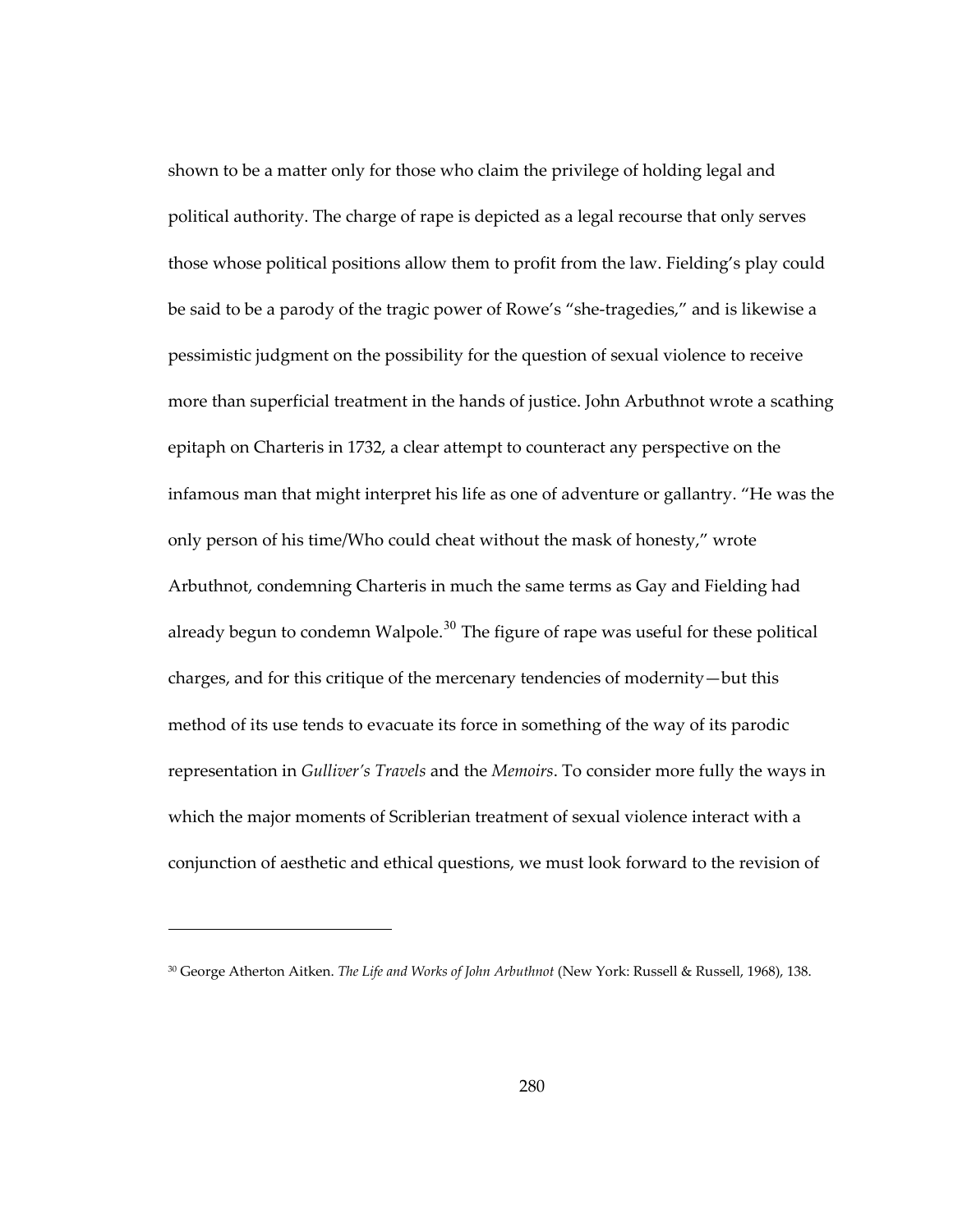these themes in the novels of Richardson, and what the treatment of sexual violence and seduction in *Clarissa* means if we hold the Scriblerians in mind.

## *5.3. A Scriblerian Lovelace?*

1

You must by all means read Dr. Young's new 'Conjectures on Original Composition' and let it deter you, when you have finished Ovid, from engaging in any more translation.

-- William Shenstone to Dr. Percy<sup>[31](#page-314-0)</sup>

If *The Rape of the Lock* sets into motion a virtual social landscape, an endless chain of metamorphoses that release and prolong affective energies, then we might ultimately ask why it is that the Scriblerians do not ultimately move beyond the masterful yet petty Belinda to depict a true hero of the virtual, a master of artifice and seduction who can wield metamorphosis after metamorphosis in order to achieve a thoroughly sublime subjectivity, a rhetorical genius who might take the sophistic manipulations of *kairos* and sublimity to their limits, beyond the moral economy of good and evil. In other words, why do the Scriblerians not imagine a character with the capabilities of Richardson's

<span id="page-314-0"></span><sup>31</sup> Cited in Martin William Steinke. *Edward Young's "Conjectures on Original Composition" in England and Germany* (New York: F. C. Stechert co., 1917), 15.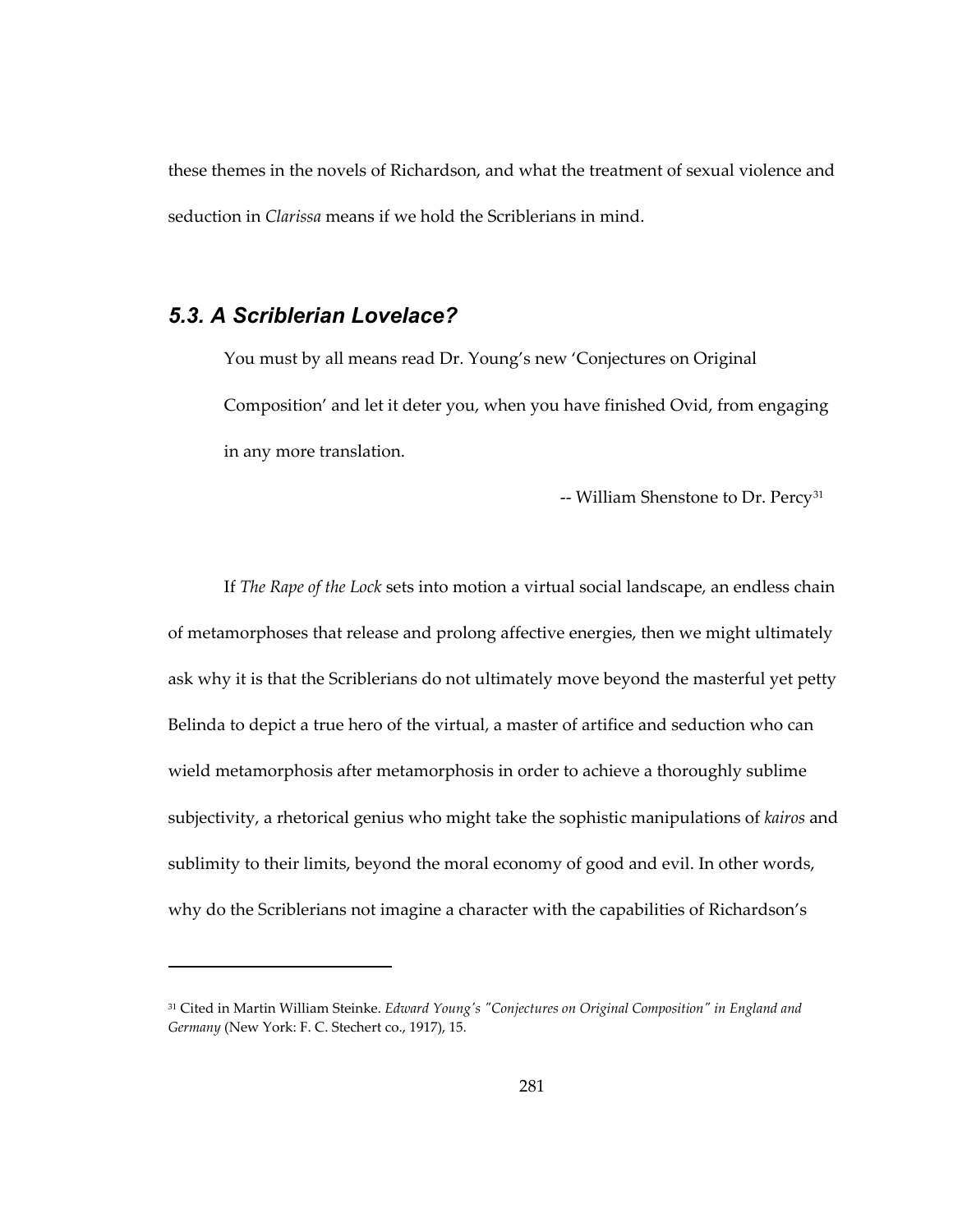Lovelace as the new mode of subjectivity that can navigate successfully the crises of modernity, who can resist being conscripted by all instrumentalizing claims and who can craft aesthetically a persona that can resist all dogmatic identifications and perform radical iconoclasm at will? Why, if the Scriblerians' combination of skepticism and sublimity seem to demand that a new kind of aesthetic subjectivity emerge from the ashes of Dulness and duncehood, do we finally gather nothing but the absurd pedantry of Scriblerus, the sullen disillusionment of Gulliver, the moral perfection of Blount and Burlington, the always-already fading echoes of sublimity of Gay's Macheath?

One connection we must traverse in order to complicate the question of a Scriblerian Lovelace is the sympathy between arch-rake and Ovidian metamorphosis. Terry Eagleton observes of Lovelace that "his writing is less the mirror of the self than the very stage on which it plays out its self-delighting metamorphoses.<sup>"[32](#page-315-0)</sup> And Terry Castle agrees with this assessment of the character's essential malleability, writing that Clarissa "becomes increasingly unable to 'make out' her duplicitous companion—a veritable 'Proteus' of disguise and transformation, a magus who can alter at will the shape of what she sees." $33$  Lovelace revels in his own skills at artifice, indicating to his

<span id="page-315-0"></span><sup>32</sup> Terry Eagleton. *The Rape of Clarissa: Writing, Sexuality, and Class Struggle in Samuel Richardson* (Minneapolis: University of Minnesota Press, 1982), 53.

<span id="page-315-1"></span><sup>33</sup> Terry Castle. *Clarissa's Ciphers: Meaning & Disruption in Richardson's"Clarissa"* (Ithaca, N.Y: Cornell University Press, 1982), 90.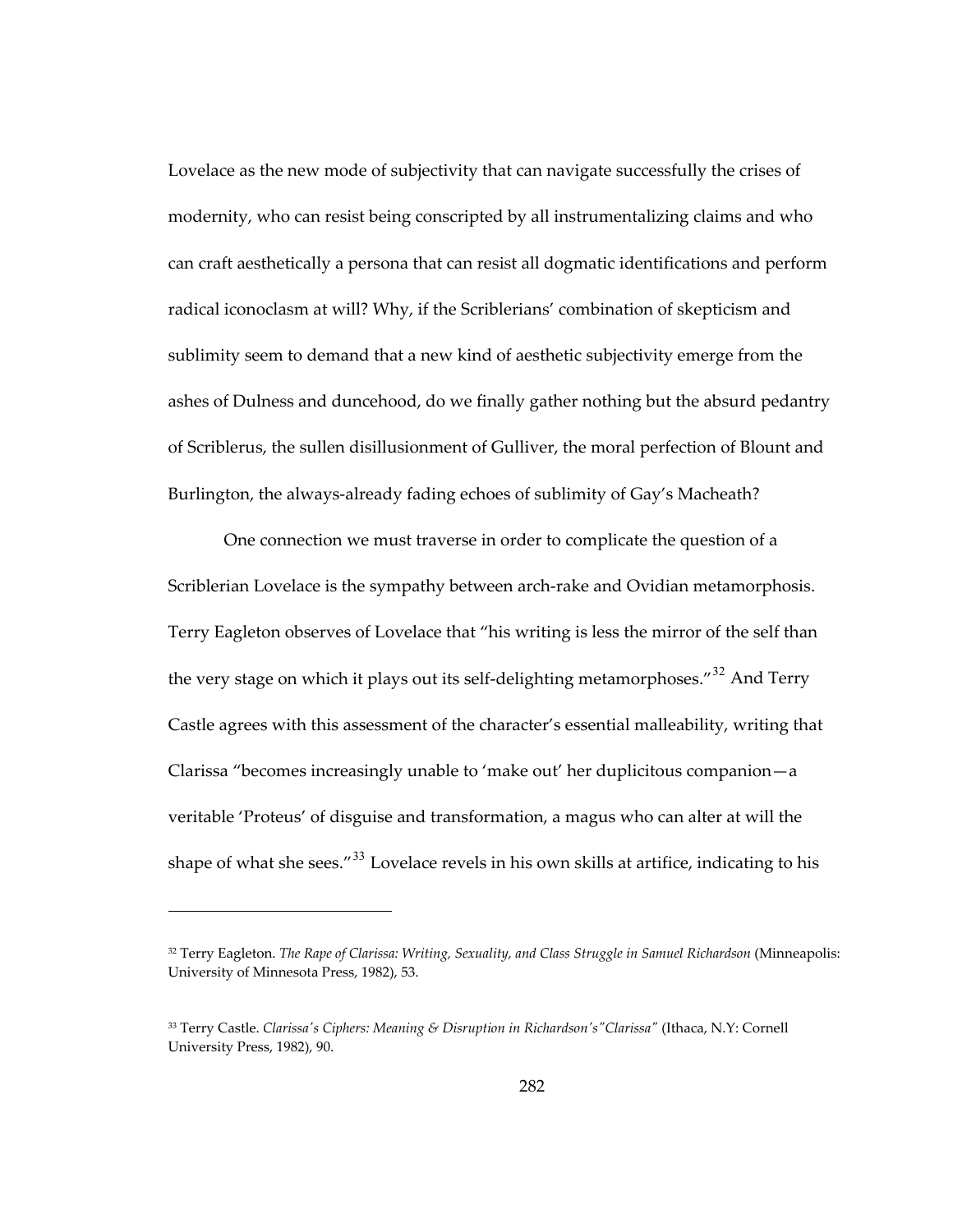confidant Belford that "Ovid was not a greater master of metamorphoses than thy friend [Lovelace]."<sup>[34](#page-316-0)</sup> Stage-managing every aspect of Clarissa's existence, Lovelace is both sublime *and* suitably pathetic when he needs to be, transforming himself and those around him when he desires to advance his plot. Here, too, as in Pope's poem of rape, the movement towards the crisis of the act of violence works to eject forcefully all involved from the haze of virtual play—Clarissa, who had been ambivalent about this prospect at the beginning, is, by the time of the rape, already disillusioned of any pretensions to a positive resolution, to a return to the marriage plot that had determined her life before her escape. The event itself, however, effectively ends what to Lovelace is a game of virtual metamorphic manipulation. It is not quite that Clarissa is returned from the artifice of seduction to some natural "real" as she begins her tragic journey towards death. Jean Baudrillard argues of narratives of seduction that these articulate a mode of artifice that distances any access to the real as such, and this is certainly the case in *Clarissa*—"The law of seduction takes the form of an uninterrupted ritual exchange where seducer and seduced constantly raise the stakes in a game that never ends."<sup>[35](#page-316-1)</sup> The question of the end of the game is important here as in *The Rape of the Lock*—while the

-

<span id="page-316-0"></span><sup>34</sup> Richardson, Samuel. *Clarissa, or, The history of a Young Lady* (New York: Penguin Books, 1985), 412. I use the Penguin edition because it is the only readily available instance of the first edition, which was closest to the time of the Augustans in its original publication.

<span id="page-316-1"></span><sup>35</sup> Jean Baudrillard. *Seduction*. trans. Brian Singer (New York: St. Martin's Press, 1990), 22.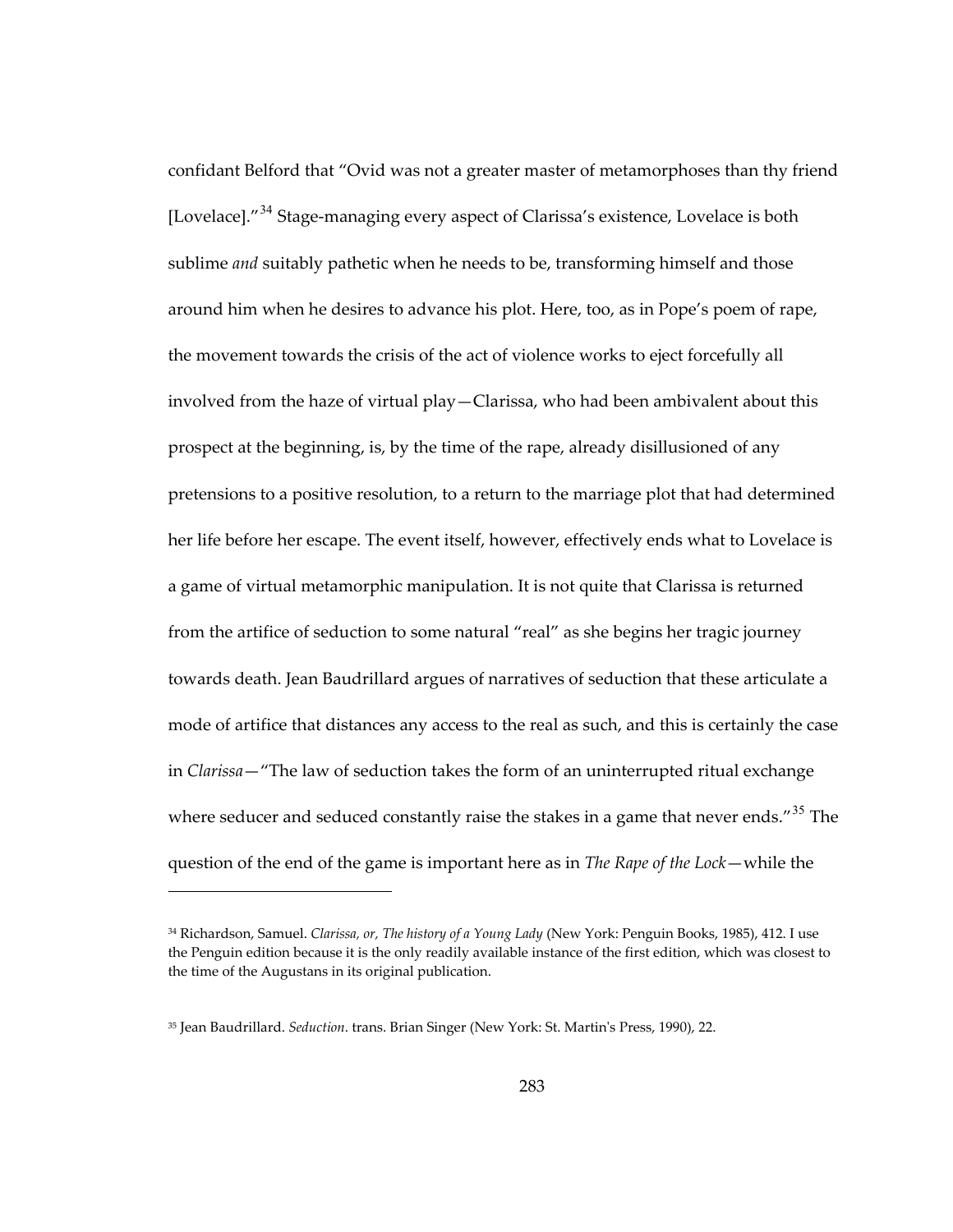denouement of Richardson's novel moves away from the machinations of the seducer's cunning and artifice, and from the resistances of the paragon, the echoes of the rules of the game of seduction still blanket whatever real, uncodified possibilities for free behavior we might imagine once existed. To this extent, Terry Castle's reading of the text is appropriate: the violence of the overcoding of the rules of the game of seduction undermines and overwrites the notion of self-willed, autonomous desire with which Clarissa begins the text. Lovelace weaves an intricate set of rules and limits out of an already artificial accumulation of seductive knowledge: "For Lovelace, language (and soon enough, all secondary codes of significance too) is thus not a re-presentation of experience, but experience itself. Nothing, apart from other pieces of language—the great interlocking system of texts that he has read—has the power to control one's use of the code of meaning" (86).

But Castle's reading of Richardson's novel misconstrues the scene of seduction precisely in the way that readings of Pope's *The Rape of the Lock* misunderstand the role of Clarissa or of the shadowy love Belinda hides in her heart. Lovelace's manipulation of social relations into the form of a seductive game—a contest or agon whose rules are semi-autonomous and not mimetic with relation to some quotidian existence—does not acquire for him a mastery of his object. It is in this sense that Lovelace is as much a proponent of a Longinian sublime as is Belinda. The game into which Lovelace projects his victim also encompasses him—the sublimity that playing by the rules of this game of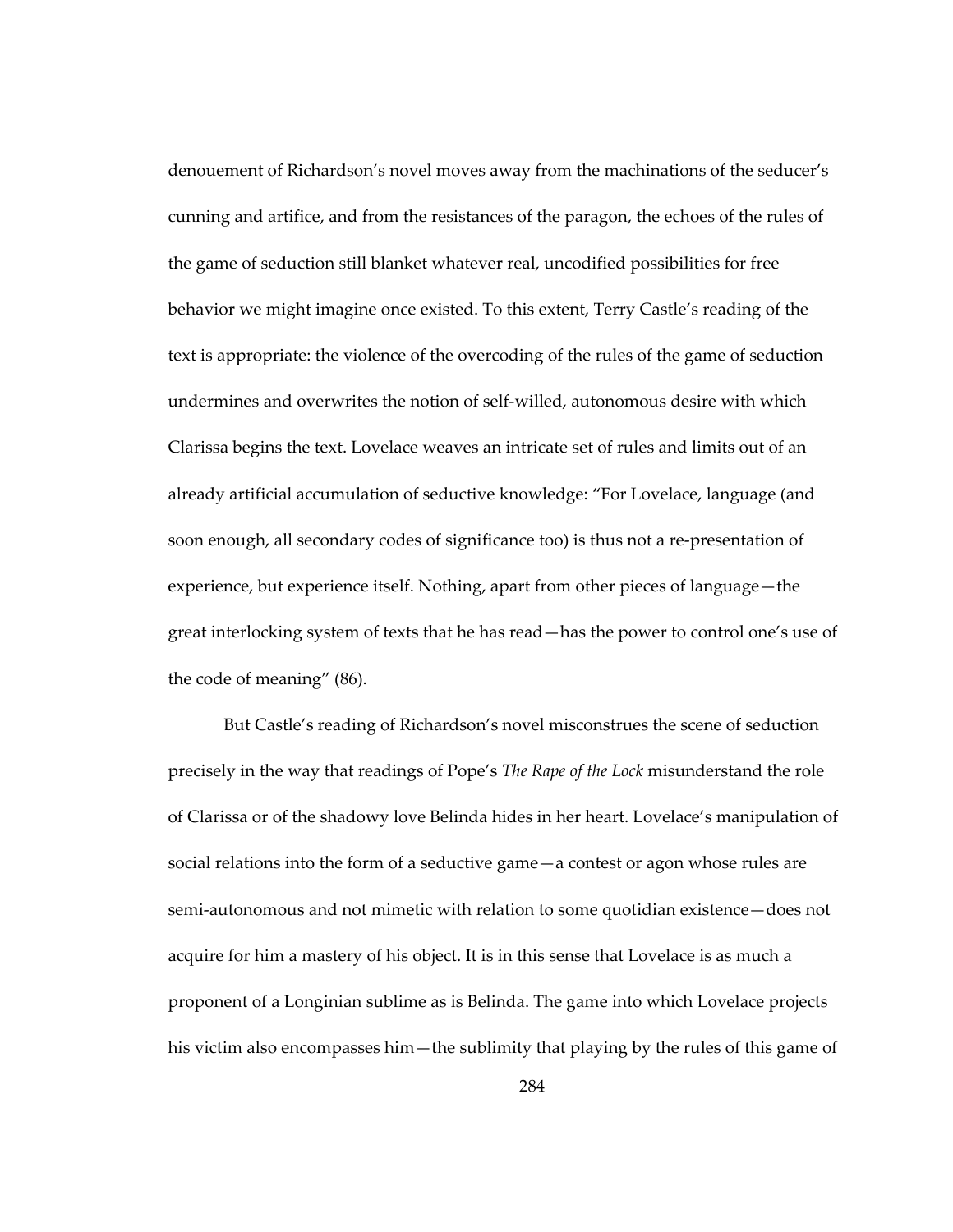seduction acquires for Lovelace is not a sublimity of mastery, but of the claims to greatness and the unsettling transports that can, for Longinus, only come from a subaltern position, a position that has resulted from the concession to a kind of powerlessness in the face of a destabilizing encounter between subjectivities. Lovelace is himself a victim of his own brinksmanship, and he admits, even struggles with, this powerlessness throughout the plot.<sup>[36](#page-318-0)</sup> Castle's tendency throughout her reading of the text is to indicate that the hermeneutic violence enacted by Lovelace is to denature Clarissa, to remove her from the real state of autonomy and self-determination that serves as a baseline for a just and legitimate subjectivity. Her tendency is to hint that the distance between Lovelace's seductive construction and this "real" is criminal, a violent imposition of interpretation onto the innocent foundation of nature. Lovelace is, for Castle, a sophist, a thoroughly literary dissembler whose destabilized and destabilizing relation to truth—his desire for the game of seduction—is always potentially violent, always a threat to the stable order of nature that protects subjectivity.

Neither Lovelace nor his Clarissa finds this to be the case, however—indeed, what the trials of seduction and her irrevocable entry into Lovelace's game seems to

<span id="page-318-0"></span><sup>36</sup> For instance, Lovelace ascribes to his "*conscience*" the following lines of turmoil to Belford: "As I hope to live, I am sorry at the present writing, that I have been such a foolish plotter as to put it, as I fear I have done, out of my *own power* to be honest. I hate compulsion in all forms; and cannot bear, even to be *compelled* to be the wretch my choice has made me!" (848). This scene ends with the imaginary slaying of his conscience.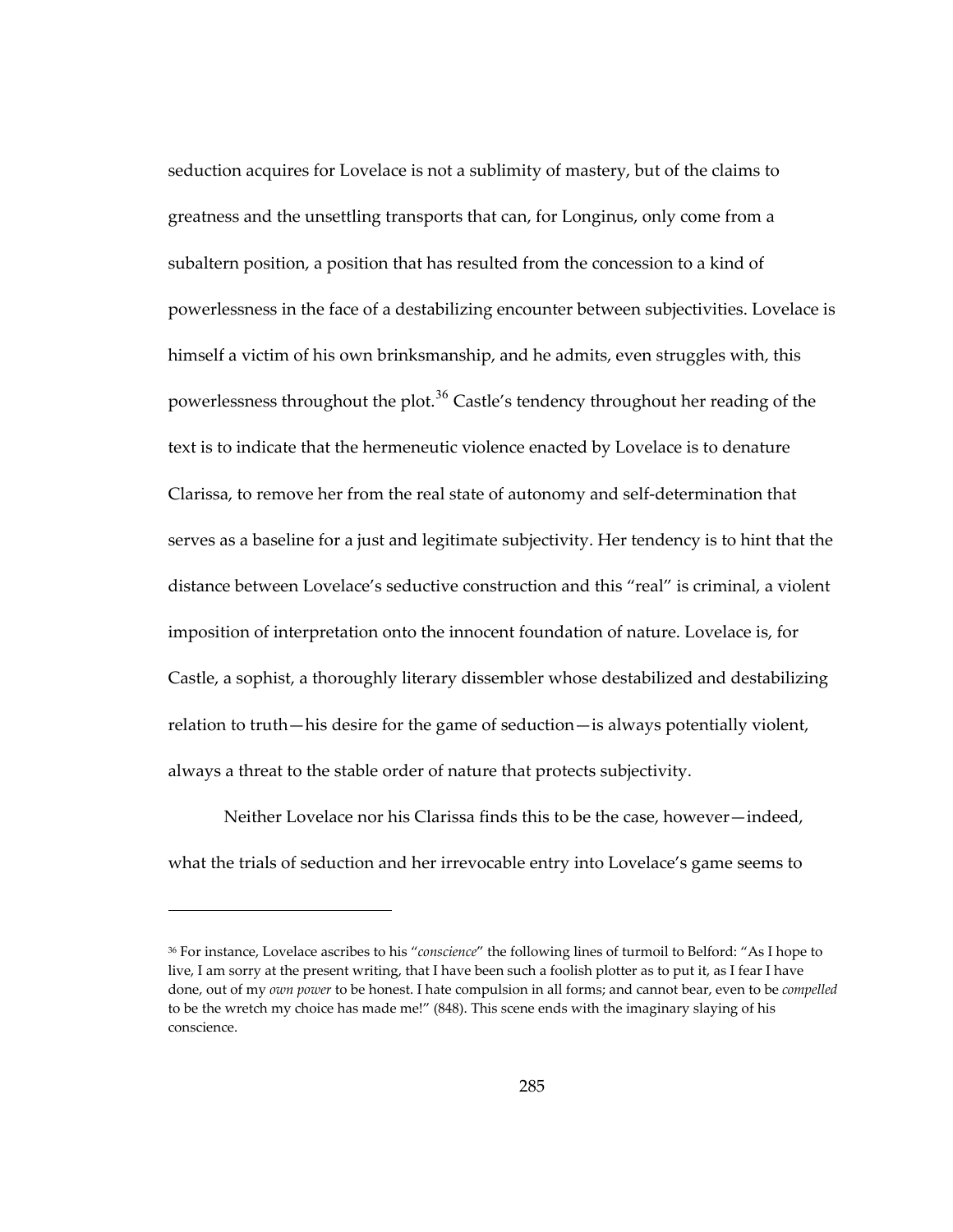teach Clarissa, or at least to teach us, is that there is no base state of unblemished selfhood, no space from which the subject might enact autonomy. All actors in the text are ultimately determined by their socioeconomic positions, the environmental limits and the pathways allowed to them by status, income, and decorum. The nostalgia with which Clarissa begins her admission into the power of Lovelace, her regret in the early stages of his handling of her, quickly becomes a thorough pessimism that admits that, for one who would cling to the notion of autonomous subjectivity, there is no way back, no way out of the game. Everything always already *is* seduction in Richardson's novel it takes no postmodern scene of the precession of simulacra for us to pronounce that once seduction takes hold it brings all into its sway. All becomes game, and whatever element of the "real" (Baudrillard names this the "law," the *logos*) [37](#page-319-0) persists is itself, too, indistinguishable from a construction of the game's rules. For Castle, the process of reading this account of seduction educates us into loss: "[w]e become aware that we are at a potentially dangerous remove from truth, cut off from an apparent actuality, the authentic letter" (159). This sense of loss is certainly a palpable presence in the novel, from the melancholy that follows the physical rape for the two main characters to the melancholic ethical devotion undertaken by Belford through the last third of the novel.

 $\overline{a}$ 

<span id="page-319-0"></span><sup>&</sup>lt;sup>37</sup> "The game's sole principle, though it is never posed as universal, is that by choosing the rule one is delivered from the law" (133).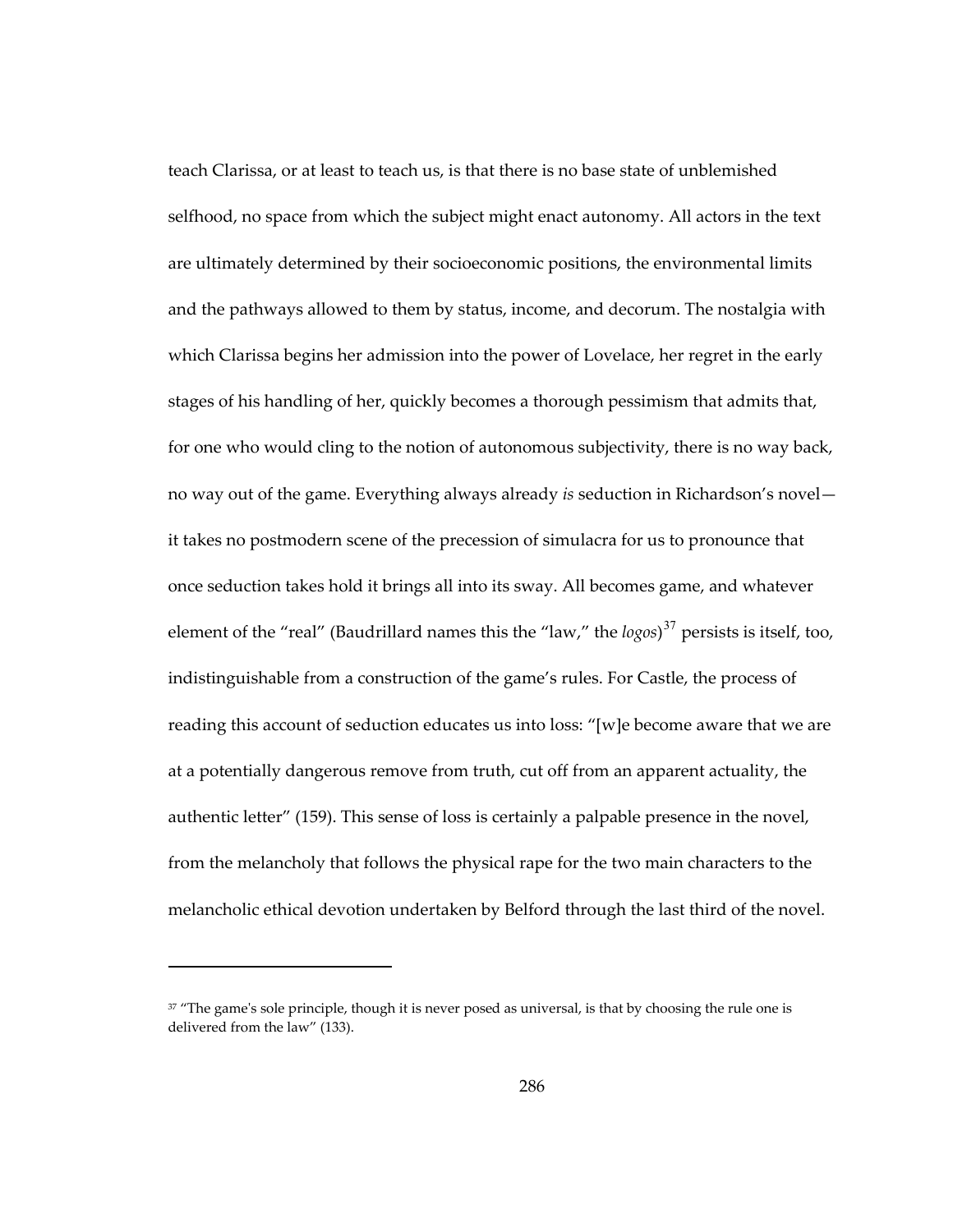The loss is not subject to mourning, however, because if the novel's plot of seduction and demise is to be understood in terms of loss, there is no escape from the melancholy such loss would carry with it. The melancholy of the denouement of *Clarissa* is a powerfully pessimistic treatment of the possibility of eschewing the virtual game of seduction in order to dwell in some real space from which subjectivity might achieve its modern apotheosis. For Richardson's novel, subjectivity is always already an effect of the game of seduction: the fantasy of a lost autonomy, the nostalgia for a lost familial intimacy, the melancholy of the loss of naturalizing law in the name of virtualizing rules.[38](#page-320-0)

Richardson's novel is a prescient refutation of the notion of masculine sublimity that Burke will describe in *A Philosophical Enquiry into the Origin of Our Ideas of the Sublime and the Beautiful* (1757). That treatise articulates a sublimity that separates aesthetic subject from aesthetic object, and masculine power and grandeur from feminine docility and beauty. Richardson's Lovelace yearns for this sublimity of

<span id="page-320-0"></span><sup>38</sup> Eagleton argues, and asks, "Clarissa implicitly poses to political society a question which shakes it to the roots: can truth and power be compatible? Can one trust simply to the 'literal' truth of one's discourse and discount its mystifying effects? Or can one falsehood be countered only by another more fruitful falsehood, which in shifting the balance of power in one's favour may bring a deeper demystification to birth? Can those who are stripped of power from the outset, excluded by the rules of discourse from full subjecthood, enter the power game at all without being instantly falsified?" (79). I would argue that rather than posing a question in this way, the novel embodies the separation between truth and power, allowing the sublime game of seduction to enact a thorough separation between individual subjects and any kind of truth *or* power. Both truth and power are thus allowed to be experienced (for us) as *effects* of the virtualizing game.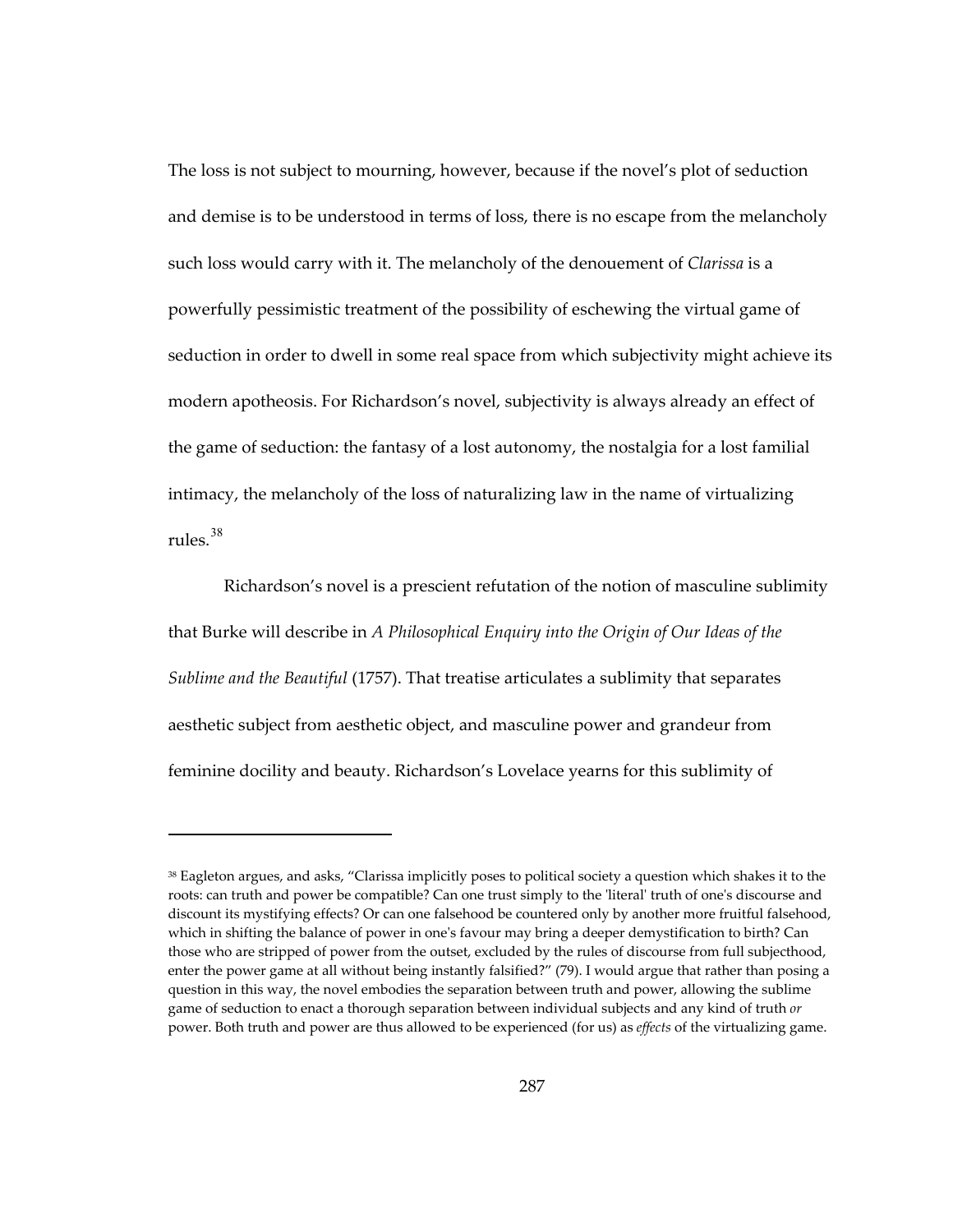mastery, of aesthetic distance, aesthetic power. But he repeatedly reinserts himself into the game of seduction that both allows him the very fantasy of mastery that articulates his goals and limits him to abiding by the rules of seduction. The rape is the aporetic moment of exception to this embedded entanglement, the moment in which Lovelace violates the limits of the game in order to grasp at masculine sublimity beyond the boundaries of seduction. Lovelace's movement toward it is as much a product of the course of decisions he has undertaken in his game of seduction, decisions that he represents as gradually narrowing his ability to determine the outcome. As the plot advances, we can see less and less of the Lovelace who might fit the mold of what will be called the Burkean sublime and more of a man whose sublime generation and metamorphosis of his own character has followed the rules of a game against an opponent who has successfully resisted him until the very end. At the point just prior to the rape, he has become utterly frustrated by Clarissa's own powers, offering her the label of a proto-Burkean sublimity, and confessing his own weakness. "How great, how sublimely great, this creature!" (853). As Michel Deguy notes, "[t]he sublime measures our failure."<sup>[39](#page-321-0)</sup> Lovelace vacillates between what Pope would call a ruling passion—his absolute devotion to rakish misogyny—and his submission to the transports provided

 $\overline{a}$ 

<span id="page-321-0"></span><sup>39</sup> Michel Deguy. "The Discourse of Exaltation: Contribution to a Rereading of Pseudo-Longinus." trans. Jeffrey S. Librett. in *Of the Sublime: Presence in Question* (Albany: State University of New York Press, 1993), 7.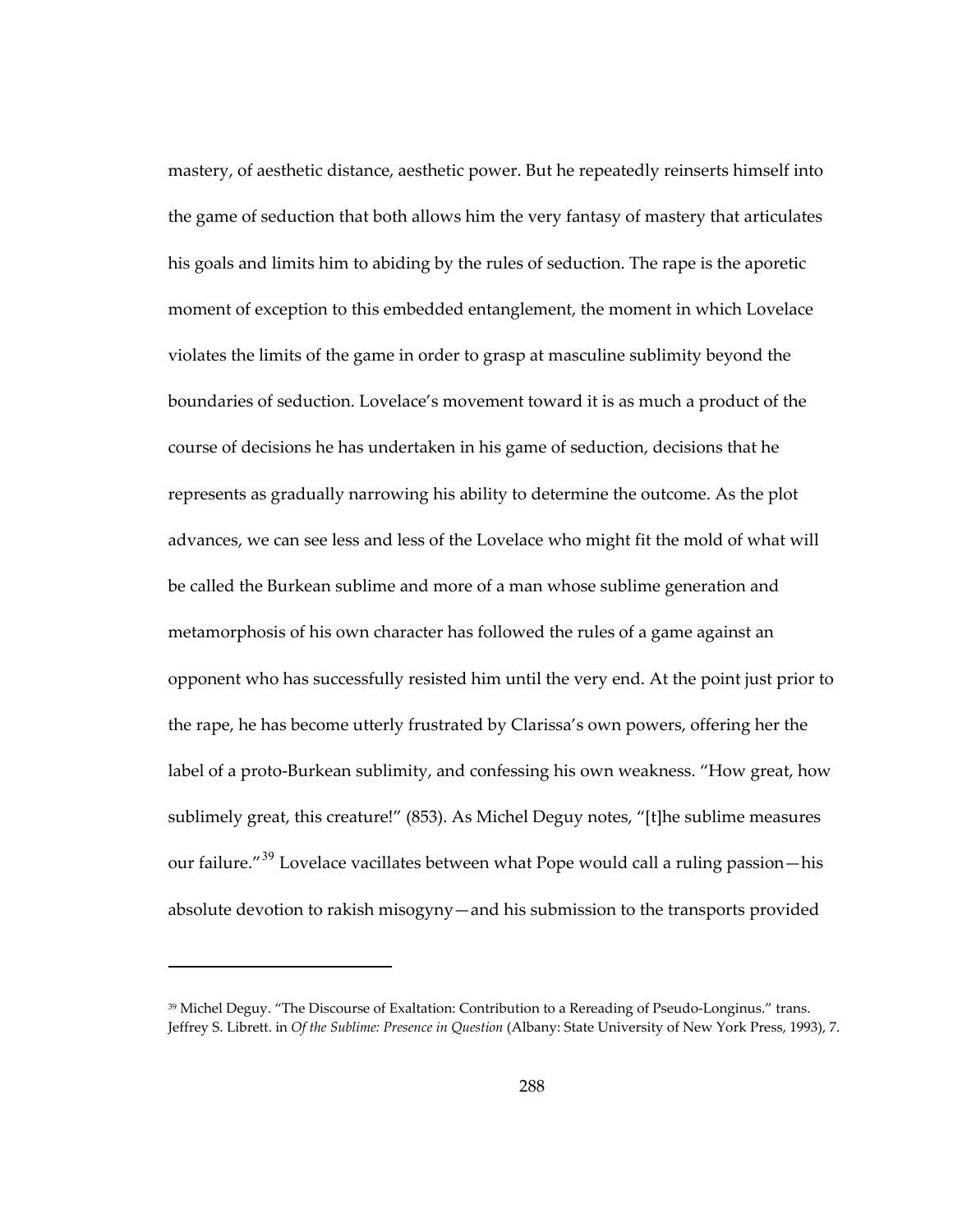by the game of seduction that can provide only the grandeur of a certain failure: a failure to grasp power, a failure to defraud the game itself of its ability to create sublimity. The fact that he will take the step that determines him finally in the favor of the former, in the favor of his obsessive commitment to profligacy and self-determination, means that Lovelace rejects the Longinian sublime, its aesthetic transports, in favor of that nondiscursive power and autonomy that the rhetorical operation of the sublime has perhaps itself allowed to flourish. From the perspective of the Longinian sublime, Lovelace believes too dogmatically in that greatness that his immersion in the rhetorical struggles of seduction allows him to glimpse in the first place.

What does this allow us to say about Clarissa's resistance, her commitments to the foundation of natural ethics that she constructs over the course of the novel? It is primarily in the novel's resonances with the tale of Job that this greatness make most sense—Clarissa is the sufferer whose obstinacy in the face of absolute destitution demands only some future justice, and some advocate to stand in for the sufferer at some future moment of redemption.<sup>[40](#page-322-0)</sup> Cousin Morden and then, after the crisis, Belford fulfill the role of (hoped-for) advocate for Clarissa. But in this Job-like adherence to

<span id="page-322-0"></span><sup>40</sup> The British eighteenth century was a period of intense engagement with the biblical Book of Job. See Jonathan Lamb. *The Rhetoric of Suffering: Reading the Book of Job in the Eighteenth Century* (Oxford: Clarendon Press, 1995), esp. Chapter 11.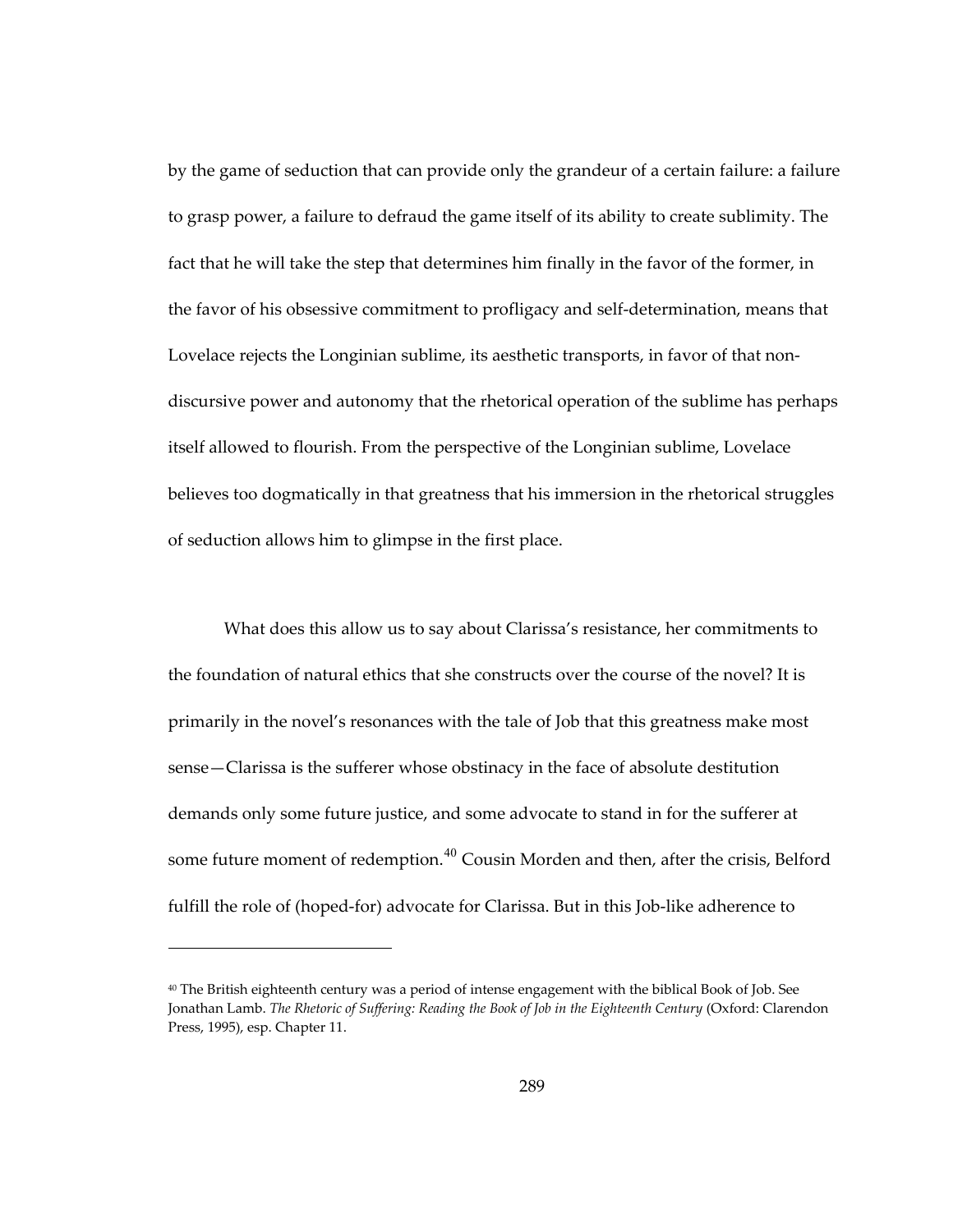suffering and the hope of redemption, Clarissa also remains committed to an opposition to what she has come to identify as Lovelace's rhetorical strategies. This difference between them always to some extent exists, but her dedication to it is multiplied by Lovelace's attempt, during the staged fire, to extend his physical liberties beyond that which she or propriety would allow. Clarissa's naturalism, her opposition to artifice, maintains a position of critical dissonance that prevents the strategies and components of Lovelace's seduction plot from synthetically dissembling their own production of a finished, artful, and mimetic narrative. Rather than producing the sublime achievement of the art that successfully hides its own art, Lovelace's methods are gradually torn apart, their machinery revealed, so that he finds himself less and less able to hope to achieve a sublime artifice. Lovelace's failure to adhere to his own production of a sublime aesthetics of seduction, in conjunction with Clarissa's naturalistic resistance to all such production (once she is able to articulate such a position) drive the artificial trappings of the situation to their dissolution. The novel's denouement—Clarissa's preparations for death—indicate the failure of both the naturalist critique *and* the production of sublimely artful artifice. If both these fail, what is Richardson's remaining aesthetic proposal? And how does it differ from the remainder produced by Scriblerian satire?

The aesthetic and ethical ramifications of the treatment of the Longinian sublime to be found in Richardson's *Clarissa* are amplified by Edward Young's *Conjectures on*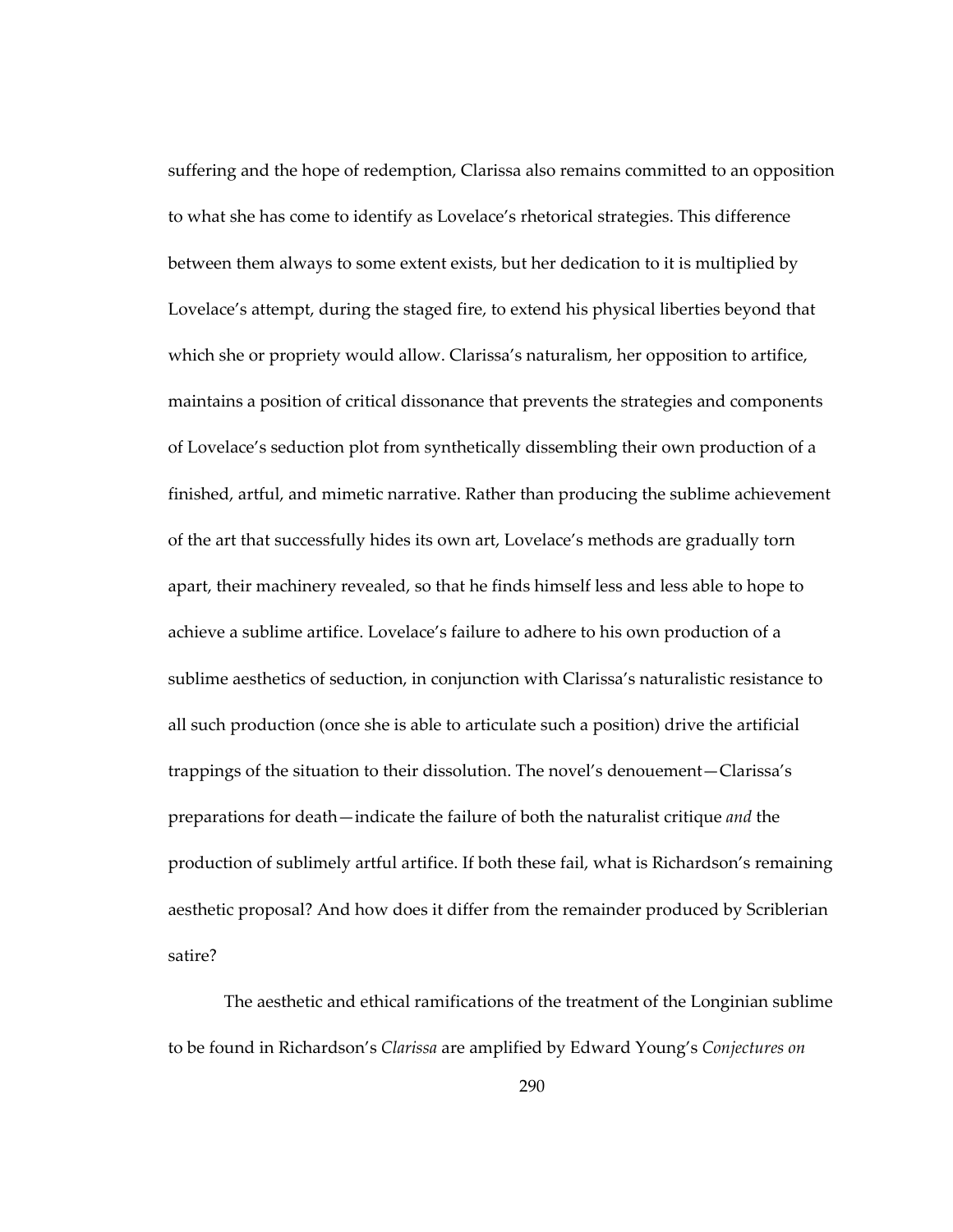*Original Composition in a Letter to the Author of Sir Charles Grandison* (1759).<sup>[41](#page-324-0)</sup> Here, in an open letter to Richardson, Young proposes an aesthetics of the sublime that distances itself radically from the Scriblerians (especially and pointedly Swift and Pope) in a new intervention in the battle or quarrel of the ancients and moderns.<sup>[42](#page-324-1)</sup> Attacking the aesthetics of imitation that dominated the first half of his century, Young proposes that only original genius—that which boldly moves beyond admission of the greatness of the past, claiming for itself an individualist ascendency—can achieve sublimity. "Learning we thank, genius we revere; that gives us pleasure, this gives us rapture; that informs, this inspires, and is itself inspired; for genius is from heaven, learning from man" (52). Young's genius claims itself to be a further advance in iconoclasm, critiquing the Scriblerian satiric and imitative aesthetics as too indebted to the idolatry of the ancients. Genius, while from heaven, comes as purely individual and protestant divine enthusiasm, and in its appearance and sublimity, shows that imitation is false worship of Catholic icons: "While the true genius is crossing all public roads into fresh

1

<span id="page-324-0"></span><sup>41</sup> I use Martin William Steinke's scholarly edition of the text that can be found appended to his essay *Edward Young's "Conjectures on Original Composition" in England and Germany*. New York: F. C. Stechert Co., 1917.

<span id="page-324-1"></span> $42$  Steinke notes Warton's commentary observes that Young's letters were believed to have been "written in replay to Pope's declaration that nothing remains to the moderns but to recommend their productions by the imitation of the ancients" (3). Certainly, as Steinke opines, Warton's *Essay on the Genius and Writings of Pope* (1756) were of greatest negative influence on Young's *Conjectures*. For further biographical details about Young's relationship with Warton, Cibber, Hill, and Richardson himself, see Steinke, 4ff.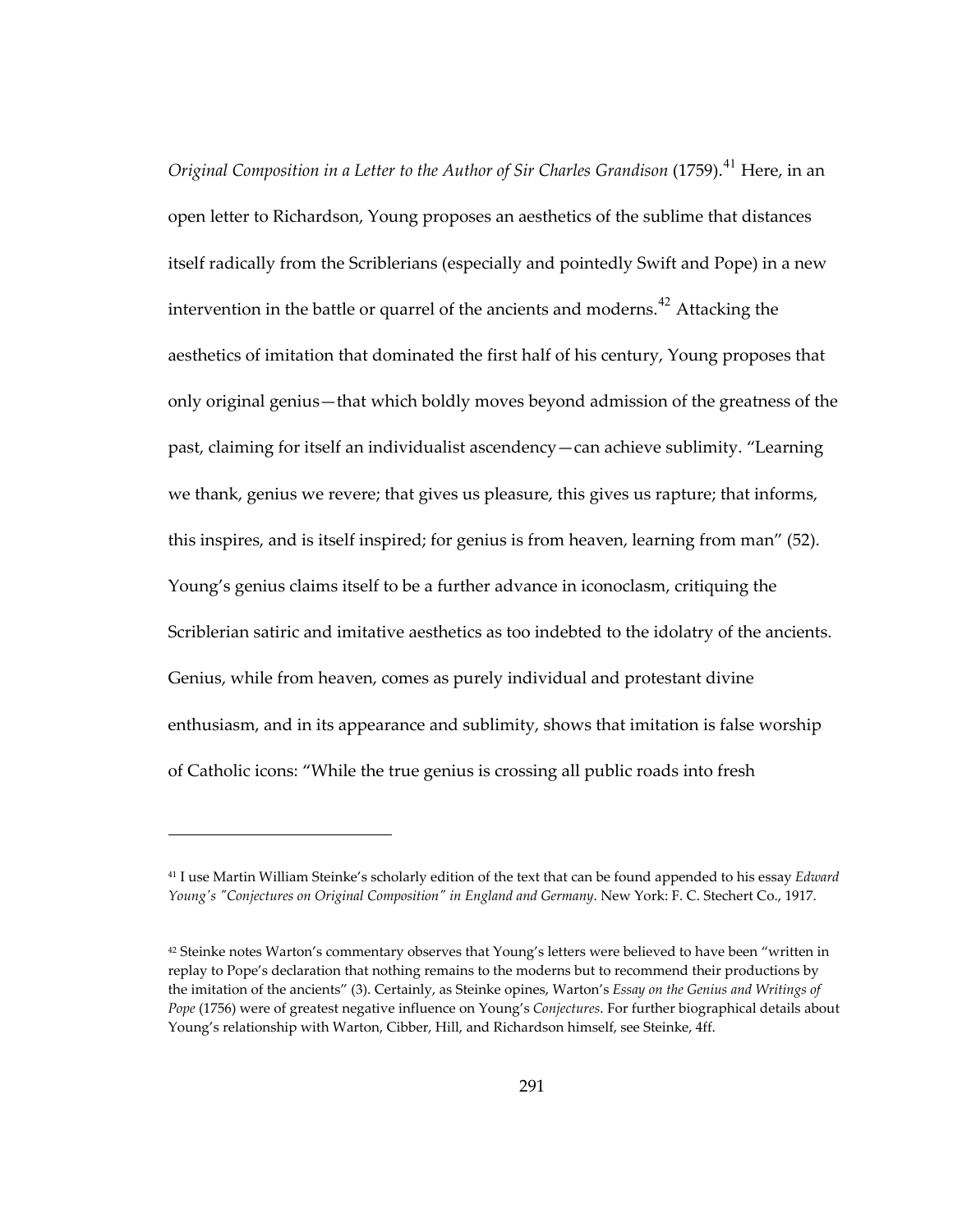untrodden ground, he, up to the knees in antiquity, is treading the sacred footsteps of great examples with the blind veneration of a bigot saluting the papal toe" (57). Edward Young's address to Richardson is a thorough reframing of the concept of the sublime, turning away from Longinus as a source of false consciousness, and toward a further intensification of the individual, and toward rhetorics of anti-scholasticism, anti-Catholicism, and naturalism.

Both Lovelace and Clarissa in Richardson's novel yearn toward this notion of natural, divine, iconoclastic genius. Each produces, in a projection toward the other, an aesthetics that attempts to formulate just such a version of individuality in contrast to servile imitation, in contrast to the imitative versions of the concept of the sublime. Clarissa's model, that of the independent, ethical paragon, is naturalistic, intensely iconoclastic, and thoroughly modern. Lovelace's corresponding persona is, as Castle notes, thoroughly literary—at base, a production of what he knows through what we could more or less call scholarship. But the plot of the novel sees Lovelace rebelling against what might have been an imitative and game-bound aesthetics of seduction, repeatedly rejecting calls by those around him (and by Belford) to find a mode of sublime expression that would fit within the game's limits. In a sense, we might say that it is Clarissa who teaches Lovelace to no longer bend his knee to the rules of engagement—this does not exonerate the rake, whose actions the novel clearly finds morally abhorrent. But unlike Young's depiction of Swift who, in his career, "stumbled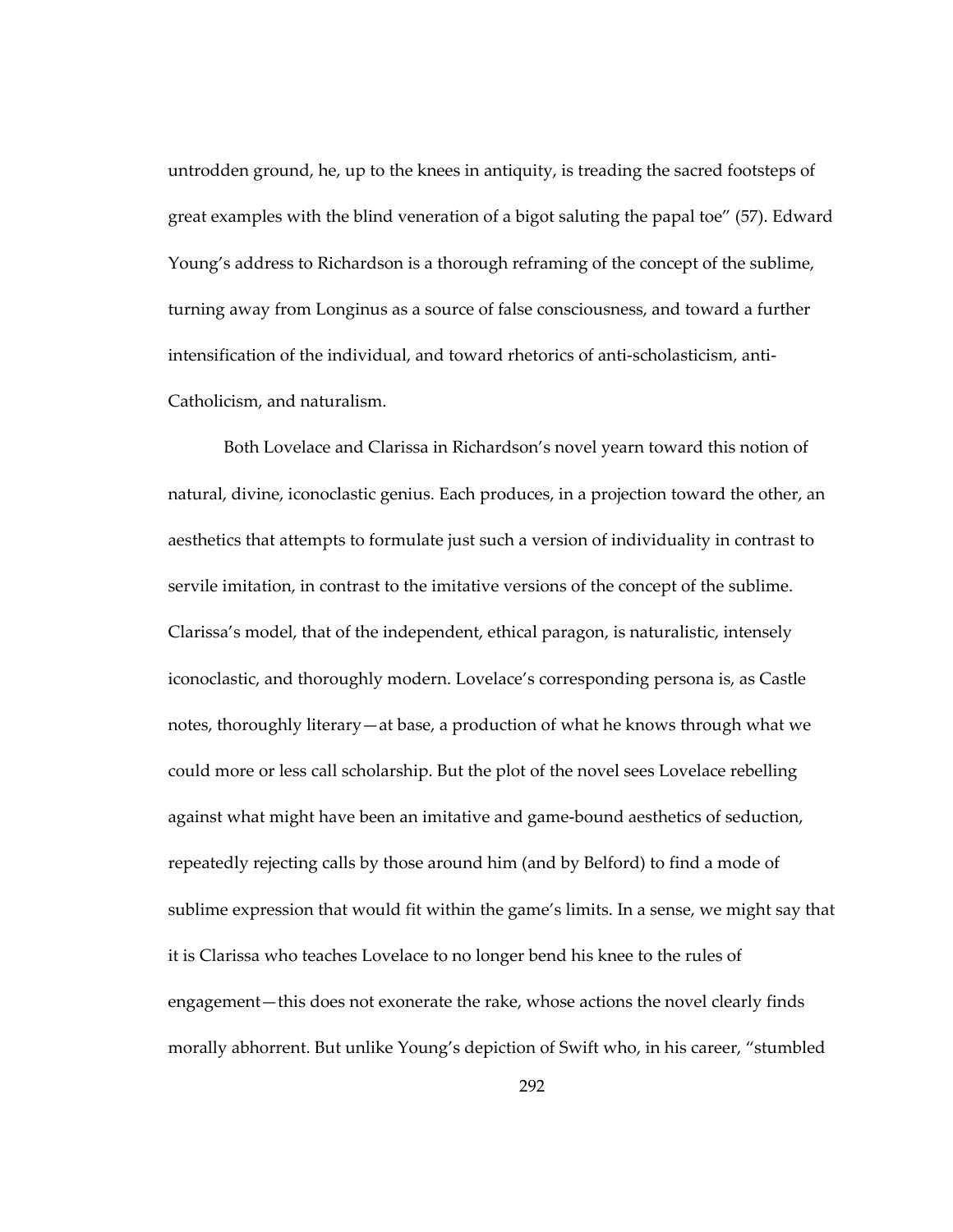at the threshold, and set out for distinction on feeble knees" (51), Lovelace and Clarissa both set out to avoid genuflection, attempting to construct an aesthetics of the self, and of encounter, that for the reader is the essence of the shifts in orientation that occur during the first half of the novel.

This is to say that Richardson's *Clarissa* represents a moment in which the Longinian sublime is succumbing to pressures that make it both implausible as the foundation of an aesthetic theory and untenable as a proposal for an ethical relationship between reader and writer or text. Edward Young charts this change theoretically, and Richardson's novel allows us to witness, through the dissolution of the relations of seduction, virtue, contract, and kinship, the way in which the individualism that emerges on both sides allows the plot to find itself inexorably caught up in sexual violence. The reverse of the virtuality of Pope's *Rape* that preserves and prolongs social metamorphoses, Lovelace's rape of Clarissa is the aesthetic and ethical rejection of the buffer of all such virtuality in the name of a code that Young will call originality or genius, but which we might call autonomy, freedom, or self-determination. This zeropoint of aesthetic iconoclasm represents the death-knell of Scriblerian satire, which, as I have argued throughout this project, held out above and beyond all negativity the most fervently devoted hope that literary writing could ground an ethics by way of aesthetics. In the development of the individualist realism of the novel and in the conception of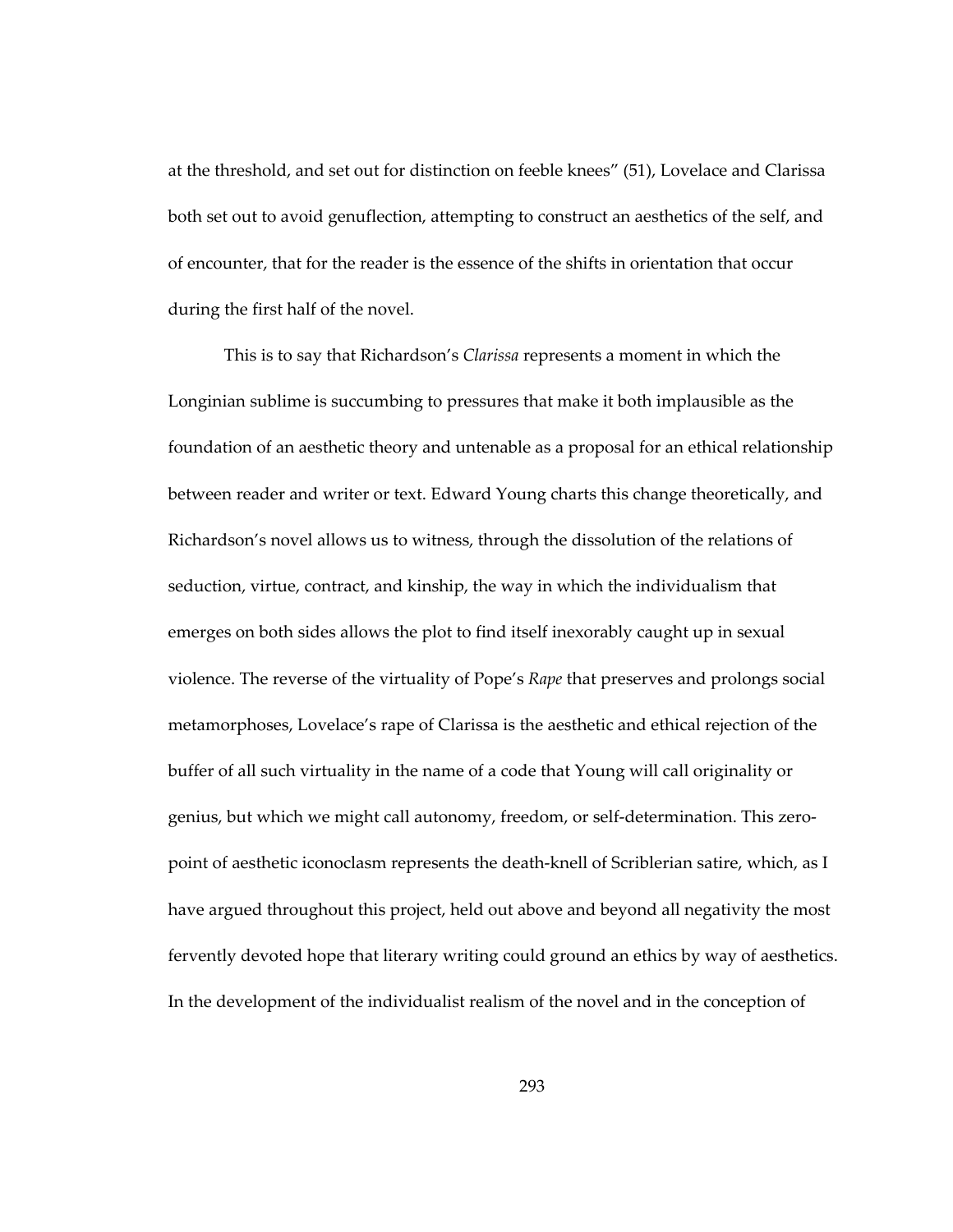aesthetic genius heralded by Young, this hope is erased and silenced by an ascendant modernism.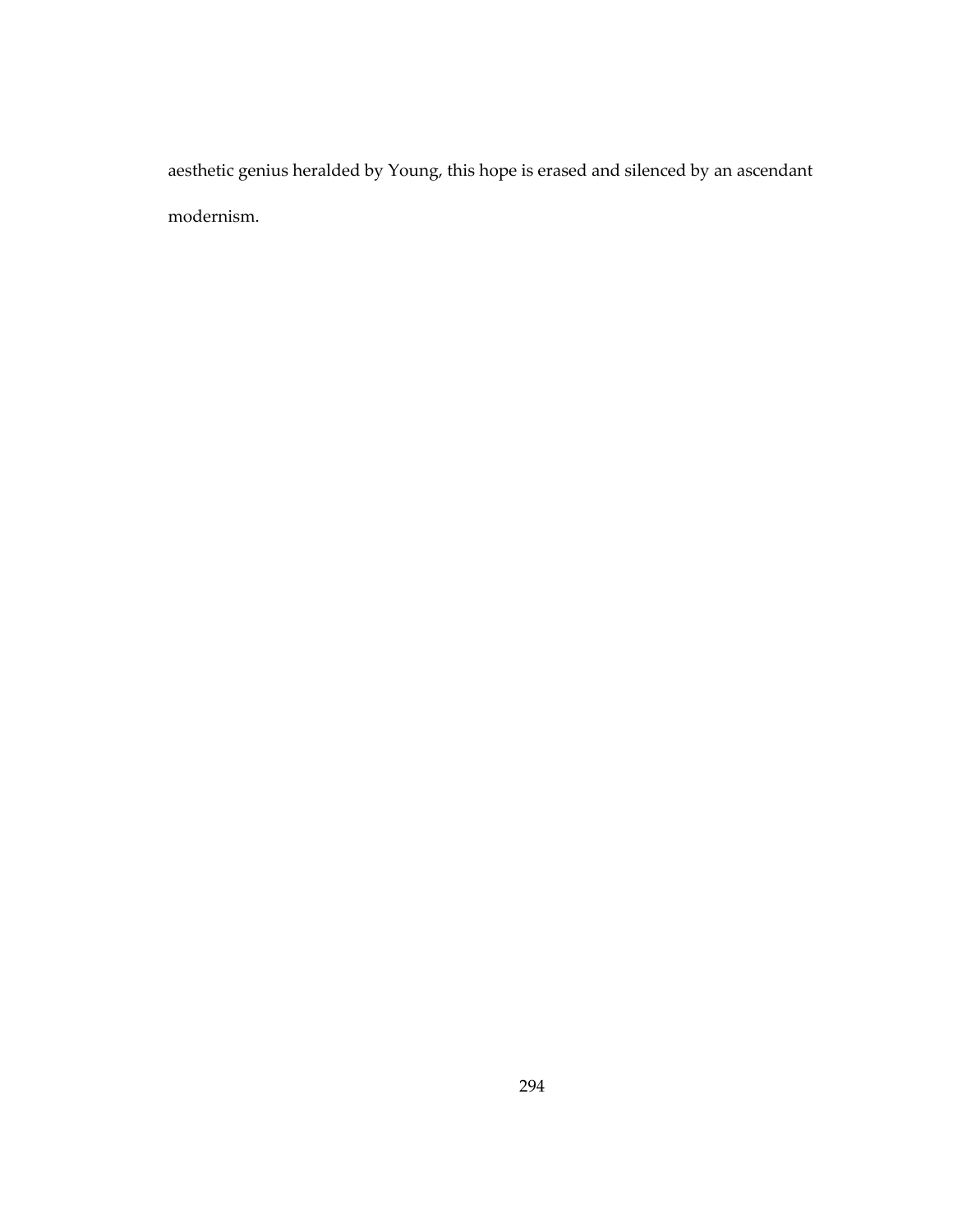## **Bibliography**

Theodor W. Adorno. *Negative Dialectics*. Trans. E.B. Ashton (New York: Continuum, 1974)

- Giorgio Agamben. *Remnants of Auschwitz : The Witness and the Archive*. Trans. Daniel Heller-Roazen*.* (New York: Zone Books, 1999)
- George Atherton Aitken. *The Life and Works of John Arbuthnot* (New York: Russell & Russell, 1968)

Srinivas Aravamudan. *Tropicopolitans* (Durham: Duke University Press, 1999)

- *Aristotle: The Poetics; "Longinus": On the Sublime; Demetrius: On Style*. Ed. Donald Russell, Trans. Stephen Halliwell (Cambridge: Harvard University Press, 1965)
- Andrew Ashfield and Peter de Bolla, eds. *The Sublime: A Reader in British Eighteenth-Century Aesthetic Theory* (Cambridge: Cambridge University Press, 1996)

Derek Attridge. *The Singularity of Literature* (London: Routledge, 2004).

- Alain Badiou. *Ethics : An Essay on the Understanding of Evil.* Trans. Peter Hallward (London ; New York: Verso, 2001)
- Mikhail Bakhtin. "Forms of Time and of the Chronotope in the Novel." In *The Dialogic Imagination.* (Austin: University of Texas Press, 1982)
- Rosalind Ballaster. *Seductive Forms: Women's Amatory Fiction from 1684 to 1740* (Oxford: Clarendon Press, 1992)
- Jeffrey Barnouw. "The Morality of the Sublime: To John Dennis." *Comparative Literature* 35.1 (1983)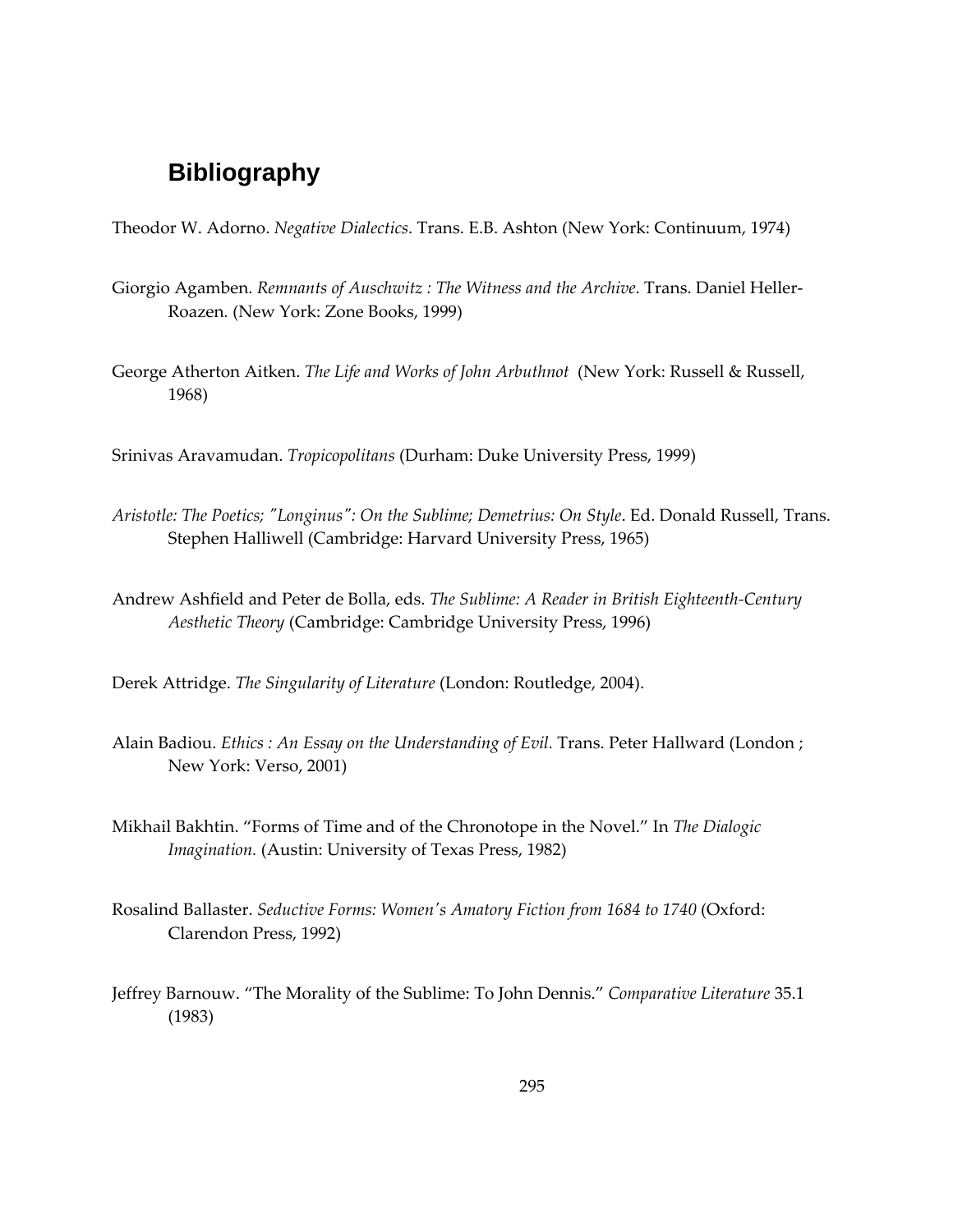Roland Barthes. *Image, Music, Text.* Trans. Stephen Heath (New York: Hill and Wang, 1977)

- --. *The Neutral : Lecture Course at the College De France (1977-1978).* Trans. Rosalind E. Krauss and Dennis Hollier. European Perspectives (New York: Columbia University Press, 2005)
- Jean Baudrillard. *In the Shadow of the Silent Majorities or, the End of the Social, and Other Essays* (New York: Semiotext(e), 1983)

--. *Seduction*. Trans. Brian Singer (New York: St. Martin's Press, 1990)

--. *Simulations.* Trans. Paul Foss, Paul Patton, and Philip Beitchman (New York: Semiotexte, 1983)

Alex Bellamy. *Just Wars: from Cicero to Iraq* (Cambridge: Polity Press, 2006)

- Walter Benjamin. "The Task of the Translator" in *Selected Writings*, *Vol. 1* (Cambridge, Mass.: Belknap Press, 1996)
- Harold Bloom. *The Anxiety of Influence : A Theory of Poetry.* 2nd ed. (New York: Oxford University Press, 1997)
- Nicolas Boileau-Despreaux. *The Works of Monsieur Boileau, Made English from the Last Paris Edition, by Several Hands. To Which Is Prefix'd His Life, Written to Joseph Addision, Esq; by Mr. Des Maizeaux. And Some Account of This Translation by N. Rowe, Esq.* (London: printed for E. Sanger, and E. Curll, 1712)
- Benjamin Boyce. *The Theophrastan Character in England to 1642* (Cambridge, MA: Harvard University Press, 1947)
- Louis I. Bredvold. "The Gloom of the Tory Satirists." In *Pope and His Contemporaries: Essays Presented to George Sherburn*. ed. James L. Clifford and Louis A. Landa (Oxford: Oxford University Press, 1949)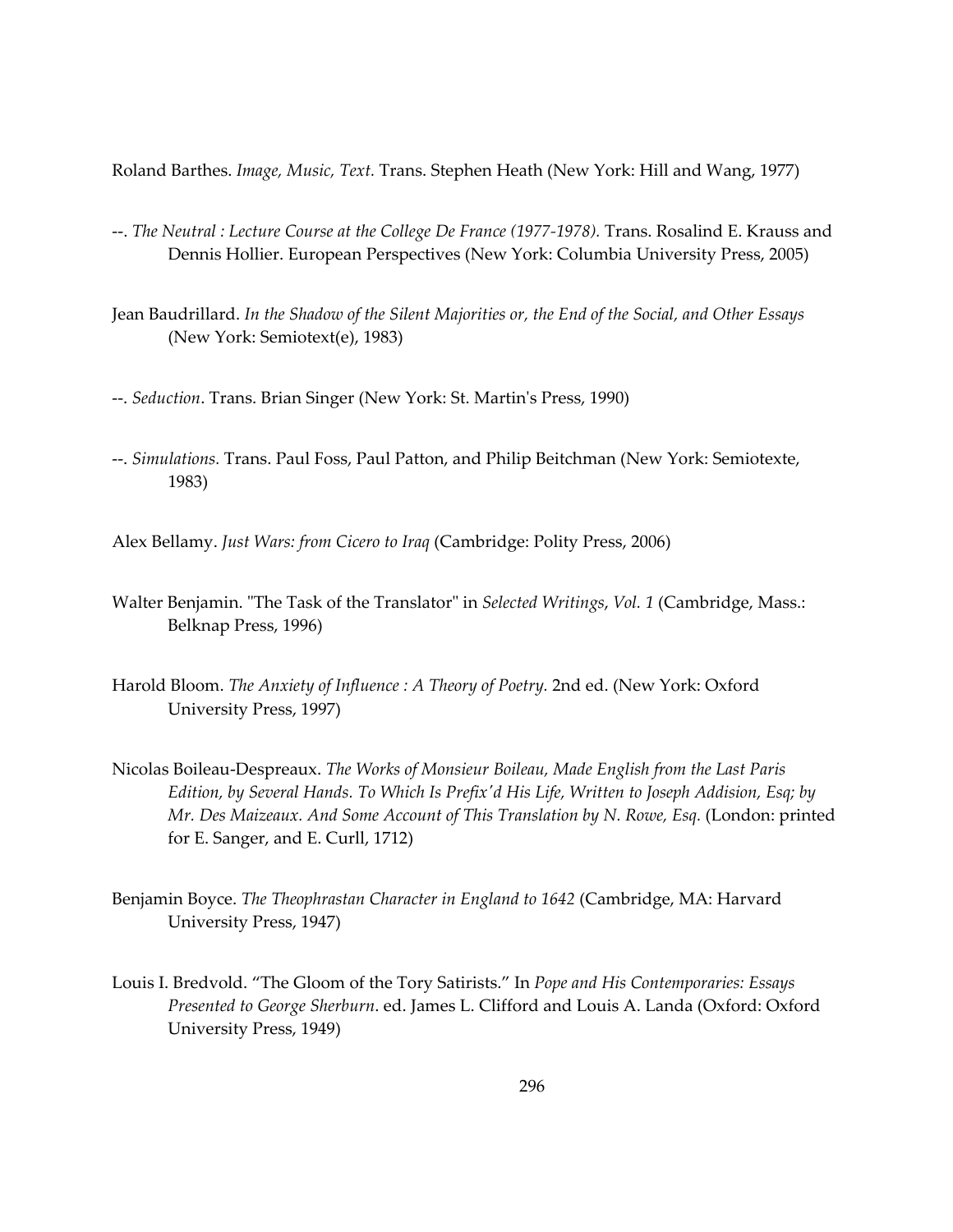Jules Brody, *Boileau and Longinus* (Geneva: E. Droz, 1958)

- Harold F. Brooks. "The 'Imitation' in English Poetry, Especially in Formal Satire, before the Age of Pope." *The Review of English Studies* 25.98 (1949)
- Douglas Brooks-Davies. "'Thoughts of Gods': Messianic Alchemy in 'Windsor-Forest'" *The Yearbook of English Studies* 18 (1988)
- Ruben A. Brower. *Alexander Pope: The Poetry of Allusion* (Oxford: The Clarendon Press, 1959)
- Laura Brown. *Fables of Modernity: Literature and Culture in the English Eighteenth Century* (Ithaca, N.Y: Cornell University Press, 2001)
- --. "The Defenseless Woman and the Development of English Tragedy." *Studies in English Literature, 1500-1900* 22.3 (1982): 429-443.
- Susan Brownmiller. *Against Our Will: Men, Women, and Rape* (New York: Simon and Schuster, 1975)
- Patricia C. Brückmann. *A Manner of Correspondence: A Study of the Scriblerus Club.* (McGill Queens Univ Pr, 1997)
- --. "Virgins visited by angel powers: *The Rape of the Lock*, platonick love, sylphs and some mystics." In *The Enduring Legacy: Alexander Pope tercentenary essays.* G.S. Rousseau and Pat Rogers, eds. (New York: Cambridge University Press, 1988)

Judith Butler. *Bodies That Matter: On the Discursive Limits of "Sex"* (New York: Routledge, 1993)

Max Byrd. "Pope and Metamorphosis: Three Notes." *Modern Philology* 85: 4 (May, 1988)

Tanya Caldwell. "John Dryden and John Denham." *Texas Studies in Literature and Language* 46.1 (2004)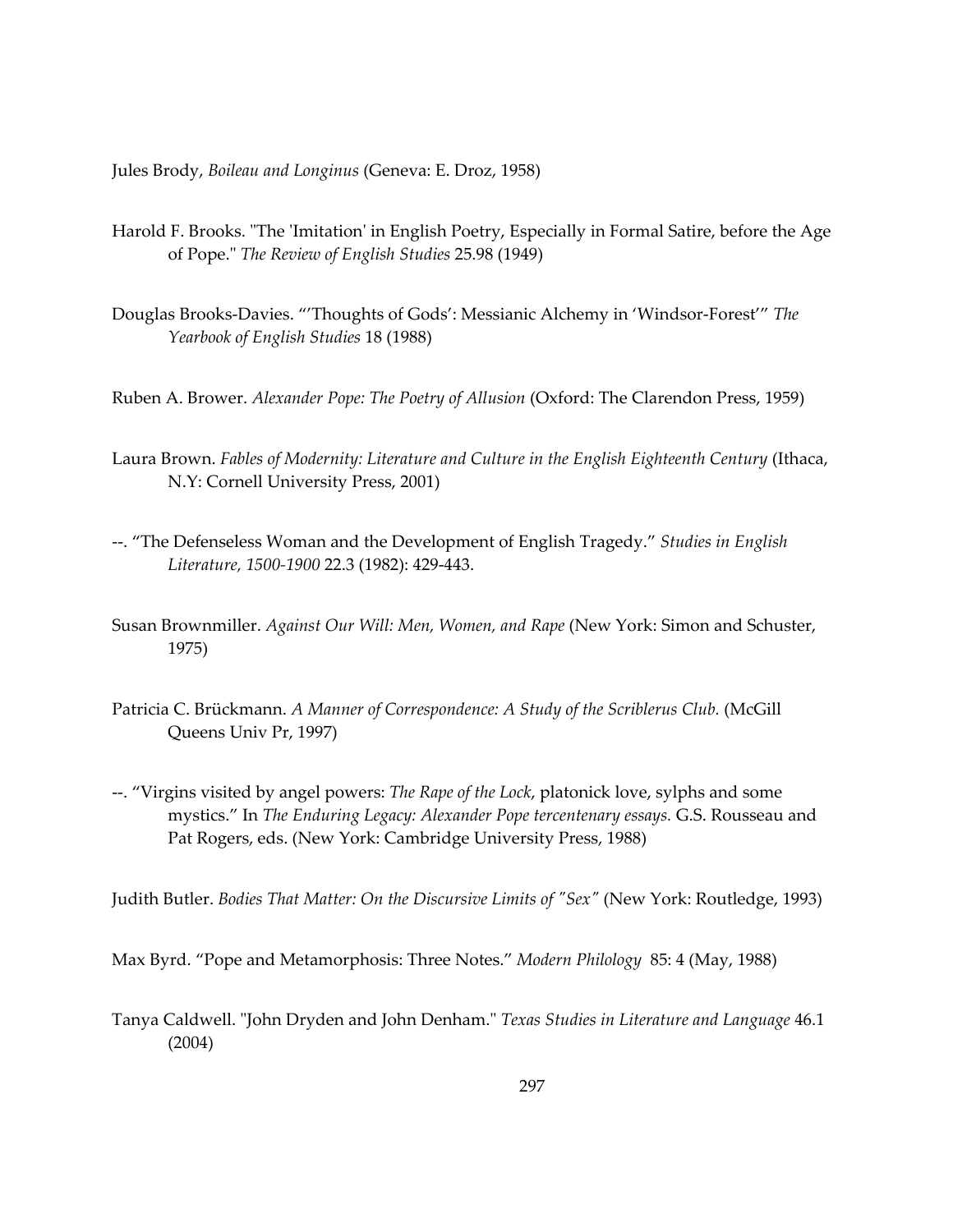- J. C. Carlier. "Roland Barthes's Resurrection of the Author and Redemption of Biography." *The Cambridge Quarterly* 29.4 (2000)
- W. B. Carnochan. "Swift's Tale: On Satire, Negation, and the Uses of Irony." *Eighteenth-Century Studies* 5.1 (1971)
- Terry Castle. *Clarissa's Ciphers: Meaning & Disruption in Richardson's "Clarissa*.*"* (Ithaca, N.Y: Cornell University Press, 1982)
- James L. Clifford. "Gulliver's Fourth Voyage: 'Hard' and 'Soft' Schools of Interpretation." In *Quick Springs of Sense: Studies in the Eighteenth Century*. Ed. Larry S. Champion. (Athens: U of Georgia Press, 1974)
- Ralph Cohen. "The Reversal of Gender in 'The Rape of the Lock'" *South Atlantic Bulletin* 37:4 (1972)
- Linda Colley. *Britons: Forging the Nation 1707-1837* (New Haven: Yale University Press, 1992)
- Robert T. Corum. *Reading Boileau : An Integrative Study of the Early Satires.* Purdue Studies in Romance Literatures ; V. 15 (West Lafayette, Ind.: Purdue University Press, 1998)
- Peter De Bolla. *The Discourse of the Sublime : Readings in History, Aesthetics, and the Subject.* (New York: Basil Blackwell, 1989)
- Michael Deguy. "The Discourse of Exaltation: Contribution to a Rereading of Pseudo-Longinus." Trans. Jeffrey S. Librett in *The Sublime: A Reader in British Eighteenth-Century Aesthetic Theory* (Cambridge: Cambridge University Press, 1996)
- Jean de La Fontaine. *The Loves of Cupid and Psyche; in Verse and Prose. From the French of La Fontaine, ... To Which Are Prefix'd, a Version of the Same Story, from the Latin of Apuleius. With a New Life of La Fontaine, Extracted from a Great Variety of Authors. The Whole Illustrated with Notes. By Mr. Lockman.* (London: printed for H. Chapelle, 1744)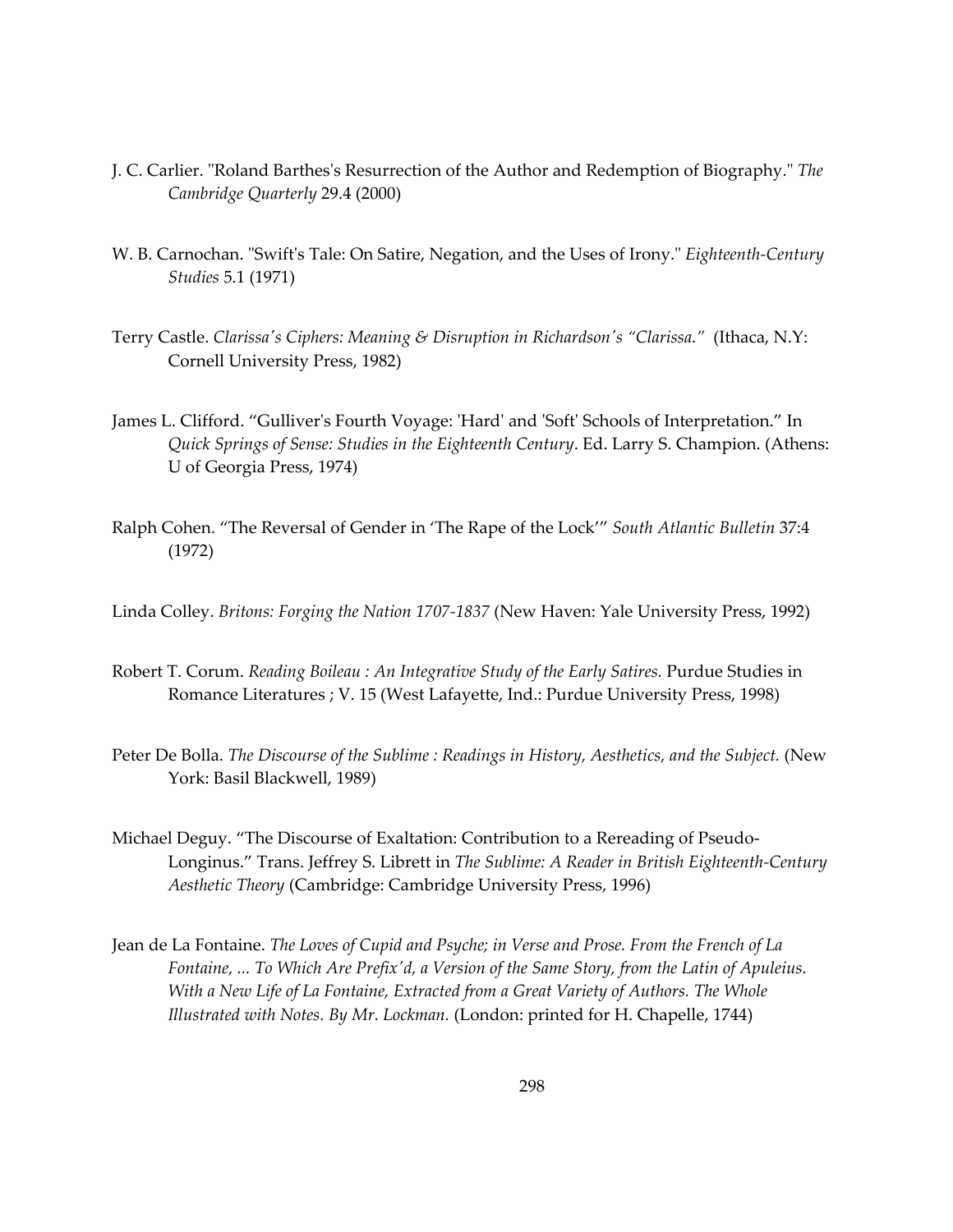- Gilles Deleuze. *Negotiations, 1972-1990.* European Perspectives (New York: Columbia University Press, 1995)
- Paul de Man. "'Conclusions': Walter Benjamin's 'The Task of the Translator'" in Paul De Man. *The Resistance to Theory.* Theory and History of Literature ; V. 33 (Minneapolis: University of Minnesota Press, 1986)
- John Dennis. *The Grounds of Criticism in Poetry*. In Edward Niles Hooker, ed. *The Critical Works of John Dennis* (Baltimore: The Johns Hopkins Press, 1939)
- Jacques Derrida. *Of Hospitality*. Trans. Rachel Bowlby (Stanford: Stanford University Press, 2000)
- --. "Signature Event Context" in *Limited Inc.* (Evanston, IL: Northwestern University Press, 1988)
- --. "Violence and Metaphysics" in *Writing and Difference*. Trans. Alan Bass (Chicago: University of Chicago Press, 1978)

Gabriel de Tarde,. *The Laws of Imitation* (Gloucester, Mass: P. Smith, 1962)

- Margaret Anne Doody. *The Daring Muse : Augustan Poetry Reconsidered*. New York: Cambridge University Press, 1985)
- John W. Draper. "Aristotelian Mimesis in Eighteenth Century England." *PMLA* 36:3 (1921)
- John Dryden. "Preface to the Fables." In *The Critical and Miscellaneous Prose Works*. III (London: H. Baldwin and Son, 1800)
- --. "Preface to the Translation of Ovid's Epistles" (1680). In *The Critical and Miscellaneous Prose Works*. III (London: H. Baldwin and Son, 1800)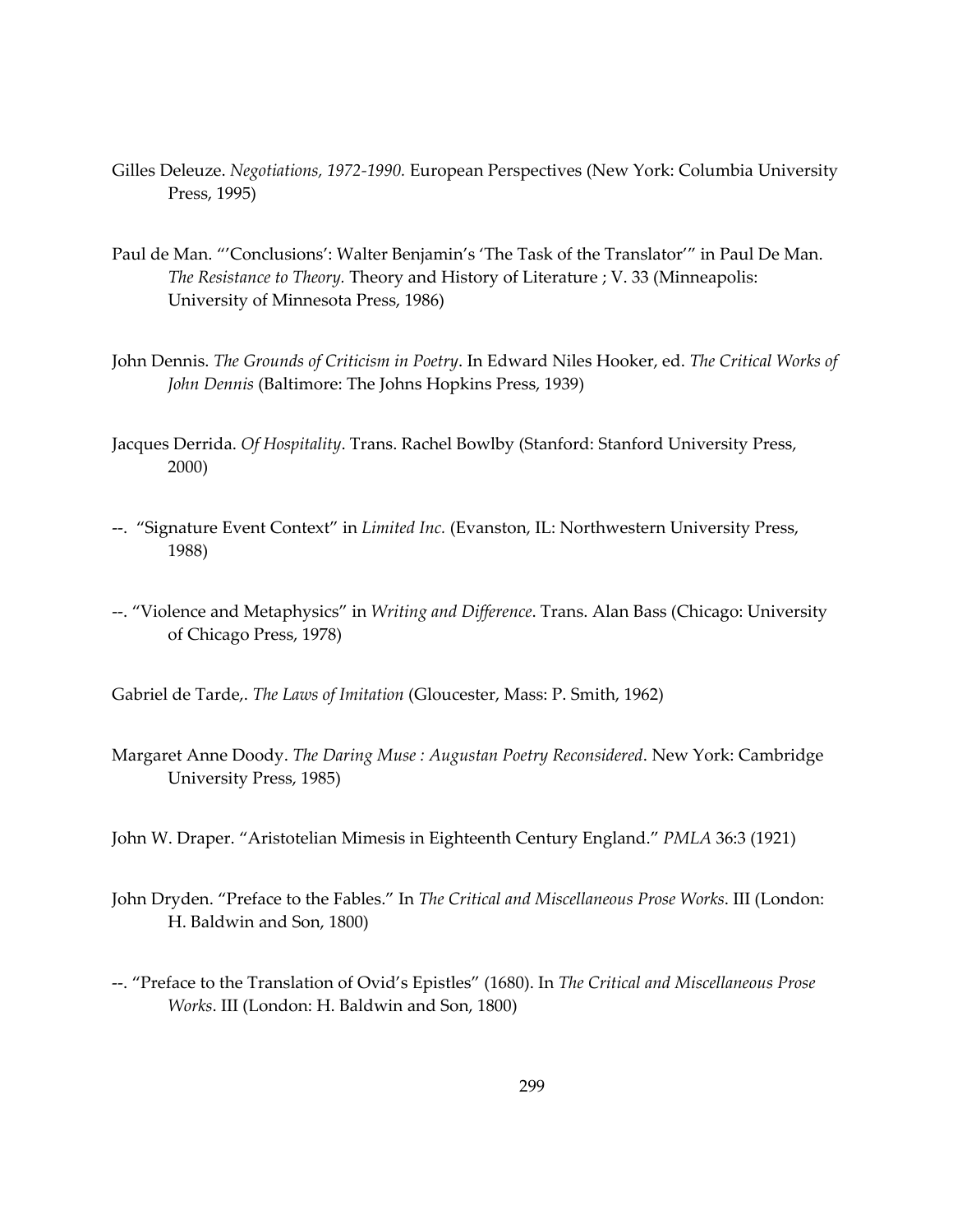Terry Eagleton. *The Ideology of the Aesthetic* (Cambridge, MA: Basil Blackwell, 1990)

--. *The Rape of Clarissa: Writing, Sexuality, and Class Struggle in Samuel Richardson* (Minneapolis: University of Minnesota Press, 1982)

Michael Edwards. "A Meaning for Mock-Heroic." *The Yearbook of English Studies* 15 (1985)

Robert C. Elliott. *The Literary Persona* (Chicago: University of Chicago Press, 1982)

Susan Estrich. *Real Rape* (Cambridge, Mass: Harvard University Press, 1987)

Ruth E. Falk. "Donne's Resurrection, Imperfect." *Explicator* 17 (1958), Item 24

Henry Fielding. *Plays*. ed. Thomas Lockwood (Oxford: Clarendon Press, 2004)

Robert Folkenflik. "Metamorphosis in *The Rape of the Lock*" *Ariel* 5, no. 2 (1974)

- Michel Foucault. *The Foucault Reader.* ed. Paul Rabinow 1st ed. (New York: Pantheon Books, 1984)
- Sigmund Freud. *Group Psychology and the Analysis of the Ego*. Trans. James Strachey (New York: Boni and Liveright, 1922)
- --. *The Joke and Its Relation to the Unconscious*. Trans. Joyce Crick (New York: Penguin Books, 2003)

--. *The Uncanny.* Penguin Classics (London ; New York: Penguin Books, 2003)

Stuart Gillespie. "The Early Years of the Dryden-Tonson Partnership: The Background to Their Composite Translations and Miscellanies of the 1680s." *Restoration* 12 (1988), 10-19.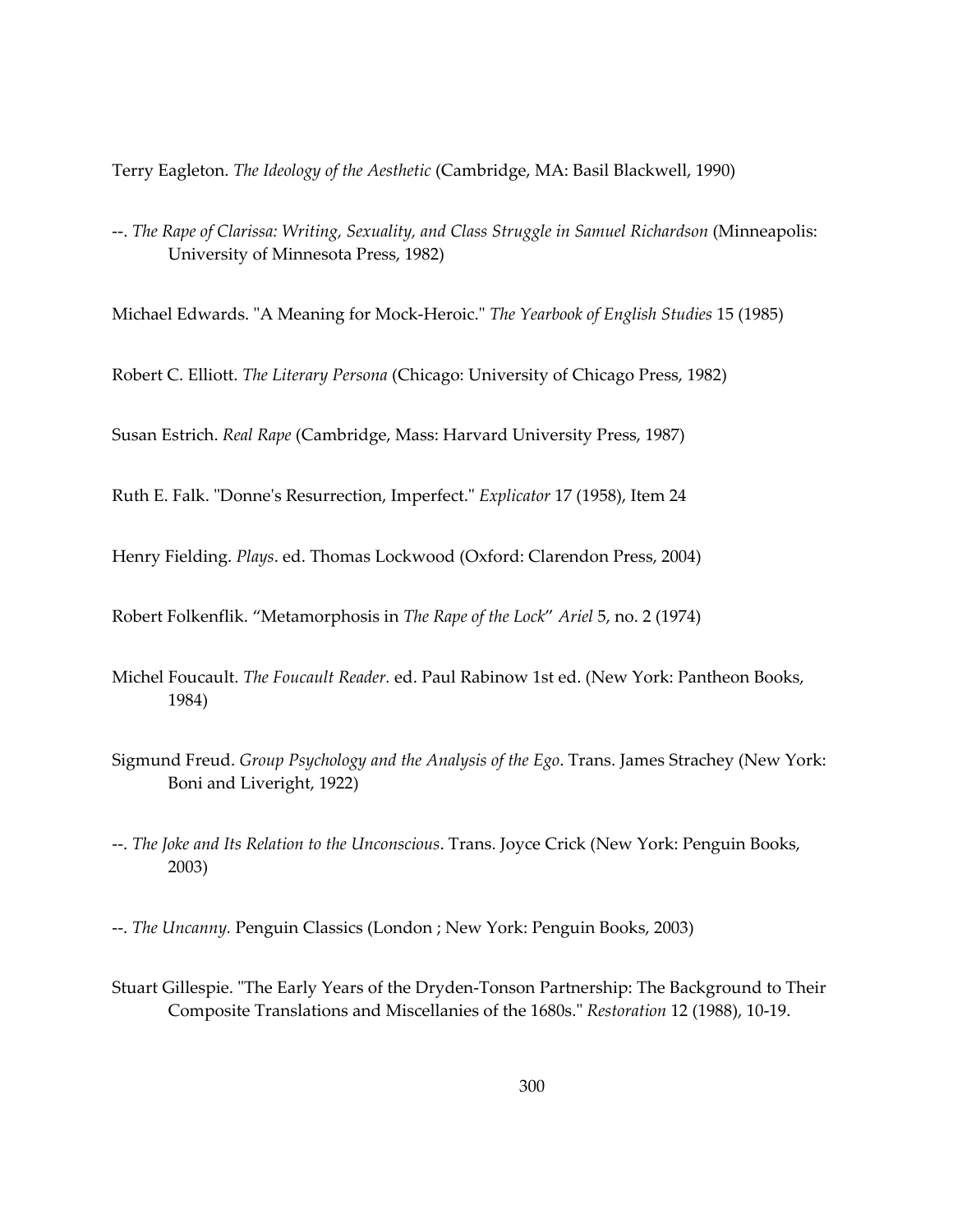- Betrand A. Goldgar. "The Politics of Fielding's 'Coffee-House Politician.'" *Philological Quarterly*, 49:3 (July 1970)
- Jody Greene. *The Trouble with Ownership : Literary Property and Authorial Liability in England, 1660-1730* (Philadelphia: University of Pennsylvania Press, 2005)
- Dustin Griffin. *Satire: A Critical Reintroduction* (Lexington: The University Press of Kentucky, 1994)
- --. "The Social World of Authorship 1660-1714" in John Richetti, ed. *The Cambridge History of English Literature, 1660-1780* (Cambridge: Cambridge University Press, 2005)

Richard F. Hardin. "Ovid in Seventeenth-Century England" *Comparative Literature* 24:1 (1972)

Eliza Haywood. *Selected works of Eliza Haywood. Vol I: Miscellaneous Writings, 1725-43* (London: Pickering & Chatto, 2000)

Felicity Heal. *Hospitality in Early Modern England* (Oxford: The Clarendon Press, 1990)

- Martin Heidegger and Joan Stambaugh. *Being and Time: A Translation of Sein Und Zeit* (Albany, NY: State University of New York Press, 1996)
- Neil Hertz. *The End of the Line: Essays on Psychoanalysis and the Sublime* (New York: Columbia University Press, 1985)
- Lynn A. Higgins and Brenda R. Silver. "Introduction" in *Rape and Representation* (New York: Columbia University Press, 1991)

Christopher Hill. *The World Turned Upside Down* (New York: Penguin Books, 1991)

David Hopkins. "Dryden and the Garth-Tonson *Metamorphoses*" *The Review of English Studies* 153 (1988)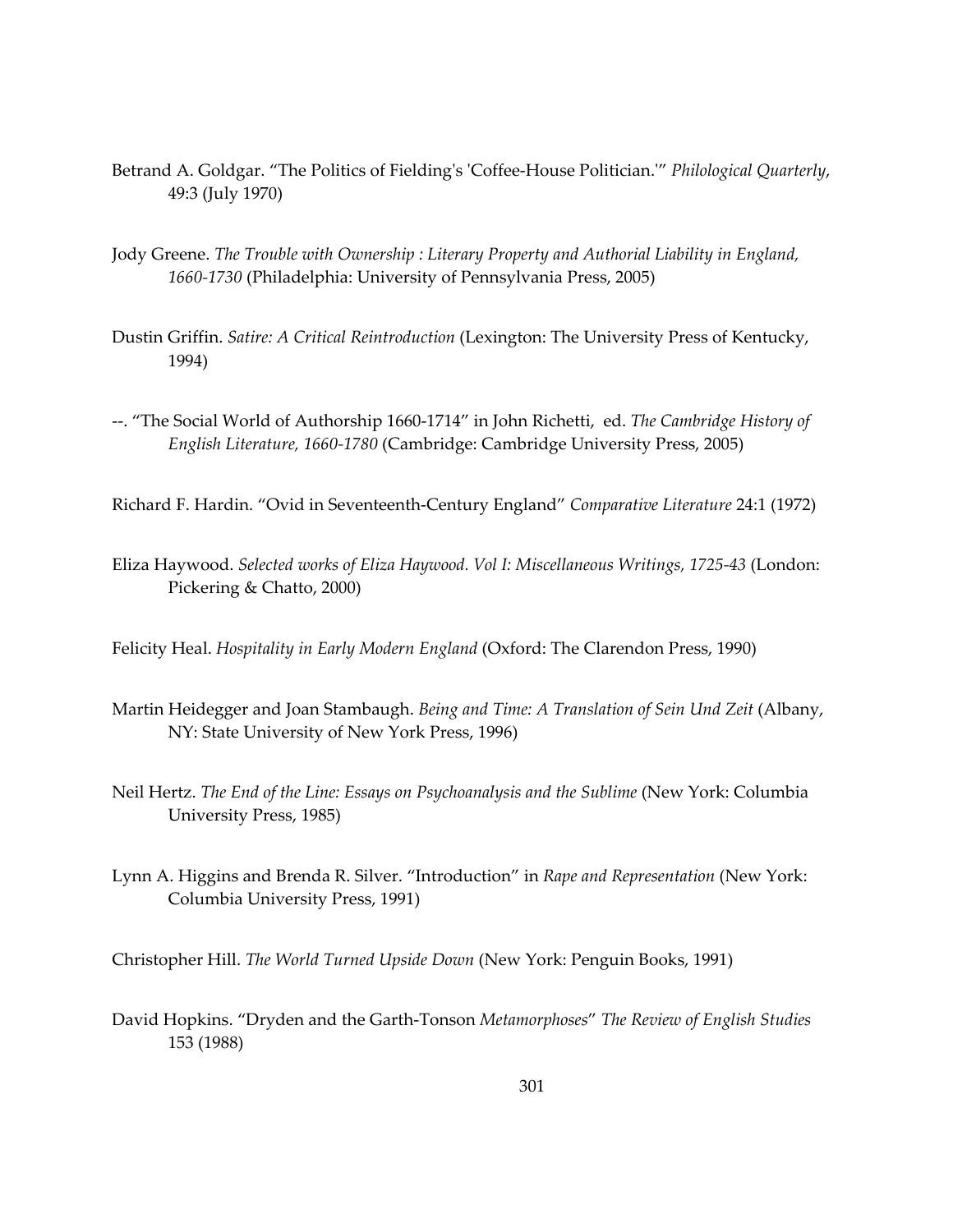- Robert D. Hume. "Dryden on Creation: 'Imagination' in the Later Criticism." *The Review of English Studies* 21.83 (1970), 295-314
- Thomas Jefferson. *Autobiography* in *Writings* (New York: Literary Classics of the United States, 1983)
- Kathryn R. King. "New Contexts for Early Novels by Women: The Case of Eliza Haywood, Aaron Hill, and the Hillarians, 1719–1725." In Paula Backscheider and Catherine Ingrassia, eds. *A Companion to the Eighteenth-Century English Novel and Culture* (Malden, MA: Blackwell Pub, 2005)
- James Kinneavy. "Kairos: A Neglected Concept in Classical Rhetoric" in Jean Dietz Moss, ed. *Rhetoric and Praxis : The Contribution of Classical Rhetoric to Practical Reasoning* (Washington, D.C.: Catholic University of America Press, 1986)
- Charles A. Knight. *The Literature of Satire* (Cambridge ; New York: Cambridge University Press, 2004)
- Richard Kroll. "Pope and Drugs: The Pharmacology of *The Rape of the Lock*" *ELH* 67 (2000), 99- 141
- Marta Kvande. "The Outsider Narrator in Eliza Haywood's Political Novels." *Studies in English Literature, 1500-1900* 43.3 (2003)
- Jonathan Lamb. "Longinus, the Dialectic, and the Practice of Mastery." *ELH* 60, no. 3 (1993), 545-567
- --. "*The Rape of the Lock* as Still Life." In *The Secret Life of Things: Animals, Objects, and It-Narratives in Eighteenth-Century England* (Lewisburg: Bucknell University Press, 2007)
- --. *The Rhetoric of Suffering: Reading the Book of Job in the Eighteenth Century* (Oxford: Clarendon Press, 1995)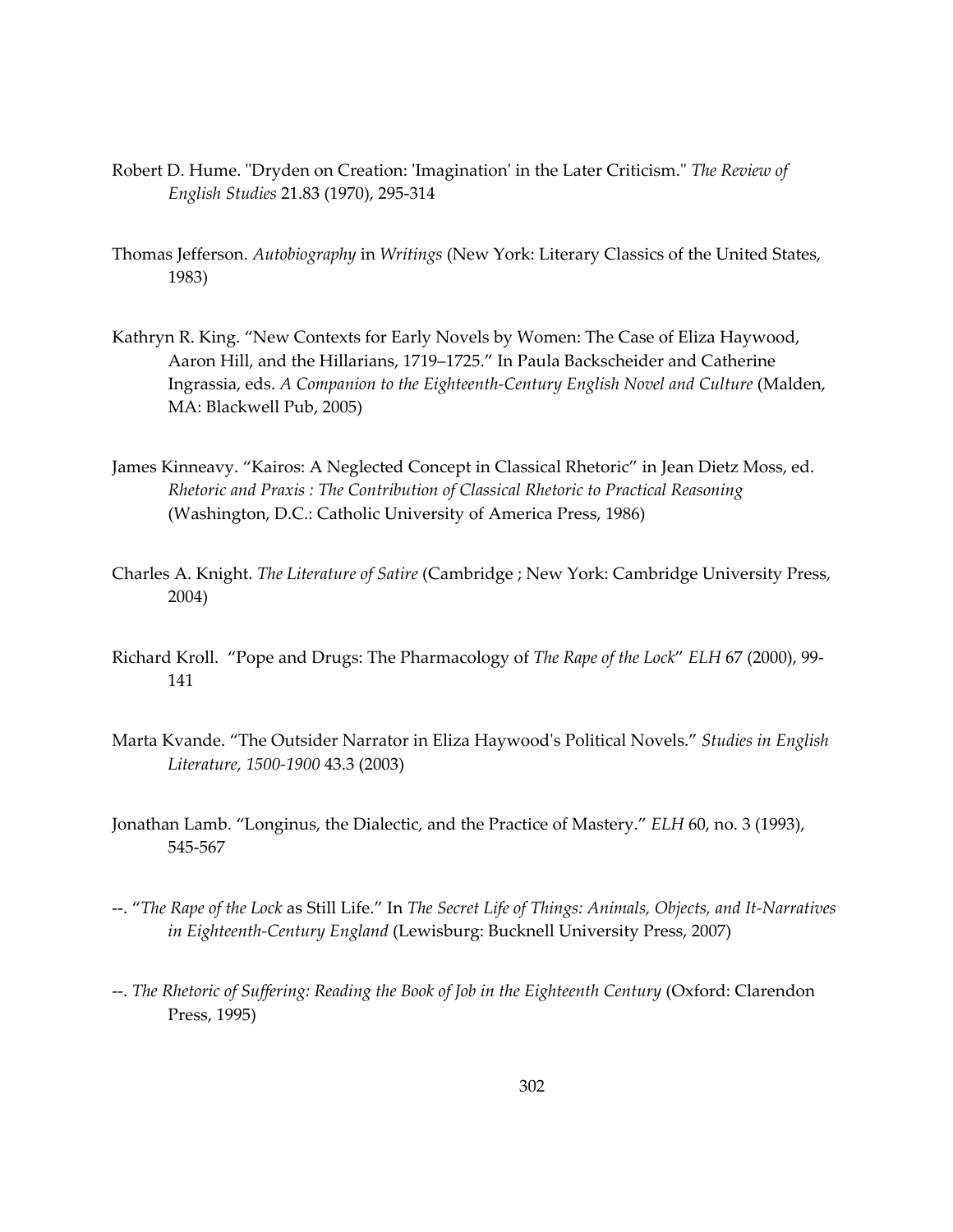John Langan. "The Elements of St. Augustine's Just War Theory." *The Journal of Religious Ethics* 12.1 (1984): 19-38

Gustave Le Bon. *The Crowd: A Study of the Popular Mind* (New York: Viking Press, 1960)

- Emmanuel Levinas. *Totality and Infinity: An Essay on Exteriority*. Trans. Alphonso Lingis (Pittsburgh: Duquesne University Press, 1969)
- Joseph M. Levine. *The Battle of the Books : History and Literature in the Augustan Age.* (Ithaca, N.Y.: Cornell University Press, 1991)
- Longinus. *On Great Writing (On the Sublime)*. Trans. G.M.A. Grube (Indianapolis: Hackett Pub. Co, 1991)

John Livingston Lowes. "Chaucer and the *Ovide Moralisé*" *PMLA* 33:2 (1918)

George P. Mayhew. "Swift's Bickerstaff Hoax as an April Fools' Joke." *Modern Philology* 61.4 (1964)

Maynard Mack. *Alexander Pope: A Life* (New Haven: Yale University Press, 1985)

- --. "The Muse of Satire" *Yale Review* XLI (1951), 80-92
- Bernard Mandeville. *The Fable of the Bees, or Private Vices, Publick Benefits* Vol 1 (Indianapolis: Liberty Fund Classics, 1988)

Karl Marx. *Capital: Volume I.* Trans. Ben Fowkes (New York: Penguin Books, 1976)

Michael McKeon. "Parsing Habermas's 'Bourgeois Public Sphere.'" *Criticism*. 46 no. 2 (2004) 273-77

--. *The Origins of the English Novel : 1600-1740* (Baltimore: Johns Hopkins Univ. Press, 1994)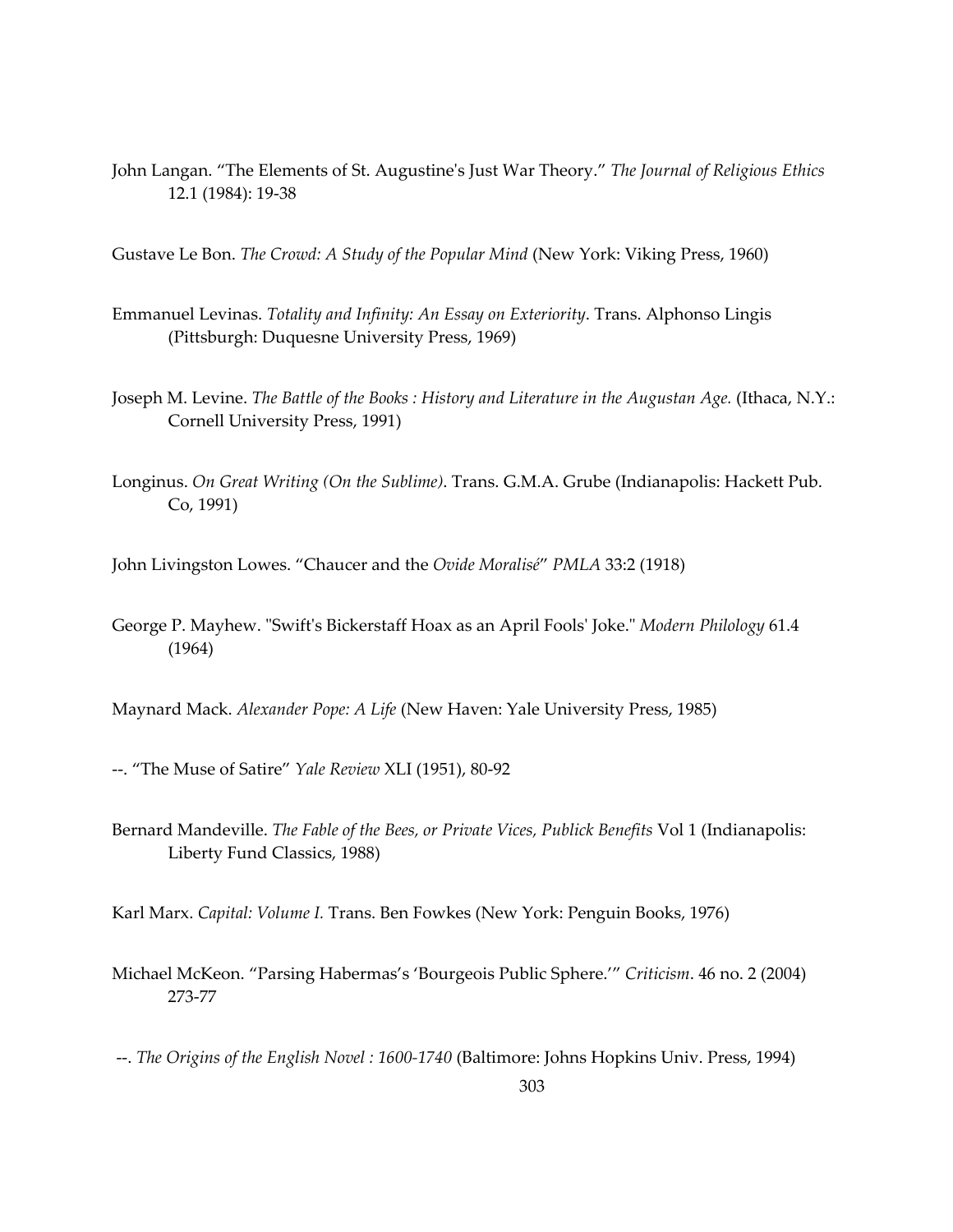- --. *The Secret History of Domesticity: Public, Private, and the Division of Knowledge* (Baltimore: Johns Hopkins University Press, 2005)
- Michael Meehan. "The Word Made Flesh: Festival, Carnality and Literary Consumption." *Text*. Special Issue No. 4 (2005). <http://www.textjournal.com.au/speciss/issue4/meehan.htm>. Accessed Feb 22, 2008.
- John F. Miller. "The Memories of Ovid's Pythagoras." *Mnemosyne* XLVII Facs. 4 (1994)
- W.J.T. Mitchell. *Iconology: Image, Text, Ideology* (Chicago: University of Chicago Press, 1986)
- Warren Montag. *The Unthinkable Swift: The Spontaneous Philosophy of a Church of England Man* (New York: Verso, 1994)
- Lee Morrissey. *The Constitution of Literature: Literacy, Democracy, and Early English literary Criticism* (Stanford: Stanford University Press, 2008)
- Carl Niemeyer. "The Earl of Roscommon's Academy." *Modern Language Notes* 49.7 (1934)
- James Noggle. *The Skeptical Sublime : Aesthetic Ideology in Pope and the Tory Satirists.* (Oxford ; New York: Oxford University Press, 2001)
- J.J. O'Hara. "Vergil's Best Reader? Ovidian Commentary on Vergilian Etymological Wordplay." *The Classical Journal* 91.3 (1996): 255-276
- Maurice O'Sullivan Jr. "Running Division on the Groundwork: Dryden's Theory of Translation." *Neophilologus* 64.1 (1980)
- Ovid. *Metamorphoses.* Trans. John Dryden et. al., ed. Samuel Garth (Hertfordshire: Wordsworth Classics of World Literature, 1998)
- Plato. *Plato's Parmenides.* Trans. R. E. Allen (Minneapolis: University of Minnesota Press, 1983)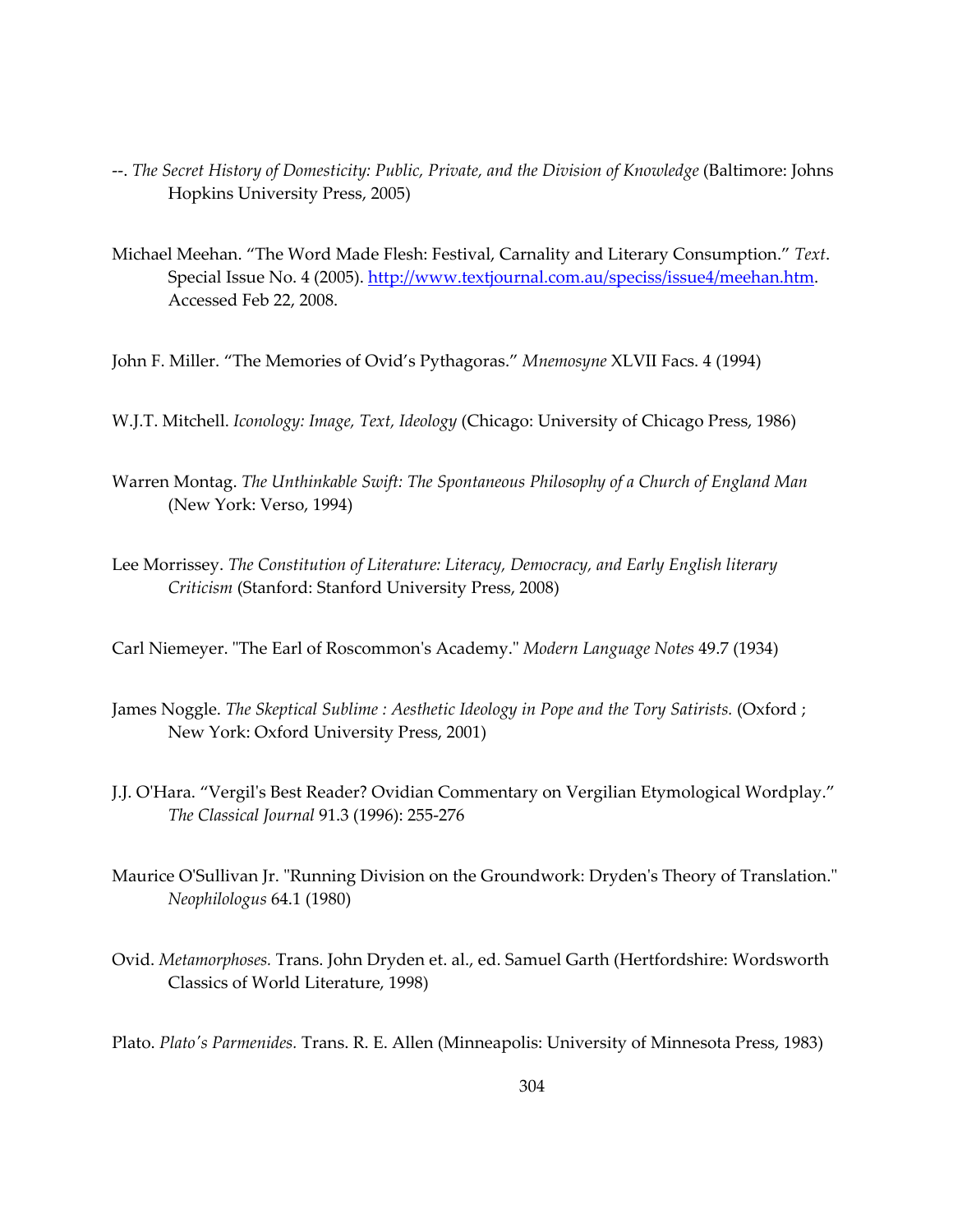Alexander Pope. *Correspondence*. ed. George Sherburn (Oxford: Clarendon Press, 1956)

- -- "An Essay on Criticism." In Alexander Pope and John Everett Butt, *Poems.* (New Haven,: Yale University Press, 1963)
- --. *Memoirs of the Extraordinary Life, Works, and Discoveries of Martinus Scriblerus* (New York: Russell & Russell, 1966)
- --. *The Prose Works of Alexander Pope. Vol. II, The Major Works, 1725-1744* (Oxford: Basil Blackwell, 1986)
- --. *The Twickenham Edition of the Poems of Alexander Pope*. *Vol 6: Minor Poems.* ed. John Butt et al. (London, 1939-67)
- Alexander Pope, John Arbuthnot and Charles Kerby-Miller. *Memoirs of the Extraordinary Life, Works, and Discoveries of Martinus Scriblerus.* (New Haven,: Published for Wellesley College by Yale University Press, 1950)
- Maureen Quilligan. *The Language of Allegory: Defining the Genre* (Ithaca: Cornell University Press, 1979)
- William H. Race. "The Word Kairos in Greek Drama." *Transactions of the American Philological Association* 111 (1981)

Samuel Richardson. *Clarissa, or, The history of a Young Lady* (New York: Penguin Books, 1985)

Paul Ricoeur. *Time and Narrative, Volume 1* (Chicago: The University of Chicago Press, 1984)

Pat Rogers. "Faery Lore and *The Rape of the Lock*." *The Review of English Studies* 25, no. 97 (1974), 25-38.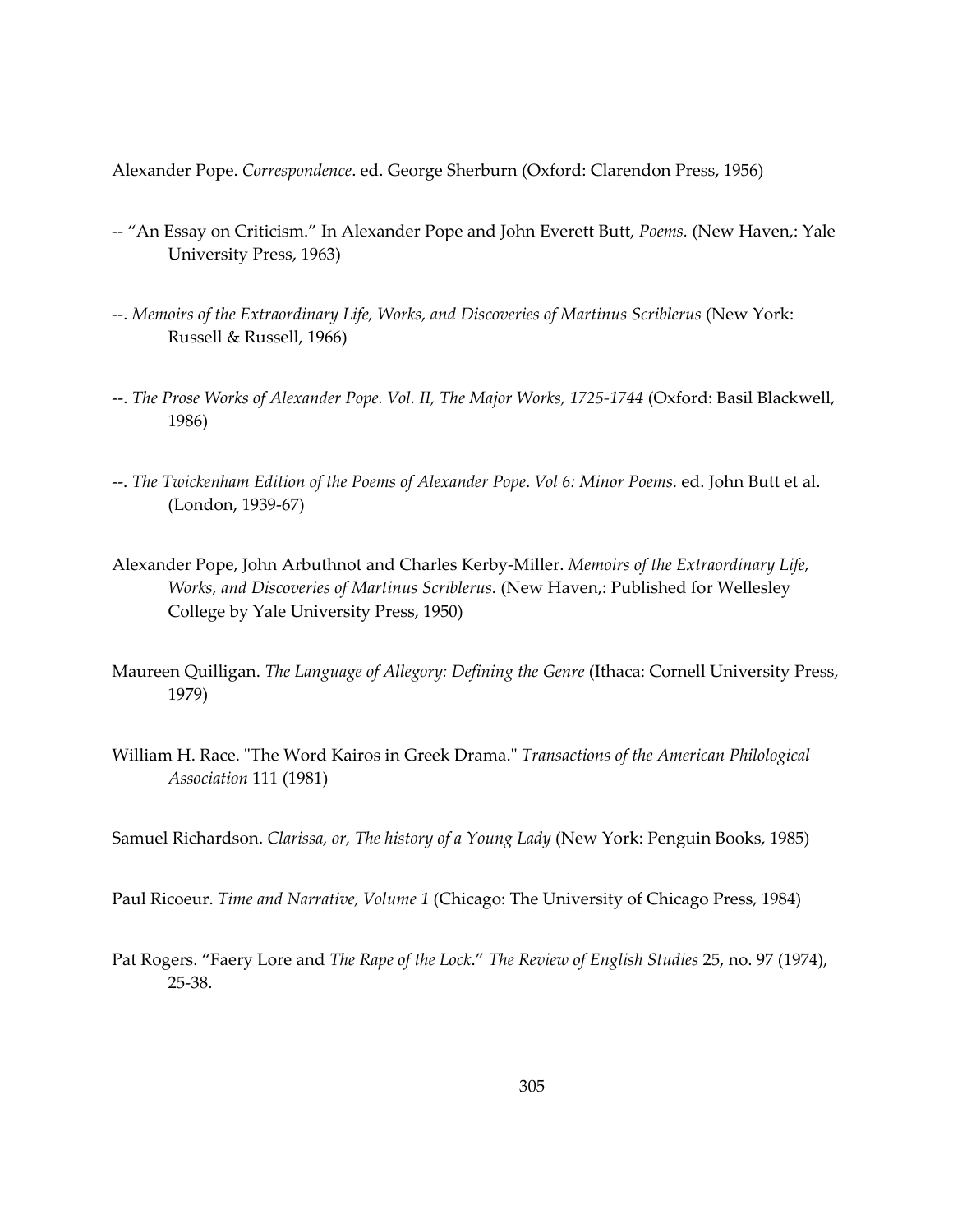Nicholas Rowe. *The Fair Penitent*. ed. Malcolm Goldstein (Lincoln: University of Nebraska Press, 1969)

Claude Rowson. *Gulliver and the Gentle Reader* (Boston: Routledge and Kegan Paul, 1973)

Marie-Laure Ryan. *Narrative as Virtual Reality: Immersion and Interactivity in Literature and Electronic Media* (Baltimore: Johns Hopkins University Press, 2001)

Neil Saccamano. "The Sublime Force of Words in Addison's "Pleasures"." *ELH* 58.1 (1991)

- Ellen Shearer. *Ovid and Scriblerus: An Exploration of Techniques and Themes from the Metamorphoses of Ovid in the Works of Pope, Swift, Gay, Arbuthnot, and Parnell* (Ottawa: National Library of Canada, 1981)
- Clifford Siskin. "More is Different: Literary Change in the Mid- and Late-Eighteenth Century" in John J. Richetti, ed. *The Cambridge History of English Literature, 1660-1780* (New York: Cambridge University Press, 2005)

John Sitter. *Arguments of Augustan Wit* (New York: Cambridge University Press, 1991)

- Anthony Ashley Cooper, Third Earl of Shaftesbury. *A Letter Concerning Enthusiasm to my Lord \*\*\*\*\** in *Characteristics of Men, Manners, Opinions, Times*. ed. Laurence E. Klein (New York: Cambridge University Press, 1999)
- Viktor Shklovsky. "Art as Technique." In Lee T. Lemon and Marion J. Reis, eds and Trans. *Russian Formalist Criticism: Four Essays* (Lincoln: University of Nebraska Press, 1965)

John E. Smith. "Time, Times, and the 'Right Time', Chronos and Kairos." *The Monist* 53.1 (1969)

Joseph B. Solodow. *The World of Ovid's Metamorphoses* (Chapel Hill: Univ of North Carolina Press, 1988)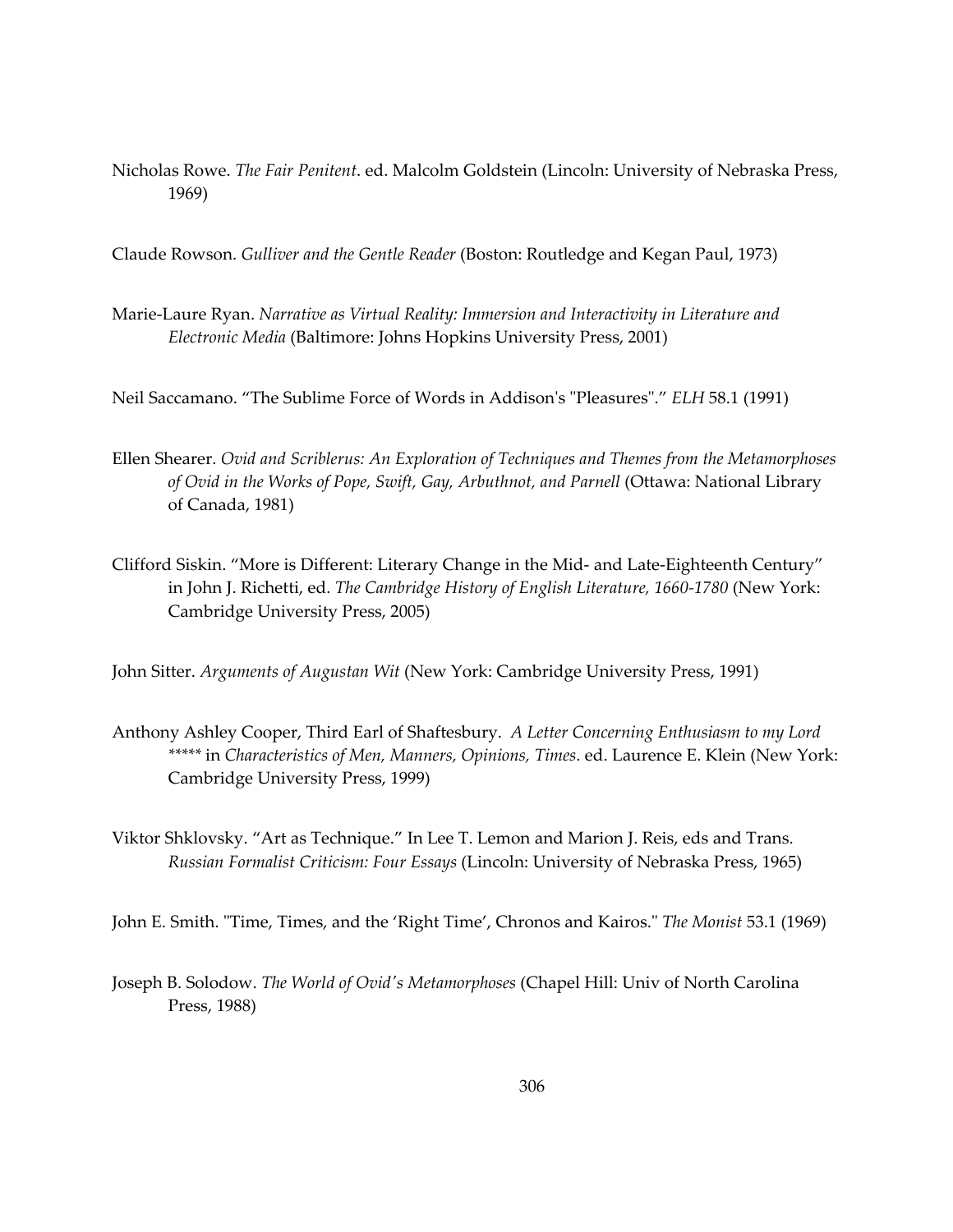Martin William Steinke. *Edward Young's "Conjectures on Original Composition" in England and Germany* (New York: F. C. Stechert co., 1917)

Jonathan Swift, *Gulliver's Travels*. Ed. Robert Demaria, Jr. (New York: Penguin Books, 2003)

- --. *Sentiments of a Church of England Man.* In *The Prose Works of Jonathan Swift, Vol 1: A Tale of a Tub with Other Early Works*, ed. Herbert Davis (Oxford: Oxford University Press, 1939)
- --. "The Story of Baucis and Philemon." In *The Poems of Jonathan Swift. Volume 1*. ed. Harold Williams (Oxford: Oxford University Press, 1958)
- --. *The Writings of Jonathan Swift: Authoritative Texts, Backgrounds, Criticism.* eds. R. A. Greenberg and W. B. Piper. (New York: Norton, 1973)
- Jonathan Swift and Alexander Pope. *Miscellanies in Prose and Verse in Two Volumes. By Jonathan Swift, D.D. And Alexander Pope, Esq; to Which Is Added, a Poem Written on the North-Window of the Deanary-House of St. Patrick's, Dublin.* 2<sup>nd</sup> ed. vol. 2 ([Dublin]: London printed, and re-printed in Dublin, by and for Sam. Fairbrother, 1728)

Keith Thomas. *Man and the Natural World* (New York: Pantheon Books ,1983)

- James Thompson. "Pope's *Unfortunate Lady* and Elegiac Form." In Canfield and Hunter, eds. *Rhetorics of Order/Ordering Rhetorics in English Neoclassical Literature* (Newark: University of Delaware Press, 1989)
- Christian Thorne. "Thumbing Our Nose at the Public Sphere: Satire, the Market, and the Invention of Literature." *PMLA* 116.3 (2001), 540.
- Paul Tillich, N. A. Rasetzki and Elsa L. Talmey. *The Interpretation of History.* (New York: C. Scribner's sons;, 1936)
- Garth Tissol. "Introduction" to *Ovid's Metamorphoses*. Trans Dryden et. al. (Hertfordshire: Wordsworth Classics, 1998)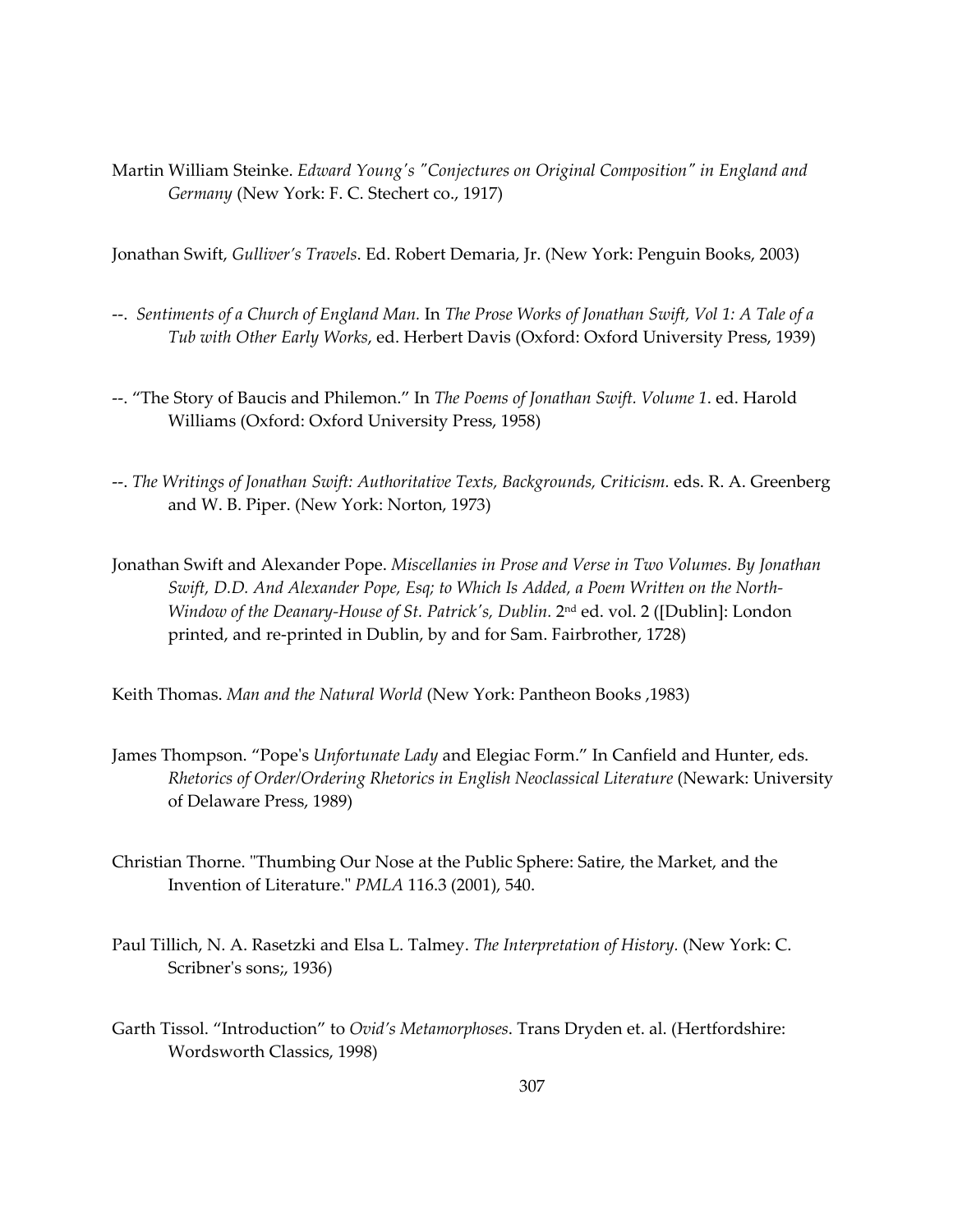Dennis Todd. *Imagining Monsters: Miscreations of the Self in Eighteenth-Century England* (Chicago: University of Chicago Press, 1995)

Janet Todd. *Sensibility : An Introduction* (New York: Methuen, 1986)

- Paul Trolander and Zeynep Tenger. "Katherine Philips and Coterie Critical Practices." *Eighteenth-Century Studies* 37.3 (2004)
- Vaska Tumir. "She-Tragedy and Its Men: Conflict and Form in *The Orphan* and *The Fair Penitent*." *Studies in English Literature, 1500-1900* 30.3 (1990): 411-428
- M. Turoff. "Virtuality." Communications of the ACM 40.9 (1997): 38.
- Virgil and John Denham. *The Destruction of Troy; an Essay Upon the Second Book of Virgils Aeneis, Written in the Year, 1636.* [8], 28 p. vols. (London: Printed for Humphrey Moseley ...,, 1656)
- Philip A. Wadsworth. "New Views of French Classicism, in Relation to the Baroque." *The French Review* 25.3 (1952)
- William Beatty Warner. *Licensing Entertainment: the Elevation of Novel Reading in Britain, 1684- 1750* (University of California Press, 1998)
- William B. Warner. "Novels on the Market" in John Richetti, ed. *The Cambridge History of English literature, 1660-1780*. (Cambridge: Cambridge University Press, 2005)
- Barbara Warnick. "The Bolevian Sublime in Eighteenth-Century British Rhetorical Theory." *Rhetorica* 8.4 (1990)
- Howard D. Weinbrot. *Menippean Satire Reconsidered: From Antiquity to the Eighteenth Century* (Baltimore: The Johns Hopkins University Press, 2005)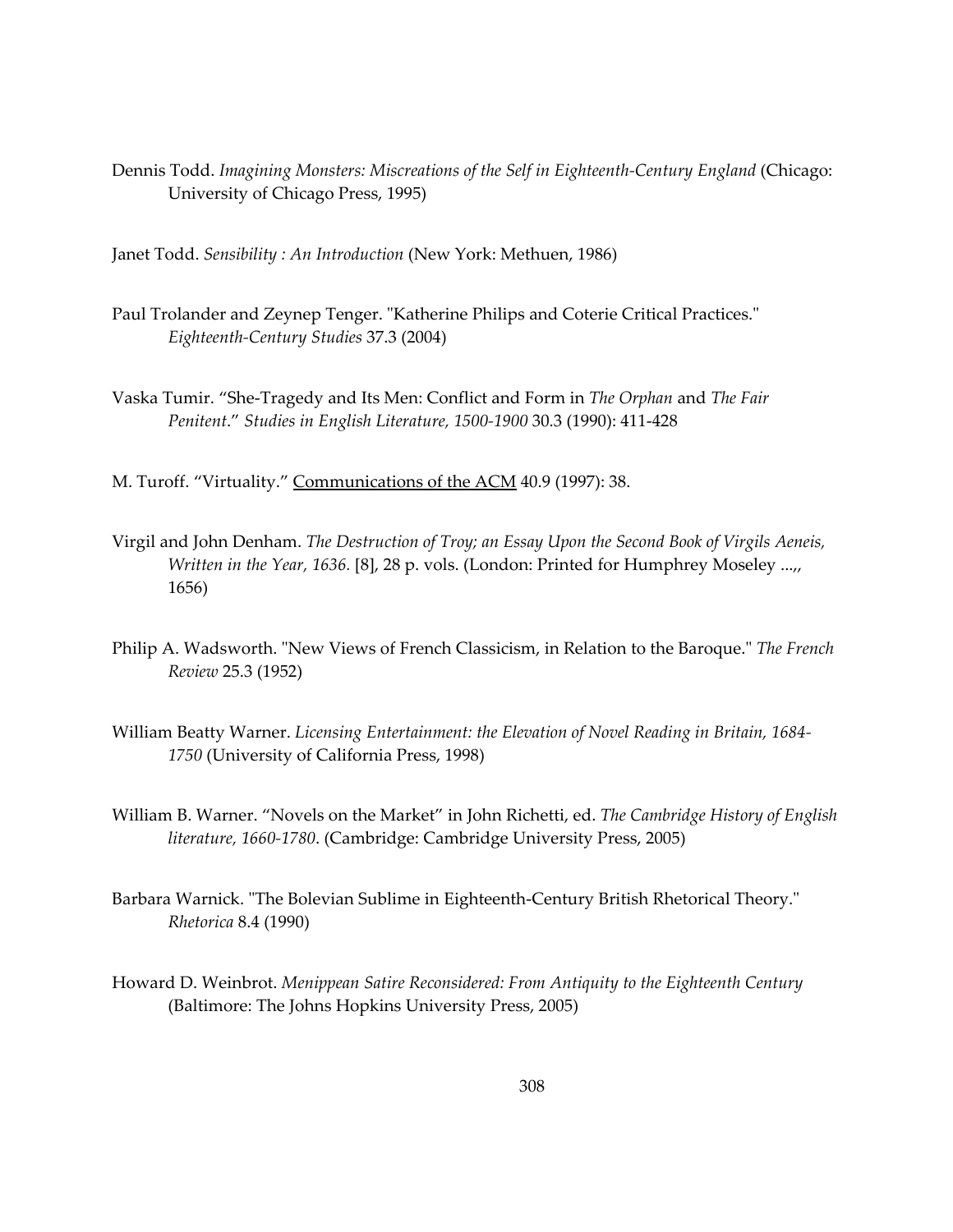- --. "Pope's 'Elegy to the Memory of an Unfortunate Lady'." *Modern Language Quarterly* 32.3 (1971)
- --. "*The Rape of the Lock* and the contexts of warfare" in *The Enduring Legacy: Alexander Pope Tercentenary Essays*. G.S. Rousseau and Pat Rogers, eds. (New York: Cambridge University Press, 1988)
- --. "Translation and Parody: Towards the Genealogy of the Augustan Imitation." *ELH* 33.4 (1966), 446-7
- Abigail Williams. *Poetry and the Creation of a Whig Literary Culture 1681-1714.* Oxford ; New York: Oxford University Press, 2005.
- William K. Wimsatt. "Imitation as Freedom, 1717-1798." *New Literary History* 1.2 (1970)
- --. *The Verbal Icon; Studies in the Meaning of Poetry.* ([Lexington]: University of Kentucky Press, 1954)
- Stephen M. Wise. *Though the Heavens May Fall: The Landmark Trial that Led to the End of Human Slavery* (Cambridge, MA: Da Capo Press, 2005)
- Allen G. Wood. *Literary Satire and Theory: A Study of Horace, Boileau, and Pope.* (New York: Garland, 1985)
- Edward Young. *Conjectures on Original Composition. In a Letter to the Author of Sir Charles Grandison. By Edward Young.* (Dublin: printed for P. Wilson, 1759)
- Rose A. Zimbardo. *At Zero Point: Discourse, Culture and Satire in Restoration England* (Lexington: University Press of Kentucky, 1998)
- Slavoj Zizek. *The Puppet and the Dwarf : The Perverse Core of Christianity.* Short Circuits (Cambridge, Mass.: MIT Press, 2003)